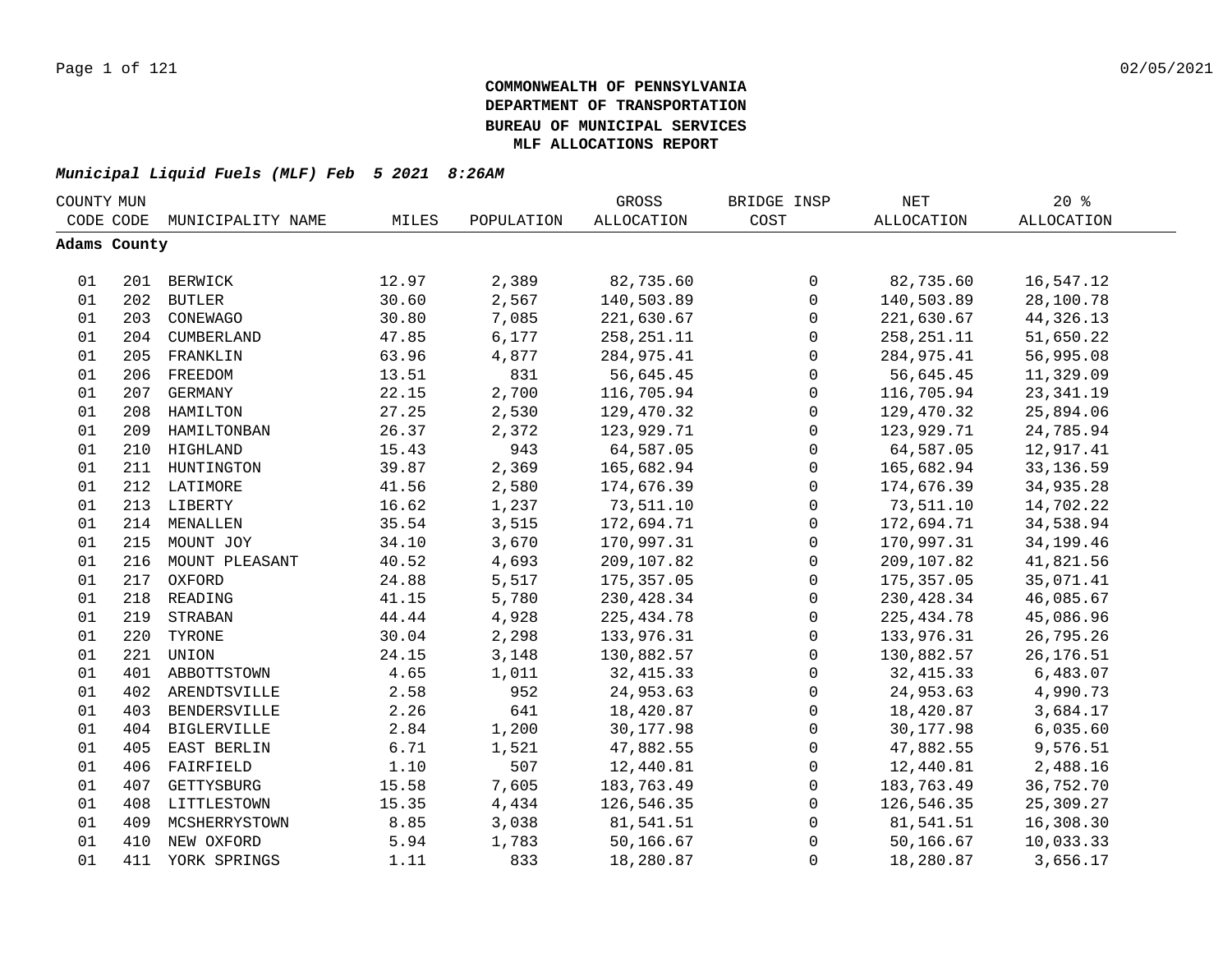|           | COUNTY MUN |                   |        |            | GROSS        | BRIDGE INSP | NET          | $20*$      |  |
|-----------|------------|-------------------|--------|------------|--------------|-------------|--------------|------------|--|
| CODE CODE |            | MUNICIPALITY NAME | MILES  | POPULATION | ALLOCATION   | COST        | ALLOCATION   | ALLOCATION |  |
|           | 412        | BONNEAUVILLE      | 3.71   | 1,800      | 43,563.74    |             | 43,563.74    | 8,712.75   |  |
|           |            | CARROLL VALLEY    | 52.52  | 3,876      | 231,711.01   |             | 231,711.01   | 46,342.20  |  |
|           |            | County Totals:    | 786.96 | 101,407    | 4,244,049.28 |             | 4,244,049.28 | 848,809.86 |  |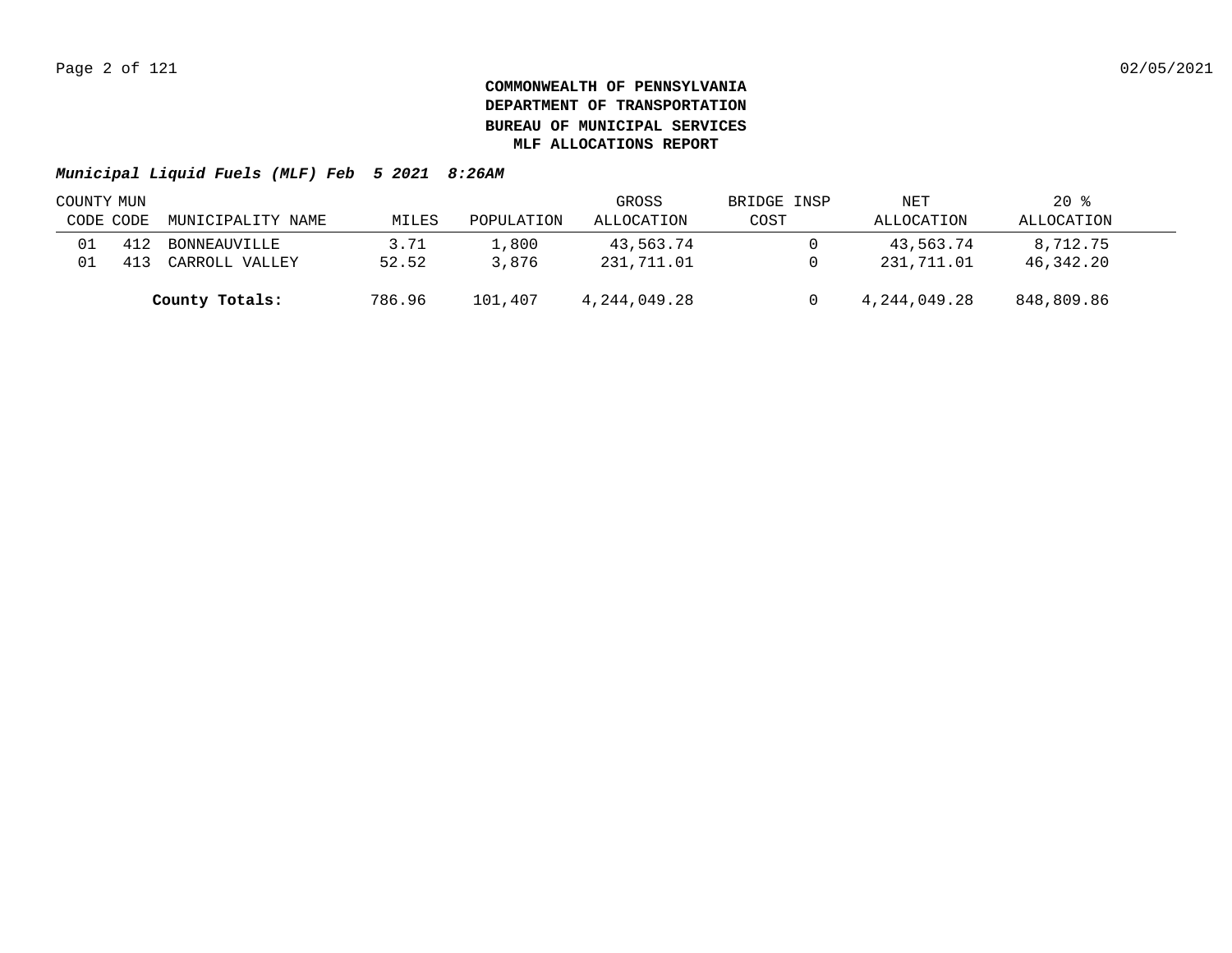|    | COUNTY MUN       |                   |        |            | GROSS             | BRIDGE INSP  | <b>NET</b>      | 20%               |  |
|----|------------------|-------------------|--------|------------|-------------------|--------------|-----------------|-------------------|--|
|    | CODE CODE        | MUNICIPALITY NAME | MILES  | POPULATION | <b>ALLOCATION</b> | COST         | ALLOCATION      | <b>ALLOCATION</b> |  |
|    | Allegheny County |                   |        |            |                   |              |                 |                   |  |
|    |                  |                   |        |            |                   |              |                 |                   |  |
| 02 |                  | 101 BALDWIN       | 6.09   | 1,992      | 54, 355.42        | $\mathbf{0}$ | 54, 355.42      | 10,871.08         |  |
| 02 |                  | 102 COLLIER       | 30.98  | 7,080      | 222,099.02        | 3,301.40     | 218,797.62      | 43,759.52         |  |
| 02 | 103              | CRESCENT          | 10.12  | 2,640      | 78,382.37         | $\mathbf 0$  | 78,382.37       | 15,676.47         |  |
| 02 | 104              | EAST DEER         | 4.91   | 1,500      | 41,934.12         | $\mathbf 0$  | 41,934.12       | 8,386.82          |  |
| 02 | 105              | ELIZABETH         | 53.81  | 13,271     | 403,117.85        | 4,010.80     | 399,107.05      | 79,821.41         |  |
| 02 | 106              | HARRISON          | 40.75  | 10,461     | 312,601.59        | $\Omega$     | 312,601.59      | 62,520.32         |  |
| 02 |                  | 107 LEET          | 5.13   | 1,634      | 45,003.21         | $\mathbf 0$  | 45,003.21       | 9,000.64          |  |
| 02 | 108              | MCCANDLESS        | 101.69 | 28,457     | 821,995.59        | 2,523.20     | 819, 472.39     | 163,894.48        |  |
| 02 | 109              | MT LEBANON        | 85.47  | 33,137     | 855,159.72        | $\mathbf 0$  | 855, 159. 72    | 171,031.94        |  |
| 02 | 110              | NEVILLE           | 3.63   | 1,084      | 30,557.41         | $\mathbf 0$  | 30,557.41       | 6, 111.48         |  |
| 02 | 111              | <b>NORTH</b>      | 42.46  | 10,229     | 313,763.04        | 585.80       | 313, 177. 24    | 62,635.45         |  |
|    |                  | VERSAILLES        |        |            |                   |              |                 |                   |  |
| 02 | 112              | OHARA             | 39.87  | 8,407      | 273, 275.67       | 2,575.60     | 270,700.07      | 54,140.01         |  |
| 02 | 113              | PENN HILLS        | 126.30 | 42,329     | 1, 145, 396.45    | 1,590.20     | 1, 143, 806. 25 | 228,761.25        |  |
| 02 | 114              | RESERVE           | 9.15   | 3,333      | 87,727.22         | $\Omega$     | 87,727.22       | 17,545.44         |  |
| 02 | 115              | ROBINSON          | 45.83  | 13,354     | 379,884.43        | 1,253.20     | 378,631.23      | 75,726.25         |  |
| 02 |                  | 116 ROSS          | 103.00 | 31,105     | 873, 237. 78      | $\mathbf 0$  | 873, 237.78     | 174,647.56        |  |
| 02 | 117              | SCOTT             | 38.97  | 17,024     | 424,037.10        | $\Omega$     | 424,037.10      | 84,807.42         |  |
| 02 | 118              | SHALER            | 100.70 | 28,757     | 824, 275.54       | 2,657.60     | 821,617.94      | 164, 323.59       |  |
| 02 | 119              | SOUTH FAYETTE     | 55.33  | 14,416     | 428,228.02        | 1,010.60     | 427, 217.42     | 85, 443. 48       |  |
| 02 |                  | 120 SOUTH         | 4.84   | 351        | 21, 243.01        | $\Omega$     | 21, 243.01      | 4,248.60          |  |
|    |                  | VERSAILLES        |        |            |                   |              |                 |                   |  |
| 02 |                  | 121 SPRINGDALE    | 5.50   | 1,636      | 46,184.64         | 0            | 46,184.64       | 9,236.93          |  |
| 02 |                  | 122 STOWE         | 19.35  | 6,362      | 173,289.06        | $\mathsf{O}$ | 173,289.06      | 34,657.81         |  |
| 02 | 123              | UPPER ST CLAIR    | 78.94  | 19,229     | 587,107.39        | $\mathbf 0$  | 587,107.39      | 117, 421.48       |  |
| 02 |                  | 124 WILKINS       | 24.97  | 6,357      | 190,603.95        | $\Omega$     | 190,603.95      | 38,120.79         |  |
| 02 |                  | 125 ALEPPO        | 4.07   | 1,916      | 46,745.62         | $\mathbf 0$  | 46,745.62       | 9,349.12          |  |
| 02 | 126              | KENNEDY           | 27.43  | 7,672      | 221,654.39        | $\mathbf 0$  | 221,654.39      | 44,330.88         |  |
| 02 |                  | 202 FAWN          | 9.97   | 2,376      | 73,213.56         | $\Omega$     | 73,213.56       | 14,642.71         |  |
| 02 |                  | 203 FINDLAY       | 42.14  | 5,060      | 220,664.32        | 1,090.40     | 219,573.92      | 43,914.78         |  |
| 02 | 204              | FORWARD           | 25.88  | 3,376      | 140,302.80        | $\Omega$     | 140,302.80      | 28,060.56         |  |
| 02 |                  | 206 FRAZER        | 7.06   | 1,157      | 42,480.23         | $\mathbf 0$  | 42,480.23       | 8,496.05          |  |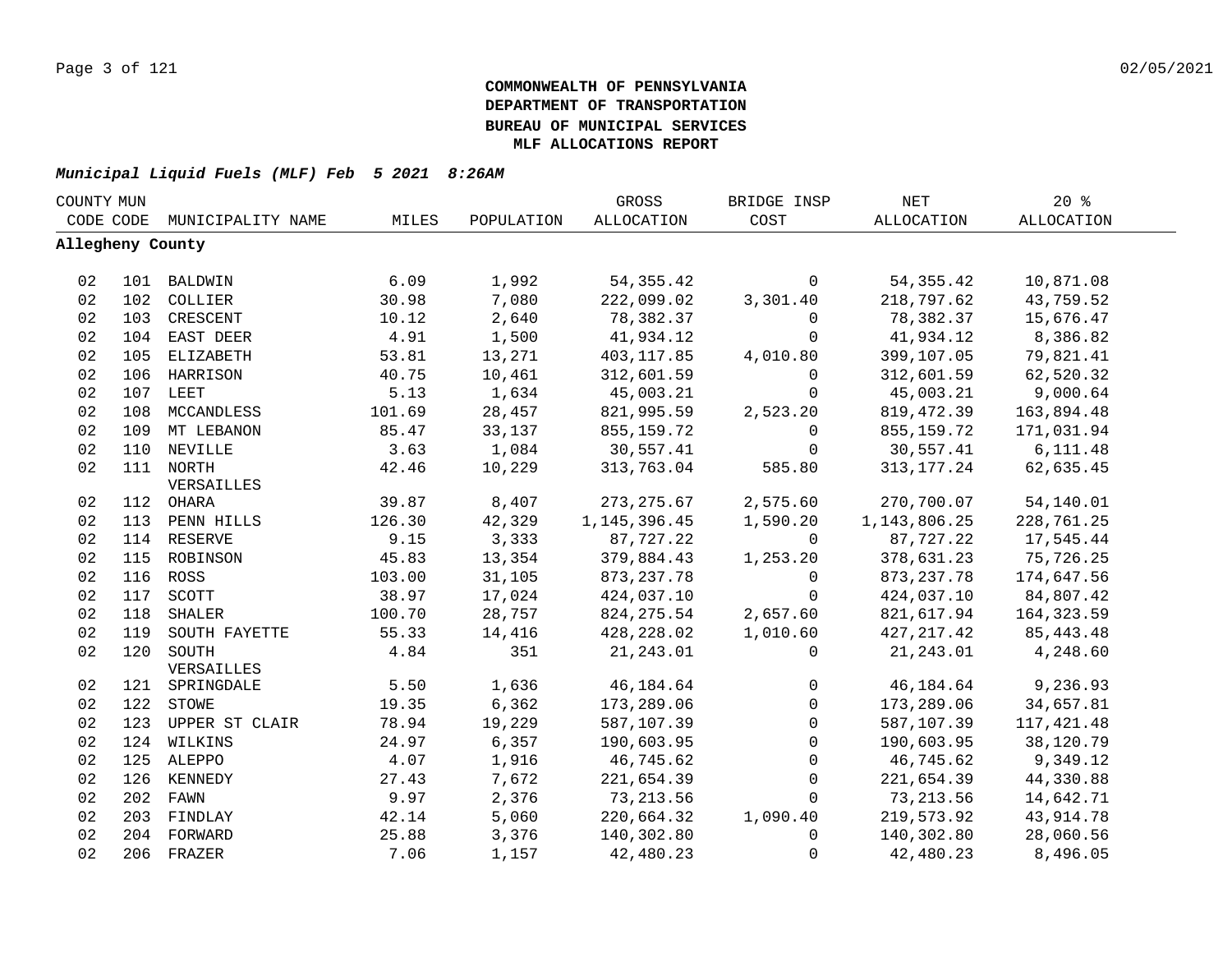| COUNTY MUN |     |                         |        |            | GROSS        | BRIDGE INSP  | NET          | $20*$        |  |
|------------|-----|-------------------------|--------|------------|--------------|--------------|--------------|--------------|--|
| CODE CODE  |     | MUNICIPALITY NAME       | MILES  | POPULATION | ALLOCATION   | COST         | ALLOCATION   | ALLOCATION   |  |
| 02         | 207 | HAMPTON                 | 80.94  | 18,363     | 577,869.52   | 3,565.80     | 574,303.72   | 114,860.74   |  |
| 02         |     | 208 HARMAR              | 12.79  | 2,921      | 91,658.03    | $\Omega$     | 91,658.03    | 18,331.61    |  |
| 02         | 209 | INDIANA                 | 31.58  | 7,253      | 227,039.80   | $\Omega$     | 227,039.80   | 45,407.96    |  |
| 02         |     | 211 KILBUCK             | 6.32   | 697        | 31,991.73    | $\Omega$     | 31,991.73    | 6,398.35     |  |
| 02         |     | 212 MARSHALL            | 49.26  | 6,915      | 275,768.20   | $\Omega$     | 275,768.20   | 55, 153.64   |  |
| 02         |     | 213 MOON                | 72.70  | 24,185     | 656,095.67   | 459.60       | 655,636.07   | 131, 127. 21 |  |
| 02         |     | 214 NORTH FAYETTE       | 46.00  | 13,934     | 390,746.06   | 1,516.80     | 389, 229. 26 | 77,845.85    |  |
| 02         |     | 215 OHIO                | 22.35  | 4,757      | 153,979.53   | 0            | 153,979.53   | 30,795.91    |  |
| 02         |     | 216 PINE                | 73.33  | 11,497     | 431,955.86   | $\mathbf 0$  | 431,955.86   | 86,391.17    |  |
| 02         | 217 | RICHLAND                | 65.53  | 11,100     | 400,726.63   | $\Omega$     | 400,726.63   | 80, 145. 33  |  |
| 02         | 219 | SOUTH PARK              | 45.48  | 13,416     | 379,905.35   | 2,112.40     | 377,792.95   | 75,558.59    |  |
| 02         | 220 | WEST DEER               | 65.35  | 11,771     | 412, 125.93  | $\Omega$     | 412, 125.93  | 82,425.19    |  |
| 02         |     | 301 PITTSBURGH          | 890.49 | 305,704    | 8,205,082.90 | 158,612.74   | 8,046,470.16 | 1,609,294.03 |  |
| 02         |     | 302 CLAIRTON            | 28.42  | 6,796      | 209,110.58   | 11,574.00    | 197,536.58   | 39,507.32    |  |
| 02         | 303 | <b>DUQUESNE</b>         | 20.74  | 5,565      | 163,391.64   | $\mathbf 0$  | 163,391.64   | 32,678.33    |  |
| 02         |     | 304 MCKEESPORT          | 81.21  | 19,731     | 603,082.37   | $\mathbf 0$  | 603,082.37   | 120,616.47   |  |
| 02         |     | 401 ASPINWALL           | 7.09   | 2,801      | 71,867.99    | $\Omega$     | 71,867.99    | 14,373.60    |  |
| 02         |     | 402 AVALON              | 11.45  | 4,705      | 119,297.91   | 1,565.47     | 117,732.44   | 23,546.49    |  |
| 02         |     | 403 BALDWIN             | 58.27  | 19,767     | 532,683.44   | $\mathbf{0}$ | 532,683.44   | 106,536.69   |  |
| 02         |     | 404 BELLEVUE            | 18.74  | 8,370      | 207,181.09   | 0            | 207,181.09   | 41,436.22    |  |
| 02         |     | 405 BEN AVON            | 7.09   | 1,781      | 53,692.34    | $\mathbf 0$  | 53,692.34    | 10,738.47    |  |
| 02         |     | 406 BEN AVON<br>HEIGHTS | 2.25   | 371        | 13,578.71    | $\Omega$     | 13,578.71    | 2,715.74     |  |
| 02         |     | 407 BETHEL PARK         | 108.66 | 32,313     | 912, 291.33  | 627.60       | 911,663.73   | 182, 332. 75 |  |
| 02         |     | 408 BLAWNOX             | 4.28   | 1,432      | 38,771.44    | $\mathbf 0$  | 38,771.44    | 7,754.29     |  |
| 02         |     | 409 BRACKENRIDGE        | 12.55  | 3,260      | 96,955.51    | $\mathbf{0}$ | 96,955.51    | 19,391.10    |  |
| 02         |     | 410 BRADDOCK            | 11.47  | 2,159      | 73,991.99    | $\Omega$     | 73,991.99    | 14,798.40    |  |
| 02         |     | 411 BRADDOCK HILLS      | 6.52   | 1,880      | 53,691.27    | $\mathbf 0$  | 53,691.27    | 10,738.25    |  |
| 02         | 412 | <b>BRADFORDWOODS</b>    | 8.69   | 1,171      | 47,777.47    | $\Omega$     | 47,777.47    | 9,555.49     |  |
| 02         | 413 | <b>BRENTWOOD</b>        | 24.53  | 9,643      | 247,795.43   | $\mathbf{0}$ | 247,795.43   | 49,559.09    |  |
| 02         |     | 414 BRIDGEVILLE         | 15.41  | 5,148      | 139,455.12   | $\Omega$     | 139,455.12   | 27,891.02    |  |
| 02         |     | 415 CARNEGIE            | 25.65  | 7,972      | 221,487.89   | 1,850.00     | 219,637.89   | 43,927.58    |  |
| 02         |     | 416 CASTLE SHANNON      | 25.58  | 8,316      | 227,400.92   | $\mathbf{0}$ | 227,400.92   | 45,480.18    |  |
| 02         | 417 | CHALFANT                | 3.78   | 800        | 25,961.26    | $\mathbf 0$  | 25,961.26    | 5,192.25     |  |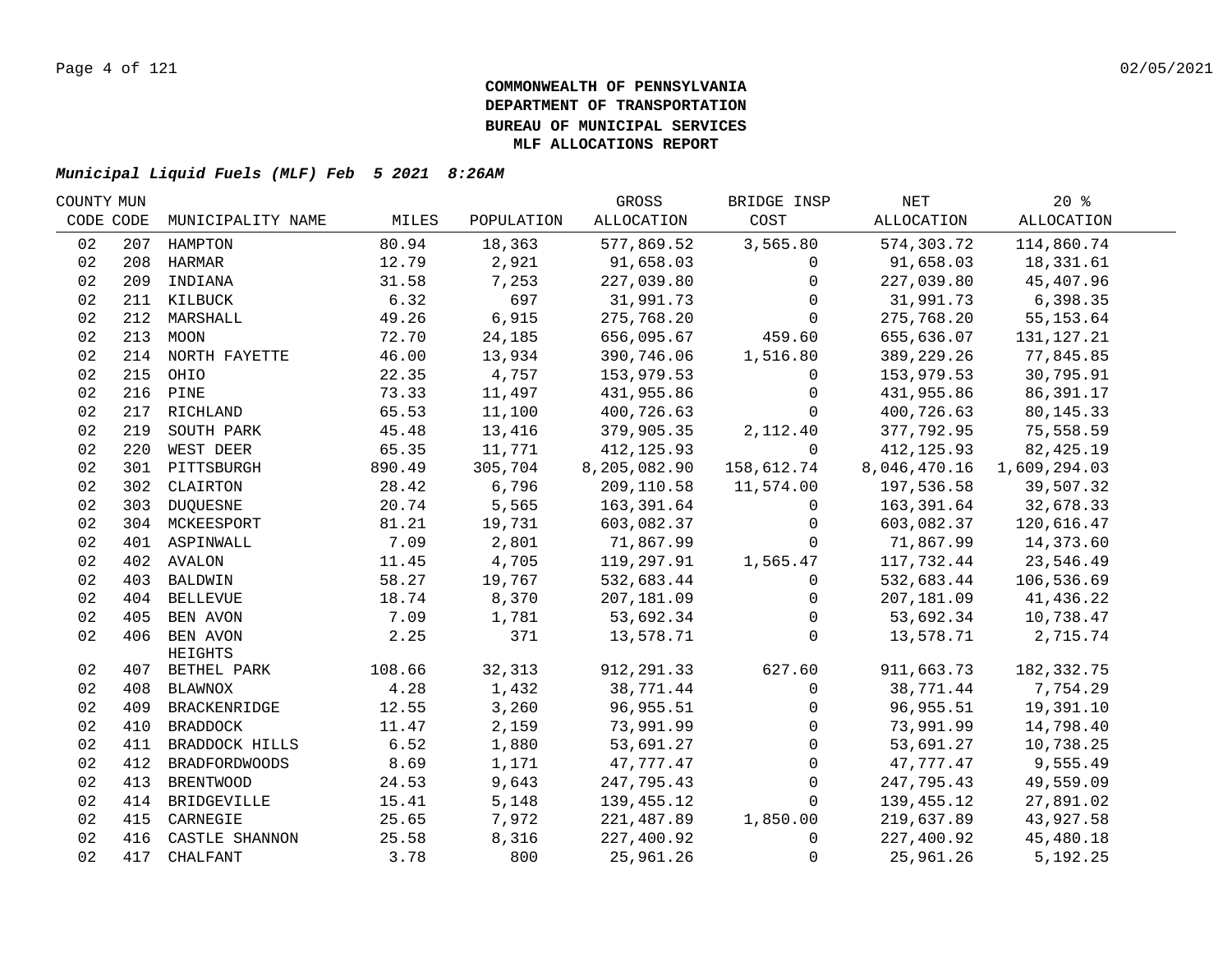| COUNTY MUN |     |                   |       |            | GROSS                   | BRIDGE INSP         | NET          | $20*$                 |  |
|------------|-----|-------------------|-------|------------|-------------------------|---------------------|--------------|-----------------------|--|
| CODE CODE  |     | MUNICIPALITY NAME | MILES | POPULATION | ALLOCATION              | COST                | ALLOCATION   | ALLOCATION            |  |
| 02         | 418 | CHESWICK          | 6.43  | 1,746      | 51,024.79               | $\mathbf 0$         | 51,024.79    | 10,204.96             |  |
| 02         | 419 | CHURCHILL         | 13.63 | 3,011      | 95,863.06               | $\mathbf 0$         | 95,863.06    | 19,172.61             |  |
| 02         | 420 | CORAOPOLIS        | 16.70 | 5,677      | 152,876.36              | $\Omega$            | 152,876.36   | 30,575.27             |  |
| 02         |     | 421 CRAFTON       | 18.81 | 5,951      | 164,293.11              | 2,439.00            | 161,854.11   | 32,370.82             |  |
| 02         |     | 422 DORMONT       | 17.83 | 8,593      | 208,336.71              | $\mathbf{0}$        | 208,336.71   | 41,667.34             |  |
| 02         |     | 423 DRAVOSBURG    | 6.24  | 1,792      | 51,256.08               | 0                   | 51,256.08    | 10,251.22             |  |
| 02         |     | 424 EAST          | 7.24  | 2,126      | 60,304.50               | $\mathbf{0}$        | 60,304.50    | 12,060.90             |  |
|            |     | MCKEESPORT        |       |            |                         |                     |              |                       |  |
| 02         |     | 425 EAST          | 4.96  | 1,822      | 47,826.76               | $\mathsf{O}\xspace$ | 47,826.76    | 9,565.35              |  |
|            |     | PITTSBURGH        |       |            |                         |                     |              |                       |  |
| 02         |     | 426 EDGEWOOD      | 10.08 | 3,118      | 86,776.10               | $\Omega$            | 86,776.10    | 17,355.22             |  |
| 02         |     | 427 EDGEWORTH     | 9.74  | 1,680      | 60,099.11               | $\mathbf 0$         | 60,099.11    | 12,019.82             |  |
| 02         |     | 428 ELIZABETH     | 6.89  | 1,493      | 47,941.04               | $\mathbf 0$         | 47,941.04    | 9,588.21              |  |
| 02         |     | 429 EMSWORTH      | 8.44  | 2,449      | 69,776.30               | 1,484.20            | 68,292.10    | 13,658.42             |  |
| 02         | 430 | ETNA BOROUGH      | 11.33 | 3,451      | 96,580.93               | 3,036.20            | 93,544.73    | 18,708.95             |  |
| 02         | 431 | FOREST HILLS      | 22.70 | 6,518      | 186,443.12              | $\Omega$            | 186, 443. 12 | 37,288.62             |  |
| 02         | 432 | FOX CHAPEL        | 40.81 | 5,388      | 222,390.31              | 2,953.60            | 219,436.71   | 43,887.34             |  |
| 02         | 433 | GLASSPORT         | 15.82 | 4,483      | 128,874.99              | $\Omega$            | 128,874.99   | 25,775.00             |  |
| 02         | 434 | GLENFIELD         | 1.80  | 205        | 9,227.16                | $\Omega$            | 9,227.16     | 1,845.43              |  |
| 02         | 435 | GREENTREE         | 17.72 | 4,432      | 133,850.14              | 2,169.20            | 131,680.94   | 26,336.19             |  |
| 02         |     | 436 HAYSVILLE     | 0.60  | 70         | 3,105.39                | $\Omega$            | 3,105.39     | 621.08                |  |
| 02         |     | 437 HEIDELBERG    | 6.70  | 1,244      | 42,915.65               | 0                   | 42,915.65    | 8,583.13              |  |
| 02         |     | 438 HOMESTEAD     | 9.84  | 3,165      | 86,870.38               | $\Omega$            | 86,870.38    | 17,374.08             |  |
| 02         |     | 439 INGRAM        | 9.85  | 3,330      | 89,841.54               | 971.30              | 88,870.24    | 17,774.05             |  |
| 02         |     | 440 JEFFERSON     | 47.23 | 10,619     | 335,484.26              | 949.20              | 334,535.06   | 66,907.01             |  |
|            |     | HILLS             | 7.69  | 1,218      |                         |                     | 43,350.38    |                       |  |
| 02         |     | 441 LEETSDALE     | 10.83 | 2,551      | 45,518.18               | 2,167.80            | 78,995.18    | 8,670.08              |  |
| 02<br>02   |     | 442 LIBERTY       | 4.74  | 1,072      | 78,995.18               | 0                   | 33,781.02    | 15,799.04<br>6,756.20 |  |
| 02         |     | 443 LINCOLN       | 19.01 |            | 33,781.02<br>167,638.78 | $\mathbf{0}$        | 167,638.78   |                       |  |
|            |     | 444 MCKEES ROCKS  |       | 6,104      | 95,081.92               | $\mathbf 0$         |              | 33,527.76             |  |
| 02         |     | 445 MILLVALE      | 9.16  | 3,744      |                         | $\mathbf 0$         | 95,081.92    | 19,016.38             |  |
| 02         |     | 446 MONROEVILLE   | 98.35 | 28,386     | 810,387.13              | 1,197.20            | 809,189.93   | 161,837.99            |  |
| 02         |     | 447 MT OLIVER     | 8.42  | 3,403      | 86,713.92               | $\mathbf 0$         | 86,713.92    | 17,342.78             |  |
| 02         |     | 448 MUNHALL       | 32.03 | 11,406     | 302,436.75              | $\mathbf 0$         | 302,436.75   | 60,487.35             |  |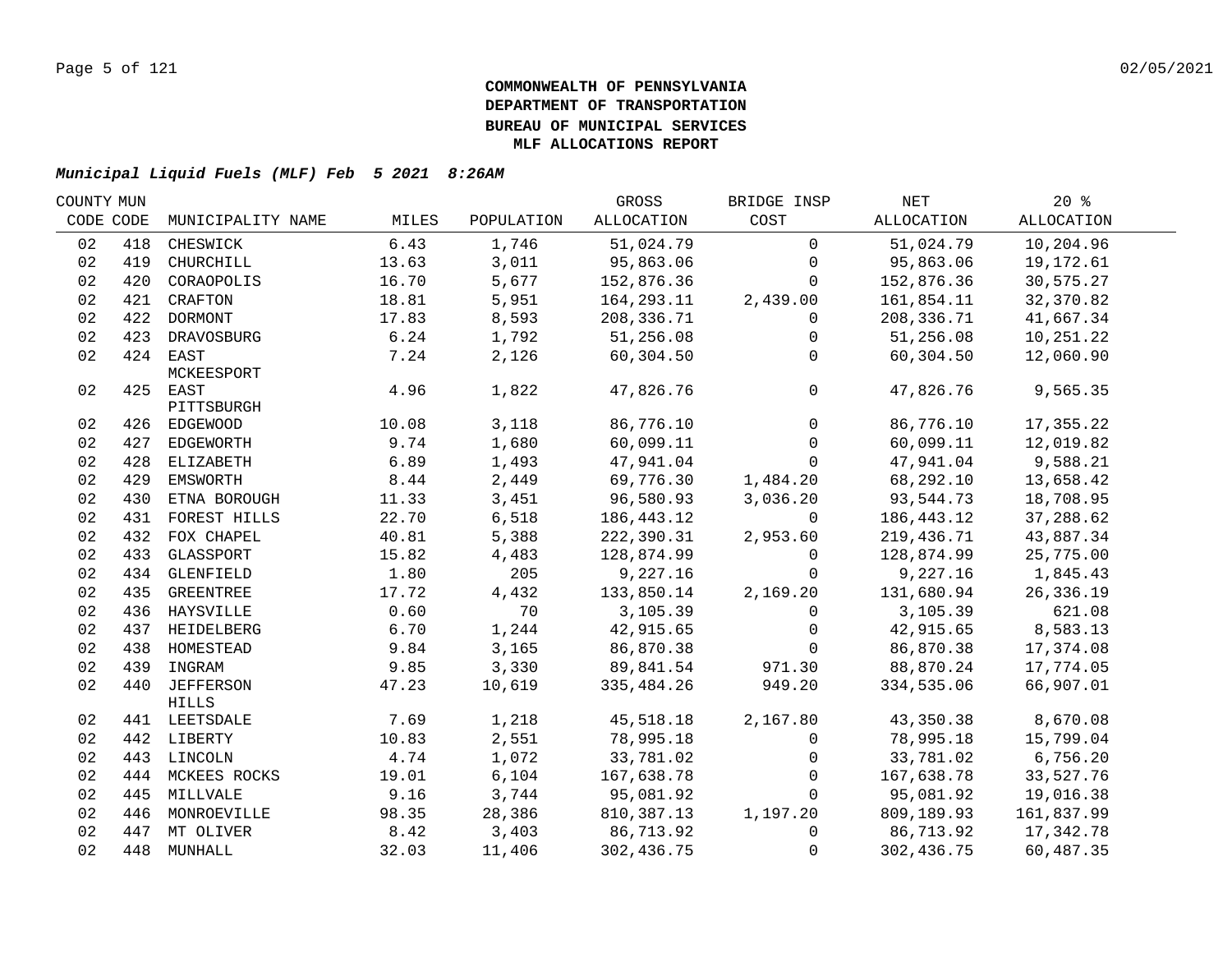| COUNTY MUN |     |                    |               |                | GROSS                      | BRIDGE INSP    | NET                     | $20*$                  |  |
|------------|-----|--------------------|---------------|----------------|----------------------------|----------------|-------------------------|------------------------|--|
| CODE CODE  |     | MUNICIPALITY NAME  | MILES         | POPULATION     | ALLOCATION                 | COST           | ALLOCATION              | <b>ALLOCATION</b>      |  |
| 02         | 449 | NORTH BRADDOCK     | 24.71         | 4,857          | 163,069.91                 | 1,751.40       | 161, 318.51             | 32, 263. 70            |  |
| 02         | 450 | OAKDALE            | 5.56          | 1,459          | 43,216.47                  | 585.80         | 42,630.67               | 8,526.13               |  |
| 02         | 451 | OAKMONT            | 22.05         | 6,303          | 180,599.06                 | $\mathbf 0$    | 180,599.06              | 36, 119.81             |  |
| 02         |     | 452 GLEN OSBORNE   | 3.23          | 547            | 19,749.75                  | 0              | 19,749.75               | 3,949.95               |  |
| 02         |     | 453 PITCAIRN       | 9.22          | 3,294          | 87,249.08                  | 1,963.40       | 85,285.68               | 17,057.14              |  |
| 02         |     | 454 PLEASANT HILLS | 24.46         | 8,268          | 223,077.19                 | 0              | 223,077.19              | 44,615.44              |  |
| 02         |     | 455 PORT VUE       | 15.50         | 3,798          | 115,677.82                 | 0              | 115,677.82              | 23, 135.56             |  |
| 02         |     | 456 RANKIN         | 5.71          | 2,122          | 55,495.13                  | $\overline{0}$ | 55,495.13               | 11,099.03              |  |
| 02         | 457 | ROSSLYN FARMS      | 4.78          | 427            | 22, 411.47                 | $\overline{0}$ | 22, 411.47              | 4,482.29               |  |
| 02         | 458 | SEWICKLEY          | 15.15         | 3,827          | 115,110.70                 | $\overline{0}$ | 115,110.70              | 23,022.14              |  |
| 02         | 459 | SEWICKLEY          | 6.60          | 810            | 34,872.41                  | $\Omega$       | 34,872.41               | 6,974.48               |  |
|            |     | HEIGHTS            |               |                |                            |                |                         |                        |  |
| 02         |     | 460 SEWICKLEY      | 2.51          | 639            | 19,159.44                  | $\overline{0}$ | 19,159.44               | 3,831.89               |  |
|            |     | <b>HILLS</b>       |               |                |                            | $\overline{0}$ |                         |                        |  |
| 02         |     | 461 SHARPSBURG     | 7.60<br>14.32 | 3,446<br>3,405 | 84,940.79<br>105,020.64    | $\overline{0}$ | 84,940.79<br>105,020.64 | 16,988.16<br>21,004.13 |  |
| 02         |     | 462 SPRINGDALE     |               |                |                            |                |                         |                        |  |
| 02         |     | 463 SWISSVALE      | 23.78         | 8,983          | 233,712.14<br>135, 255. 78 | 4,684.73       | 229,027.41              | 45,805.48              |  |
| 02         | 464 | TARENTUM           | 17.61         | 4,530          |                            | 1,245.80       | 134,009.98              | 26,802.00              |  |
| 02         | 465 | THORNBURG          | 3.42          | 455            | 18,698.76                  | $\mathbf 0$    | 18,698.76               | 3,739.75               |  |
| 02         |     | 466 PLUM BOROUGH   | 99.48         | 27,126         | 791,434.26                 | 266.20         | 791,168.06              | 158,233.61             |  |
| 02         | 467 | TURTLE CREEK       | 17.87         | 5,349          | 150,654.92                 | 2,910.20       | 147,744.72              | 29,548.94              |  |
| 02         |     | 468 VERONA         | 8.53          | 2,474          | 70,500.47                  | 0              | 70,500.47               | 14,100.09              |  |
| 02         |     | 469 VERSAILLES     | 5.81          | 1,515          | 44,988.51                  | $\mathbf{0}$   | 44,988.51               | 8,997.70               |  |
| 02         |     | 470 WALL BOROUGH   | 3.66          | 580            | 21,669.43                  | 1,454.60       | 20, 214.83              | 4,042.97               |  |
| 02         |     | 471 WEST ELIZABETH | 3.92          | 518            | 21,369.77                  | $\mathbf 0$    | 21,369.77               | 4,273.95               |  |
| 02         |     | 472 WEST HOMESTEAD | 8.82          | 1,929          | 61,687.04                  | $\mathsf{O}$   | 61,687.04               | 12,337.41              |  |
| 02         |     | 473 WEST MIFFLIN   | 68.08         | 20,313         | 572,792.32                 | 477.60         | 572, 314.72             | 114,462.94             |  |
| 02         |     | 474 WEST VIEW      | 18.73         | 6,771          | 178,657.12                 | $\mathbf 0$    | 178,657.12              | 35,731.42              |  |
| 02         |     | 475 WHITAKER       | 4.50          | 1,271          | 36,583.82                  | $\mathbf 0$    | 36,583.82               | 7,316.76               |  |
| 02         |     | 476 WHITEHALL      | 37.71         | 13,944         | 365,251.81                 | $\mathbf 0$    | 365,251.81              | 73,050.36              |  |
| 02         |     | 477 WHITE OAK      | 34.43         | 7,862          | 246,717.62                 | 1,171.60       | 245,546.02              | 49,109.20              |  |
| 02         |     | 478 WILKINSBURG    | 41.14         | 15,930         | 411,262.87                 | $\mathbf{0}$   | 411,262.87              | 82, 252.57             |  |
| 02         |     | 479 WILMERDING     | 8.26          | 2,190          | 64,603.67                  | $\mathbf{0}$   | 64,603.67               | 12,920.73              |  |
| 02         |     | 480 BELL ACRES     | 11.86         | 1,388          | 61,461.08                  | $\mathbf 0$    | 61,461.08               | 12,292.22              |  |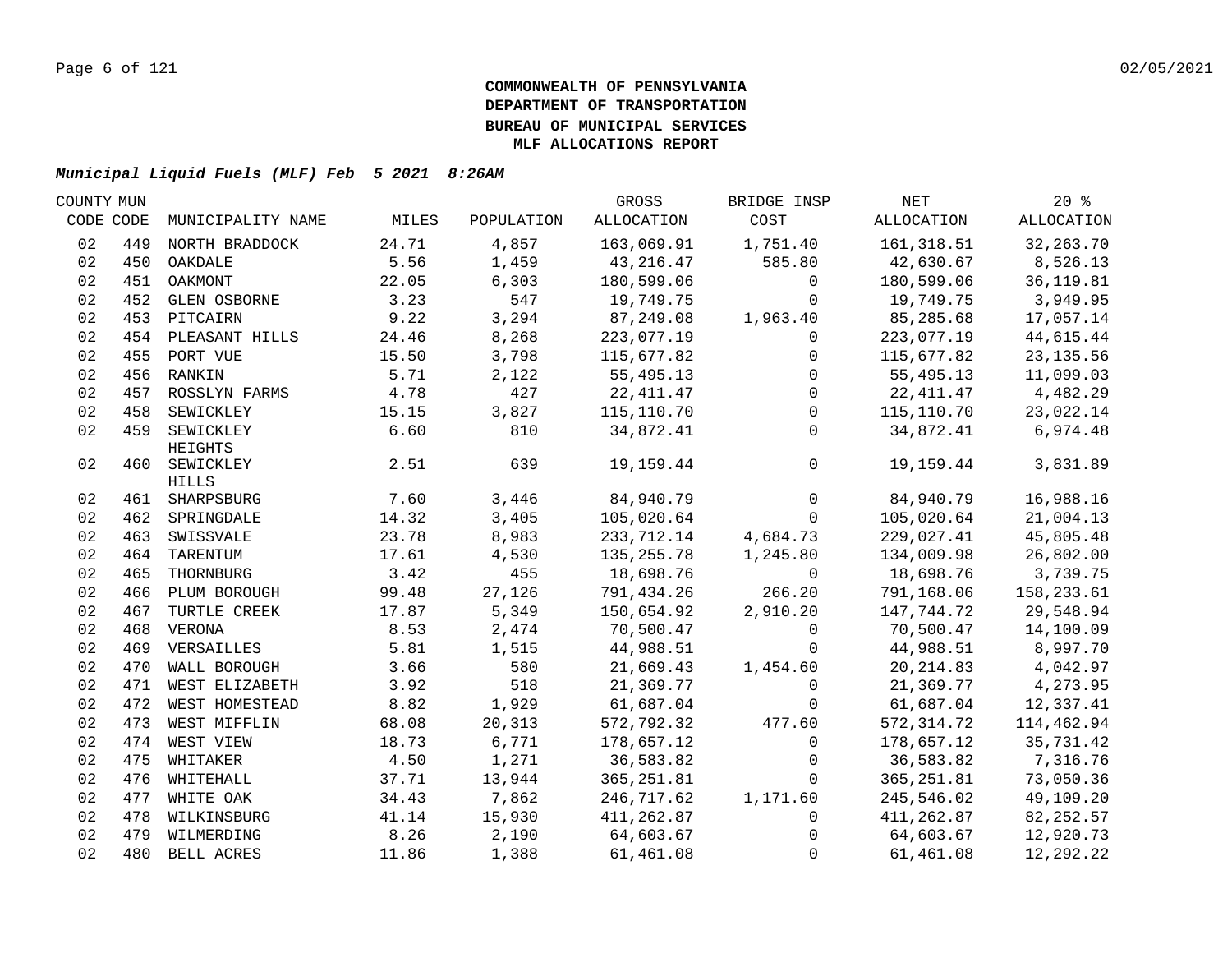|           | COUNTY MUN |                      |         |            | GROSS         | BRIDGE INSP | NET           | $20*$        |  |
|-----------|------------|----------------------|---------|------------|---------------|-------------|---------------|--------------|--|
| CODE CODE |            | MUNICIPALITY NAME    | MILES   | POPULATION | ALLOCATION    | COST        | ALLOCATION    | ALLOCATION   |  |
| 02        | 481        | FRANKLIN PARK        | 54.60   | 13,470     | 409,110.32    | $\Omega$    | 409,110.32    | 81,822.06    |  |
| 02        | 482        | PENNSBURY<br>VILLAGE | 1.62    | 661        | 16,795.31     | 0           | 16,795.31     | 3,359.06     |  |
|           |            | County Totals:       | 4235.69 | 1,222,904  | 34,908,298.98 | 236,362.24  | 34,671,936.74 | 6,934,387.35 |  |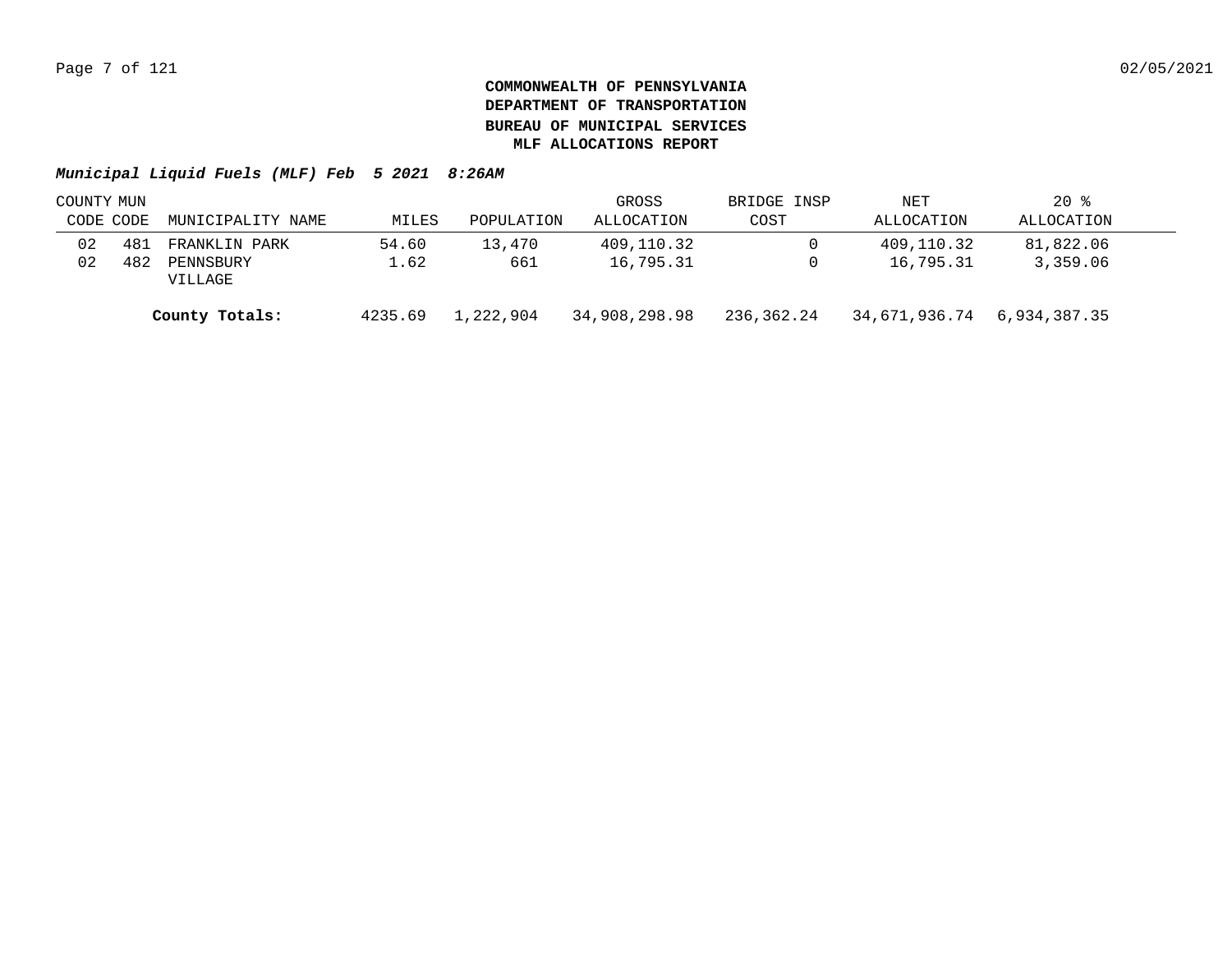|                  | COUNTY MUN |                   |       |            | GROSS             | BRIDGE INSP         | NET         | 20%               |  |
|------------------|------------|-------------------|-------|------------|-------------------|---------------------|-------------|-------------------|--|
| CODE CODE        |            | MUNICIPALITY NAME | MILES | POPULATION | <b>ALLOCATION</b> | COST                | ALLOCATION  | <b>ALLOCATION</b> |  |
| Armstrong County |            |                   |       |            |                   |                     |             |                   |  |
|                  |            |                   |       |            |                   |                     |             |                   |  |
| 03               |            | 201 BETHEL        | 19.45 | 1,183      | 81,312.79         | 0                   | 81, 312.79  | 16,262.56         |  |
| 03               |            | 202 BOGGS         | 26.52 | 936        | 98,805.75         | $\mathsf{O}$        | 98,805.75   | 19,761.15         |  |
| 03               |            | 203 BRADYS BEND   | 13.60 | 773        | 55,890.66         | 0                   | 55,890.66   | 11, 178. 13       |  |
| 03               |            | 204 BURRELL       | 25.68 | 689        | 91,803.10         | $\mathsf{O}\xspace$ | 91,803.10   | 18,360.62         |  |
| 03               | 205        | CADOGAN           | 1.91  | 344        | 12,044.67         | $\mathsf{O}\xspace$ | 12,044.67   | 2,408.93          |  |
| 03               | 206        | COWANSHANNOCK     | 79.22 | 2,899      | 296,985.97        | $\mathbf 0$         | 296,985.97  | 59,397.19         |  |
| 03               | 207        | EAST FRANKLIN     | 44.52 | 4,082      | 210,607.43        | $\mathbf 0$         | 210,607.43  | 42, 121.49        |  |
| 03               | 208        | GILPIN            | 28.31 | 2,496      | 132,147.07        | $\mathsf{O}$        | 132,147.07  | 26, 429.41        |  |
| 03               | 209        | HOVEY             | 2.85  | 97         | 10,554.31         | $\mathbf 0$         | 10,554.31   | 2,110.86          |  |
| 03               | 210        | KISKIMINETAS      | 53.60 | 4,800      | 251,520.56        | $\mathsf{O}$        | 251,520.56  | 50,304.11         |  |
| 03               |            | 211 KITTANNING    | 48.35 | 2,265      | 190,090.54        | $\mathbf 0$         | 190,090.54  | 38,018.11         |  |
| 03               | 212        | MADISON           | 34.79 | 820        | 122,349.21        | $\mathsf{O}$        | 122,349.21  | 24,469.84         |  |
| 03               | 213        | MAHONING          | 31.08 | 1,425      | 121,640.75        | 0                   | 121,640.75  | 24, 328. 15       |  |
| 03               |            | 214 MANOR         | 36.86 | 4,227      | 189,469.79        | 0                   | 189,469.79  | 37,893.96         |  |
| 03               |            | 215 NORTH BUFFALO | 26.93 | 3,011      | 137,050.41        | 0                   | 137,050.41  | 27,410.08         |  |
| 03               |            | 216 PARKS         | 22.38 | 2,744      | 118,202.26        | 0                   | 118,202.26  | 23,640.45         |  |
| 03               |            | 217 PERRY         | 21.64 | 352        | 73,286.96         | $\mathsf{O}\xspace$ | 73,286.96   | 14,657.39         |  |
| 03               |            | 218 PINE          | 6.59  | 412        | 27,749.38         | $\mathsf{O}\xspace$ | 27,749.38   | 5,549.88          |  |
| 03               |            | 219 PLUMCREEK     | 65.52 | 2,375      | 245, 222.62       | $\mathsf{O}\xspace$ | 245, 222.62 | 49,044.52         |  |
| 03               |            | 220 RAYBURN       | 16.75 | 1,907      | 85,852.60         | $\mathsf{O}\xspace$ | 85,852.60   | 17,170.52         |  |
| 03               |            | 221 REDBANK       | 44.67 | 1,064      | 157,293.43        | $\mathsf{O}$        | 157,293.43  | 31,458.69         |  |
| 03               | 222        | SOUTH BEND        | 30.63 | 1,167      | 115,649.83        | $\mathbf 0$         | 115,649.83  | 23, 129.97        |  |
| 03               | 223        | SOUTH BUFFALO     | 43.25 | 2,636      | 180,907.85        | $\mathbf 0$         | 180,907.85  | 36, 181.57        |  |
| 03               | 224        | SUGARCREEK        | 40.55 | 1,539      | 152,998.79        | $\mathbf 0$         | 152,998.79  | 30,599.76         |  |
| 03               |            | 225 VALLEY        | 18.01 | 656        | 67,462.66         | $\mathbf 0$         | 67,462.66   | 13,492.53         |  |
| 03               | 226        | WASHINGTON        | 37.43 | 923        | 132,360.12        | $\mathsf{O}$        | 132,360.12  | 26,472.02         |  |
| 03               | 227        | WAYNE             | 65.58 | 1,200      | 224,470.78        | $\mathsf{O}$        | 224,470.78  | 44,894.16         |  |
| 03               | 228        | WEST FRANKLIN     | 32.01 | 1,853      | 132, 147. 42      | $\mathsf{O}$        | 132,147.42  | 26, 429. 48       |  |
| 03               | 301        | PARKER CITY       | 4.24  | 840        | 28,098.55         | $\mathsf{O}$        | 28,098.55   | 5,619.71          |  |
| 03               |            | 401 APOLLO        | 6.71  | 1,647      | 50,127.79         | $\mathsf 0$         | 50,127.79   | 10,025.56         |  |
| 03               |            | 402 APPLEWOLD     | 1.26  | 310        | 9,425.90          | 0                   | 9,425.90    | 1,885.18          |  |
| 03               |            | 403 ATWOOD        | 4.40  | 107        | 15,532.53         | 0                   | 15,532.53   | 3,106.51          |  |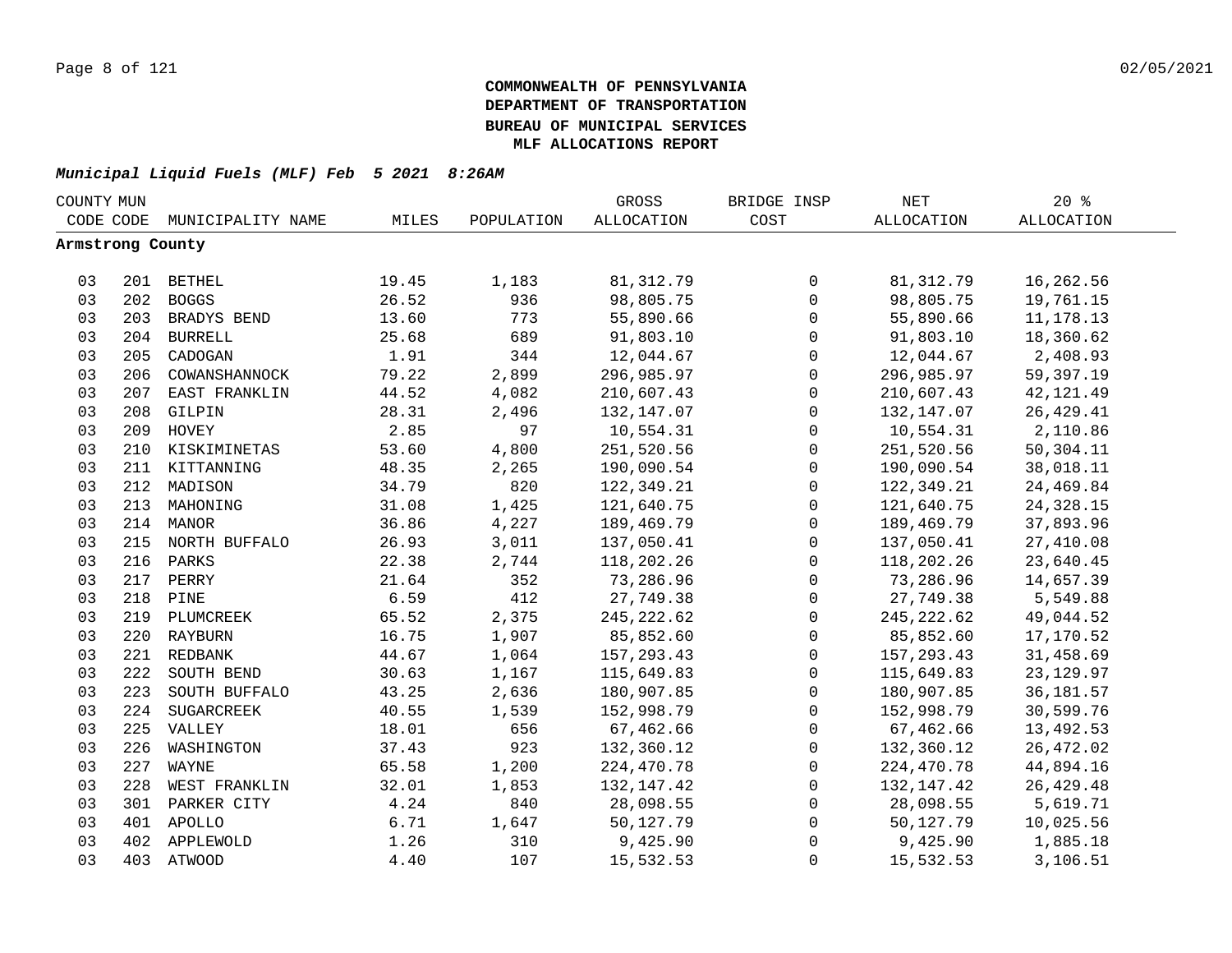|    | COUNTY MUN |                           |         |            | GROSS        | BRIDGE INSP  | NET          | $20*$      |  |
|----|------------|---------------------------|---------|------------|--------------|--------------|--------------|------------|--|
|    | CODE CODE  | MUNICIPALITY NAME         | MILES   | POPULATION | ALLOCATION   | COST         | ALLOCATION   | ALLOCATION |  |
| 03 | 404        | DAYTON                    | 3.33    | 553        | 20,166.35    | $\Omega$     | 20,166.35    | 4,033.27   |  |
| 03 | 405        | ELDERTON                  | 3.23    | 356        | 16,346.27    |              | 16,346.27    | 3,269.25   |  |
| 03 | 406        | FORD CITY                 | 13.41   | 2,991      | 94,825.38    |              | 94,825.38    | 18,965.08  |  |
| 03 | 407        | FORD CLIFF                | 2.14    | 371        | 13,238.05    |              | 13,238.05    | 2,647.61   |  |
| 03 | 408        | FREEPORT                  | 5.67    | 1,813      | 49,865.10    |              | 49,865.10    | 9,973.02   |  |
| 03 | 409        | KITTANNING                | 12.21   | 4,044      | 109,872.91   |              | 109,872.91   | 21,974.58  |  |
| 03 | 410        | LEECHBURG                 | 10.04   | 2,156      | 69,510.10    |              | 69,510.10    | 13,902.02  |  |
| 03 | 411        | MANORVILLE                | 1.73    | 410        | 12,663.32    |              | 12,663.32    | 2,532.66   |  |
| 03 | 412        | NORTH APOLLO              | 6.81    | 1,297      | 44,200.72    |              | 44,200.72    | 8,840.14   |  |
| 03 | 414        | RURAL VALLEY              | 5.99    | 876        | 34,159.44    |              | 34,159.44    | 6,831.89   |  |
| 03 | 415        | SOUTH<br><b>BETHLEHEM</b> | 2.11    | 481        | 15,105.27    | $\Omega$     | 15,105.27    | 3,021.05   |  |
| 03 | 416        | WEST<br>KITTANNING        | 5.13    | 1,175      | 36,824.16    | $\Omega$     | 36,824.16    | 7,364.83   |  |
| 03 | 417        | WORTHINGTON               | 3.32    | 639        | 21,667.84    | 0            | 21,667.84    | 4,333.57   |  |
|    |            | County Totals:            | 1010.41 | 68,941     | 4,357,507.39 | $\mathbf{0}$ | 4,357,507.39 | 871,501.48 |  |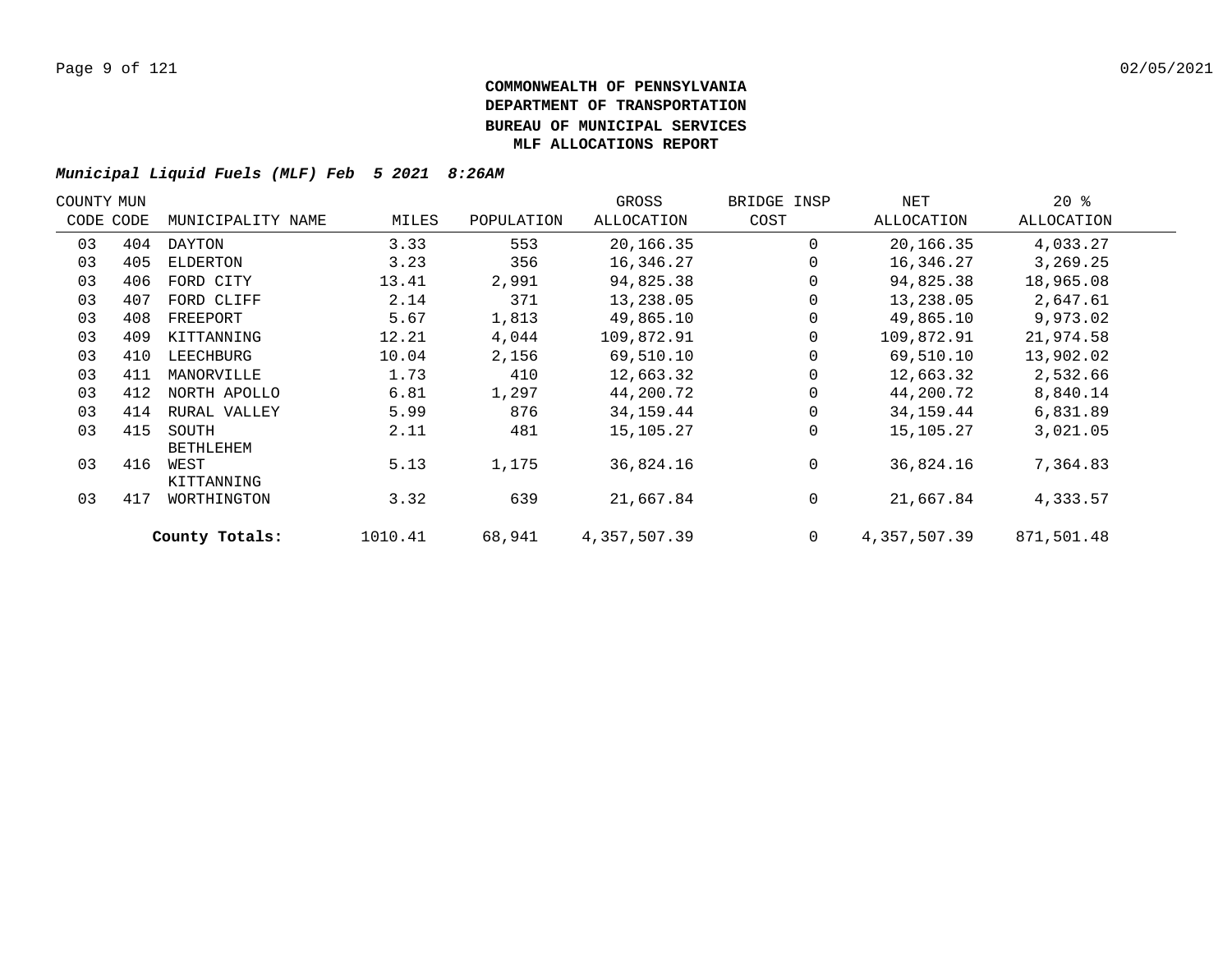| COUNTY MUN    |     |                    |       |            | GROSS             | BRIDGE INSP  | <b>NET</b>  | 20%               |  |
|---------------|-----|--------------------|-------|------------|-------------------|--------------|-------------|-------------------|--|
| CODE CODE     |     | MUNICIPALITY NAME  | MILES | POPULATION | <b>ALLOCATION</b> | COST         | ALLOCATION  | <b>ALLOCATION</b> |  |
| Beaver County |     |                    |       |            |                   |              |             |                   |  |
|               |     |                    |       |            |                   |              |             |                   |  |
| 04            |     | 101 VANPORT        | 5.78  | 1,321      | 41,438.70         | 2,244.80     | 39,193.90   | 7,838.78          |  |
| 04            |     | 102 HARMONY        | 16.08 | 3,197      | 106,764.62        | 737.40       | 106,027.22  | 21,205.44         |  |
| 04            |     | 103 HOPEWELL       | 57.11 | 12,593     | 401,255.78        | 0            | 401,255.78  | 80,251.16         |  |
| 04            |     | 104 PATTERSON      | 12.74 | 3,029      | 93, 427.65        | $\mathbf 0$  | 93,427.65   | 18,685.53         |  |
| 04            | 105 | ROCHESTER          | 17.35 | 2,802      | 103,658.91        | $\mathbf 0$  | 103,658.91  | 20,731.78         |  |
| 04            | 201 | BRIGHTON           | 41.39 | 8,227      | 274,775.34        | 1,438.80     | 273,336.54  | 54,667.31         |  |
| 04            | 202 | CENTER             | 48.98 | 11,795     | 361,859.07        | 0            | 361,859.07  | 72,371.81         |  |
| 04            |     | 203 CHIPPEWA       | 37.35 | 7,620      | 251,447.97        | 0            | 251, 447.97 | 50,289.59         |  |
| 04            |     | 204 DARLINGTON     | 32.23 | 1,962      | 134,771.01        | $\Omega$     | 134,771.01  | 26,954.20         |  |
| 04            |     | 205 DAUGHERTY      | 17.43 | 3,187      | 110,767.08        | 737.40       | 110,029.68  | 22,005.94         |  |
| 04            |     | 206 FRANKLIN       | 36.19 | 4,052      | 184, 276.56       | 0            | 184, 276.56 | 36,855.31         |  |
| 04            |     | 207 GREENE         | 36.72 | 2,356      | 155,696.40        | $\mathbf 0$  | 155,696.40  | 31, 139. 28       |  |
| 04            |     | 208 HANOVER        | 51.44 | 3,690      | 225,052.09        | 0            | 225,052.09  | 45,010.42         |  |
| 04            |     | 209 INDEPENDENCE   | 32.99 | 2,503      | 146,764.80        | $\mathbf 0$  | 146,764.80  | 29, 352.96        |  |
| 04            |     | 210 MARION         | 6.06  | 913        | 35,035.54         | 530.86       | 34,504.68   | 6,900.94          |  |
| 04            | 211 | NEW SEWICKLEY      | 49.94 | 7,360      | 285,803.61        | 788.60       | 285,015.01  | 57,003.00         |  |
| 04            |     | 212 NORTH          | 38.52 | 5,488      | 217,080.56        | $\Omega$     | 217,080.56  | 43, 416. 11       |  |
|               |     | SEWICKLEY          |       |            |                   |              |             |                   |  |
| 04            |     | 214 POTTER         | 4.45  | 548        | 23,545.66         | $\mathsf{O}$ | 23,545.66   | 4,709.13          |  |
| 04            |     | 215 PULASKI        | 6.82  | 1,500      | 47,849.02         | 719.33       | 47,129.69   | 9,425.94          |  |
| 04            |     | 216 RACCOON        | 29.25 | 3,064      | 145,179.39        | $\Omega$     | 145,179.39  | 29,035.88         |  |
| 04            | 217 | SOUTH BEAVER       | 33.62 | 2,717      | 152,529.11        | 1,174.60     | 151,354.51  | 30,270.90         |  |
| 04            |     | 218 WHITE          | 7.05  | 1,394      | 46,672.41         | $\Omega$     | 46,672.41   | 9,334.48          |  |
| 04            |     | 301 BEAVER FALLS   | 28.77 | 8,987      | 249,236.41        | $\mathbf 0$  | 249,236.41  | 49,847.28         |  |
| 04            |     | 302 ALIQUIPPA CITY | 42.59 | 9,438      | 300,070.57        | $\mathbf 0$  | 300,070.57  | 60,014.11         |  |
| 04            |     | 402 AMBRIDGE       | 21.82 | 7,050      | 193,197.79        | 185.60       | 193,012.19  | 38,602.44         |  |
| 04            | 403 | <b>BADEN</b>       | 16.68 | 4,135      | 125,337.13        | $\mathbf 0$  | 125,337.13  | 25,067.43         |  |
| 04            |     | 404 BEAVER         | 17.50 | 4,531      | 134,932.92        | $\mathsf{O}$ | 134,932.92  | 26,986.58         |  |
| 04            | 405 | <b>BIG BEAVER</b>  | 27.13 | 1,970      | 119, 119.92       | $\mathbf 0$  | 119, 119.92 | 23,823.98         |  |
| 04            | 406 | BRIDGEWATER        | 3.91  | 704        | 24,653.19         | $\mathbf 0$  | 24,653.19   | 4,930.64          |  |
| 04            |     | 407 CONWAY         | 8.64  | 2,176      | 65,530.97         | $\mathbf 0$  | 65,530.97   | 13,106.19         |  |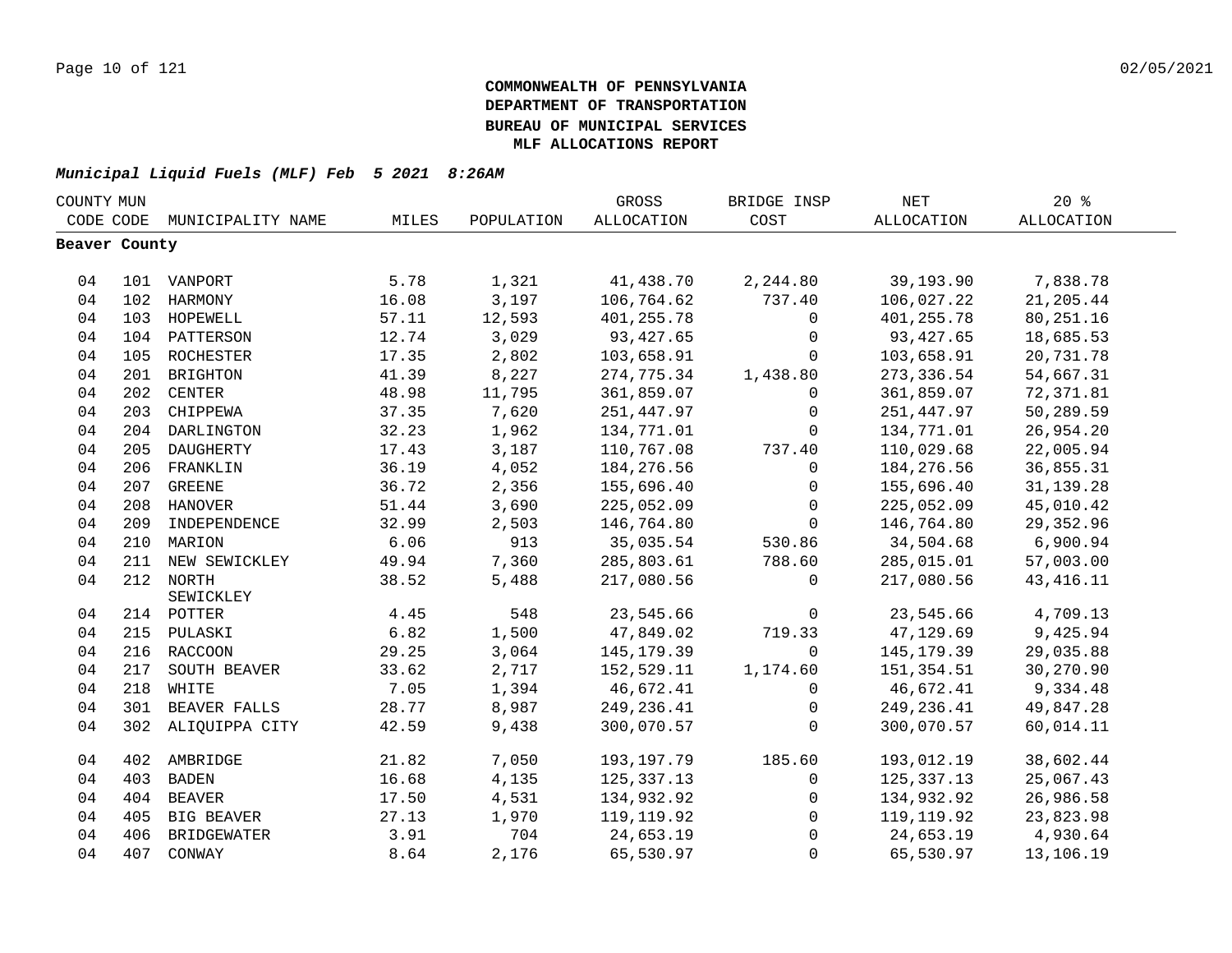| COUNTY MUN |     |                   |        |            | GROSS                        | BRIDGE INSP    | NET        | $20*$                     |  |
|------------|-----|-------------------|--------|------------|------------------------------|----------------|------------|---------------------------|--|
| CODE CODE  |     | MUNICIPALITY NAME | MILES  | POPULATION | ALLOCATION                   | COST           | ALLOCATION | ALLOCATION                |  |
| 04         | 408 | DARLINGTON        | 1.60   | 254        | 9,480.94                     | $\Omega$       | 9,480.94   | 1,896.19                  |  |
| 04         | 409 | EAST ROCHESTER    | 3.31   | 567        | 20,353.88                    | $\mathbf 0$    | 20,353.88  | 4,070.78                  |  |
| 04         | 410 | EASTVALE          | 1.70   | 225        | 9,273.84                     | $\mathbf 0$    | 9,273.84   | 1,854.77                  |  |
| 04         | 411 | ECONOMY           | 53.93  | 8,970      | 326,848.80                   | $\mathbf 0$    | 326,848.80 | 65,369.76                 |  |
| 04         | 412 | FALLSTON          | 2.28   | 266        | 11,800.58                    | $\overline{0}$ | 11,800.58  | 2,360.12                  |  |
| 04         | 413 | FRANKFORT         | 0.25   | 130        | 3,090.68                     | $\mathbf 0$    | 3,090.68   | 618.14                    |  |
|            |     | SPRINGS           |        |            |                              |                |            |                           |  |
| 04         |     | 414 FREEDOM       | 7.18   | 1,569      | 50,193.37                    | $\overline{0}$ | 50,193.37  | 10,038.67                 |  |
| 04         | 415 | GEORGETOWN        | 1.93   | 174        | 9,077.33                     | $\mathbf 0$    | 9,077.33   | 1,815.47                  |  |
| 04         | 416 | GLASGOW           | 0.99   | 60         | 4,134.96                     | $\mathsf{O}$   | 4,134.96   | 826.99                    |  |
| 04         | 417 | HOMEWOOD          | 1.75   | 109        | 7,361.65                     | $\mathbf 0$    | 7,361.65   | 1,472.33                  |  |
| 04         | 418 | HOOKSTOWN         | 1.18   | 147        | 6,273.66                     | 633.80         | 5,639.86   | 1,127.97                  |  |
| 04         | 419 | INDUSTRY          | 11.79  | 1,835      | 69,209.51                    | $\mathbf 0$    | 69,209.51  | 13,841.90                 |  |
| 04         | 420 | KOPPEL            | 3.69   | 762        | 25,005.41                    | $\mathbf{0}$   | 25,005.41  | 5,001.08                  |  |
| 04         |     | 421 MIDLAND       | 9.82   | 2,635      | 77,364.23                    | $\Omega$       | 77,364.23  | 15,472.85                 |  |
| 04         |     | 422 MONACA        | 22.88  | 5,737      | 173,083.70                   | $\Omega$       | 173,083.70 | 34,616.74                 |  |
| 04         | 423 | NEW BRIGHTON      | 20.94  | 6,025      | 172,207.90                   | 2,152.40       | 170,055.50 | 34,011.10                 |  |
| 04         | 424 | NEW GALILEE       | 2.52   | 379        | 14,557.41                    | 633.80         | 13,923.61  | 2,784.72                  |  |
| 04         |     | 425 PATTERSON     | 2.97   | 636        | 20,530.50                    | $\mathbf 0$    | 20,530.50  | 4,106.10                  |  |
|            |     | HEIGHTS           |        |            |                              |                |            |                           |  |
| 04         |     | 426 ROCHESTER     | 12.46  | 3,657      | 103,751.05                   | $\mathsf{O}$   | 103,751.05 | 20,750.21                 |  |
| 04         | 427 | SHIPPINGPORT      | 4.64   | 214        | 18, 182. 42                  | $\mathbf 0$    | 18,182.42  | 3,636.48                  |  |
| 04         | 428 | SOUTH HEIGHTS     | 3.44   | 475        | 19,117.10                    | 0              | 19,117.10  | 3,823.42                  |  |
| 04         | 429 | WEST MAYFIELD     | 9.08   | 1,239      | 50,196.93                    | $\mathsf{O}$   | 50,196.93  | 10,039.39                 |  |
| 04         | 430 | OHIOVILLE         | 25.82  | 3,533      | 142,914.64                   | $\mathbf 0$    | 142,914.64 | 28,582.93                 |  |
|            |     | County Totals:    | 992.68 | 169,907    | 6, 101, 740.67    11, 977.39 |                |            | 6,089,763.28 1,217,952.66 |  |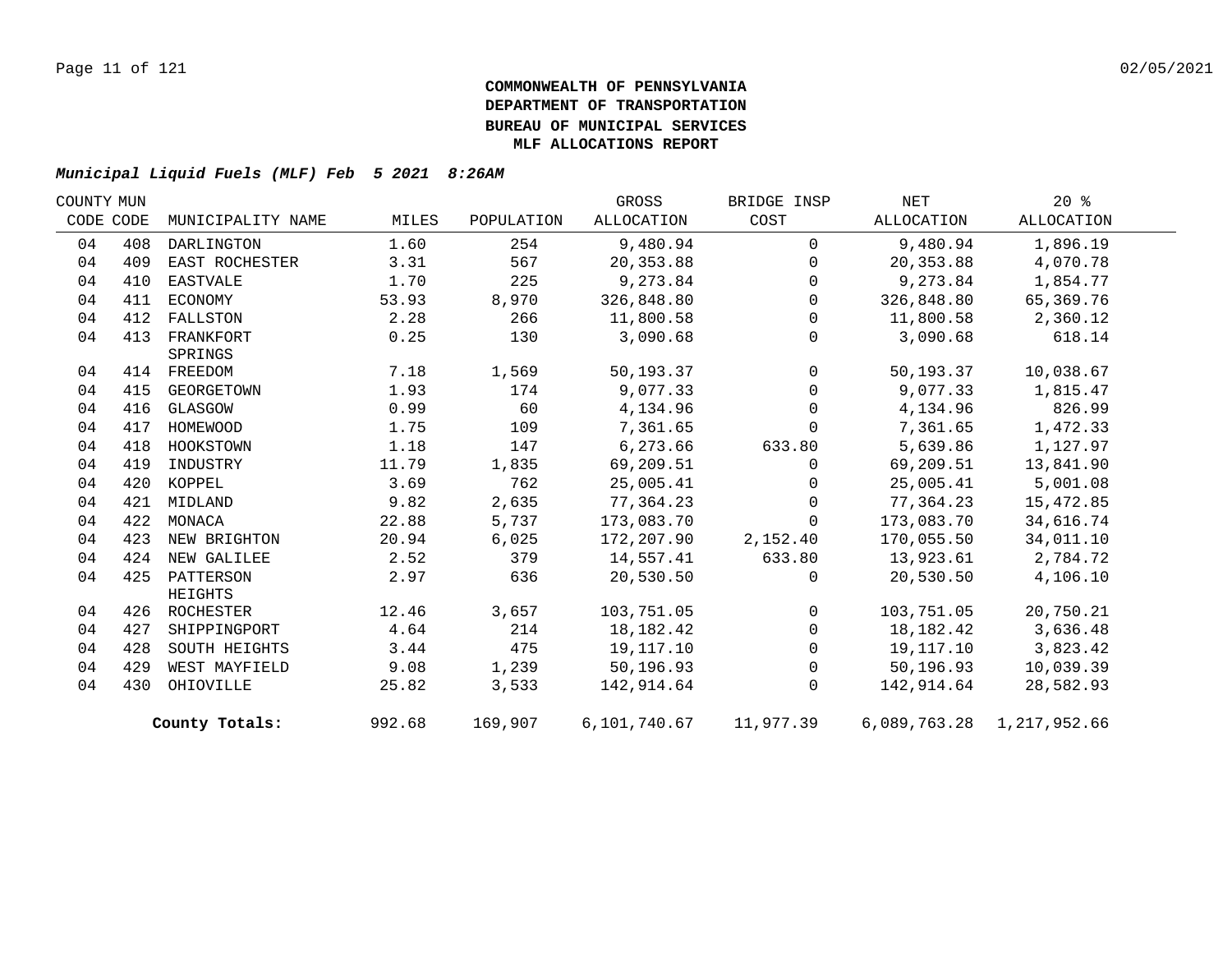| COUNTY MUN     |     |                   |       |            | GROSS       | BRIDGE INSP    | <b>NET</b>  | 20%        |  |
|----------------|-----|-------------------|-------|------------|-------------|----------------|-------------|------------|--|
| CODE CODE      |     | MUNICIPALITY NAME | MILES | POPULATION | ALLOCATION  | COST           | ALLOCATION  | ALLOCATION |  |
| Bedford County |     |                   |       |            |             |                |             |            |  |
|                |     |                   |       |            |             |                |             |            |  |
| 05             |     | 201 BEDFORD       | 56.73 | 5,395      | 271,815.98  | 203.40         | 271,612.58  | 54, 322.52 |  |
| 05             |     | 202 BLOOMFIELD    | 10.40 | 1,016      | 50,311.00   | $\mathbf 0$    | 50,311.00   | 10,062.20  |  |
| 05             |     | 203 BROADTOP      | 33.25 | 1,687      | 133,029.46  | 203.40         | 132,826.06  | 26,565.21  |  |
| 05             |     | 204 COLERAIN      | 21.16 | 1,195      | 86,822.15   | 510.40         | 86, 311.75  | 17,262.35  |  |
| 05             |     | 205 CUMBERLAND    | 19.76 | 1,597      | 89,649.98   | 1,075.60       | 88,574.38   | 17,714.88  |  |
|                |     | VALLEY            |       |            |             |                |             |            |  |
| 05             |     | 206 EAST          | 55.99 | 1,854      | 206,426.36  | 1,020.80       | 205,405.56  | 41,081.11  |  |
|                |     | PROVIDENCE        |       |            |             |                |             |            |  |
| 05             |     | 207 EAST ST CLAIR | 47.82 | 3,048      | 202, 401.75 | 221.60         | 202,180.15  | 40,436.03  |  |
| 05             |     | 208 HARRISON      | 20.87 | 972        | 81,950.37   | $\mathsf{O}$   | 81,950.37   | 16,390.07  |  |
| 05             |     | 209 HOPEWELL      | 23.43 | 2,010      | 108,374.55  | $\overline{0}$ | 108,374.55  | 21,674.91  |  |
| 05             |     | 210 JUNIATA       | 61.12 | 954        | 206, 275.58 | 939.00         | 205, 336.58 | 41,067.32  |  |
| 05             |     | 211 KIMMEL        | 12.95 | 1,616      | 68,899.37   | $\overline{0}$ | 68,899.37   | 13,779.87  |  |
| 05             |     | 212 KING          | 11.77 | 1,238      | 58,509.50   | 203.40         | 58,306.10   | 11,661.22  |  |
| 05             |     | 213 LIBERTY       | 22.96 | 1,368      | 95,479.11   | 203.40         | 95,275.71   | 19,055.14  |  |
| 05             |     | 214 LINCOLN       | 17.45 | 425        | 61,612.20   | $\mathsf{O}$   | 61,612.20   | 12,322.44  |  |
| 05             |     | 215 LONDONDERRY   | 19.85 | 1,856      | 94,543.88   | 1,020.80       | 93,523.08   | 18,704.62  |  |
| 05             |     | 216 MANN          | 44.11 | 500        | 145,509.17  | 406.80         | 145,102.37  | 29,020.47  |  |
| 05             |     | 217 MONROE        | 77.03 | 1,336      | 262, 352.49 | $\mathsf{O}$   | 262,352.49  | 52,470.50  |  |
| 05             |     | 218 NAPIER        | 75.83 | 2,198      | 273,996.55  | 443.20         | 273,553.35  | 54,710.67  |  |
| 05             |     | 219 SNAKE SPRING  | 17.12 | 1,639      | 82,222.85   | $\mathsf{O}$   | 82, 222.85  | 16, 444.57 |  |
| 05             |     | 220 SOUTHAMPTON   | 37.40 | 976        | 133, 211.66 | 1,065.20       | 132,146.46  | 26, 429.29 |  |
| 05             | 221 | SOUTH WOODBURY    | 20.65 | 2,155      | 102,349.29  | 221.60         | 102,127.69  | 20,425.54  |  |
| 05             |     | 222 PAVIA         | 8.45  | 295        | 31,424.55   | $\overline{0}$ | 31,424.55   | 6,284.91   |  |
| 05             |     | 226 WEST          | 42.97 | 3,210      | 190,269.00  | $\Omega$       | 190,269.00  | 38,053.80  |  |
|                |     | PROVIDENCE        |       |            |             |                |             |            |  |
| 05             |     | 227 WEST ST CLAIR | 33.28 | 1,730      | 133,888.60  | 1,534.20       | 132,354.40  | 26,470.88  |  |
| 05             |     | 228 WOODBURY      | 20.61 | 1,263      | 86,330.62   | $\overline{0}$ | 86,330.62   | 17,266.12  |  |
| 05             |     | 401 BEDFORD       | 15.32 | 2,841      | 98,067.36   | $\mathsf{O}$   | 98,067.36   | 19,613.47  |  |
| 05             |     | 402 COALDALE      | 0.49  | 161        | 4,386.31    | $\overline{0}$ | 4,386.31    | 877.26     |  |
| 05             |     | 403 EVERETT       | 10.55 | 1,834      | 65,351.67   | $\Omega$       | 65,351.67   | 13,070.33  |  |
| 05             |     | 404 HOPEWELL      | 2.06  | 230        | 10,477.79   | $\mathbf{0}$   | 10,477.79   | 2,095.56   |  |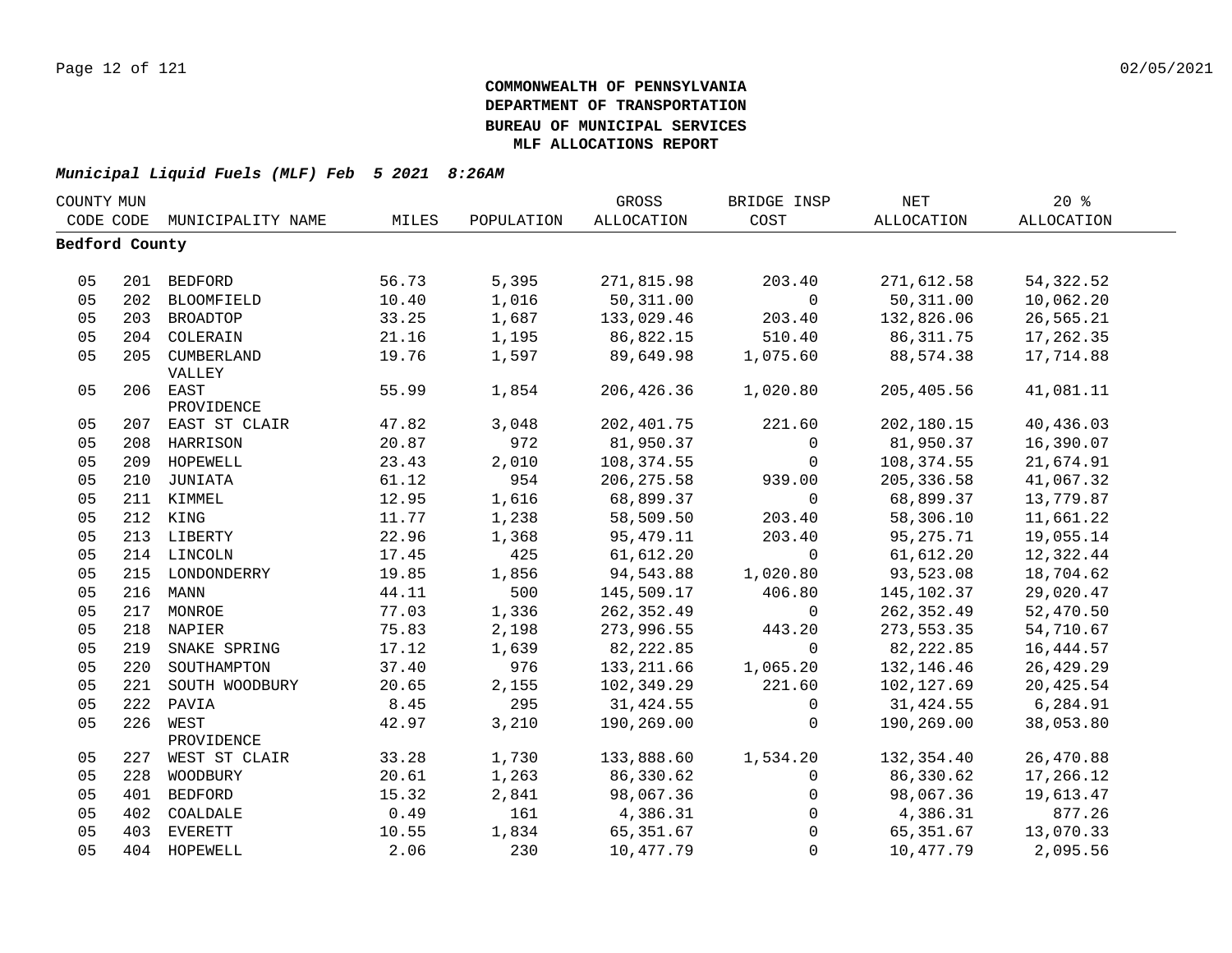| COUNTY MUN |           |                      |        |            | GROSS        | BRIDGE INSP | NET          | $20*$       |  |
|------------|-----------|----------------------|--------|------------|--------------|-------------|--------------|-------------|--|
|            | CODE CODE | MUNICIPALITY NAME    | MILES  | POPULATION | ALLOCATION   | COST        | ALLOCATION   | ALLOCATION  |  |
| 05         | 405       | HYNDMAN              | 6.46   | 910        | 36,220.79    | 0           | 36,220.79    | 7,244.16    |  |
| 05         | 406       | MANNS CHOICE         | 1.59   | 300        | 10,269.65    | 0           | 10,269.65    | 2,053.93    |  |
| 05         | 407       | NEW PARIS            | 0.21   | 186        | 3,964.69     | 0           | 3,964.69     | 792.94      |  |
| 05         | 408       | PLEASANTVILLE        | 0.69   | 198        | 5,664.97     | $\mathbf 0$ | 5,664.97     | 1,132.99    |  |
| 05         | 409       | RAINSBURG            | 0.66   | 133        | 4,413.82     | 0           | 4,413.82     | 882.76      |  |
| 05         | 410       | SAINT<br>CLAIRSVILLE | 0.43   | 78         | 2,721.50     | 0           | 2,721.50     | 544.30      |  |
| 05         | 411       | SAXTON BOROUGH       | 4.76   | 736        | 27,855.68    | 0           | 27,855.68    | 5,571.14    |  |
| 05         | 412       | SCHELLSBURG          | 1.62   | 338        | 11,039.70    | 0           | 11,039.70    | 2,207.94    |  |
| 05         | 413       | WOODBURY             | 0.84   | 284        | 7,661.94     | 0           | 7,661.94     | 1,532.39    |  |
|            |           | County Totals:       | 858.64 | 49,762     | 3,545,751.89 | 9,272.80    | 3,536,479.09 | 707, 295.82 |  |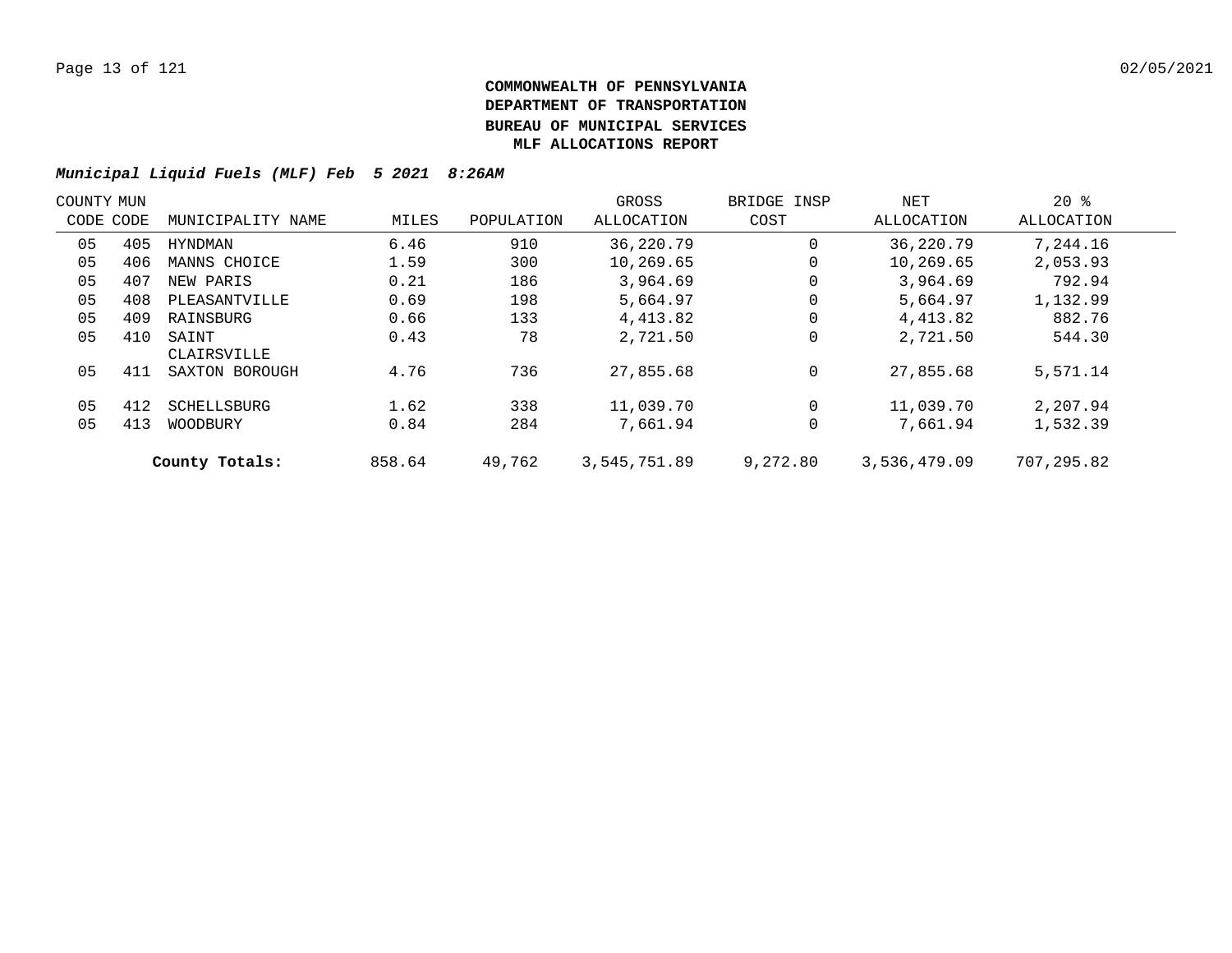| COUNTY MUN |              |                    |        |            | GROSS        | BRIDGE INSP  | NET         | 20%         |  |
|------------|--------------|--------------------|--------|------------|--------------|--------------|-------------|-------------|--|
| CODE CODE  |              | MUNICIPALITY NAME  | MILES  | POPULATION | ALLOCATION   | COST         | ALLOCATION  | ALLOCATION  |  |
|            | Berks County |                    |        |            |              |              |             |             |  |
|            |              |                    |        |            |              |              |             |             |  |
| 06         |              | 101 COLEBROOKDALE  | 33.51  | 5,078      | 194,259.74   | 2,219.60     | 192,040.14  | 38,408.03   |  |
| 06         |              | 102 MUHLENBERG     | 74.91  | 19,628     | 581,737.22   | 1,992.40     | 579,744.82  | 115,948.96  |  |
| 06         |              | 103 CUMRU          | 67.24  | 15,147     | 478,136.71   | 1,123.80     | 477,012.91  | 95,402.58   |  |
| 06         |              | 201 ALBANY         | 39.92  | 1,724      | 154,344.41   | 1,716.20     | 152,628.21  | 30,525.64   |  |
|            |              | TOWNSHIP           |        |            |              |              |             |             |  |
| 06         |              | 202 ALSACE         | 27.93  | 3,751      | 153, 333.45  | $\mathsf{O}$ | 153, 333.45 | 30,666.69   |  |
|            |              | TOWNSHIP           |        |            |              |              |             |             |  |
| 06         |              | 203 AMITY TOWNSHIP | 62.26  | 12,583     | 417,026.10   | 2,102.40     | 414,923.70  | 82,984.74   |  |
| 06         |              | 204 BERN TOWNSHIP  | 43.98  | 6,797      | 257, 314.46  | 635.80       | 256,678.66  | 51, 335.73  |  |
|            |              |                    |        |            |              |              |             |             |  |
| 06         |              | 205 BETHEL         | 52.27  | 4,112      | 235, 142. 19 | 3,368.40     | 231,773.79  | 46, 354. 76 |  |
|            |              | TOWNSHIP           |        |            |              |              |             |             |  |
| 06         |              | 206 BRECKNOCK      | 38.63  | 4,585      | 201,330.43   | 1,478.60     | 199,851.83  | 39,970.37   |  |
|            |              | TOWNSHIP           |        |            |              |              |             |             |  |
| 06         |              | 207 CAERNARVON     | 25.59  | 4,006      | 150,630.89   | 2,204.40     | 148,426.49  | 29,685.30   |  |
| 06         |              | 208 CENTRE         | 42.43  | 4,036      | 203, 315.44  | $\mathbf 0$  | 203, 315.44 | 40,663.09   |  |
| 06         |              | 211 DISTRICT       | 12.58  | 1,337      | 62,781.97    | $\mathbf 0$  | 62,781.97   | 12,556.39   |  |
| 06         | 212          | DOUGLASS TWP       | 25.00  | 3,306      | 136,330.30   | 1,447.20     | 134,883.10  | 26,976.62   |  |
| 06         | 213          | EARL               | 34.77  | 3,195      | 164,608.01   | $\mathbf 0$  | 164,608.01  | 32,921.60   |  |
| 06         |              | 214 EXETER         | 104.11 | 25,550     | 777,689.25   | 1,701.00     | 775,988.25  | 155, 197.65 |  |
| 06         | 215          | GREENWICH          | 72.44  | 3,725      | 290,708.44   | 1,525.40     | 289,183.04  | 57,836.61   |  |
| 06         |              | 216 HEIDELBERG     | 23.55  | 1,724      | 103,649.89   | 423.00       | 103,226.89  | 20,645.38   |  |
| 06         |              | 217 HEREFORD       | 30.08  | 2,997      | 146,555.83   | $\mathbf 0$  | 146,555.83  | 29, 311.17  |  |
| 06         |              | 218 JEFFERSON      | 27.92  | 1,977      | 121,691.14   | 1,380.60     | 120,310.54  | 24,062.11   |  |
| 06         |              | 219 LONGSWAMP      | 43.35  | 5,679      | 235, 441.55  | 905.60       | 234,535.95  | 46,907.19   |  |
| 06         |              | 220 LOWER ALSACE   | 23.68  | 4,475      | 153,073.24   | $\Omega$     | 153,073.24  | 30,614.65   |  |
| 06         |              | 221 LOWER          | 33.22  | 5,513      | 201,113.05   | 4,605.60     | 196,507.45  | 39,301.49   |  |
|            |              | HEIDELBERG         |        |            |              |              |             |             |  |
| 06         |              | 222 MAIDEN CREEK   | 41.39  | 9,126      | 290,794.83   | 1,618.40     | 289,176.43  | 57,835.29   |  |
| 06         |              | 223 MARION         | 20.50  | 1,688      | 93,563.15    | $\Omega$     | 93,563.15   | 18,712.63   |  |
| 06         |              | 224 MAXATAWNY      | 49.63  | 7,906      | 294,572.92   | 1,787.60     | 292,785.32  | 58,557.06   |  |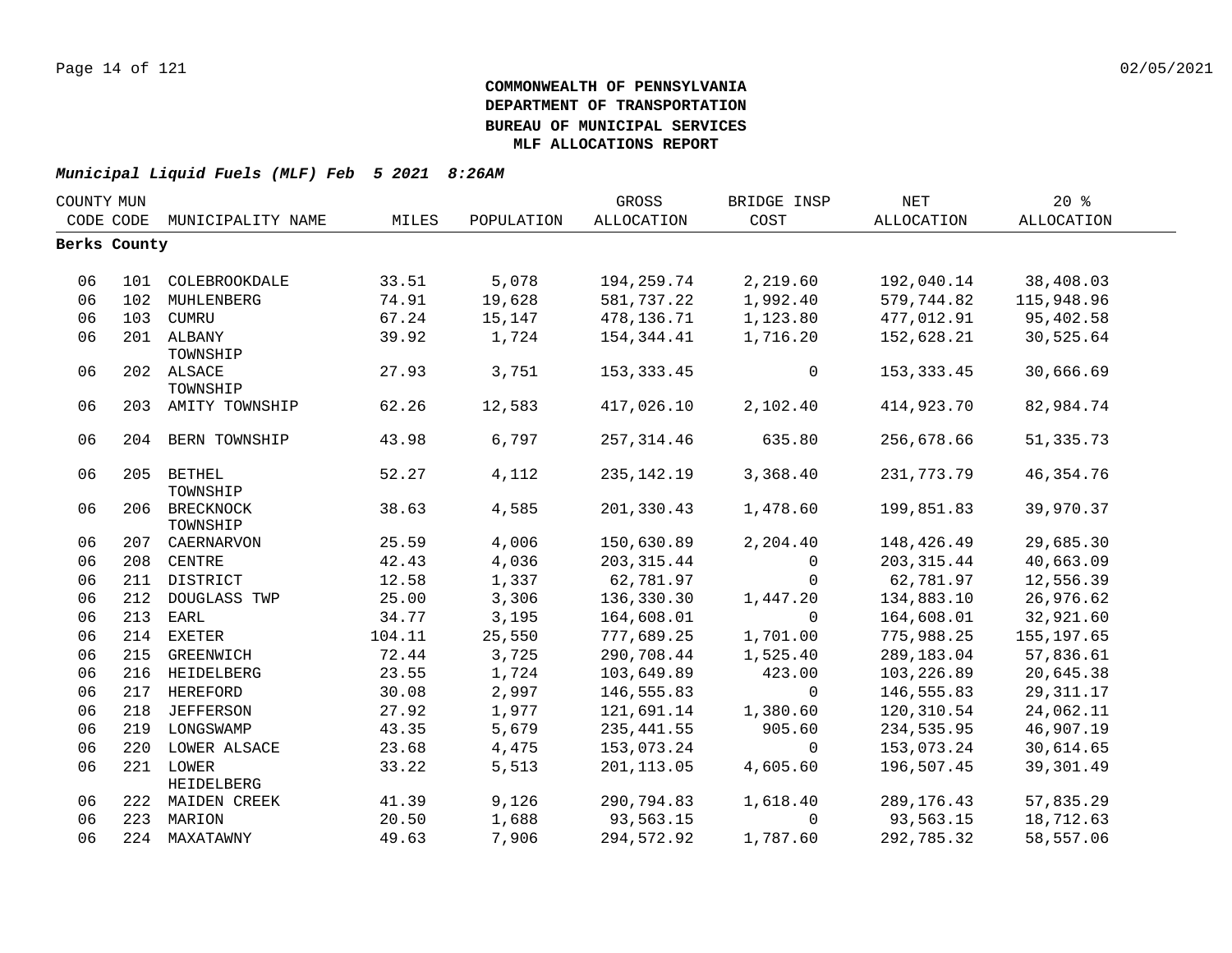| COUNTY MUN |           |                                     |        |            | GROSS        | BRIDGE INSP    | NET          | 20%         |  |
|------------|-----------|-------------------------------------|--------|------------|--------------|----------------|--------------|-------------|--|
|            | CODE CODE | MUNICIPALITY NAME                   | MILES  | POPULATION | ALLOCATION   | COST           | ALLOCATION   | ALLOCATION  |  |
| 06         |           | 226 NORTH<br>HEIDELBERG             | 27.57  | 1,214      | 107,011.14   | $\overline{0}$ | 107,011.14   | 21,402.23   |  |
| 06         |           | 227 OLEY                            | 46.23  | 3,620      | 207,670.46   | 5,592.80       | 202,077.66   | 40, 415.53  |  |
| 06         | 228       | ONTELAUNEE                          | 18.87  | 1,646      | 87,766.99    | 2,026.00       | 85,740.99    | 17,148.20   |  |
| 06         |           | 229 PENN                            | 29.37  | 1,949      | 125,682.54   | 1,059.00       | 124,623.54   | 24,924.71   |  |
| 06         |           | 230 PERRY                           | 41.05  | 2,417      | 170,192.51   | 846.00         | 169,346.51   | 33,869.30   |  |
| 06         |           | 231 PIKE                            | 28.23  | 1,723      | 118,125.05   | 1,612.20       | 116,512.85   | 23,302.57   |  |
| 06         |           | 232 RICHMOND                        | 43.79  | 3,397      | 196,140.61   | 866.60         | 195,274.01   | 39,054.80   |  |
| 06         |           | 233 ROBESON                         | 62.88  | 7,216      | 323, 310.15  | 2,794.00       | 320,516.15   | 64,103.23   |  |
| 06         |           | 234 ROCKLAND                        | 34.04  | 3,778      | 172,735.99   | 1,330.80       | 171,405.19   | 34,281.04   |  |
| 06         |           | 235 RUSCOMBMANOR                    | 36.66  | 4,112      | 186,801.21   | $\overline{0}$ | 186,801.21   | 37,360.24   |  |
| 06         |           | 236 SOUTH                           | 48.95  | 7,271      | 281,151.87   | 980.00         | 280, 171.87  | 56,034.37   |  |
|            |           | HEIDELBERG                          |        |            |              |                |              |             |  |
| 06         |           | 237 SPRING                          | 99.58  | 27,119     | 791,619.19   | 1,781.40       | 789,837.79   | 157,967.56  |  |
| 06         |           | 238 TILDEN                          | 34.95  | 3,597      | 172,328.79   | 2,464.60       | 169,864.19   | 33,972.84   |  |
| 06         |           | 239 TULPEHOCKEN                     | 36.04  | 3,274      | 169,948.68   | 906.80         | 169,041.88   | 33,808.38   |  |
| 06         | 240       | UNION                               | 20.74  | 3,503      | 126,648.35   | 1,083.80       | 125,564.55   | 25, 112.91  |  |
| 06         | 241       | UPPER BERN                          | 25.52  | 1,734      | 109,928.76   | 2,114.20       | 107,814.56   | 21,562.91   |  |
| 06         |           | 242 UPPER<br>TULPEHOCKEN            | 33.57  | 1,917      | 138,118.86   | 1,238.60       | 136,880.26   | 27,376.05   |  |
| 06         |           | 243 WASHINGTON                      | 33.04  | 3,810      | 170,209.43   | 896.40         | 169,313.03   | 33,862.61   |  |
| 06         |           | 244 WINDSOR                         | 29.71  | 2,279      | 132,615.80   | $\Omega$       | 132,615.80   | 26,523.16   |  |
| 06         |           | 301 READING CITY                    | 132.15 | 88,082     | 1,978,797.32 | 2,389.60       | 1,976,407.72 | 395, 281.54 |  |
| 06         | 401       | BALLY BOROUGH                       | 4.56   | 1,090      | 33,544.35    | $\Omega$       | 33,544.35    | 6,708.87    |  |
| 06         |           | 402 BECHTELSVILLE<br><b>BOROUGH</b> | 2.25   | 942        | 23,753.50    | $\overline{0}$ | 23,753.50    | 4,750.70    |  |
| 06         | 403       | BERNVILLE<br><b>BOROUGH</b>         | 4.77   | 955        | 31,789.08    | $\mathsf{O}$   | 31,789.08    | 6,357.82    |  |
| 06         |           | 404 BIRDSBORO<br><b>BOROUGH</b>     | 16.03  | 5,163      | 141,642.43   | 423.00         | 141,219.43   | 28, 243.89  |  |
| 06         |           | 405 BOYERTOWN<br><b>BOROUGH</b>     | 10.91  | 4,055      | 106,043.08   | $\overline{0}$ | 106,043.08   | 21,208.62   |  |
| 06         |           | 406 CENTERPORT                      | 1.14   | 387        | 10,426.37    | $\overline{0}$ | 10,426.37    | 2,085.27    |  |
| 06         |           | 407 FLEETWOOD                       | 16.85  | 4,085      | 124,972.64   | 443.60         | 124,529.04   | 24,905.81   |  |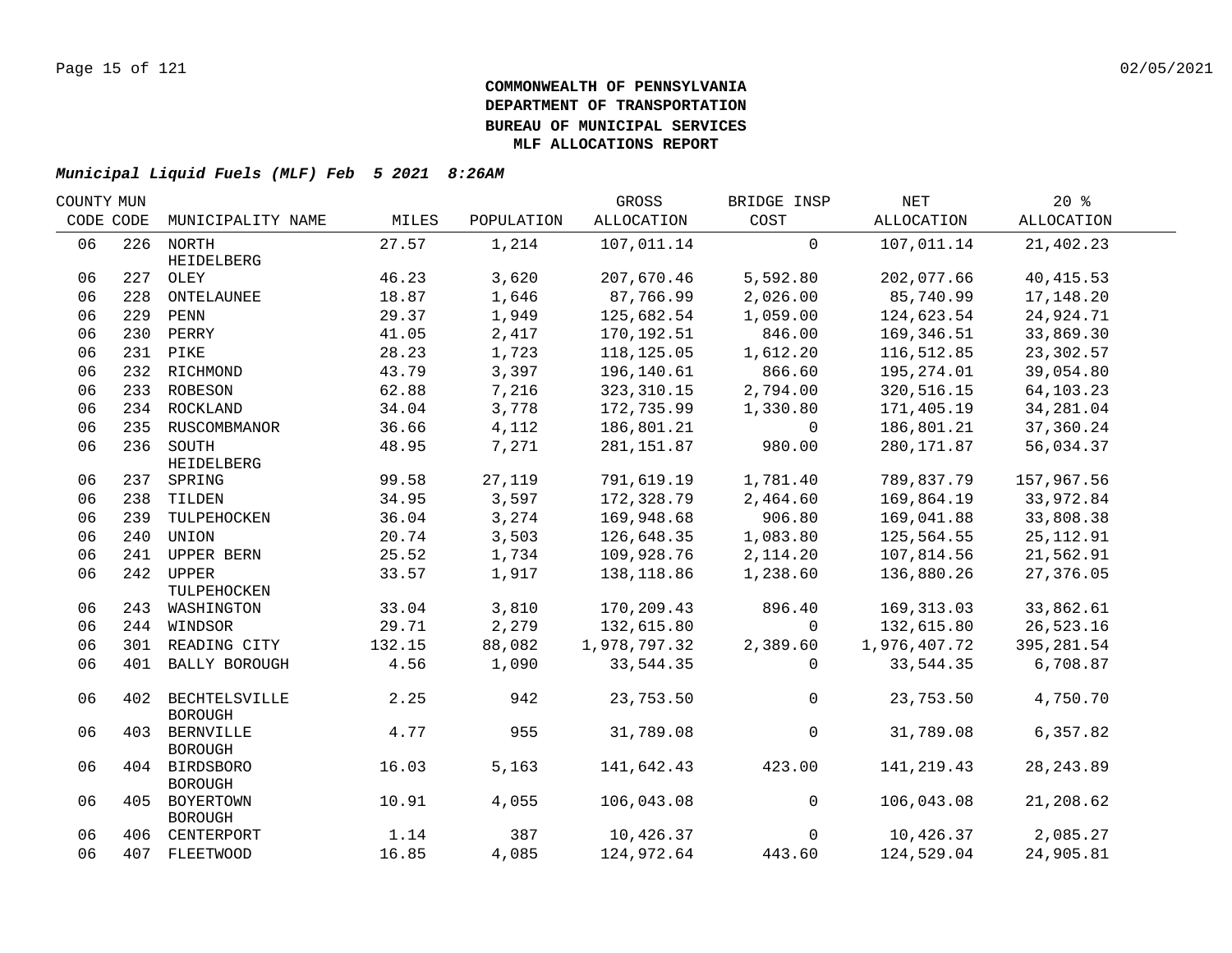| COUNTY MUN |           |                   |         |            | GROSS         | BRIDGE INSP    | NET                                         | $20*$       |  |
|------------|-----------|-------------------|---------|------------|---------------|----------------|---------------------------------------------|-------------|--|
|            | CODE CODE | MUNICIPALITY NAME | MILES   | POPULATION | ALLOCATION    | COST           | ALLOCATION                                  | ALLOCATION  |  |
| 06         | 408       | HAMBURG           | 18.16   | 4,289      | 132,664.57    | 1,232.40       | 131,432.17                                  | 26, 286. 43 |  |
| 06         | 409       | KENHORST          | 9.13    | 2,877      | 79,539.72     | $\Omega$       | 79,539.72                                   | 15,907.94   |  |
| 06         | 410       | KUTZTOWN          | 15.36   | 5,012      | 136,876.86    | $\Omega$       | 136,876.86                                  | 27,375.37   |  |
| 06         | 411       | LAURELDALE        | 13.17   | 3,911      | 110,475.86    | $\Omega$       | 110,475.86                                  | 22,095.17   |  |
| 06         | 412       | LENHARTSVILLE     | 0.48    | 165        | 4,426.64      | 188.80         | 4,237.84                                    | 847.57      |  |
| 06         | 413       | LYONS             | 2.27    | 478        | 15,547.31     | $\overline{0}$ | 15,547.31                                   | 3,109.46    |  |
| 06         | 414       | MOHNTON           | 10.88   | 3,043      | 87,917.12     | 648.00         | 87,269.12                                   | 17,453.82   |  |
| 06         | 415       | MT PENN           | 7.74    | 3,106      | 79,315.78     | $\overline{0}$ | 79,315.78                                   | 15,863.16   |  |
| 06         | 416       | ROBESONIA         | 8.17    | 2,061      | 62,026.29     | 786.20         | 61,240.09                                   | 12,248.02   |  |
| 06         | 417       | ST LAWRENCE       | 5.28    | 1,809      | 48,586.11     | 1,040.20       | 47,545.91                                   | 9,509.18    |  |
| 06         | 418       | SHILLINGTON       | 17.52   | 5,273      | 148,216.76    | $\overline{0}$ | 148,216.76                                  | 29,643.35   |  |
| 06         | 419       |                   | 5.10    | 1,378      | 40,348.57     | 561.20         | 39,787.37                                   | 7,957.47    |  |
|            |           | SHOEMAKERSVILLE   |         |            |               |                |                                             |             |  |
| 06         | 420       | SINKING SPRING    | 9.91    | 4,008      | 102,108.80    | $\Omega$       | 102,108.80                                  | 20,421.76   |  |
| 06         | 423       | TOPTON            | 7.88    | 2,069      | 61,270.76     | $\Omega$       | 61,270.76                                   | 12,254.15   |  |
| 06         | 424       | WERNERSVILLE      | 8.70    | 2,494      | 71,383.31     | $\Omega$       | 71,383.31                                   | 14,276.66   |  |
| 06         | 426       | LEESPORT          | 7.22    | 1,918      | 56,536.16     | $\Omega$       | 56,536.16                                   | 11,307.23   |  |
| 06         | 427       | WEST READING      | 11.08   | 4,212      | 109,367.16    | $\Omega$       | 109,367.16                                  | 21,873.43   |  |
| 06         | 428       | WOMELSDORF        | 7.60    | 2,810      | 73,607.72     | $\Omega$       | 73,607.72                                   | 14,721.54   |  |
| 06         | 429       | WYOMISSING        | 50.89   | 10,461     | 344,003.10    | 905.60         | 343,097.50                                  | 68,619.50   |  |
| 06         | 431       | NEW MORGAN        | 0.00    | 71         | 1,265.14      | $\Omega$       | 1,265.14                                    | 253.03      |  |
|            |           | County Totals:    | 2186.88 | 411,425    | 14,103,603.50 |                | 68, 447.80  14, 035, 155.70  2, 807, 031.14 |             |  |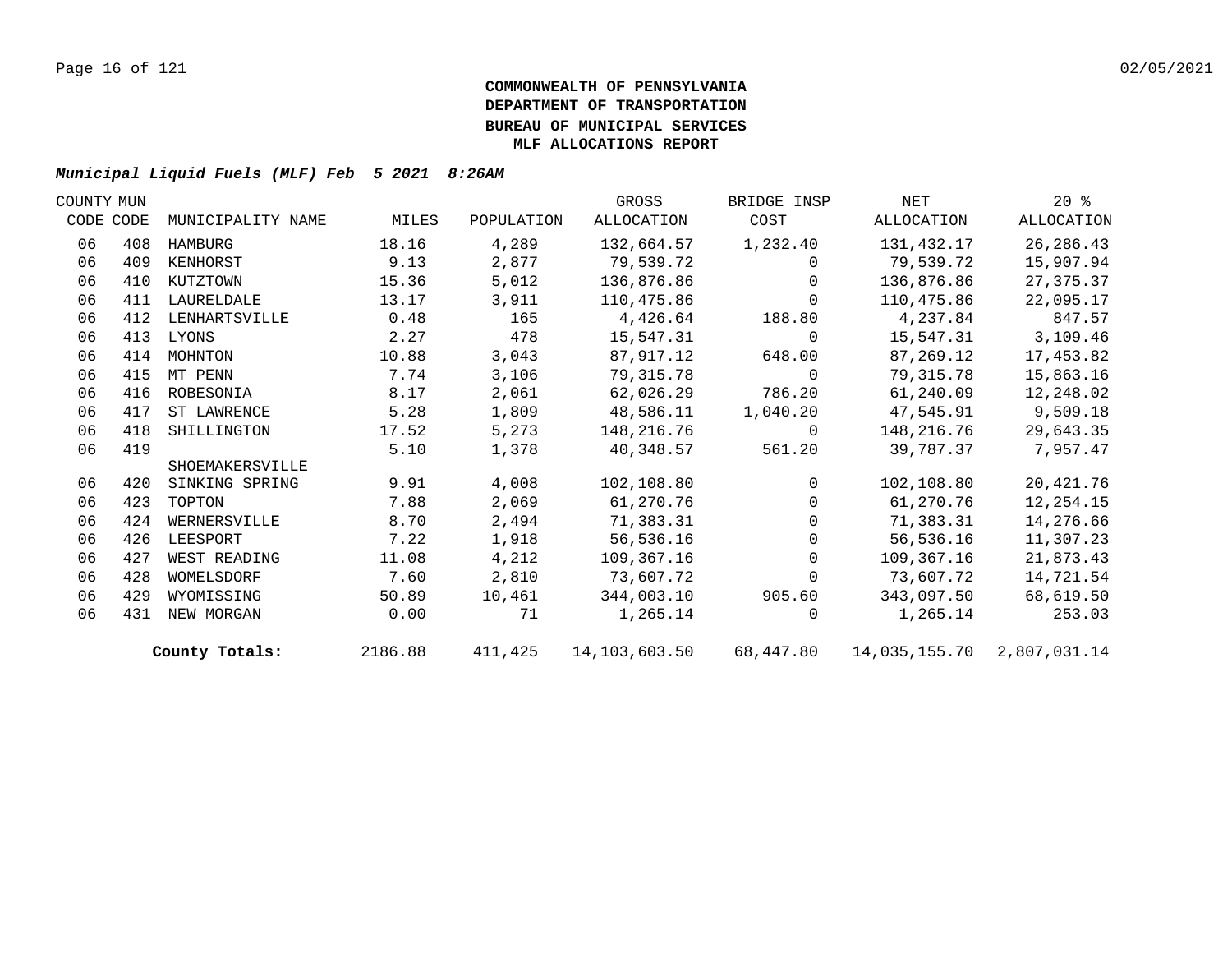| COUNTY MUN |              |                   |        |            | GROSS        | BRIDGE INSP    | NET             | $20*$      |  |
|------------|--------------|-------------------|--------|------------|--------------|----------------|-----------------|------------|--|
|            | CODE CODE    | MUNICIPALITY NAME | MILES  | POPULATION | ALLOCATION   | COST           | ALLOCATION      | ALLOCATION |  |
|            | Blair County |                   |        |            |              |                |                 |            |  |
|            |              |                   |        |            |              |                |                 |            |  |
| 07         |              | 201 ALLEGHENY     | 41.19  | 6,738      | 247,623.08   | 537.80         | 247,085.28      | 49, 417.06 |  |
| 07         |              | 202 ANTIS         | 47.15  | 6,499      | 261,821.16   | 537.80         | 261, 283.36     | 52,256.67  |  |
| 07         | 203          | BLAIR             | 22.01  | 4,494      | 148,240.15   | $\mathbf 0$    | 148,240.15      | 29,648.03  |  |
| 07         |              | 204 CATHARINE     | 10.12  | 724        | 44,240.65    | $\mathbf 0$    | 44,240.65       | 8,848.13   |  |
| 07         | 205          | FRANKSTOWN        | 58.25  | 7,381      | 311,912.16   | 406.80         | 311,505.36      | 62,301.07  |  |
| 07         | 206          | FREEDOM           | 24.41  | 3,458      | 137, 211.73  | 741.20         | 136,470.53      | 27, 294.11 |  |
| 07         | 207          | GREENFIELD        | 23.03  | 4,173      | 145,678.92   | 904.80         | 144,774.12      | 28,954.82  |  |
| 07         |              | 208 HUSTON        | 17.00  | 1,336      | 76,451.99    | $\mathbf 0$    | 76,451.99       | 15,290.40  |  |
| 07         |              | 209 JUNIATA       | 12.11  | 1,112      | 57, 317. 15  | $\mathbf{0}$   | 57, 317.15      | 11,463.43  |  |
| 07         |              | 210 LOGAN         | 77.37  | 12,289     | 458,579.79   | 510.40         | 458,069.39      | 91,613.88  |  |
| 07         | 211          | NORTH WOODBURY    | 20.67  | 2,644      | 111, 124.82  | $\mathbf 0$    | 111,124.82      | 22, 224.96 |  |
| 07         | 212          | SNYDER            | 27.94  | 3,364      | 146,468.38   | $\overline{0}$ | 146,468.38      | 29, 293.68 |  |
| 07         |              | 213 TAYLOR        | 21.11  | 2,465      | 109,297.76   | $\mathbf 0$    | 109,297.76      | 21,859.55  |  |
| 07         |              | 214 TYRONE        | 18.52  | 1,885      | 90,941.90    | $\Omega$       | 90,941.90       | 18,188.38  |  |
| 07         | 215          | WOODBURY          | 30.74  | 1,693      | 125,363.41   | $\mathsf{O}$   | 125,363.41      | 25,072.68  |  |
| 07         |              | 301 ALTOONA CITY  | 181.59 | 46,320     | 1,387,734.81 | $\overline{0}$ | 1,387,734.81    | 277,546.96 |  |
| 07         | 401          | <b>BELLWOOD</b>   | 8.38   | 1,828      | 58, 524. 72  | $\Omega$       | 58,524.72       | 11,704.94  |  |
| 07         | 402          | DUNCANSVILLE      | 6.46   | 1,233      | 41,976.41    | $\mathbf{0}$   | 41,976.41       | 8,395.28   |  |
| 07         | 403          | HOLLIDAYSBURG     | 22.23  | 5,791      | 172,033.03   | $\mathbf{0}$   | 172,033.03      | 34,406.61  |  |
| 07         | 404          | MARTINSBURG       | 7.57   | 1,958      | 58, 332.82   | 0              | 58,332.82       | 11,666.56  |  |
| 07         | 405          | NEWRY             | 1.12   | 270        | 8,279.57     | $\Omega$       | 8,279.57        | 1,655.91   |  |
| 07         | 406          | ROARING SPRING    | 9.42   | 2,585      | 75,234.56    | 0              | 75,234.56       | 15,046.91  |  |
| 07         | 407          | TYRONE            | 19.42  | 5,477      | 157,735.82   | 203.40         | 157,532.42      | 31,506.48  |  |
| 07         | 408          | WILLIAMSBURG      | 4.56   | 1,254      | 36,466.70    | $\Omega$       | 36,466.70       | 7,293.34   |  |
|            |              | County Totals:    | 712.37 | 126,971    | 4,468,591.49 | 3,842.20       | 4, 464, 749. 29 | 892,949.86 |  |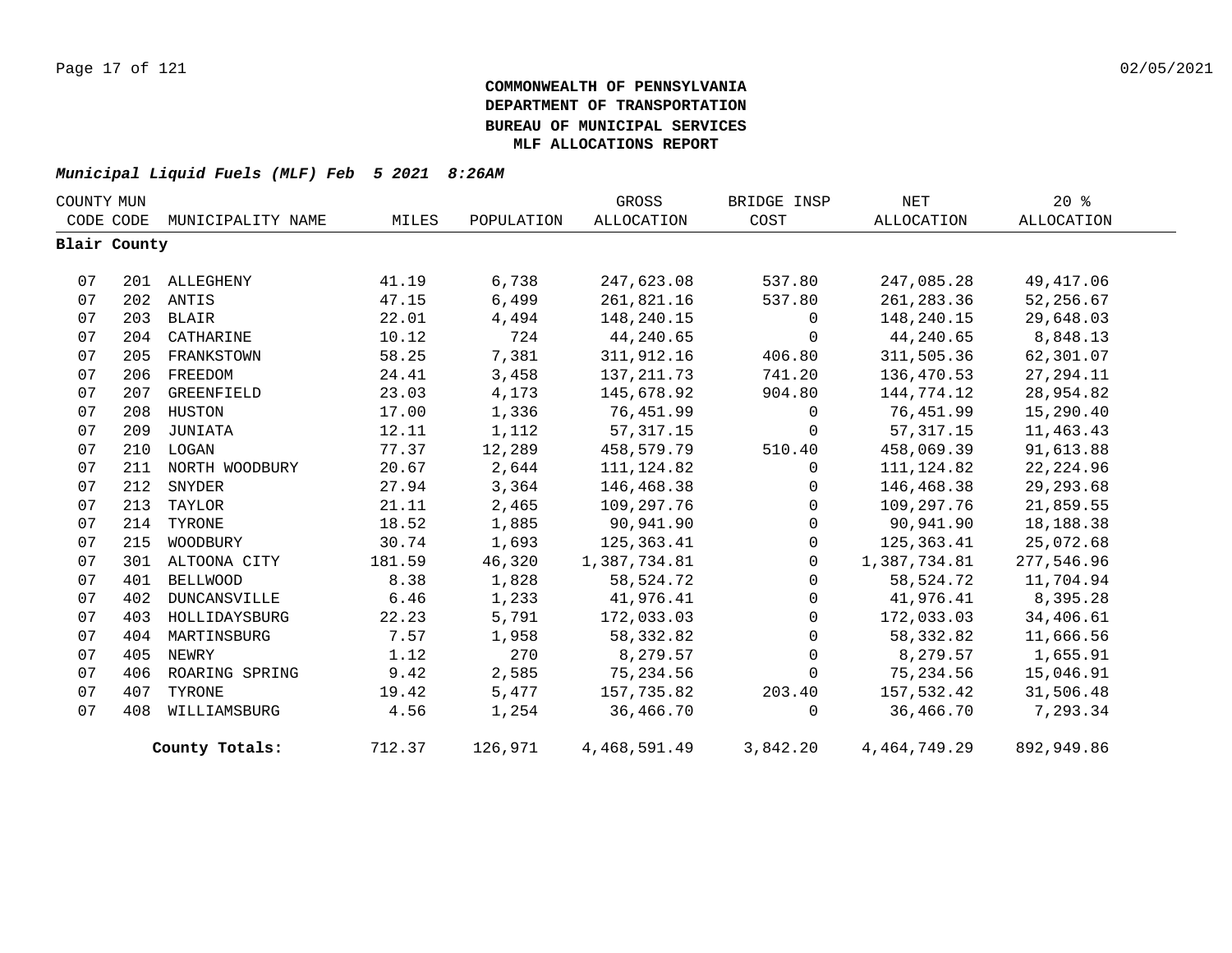| COUNTY MUN      |     |                             |       |            | GROSS       | BRIDGE INSP  | $\operatorname{NET}$ | $20*$       |  |
|-----------------|-----|-----------------------------|-------|------------|-------------|--------------|----------------------|-------------|--|
|                 |     | CODE CODE MUNICIPALITY NAME | MILES | POPULATION | ALLOCATION  | COST         | ALLOCATION           | ALLOCATION  |  |
| Bradford County |     |                             |       |            |             |              |                      |             |  |
|                 |     |                             |       |            |             |              |                      |             |  |
| 08              |     | 201 ALBANY                  | 44.14 | 911        | 152,925.80  | 396.20       | 152,529.60           | 30,505.92   |  |
| 08              |     | 202 ARMENIA                 | 25.96 | 180        | 83,600.20   | $\mathbf 0$  | 83,600.20            | 16,720.04   |  |
| 08              |     | 203 ASYLUM                  | 23.10 | 1,058      | 90,388.70   | 396.20       | 89,992.50            | 17,998.50   |  |
| 08              |     | 204 ATHENS                  | 73.45 | 5,251      | 321,028.39  | 2,173.20     | 318,855.19           | 63,771.04   |  |
| 08              |     | 206 BURLINGTON              | 32.05 | 791        | 113,347.24  | 610.80       | 112,736.44           | 22,547.29   |  |
| 08              | 207 | CANTON                      | 38.55 | 2,143      | 157,568.03  | $\mathbf 0$  | 157,568.03           | 31,513.61   |  |
| 08              | 208 | COLUMBIA                    | 42.73 | 1,196      | 153,637.80  | 1,569.20     | 152,068.60           | 30, 413.72  |  |
| 08              |     | 209 FRANKLIN                | 31.40 | 723        | 110,122.62  | 1,701.60     | 108,421.02           | 21,684.20   |  |
| 08              | 210 | GRANVILLE                   | 41.09 | 950        | 144, 175.52 | 1,487.00     | 142,688.52           | 28,537.70   |  |
| 08              |     | 211 HERRICK                 | 39.48 | 754        | 135,697.10  | $\mathbf{0}$ | 135,697.10           | 27, 139. 42 |  |
| 08              |     | 212 LEROY                   | 15.03 | 718        | 59,339.00   | $\mathsf{O}$ | 59,339.00            | 11,867.80   |  |
| 08              |     | 213 LITCHFIELD              | 44.37 | 1,320      | 160,926.12  | $\mathbf 0$  | 160,926.12           | 32, 185. 22 |  |
| $0\,8$          |     | 214 MONROE                  | 25.17 | 1,250      | 100,220.36  | 1,857.60     | 98,362.76            | 19,672.55   |  |
| 08              |     | 215 NORTH TOWANDA           | 13.11 | 1,132      | 60,770.34   | $\mathsf{O}$ | 60,770.34            | 12, 154.07  |  |
| 08              |     | 216 ORWELL                  | 44.43 | 1,159      | 158,243.05  | 304.20       | 157,938.85           | 31,587.77   |  |
| 08              |     | 217 OVERTON                 | 38.18 | 247        | 122,636.93  | 3,106.80     | 119,530.13           | 23,906.03   |  |
| 08              |     | 218 PIKE                    | 38.41 | 671        | 130,904.53  | 581.80       | 130, 322. 73         | 26,064.55   |  |
| 08              |     | 219 RIDGEBURY               | 60.04 | 1,978      | 221, 177.95 | 396.20       | 220,781.75           | 44, 156. 35 |  |
| 08              |     | 220 ROME                    | 36.65 | 1,191      | 134,720.19  | $\mathbf 0$  | 134,720.19           | 26,944.04   |  |
| 08              | 221 | SHESHEQUIN                  | 49.38 | 1,348      | 176,940.01  | 1,311.40     | 175,628.61           | 35, 125. 72 |  |
| 08              | 222 | SMITHFIELD                  | 58.45 | 1,498      | 207,700.81  | 1,981.00     | 205,719.81           | 41, 143.96  |  |
| 08              | 223 | SOUTH CREEK                 | 36.00 | 1,128      | 131,584.65  | $\mathbf 0$  | 131,584.65           | 26, 316.93  |  |
| 08              | 224 | SPRINGFIELD                 | 58.34 | 1,124      | 200,695.76  | 396.20       | 200,299.56           | 40,059.91   |  |
| 08              | 225 | STANDING STONE              | 27.46 | 642        | 96,477.88   | $\mathbf 0$  | 96,477.88            | 19,295.58   |  |
| 08              | 226 | <b>STEVENS</b>              | 11.15 | 437        | 42,316.24   | $\mathbf 0$  | 42,316.24            | 8,463.25    |  |
| 08              | 227 | TERRY                       | 41.50 | 992        | 146,193.60  | $\mathbf 0$  | 146,193.60           | 29, 238.72  |  |
| 08              | 228 | TOWANDA                     | 13.91 | 1,149      | 63,550.70   | $\mathbf 0$  | 63,550.70            | 12,710.14   |  |
| 08              | 229 | TROY                        | 35.29 | 1,645      | 138,598.50  | 396.20       | 138,202.30           | 27,640.46   |  |
| 08              | 230 | TUSCARORA                   | 36.11 | 1,131      | 131,978.76  | 0            | 131,978.76           | 26,395.75   |  |
| 08              |     | 231 ULSTER                  | 20.11 | 1,337      | 86,100.83   | 0            | 86,100.83            | 17,220.17   |  |
| 08              |     | 232 WARREN                  | 42.76 | 959        | 149,507.53  | $\mathbf 0$  | 149,507.53           | 29,901.51   |  |
| 08              |     | 233 WELLS                   | 43.38 | 814        | 148,843.77  | 454.60       | 148,389.17           | 29,677.83   |  |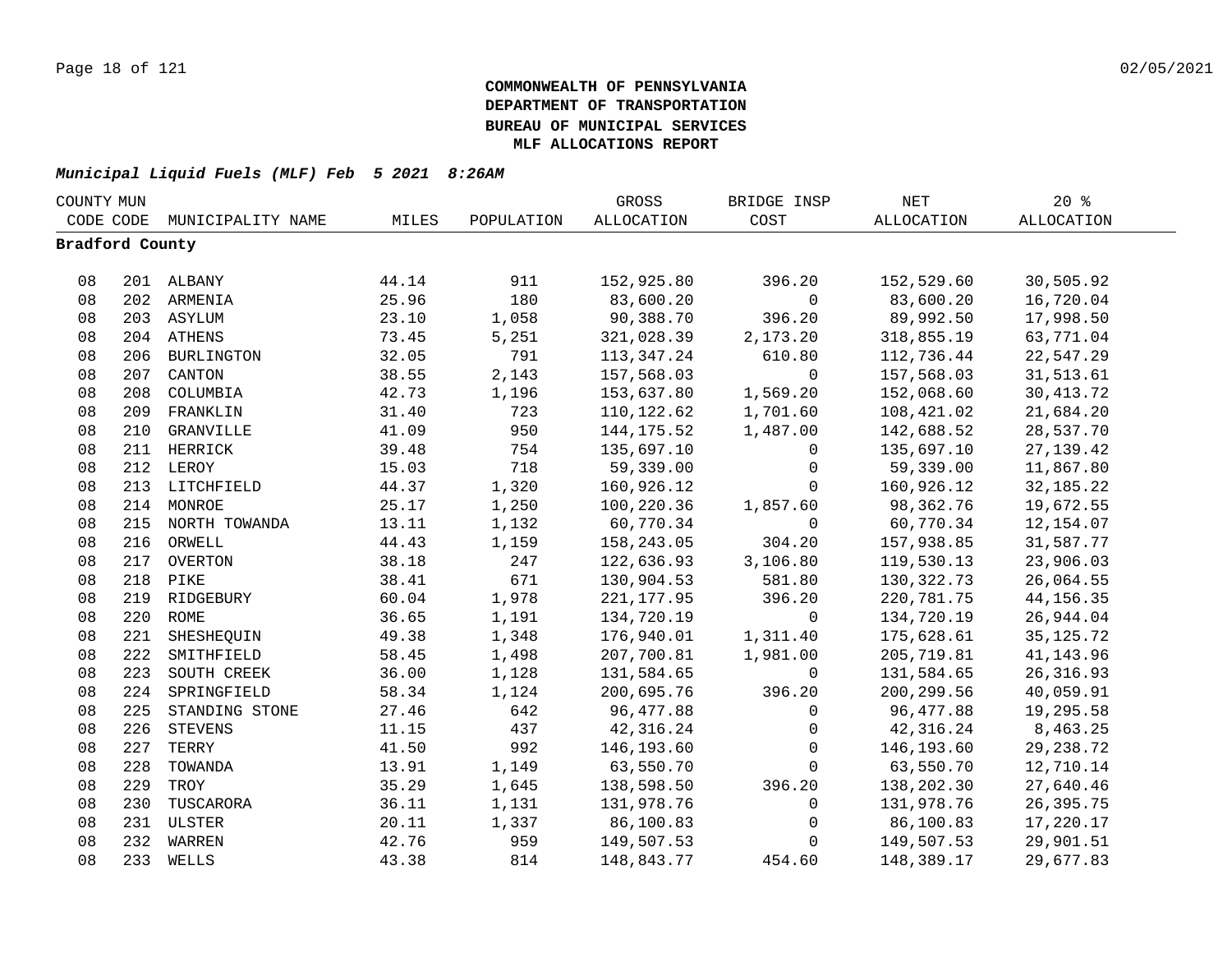| COUNTY MUN |           |                   |         |            | GROSS        | BRIDGE INSP | NET         | $20*$                     |  |
|------------|-----------|-------------------|---------|------------|--------------|-------------|-------------|---------------------------|--|
|            | CODE CODE | MUNICIPALITY NAME | MILES   | POPULATION | ALLOCATION   | COST        | ALLOCATION  | ALLOCATION                |  |
| 08         | 234       | WEST              | 19.24   | 696        | 71,984.49    | 396.20      | 71,588.29   | 14,317.66                 |  |
|            |           | <b>BURLINGTON</b> |         |            |              |             |             |                           |  |
| 08         | 235       | WILMOT            | 56.90   | 1,204      | 197,661.90   | $\Omega$    | 197,661.90  | 39,532.38                 |  |
| 08         | 236       | WINDHAM           | 33.17   | 933        | 119,345.98   | $\Omega$    | 119,345.98  | 23,869.20                 |  |
| 08         | 237       | WYALUSING         | 36.84   | 1,242      | 136, 217.35  | $\Omega$    | 136,217.35  | 27, 243.47                |  |
| 08         | 238       | WYSOX             | 23.11   | 1,721      | 102,233.82   | $\Omega$    | 102,233.82  | 20,446.76                 |  |
| 08         | 401       | ALBA BOROUGH      | 0.77    | 157        | 5,182.13     | $\Omega$    | 5,182.13    | 1,036.43                  |  |
| 08         |           | 402 ATHENS        | 13.18   | 3,367      | 100,813.16   | $\Omega$    | 100,813.16  | 20,162.63                 |  |
| 08         | 403       | BURLINGTON        | 0.16    | 156        | 3,275.27     | $\Omega$    | 3,275.27    | 655.05                    |  |
| 08         | 404       | CANTON            | 5.83    | 1,976      | 53, 265. 13  | $\Omega$    | 53, 265. 13 | 10,653.03                 |  |
| 08         | 405       | LERAYSVILLE       | 2.20    | 290        | 11,980.51    | $\Omega$    | 11,980.51   | 2,396.10                  |  |
| 08         | 406       | MONROE            | 2.60    | 554        | 17,923.51    | 0           | 17,923.51   | 3,584.70                  |  |
| 08         | 407       | NEW ALBANY        | 1.51    | 356        | 11,019.79    | $\Omega$    | 11,019.79   | 2,203.96                  |  |
| 08         | 408       | ROME BOROUGH      | 0.60    | 441        | 9,716.35     | $\mathbf 0$ | 9,716.35    | 1,943.27                  |  |
| 08         | 409       | SAYRE             | 24.91   | 5,587      | 176,697.29   | $\Omega$    | 176,697.29  | 35, 339.46                |  |
| 08         | 410       | SOUTH WAVERLY     | 6.76    | 1,027      | 39,234.68    | $\Omega$    | 39,234.68   | 7,846.94                  |  |
| 08         | 411       | SYLVANIA          | 0.81    | 219        | 6,410.82     | 694.60      | 5,716.22    | 1,143.24                  |  |
| 08         | 412       | TOWANDA           | 12.43   | 2,919      | 90,507.53    | $\Omega$    | 90,507.53   | 18,101.51                 |  |
| 08         | 413       | TROY BOROUGH      | 5.50    | 1,354      | 41,159.63    | 2,279.40    | 38,880.23   | 7,776.05                  |  |
| 08         | 414       | WYALUSING         | 3.88    | 596        | 22,635.82    | $\Omega$    | 22,635.82   | 4,527.16                  |  |
|            |           | County Totals:    | 1431.58 | 62,622     | 5,549,184.07 | 22,490.40   |             | 5,526,693.67 1,105,338.73 |  |
|            |           |                   |         |            |              |             |             |                           |  |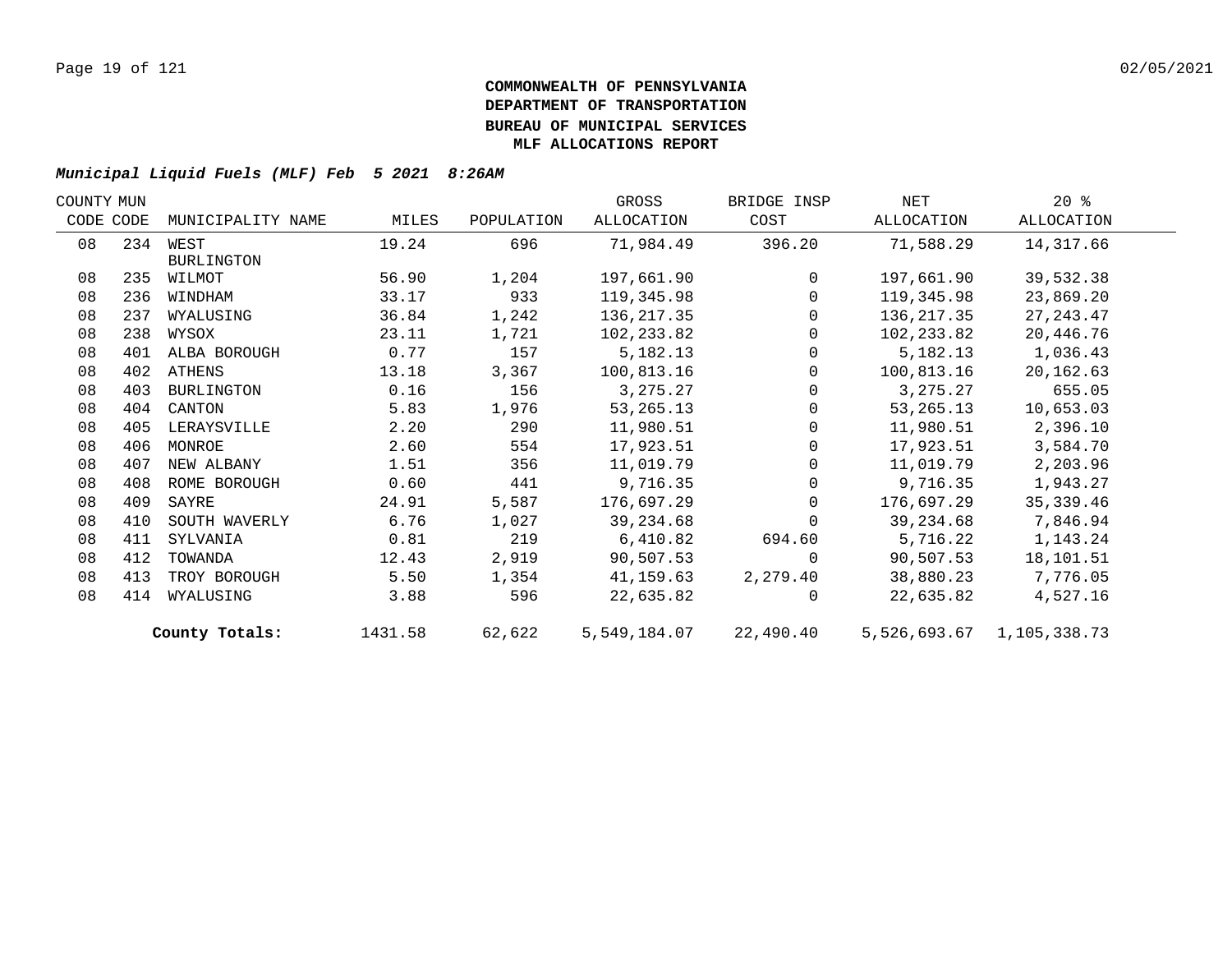| COUNTY MUN |              |                   |        |            | GROSS        | BRIDGE INSP | <b>NET</b>        | 20%               |  |
|------------|--------------|-------------------|--------|------------|--------------|-------------|-------------------|-------------------|--|
|            | CODE CODE    | MUNICIPALITY NAME | MILES  | POPULATION | ALLOCATION   | COST        | <b>ALLOCATION</b> | <b>ALLOCATION</b> |  |
|            | Bucks County |                   |        |            |              |             |                   |                   |  |
|            |              |                   |        |            |              |             |                   |                   |  |
| 09         |              | 101 BRISTOL       | 171.59 | 54,582     | 1,503,989.61 | 6,936.20    | 1,497,053.41      | 299,410.68        |  |
| 09         |              | 201 BEDMINSTER    | 60.60  | 6,574      | 304,809.46   | $\mathbf 0$ | 304,809.46        | 60,961.89         |  |
| 09         |              | 202 BENSALEM      | 142.69 | 60,427     | 1,518,645.85 | $\mathbf 0$ | 1,518,645.85      | 303,729.17        |  |
| 09         |              | 203 BRIDGETON     | 8.55   | 1,277      | 49,232.78    | 287.80      | 48,944.98         | 9,789.00          |  |
| 09         |              | 204 BUCKINGHAM    | 104.46 | 20,075     | 681, 212.67  | 1,777.80    | 679,434.87        | 135,886.97        |  |
| 09         | 205          | DOYLESTOWN        | 77.12  | 17,680     | 553,869.22   | 4,253.20    | 549,616.02        | 109,923.20        |  |
| 09         |              | 206 DURHAM        | 17.90  | 1,144      | 75,817.81    | $\mathbf 0$ | 75,817.81         | 15,163.56         |  |
| 09         |              | 207 EAST ROCKHILL | 23.58  | 5,706      | 174,699.09   | 555.40      | 174,143.69        | 34,828.74         |  |
| 09         |              | 208 FALLS         | 85.88  | 34,300     | 877, 153. 24 | 2,331.80    | 874,821.44        | 174,964.29        |  |
| 09         |              | 209 HAYCOCK       | 20.88  | 2,225      | 104,308.88   | $\mathbf 0$ | 104,308.88        | 20,861.78         |  |
| 09         |              | 210 HILLTOWN      | 84.08  | 15,029     | 528,184.04   | 1,256.20    | 526,927.84        | 105,385.57        |  |
| 09         |              | 211 LOWER         | 134.03 | 32,559     | 995,240.46   | $\Omega$    | 995,240.46        | 199,048.09        |  |
|            |              | MAKEFIELD         |        |            |              |             |                   |                   |  |
| 09         |              | 212 LOWER         | 67.41  | 18,909     | 545,699.19   | 0           | 545,699.19        | 109,139.84        |  |
|            |              | SOUTHAMPTON       |        |            |              |             |                   |                   |  |
| 09         |              | 213 MIDDLETOWN    | 138.57 | 45,436     | 1,238,758.53 | $\mathbf 0$ | 1,238,758.53      | 247,751.71        |  |
| 09         |              | 214 MILFORD       | 73.74  | 9,902      | 404,803.85   | 1,032.00    | 403,771.85        | 80,754.37         |  |
| 09         |              | 215 NEW BRITAIN   | 59.11  | 11,070     | 380, 310.64  | 575.80      | 379,734.84        | 75,946.97         |  |
| 09         |              | 216 NEWTOWN       | 67.29  | 19,299     | 552,277.09   | $\mathbf 0$ | 552, 277.09       | 110,455.42        |  |
| 09         |              | 217 NOCKAMIXON    | 38.13  | 3,441      | 179,396.81   | 2,015.40    | 177,381.41        | 35, 476.28        |  |
| 09         |              | 218 NORTHAMPTON   | 162.15 | 39,726     | 1,210,032.96 | 1,068.80    | 1,208,964.16      | 241,792.83        |  |
| 09         |              | 219 PLUMSTEAD     | 70.48  | 12,442     | 439,969.24   | 2,992.80    | 436,976.44        | 87, 395.29        |  |
| 09         |              | 220 RICHLAND      | 51.21  | 13,052     | 391, 163. 76 | 399.00      | 390,764.76        | 78,152.95         |  |
| 09         | 221          | SOLEBURY          | 67.35  | 8,692      | 363,454.02   | 0           | 363, 454.02       | 72,690.80         |  |
| 09         | 222          | SPRINGFIELD       | 59.67  | 5,035      | 274,505.60   | $\mathbf 0$ | 274,505.60        | 54,901.12         |  |
| 09         |              | 223 TINICUM       | 62.19  | 3,995      | 263,777.50   | 1,915.80    | 261,861.70        | 52, 372.34        |  |
| 09         |              | 224 UPPER         | 55.62  | 8,190      | 318, 183. 38 | 554.00      | 317,629.38        | 63,525.88         |  |
|            |              | MAKEFIELD         |        |            |              |             |                   |                   |  |
| 09         |              | 225 UPPER         | 55.45  | 15,152     | 441,714.59   | 0           | 441,714.59        | 88, 342.92        |  |
| 09         |              | SOUTHAMPTON       | 100.83 | 32,682     | 894,618.71   | 0           | 894,618.71        | 178,923.74        |  |
| 09         |              | 226 WARMINSTER    |        |            |              |             |                   |                   |  |
|            |              | 227 WARRINGTON    | 83.86  | 23,418     | 676,988.52   | 287.80      | 676,700.72        | 135,340.14        |  |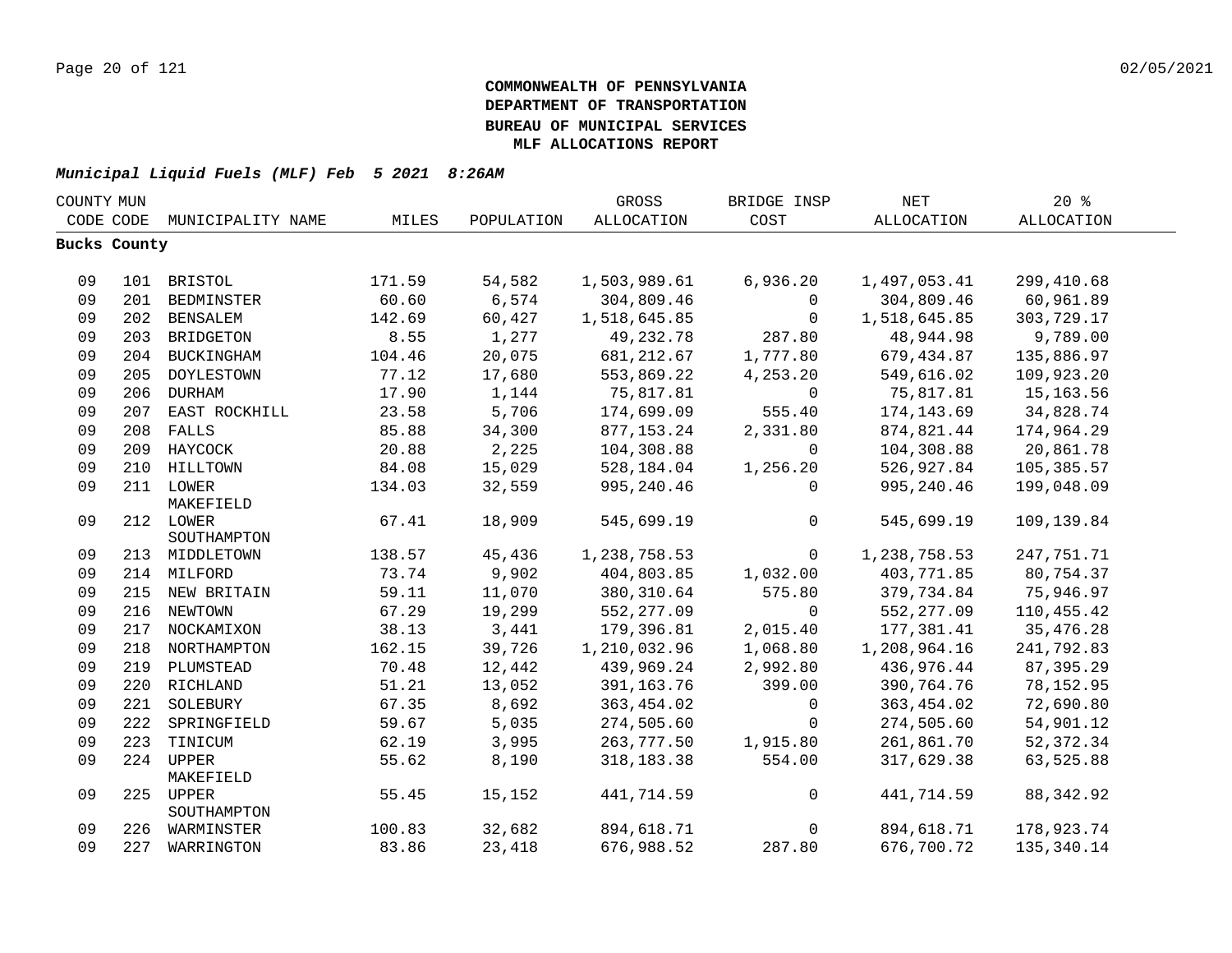| COUNTY MUN |           |                   |         |            | GROSS         | BRIDGE INSP  | NET                        | 20%         |  |
|------------|-----------|-------------------|---------|------------|---------------|--------------|----------------------------|-------------|--|
|            | CODE CODE | MUNICIPALITY NAME | MILES   | POPULATION | ALLOCATION    | COST         | ALLOCATION                 | ALLOCATION  |  |
| 09         | 228       | WARWICK           | 56.97   | 14,437     | 433,680.98    | 4,037.00     | 429,643.98                 | 85,928.80   |  |
| 09         | 229       | WEST ROCKHILL     | 38.04   | 5,256      | 211,460.03    | 0            | 211,460.03                 | 42,292.01   |  |
| 09         | 230       | WRIGHTSTOWN       | 20.81   | 2,995      | 117,812.93    | $\Omega$     | 117,812.93                 | 23,562.59   |  |
| 09         | 401       | BRISTOL           | 20.65   | 9,726      | 237,258.90    | 1,561.05     | 235,697.85                 | 47, 139.57  |  |
| 09         | 402       | CHALFONT          | 15.35   | 4,009      | 118,973.17    | $\mathbf{0}$ | 118,973.17                 | 23,794.63   |  |
| 09         | 403       | DOYLESTOWN        | 27.95   | 8,380      | 235,880.75    | $\Omega$     | 235,880.75                 | 47, 176. 15 |  |
| 09         | 404       | DUBLIN            | 3.97    | 2,158      | 50,748.21     | $\Omega$     | 50,748.21                  | 10,149.64   |  |
| 09         | 405       | HULMEVILLE        | 2.16    | 1,003      | 24,561.77     | $\Omega$     | 24,561.77                  | 4,912.35    |  |
| 09         | 406       | IVYLAND           | 3.87    | 1,041      | 30,534.42     | $\Omega$     | 30,534.42                  | 6,106.88    |  |
| 09         | 407       | LANGHORNE         | 2.69    | 1,622      | 37, 233. 20   | $\mathbf 0$  | 37, 233. 20                | 7,446.64    |  |
| 09         | 408       | LANGHORNE         | 6.26    | 1,442      | 45,081.27     | $\Omega$     | 45,081.27                  | 9,016.25    |  |
|            |           | MANOR             |         |            |               |              |                            |             |  |
| 09         |           | 409 MORRISVILLE   | 25.91   | 8,728      | 235,764.39    | $\mathbf 0$  | 235,764.39                 | 47, 152.88  |  |
| 09         |           | 410 NEW BRITAIN   | 9.07    | 3,037      | 82,204.98     | $\Omega$     | 82,204.98                  | 16,441.00   |  |
| 09         |           | 411 NEW HOPE      | 5.41    | 2,528      | 61,800.71     | $\Omega$     | 61,800.71                  | 12,360.14   |  |
| 09         | 412       | NEWTOWN           | 8.54    | 2,248      | 66,504.28     | 0            | 66,504.28                  | 13,300.86   |  |
| 09         | 413       | PENNDEL           | 5.20    | 2,328      | 57,586.54     | $\Omega$     | 57,586.54                  | 11,517.31   |  |
| 09         |           | 414 PERKASIE      | 25.84   | 8,511      | 231,680.84    | $\mathbf 0$  | 231,680.84                 | 46,336.17   |  |
| 09         | 415       | QUAKERTOWN        | 20.06   | 8,979      | 222,120.81    | 575.80       | 221,545.01                 | 44,309.00   |  |
| 09         | 416       | RICHLANDTOWN      | 2.16    | 1,327      | 30, 335. 21   | $\mathbf 0$  | 30, 335. 21                | 6,067.04    |  |
| 09         | 417       | RIEGELSVILLE      | 5.22    | 868        | 31,632.34     | $\Omega$     | 31,632.34                  | 6,326.47    |  |
| 09         | 418       | SELLERSVILLE      | 9.65    | 4,249      | 105,598.06    | $\Omega$     | 105,598.06                 | 21, 119.61  |  |
| 09         | 419       | SILVERDALE        | 2.31    | 871        | 22,674.14     | $\mathbf 0$  | 22,674.14                  | 4,534.83    |  |
| 09         | 420       |                   | 1.18    | 974        | 21,010.16     | $\mathbf{0}$ | 21,010.16                  | 4,202.03    |  |
|            |           | TRUMBAUERSVILLE   |         |            |               |              |                            |             |  |
| 09         | 421       | TULLYTOWN         | 6.52    | 1,872      | 53,548.72     | $\mathsf{O}$ | 53,548.72                  | 10,709.74   |  |
| 09         |           | 422 YARDLEY       | 6.90    | 2,434      | 64,739.94     | $\mathbf 0$  | 64,739.94                  | 12,947.99   |  |
|            |           | County Totals:    | 2477.11 | 623,042    | 18,773,244.25 | 34,413.65    | 18,738,830.60 3,747,766.12 |             |  |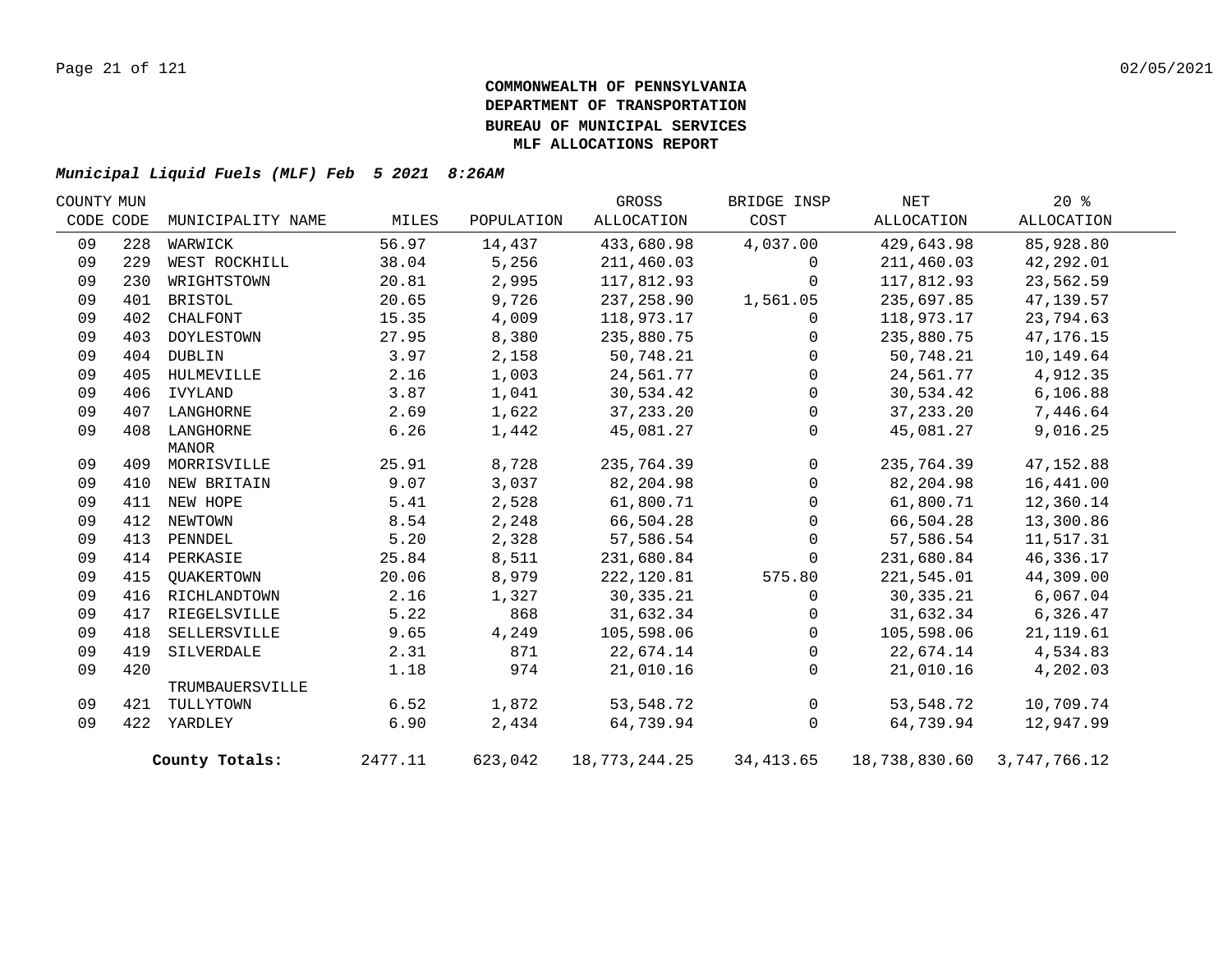| COUNTY MUN    |     |                   |        |            | GROSS             | BRIDGE INSP         | $\operatorname{NET}$ | 20%               |  |
|---------------|-----|-------------------|--------|------------|-------------------|---------------------|----------------------|-------------------|--|
| CODE CODE     |     | MUNICIPALITY NAME | MILES  | POPULATION | <b>ALLOCATION</b> | COST                | <b>ALLOCATION</b>    | <b>ALLOCATION</b> |  |
| Butler County |     |                   |        |            |                   |                     |                      |                   |  |
|               |     |                   |        |            |                   |                     |                      |                   |  |
| 10            |     | 101 BUTLER        | 91.29  | 17,248     | 590,052.83        | $\mathsf{O}$        | 590,052.83           | 118,010.57        |  |
| 10            |     | 201 ADAMS         | 70.89  | 11,652     | 427, 161.67       | $\mathbf 0$         | 427, 161.67          | 85, 432.33        |  |
| 10            |     | 202 ALLEGHENY     | 19.88  | 641        | 72,986.37         | $\mathsf{O}$        | 72,986.37            | 14,597.27         |  |
| 10            |     | 203 BRADY         | 17.60  | 1,310      | 77,846.78         | $\mathsf{O}\xspace$ | 77,846.78            | 15,569.36         |  |
| 10            |     | 204 BUFFALO       | 48.54  | 7,307      | 280,523.65        | $\mathsf{O}\xspace$ | 280,523.65           | 56,104.73         |  |
| 10            | 205 | <b>CENTER</b>     | 59.88  | 7,898      | 326, 172. 47      | $\mathbf 0$         | 326, 172. 47         | 65, 234.49        |  |
| 10            | 206 | CHERRY            | 38.52  | 1,106      | 138,996.55        | $\mathbf 0$         | 138,996.55           | 27,799.31         |  |
| 10            | 207 | <b>CLAY</b>       | 39.77  | 2,703      | 171,324.91        | $\mathbf 0$         | 171,324.91           | 34, 264.98        |  |
| 10            | 208 | CLEARFIELD        | 38.85  | 2,645      | 167,442.34        | $\mathsf{O}$        | 167,442.34           | 33,488.47         |  |
| 10            | 209 | CLINTON           | 35.55  | 2,864      | 161, 125.33       | $\mathbf 0$         | 161, 125.33          | 32, 225.07        |  |
| $10$          | 210 | CONCORD           | 43.60  | 1,505      | 161,838.16        | $\mathsf{O}\xspace$ | 161,838.16           | 32, 367.63        |  |
| 10            | 211 |                   | 36.65  | 4,170      | 187,803.77        | $\mathbf 0$         | 187,803.77           | 37,560.75         |  |
|               |     | CONNOOUENESSING   |        |            |                   |                     |                      |                   |  |
| 10            | 212 | CRANBERRY         | 126.89 | 28,098     | 893,637.64        | $\mathsf{O}$        | 893,637.64           | 178,727.53        |  |
| 10            | 213 | DONEGAL           | 28.34  | 1,864      | 120,978.19        | $\mathsf{O}$        | 120,978.19           | 24, 195.64        |  |
| 10            | 214 | FAIRVIEW          | 35.82  | 2,080      | 147,991.17        | $\mathsf{O}$        | 147,991.17           | 29,598.23         |  |
| 10            | 215 | FORWARD           | 34.41  | 2,531      | 151,661.17        | $\mathsf 0$         | 151,661.17           | 30, 332. 23       |  |
| 10            | 216 | FRANKLIN          | 24.18  | 2,620      | 121,566.90        | $\mathsf 0$         | 121,566.90           | 24, 313.38        |  |
| 10            | 217 | JACKSON           | 36.78  | 3,657      | 179,065.07        | $\mathbf 0$         | 179,065.07           | 35,813.01         |  |
| 10            |     | 218 JEFFERSON     | 32.49  | 5,504      | 198,692.00        | 0                   | 198,692.00           | 39,738.40         |  |
| 10            |     | 219 LANCASTER     | 27.52  | 2,532      | 130,342.09        | 0                   | 130,342.09           | 26,068.42         |  |
| 10            |     | 220 MARION        | 38.45  | 1,239      | 141, 149. 73      | $\mathsf{O}\xspace$ | 141, 149. 73         | 28, 229.95        |  |
| 10            |     | 221 MERCER        | 11.55  | 1,100      | 55, 369. 13       | $\mathsf{O}\xspace$ | 55,369.13            | 11,073.83         |  |
| 10            |     | 222 MIDDLESEX     | 52.84  | 5,390      | 259,680.34        | $\mathsf{O}$        | 259,680.34           | 51,936.07         |  |
| 10            | 223 | MUDDY CREEK       | 26.46  | 2,254      | 122,105.74        | $\mathsf{O}$        | 122,105.74           | 24, 421. 15       |  |
| 10            | 224 | OAKLAND           | 32.80  | 2,987      | 154,800.92        | $\mathbf 0$         | 154,800.92           | 30,960.18         |  |
| 10            | 225 | PARKER            | 20.41  | 632        | 74,467.31         | $\mathbf 0$         | 74,467.31            | 14,893.46         |  |
| 10            | 226 | ${\tt PENN}$      | 47.18  | 5,071      | 236,468.14        | $\mathsf{O}$        | 236,468.14           | 47,293.63         |  |
| 10            | 227 | SLIPPERY ROCK     | 29.07  | 5,614      | 190,061.08        | $\mathbf 0$         | 190,061.08           | 38,012.22         |  |
| 10            | 228 | SUMMIT            | 37.99  | 4,884      | 204,676.41        | $\mathsf{O}$        | 204,676.41           | 40,935.28         |  |
| 10            | 229 | VENANGO           | 25.43  | 868        | 94, 218.54        | $\mathbf 0$         | 94, 218.54           | 18,843.71         |  |
| 10            | 230 | WASHINGTON        | 30.50  | 1,300      | 117,617.21        | $\mathbf 0$         | 117,617.21           | 23,523.44         |  |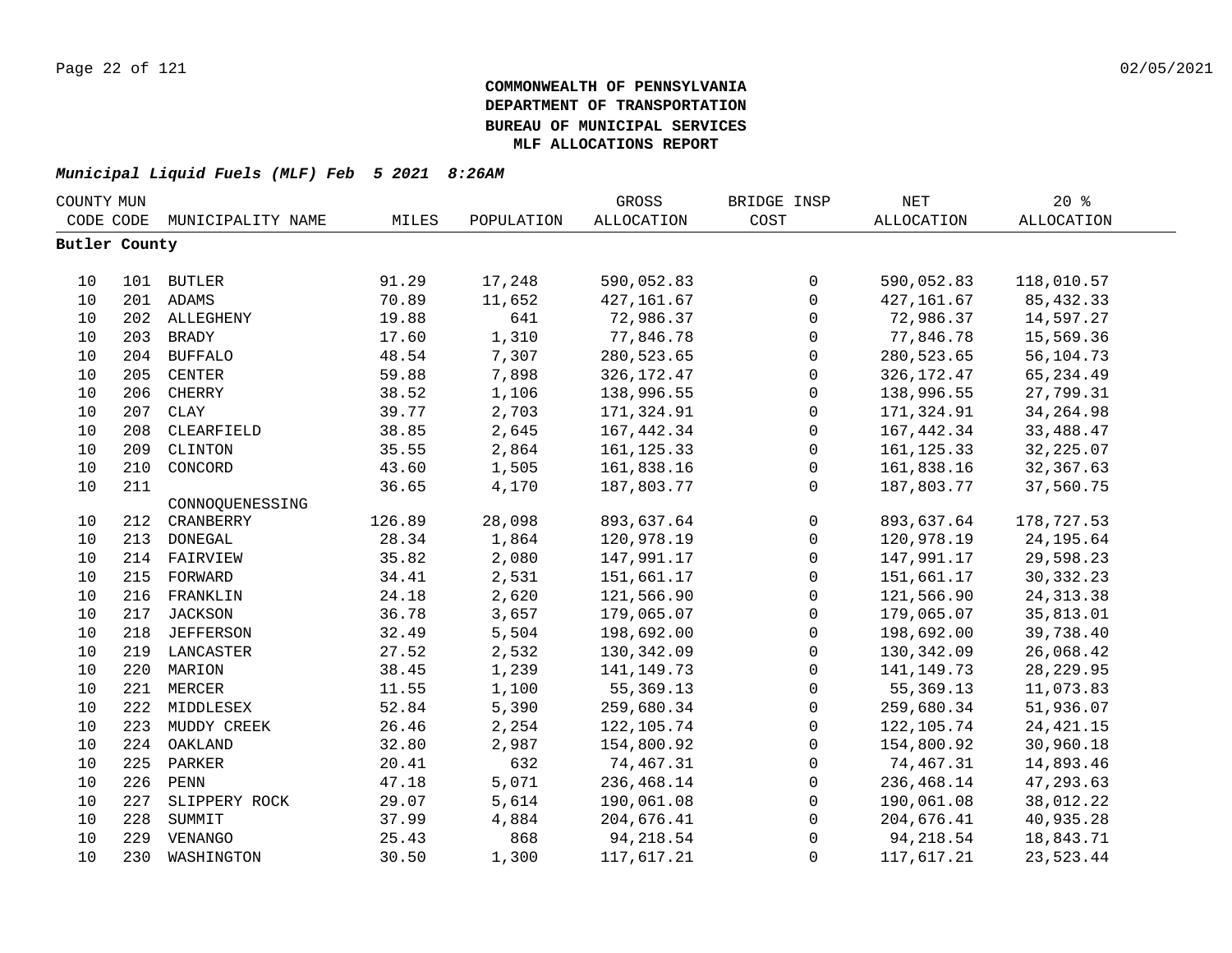| COUNTY MUN |     |                   |         |            | GROSS        | BRIDGE INSP    | NET        | $20*$                     |  |
|------------|-----|-------------------|---------|------------|--------------|----------------|------------|---------------------------|--|
| CODE CODE  |     | MUNICIPALITY NAME | MILES   | POPULATION | ALLOCATION   | COST           | ALLOCATION | ALLOCATION                |  |
| 10         |     | 231 WINFIELD      | 27.34   | 3,535      | 147,657.38   | $\mathbf 0$    | 147,657.38 | 29,531.48                 |  |
| 10         | 232 | WORTH             | 28.62   | 1,416      | 113,862.27   | $\Omega$       | 113,862.27 | 22,772.45                 |  |
| 10         | 301 | BUTLER CITY       | 51.25   | 13,757     | 403,850.20   | $\Omega$       | 403,850.20 | 80,770.04                 |  |
| 10         | 401 | <b>BRUIN</b>      | 3.28    | 524        | 19,494.74    | $\Omega$       | 19,494.74  | 3,898.95                  |  |
| 10         | 402 | CALLERY           | 2.50    | 394        | 14,762.75    | $\mathbf 0$    | 14,762.75  | 2,952.55                  |  |
| 10         | 403 | CHERRY VALLEY     | 2.27    | 66         | 8,205.77     | $\Omega$       | 8,205.77   | 1,641.15                  |  |
| 10         | 404 |                   | 2.68    | 528        | 17,707.95    | $\mathbf 0$    | 17,707.95  | 3,541.59                  |  |
|            |     | CONNOOUENESSING   |         |            |              |                |            |                           |  |
| 10         |     | 405 EAST BUTLER   | 6.11    | 732        | 31,965.09    | $\mathbf 0$    | 31,965.09  | 6,393.02                  |  |
| 10         | 406 | EAU CLAIRE        | 2.42    | 316        | 13,125.10    | $\Omega$       | 13,125.10  | 2,625.02                  |  |
| 10         | 407 | EVANS CITY        | 6.22    | 1,833      | 51,924.74    | $\mathbf{0}$   | 51,924.74  | 10,384.95                 |  |
| 10         | 408 | FAIRVIEW          | 0.98    | 198        | 6,563.04     | $\Omega$       | 6,563.04   | 1,312.61                  |  |
| 10         | 409 | HARMONY           | 5.89    | 890        | 34,099.23    | $\Omega$       | 34,099.23  | 6,819.85                  |  |
| 10         | 410 | HARRISVILLE       | 4.30    | 897        | 29,300.06    | $\Omega$       | 29,300.06  | 5,860.01                  |  |
| 10         |     | 411 KARNS CITY    | 0.65    | 209        | 5,737.11     | $\Omega$       | 5,737.11   | 1,147.42                  |  |
| 10         |     | 412 MARS          | 7.23    | 1,699      | 52,664.71    | 0              | 52,664.71  | 10,532.94                 |  |
| 10         | 413 | CHICORA           | 4.43    | 1,043      | 32,304.27    | $\Omega$       | 32,304.27  | 6,460.85                  |  |
| 10         |     | 414 PETROLIA      | 1.96    | 212        | 9,847.36     | $\Omega$       | 9,847.36   | 1,969.47                  |  |
| 10         |     | 415 PORTERSVILLE  | 2.08    | 235        | 10,628.83    | $\Omega$       | 10,628.83  | 2,125.77                  |  |
| 10         |     | 416 PROSPECT      | 5.64    | 1,169      | 38,296.60    | $\Omega$       | 38,296.60  | 7,659.32                  |  |
| 10         | 417 | SAXONBURG         | 4.45    | 1,525      | 40,955.08    | $\mathbf{0}$   | 40,955.08  | 8,191.02                  |  |
| 10         |     | 418 SLIPPERY ROCK | 9.18    | 3,625      | 93,023.36    | $\Omega$       | 93,023.36  | 18,604.67                 |  |
| 10         | 419 | VALENCIA          | 1.76    | 551        | 15,268.75    | $\Omega$       | 15,268.75  | 3,053.75                  |  |
| 10         | 420 | WEST LIBERTY      | 7.61    | 343        | 29,678.56    | $\mathbf 0$    | 29,678.56  | 5,935.71                  |  |
| 10         | 421 | WEST SUNBURY      | 0.61    | 192        | 5,310.31     | $\Omega$       | 5,310.31   | 1,062.06                  |  |
| 10         |     | 422 ZELIENOPLE    | 15.83   | 3,812      | 116,949.23   | 0              | 116,949.23 | 23,389.85                 |  |
| 10         |     | 423 SEVEN FIELDS  | 10.12   | 2,887      | 82,783.74    | $\Omega$       | 82,783.74  | 16,556.75                 |  |
|            |     | County Totals:    | 1455.54 | 183,862    | 7,783,789.84 | $\overline{0}$ |            | 7,783,789.84 1,556,757.97 |  |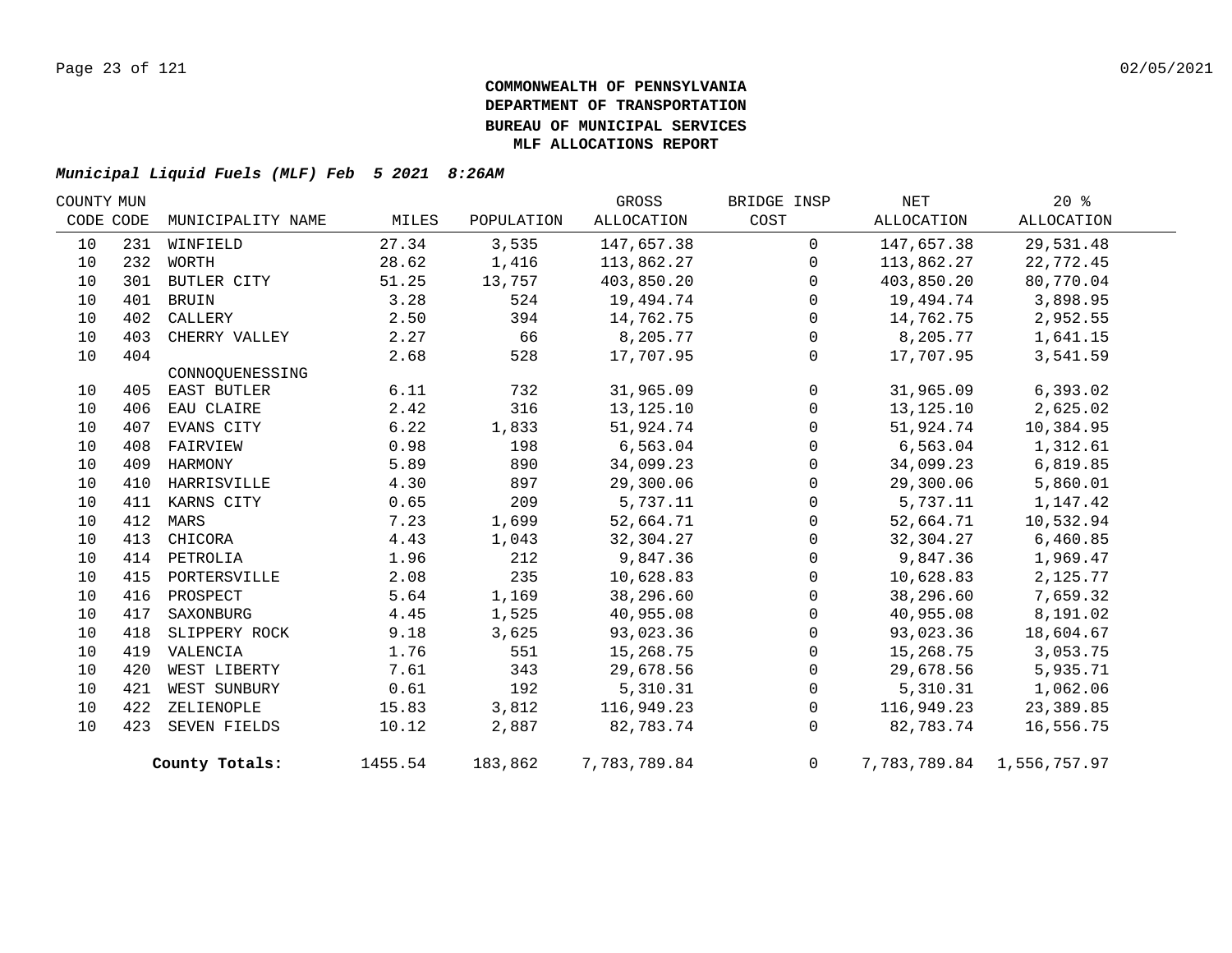| COUNTY MUN     |     |                    |       |            | GROSS             | BRIDGE INSP  | $\operatorname{NET}$ | $20*$      |  |
|----------------|-----|--------------------|-------|------------|-------------------|--------------|----------------------|------------|--|
| CODE CODE      |     | MUNICIPALITY NAME  | MILES | POPULATION | <b>ALLOCATION</b> | COST         | ALLOCATION           | ALLOCATION |  |
| Cambria County |     |                    |       |            |                   |              |                      |            |  |
|                |     |                    |       |            |                   |              |                      |            |  |
| 11             |     | 101 STONYCREEK     | 17.84 | 2,844      | 105,924.74        | $\mathsf{O}$ | 105,924.74           | 21, 184.95 |  |
| 11             |     | 201 ADAMS TOWNSHIP | 56.81 | 5,972      | 282, 345.43       | $\mathsf{O}$ | 282, 345.43          | 56,469.09  |  |
| 11             |     | 202 ALLEGHENY      | 34.84 | 2,851      | 158,694.97        | 513.60       | 158,181.37           | 31,636.27  |  |
| 11             |     | 203 BARR           | 39.54 | 2,056      | 159,083.60        | 1,506.40     | 157,577.20           | 31,515.44  |  |
| 11             |     | 204 BLACKLICK      | 18.17 | 2,013      | 92,138.89         | 604.20       | 91,534.69            | 18,306.94  |  |
| 11             | 205 | CAMBRIA            | 58.49 | 6,099      | 289,811.08        | 0            | 289,811.08           | 57,962.22  |  |
| 11             | 206 | CHEST              | 9.58  | 349        | 35,886.18         | $\mathbf 0$  | 35,886.18            | 7,177.24   |  |
| 11             | 207 | CLEARFIELD         | 18.42 | 1,604      | 85,625.00         | $\mathbf 0$  | 85,625.00            | 17,125.00  |  |
| 11             | 208 | CONEMAUGH          | 15.29 | 2,012      | 83,202.30         | $\mathbf 0$  | 83,202.30            | 16,640.46  |  |
| 11             | 209 | CRESSON            | 18.50 | 4,336      | 134,554.96        | $\mathsf{O}$ | 134,554.96           | 26,910.99  |  |
| 11             | 210 | CROYLE             | 27.53 | 2,339      | 126,933.96        | 577.40       | 126,356.56           | 25, 271.31 |  |
| 11             | 211 | <b>DEAN</b>        | 8.67  | 391        | 33,816.51         | 513.60       | 33,302.91            | 6,660.58   |  |
| 11             | 212 | EAST CARROLL       | 23.58 | 1,654      | 102,495.45        | 510.40       | 101,985.05           | 20,397.01  |  |
| 11             | 213 | EAST TAYLOR        | 22.08 | 2,726      | 116,952.50        | 572.80       | 116,379.70           | 23, 275.94 |  |
| 11             | 214 | <b>ELDER</b>       | 11.30 | 1,038      | 53,490.12         | 0            | 53,490.12            | 10,698.02  |  |
| 11             |     | 215 GALLITZIN      | 10.84 | 1,324      | 57,161.91         | $\mathbf 0$  | 57,161.91            | 11,432.38  |  |
| 11             |     | 216 JACKSON        | 42.79 | 4,392      | 210,773.97        | 1,065.20     | 209,708.77           | 41,941.75  |  |
| 11             |     | 217 LOWER YODER    | 15.25 | 2,699      | 95,320.27         | 254.20       | 95,066.07            | 19,013.21  |  |
| 11             |     | 218 MIDDLE TAYLOR  | 10.65 | 727        | 45,935.44         | 254.60       | 45,680.84            | 9,136.17   |  |
| 11             |     | 219 MUNSTER        | 12.21 | 690        | 50,107.12         | 582.20       | 49,524.92            | 9,904.98   |  |
| 11             | 220 | PORTAGE            | 26.12 | 3,640      | 145,750.35        | 216.60       | 145,533.75           | 29,106.75  |  |
| 11             |     | 221 READE          | 12.64 | 1,619      | 67,992.83         | $\mathsf{O}$ | 67,992.83            | 13,598.57  |  |
| 11             |     | 222 RICHLAND       | 71.61 | 12,814     | 450,097.35        | $\mathbf 0$  | 450,097.35           | 90,019.47  |  |
| 11             | 223 | SUMMERHILL         | 26.01 | 2,467      | 124,507.70        | 513.60       | 123,994.10           | 24,798.82  |  |
| 11             | 224 | SUSQUEHANNA        | 34.00 | 2,007      | 141,054.20        | $\mathbf 0$  | 141,054.20           | 28, 210.84 |  |
| 11             | 225 | UPPER YODER        | 24.89 | 5,449      | 174, 176.31       | $\mathbf 0$  | 174,176.31           | 34,835.26  |  |
| 11             | 226 | WASHINGTON         | 15.08 | 875        | 62,291.47         | $\mathbf 0$  | 62,291.47            | 12,458.29  |  |
| 11             | 227 | WEST CARROLL       | 14.18 | 1,296      | 67,006.27         | $\mathsf{O}$ | 67,006.27            | 13,401.25  |  |
| 11             | 228 | WEST TAYLOR        | 8.16  | 795        | 39,436.13         | $\mathsf{O}$ | 39,436.13            | 7,887.23   |  |
| 11             | 229 | WHITE              | 4.67  | 836        | 29,358.89         | $\mathbf 0$  | 29,358.89            | 5,871.78   |  |
| 11             |     | 301 JOHNSTOWN      | 81.35 | 20,978     | 625,736.60        | 7,323.40     | 618,413.20           | 123,682.64 |  |
| 11             |     | 401 ASHVILLE       | 2.29  | 227        | 11,136.61         | $\Omega$     | 11,136.61            | 2,227.32   |  |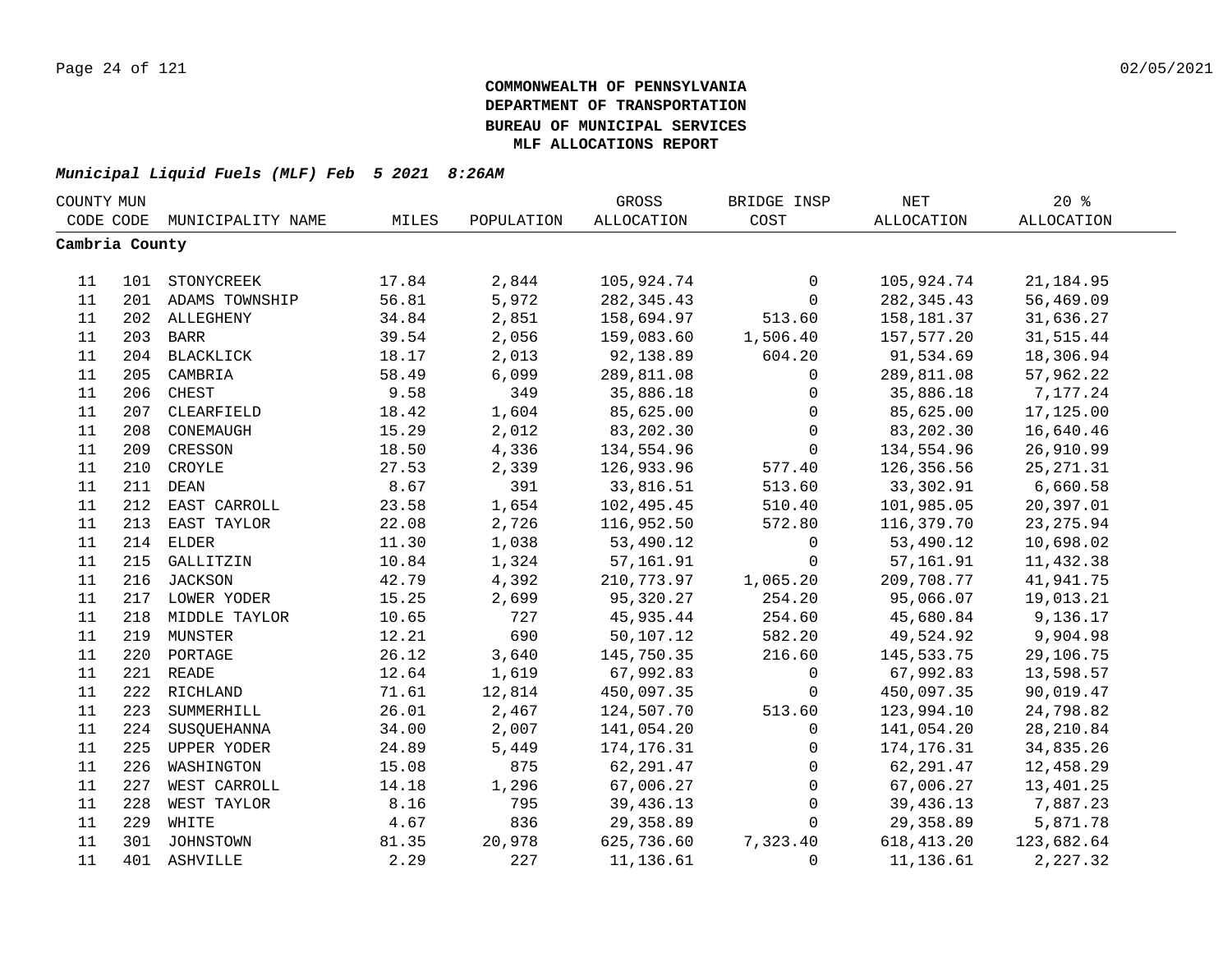|     |                         |                                                                                                                                                                                                                                                                                                      |            | GROSS        | BRIDGE INSP  | NET         | $20*$      |                                                                                                                                                                                                                               |
|-----|-------------------------|------------------------------------------------------------------------------------------------------------------------------------------------------------------------------------------------------------------------------------------------------------------------------------------------------|------------|--------------|--------------|-------------|------------|-------------------------------------------------------------------------------------------------------------------------------------------------------------------------------------------------------------------------------|
|     | MUNICIPALITY NAME       | MILES                                                                                                                                                                                                                                                                                                | POPULATION | ALLOCATION   | COST         | ALLOCATION  | ALLOCATION |                                                                                                                                                                                                                               |
| 403 | BROWNSTOWN              | 3.72                                                                                                                                                                                                                                                                                                 | 744        | 24,777.56    | $\mathbf 0$  | 24,777.56   | 4,955.51   |                                                                                                                                                                                                                               |
|     |                         | 7.63                                                                                                                                                                                                                                                                                                 | 853        | 38,828.34    | $\mathbf 0$  |             | 7,765.67   |                                                                                                                                                                                                                               |
| 405 | CASSANDRA               | 0.97                                                                                                                                                                                                                                                                                                 | 147        | 5,623.29     | $\mathbf 0$  |             | 1,124.66   |                                                                                                                                                                                                                               |
| 406 | CHEST SPRINGS           | 0.68                                                                                                                                                                                                                                                                                                 | 149        | 4,760.87     | $\Omega$     |             | 952.17     |                                                                                                                                                                                                                               |
|     | CRESSON                 | 8.32                                                                                                                                                                                                                                                                                                 | 1,711      | 56,254.05    | $\mathbf 0$  |             | 11,250.81  |                                                                                                                                                                                                                               |
| 408 |                         | 3.24                                                                                                                                                                                                                                                                                                 | 326        | 15,842.67    | $\mathbf 0$  |             | 3,168.53   |                                                                                                                                                                                                                               |
|     |                         | 3.81                                                                                                                                                                                                                                                                                                 | 1,234      | 33,787.76    | 1,444.40     | 32, 343.36  | 6,468.67   |                                                                                                                                                                                                                               |
| 410 |                         | 5.02                                                                                                                                                                                                                                                                                                 | 1,220      | 37,285.38    | $\mathsf{O}$ | 37,285.38   | 7,457.08   |                                                                                                                                                                                                                               |
| 411 | EBENSBURG               | 15.20                                                                                                                                                                                                                                                                                                | 3,351      | 106,783.58   | 0            | 106,783.58  | 21,356.72  |                                                                                                                                                                                                                               |
| 412 | EHRENFELD               | 2.52                                                                                                                                                                                                                                                                                                 | 228        | 11,866.69    | $\mathbf{0}$ |             | 2,373.34   |                                                                                                                                                                                                                               |
| 413 | FERNDALE                | 5.79                                                                                                                                                                                                                                                                                                 | 1,636      | 47,082.72    | $\mathbf 0$  | 47,082.72   | 9,416.54   |                                                                                                                                                                                                                               |
|     |                         | 1.52                                                                                                                                                                                                                                                                                                 | 323        | 10,462.73    | $\Omega$     |             | 2,092.55   |                                                                                                                                                                                                                               |
| 415 | GALLITZIN               | 10.90                                                                                                                                                                                                                                                                                                | 1,668      | 63,477.56    | 1,908.40     | 61,569.16   | 12, 313.83 |                                                                                                                                                                                                                               |
|     | GEISTOWN                | 12.43                                                                                                                                                                                                                                                                                                | 2,467      | 82, 453.23   | $\mathbf 0$  | 82, 453. 23 | 16,490.65  |                                                                                                                                                                                                                               |
|     | HASTINGS                | 7.92                                                                                                                                                                                                                                                                                                 | 1,278      | 47,299.60    | $\mathbf 0$  | 47,299.60   | 9,459.92   |                                                                                                                                                                                                                               |
|     |                         | 6.15                                                                                                                                                                                                                                                                                                 | 968        | 36, 294.32   | 254.60       | 36,039.72   | 7,207.94   |                                                                                                                                                                                                                               |
|     |                         | 3.69                                                                                                                                                                                                                                                                                                 | 759        | 24,951.96    | 513.60       | 24,438.36   | 4,887.67   |                                                                                                                                                                                                                               |
|     |                         | 2.30                                                                                                                                                                                                                                                                                                 | 1,302      | 30, 323. 28  | 0            | 30, 323. 28 | 6,064.66   |                                                                                                                                                                                                                               |
|     |                         | 14.65                                                                                                                                                                                                                                                                                                | 2,734      | 94,085.85    | $\Omega$     | 94,085.85   | 18,817.17  |                                                                                                                                                                                                                               |
|     |                         | 7.26                                                                                                                                                                                                                                                                                                 | 1,769      | 54,004.98    | 1,109.60     | 52,895.38   | 10,579.08  |                                                                                                                                                                                                                               |
|     |                         | 11.79                                                                                                                                                                                                                                                                                                | 2,638      | 83,518.40    | 2,054.40     | 81,464.00   | 16,292.80  |                                                                                                                                                                                                                               |
|     |                         | 4.00                                                                                                                                                                                                                                                                                                 | 675        | 24, 415.16   | $\Omega$     | 24, 415.16  | 4,883.03   |                                                                                                                                                                                                                               |
| 425 | SCALP LEVEL             | 4.26                                                                                                                                                                                                                                                                                                 | 778        | 27,055.73    | 820.80       |             | 5,246.99   |                                                                                                                                                                                                                               |
| 426 | SOUTH FORK              | 4.02                                                                                                                                                                                                                                                                                                 | 928        | 28,985.36    | $\Omega$     |             | 5,797.07   |                                                                                                                                                                                                                               |
| 427 | SOUTHMONT               | 11.91                                                                                                                                                                                                                                                                                                | 2,284      | 77,581.98    | $\mathbf{0}$ |             | 15,516.40  |                                                                                                                                                                                                                               |
| 429 | SUMMERHILL              | 2.23                                                                                                                                                                                                                                                                                                 | 490        | 15,637.26    | $\mathbf 0$  | 15,637.26   | 3, 127. 45 |                                                                                                                                                                                                                               |
| 430 | TUNNEL HILL             | 1.15                                                                                                                                                                                                                                                                                                 | 363        | 10,029.67    | $\mathbf 0$  |             | 2,005.93   |                                                                                                                                                                                                                               |
|     |                         | 2.61                                                                                                                                                                                                                                                                                                 | 414        | 15,459.79    | $\mathbf 0$  |             | 3,091.96   |                                                                                                                                                                                                                               |
|     |                         | 25.18                                                                                                                                                                                                                                                                                                | 5,181      | 170,298.82   | $\mathbf 0$  |             | 34,059.76  |                                                                                                                                                                                                                               |
|     |                         | 2.45                                                                                                                                                                                                                                                                                                 | 225        | 11,596.45    | $\mathbf 0$  |             | 2,319.29   |                                                                                                                                                                                                                               |
|     |                         | 30.85                                                                                                                                                                                                                                                                                                | 3,835      | 163,872.93   | 2,081.40     |             | 32, 358.31 |                                                                                                                                                                                                                               |
|     | CAMBRIA                 |                                                                                                                                                                                                                                                                                                      |            |              |              |             |            |                                                                                                                                                                                                                               |
|     |                         | 1017.55                                                                                                                                                                                                                                                                                              | 143,797    | 5,713,497.08 | 25, 195.40   |             |            |                                                                                                                                                                                                                               |
|     | COUNTY MUN<br>CODE CODE | 404 CARROLLTOWN<br>407<br>DAISYTOWN<br>409 DALE BOROUGH<br>EAST CONEMAUGH<br>414 FRANKLIN<br>416<br>417<br>418 LILLY<br>419 LORAIN<br>420 LORETTO<br>421 NANTY GLO<br>422 PATTON<br>423 PORTAGE<br>424 SANKERTOWN<br>431 VINTONDALE<br>432 WESTMONT<br>433 WILMORE<br>434 NORTHERN<br>County Totals: |            |              |              |             |            | 38,828.34<br>5,623.29<br>4,760.87<br>56,254.05<br>15,842.67<br>11,866.69<br>10,462.73<br>26, 234.93<br>28,985.36<br>77,581.98<br>10,029.67<br>15,459.79<br>170,298.82<br>11,596.45<br>161,791.53<br>5,688,301.68 1,137,660.34 |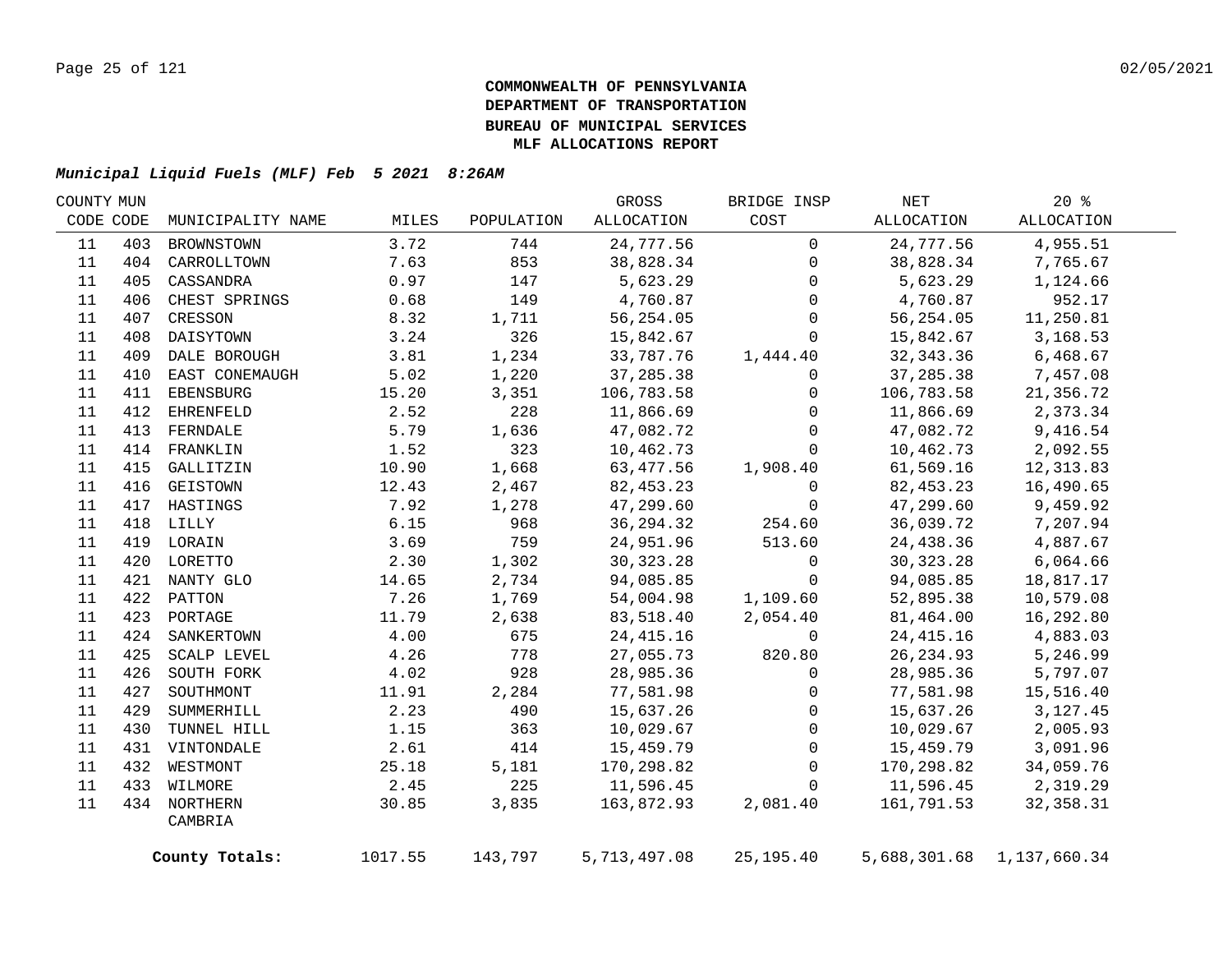| COUNTY MUN     |     |                   |        |            | GROSS      | BRIDGE INSP | NET        | $20*$       |
|----------------|-----|-------------------|--------|------------|------------|-------------|------------|-------------|
| CODE CODE      |     | MUNICIPALITY NAME | MILES  | POPULATION | ALLOCATION | COST        | ALLOCATION | ALLOCATION  |
| Cameron County |     |                   |        |            |            |             |            |             |
| 12             | 201 | GIBSON            | 36.58  | 164        | 116,203.03 |             | 116,203.03 | 23,240.61   |
| 12             | 202 | GROVE             | 9.40   | 183        | 32,370.77  | 2,530.40    | 29,840.37  | 5,968.07    |
| 12             | 203 | LUMBER            | 19.84  | 195        | 64,915.13  | 2,335.80    | 62,579.33  | 12,515.87   |
| 12             | 204 | PORTAGE           | 4.78   | 171        | 17,849.74  | $\Omega$    | 17,849.74  | 3,569.95    |
| 12             | 205 | SHIPPEN           | 32.41  | 2,232      | 140,139.66 | 1,951.00    | 138,188.66 | 27,637.73   |
| 12             | 401 | DRIFTWOOD         | 2.53   | 67         | 9,028.75   |             | 9,028.75   | 1,805.75    |
| 12             | 402 | EMPORIUM          | 8.09   | 2,073      | 61,992.36  |             | 61,992.36  | 12,398.47   |
|                |     | County Totals:    | 113.63 | 5,085      | 442,499.44 | 6,817.20    | 435,682.24 | 87, 136. 45 |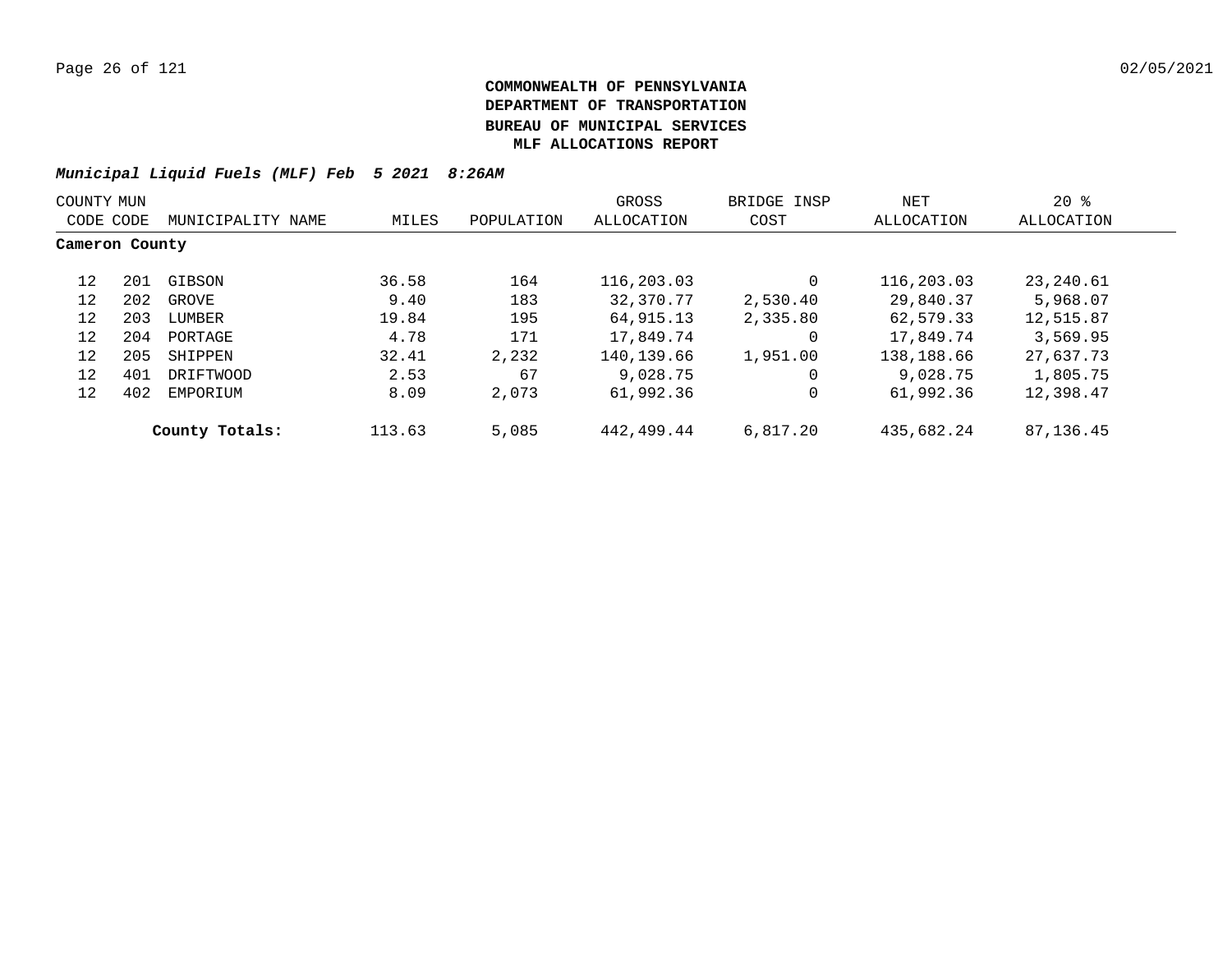| COUNTY MUN    |     |                       |        |            | GROSS        | BRIDGE INSP    | NET          | $20*$       |  |
|---------------|-----|-----------------------|--------|------------|--------------|----------------|--------------|-------------|--|
| CODE CODE     |     | MUNICIPALITY NAME     | MILES  | POPULATION | ALLOCATION   | COST           | ALLOCATION   | ALLOCATION  |  |
| Carbon County |     |                       |        |            |              |                |              |             |  |
|               |     |                       |        |            |              |                |              |             |  |
| 13            | 201 | <b>BANKS TOWNSHIP</b> | 4.45   | 1,262      | 36,268.61    | $\mathbf{0}$   | 36,268.61    | 7,253.72    |  |
| 13            | 202 | EAST PENN             | 40.07  | 2,881      | 175,425.76   | $\mathbf{0}$   | 175,425.76   | 35,085.15   |  |
| 13            | 203 | FRANKLIN              | 46.01  | 4,262      | 218,429.14   | 486.40         | 217,942.74   | 43,588.55   |  |
| 13            |     | 204 KIDDER            | 5.19   | 1,935      | 50,552.59    | $\Omega$       | 50,552.59    | 10,110.52   |  |
| 13            |     | 205 LAUSANNE          | 1.41   | 237        | 8,589.61     | $\mathbf{0}$   | 8,589.61     | 1,717.92    |  |
| 13            | 206 | LEHIGH                | 5.09   | 479        | 24,298.08    | $\mathbf 0$    | 24,298.08    | 4,859.62    |  |
| 13            |     | 207 LOWER             | 28.65  | 3,228      | 146,243.70   | 632.00         | 145,611.70   | 29, 122.34  |  |
|               |     | TOWAMENSING           |        |            |              |                |              |             |  |
| 13            | 208 | MAHONING              | 43.69  | 4,305      | 212,010.81   | 942.20         | 211,068.61   | 42, 213.72  |  |
| 13            | 210 | PACKER                | 9.38   | 998        | 46,831.52    | $\mathbf 0$    | 46,831.52    | 9,366.30    |  |
| 13            | 211 | PENN FOREST           | 30.35  | 9,581      | 264,713.98   | $\Omega$       | 264,713.98   | 52,942.80   |  |
| 13            | 212 | TOWAMENSING           | 67.04  | 4,477      | 287,385.83   | $\mathbf{0}$   | 287,385.83   | 57, 477. 17 |  |
| 13            | 401 | BEAVER MEADOWS        | 2.60   | 869        | 23,536.58    | $\mathbf 0$    | 23,536.58    | 4,707.32    |  |
| 13            | 402 | BOWMANSTOWN           | 5.29   | 937        | 33,078.67    | $\Omega$       | 33,078.67    | 6,615.73    |  |
|               |     | <b>BOROUGH</b>        |        |            |              |                |              |             |  |
| 13            | 403 | EAST SIDE             | 0.76   | 317        | 8,002.24     | $\overline{0}$ | 8,002.24     | 1,600.45    |  |
| 13            | 404 | JIM THORPE            | 19.13  | 4,781      | 144,435.51   | $\overline{0}$ | 144,435.51   | 28,887.10   |  |
| 13            | 405 | LANSFORD              | 13.30  | 3,941      | 111, 413.03  | $\mathbf 0$    | 111, 413.03  | 22,282.61   |  |
| 13            | 406 | LEHIGHTON             | 17.23  | 5,500      | 151,363.69   | 511.60         | 150,852.09   | 30,170.42   |  |
| 13            | 407 | PALMERTON             | 17.49  | 5,414      | 150,636.36   | $\mathbf 0$    | 150,636.36   | 30,127.27   |  |
| 13            | 408 | PARRYVILLE            | 4.20   | 525        | 22,361.62    | $\mathbf 0$    | 22,361.62    | 4,472.32    |  |
| 13            | 409 | SUMMIT HILL           | 14.27  | 3,034      | 98,254.85    | $\Omega$       | 98,254.85    | 19,650.97   |  |
| 13            | 410 | WEATHERLY             | 10.25  | 2,525      | 76,735.74    | $\mathbf 0$    | 76,735.74    | 15,347.15   |  |
| 13            | 411 | WEISSPORT             | 1.53   | 412        | 12,079.59    | $\Omega$       | 12,079.59    | 2,415.92    |  |
| 13            | 412 | NESOUEHONING          | 14.65  | 3,349      | 105,044.72   | 1,722.00       | 103,322.72   | 20,664.54   |  |
|               |     | County Totals:        | 402.03 | 65,249     | 2,407,692.23 | 4,294.20       | 2,403,398.03 | 480,679.61  |  |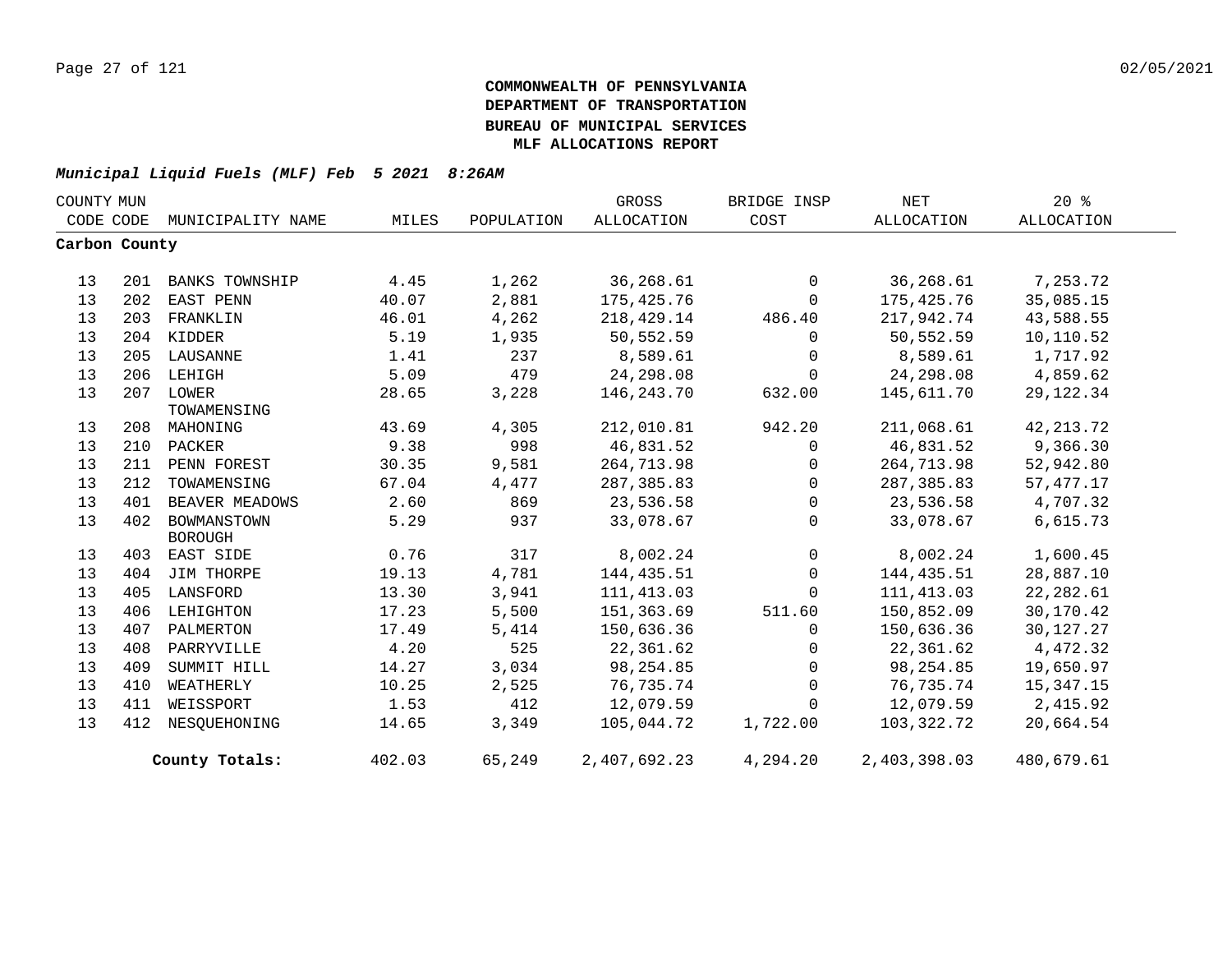| COUNTY MUN    |     |                   |       |            | GROSS             | BRIDGE INSP         | $\operatorname{NET}$ | $20*$       |  |
|---------------|-----|-------------------|-------|------------|-------------------|---------------------|----------------------|-------------|--|
| CODE CODE     |     | MUNICIPALITY NAME | MILES | POPULATION | <b>ALLOCATION</b> | COST                | ALLOCATION           | ALLOCATION  |  |
| Centre County |     |                   |       |            |                   |                     |                      |             |  |
|               |     |                   |       |            |                   |                     |                      |             |  |
| 14            |     | 201 BENNER        | 31.95 | 6,188      | 209,208.11        | $\mathsf{O}$        | 209,208.11           | 41,841.62   |  |
| 14            |     | 202 BOGGS         | 36.85 | 2,985      | 167,307.30        | $\mathbf 0$         | 167,307.30           | 33, 461. 46 |  |
| 14            |     | 203 BURNSIDE      | 7.44  | 439        | 30,862.77         | $\mathbf 0$         | 30,862.77            | 6, 172.55   |  |
| 14            |     | 204 COLLEGE       | 47.25 | 9,521      | 315,980.63        | $\mathbf 0$         | 315,980.63           | 63,196.13   |  |
| 14            | 205 | CURTIN            | 21.03 | 618        | 76,137.88         | 612.80              | 75,525.08            | 15,105.02   |  |
| 14            | 206 | FERGUSON          | 83.41 | 17,690     | 573, 526.21       | $\mathsf{O}$        | 573,526.21           | 114,705.24  |  |
| 14            | 207 | GREGG             | 35.21 | 2,405      | 151,893.39        | 493.00              | 151,400.39           | 30,280.08   |  |
| 14            | 208 | HAINES            | 23.90 | 1,564      | 101,882.69        | 306.60              | 101,576.09           | 20, 315. 22 |  |
| 14            | 209 | HALF MOON         | 20.53 | 2,667      | 111,101.11        | $\mathbf 0$         | 111,101.11           | 22, 220. 22 |  |
| 14            | 210 | HARRIS            | 32.21 | 4,873      | 186,580.94        | $\mathsf{O}$        | 186,580.94           | 37, 316.19  |  |
| 14            | 211 | HOWARD            | 17.42 | 964        | 71,123.88         | $\mathbf 0$         | 71,123.88            | 14, 224. 78 |  |
| 14            | 212 | HUSTON            | 13.13 | 1,360      | 64,895.06         | $\mathbf 0$         | 64,895.06            | 12,979.01   |  |
| 14            |     | 213 LIBERTY       | 23.50 | 2,118      | 110,515.81        | $\mathbf 0$         | 110,515.81           | 22, 103. 16 |  |
| 14            |     | 214 MARION        | 7.06  | 1,224      | 43,674.12         | $\Omega$            | 43,674.12            | 8,734.82    |  |
| 14            |     | 215 MILES         | 9.87  | 1,983      | 65,900.94         | 306.40              | 65,594.54            | 13, 118.91  |  |
| 14            |     | 216 PATTON        | 59.25 | 15,311     | 456, 315.67       | $\mathbf 0$         | 456, 315.67          | 91,263.13   |  |
| 14            |     | 217 PENN          | 14.01 | 1,181      | 64,430.60         | $\mathbf 0$         | 64,430.60            | 12,886.12   |  |
| 14            | 218 | POTTER            | 50.85 | 3,517      | 220, 142. 27      | 306.40              | 219,835.87           | 43,967.17   |  |
| 14            | 219 | <b>RUSH</b>       | 41.21 | 4,008      | 199,038.42        | $\mathbf 0$         | 199,038.42           | 39,807.68   |  |
| 14            | 220 | SNOW SHOE         | 37.24 | 1,746      | 146,437.01        | 753.00              | 145,684.01           | 29,136.80   |  |
| 14            | 221 | SPRING            | 42.36 | 7,470      | 264,290.02        | $\Omega$            | 264, 290.02          | 52,858.00   |  |
| 14            | 222 | TAYLOR            | 21.83 | 853        | 82,802.81         | 2,048.40            | 80,754.41            | 16,150.88   |  |
| 14            | 223 | UNION             | 20.45 | 1,383      | 87,973.43         | $\mathbf 0$         | 87,973.43            | 17,594.69   |  |
| 14            | 224 | WALKER            | 32.09 | 4,433      | 178,368.89        | 306.60              | 178,062.29           | 35,612.46   |  |
| 14            | 225 | WORTH             | 16.87 | 824        | 66,925.96         | 799.40              | 66,126.56            | 13, 225. 31 |  |
| 14            | 401 | <b>BELLEFONTE</b> | 19.77 | 6,187      | 171,471.33        | $\mathbf 0$         | 171,471.33           | 34, 294. 27 |  |
| 14            | 402 | CENTRE HALL       | 5.45  | 1,265      | 39,418.86         | $\mathsf{O}$        | 39,418.86            | 7,883.77    |  |
| 14            | 403 | HOWARD            | 3.36  | 720        | 23, 235.06        | $\mathsf{O}$        | 23, 235.06           | 4,647.01    |  |
| 14            |     | 404 MILESBURG     | 6.29  | 1,123      | 39,489.85         | $\mathbf 0$         | 39,489.85            | 7,897.97    |  |
| 14            | 405 | MILLHEIM          | 5.56  | 904        | 33, 326. 76       | 0                   | 33,326.76            | 6,665.35    |  |
| 14            | 406 | PHILIPSBURG       | 11.97 | 2,770      | 86, 427.94        | $\mathsf{O}\xspace$ | 86, 427.94           | 17,285.59   |  |
| 14            | 407 | PORT MATILDA      | 3.39  | 606        | 21,296.58         | $\mathbf 0$         | 21,296.58            | 4,259.32    |  |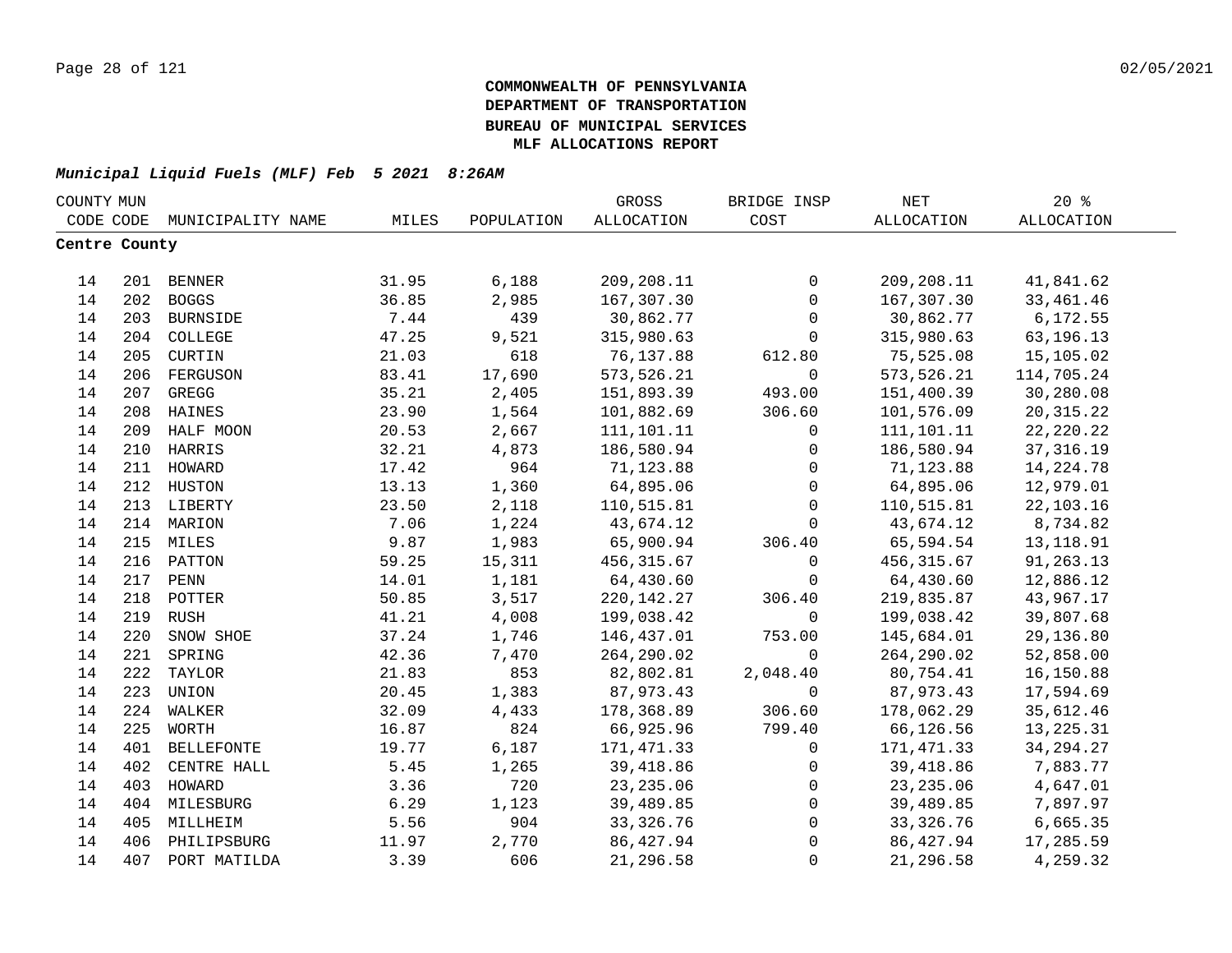| COUNTY MUN |     |                   |        |            | GROSS        | BRIDGE INSP | NET          | $20*$        |  |
|------------|-----|-------------------|--------|------------|--------------|-------------|--------------|--------------|--|
| CODE CODE  |     | MUNICIPALITY NAME | MILES  | POPULATION | ALLOCATION   | COST        | ALLOCATION   | ALLOCATION   |  |
| 14         | 408 | SNOW SHOE         | 6.32   | 765        | 33,203.45    |             | 33,203.45    | 6,640.69     |  |
| 14         |     | STATE COLLEGE     | 48.23  | 42,034     | 898,373.12   |             | 898,373.12   | 179,674.62   |  |
| L4         |     | UNIONVILLE        | 2.52   | 291        | 12,989.30    |             | 12,989.30    | 2,597.86     |  |
|            |     | County Totals:    | 859.78 | 153,990    | 5,406,548.17 | 5,932.60    | 5,400,615.57 | 1,080,123.11 |  |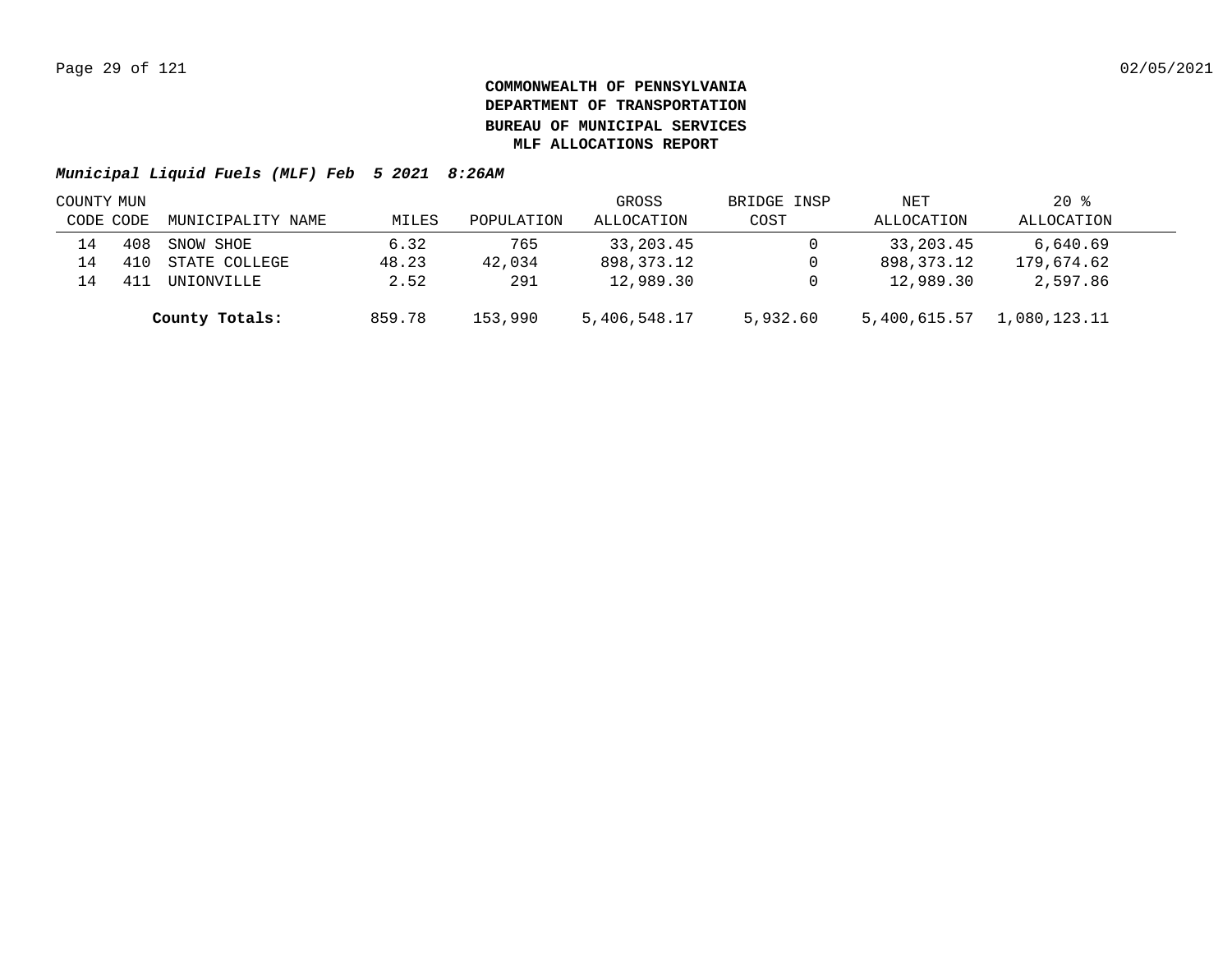| COUNTY MUN     |     |                                 |       |            | GROSS                      | BRIDGE INSP             | <b>NET</b>        | 20%               |  |
|----------------|-----|---------------------------------|-------|------------|----------------------------|-------------------------|-------------------|-------------------|--|
| CODE CODE      |     | MUNICIPALITY NAME               | MILES | POPULATION | ALLOCATION                 | COST                    | <b>ALLOCATION</b> | <b>ALLOCATION</b> |  |
| Chester County |     |                                 |       |            |                            |                         |                   |                   |  |
|                |     |                                 |       |            |                            |                         |                   |                   |  |
| 15             |     | 101 CALN                        | 48.53 | 13,817     | 396,496.10                 | 3,440.00                | 393,056.10        | 78,611.22         |  |
| 15             | 201 | BIRMINGHAM                      | 25.40 | 4,208      | 153,641.99                 | 854.80                  | 152,787.19        | 30,557.44         |  |
| 15             |     | 202 CHARLESTOWN                 | 26.50 | 5,671      | 183, 118.05                | 626.20                  | 182,491.85        | 36,498.37         |  |
| 15             | 203 | EAST BRADFORD                   | 50.18 | 9,942      | 332,556.16                 | 399.00                  | 332, 157. 16      | 66, 431.43        |  |
| 15             | 204 | EAST                            | 36.81 | 6,742      | 234,130.38                 | $\mathbf 0$             | 234,130.38        | 46,826.08         |  |
|                |     | <b>BRANDYWINE</b>               |       |            |                            |                         |                   |                   |  |
| 15             |     | 205 EAST CALN                   | 13.83 | 4,838      | 129,038.22                 | 1,202.00                | 127,836.22        | 25,567.24         |  |
| 15             | 206 | EAST COVENTRY                   | 43.49 | 6,636      | 252,928.16                 | 1,925.40                | 251,002.76        | 50,200.55         |  |
| 15             | 207 | EAST                            | 47.48 | 7,449      | 279,771.40                 | 575.80                  | 279,195.60        | 55,839.12         |  |
|                |     | FALLOWFIELD                     |       |            |                            |                         |                   |                   |  |
| 15             | 208 | EAST GOSHEN                     | 61.40 | 18,026     | 511, 353.09                | 2,679.20                | 508,673.89        | 101,734.78        |  |
| 15             | 209 | EAST                            | 47.82 | 7,026      | 273, 286.76                | 575.80                  | 272,710.96        | 54, 542.19        |  |
|                |     | MARLBOROUGH                     |       |            |                            |                         |                   |                   |  |
| 15             |     | 210 EAST NANTMEAL               | 28.95 | 1,803      | 121,780.27                 | $\mathbf{0}$            | 121,780.27        | 24,356.05         |  |
| 15             |     | 211 EAST                        | 59.38 | 8,650      | 338,024.16                 | $\Omega$                | 338,024.16        | 67,604.83         |  |
| 15             |     | NOTTINGHAM<br>212 EAST PIKELAND | 37.73 | 7,079      | 242,984.53                 | 0                       | 242,984.53        | 48,596.91         |  |
| 15             | 213 | EAST VINCENT                    | 40.92 | 6,821      | 248, 265.93                | $\mathbf 0$             | 248, 265.93       | 49,653.19         |  |
| 15             | 214 | EAST WHITELAND                  | 43.31 | 10,650     | 323,897.23                 | 575.80                  | 323, 321.43       | 64,664.29         |  |
| 15             | 215 | EASTTOWN                        | 48.00 | 10,477     | 335, 338.44                | $\mathbf 0$             | 335, 338.44       | 67,067.69         |  |
| 15             | 216 | ELK TOWNSHIP                    | 15.84 | 1,681      | 79,007.35                  | $\mathbf 0$             | 79,007.35         | 15,801.47         |  |
| 15             |     | 217 FRANKLIN                    | 37.97 | 4,352      | 195,134.66                 | 399.00                  | 194,735.66        | 38,947.13         |  |
| 15             |     | 218 HIGHLAND                    | 27.71 | 1,272      | 108,478.24                 | 402.00                  | 108,076.24        | 21,615.25         |  |
| $15$           |     | 219 HONEY BROOK                 | 48.42 | 7,647      |                            | 575.80                  | 285,634.79        | 57,126.96         |  |
| 15             |     | 220 KENNETT                     | 49.51 |            | 286, 210.59<br>288, 124.92 |                         | 286,973.32        | 57,394.66         |  |
| 15             |     | 221 LONDON BRITAIN              |       | 7,565      |                            | 1,151.60                | 138,433.21        |                   |  |
| 15             |     |                                 | 26.64 | 3,139      | 138,433.21                 | $\mathbf 0$<br>1,197.00 | 309,076.62        | 27,686.64         |  |
|                |     | 222 LONDON GROVE                | 57.18 | 7,475      | 310, 273.62                |                         |                   | 61,815.32         |  |
| 15             |     | 223 LONDONDERRY                 | 16.83 | 2,149      | 90,412.62                  | 402.20                  | 90,010.42         | 18,002.08         |  |
| 15             |     | 224 LOWER OXFORD                | 36.18 | 5,200      | 204,702.13                 | 1,594.20                | 203,107.93        | 40,621.59         |  |
| 15             |     | 225 NEW GARDEN                  | 60.45 | 11,984     | 400,747.13                 | $\mathbf{0}$            | 400,747.13        | 80, 149. 43       |  |
| 15             |     | 226 NEW LONDON                  | 34.75 | 5,631      | 207,953.81                 | 399.00                  | 207,554.81        | 41,510.96         |  |
| 15             |     | 227 NEWLIN                      | 18.72 | 1,285      | 80,869.70                  | $\Omega$                | 80,869.70         | 16, 173.94        |  |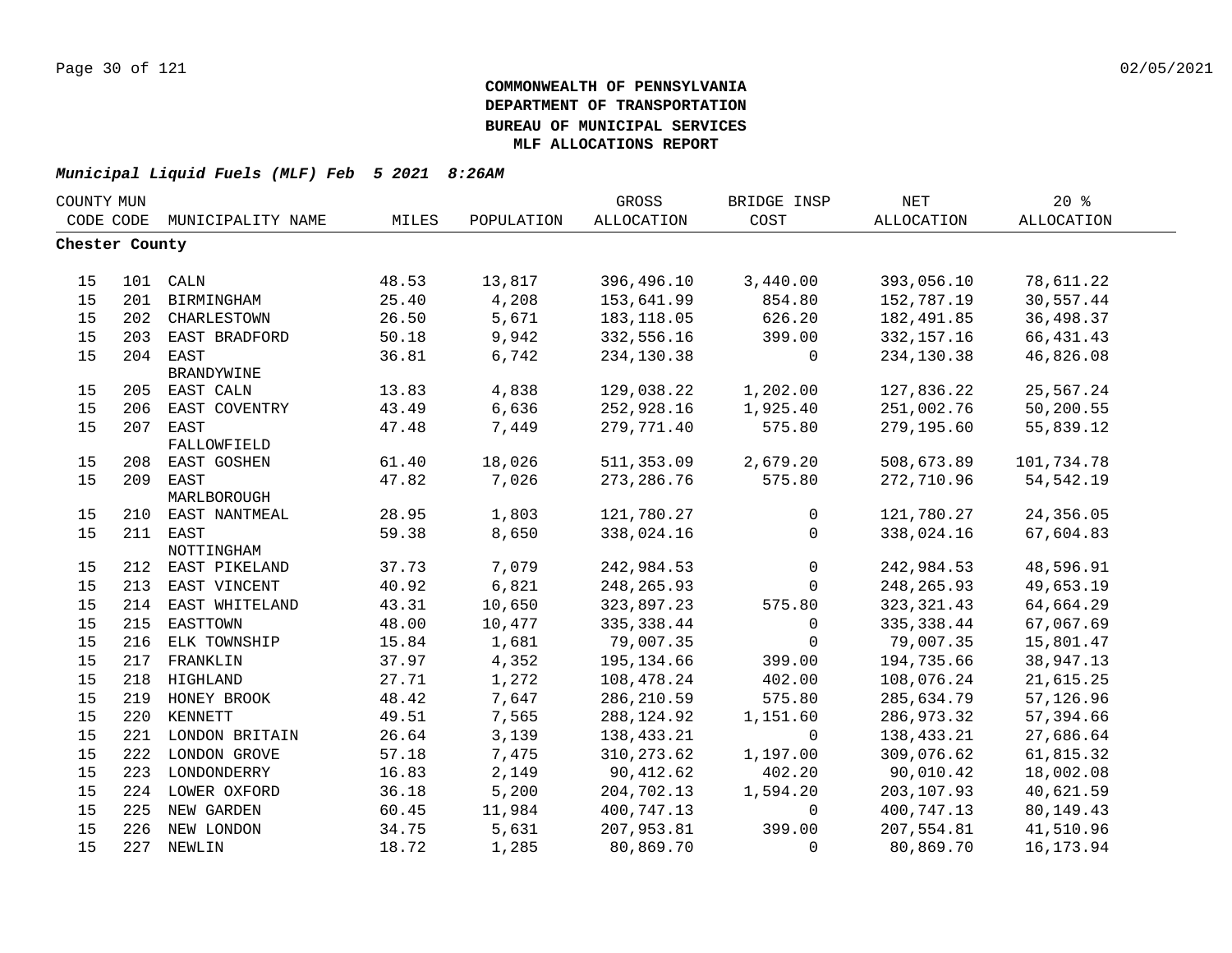| COUNTY MUN |     |                                |        |            | GROSS       | BRIDGE INSP  | NET          | $20*$       |  |
|------------|-----|--------------------------------|--------|------------|-------------|--------------|--------------|-------------|--|
| CODE CODE  |     | MUNICIPALITY NAME              | MILES  | POPULATION | ALLOCATION  | COST         | ALLOCATION   | ALLOCATION  |  |
| 15         | 228 | NORTH COVENTRY                 | 43.65  | 7,866      | 275, 341.31 | $\mathbf 0$  | 275, 341.31  | 55,068.26   |  |
| 15         | 229 | PENN                           | 24.39  | 5,364      | 171, 113.28 | $\mathbf{0}$ | 171, 113.28  | 34,222.66   |  |
| 15         | 230 | PENNSBURY                      | 23.52  | 3,604      | 137,057.17  | $\Omega$     | 137,057.17   | 27, 411.43  |  |
| 15         |     | 231 POCOPSON                   | 24.67  | 4,582      | 158,045.74  | 1,085.00     | 156,960.74   | 31,392.15   |  |
| 15         |     | 232 SADSBURY                   | 21.07  | 3,570      | 128,864.20  | 1,484.00     | 127,380.20   | 25,476.04   |  |
| 15         | 233 | SCHUYLKILL                     | 41.19  | 8,516      | 279,305.71  | $\mathbf 0$  | 279,305.71   | 55,861.14   |  |
| 15         |     | 234 SOUTH COVENTRY             | 17.31  | 2,604      | 100,006.84  | 1,150.80     | 98,856.04    | 19,771.21   |  |
| 15         | 235 | THORNBURY                      | 18.07  | 3,017      | 109,719.75  | $\mathbf 0$  | 109,719.75   | 21,943.95   |  |
| 15         | 236 | TREDYFFRIN                     | 106.72 | 29,332     | 853,164.32  | 2,828.80     | 850, 335.52  | 170,067.10  |  |
| 15         | 237 | UPPER OXFORD                   | 25.60  | 2,484      | 123,540.93  | 575.80       | 122,965.13   | 24,593.03   |  |
| 15         | 238 | <b>UPPER UWCHLAN</b>           | 55.90  | 11,227     | 373,167.55  | $\Omega$     | 373, 167.55  | 74,633.51   |  |
| 15         | 239 | UWCHLAN                        | 74.95  | 18,088     | 554,419.43  | 1,594.20     | 552,825.23   | 110,565.05  |  |
| 15         |     | 240 VALLEY                     | 34.81  | 6,794      | 228,863.41  | 575.80       | 228, 287.61  | 45,657.52   |  |
| 15         |     | 241 WALLACE                    | 19.21  | 3,458      | 121,108.37  | $\mathsf{O}$ | 121,108.37   | 24, 221.67  |  |
| 15         |     | 242 WARWICK                    | 28.45  | 2,507      | 132,776.62  | $\mathbf 0$  | 132,776.62   | 26,555.32   |  |
| 15         |     | 243 WEST BRADFORD              | 72.06  | 12,223     | 440,959.73  | 575.80       | 440,383.93   | 88,076.79   |  |
| 15         |     | 244 WEST                       | 37.62  | 7,394      | 248,256.97  | 1,151.60     | 247,105.37   | 49, 421.07  |  |
|            |     | BRANDYWINE                     |        |            |             |              |              |             |  |
| 15         |     | 245 WEST CALN                  | 59.68  | 9,014      | 345, 439.43 | 554.00       | 344,885.43   | 68,977.09   |  |
| 15         |     | 246 WEST                       | 36.10  | 2,566      | 157,518.44  | 399.00       | 157, 119.44  | 31,423.89   |  |
| 15         |     | FALLOWFIELD<br>247 WEST GOSHEN | 88.28  | 21,866     | 663,020.84  | 1,151.60     | 661,869.24   | 132, 373.85 |  |
| 15         |     | 248 WEST                       | 19.18  | 814        | 73,901.34   | $\Omega$     | 73,901.34    | 14,780.27   |  |
|            |     | MARLBOROUGH                    |        |            |             |              |              |             |  |
| 15         |     | 249 WEST NANTMEAL              | 15.51  | 2,170      | 86,699.06   | 633.00       | 86,066.06    | 17, 213. 21 |  |
| 15         |     | 250 WEST                       | 21.56  | 2,722      | 115,270.86  | $\mathbf 0$  | 115,270.86   | 23,054.17   |  |
|            |     | NOTTINGHAM                     |        |            |             |              |              |             |  |
| 15         |     | 251 WEST PIKELAND              | 26.44  | 4,024      | 153,583.89  | $\mathbf 0$  | 153,583.89   | 30,716.78   |  |
| 15         |     | 252 WEST SADSBURY              | 18.37  | 2,444      | 100,438.34  | $\mathsf{O}$ | 100,438.34   | 20,087.67   |  |
| 15         |     | 253 WEST VINCENT               | 49.63  | 4,567      | 235,074.39  | $\Omega$     | 235,074.39   | 47,014.88   |  |
| 15         |     | 254 WEST WHITELAND             | 66.49  | 18,274     | 531,534.94  | 1,151.60     | 530, 383. 34 | 106,076.67  |  |
| 15         | 255 | WESTTOWN                       | 52.83  | 10,827     | 356,532.70  | 689.40       | 355,843.30   | 71,168.66   |  |
| 15         |     | 256 WILLISTOWN                 | 51.71  | 10,497     | 347,183.95  | 2,661.60     | 344,522.35   | 68,904.47   |  |
| 15         |     | 301 COATESVILLE                | 24.65  | 13,100     | 309,768.24  | 0            | 309,768.24   | 61,953.65   |  |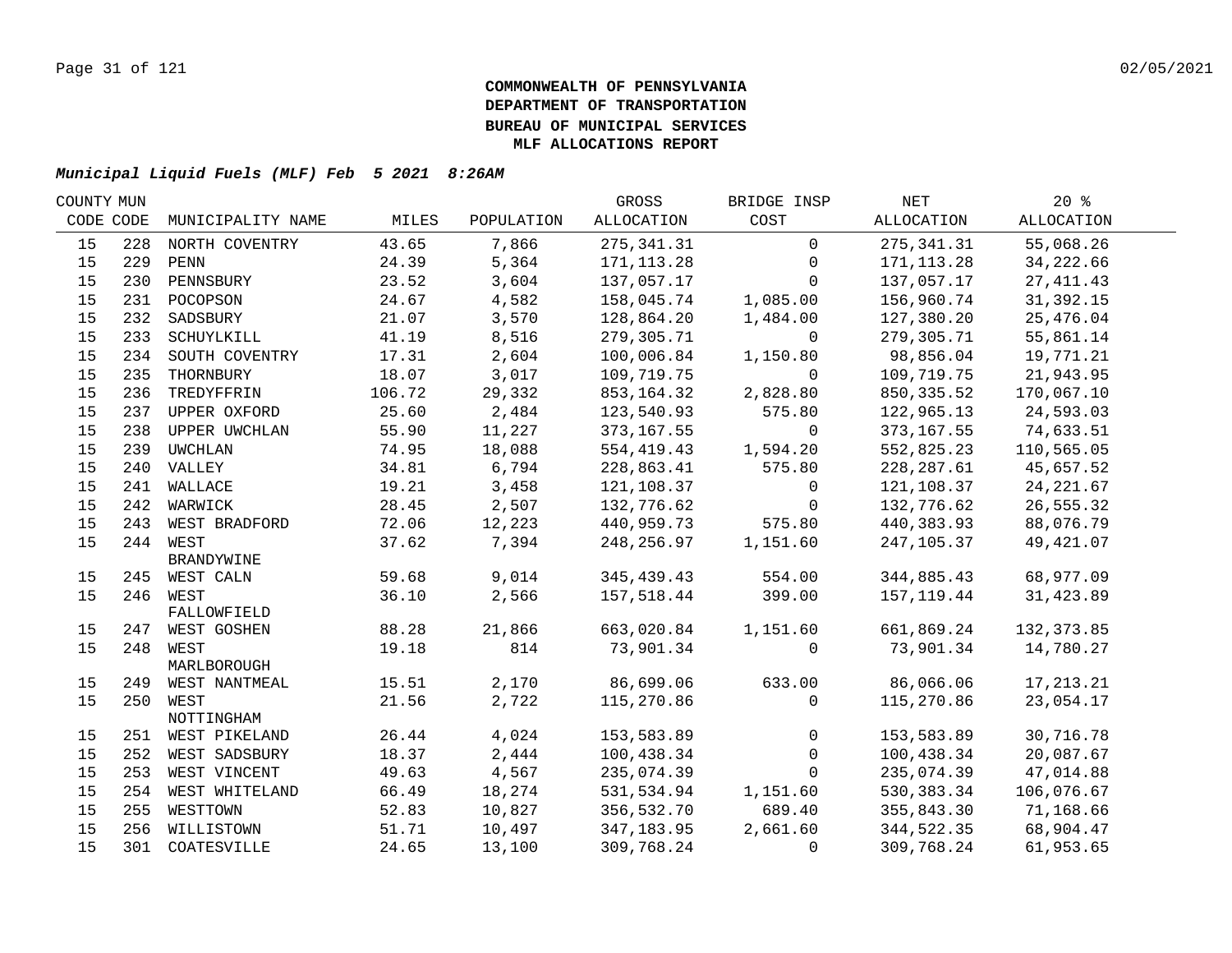| COUNTY MUN |           |                   |         |            | GROSS             | BRIDGE INSP | NET           | $20*$          |  |
|------------|-----------|-------------------|---------|------------|-------------------|-------------|---------------|----------------|--|
|            | CODE CODE | MUNICIPALITY NAME | MILES   | POPULATION | <b>ALLOCATION</b> | COST        | ALLOCATION    | ALLOCATION     |  |
| 15         | 401       | ATGLEN            | 6.08    | 1,406      | 43,882.37         | $\Omega$    | 43,882.37     | 8,776.47       |  |
| 15         | 402       | AVONDALE          | 4.25    | 1,265      | 35,702.71         | $\Omega$    | 35,702.71     | 7,140.54       |  |
| 15         | 403       | DOWNINGTOWN       | 15.63   | 7,891      | 189,014.65        | 860.20      | 188,154.45    | 37,630.89      |  |
| 15         | 404       | ELVERSON          | 2.56    | 1,225      | 29,756.36         | $\Omega$    | 29,756.36     | 5,951.27       |  |
| 15         | 405       | HONEY BROOK       | 4.40    | 1,713      | 44,150.25         | $\mathbf 0$ | 44,150.25     | 8,830.05       |  |
| 15         | 406       | KENNETT SQUARE    | 14.05   | 6,072      | 151,708.46        | $\Omega$    | 151,708.46    | 30, 341.69     |  |
| 15         | 407       | MALVERN           | 10.50   | 2,998      | 85,938.44         | $\Omega$    | 85,938.44     | 17,187.69      |  |
| 15         | 408       | MODENA            | 1.98    | 535        | 15,664.92         | $\Omega$    | 15,664.92     | 3,132.98       |  |
| 15         | 409       | OXFORD            | 11.13   | 5,077      | 124,935.67        | $\Omega$    | 124,935.67    | 24,987.13      |  |
| 15         | 410       | PARKESBURG        | 10.57   | 3,593      | 96,757.68         | $\Omega$    | 96,757.68     | 19,351.54      |  |
| 15         | 411       | PHOENIXVILLE      | 46.46   | 16,440     | 436,825.63        | $\Omega$    | 436,825.63    | 87, 365. 13    |  |
| 15         | 412       | SOUTH             | 5.74    | 1,303      | 40,994.06         | $\Omega$    | 40,994.06     | 8,198.81       |  |
|            |           | COATESVILLE       |         |            |                   |             |               |                |  |
| 15         | 413       | SPRING CITY       | 9.43    | 3,323      | 88,416.14         | $\mathbf 0$ | 88,416.14     | 17,683.23      |  |
| 15         | 414       | WEST CHESTER      | 28.46   | 18,461     | 417,096.07        | $\Omega$    | 417,096.07    | 83,419.21      |  |
| 15         | 415       | WEST GROVE        | 7.42    | 2,854      | 73,834.34         | $\Omega$    | 73,834.34     | 14,766.87      |  |
|            |           | County Totals:    | 2468.21 | 498,886    | 16,533,314.35     | 38,097.00   | 16,495,217.35 | 3, 299, 043.47 |  |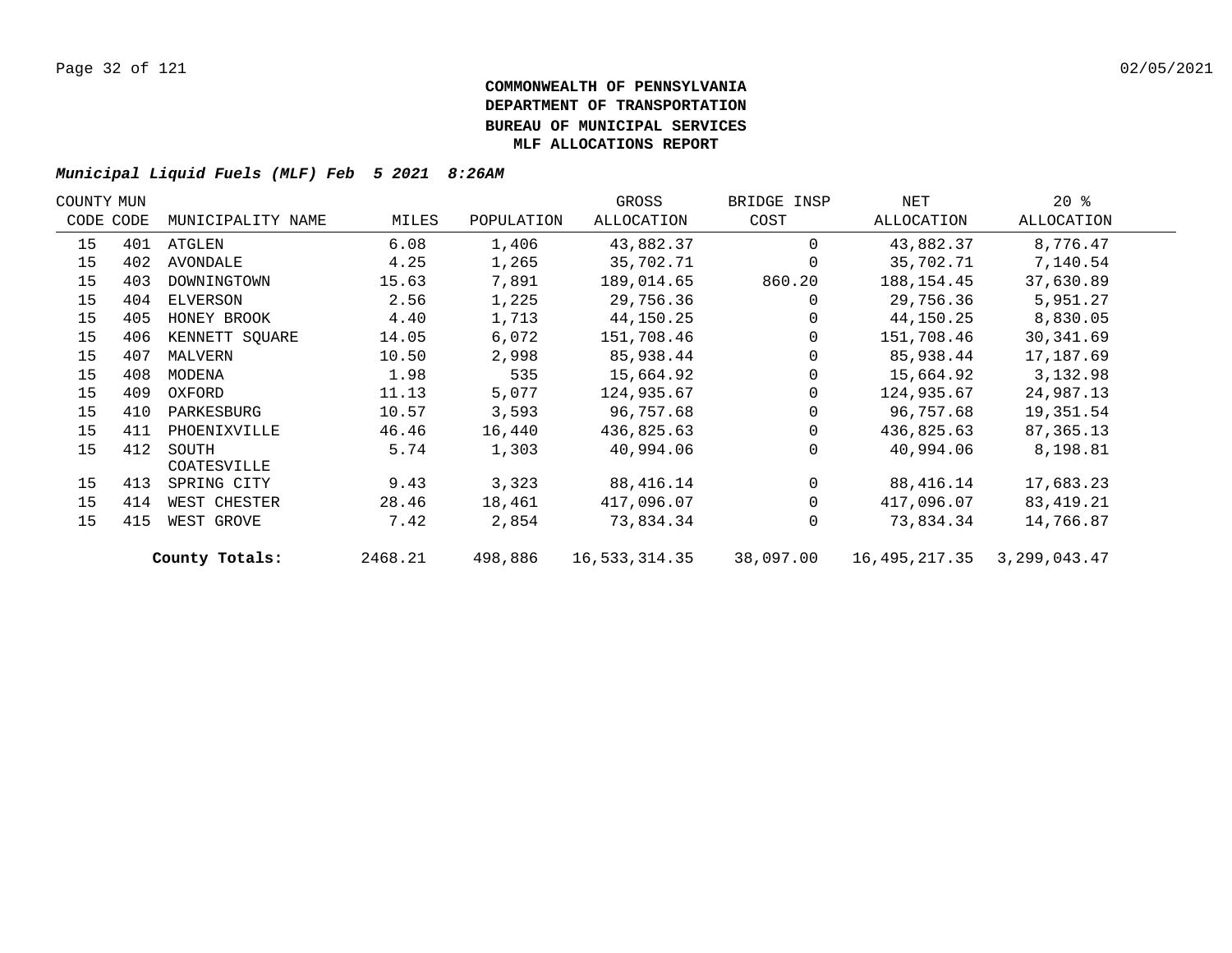| COUNTY MUN     |     |                     |       |            | GROSS        | BRIDGE INSP  | $\operatorname{NET}$ | 20%        |  |
|----------------|-----|---------------------|-------|------------|--------------|--------------|----------------------|------------|--|
| CODE CODE      |     | MUNICIPALITY NAME   | MILES | POPULATION | ALLOCATION   | COST         | ALLOCATION           | ALLOCATION |  |
| Clarion County |     |                     |       |            |              |              |                      |            |  |
| 16             |     | 201 ASHLAND         | 21.54 | 1,114      | 86,555.56    | 0            | 86,555.56            | 17, 311.11 |  |
| 16             |     | 202 BEAVER          | 51.10 | 1,761      | 189,625.83   | $\mathbf 0$  | 189,625.83           | 37,925.17  |  |
| 16             |     | 203 BRADY           | 0.45  | 55         | 2,373.59     | 0            | 2,373.59             | 474.72     |  |
| 16             |     | 204 CLARION         | 40.19 | 4,116      | 197,804.18   | 0            | 197,804.18           | 39,560.84  |  |
| 16             | 205 | ELK                 | 27.71 | 1,490      | 112,362.81   | $\mathbf 0$  | 112,362.81           | 22, 472.56 |  |
| 16             | 206 | FARMINGTON          | 53.33 | 1,934      | 199,614.41   | $\mathbf 0$  | 199,614.41           | 39,922.88  |  |
| 16             |     | 207 HIGHLAND        | 17.27 | 525        | 62,836.71    | $\mathbf 0$  | 62,836.71            | 12,567.34  |  |
| 16             | 208 | KNOX                | 15.20 | 1,036      | 65,531.99    | $\mathbf 0$  | 65,531.99            | 13,106.40  |  |
| 16             |     | 209 LICKING         | 21.86 | 536        | 77,247.01    | 0            | 77,247.01            | 15,449.40  |  |
| 16             |     | 210 LIMESTONE       | 67.77 | 1,858      | 242,977.83   | 0            | 242,977.83           | 48,595.57  |  |
| 16             |     | 211 MADISON         | 35.21 | 1,207      | 130,545.92   | $\mathbf 0$  | 130,545.92           | 26,109.18  |  |
| 16             |     | 212 MILLCREEK       | 36.26 | 396        | 119,346.12   | $\mathsf{O}$ | 119,346.12           | 23,869.22  |  |
| 16             |     | 213 MONROE          | 47.00 | 1,544      | 173,062.20   | 0            | 173,062.20           | 34,612.44  |  |
| 16             |     | 214 PAINT           | 19.17 | 1,699      | 89,640.41    | $\mathsf{O}$ | 89,640.41            | 17,928.08  |  |
| 16             |     | 215 PERRY           | 40.58 | 947        | 142,542.68   | $\mathsf{O}$ | 142,542.68           | 28,508.54  |  |
| 16             |     | 216 PINEY           | 18.46 | 453        | 65,238.90    | 0            | 65,238.90            | 13,047.78  |  |
| 16             |     | 217 PORTER          | 63.07 | 1,348      | 219, 335.10  | $\mathbf 0$  | 219, 335.10          | 43,867.02  |  |
| 16             |     | 218 REDBANK         | 40.71 | 1,370      | 150,482.82   | $\mathbf 0$  | 150,482.82           | 30,096.56  |  |
| 16             |     | 219 RICHLAND        | 19.79 | 494        | 70,088.23    | $\mathbf 0$  | 70,088.23            | 14,017.65  |  |
| 16             | 220 | SALEM               | 27.73 | 881        | 101,572.82   | $\mathbf 0$  | 101,572.82           | 20, 314.56 |  |
| 16             | 221 | TOBY                | 50.28 | 991        | 173,365.63   | $\mathbf 0$  | 173,365.63           | 34,673.13  |  |
| 16             | 222 | WASHINGTON          | 29.55 | 1,887      | 125, 135. 16 | $\mathbf 0$  | 125, 135. 16         | 25,027.03  |  |
| 16             | 401 | CALLENSBURG         | 1.65  | 207        | 8,798.27     | $\mathbf 0$  | 8,798.27             | 1,759.65   |  |
| 16             | 402 | CLARION             | 17.85 | 5,276      | 149,292.15   | $\mathsf{O}$ | 149,292.15           | 29,858.43  |  |
| 16             | 403 | EAST BRADY          | 7.79  | 942        | 40,909.73    | 0            | 40,909.73            | 8,181.95   |  |
| 16             |     | 404 FOXBURG         | 2.25  | 183        | 10,228.68    | $\mathsf{O}$ | 10,228.68            | 2,045.74   |  |
| 16             | 405 | HAWTHORN            | 4.05  | 494        | 21,344.70    | $\mathsf{O}$ | 21,344.70            | 4,268.94   |  |
| 16             | 406 | KNOX                | 5.84  | 1,146      | 38,506.11    | 0            | 38,506.11            | 7,701.22   |  |
| 16             | 407 | NEW BETHLEHEM       | 6.08  | 989        | 36, 451.72   | $\mathbf 0$  | 36, 451.72           | 7,290.34   |  |
| 16             | 408 | RIMERSBURG          | 3.90  | 951        | 29,023.59    | 0            | 29,023.59            | 5,804.72   |  |
| 16             | 409 | SAINT<br>PETERSBURG | 2.18  | 400        | 13,878.69    | $\mathbf 0$  | 13,878.69            | 2,775.74   |  |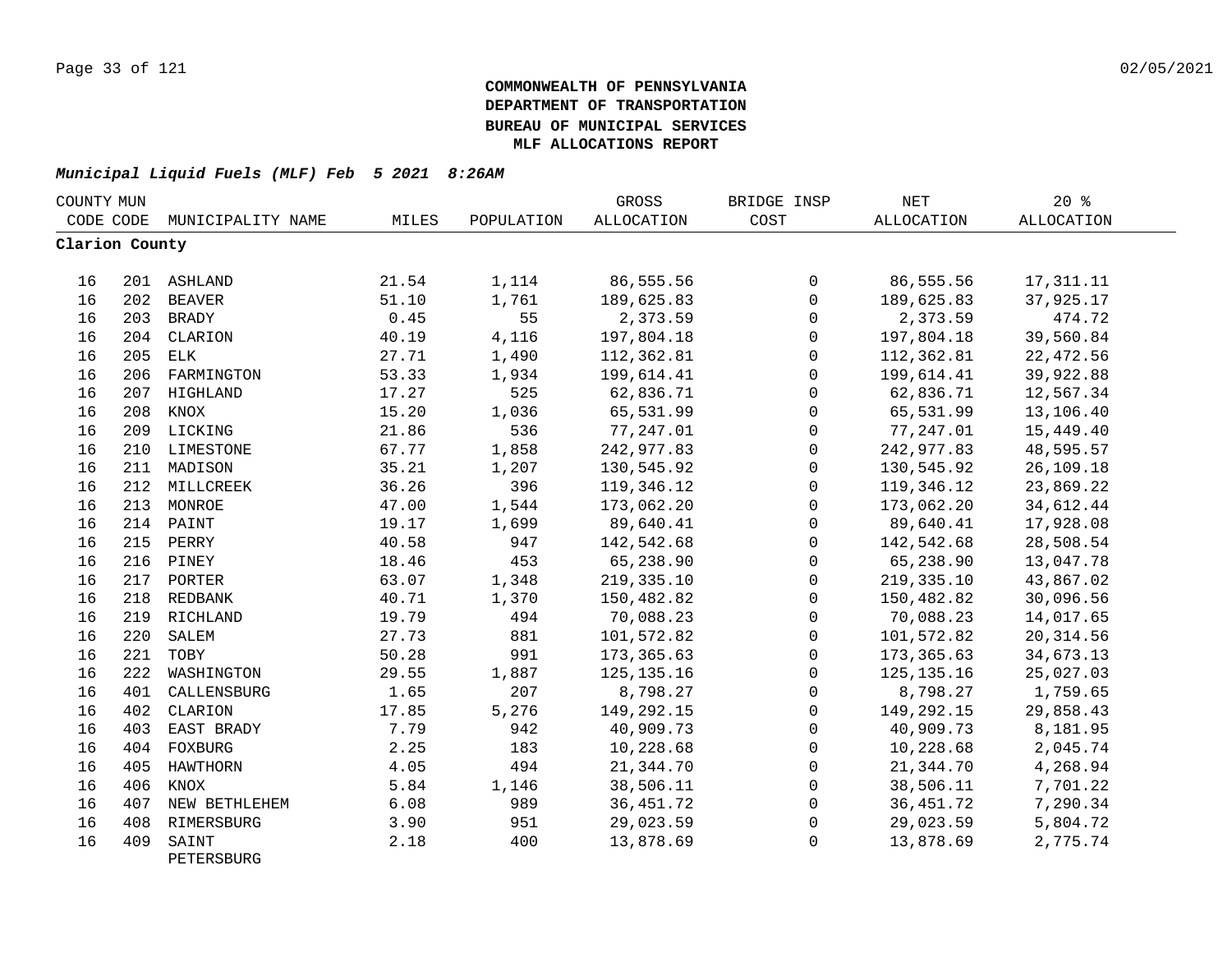| COUNTY MUN |           |                   |        |            | GROSS        | BRIDGE INSP | NET          | $20*$      |  |
|------------|-----------|-------------------|--------|------------|--------------|-------------|--------------|------------|--|
|            | CODE CODE | MUNICIPALITY NAME | MILES  | POPULATION | ALLOCATION   | COST        | ALLOCATION   | ALLOCATION |  |
| 16         |           | SHIPPENVILLE      | 2.49   | 480        | 16,264.24    |             | 16,264.24    | 3,252.85   |  |
| 16         |           | SLIGO             | 4.82   | 720        | 27,756.39    |             | 27,756.39    | 5,551.28   |  |
| 16         |           | STRATTANVILLE     | 3.39   | 550        | 20,298.69    |             | 20,298.69    | 4,059.74   |  |
|            |           | County Totals:    | 806.52 | 39,980     | 3,210,038.87 |             | 3,210,038.87 | 642,007.77 |  |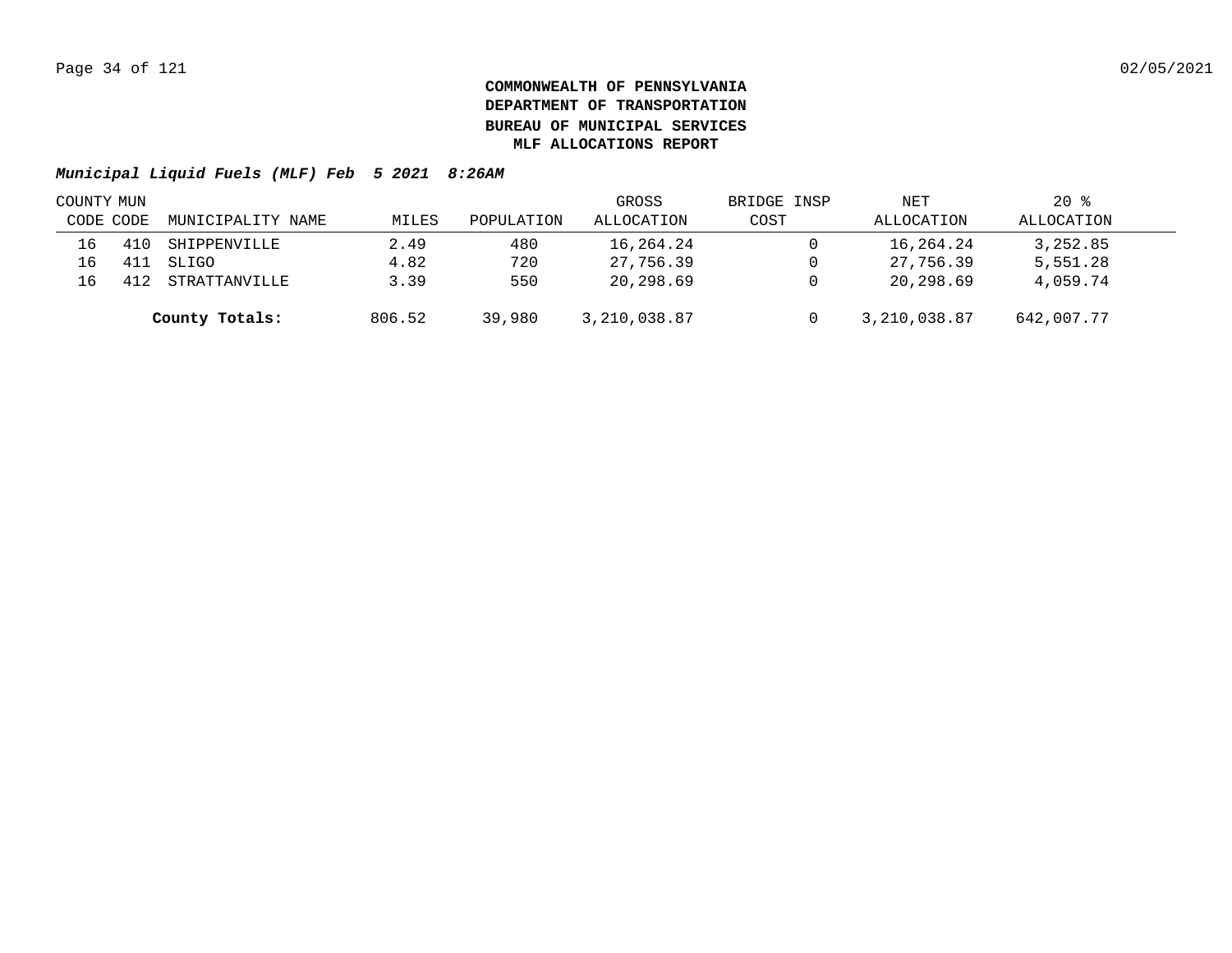| COUNTY MUN |     |                   |       |            | GROSS        | BRIDGE INSP  | NET         | 20%               |  |
|------------|-----|-------------------|-------|------------|--------------|--------------|-------------|-------------------|--|
| CODE CODE  |     | MUNICIPALITY NAME | MILES | POPULATION | ALLOCATION   | COST         | ALLOCATION  | <b>ALLOCATION</b> |  |
|            |     | Clearfield County |       |            |              |              |             |                   |  |
|            |     |                   |       |            |              |              |             |                   |  |
| 17         |     | 201 BECCARIA      | 25.51 | 1,782      | 110,753.10   | $\mathbf 0$  | 110,753.10  | 22,150.62         |  |
| 17         |     | 202 BELL          | 42.56 | 760        | 145, 342. 15 | 382.80       | 144,959.35  | 28,991.87         |  |
| 17         |     | 203 BIGLER        | 15.86 | 1,289      | 72,084.15    | $\mathsf{O}$ | 72,084.15   | 14,416.83         |  |
| $17$       |     | 204 BLOOM         | 15.49 | 414        | 55,346.50    | 377.20       | 54,969.30   | 10,993.86         |  |
| 17         | 205 | <b>BOGGS</b>      | 26.68 | 1,751      | 113,823.94   | $\mathbf 0$  | 113,823.94  | 22,764.79         |  |
| 17         | 206 | <b>BRADFORD</b>   | 40.93 | 3,034      | 180,815.39   | 1,641.00     | 179,174.39  | 35,834.88         |  |
| 17         | 207 | BRADY             | 52.73 | 2,000      | 198,932.41   | 2,427.60     | 196,504.81  | 39,300.96         |  |
| 17         | 208 | <b>BURNSIDE</b>   | 35.39 | 1,076      | 128,769.03   | 1,291.60     | 127,477.43  | 25, 495.49        |  |
| 17         | 209 | CHEST             | 17.56 | 515        | 63,556.59    | $\mathbf 0$  | 63,556.59   | 12,711.32         |  |
| 17         | 210 | COOPER            | 38.93 | 2,704      | 168,741.41   | $\mathbf 0$  | 168,741.41  | 33,748.28         |  |
| $17$       | 211 | COVINGTON         | 25.58 | 526        | 88,588.90    | 2,149.20     | 86,439.70   | 17,287.94         |  |
| 17         | 212 | <b>DECATUR</b>    | 27.89 | 4,548      | 167, 411.56  | 534.00       | 166,877.56  | 33, 375.51        |  |
| 17         | 213 | FERGUSON          | 29.22 | 520        | 99,754.32    | 1,454.00     | 98,300.32   | 19,660.06         |  |
| $17$       |     | 214 GIRARD        | 28.65 | 534        | 98,238.58    | $\mathsf{O}$ | 98,238.58   | 19,647.72         |  |
| 17         |     | 215 GOSHEN        | 20.65 | 435        | 71,700.14    | $\Omega$     | 71,700.14   | 14,340.03         |  |
| 17         |     | 216 GRAHAM        | 16.14 | 1,383      | 74,626.28    | 534.00       | 74,092.28   | 14,818.46         |  |
| 17         |     | 217 GREENWOOD     | 27.43 | 372        | 91,573.77    | $\mathbf 0$  | 91,573.77   | 18, 314. 75       |  |
| 17         |     | 218 GULICH        | 12.88 | 1,235      | 61,893.49    | 1,573.20     | 60,320.29   | 12,064.06         |  |
| 17         |     | 219 HUSTON        | 21.95 | 1,433      | 93,509.60    | 2,796.00     | 90,713.60   | 18, 142. 72       |  |
| 17         |     | 220 JORDAN        | 30.00 | 461        | 101,118.48   | 568.00       | 100,550.48  | 20,110.10         |  |
| 17         |     | 221 KARTHAUS      | 19.85 | 811        | 75,922.77    | 2,768.60     | 73, 154. 17 | 14,630.83         |  |
| 17         |     | 222 KNOX          | 22.05 | 647        | 79,813.35    | 1,322.40     | 78,490.95   | 15,698.19         |  |
| 17         | 223 | LAWRENCE          | 78.95 | 7,681      | 381, 361.57  | 2,800.00     | 378,561.57  | 75,712.31         |  |
| 17         | 224 | MORRIS            | 18.47 | 2,938      | 109,550.74   | $\mathbf 0$  | 109,550.74  | 21,910.15         |  |
| 17         | 225 | PENN              | 38.31 | 1,264      | 141,161.68   | 2,256.40     | 138,905.28  | 27,781.06         |  |
| 17         | 226 | PIKE              | 48.66 | 2,311      | 191,870.26   | 974.60       | 190,895.66  | 38, 179. 13       |  |
| 17         | 227 | PINE              | 2.39  | 60         | 8,470.46     | $\Omega$     | 8,470.46    | 1,694.09          |  |
| 17         | 228 | SANDY             | 70.66 | 10,625     | 408,149.05   | 2,833.80     | 405, 315.25 | 81,063.05         |  |
| 17         | 229 | UNION             | 27.69 | 892        | 101,644.95   | $\mathbf 0$  | 101,644.95  | 20,328.99         |  |
| 17         | 230 | WOODWARD          | 26.59 | 3,992      | 153,478.23   | 534.00       | 152,944.23  | 30,588.85         |  |
| 17         | 301 | DUBOIS CITY       | 40.30 | 7,794      | 263,684.07   | 4,772.20     | 258,911.87  | 51,782.37         |  |
| 17         |     | 401 BRISBIN       | 4.78  | 411        | 22, 126.37   | $\Omega$     | 22, 126.37  | 4,425.27          |  |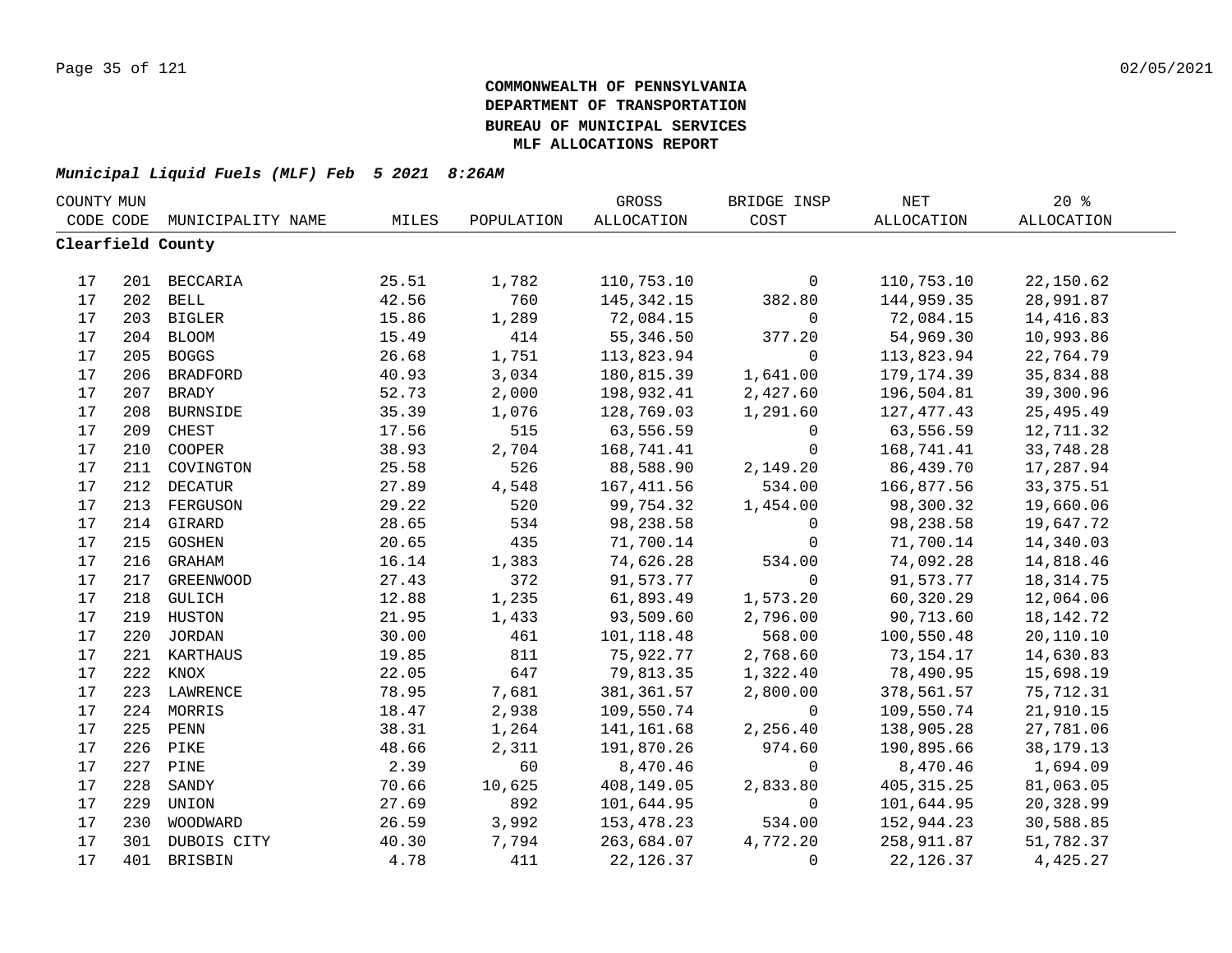| COUNTY MUN |           |                   |         |            | GROSS        | BRIDGE INSP | NET          | $20*$      |  |
|------------|-----------|-------------------|---------|------------|--------------|-------------|--------------|------------|--|
|            | CODE CODE | MUNICIPALITY NAME | MILES   | POPULATION | ALLOCATION   | COST        | ALLOCATION   | ALLOCATION |  |
| 17         | 402       | BURNSIDE          | 3.96    | 234        | 16,432.99    | $\Omega$    | 16,432.99    | 3,286.60   |  |
| 17         | 403       | CHESTER HILL      | 4.56    | 883        | 29,855.77    |             | 29,855.77    | 5,971.15   |  |
| 17         | 404       | CLEARFIELD        | 37.27   | 6,215      | 226, 164. 17 |             | 226,164.17   | 45, 232.83 |  |
| 17         | 405       | COALPORT          | 4.83    | 523        | 24,276.96    |             | 24,276.96    | 4,855.39   |  |
| 17         | 406       | CURWENSVILLE      | 16.82   | 2,542      | 97,384.60    |             | 97,384.60    | 19,476.92  |  |
| 17         | 407       | <b>GLEN HOPE</b>  | 2.48    | 142        | 10,210.36    |             | 10,210.36    | 2,042.07   |  |
| 17         | 408       | GRAMPIAN          | 3.24    | 356        | 16,377.24    |             | 16,377.24    | 3, 275.45  |  |
| 17         | 409       | HOUTZDALE         | 6.72    | 797        | 35,012.39    | 1,331.60    | 33,680.79    | 6,736.16   |  |
| 17         | 410       | IRVONA            | 4.59    | 647        | 25,743.33    | 1,055.40    | 24,687.93    | 4,937.59   |  |
| 17         | 412       | MAHAFFEY          | 1.81    | 368        | 12,162.66    |             | 12,162.66    | 2,432.53   |  |
| 17         | 413       | NEWBURG           | 1.35    | 92         | 5,820.02     |             | 5,820.02     | 1,164.00   |  |
| 17         | 414       | NEW WASHINGTON    | 1.97    | 59         | 7,152.00     |             | 7,152.00     | 1,430.40   |  |
| 17         | 415       | OSCEOLA MILLS     | 5.20    | 1,141      | 36,435.08    |             | 36,435.08    | 7,287.02   |  |
| 17         | 416       | RAMEY             | 5.45    | 451        | 24,913.98    |             | 24,913.98    | 4,982.80   |  |
| 17         | 417       | TROUTVILLE        | 1.79    | 243        | 9,873.32     |             | 9,873.32     | 1,974.66   |  |
| 17         | 418       | WALLACETON        | 3.07    | 313        | 15,084.55    | 0           | 15,084.55    | 3,016.91   |  |
| 17         | 419       | WESTOVER          | 4.39    | 390        | 20,544.41    | $\Omega$    | 20,544.41    | 4,108.88   |  |
|            |           | County Totals:    | 1060.23 | 81,594     | 4,737,257.12 | 36,377.60   | 4,700,879.52 | 940,175.90 |  |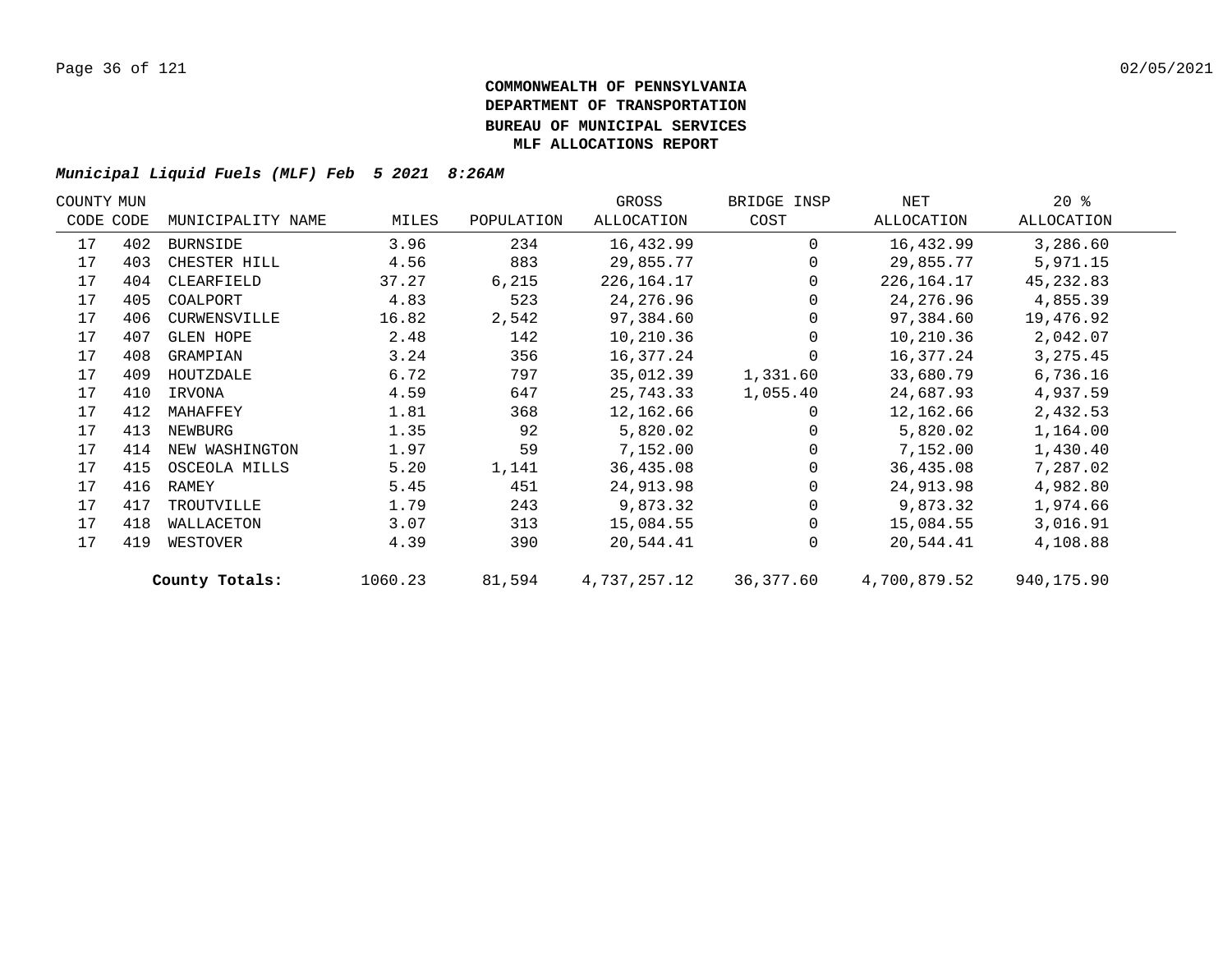| COUNTY MUN     |     |                   |        |            | GROSS        | BRIDGE INSP    | NET          | 20%        |  |
|----------------|-----|-------------------|--------|------------|--------------|----------------|--------------|------------|--|
| CODE CODE      |     | MUNICIPALITY NAME | MILES  | POPULATION | ALLOCATION   | COST           | ALLOCATION   | ALLOCATION |  |
| Clinton County |     |                   |        |            |              |                |              |            |  |
| 18             |     | 201 ALLISON       | 1.93   | 193        | 9,415.90     | $\overline{0}$ | 9,415.90     | 1,883.18   |  |
| 18             | 202 | <b>BALD EAGLE</b> | 19.25  | 2,065      | 96,410.00    | $\overline{0}$ | 96,410.00    | 19,282.00  |  |
| 18             |     | 203 BEECH CREEK   | 27.17  | 1,015      | 102,226.39   | $\mathbf 0$    | 102,226.39   | 20,445.28  |  |
| 18             |     | 204 CASTANEA      | 9.05   | 1,185      | 49, 141. 78  | $\mathbf 0$    | 49,141.78    | 9,828.36   |  |
| 18             | 205 | CHAPMAN           | 11.90  | 848        | 51,962.57    | 1,699.20       | 50,263.37    | 10,052.67  |  |
| 18             | 206 | COLEBROOK         | 0.00   | 199        | 3,546.01     | 0              | 3,546.01     | 709.20     |  |
| 18             | 207 | CRAWFORD          | 13.64  | 939        | 58,972.53    | 0              | 58,972.53    | 11,794.51  |  |
| 18             |     | 208 DUNNSTABLE    | 8.79   | 1,008      | 45,182.60    | $\mathbf 0$    | 45,182.60    | 9,036.52   |  |
| 18             |     | 209 EAST KEATING  | 2.94   | 11         | 9,300.55     | $\mathbf 0$    | 9,300.55     | 1,860.11   |  |
| 18             | 210 | GALLAGHER         | 10.82  | 381        | 40,296.42    | $\Omega$       | 40,296.42    | 8,059.28   |  |
| 18             |     | 211 GREENE        | 18.99  | 1,695      | 89,011.74    | 1,732.60       | 87,279.14    | 17,455.83  |  |
| 18             |     | 212 GRUGAN        | 8.00   | 51         | 25,683.11    | 601.40         | 25,081.71    | 5,016.34   |  |
| 18             |     | 213 LAMAR         | 27.09  | 2,517      | 128,743.20   | 2,671.00       | 126,072.20   | 25, 214.44 |  |
| 18             |     | 214 LEIDY         | 10.68  | 180        | 36, 281. 22  | 433.20         | 35,848.02    | 7,169.60   |  |
| $18\,$         |     | 215 LOGAN         | 5.23   | 817        | 30,754.58    | 967.00         | 29,787.58    | 5,957.52   |  |
| 18             |     | 216 NOYES         | 5.13   | 357        | 22, 248.02   | 442.00         | 21,806.02    | 4,361.20   |  |
| 18             |     | 217 PINE CREEK    | 27.29  | 3,215      | 141,800.41   | 875.20         | 140,925.21   | 28,185.04  |  |
| 18             |     | 218 PORTER        | 11.85  | 1,460      | 62,713.11    | 601.40         | 62,111.71    | 12,422.34  |  |
| 18             | 219 | WAYNE             | 16.88  | 1,666      | 81,960.75    | 433.20         | 81,527.55    | 16,305.51  |  |
| 18             | 220 | WEST KEATING      | 9.24   | 29         | 29, 131. 10  | $\mathbf 0$    | 29,131.10    | 5,826.22   |  |
| 18             | 221 | WOODWARD          | 21.14  | 2,372      | 107,733.50   | 433.20         | 107,300.30   | 21,460.06  |  |
| 18             |     | 301 LOCK HAVEN    | 25.32  | 9,772      | 252,540.58   | $\mathbf 0$    | 252,540.58   | 50,508.12  |  |
| 18             |     | 401 AVIS BOROUGH  | 9.47   | 1,484      | 55,770.39    | 0              | 55,770.39    | 11,154.08  |  |
| 18             |     | 402 BEECH CREEK   | 3.74   | 701        | 24,073.28    | $\mathbf 0$    | 24,073.28    | 4,814.66   |  |
| 18             |     | 403 FLEMINGTON    | 5.90   | 1,330      | 41,970.67    | 0              | 41,970.67    | 8,394.13   |  |
| 18             |     | 404 LOGANTON      | 1.92   | 468        | 14,285.24    | $\mathbf 0$    | 14,285.24    | 2,857.05   |  |
| 18             |     | 405 MILL HALL     | 6.92   | 1,613      | 50,172.27    | 1,080.40       | 49,091.87    | 9,818.37   |  |
| 18             |     | 406 RENOVO        | 6.65   | 1,228      | 42, 475.71   | $\mathbf 0$    | 42,475.71    | 8,495.14   |  |
| 18             | 407 | SOUTH RENOVO      | 2.72   | 439        | 16,245.91    | $\mathbf 0$    | 16,245.91    | 3,249.18   |  |
|                |     |                   |        |            |              |                |              |            |  |
|                |     | County Totals:    | 329.65 | 39,238     | 1,720,049.54 | 11,969.80      | 1,708,079.74 | 341,615.95 |  |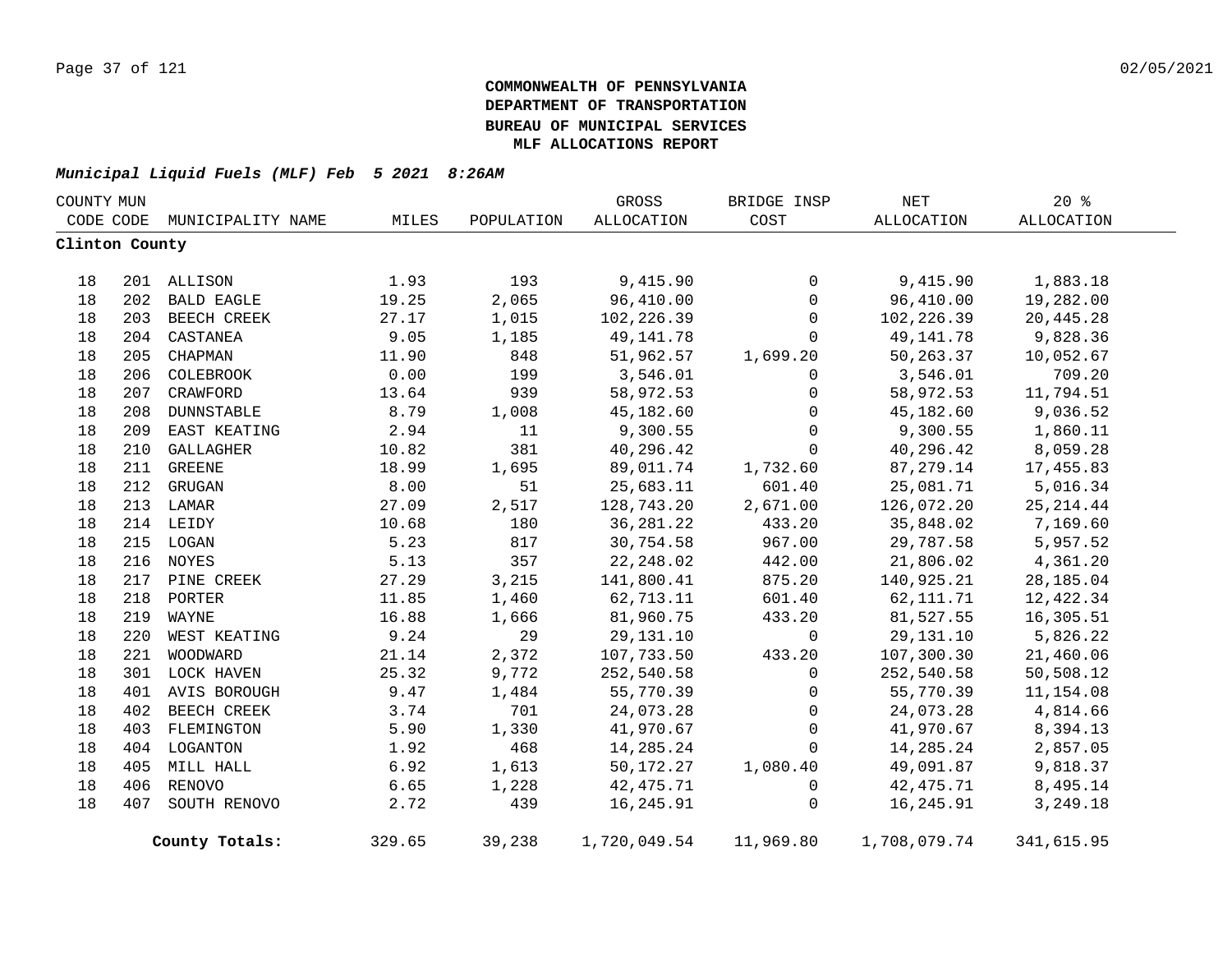| COUNTY MUN |                 |                   |       |            | GROSS             | BRIDGE INSP  | $\operatorname{NET}$ | 20%               |  |
|------------|-----------------|-------------------|-------|------------|-------------------|--------------|----------------------|-------------------|--|
|            | CODE CODE       | MUNICIPALITY NAME | MILES | POPULATION | <b>ALLOCATION</b> | COST         | ALLOCATION           | <b>ALLOCATION</b> |  |
|            | Columbia County |                   |       |            |                   |              |                      |                   |  |
|            |                 |                   |       |            |                   |              |                      |                   |  |
| 19         |                 | 201 BEAVER        | 16.65 | 917        | 67,901.84         | $\mathsf{O}$ | 67,901.84            | 13,580.37         |  |
| 19         |                 | 202 BENTON        | 45.52 | 1,245      | 163,150.99        | $\mathbf 0$  | 163,150.99           | 32,630.20         |  |
| 19         |                 | 203 BRIAR CREEK   | 23.82 | 3,016      | 127,508.51        | 317.80       | 127,190.71           | 25, 438.14        |  |
| 19         |                 | 204 CATAWISSA     | 13.33 | 932        | 57,887.78         | $\mathbf 0$  | 57,887.78            | 11,577.56         |  |
| 19         | 205             | CLEVELAND         | 44.96 | 1,110      | 159,011.17        | 0            | 159,011.17           | 31,802.23         |  |
| 19         | 206             | CONYNGHAM         | 6.38  | 758        | 33, 264.51        | $\mathbf 0$  | 33, 264.51           | 6,652.90          |  |
| 19         | 207             | FISHING CREEK     | 49.23 | 1,416      | 177,687.17        | $\mathbf 0$  | 177,687.17           | 35,537.43         |  |
| 19         | 208             | FRANKLIN          | 19.62 | 595        | 71,361.52         | $\mathbf 0$  | 71,361.52            | 14,272.30         |  |
| 19         | 209             | <b>GREENWOOD</b>  | 62.52 | 1,952      | 228,394.68        | $\mathsf{O}$ | 228,394.68           | 45,678.94         |  |
| 19         |                 | 210 HEMLOCK       | 35.47 | 2,249      | 149,918.75        | $\mathbf 0$  | 149,918.75           | 29,983.75         |  |
| 19         | 211             | <b>JACKSON</b>    | 35.52 | 626        | 121, 152.92       | $\Omega$     | 121, 152.92          | 24, 230.58        |  |
| 19         |                 | 212 LOCUST        | 29.69 | 1,404      | 116,962.01        | $\Omega$     | 116,962.01           | 23,392.40         |  |
| 19         |                 | 213 MADISON       | 48.02 | 1,605      | 177,307.92        | 317.80       | 176,990.12           | 35,398.02         |  |
| 19         |                 | 214 MAIN          | 14.84 | 1,236      | 67,980.98         | $\Omega$     | 67,980.98            | 13,596.20         |  |
| 19         |                 | 215 MIFFLIN       | 25.82 | 2,322      | 121,335.51        | 317.80       | 121,017.71           | 24, 203.54        |  |
| 19         |                 | 216 MONTOUR       | 13.05 | 1,344      | 64,362.22         | $\mathbf 0$  | 64, 362. 22          | 12,872.44         |  |
| 19         |                 | 217 MT PLEASANT   | 39.58 | 1,609      | 151, 242. 24      | 0            | 151, 242. 24         | 30,248.45         |  |
| 19         |                 | 218 NORTH CENTRE  | 23.42 | 2,105      | 110,036.42        | $\mathbf 0$  | 110,036.42           | 22,007.28         |  |
| 19         |                 | 219 ORANGE        | 21.34 | 1,257      | 88,484.35         | $\mathbf 0$  | 88,484.35            | 17,696.87         |  |
| 19         |                 | 220 PINE          | 41.07 | 1,046      | 145,824.22        | $\mathbf 0$  | 145,824.22           | 29, 164.84        |  |
| 19         |                 | 221 ROARING CREEK | 15.04 | 545        | 56, 287. 25       | $\Omega$     | 56, 287. 25          | 11,257.45         |  |
| 19         | 222             | SCOTT             | 30.19 | 5,113      | 184,602.04        | $\mathbf 0$  | 184,602.04           | 36,920.41         |  |
| 19         | 223             | SOUTH CENTRE      | 14.01 | 1,937      | 77,901.94         | $\mathbf 0$  | 77,901.94            | 15,580.39         |  |
| 19         | 224             | SUGARLOAF         | 34.80 | 913        | 124,037.36        | $\mathbf 0$  | 124,037.36           | 24,807.47         |  |
| 19         | 401             | <b>BENTON</b>     | 5.14  | 824        | 30,600.57         | $\mathbf 0$  | 30,600.57            | 6,120.11          |  |
| 19         | 402             | <b>BERWICK</b>    | 42.57 | 10,477     | 318,522.87        | 425.00       | 318,097.87           | 63,619.57         |  |
| 19         | 404             | BRIAR CREEK       | 4.34  | 660        | 25,200.77         | $\mathbf{0}$ | 25,200.77            | 5,040.15          |  |
| 19         | 405             | CATAWISSA         | 7.62  | 1,552      | 51,253.02         | $\mathbf 0$  | 51,253.02            | 10,250.60         |  |
| 19         | 406             | CENTRALIA         | 2.20  | 10         | 6,991.11          | $\mathbf 0$  | 6,991.11             | 1,398.22          |  |
| 19         |                 | 407 MILLVILLE     | 4.49  | 948        | 30,797.24         | $\mathbf 0$  | 30,797.24            | 6, 159.45         |  |
| 19         | 408             | ORANGEVILLE       | 1.39  | 508        | 13,356.69         | $\mathsf 0$  | 13,356.69            | 2,671.34          |  |
| 19         | 409             | STILLWATER        | 7.05  | 209        | 25,556.59         | $\mathbf 0$  | 25,556.59            | 5, 111.32         |  |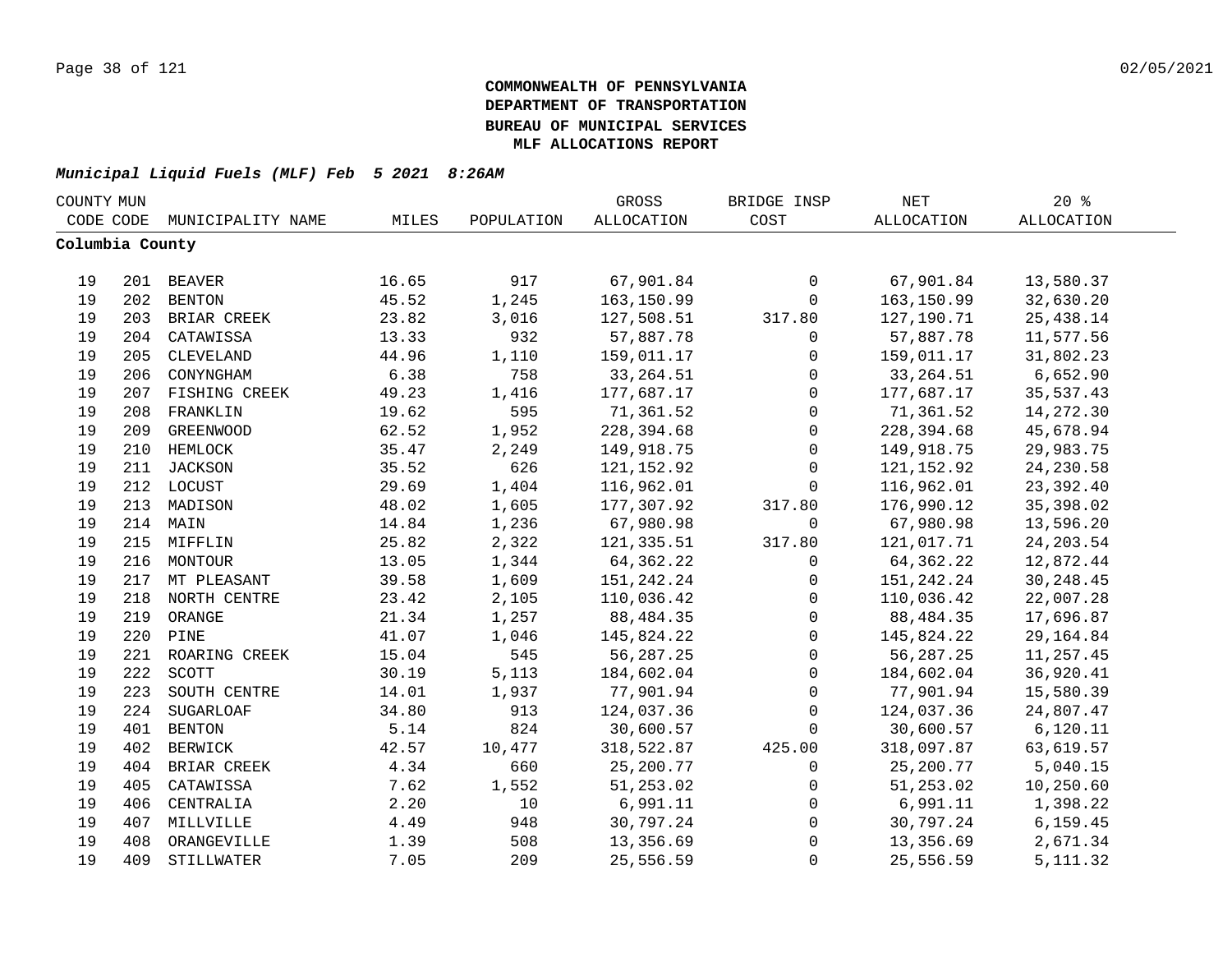|           | COUNTY MUN |                   |        |            | GROSS        | BRIDGE INSP | NET          | $20*$      |  |
|-----------|------------|-------------------|--------|------------|--------------|-------------|--------------|------------|--|
| CODE CODE |            | MUNICIPALITY NAME | MILES  | POPULATION | ALLOCATION   | COST        | ALLOCATION   | ALLOCATION |  |
| 19        | 501        | BLOOMSBURG        | 33.42  | 14,855     | 368,199.92   |             | 368,199.92   | 73,639.98  |  |
|           |            | County Totals:    | 812.11 | 67,295     | 3,714,083.08 | 1,378.40    | 3,712,704.68 | 742,540.94 |  |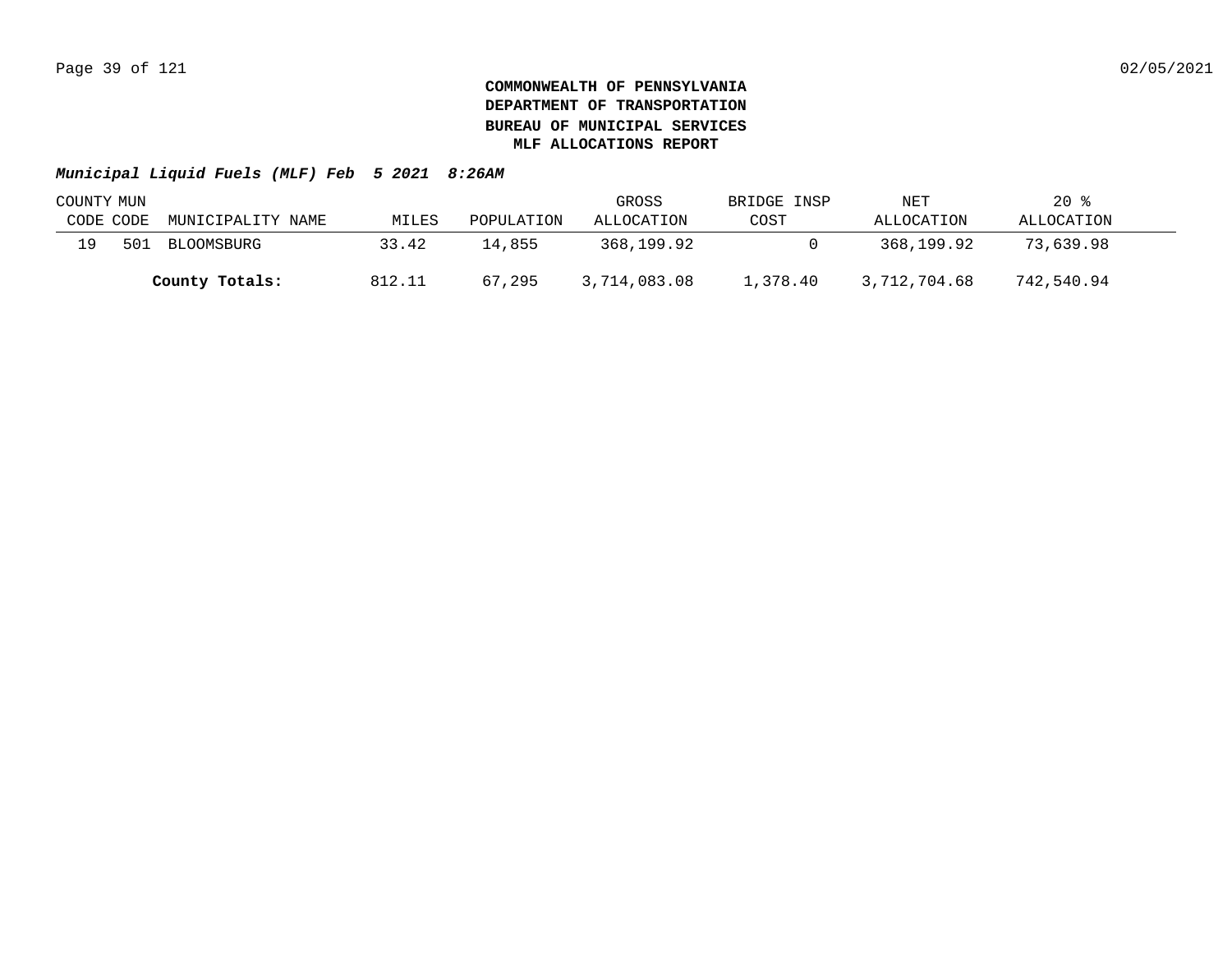| COUNTY MUN      |     |                    |       |            | GROSS        | BRIDGE INSP         | $\operatorname{NET}$ | 20%         |  |
|-----------------|-----|--------------------|-------|------------|--------------|---------------------|----------------------|-------------|--|
| CODE CODE       |     | MUNICIPALITY NAME  | MILES | POPULATION | ALLOCATION   | COST                | <b>ALLOCATION</b>    | ALLOCATION  |  |
| Crawford County |     |                    |       |            |              |                     |                      |             |  |
|                 |     |                    |       |            |              |                     |                      |             |  |
| 20              |     | 201 ATHENS         | 31.03 | 734        | 109,172.81   | $\mathbf 0$         | 109,172.81           | 21,834.56   |  |
| 20              |     | 202 BEAVER         | 38.13 | 902        | 134, 153.68  | $\mathsf{O}$        | 134, 153.68          | 26,830.74   |  |
| 20              |     | 203 BLOOMFIELD     | 50.21 | 1,919      | 189,685.13   | $\mathsf{O}$        | 189,685.13           | 37,937.03   |  |
| 20              |     | 204 CAMBRIDGE      | 22.78 | 1,563      | 98,396.43    | 0                   | 98,396.43            | 19,679.29   |  |
| 20              | 205 | CONNEAUT           | 44.29 | 1,476      | 163,458.17   | $\mathsf{O}\xspace$ | 163,458.17           | 32,691.63   |  |
| 20              | 206 | CUSSEWAGO          | 45.68 | 1,559      | 169, 241. 71 | $\mathsf{O}$        | 169, 241. 71         | 33,848.34   |  |
| 20              | 207 | EAST FAIRFIELD     | 10.80 | 922        | 49,874.70    | $\mathbf 0$         | 49,874.70            | 9,974.94    |  |
| 20              | 208 | EAST               | 37.16 | 1,620      | 143,944.03   | $\Omega$            | 143,944.03           | 28,788.81   |  |
|                 |     | FALLOWFIELD        |       |            |              |                     |                      |             |  |
| 20              |     | 209 EAST MEAD      | 27.94 | 1,493      | 113,128.54   | 0                   | 113,128.54           | 22,625.71   |  |
| 20              | 210 | FAIRFIELD          | 21.62 | 1,023      | 85, 181. 75  | 0                   | 85,181.75            | 17,036.35   |  |
| 20              | 211 | <b>GREENWOOD</b>   | 37.73 | 1,454      | 142,751.20   | $\mathbf 0$         | 142,751.20           | 28,550.24   |  |
| 20              |     | 212 HAYFIELD       | 62.70 | 2,940      | 246,557.54   | $\mathbf 0$         | 246,557.54           | 49, 311.51  |  |
| 20              | 213 | NORTH SHENANGO     | 47.41 | 1,410      | 171,944.11   | $\mathbf 0$         | 171,944.11           | 34, 388.82  |  |
| 20              | 214 | OIL CREEK          | 43.28 | 1,877      | 167, 475.95  | $\mathbf 0$         | 167,475.95           | 33, 495. 19 |  |
| 20              | 215 | PINE               | 8.52  | 462        | 34,617.15    | $\mathbf 0$         | 34,617.15            | 6,923.43    |  |
| 20              | 216 | RANDOLPH           | 49.66 | 1,782      | 185,540.65   | $\mathsf{O}$        | 185,540.65           | 37,108.13   |  |
| 20              |     | 217 RICHMOND       | 33.54 | 1,475      | 130,149.84   | $\mathbf 0$         | 130, 149.84          | 26,029.97   |  |
| 20              |     | 218 ROCKDALE       | 40.19 | 1,506      | 151,295.90   | $\mathsf{O}$        | 151,295.90           | 30,259.18   |  |
| 20              |     | 219 ROME           | 51.80 | 1,840      | 193,201.30   | $\mathsf{O}$        | 193,201.30           | 38,640.26   |  |
| 20              |     | 220 SADSBURY       | 36.77 | 2,933      | 166, 132.96  | $\mathsf 0$         | 166, 132.96          | 33, 226.59  |  |
| 20              |     | 221 SOUTH SHENANGO | 55.99 | 2,037      | 209,687.26   | $\mathsf 0$         | 209,687.26           | 41,937.45   |  |
| 20              |     | 222 SPARTA         | 44.85 | 1,832      | 171,536.04   | $\mathsf{O}$        | 171,536.04           | 34, 307. 21 |  |
| 20              | 223 | SPRING             | 57.93 | 1,548      | 206,981.41   | $\mathbf 0$         | 206,981.41           | 41,396.28   |  |
| 20              |     | 224 STEUBEN        | 20.72 | 804        | 78,492.21    | $\mathbf 0$         | 78,492.21            | 15,698.44   |  |
| 20              | 225 | SUMMERHILL         | 34.24 | 1,236      | 128,058.78   | $\mathbf 0$         | 128,058.78           | 25,611.76   |  |
| 20              | 226 | SUMMIT             | 37.69 | 2,027      | 152,837.75   | $\mathbf 0$         | 152,837.75           | 30,567.55   |  |
| 20              | 227 | TROY               | 33.19 | 1,235      | 124,789.34   | $\mathsf{O}$        | 124,789.34           | 24,957.87   |  |
| 20              | 228 | UNION              | 22.56 | 1,010      | 87,861.08    | $\mathbf 0$         | 87,861.08            | 17,572.22   |  |
| 20              |     | 229 VENANGO        | 21.93 | 997        | 85,678.44    | 0                   | 85,678.44            | 17,135.69   |  |
| 20              |     | 230 VERNON         | 46.16 | 5,630      | 243, 270.38  | $\mathbf 0$         | 243, 270.38          | 48,654.08   |  |
| 20              |     | 231 WAYNE          | 52.64 | 1,539      | 190,439.01   | $\mathbf 0$         | 190,439.01           | 38,087.80   |  |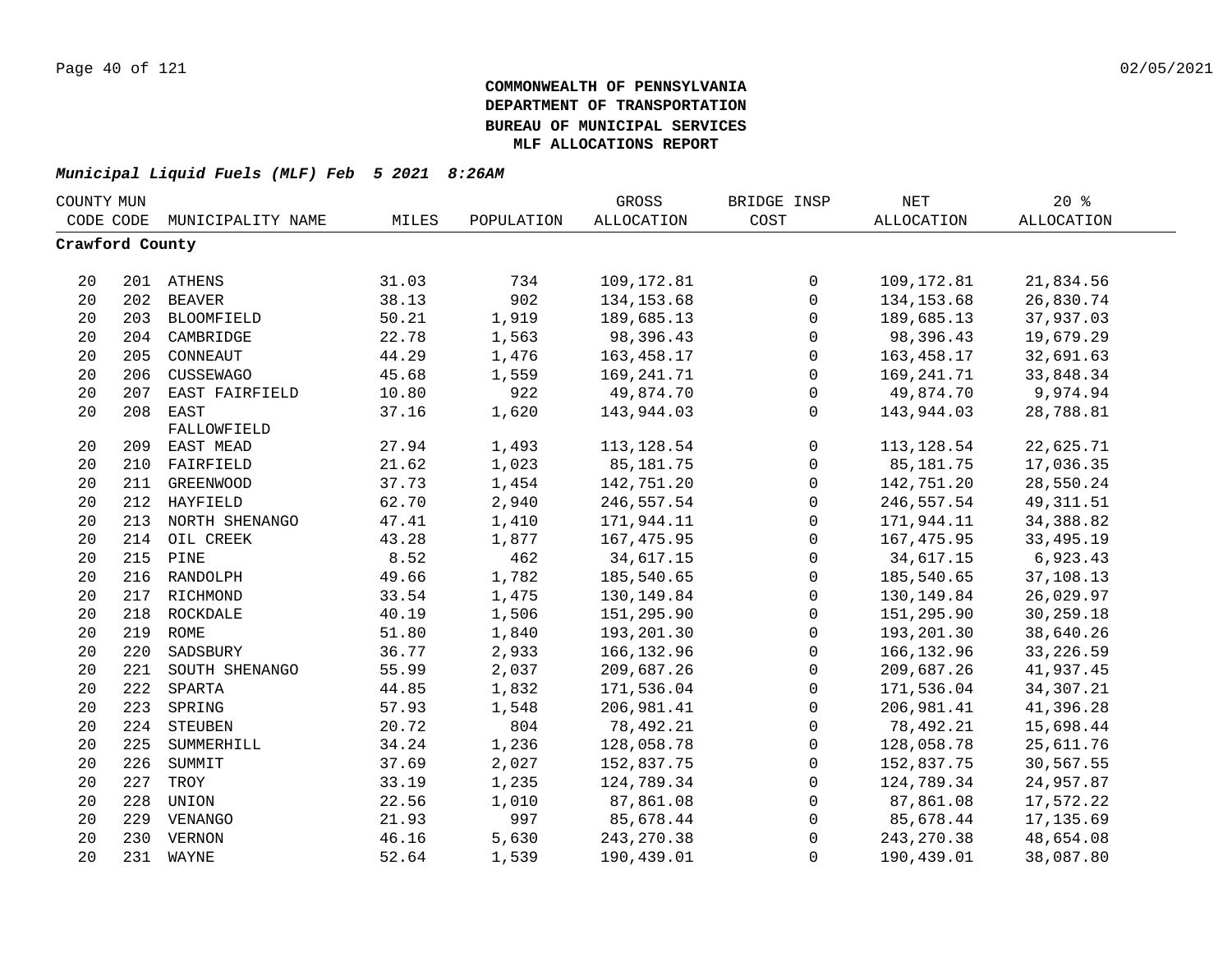| COUNTY MUN |     |                   |         |            | GROSS        | BRIDGE INSP    | NET        | $20*$                           |  |
|------------|-----|-------------------|---------|------------|--------------|----------------|------------|---------------------------------|--|
| CODE CODE  |     | MUNICIPALITY NAME | MILES   | POPULATION | ALLOCATION   | COST           | ALLOCATION | ALLOCATION                      |  |
| 20         |     | 232 WEST          | 6.68    | 605        | 31,467.21    | $\mathbf 0$    | 31,467.21  | 6,293.44                        |  |
|            |     | FALLOWFIELD       |         |            |              |                |            |                                 |  |
| 20         | 233 | WEST MEAD         | 41.34   | 5,249      | 221,554.70   | $\Omega$       | 221,554.70 | 44,310.94                       |  |
| 20         | 234 | WEST SHENANGO     | 10.18   | 504        | 40,506.24    | $\Omega$       | 40,506.24  | 8,101.25                        |  |
| 20         | 235 | WOODCOCK          | 48.28   | 2,856      | 200,404.96   | $\Omega$       | 200,404.96 | 40,080.99                       |  |
| 20         | 301 | MEADVILLE         | 51.36   | 13,388     | 397,615.54   | $\Omega$       | 397,615.54 | 79,523.11                       |  |
| 20         | 302 | TITUSVILLE        | 28.91   | 5,601      | 189, 333.94  | $\mathbf{0}$   | 189,333.94 | 37,866.79                       |  |
| 20         | 401 | BLOOMING          | 2.50    | 337        | 13,747.05    | $\mathbf{0}$   | 13,747.05  | 2,749.41                        |  |
|            |     | VALLEY            |         |            |              |                |            |                                 |  |
| 20         | 402 | CAMBRIDGE         | 6.00    | 2,595      | 64,821.72    | $\mathbf 0$    | 64,821.72  | 12,964.34                       |  |
|            |     | SPRINGS           |         |            |              |                |            |                                 |  |
| 20         | 403 | CENTERVILLE       | 2.72    | 218        | 12,307.86    | $\Omega$       | 12,307.86  | 2,461.57                        |  |
| 20         | 404 | COCHRANTON        | 5.27    | 1,136      | 36,562.76    | $\Omega$       | 36,562.76  | 7,312.55                        |  |
| 20         | 405 | CONNEAUT LAKE     | 4.64    | 653        | 26,005.07    | $\Omega$       | 26,005.07  | 5,201.01                        |  |
| 20         | 406 | CONNEAUTVILLE     | 7.14    | 774        | 35,903.20    | $\mathbf 0$    | 35,903.20  | 7,180.64                        |  |
| 20         | 407 | HYDETOWN          | 2.53    | 526        | 17,207.81    | $\Omega$       | 17,207.81  | 3,441.56                        |  |
| 20         | 408 | LINESVILLE        | 3.76    | 1,040      | 30,175.95    | $\Omega$       | 30,175.95  | 6,035.19                        |  |
| 20         | 409 | SAEGERTOWN        | 3.52    | 997        | 28,666.49    | $\mathbf 0$    | 28,666.49  | 5,733.30                        |  |
|            |     | <b>BOROUGH</b>    |         |            |              |                |            |                                 |  |
| 20         | 410 | SPARTANSBURG      | 2.44    | 305        | 12,991.02    | $\mathbf 0$    | 12,991.02  | 2,598.20                        |  |
| 20         | 411 | SPRINGBORO        | 1.76    | 477        | 13,950.12    | $\Omega$       | 13,950.12  | 2,790.02                        |  |
| 20         | 412 | TOWNVILLE         | 1.04    | 323        | 8,976.26     | $\Omega$       | 8,976.26   | 1,795.25                        |  |
| 20         | 413 | VENANGO           | 1.01    | 239        | 7,386.54     | $\mathbf 0$    | 7,386.54   | 1,477.31                        |  |
| 20         | 414 | WOODCOCK          | 0.26    | 157        | 3,602.76     | 0              | 3,602.76   | 720.55                          |  |
|            |     | County Totals:    | 1400.48 | 88,765     | 5,918,722.45 | $\overline{0}$ |            | 5, 918, 722. 45 1, 183, 744. 49 |  |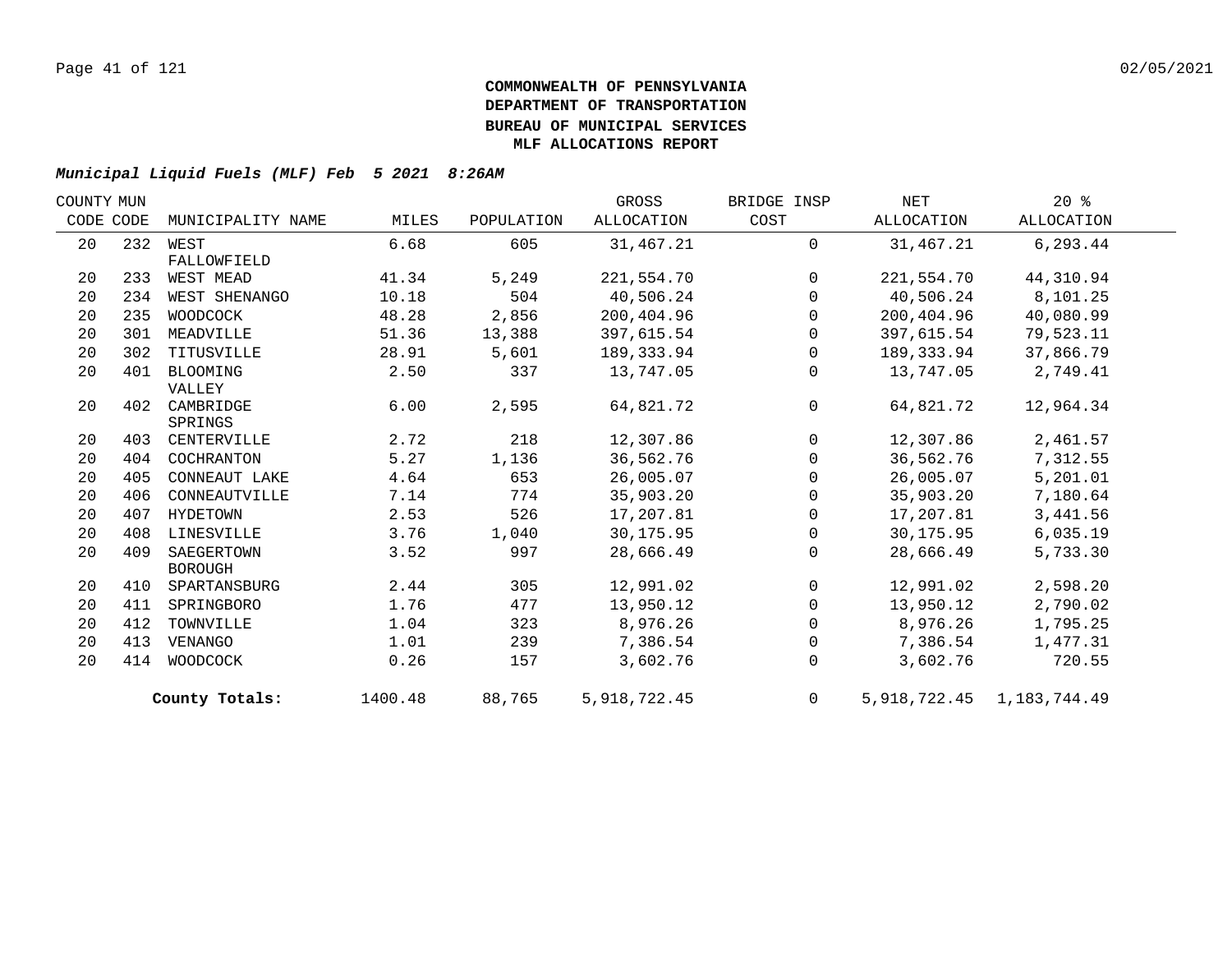| COUNTY MUN |     |                        |        |            | GROSS             | BRIDGE INSP  | $\operatorname{NET}$ | 20%               |  |
|------------|-----|------------------------|--------|------------|-------------------|--------------|----------------------|-------------------|--|
| CODE CODE  |     | MUNICIPALITY NAME      | MILES  | POPULATION | <b>ALLOCATION</b> | COST         | <b>ALLOCATION</b>    | <b>ALLOCATION</b> |  |
|            |     | Cumberland County      |        |            |                   |              |                      |                   |  |
|            |     |                        |        |            |                   |              |                      |                   |  |
| 21         |     | 101 EAST PENNSBORO     | 82.07  | 20,228     | 614,601.81        | $\mathbf{0}$ | 614,601.81           | 122,920.36        |  |
| 21         |     | 102 LOWER ALLEN        | 62.40  | 17,980     | 513,630.17        | $\mathbf 0$  | 513,630.17           | 102,726.03        |  |
| 21         |     | 103 HAMPDEN            | 119.34 | 28,044     | 869,294.61        | $\mathbf{0}$ | 869,294.61           | 173,858.92        |  |
| 21         | 104 | <b>UPPER ALLEN</b>     | 76.54  | 18,059     | 558,826.54        | $\Omega$     | 558,826.54           | 111,765.31        |  |
| 21         | 201 | COOKE                  | 22.58  | 179        | 73, 115. 21       | 0            | 73,115.21            | 14,623.04         |  |
| 21         | 202 | DICKINSON              | 45.91  | 5,223      | 235, 243. 75      | $\mathbf{0}$ | 235, 243. 75         | 47,048.75         |  |
| 21         |     | 203 HOPEWELL           | 36.44  | 2,329      | 154, 348. 18      | $\mathbf 0$  | 154,348.18           | 30,869.64         |  |
| 21         |     | 204 LOWER              | 25.96  | 1,732      | 111,255.68        | $\mathbf{0}$ | 111,255.68           | 22, 251.14        |  |
|            |     | FRANKFORD              |        |            |                   |              |                      |                   |  |
| 21         |     | 205 LOWER MIFFLIN      | 24.87  | 1,783      | 108,788.96        | $\mathbf 0$  | 108,788.96           | 21,757.79         |  |
| 21         |     | 206 MIDDLESEX          | 40.39  | 7,040      | 250,527.05        | $\mathbf 0$  | 250,527.05           | 50,105.41         |  |
| 21         |     | 207 MONROE             | 53.62  | 5,823      | 269,811.58        | $\mathsf{O}$ | 269,811.58           | 53,962.32         |  |
| 21         |     | 208 NORTH              | 53.44  | 11,143     | 364,052.62        | $\Omega$     | 364,052.62           | 72,810.52         |  |
|            |     | MIDDLETON              |        |            |                   |              |                      |                   |  |
| 21         |     | 209 NORTH NEWTON       | 31.28  | 2,430      | 140,168.46        | $\mathbf 0$  | 140,168.46           | 28,033.69         |  |
| 21         |     | 210 PENN               | 30.84  | 2,924      | 147,608.60        | $\Omega$     | 147,608.60           | 29,521.72         |  |
| 21         |     | 211 SHIPPENSBURG       | 4.45   | 5,429      | 110,521.47        | $\Omega$     | 110,521.47           | 22,104.29         |  |
| 21         | 212 | SILVER SPRING          | 91.82  | 13,657     | 527,705.16        | $\mathbf{0}$ | 527,705.16           | 105,541.03        |  |
| 21         | 213 | SOUTH                  | 105.13 | 14,663     | 586,849.66        | $\mathbf{0}$ | 586,849.66           | 117,369.93        |  |
|            |     | MIDDLETON              |        |            |                   |              |                      |                   |  |
| 21         |     | 214 SOUTH NEWTON       | 12.59  | 1,383      | 63,632.65         | $\mathbf 0$  | 63,632.65            | 12,726.53         |  |
| 21         | 215 | SOUTHAMPTON            | 43.84  | 6,359      | 249,076.07        | 0            | 249,076.07           | 49,815.21         |  |
| 21         | 217 | <b>UPPER</b>           | 25.23  | 2,005      | 113,859.68        | $\mathbf 0$  | 113,859.68           | 22,771.94         |  |
|            |     | FRANKFORD              | 25.04  | 1,304      | 100,779.99        | $\Omega$     | 100,779.99           |                   |  |
| 21         |     | 218 UPPER MIFFLIN      |        |            |                   |              |                      | 20,156.00         |  |
| 21         | 219 | WEST PENNSBORO         | 51.11  | 5,561      | 257,369.99        | $\mathbf 0$  | 257,369.99           | 51,474.00         |  |
| 21         | 401 | CAMP HILL              | 32.35  | 7,888      | 240,739.56        | $\mathbf 0$  | 240,739.56           | 48,147.91         |  |
| 21         | 402 | CARLISLE               | 57.83  | 18,682     | 511,986.96        | $\mathbf 0$  | 511,986.96           | 102,397.39        |  |
| 21         | 403 | LEMOYNE                | 19.88  | 4,553      | 142,695.32        | $\mathbf 0$  | 142,695.32           | 28,539.06         |  |
| 21         | 404 | MECHANICSBURG          | 26.99  | 8,981      | 243,617.20        | $\mathbf{0}$ | 243,617.20           | 48,723.44         |  |
| 21         | 405 | MOUNT HOLLY<br>SPRINGS | 7.54   | 2,030      | 59,522.89         | $\Omega$     | 59,522.89            | 11,904.58         |  |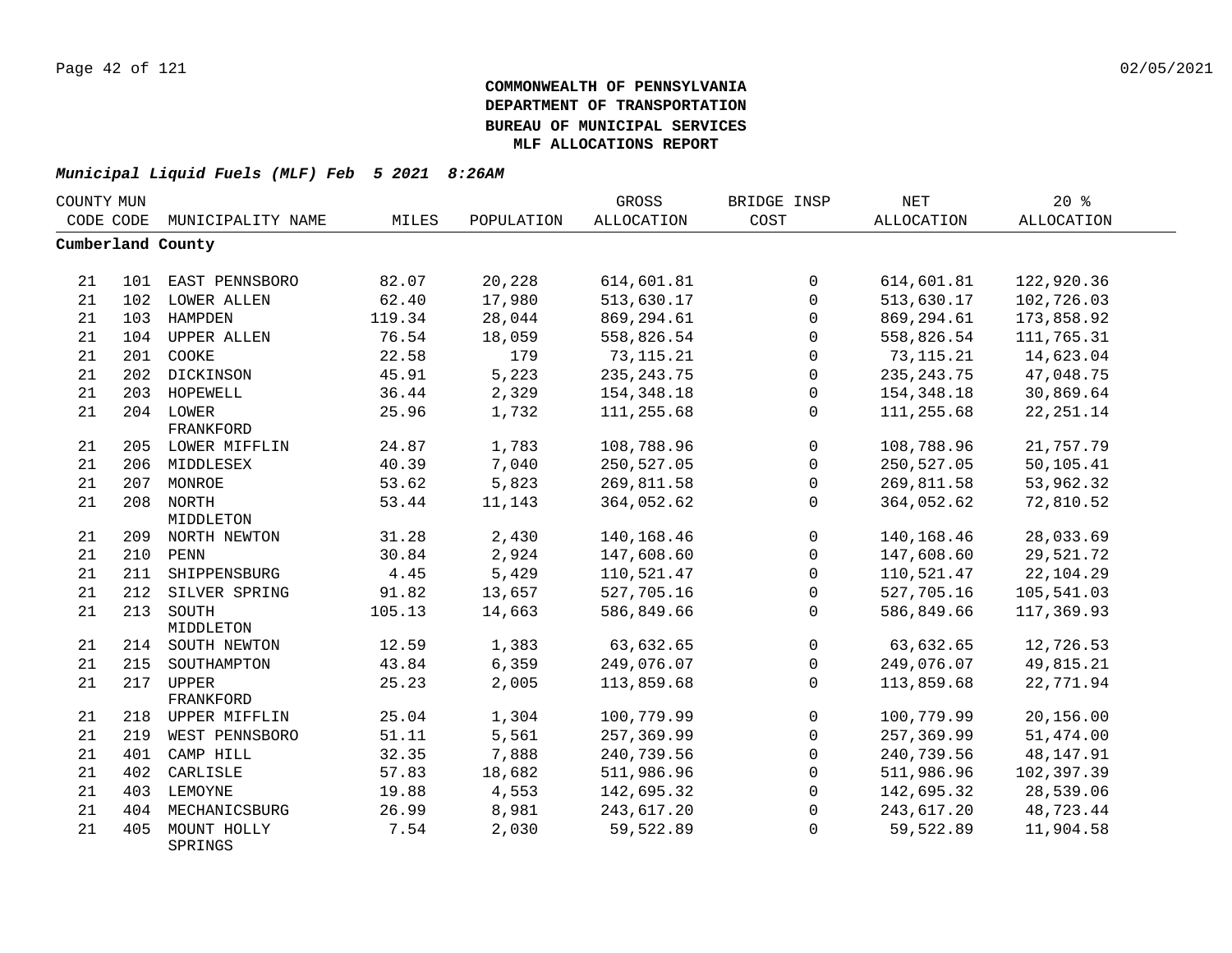| COUNTY MUN |     |                   |         |            | GROSS        | BRIDGE INSP | NET          | $20*$        |  |
|------------|-----|-------------------|---------|------------|--------------|-------------|--------------|--------------|--|
| CODE CODE  |     | MUNICIPALITY NAME | MILES   | POPULATION | ALLOCATION   | COST        | ALLOCATION   | ALLOCATION   |  |
| 21         | 406 | NEWBURG           | 0.91    | 336        | 8,805.33     | 0           | 8,805.33     | 1,761.07     |  |
| 21         | 407 | NEW CUMBERLAND    | 24.83   | 7.277      | 206,564.11   | 0           | 206,564.11   | 41,312.82    |  |
| 21         | 408 | NEWVILLE          | 3.44    | 1,326      | 34,281.28    | 0           | 34,281.28    | 6,856.26     |  |
| 21         | 409 | SHIPPENSBURG      | 17.23   | 5,492      | 151,221.10   | 0           | 151,221.10   | 30,244.22    |  |
| 21         | 410 | SHIREMANSTOWN     | 4.58    | 1,569      | 42,141.70    | 0           | 42,141.70    | 8,428.34     |  |
| 21         | 412 | WORMLEYSBURG      | 9.47    | 3,070      | 84,031.72    | 0           | 84,031.72    | 16,806.34    |  |
|            |     | County Totals:    | 1269.94 | 236,482    | 8,146,675.06 | 0           | 8,146,675.06 | 1,629,335.01 |  |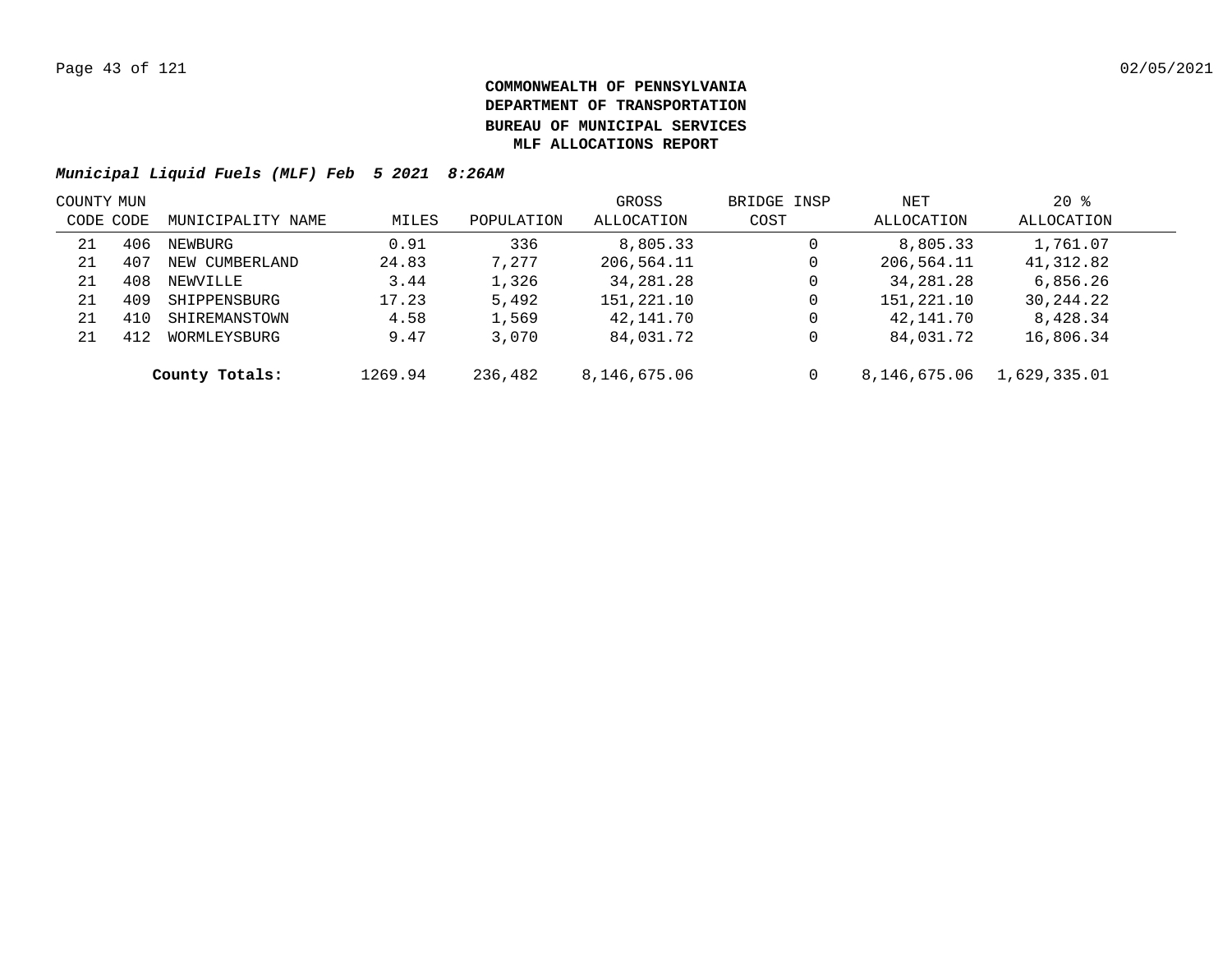| COUNTY MUN     |     |                   |        |            | GROSS             | BRIDGE INSP  | $\operatorname{NET}$ | $20*$             |  |
|----------------|-----|-------------------|--------|------------|-------------------|--------------|----------------------|-------------------|--|
| CODE CODE      |     | MUNICIPALITY NAME | MILES  | POPULATION | <b>ALLOCATION</b> | COST         | ALLOCATION           | <b>ALLOCATION</b> |  |
| Dauphin County |     |                   |        |            |                   |              |                      |                   |  |
|                |     |                   |        |            |                   |              |                      |                   |  |
| 22             |     | 101 SUSQUEHANNA   | 108.68 | 24,036     | 764,863.21        | $\mathbf 0$  | 764,863.21           | 152,972.64        |  |
| 22             |     | 102 SWATARA       | 96.39  | 23,362     | 714,793.44        | $\mathbf 0$  | 714,793.44           | 142,958.69        |  |
| 22             |     | 103 LOWER SWATARA | 42.18  | 8,236      | 277,382.14        | $\mathbf 0$  | 277,382.14           | 55,476.43         |  |
| 22             |     | 201 CONEWAGO      | 33.18  | 2,997      | 156,155.90        | $\mathbf 0$  | 156,155.90           | 31, 231. 18       |  |
| 22             |     | 202 DERRY         | 105.98 | 24,679     | 767,959.66        | $\mathbf 0$  | 767,959.66           | 153,591.93        |  |
| 22             | 203 | EAST HANOVER      | 54.48  | 5,718      | 270,603.80        | $\mathbf 0$  | 270,603.80           | 54,120.76         |  |
| 22             |     | 204 HALIFAX       | 39.49  | 3,483      | 184,356.82        | $\mathbf 0$  | 184,356.82           | 36,871.36         |  |
| 22             |     | 205 JACKSON       | 24.75  | 1,941      | 111,232.80        | $\mathbf 0$  | 111,232.80           | 22, 246.56        |  |
| 22             |     | 206 JEFFERSON     | 10.08  | 362        | 37,666.21         | $\mathbf 0$  | 37,666.21            | 7,533.24          |  |
| 22             |     | 207 LONDONDERRY   | 43.10  | 5,235      | 226,755.59        | 0            | 226,755.59           | 45, 351. 12       |  |
| 22             |     | 208 LOWER PAXTON  | 207.83 | 47,360     | 1,487,526.69      | $\mathbf{0}$ | 1,487,526.69         | 297,505.34        |  |
| 22             |     | 210 LYKENS        | 33.68  | 1,618      | 133, 131.54       | $\mathbf 0$  | 133, 131.54          | 26,626.31         |  |
| 22             |     | 211 MIDDLE PAXTON | 36.24  | 4,976      | 200,896.40        | $\mathbf 0$  | 200,896.40           | 40,179.28         |  |
| 22             |     | 212 MIFFLIN       | 22.94  | 784        | 85,010.72         | $\mathbf 0$  | 85,010.72            | 17,002.14         |  |
| 22             |     | 213 REED          | 4.33   | 239        | 17,667.90         | $\mathbf 0$  | 17,667.90            | 3,533.58          |  |
| 22             |     | 214 RUSH          | 2.88   | 231        | 13,034.99         | $\mathbf 0$  | 13,034.99            | 2,607.00          |  |
| 22             |     | 215 SOUTH HANOVER | 36.96  | 6,248      | 225,792.20        | $\mathbf 0$  | 225,792.20           | 45, 158.44        |  |
| 22             |     | 216 UPPER PAXTON  | 49.45  | 4,161      | 227, 282.35       | $\mathbf 0$  | 227, 282.35          | 45, 456.47        |  |
| 22             |     | 217 WASHINGTON    | 27.91  | 2,268      | 126,845.55        | $\mathbf 0$  | 126,845.55           | 25, 369. 11       |  |
| 22             |     | 218 WAYNE         | 18.87  | 1,341      | 82,332.09         | $\mathbf 0$  | 82,332.09            | 16,466.42         |  |
| 22             |     | 219 WEST HANOVER  | 61.38  | 9,343      | 356,566.49        | $\mathbf 0$  | 356,566.49           | 71,313.30         |  |
| 22             |     | 220 WICONISCO     | 5.71   | 1,210      | 39,243.96         | $\mathbf 0$  | 39,243.96            | 7,848.79          |  |
| 22             |     | 221 WILLIAMS      | 7.47   | 1,112      | 42,948.04         | $\Omega$     | 42,948.04            | 8,589.61          |  |
| 22             |     | 301 HARRISBURG    | 129.92 | 49,528     | 1,284,887.69      | 2,406.40     | 1,282,481.29         | 256,496.26        |  |
| 22             |     | 401 BERRYSBURG    | 4.00   | 368        | 18,944.65         | $\mathbf{0}$ | 18,944.65            | 3,788.93          |  |
| 22             |     | 402 DAUPHIN       | 5.89   | 791        | 32, 335. 13       | $\mathbf{0}$ | 32, 335. 13          | 6,467.03          |  |
| 22             | 403 | ELIZABETHVILLE    | 6.69   | 1,510      | 47,624.62         | $\mathbf 0$  | 47,624.62            | 9,524.92          |  |
| 22             |     | 404 GRATZ         | 6.04   | 765        | 32, 336. 33       | $\mathbf 0$  | 32, 336.33           | 6,467.27          |  |
| 22             |     | 405 HALIFAX       | 2.82   | 841        | 23,718.93         | $\mathbf 0$  | 23,718.93            | 4,743.79          |  |
| 22             |     | 406 HIGHSPIRE     | 9.44   | 2,399      | 71,982.12         | 0            | 71,982.12            | 14,396.42         |  |
| 22             |     | 407 HUMMELSTOWN   | 15.02  | 4,538      | 127, 377.61       | $\mathbf 0$  | 127,377.61           | 25, 475.52        |  |
| 22             |     | 408 LYKENS        | 9.59   | 1,779      | 61,398.68         | $\mathbf 0$  | 61,398.68            | 12,279.74         |  |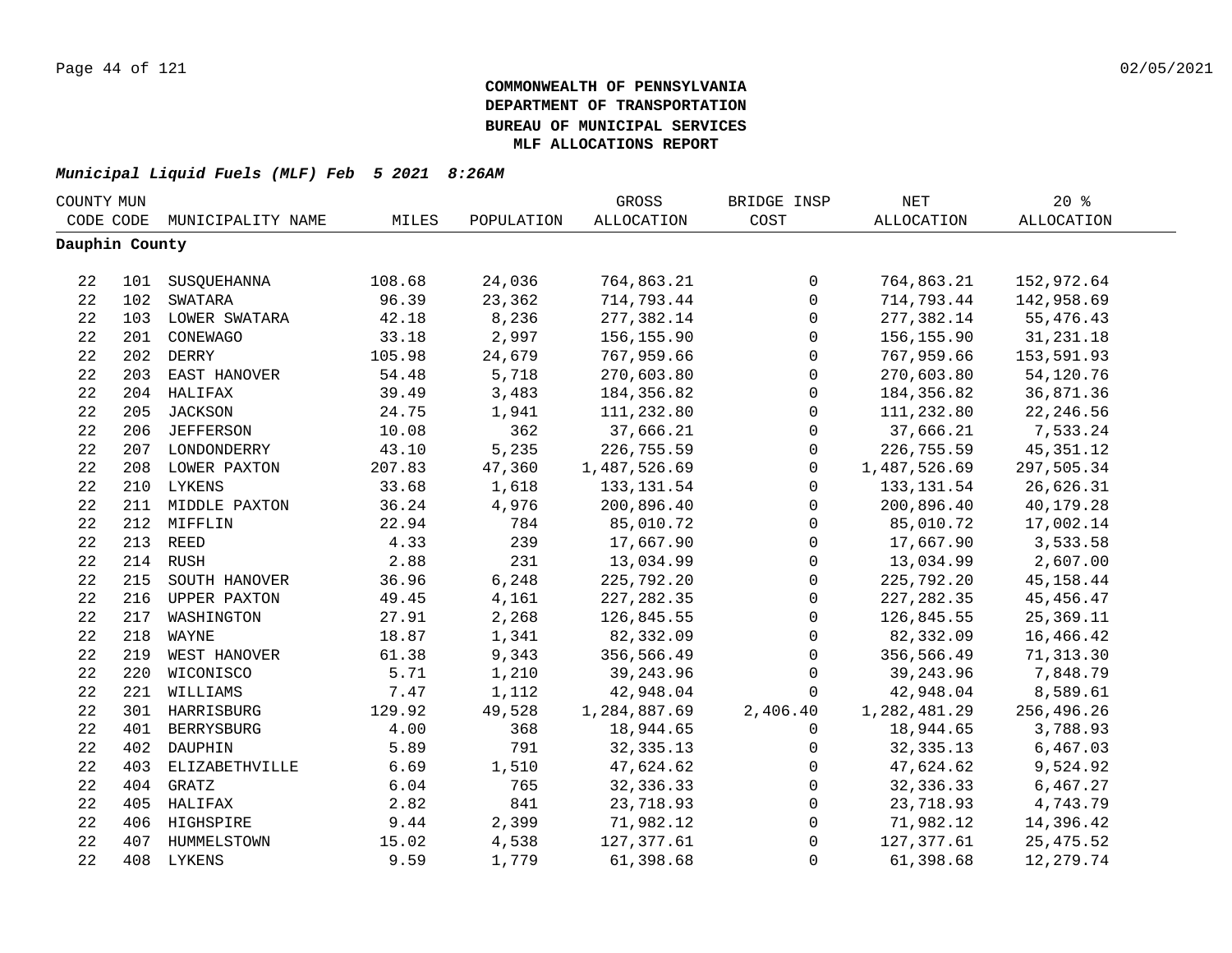| COUNTY MUN |     |                   |         |            | GROSS        | BRIDGE INSP | NET          | $20*$        |  |
|------------|-----|-------------------|---------|------------|--------------|-------------|--------------|--------------|--|
| CODE CODE  |     | MUNICIPALITY NAME | MILES   | POPULATION | ALLOCATION   | COST        | ALLOCATION   | ALLOCATION   |  |
| 22         | 409 | MIDDLETOWN        | 21.37   | 8,933      | 225,357.90   | 0           | 225,357.90   | 45,071.58    |  |
| 22         | 410 | MILLERSBURG       | 13.51   | 2,557      | 87,401.50    | 0           | 87,401.50    | 17,480.30    |  |
| 22         | 411 | PAXTANG           | 7.65    | 1,561      | 51,506.31    | 0           | 51,506.31    | 10,301.26    |  |
| 22         | 412 | PENBROOK          | 8.59    | 3,008      | 80,201.76    | 0           | 80,201.76    | 16,040.35    |  |
| 22         | 413 | ROYALTON          | 5.46    | 907        | 33,070.54    | 0           | 33,070.54    | 6,614.11     |  |
| 22         | 414 | STEELTON          | 13.01   | 5,990      | 147,026.62   | 0           | 147,026.62   | 29,405.32    |  |
| 22         | 415 | PILLOW            | 2.50    | 298        | 13,052.11    | 0           | 13,052.11    | 2,610.42     |  |
| 22         | 416 | WILLIAMSTOWN      | 4.39    | 1,387      | 38,310.21    | 0           | 38,310.21    | 7,662.04     |  |
|            |     | County Totals:    | 1339.85 | 268,100    | 8,926,581.20 | 2,406.40    | 8,924,174.80 | 1,784,834.96 |  |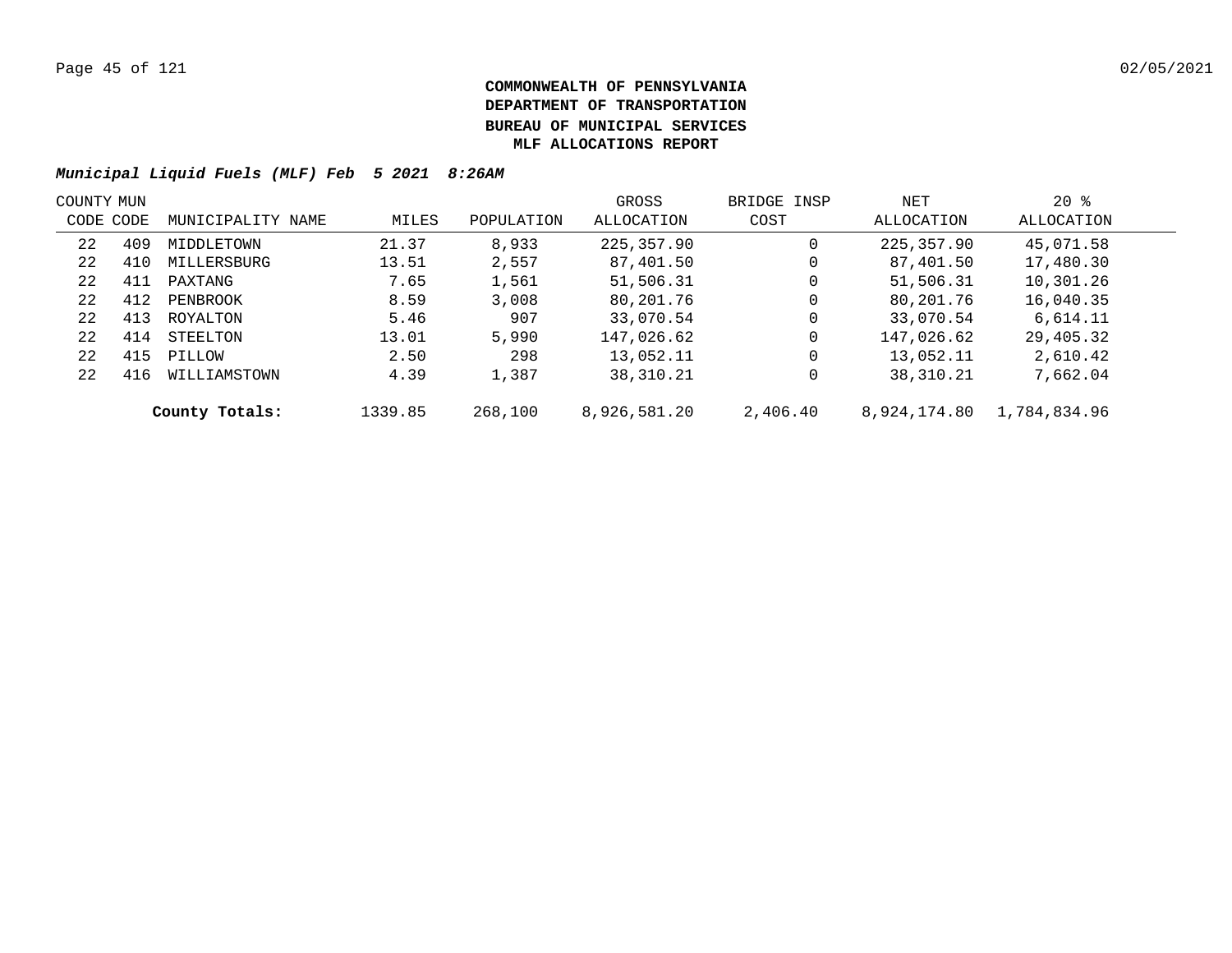| COUNTY MUN      |     |                         |        |            | <b>GROSS</b>      | BRIDGE INSP    | <b>NET</b>   | 20%         |  |
|-----------------|-----|-------------------------|--------|------------|-------------------|----------------|--------------|-------------|--|
| CODE CODE       |     | MUNICIPALITY NAME       | MILES  | POPULATION | <b>ALLOCATION</b> | COST           | ALLOCATION   | ALLOCATION  |  |
| Delaware County |     |                         |        |            |                   |                |              |             |  |
| 23              |     | 101 ASTON               | 53.57  | 16,592     | 461,552.36        | $\mathbf 0$    | 461,552.36   | 92,310.47   |  |
| 23              |     | 102 DARBY               | 14.32  | 9,264      | 209, 423.69       | $\mathbf 0$    | 209,423.69   | 41,884.74   |  |
| 23              |     | 103 HAVERFORD           | 123.78 | 48,491     | 1, 247, 394.81    | 575.80         | 1,246,819.01 | 249, 363.80 |  |
| 23              |     | 104 LOWER               | 5.43   | 3,469      | 78,630.58         | $\mathbf{0}$   | 78,630.58    | 15,726.12   |  |
|                 |     | CHICHESTER              |        |            |                   |                |              |             |  |
| 23              |     | 105 NETHER              | 45.44  | 13,706     | 384,949.04        | $\overline{0}$ | 384,949.04   | 76,989.81   |  |
|                 |     | PROVIDENCE              |        |            |                   |                |              |             |  |
| 23              |     | 106 RADNOR              | 83.93  | 31,531     | 821,772.94        | $\mathsf{O}$   | 821,772.94   | 164, 354.59 |  |
| 23              |     | 107 RIDLEY              | 70.12  | 30,768     | 765,410.14        | 626.20         | 764,783.94   | 152,956.79  |  |
| 23              |     | 108 SPRINGFIELD         | 67.54  | 24,211     | 640,579.52        | 575.80         | 640,003.72   | 128,000.74  |  |
| 23              |     | 109 TINICUM             | 18.90  | 4,091      | 131,427.97        | $\mathbf 0$    | 131,427.97   | 26,285.59   |  |
| 23              |     | 110 UPPER<br>CHICHESTER | 46.04  | 16,738     | 440,835.14        | 974.80         | 439,860.34   | 87,972.07   |  |
| 23              |     | 111 UPPER DARBY         | 126.62 | 82,795     | 1,867,461.63      | 2,164.80       | 1,865,296.83 | 373,059.37  |  |
| 23              |     | 112 MARPLE<br>TOWNSHIP  | 80.45  | 23,428     | 666,606.62        | $\mathbf 0$    | 666,606.62   | 133, 321.32 |  |
| 23              |     | 201 BETHEL              | 27.22  | 8,791      | 240,943.82        | $\mathbf 0$    | 240,943.82   | 48,188.76   |  |
| 23              |     | 202 CHADDS FORD         | 13.35  | 3,640      | 106,204.28        | $\mathbf 0$    | 106,204.28   | 21,240.86   |  |
| 23              |     | 203 CHESTER             | 9.85   | 3,940      | 100,711.28        | $\mathsf{O}$   | 100,711.28   | 20, 142. 26 |  |
| 23              |     | 204 CONCORD             | 55.39  | 17,231     | 478,575.03        | $\mathsf{O}$   | 478,575.03   | 95,715.01   |  |
| 23              |     | 205 EDGMONT             | 17.82  | 3,987      | 126,230.23        | $\mathbf 0$    | 126,230.23   | 25, 246.05  |  |
| 23              |     | 207 MIDDLETOWN          | 57.90  | 15,807     | 460,973.35        | $\Omega$       | 460,973.35   | 92,194.67   |  |
| 23              |     | 208 NEWTOWN             | 51.70  | 12,216     | 377,784.28        | 1,297.40       | 376,486.88   | 75, 297.38  |  |
| 23              | 209 | THORNBURY               | 29.51  | 8,028      | 234,439.37        | 0              | 234,439.37   | 46,887.87   |  |
| 23              | 210 | UPPER                   | 38.03  | 10,142     | 298,493.97        | $\mathbf 0$    | 298,493.97   | 59,698.79   |  |
|                 |     | PROVIDENCE              |        |            |                   |                |              |             |  |
| 23              |     | 301 CHESTER CITY        | 79.60  | 33,972     | 851,860.62        | $\mathsf{O}$   | 851,860.62   | 170, 372.12 |  |
| 23              |     | 401 ALDAN               | 10.05  | 4,152      | 105,108.32        | $\mathbf 0$    | 105,108.32   | 21,021.66   |  |
| 23              | 402 | <b>BROOKHAVEN</b>       | 20.67  | 8,006      | 206,671.69        | $\mathbf 0$    | 206,671.69   | 41,334.34   |  |
| 23              | 403 | CHESTER<br>HEIGHTS      | 2.52   | 2,531      | 52,904.43         | $\Omega$       | 52,904.43    | 10,580.89   |  |
| 23              |     | 404 CLIFTON<br>HEIGHTS  | 10.14  | 6,652      | 149,935.18        | $\overline{0}$ | 149,935.18   | 29,987.04   |  |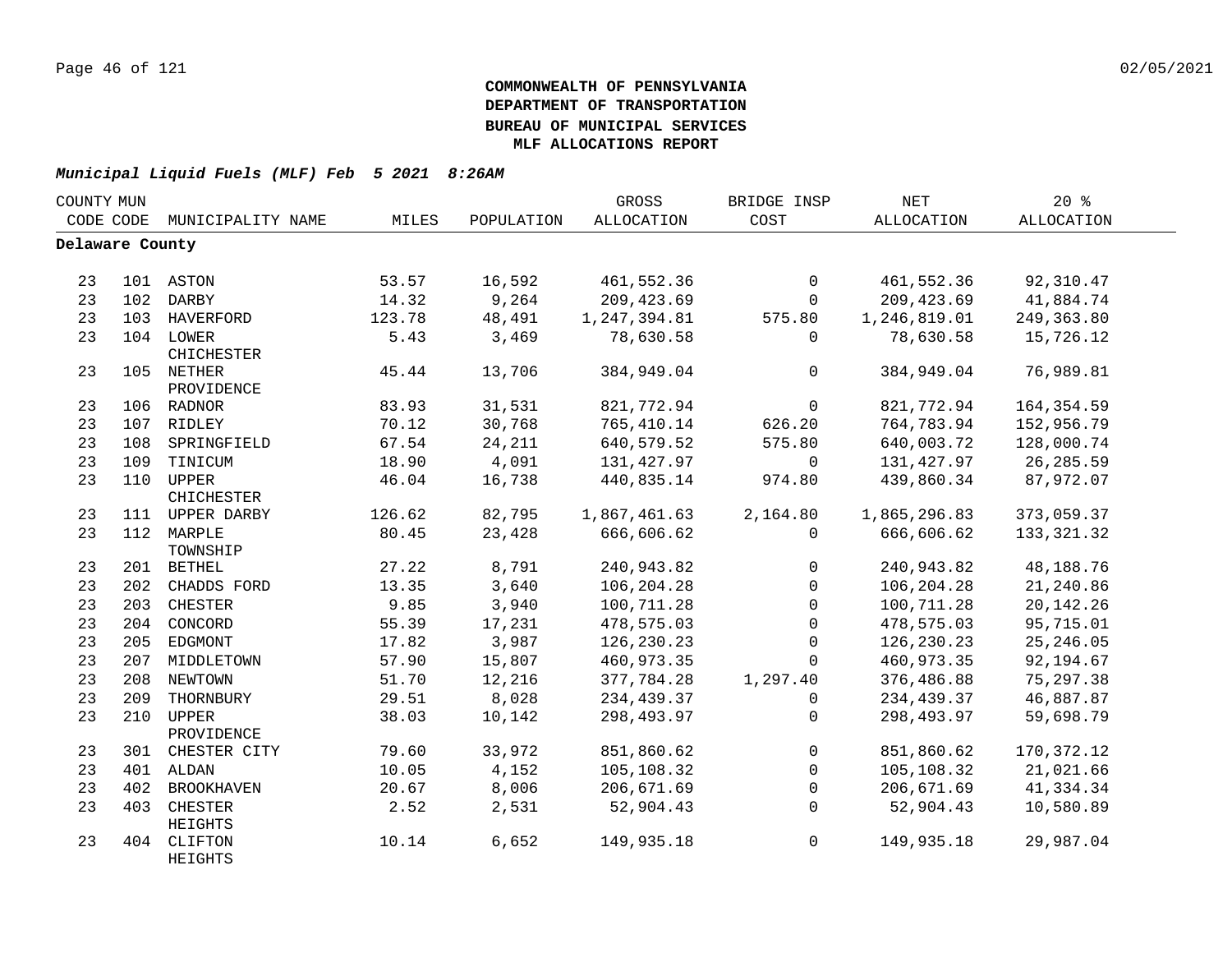| COUNTY MUN |     |                               |         |            | GROSS         | BRIDGE INSP  | NET                                        | $20*$      |  |
|------------|-----|-------------------------------|---------|------------|---------------|--------------|--------------------------------------------|------------|--|
| CODE CODE  |     | MUNICIPALITY NAME             | MILES   | POPULATION | ALLOCATION    | COST         | ALLOCATION                                 | ALLOCATION |  |
| 23         | 405 | COLLINGDALE                   | 13.06   | 8,786      | 197,004.12    | $\Omega$     | 197,004.12                                 | 39,400.82  |  |
| 23         | 406 | COLWYN                        | 3.96    | 2,546      | 57,631.12     | $\Omega$     | 57,631.12                                  | 11,526.22  |  |
| 23         | 407 | DARBY                         | 11.95   | 10,687     | 227,441.09    | $\Omega$     | 227,441.09                                 | 45,488.22  |  |
| 23         | 408 | EAST LANSDOWNE                | 4.37    | 2,668      | 61,074.75     | $\Omega$     | 61,074.75                                  | 12, 214.95 |  |
| 23         | 409 | EDDYSTONE                     | 4.86    | 2,410      | 57,994.81     | $\Omega$     | 57,994.81                                  | 11,598.96  |  |
| 23         | 410 | FOLCROFT                      | 9.57    | 6,606      | 147,350.34    | 842.20       | 146,508.14                                 | 29,301.63  |  |
| 23         | 411 | GLENOLDEN                     | 13.81   | 7,153      | 170,227.88    | 2,274.80     | 167,953.08                                 | 33,590.62  |  |
| 23         | 412 | LANSDOWNE                     | 21.67   | 10,620     | 256,348.03    | $\Omega$     | 256,348.03                                 | 51,269.61  |  |
| 23         | 413 | MARCUS HOOK                   | 5.35    | 2,397      | 59,280.59     | $\Omega$     | 59,280.59                                  | 11,856.12  |  |
| 23         | 414 | MEDIA                         | 14.22   | 5,327      | 138,959.57    | $\Omega$     | 138,959.57                                 | 27,791.91  |  |
| 23         | 415 | MILLBOURNE                    | 1.00    | 1,159      | 23,749.30     | $\Omega$     | 23,749.30                                  | 4,749.86   |  |
| 23         |     | 416 MORTON                    | 6.95    | 2,669      | 69,082.30     | $\Omega$     | 69,082.30                                  | 13,816.46  |  |
| 23         | 417 | NORWOOD                       | 12.92   | 5,890      | 144,965.98    | $\Omega$     | 144,965.98                                 | 28,993.20  |  |
| 23         | 418 | PARKSIDE                      | 4.06    | 2,328      | 54,056.20     | $\Omega$     | 54,056.20                                  | 10,811.24  |  |
| 23         | 419 | PROSPECT PARK                 | 12.47   | 6,454      | 153,622.49    | $\mathbf 0$  | 153,622.49                                 | 30,724.50  |  |
| 23         | 420 | RIDLEY PARK                   | 16.45   | 7,002      | 175,712.69    | 575.80       | 175,136.89                                 | 35,027.38  |  |
| 23         | 421 | ROSE VALLEY                   | 3.72    | 913        | 27,789.02     | $\Omega$     | 27,789.02                                  | 5,557.80   |  |
| 23         | 422 | RUTLEDGE                      | 2.90    | 784        | 22,950.99     | 0            | 22,950.99                                  | 4,590.20   |  |
| 23         | 423 | SHARON HILL<br><b>BOROUGH</b> | 9.03    | 5,697      | 129,480.38    | 842.00       | 128,638.38                                 | 25,727.68  |  |
| 23         |     | 424 SWARTHMORE                | 15.86   | 6,194      | 159,487.63    | 1,005.80     | 158,481.83                                 | 31,696.37  |  |
| 23         | 425 | TRAINER                       | 4.97    | 1,828      | 47,964.64     | $\Omega$     | 47,964.64                                  | 9,592.93   |  |
| 23         | 426 | UPLAND BOROUGH                | 7.50    | 3,239      | 80,942.50     | $\mathbf{0}$ | 80,942.50                                  | 16,188.50  |  |
| 23         | 427 | YEADON                        | 19.39   | 11,443     | 263,952.60    | $\mathsf{O}$ | 263,952.60                                 | 52,790.52  |  |
|            |     | County Totals:                | 1379.93 | 558,979    | 14,233,949.31 |              | 11,755.40    14,222,193.91    2,844,438.78 |            |  |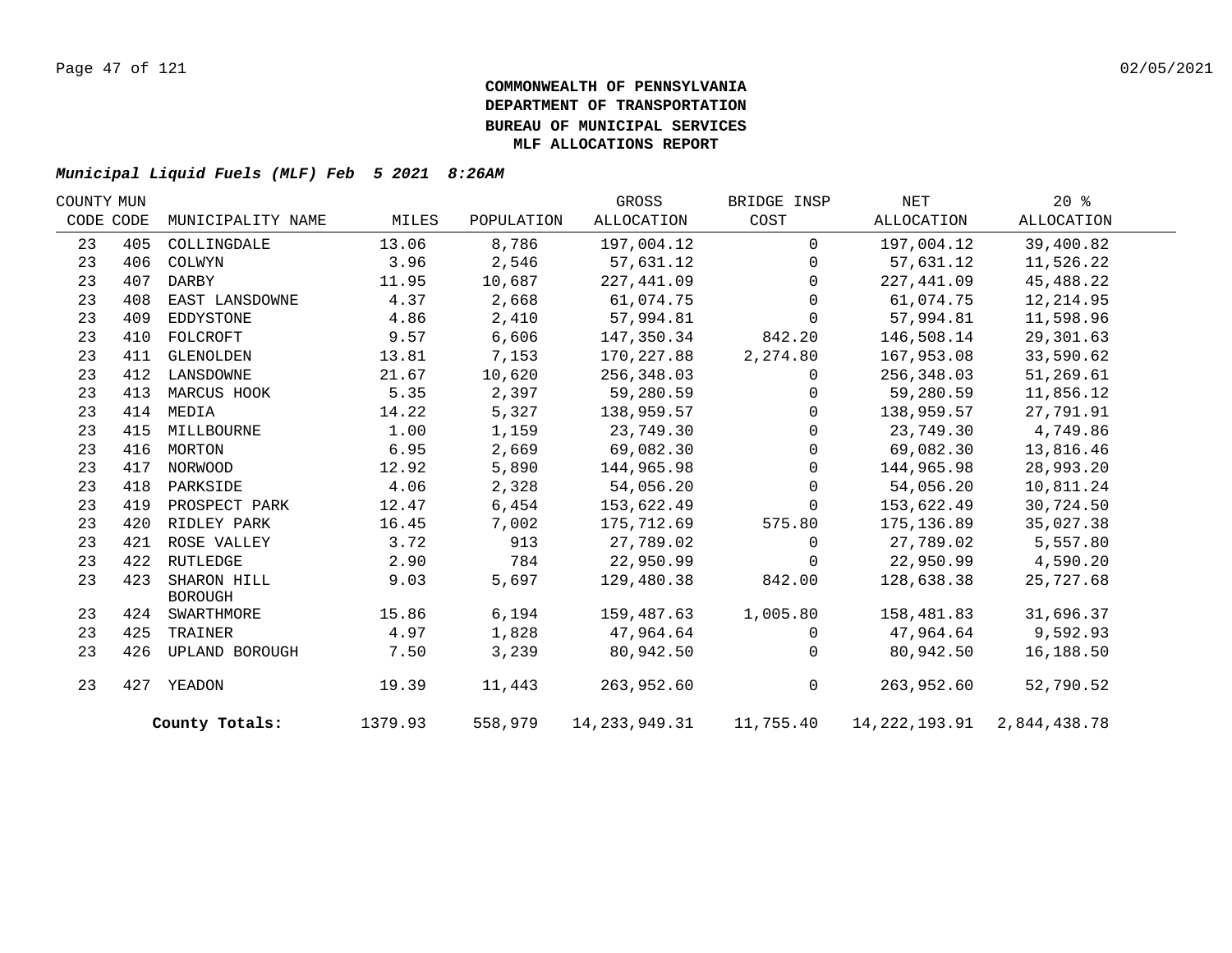| COUNTY MUN |     |                          |        |            | GROSS        | BRIDGE INSP | NET          | $20*$      |  |
|------------|-----|--------------------------|--------|------------|--------------|-------------|--------------|------------|--|
| CODE CODE  |     | MUNICIPALITY NAME        | MILES  | POPULATION | ALLOCATION   | COST        | ALLOCATION   | ALLOCATION |  |
| Elk County |     |                          |        |            |              |             |              |            |  |
| 24         | 201 | BENEZETTE                | 11.92  | 207        | 40,602.37    | 2,198.40    | 38,403.97    | 7,680.79   |  |
| 24         | 203 | FOX TOWNSHIP             | 47.68  | 3,630      | 212,339.02   | 410.00      | 211,929.02   | 42,385.80  |  |
| 24         | 204 | HIGHLAND                 | 26.45  | 492        | 90,677.24    | 410.00      | 90,267.24    | 18,053.45  |  |
| 24         | 205 | HORTON                   | 29.31  | 1,452      | 116,640.59   | 2,050.00    | 114,590.59   | 22,918.12  |  |
| 24         | 206 | JAY TOWNSHIP             | 41.41  | 2,072      | 165,159.74   | 3,237.20    | 161,922.54   | 32,384.51  |  |
| 24         | 207 | JONES                    | 41.94  | 1,624      | 158,818.00   | 2,639.00    | 156,179.00   | 31,235.80  |  |
| 24         | 208 | MILLSTONE                | 19.09  | 82         | 60,578.96    | 858.80      | 59,720.16    | 11,944.03  |  |
| 24         | 209 | RIDGWAY                  | 18.74  | 2,523      | 102,991.89   | 1,470.60    | 101,521.29   | 20,304.26  |  |
| 24         | 210 | SPRING CREEK<br>TOWNSHIP | 20.90  | 233        | 68,874.86    | 2,827.40    | 66,047.46    | 13,209.49  |  |
| 24         | 301 | SAINT MARYS              | 74.42  | 13,070     | 463,361.08   | 1,839.20    | 461,521.88   | 92,304.38  |  |
| 24         | 401 | JOHNSONBURG              | 11.62  | 2,483      | 80,229.96    | 502.40      | 79,727.56    | 15,945.51  |  |
| 24         | 402 | RIDGWAY                  | 17.57  | 4,078      | 127,077.57   | 0           | 127,077.57   | 25,415.51  |  |
|            |     | County Totals:           | 361.05 | 31,946     | 1,687,351.28 | 18,443.00   | 1,668,908.28 | 333,781.66 |  |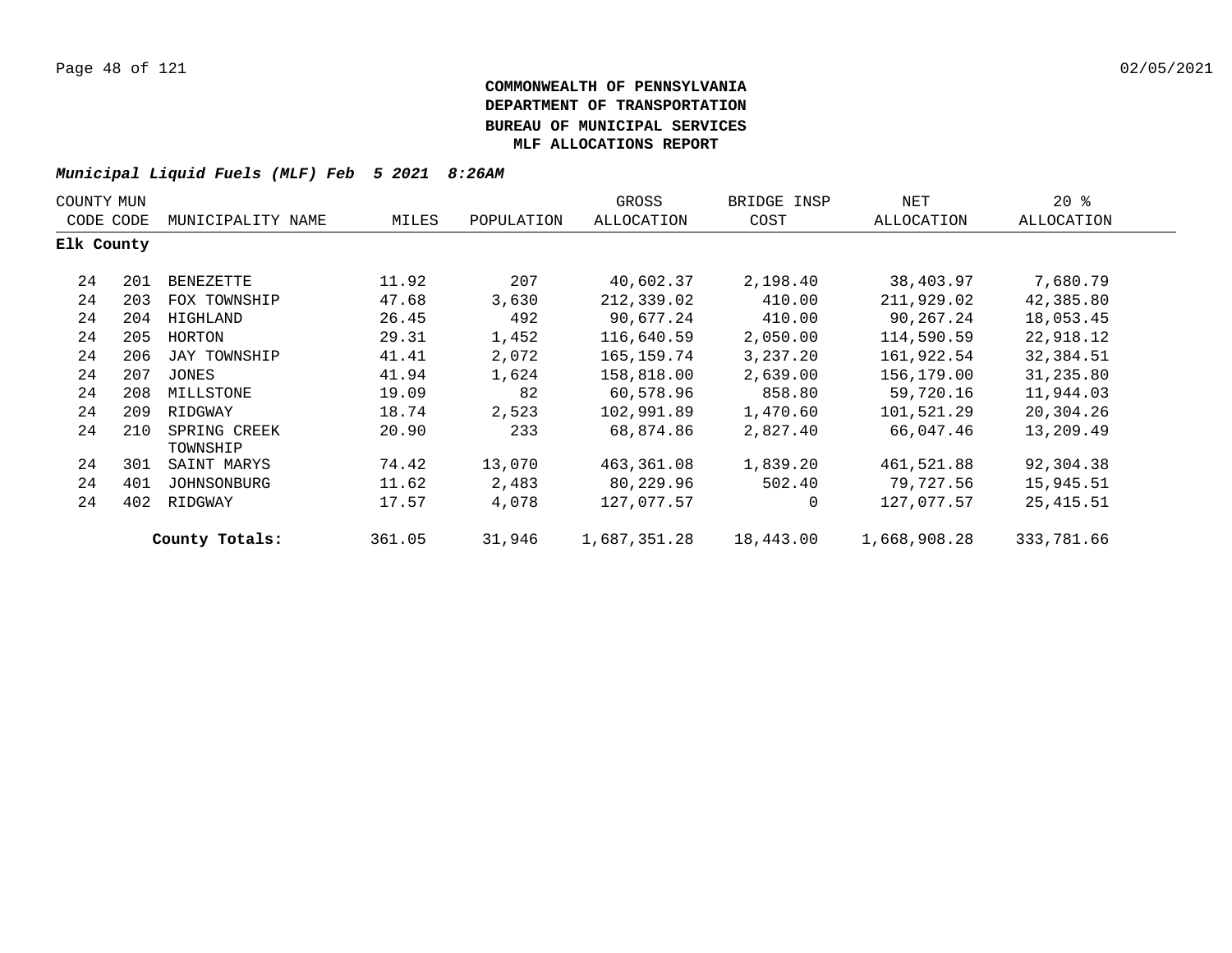| COUNTY MUN |             |                   |        |            | GROSS             | BRIDGE INSP  | $\operatorname{NET}$ | 20%               |  |
|------------|-------------|-------------------|--------|------------|-------------------|--------------|----------------------|-------------------|--|
|            | CODE CODE   | MUNICIPALITY NAME | MILES  | POPULATION | <b>ALLOCATION</b> | COST         | ALLOCATION           | <b>ALLOCATION</b> |  |
|            | Erie County |                   |        |            |                   |              |                      |                   |  |
|            |             |                   |        |            |                   |              |                      |                   |  |
| 25         |             | 101 LAWRENCE PARK | 10.97  | 3,982      | 104,928.08        | $\mathbf 0$  | 104,928.08           | 20,985.62         |  |
| 25         |             | 201 AMITY         | 27.81  | 1,073      | 105,241.89        | 1,569.00     | 103,672.89           | 20,734.58         |  |
| 25         |             | 202 CONCORD       | 19.91  | 1,344      | 85,606.20         | $\mathsf{O}$ | 85,606.20            | 17, 121. 24       |  |
| 25         | 203         | CONNEAUT          | 38.07  | 4,290      | 194,339.55        | 3,324.80     | 191,014.75           | 38,202.95         |  |
| 25         |             | 204 ELK CREEK     | 42.98  | 1,798      | 165, 139. 22      | 1,975.60     | 163, 163.62          | 32,632.72         |  |
| 25         | 205         | FAIRVIEW          | 76.30  | 10,102     | 416,295.49        | 1,249.60     | 415,045.89           | 83,009.18         |  |
| 25         | 206         | FRANKLIN          | 31.88  | 1,633      | 127,824.63        | 1,885.20     | 125,939.43           | 25, 187.89        |  |
| 25         | 207         | GIRARD            | 55.42  | 5,102      | 262,538.15        | 3,217.00     | 259,321.15           | 51,864.23         |  |
| 25         | 208         | <b>GREENE</b>     | 58.05  | 4,706      | 263,626.28        | 3,083.92     | 260,542.36           | 52,108.47         |  |
| 25         | 209         | GREENFIELD        | 40.20  | 1,933      | 158,935.72        | 2,893.12     | 156,042.60           | 31,208.52         |  |
| 25         |             | 210 HARBORCREEK   | 89.60  | 17,234     | 584,569.83        | 6,094.60     | 578,475.23           | 115,695.05        |  |
| 25         |             | 211 LE BOEUF      | 36.37  | 1,698      | 142,887.47        | 3, 142. 40   | 139,745.07           | 27,949.01         |  |
| 25         |             | 212 MCKEAN        | 63.66  | 4,409      | 275,706.99        | 6,420.64     | 269,286.35           | 53,857.27         |  |
| 25         |             | 213 MILLCREEK     | 212.62 | 53,515     | 1,612,037.90      | 7,176.20     | 1,604,861.70         | 320,972.34        |  |
| 25         |             | 214 NORTH EAST    | 63.08  | 6,315      | 307,874.34        | 5,165.80     | 302,708.54           | 60,541.71         |  |
| 25         |             | 215 SPRINGFIELD   | 61.93  | 3,425      | 252,815.37        | 2,499.20     | 250, 316.17          | 50,063.23         |  |
| 25         |             | 216 SUMMIT        | 49.84  | 6,603      | 272,004.75        | 3,651.00     | 268, 353. 75         | 53,670.75         |  |
| 25         |             | 217 UNION         | 33.33  | 1,655      | 132,706.99        | 1,306.80     | 131,400.19           | 26,280.04         |  |
| 25         |             | 218 VENANGO       | 66.33  | 2,297      | 246, 341. 13      | 2,446.20     | 243,894.93           | 48,778.99         |  |
| 25         |             | 219 WASHINGTON    | 69.45  | 4,432      | 294,047.25        | 4,786.60     | 289,260.65           | 57,852.13         |  |
| 25         | 220         | WATERFORD         | 65.49  | 3,920      | 272,660.49        | 4,379.80     | 268,280.69           | 53,656.14         |  |
| 25         |             | 221 WAYNE         | 29.80  | 1,659      | 121,846.59        | 691.00       | 121, 155.59          | 24, 231. 12       |  |
| 25         |             | 301 CORRY CITY    | 34.31  | 6,605      | 223,947.20        | 1,477.00     | 222,470.20           | 44,494.04         |  |
| 25         |             | 302 ERIE CITY     | 297.19 | 101,786    | 2,734,087.23      | 7,483.40     | 2,726,603.83         | 545, 320.77       |  |
| 25         |             | 401 ALBION        | 6.95   | 1,516      | 48,536.68         | $\mathsf{O}$ | 48,536.68            | 9,707.34          |  |
| 25         | 402         | CRANESVILLE       | 2.04   | 638        | 17,686.11         | $\mathbf 0$  | 17,686.11            | 3,537.22          |  |
| 25         | 404         | EDINBORO          | 18.15  | 6,438      | 170,927.19        | 1,184.20     | 169,742.99           | 33,948.60         |  |
| 25         | 405         | ELGIN             | 0.66   | 218        | 5,928.47          | $\mathbf 0$  | 5,928.47             | 1,185.69          |  |
| 25         |             | 407 GIRARD        | 15.69  | 3,104      | 103,899.66        | 1,581.00     | 102,318.66           | 20,463.73         |  |
| 25         |             | 408 LAKE CITY     | 12.24  | 3,031      | 91,914.89         | $\mathbf 0$  | 91,914.89            | 18,382.98         |  |
| 25         | 409         | MCKEAN            | 1.80   | 388        | 12,488.07         | $\mathbf 0$  | 12,488.07            | 2,497.61          |  |
| 25         | 410         | MILL VILLAGE      | 2.29   | 412        | 14,433.19         | 613.20       | 13,819.99            | 2,764.00          |  |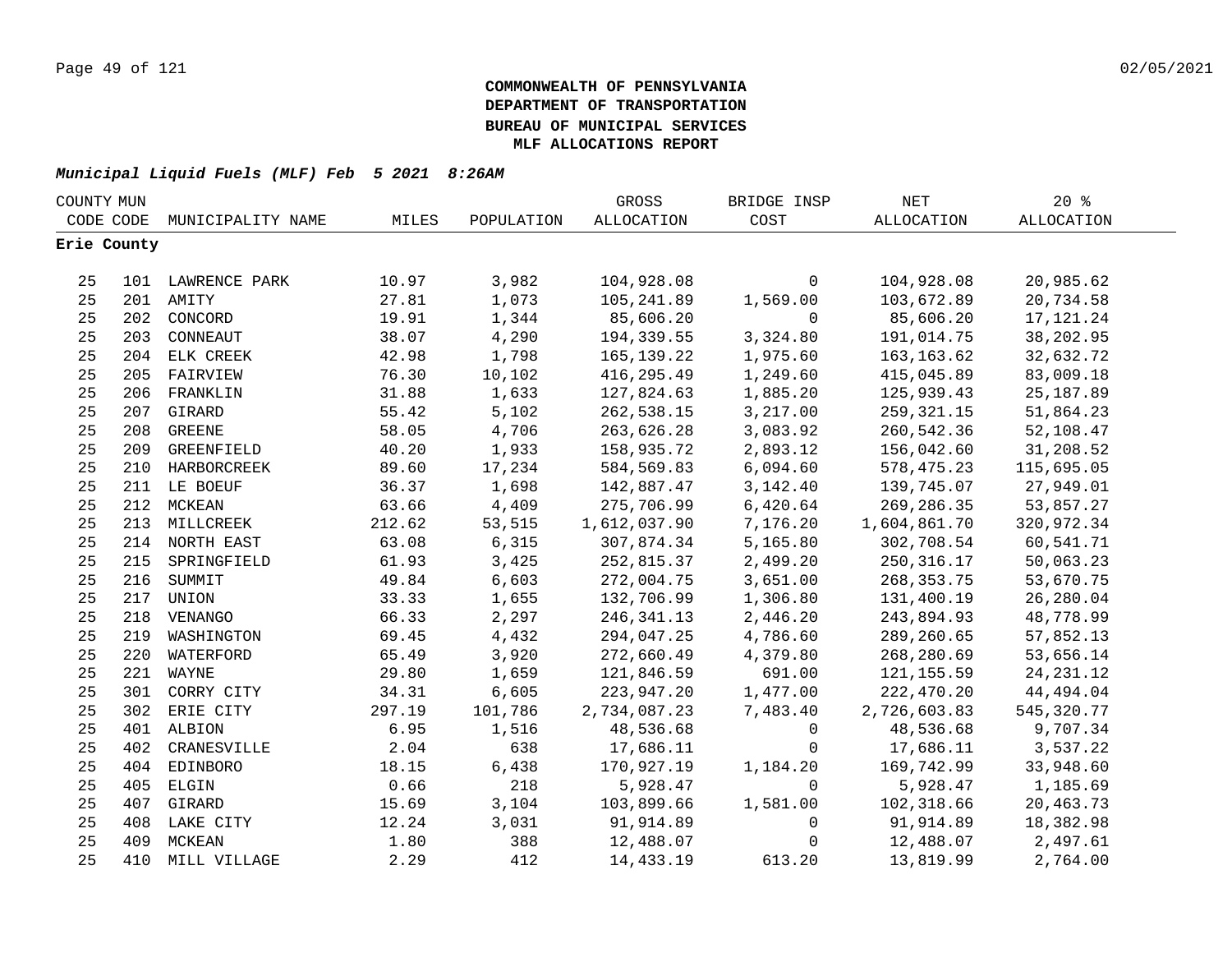|           | COUNTY MUN |                   |         |            | GROSS         | BRIDGE INSP | NET           | $20*$        |  |
|-----------|------------|-------------------|---------|------------|---------------|-------------|---------------|--------------|--|
| CODE CODE |            | MUNICIPALITY NAME | MILES   | POPULATION | ALLOCATION    | COST        | ALLOCATION    | ALLOCATION   |  |
| 25        | 411        | NORTH EAST        | 13.40   | 4,294      | 118,012.93    | 613.40      | 117,399.53    | 23,479.91    |  |
| 25        | 412        | PLATEA            | 4.93    | 430        | 22,929.44     | 0           | 22,929.44     | 4,585.89     |  |
| 25        | 413        | UNION CITY        | 12.02   | 3,320      | 96,383.38     | 0           | 96,383.38     | 19,276.68    |  |
| 25        | 414        | WATERFORD         | 11.15   | 1,517      | 61,561.05     | 933.00      | 60,628.05     | 12,125.61    |  |
| 25        | 415        | WATTSBURG         | 1.93    | 403        | 13,157.94     | 0           | 13,157.94     | 2,631.59     |  |
| 25        | 416        | WESLEYVILLE       | 10.02   | 3,341      | 90,563.99     | 0           | 90,563.99     | 18,112.80    |  |
|           |            | County Totals:    | 1687.86 | 280,566    | 10,226,431.73 | 80,843.68   | 10,145,588.05 | 2,029,117.61 |  |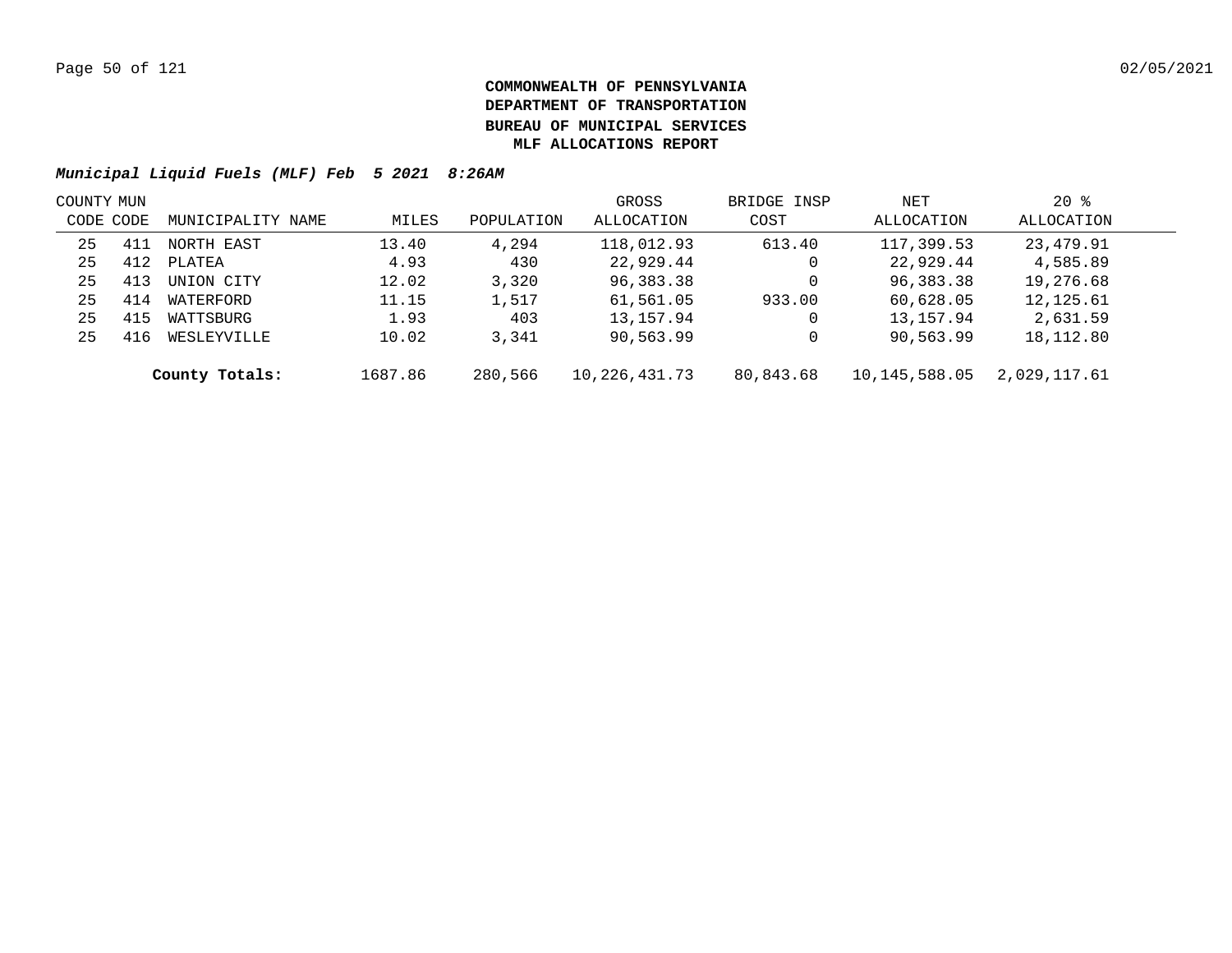| COUNTY MUN     |     |                   |       |            | GROSS             | BRIDGE INSP  | NET          | 20%         |  |
|----------------|-----|-------------------|-------|------------|-------------------|--------------|--------------|-------------|--|
| CODE CODE      |     | MUNICIPALITY NAME | MILES | POPULATION | <b>ALLOCATION</b> | COST         | ALLOCATION   | ALLOCATION  |  |
| Fayette County |     |                   |       |            |                   |              |              |             |  |
|                |     |                   |       |            |                   |              |              |             |  |
| 26             |     | 201 BROWNSVILLE   | 6.02  | 683        | 30,813.25         | 1,021.00     | 29,792.25    | 5,958.45    |  |
| 26             |     | 202 BULLSKIN      | 75.54 | 6,966      | 358,060.74        | 6,687.40     | 351, 373.34  | 70, 274.67  |  |
| 26             |     | 203 CONNELLSVILLE | 19.23 | 2,391      | 102,157.15        | $\mathsf{O}$ | 102,157.15   | 20,431.43   |  |
| 26             |     | 204 DUNBAR        | 66.72 | 7,126      | 333,598.10        | 2,496.40     | 331,101.70   | 66,220.34   |  |
| 26             | 205 | FRANKLIN          | 27.28 | 2,528      | 129,527.60        | 538.20       | 128,989.40   | 25,797.88   |  |
| 26             | 206 | <b>GEORGES</b>    | 63.35 | 6,612      | 314,002.80        | 1,947.60     | 312,055.20   | 62, 411.04  |  |
| 26             | 207 | <b>GERMAN</b>     | 68.77 | 5,097      | 303,791.24        | 2,790.00     | 301,001.24   | 60,200.25   |  |
| 26             | 208 | HENRY CLAY        | 52.55 | 2,066      | 199,551.06        | 1,081.00     | 198,470.06   | 39,694.01   |  |
| 26             | 209 | <b>JEFFERSON</b>  | 29.85 | 2,015      | 128,345.08        | $\mathbf 0$  | 128,345.08   | 25,669.02   |  |
| 26             |     | 210 LOWER TYRONE  | 24.22 | 1,123      | 95,015.34         | $\mathbf 0$  | 95,015.34    | 19,003.07   |  |
| 26             |     | 211 LUZERNE       | 50.73 | 5,965      | 263,392.18        | $\Omega$     | 263,392.18   | 52,678.44   |  |
| 26             |     | 212 MENALLEN      | 31.16 | 4,205      | 171,426.06        | 1,463.00     | 169,963.06   | 33,992.61   |  |
| 26             |     | 213 NICHOLSON     | 33.57 | 1,805      | 136,123.08        | $\Omega$     | 136,123.08   | 27, 224.62  |  |
| 26             |     | 214 NORTH UNION   | 75.80 | 12,728     | 461,540.46        | 865.40       | 460,675.06   | 92,135.01   |  |
| 26             |     | 215 PERRY         | 28.32 | 2,552      | 133, 175.93       | 560.80       | 132,615.13   | 26,523.03   |  |
| 26             |     | 216 REDSTONE      | 50.77 | 5,566      | 256,406.17        | $\mathbf 0$  | 256,406.17   | 51,281.23   |  |
| 26             |     | 217 SALTLICK      | 45.42 | 3,461      | 202,328.81        | 6, 149.20    | 196,179.61   | 39, 235.92  |  |
| 26             |     | 218 SOUTH UNION   | 58.23 | 10,681     | 370,653.79        | 1,461.00     | 369, 192. 79 | 73,838.56   |  |
| 26             |     | 219 SPRINGFIELD   | 71.21 | 3,043      | 274,746.68        | 3,637.80     | 271,108.88   | 54, 221. 78 |  |
| 26             | 220 | SPRINGHILL        | 36.30 | 2,907      | 164, 214. 18      | 1,318.20     | 162,895.98   | 32,579.20   |  |
| 26             |     | 221 STEWART       | 37.37 | 731        | 128,753.01        | $\mathbf 0$  | 128,753.01   | 25,750.60   |  |
| 26             |     | 222 UPPER TYRONE  | 12.54 | 2,059      | 75,523.61         | $\Omega$     | 75,523.61    | 15,104.72   |  |
| 26             | 223 | WASHINGTON        | 20.54 | 3,902      | 133, 138.88       | 495.20       | 132,643.68   | 26,528.74   |  |
| 26             |     | 224 WHARTON       | 71.54 | 3,575      | 285, 248.41       | $\mathbf 0$  | 285, 248.41  | 57,049.68   |  |
| 26             | 301 | CONNELLSVILLE     | 32.83 | 7,637      | 237,753.41        | 1,674.00     | 236,079.41   | 47, 215.88  |  |
| 26             | 302 | UNIONTOWN         | 36.66 | 10,372     | 298,349.82        | 4,355.00     | 293,994.82   | 58,798.96   |  |
| 26             | 401 | BELLE VERNON      | 3.73  | 1,093      | 31,027.46         | $\mathbf 0$  | 31,027.46    | 6, 205.49   |  |
| 26             | 402 | BROWNSVILLE       | 16.90 | 2,331      | 93,872.50         | 2,132.40     | 91,740.10    | 18,348.02   |  |
| 26             | 403 | DAWSON            | 3.03  | 367        | 15,922.93         | 0            | 15,922.93    | 3,184.59    |  |
| 26             | 404 | DUNBAR            | 7.96  | 1,042      | 43, 218. 15       | 537.40       | 42,680.75    | 8,536.15    |  |
| 26             | 405 | EVERSON           | 3.13  | 793        | 23,823.62         | 0            | 23,823.62    | 4,764.72    |  |
| 26             | 406 | FAIRCHANCE        | 9.99  | 1,975      | 66,129.98         | $\mathbf 0$  | 66,129.98    | 13,226.00   |  |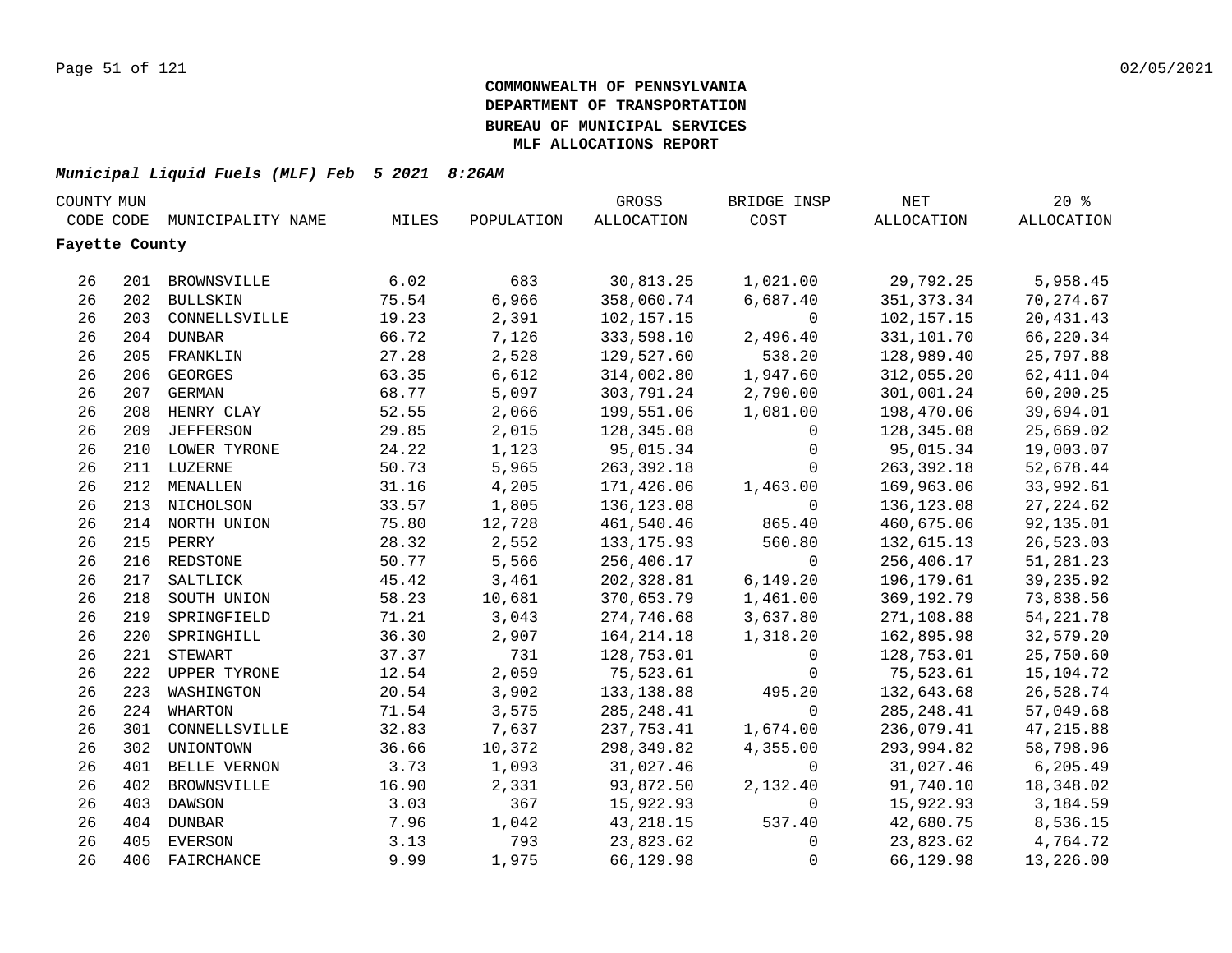| COUNTY MUN |           |                        |         |            | GROSS        | BRIDGE INSP | NET          | $20*$        |  |
|------------|-----------|------------------------|---------|------------|--------------|-------------|--------------|--------------|--|
|            | CODE CODE | MUNICIPALITY NAME      | MILES   | POPULATION | ALLOCATION   | COST        | ALLOCATION   | ALLOCATION   |  |
| 26         | 407       | FAYETTE CITY           | 3.17    | 596        | 20,437.09    |             | 20,437.09    | 4,087.42     |  |
| 26         | 408       | MARKLEYSBURG           | 1.06    | 284        | 8,343.25     | 0           | 8,343.25     | 1,668.65     |  |
| 26         | 409       | MASONTOWN              | 18.82   | 3,450      | 119,758.07   |             | 119,758.07   | 23,951.61    |  |
| 26         | 410       | NEWELL                 | 4.23    | 541        | 22,739.63    | 0           | 22,739.63    | 4,547.93     |  |
| 26         | 411       | OHIOPYLE               | 1.35    | 59         | 5,231.99     |             | 5,231.99     | 1,046.40     |  |
| 26         | 412       | PERRYOPOLIS            | 11.24   | 1,784      | 66,597.49    | $\Omega$    | 66,597.49    | 13,319.50    |  |
| 26         | 413       | POINT MARION           | 6.65    | 1,159      | 41,246.19    | 339.60      | 40,906.59    | 8,181.32     |  |
| 26         | 414       | SMITHFIELD             | 3.53    | 875        | 26,523.52    | 0           | 26,523.52    | 5,304.70     |  |
| 26         | 415       | SOUTH<br>CONNELLSVILLE | 11.55   | 1,970      | 70,871.88    |             | 70,871.88    | 14, 174. 38  |  |
| 26         | 416       | VANDERBILT             | 3.00    | 476        | 17,772.33    | 0           | 17,772.33    | 3,554.47     |  |
|            |           | County Totals:         | 1235.86 | 136,591    | 6,261,152.92 | 41,550.60   | 6,219,602.32 | 1,243,920.46 |  |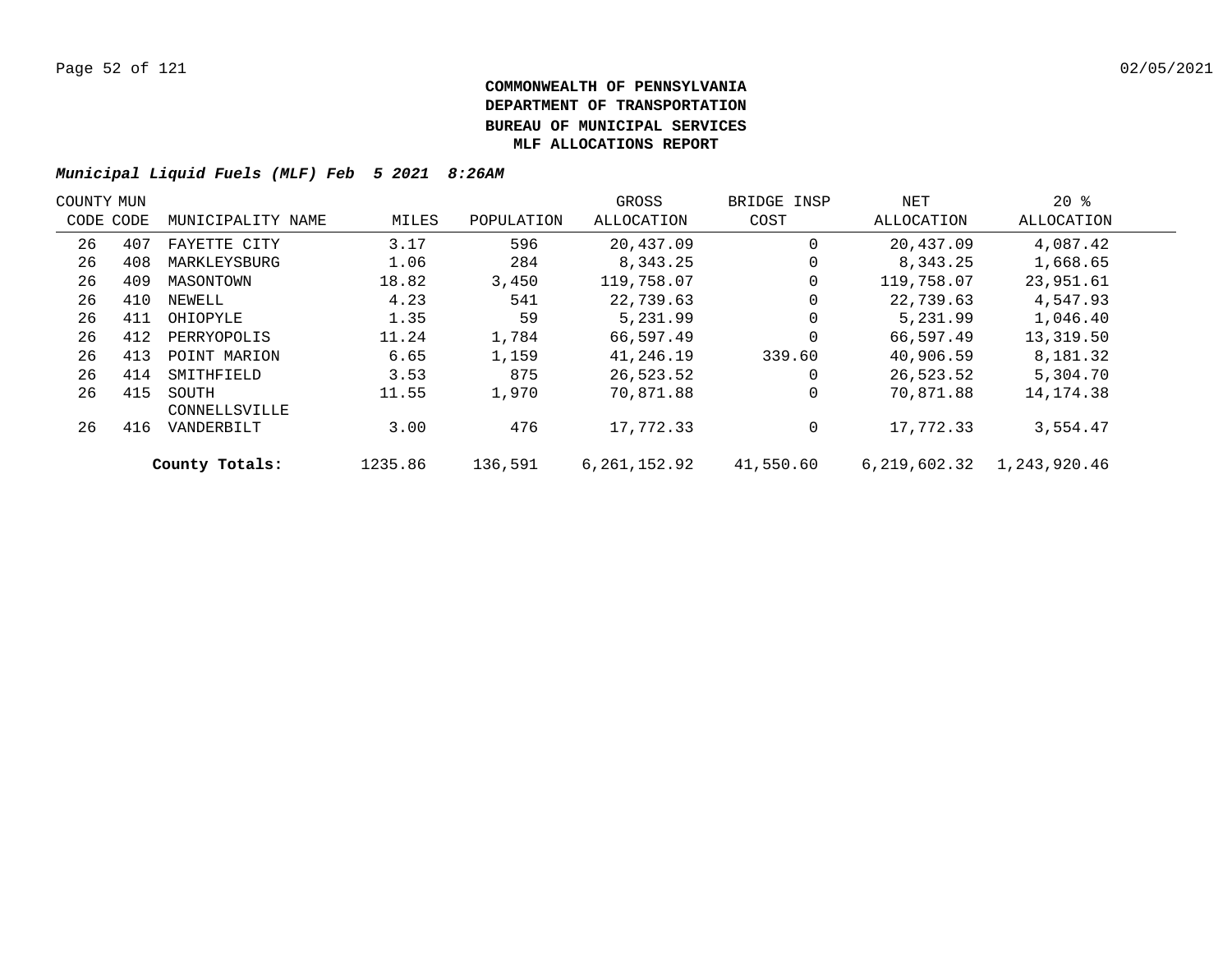| COUNTY MUN    |     |                   |        |            | GROSS        | BRIDGE INSP | NET        | $20*$      |
|---------------|-----|-------------------|--------|------------|--------------|-------------|------------|------------|
| CODE CODE     |     | MUNICIPALITY NAME | MILES  | POPULATION | ALLOCATION   | COST        | ALLOCATION | ALLOCATION |
| Forest County |     |                   |        |            |              |             |            |            |
| 27            | 201 | BARNETT           | 21.45  | 361        | 72,858.94    | $\Omega$    | 72,858.94  | 14,571.79  |
| 27            | 202 | GREEN             | 8.51   | 522        | 35,655.33    | $\Omega$    | 35,655.33  | 7,131.07   |
| 27            | 203 | HARMONY           | 24.74  | 666        | 88,482.26    | $\Omega$    | 88,482.26  | 17,696.45  |
| 27            | 204 | HICKORY           | 12.14  | 558        | 47,538.20    | 273.40      | 47,264.80  | 9,452.96   |
| 27            | 205 | HOWE              | 19.70  | 405        | 68,223.61    | 273.40      | 67,950.21  | 13,590.04  |
| 27            | 206 | JENKS             | 27.54  | 3,629      | 149,951.76   | $\Omega$    | 149,951.76 | 29,990.35  |
| 27            | 207 | KINGSLEY          | 18.04  | 363        | 62,334.52    | 273.40      | 62,061.12  | 12,412.22  |
| 27            | 208 | TIONESTA          | 19.08  | 729        | 72,077.04    | $\Omega$    | 72,077.04  | 14,415.41  |
| 27            | 401 | TIONESTA          | 4.10   | 483        | 21,303.53    | $\Omega$    | 21,303.53  | 4,260.71   |
|               |     | County Totals:    | 155.30 | 7,716      | 618, 425. 19 | 820.20      | 617,604.99 | 123,521.00 |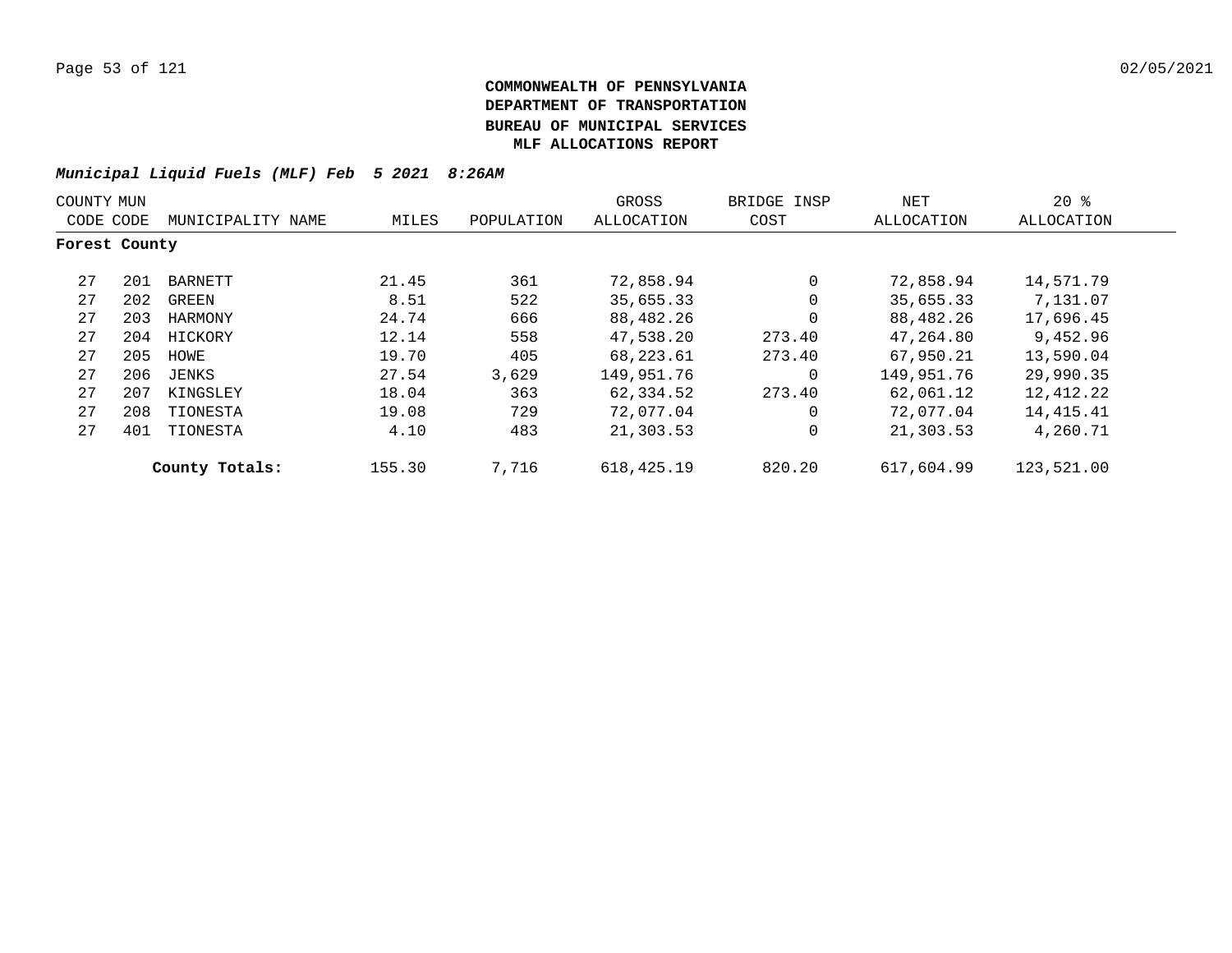| COUNTY MUN      |     |                   |         |            | GROSS             | BRIDGE INSP  | NET          | $20*$        |  |
|-----------------|-----|-------------------|---------|------------|-------------------|--------------|--------------|--------------|--|
| CODE CODE       |     | MUNICIPALITY NAME | MILES   | POPULATION | <b>ALLOCATION</b> | COST         | ALLOCATION   | ALLOCATION   |  |
| Franklin County |     |                   |         |            |                   |              |              |              |  |
| 28              | 201 | ANTRIM            | 110.46  | 14,893     | 607,454.00        | $\mathbf 0$  | 607,454.00   | 121,490.80   |  |
| 28              | 202 | FANNETT           | 29.74   | 2,548      | 137,502.08        | $\mathbf 0$  | 137,502.08   | 27,500.42    |  |
| 28              | 203 | GREENE            | 105.62  | 16,700     | 624,664.93        | 0            | 624,664.93   | 124,932.99   |  |
| 28              | 204 | GUILFORD          | 123.50  | 14,531     | 641,385.60        | $\Omega$     | 641,385.60   | 128, 277. 12 |  |
| 28              | 205 | HAMILTON          | 69.84   | 10,788     | 408,514.19        | $\mathbf 0$  | 408,514.19   | 81,702.84    |  |
| 28              | 206 | LETTERKENNY       | 40.02   | 2,318      | 165,238.69        | $\mathbf 0$  | 165,238.69   | 33,047.74    |  |
| 28              | 207 | LURGAN            | 34.99   | 2,151      | 146,685.99        | 0            | 146,685.99   | 29,337.20    |  |
| 28              | 208 | METAL             | 25.04   | 1,866      | 110,794.42        | $\Omega$     | 110,794.42   | 22, 158.88   |  |
| 28              | 209 | MONTGOMERY        | 77.11   | 6,116      | 347,776.29        | $\Omega$     | 347,776.29   | 69,555.26    |  |
| 28              | 210 | PETERS            | 38.23   | 4,430      | 197,329.70        | 0            | 197,329.70   | 39,465.94    |  |
| 28              | 211 | OUINCY            | 40.85   | 5,541      | 225,240.50        | 0            | 225, 240.50  | 45,048.10    |  |
| 28              | 212 | SAINT THOMAS      | 55.23   | 5,935      | 276,793.17        | $\mathbf 0$  | 276,793.17   | 55, 358.63   |  |
| 28              | 213 | SOUTHAMPTON       | 56.34   | 7,987      | 316,795.74        | $\Omega$     | 316,795.74   | 63, 359. 15  |  |
| 28              | 214 | WARREN            | 12.23   | 369        | 44,449.05         | $\mathsf{O}$ | 44,449.05    | 8,889.81     |  |
| 28              | 215 | WASHINGTON        | 87.43   | 14,009     | 520,382.63        | 0            | 520,382.63   | 104,076.53   |  |
| 28              | 401 | CHAMBERSBURG      | 68.28   | 20,268     | 572,609.78        | $\mathbf 0$  | 572,609.78   | 114,521.96   |  |
| 28              | 402 | GREENCASTLE       | 15.52   | 3,996      | 119,267.97        | $\Omega$     | 119,267.97   | 23,853.59    |  |
| 28              | 403 | MERCERSBURG       | 5.60    | 1,561      | 45,157.88         | $\mathsf{O}$ | 45,157.88    | 9,031.58     |  |
| 28              | 404 | MONT ALTO         | 5.59    | 1,705      | 47,692.89         | 0            | 47,692.89    | 9,538.58     |  |
| 28              | 405 | ORRSTOWN          | 0.04    | 262        | 4,792.49          | $\mathbf 0$  | 4,792.49     | 958.50       |  |
| 28              | 406 | WAYNESBORO        | 30.82   | 10,568     | 283,757.08        | $\Omega$     | 283,757.08   | 56,751.42    |  |
|                 |     | County Totals:    | 1032.48 | 148,542    | 5,844,285.07      | 0            | 5,844,285.07 | 1,168,857.01 |  |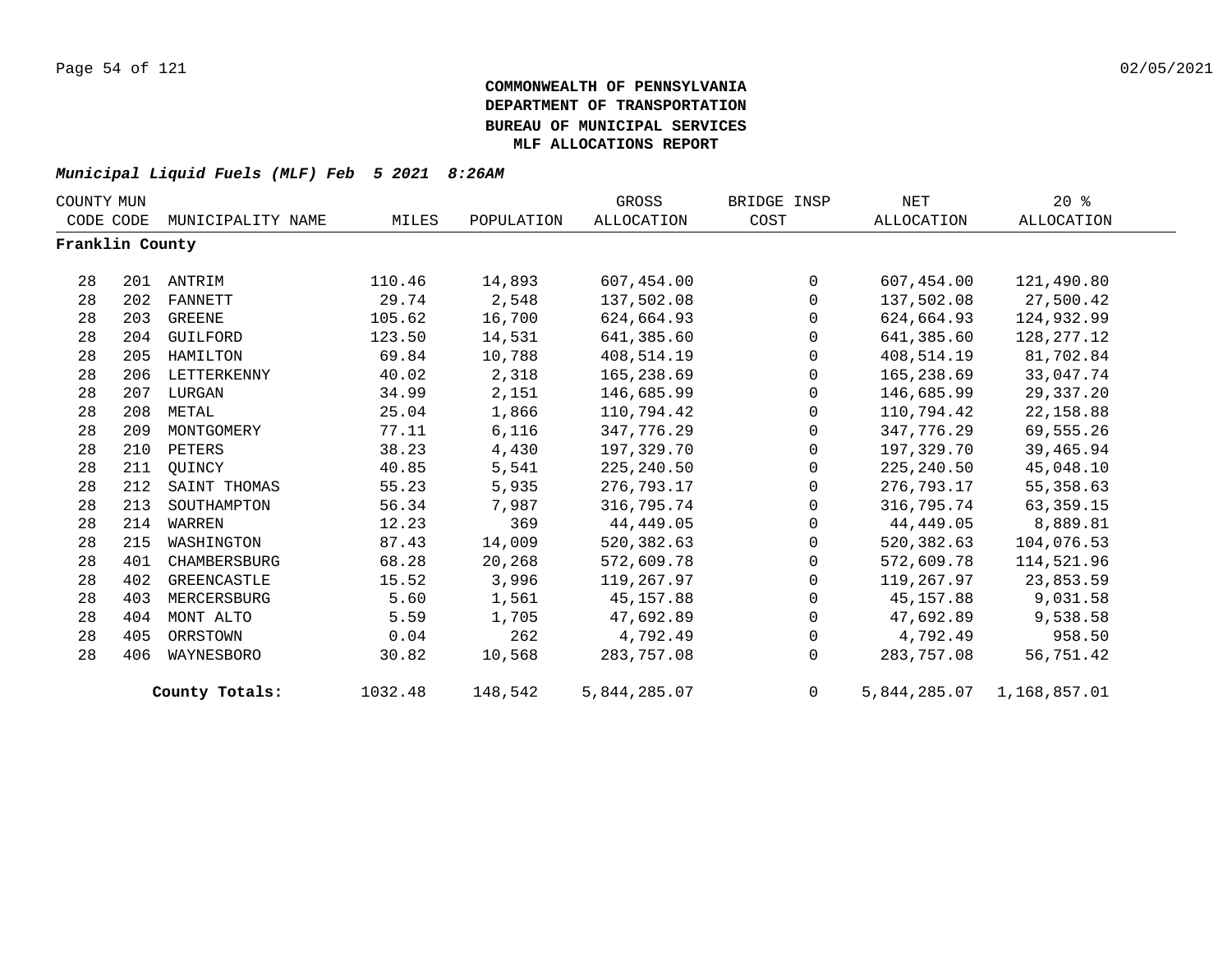| COUNTY MUN    |     |                   |        |            | GROSS        | BRIDGE INSP | NET          | $20*$      |
|---------------|-----|-------------------|--------|------------|--------------|-------------|--------------|------------|
| CODE CODE     |     | MUNICIPALITY NAME | MILES  | POPULATION | ALLOCATION   | COST        | ALLOCATION   | ALLOCATION |
| Fulton County |     |                   |        |            |              |             |              |            |
| 29            | 201 | AYR               | 24.13  | 1,942      | 109,330.60   | $\mathbf 0$ | 109,330.60   | 21,866.12  |
| 29            | 202 | BELFAST           | 34.55  | 1,448      | 132,796.47   | $\mathbf 0$ | 132,796.47   | 26,559.29  |
| 29            | 203 | BETHEL            | 28.93  | 1,508      | 116,461.67   | 510.40      | 115,951.27   | 23,190.25  |
| 29            | 204 | BRUSH CREEK       | 30.18  | 819        | 108,055.19   | 581.60      | 107,473.59   | 21,494.72  |
| 29            | 205 | DUBLIN            | 17.70  | 1,264      | 77,336.79    | 221.60      | 77,115.19    | 15,423.04  |
| 29            | 206 | LICKING CREEK     | 40.77  | 1,703      | 156,602.47   | 443.20      | 156,159.27   | 31,231.85  |
| 29            | 207 | TAYLOR            | 28.84  | 1,118      | 109,233.44   | 221.60      | 109,011.84   | 21,802.37  |
| 29            | 208 | THOMPSON          | 30.28  | 1,098      | 113,336.42   | 0           | 113,336.42   | 22,667.28  |
| 29            | 209 | TODD              | 14.03  | 1,527      | 70,658.02    | 581.60      | 70,076.42    | 14,015.28  |
| 29            | 210 | UNION             | 37.32  | 706        | 128,152.72   | 221.60      | 127,931.12   | 25,586.22  |
| 29            | 211 | WELLS             | 8.74   | 477        | 35,565.74    | $\Omega$    | 35,565.74    | 7,113.15   |
| 29            | 401 | MCCONNELLSBURG    | 4.10   | 1,220      | 34,436.31    | $\mathbf 0$ | 34,436.31    | 6,887.26   |
| 29            | 402 | VALLEY HI         | 0.00   | 15         | 267.27       | $\mathbf 0$ | 267.27       | 53.45      |
|               |     | County Totals:    | 299.57 | 14,845     | 1,192,233.11 | 2,781.60    | 1,189,451.51 | 237,890.30 |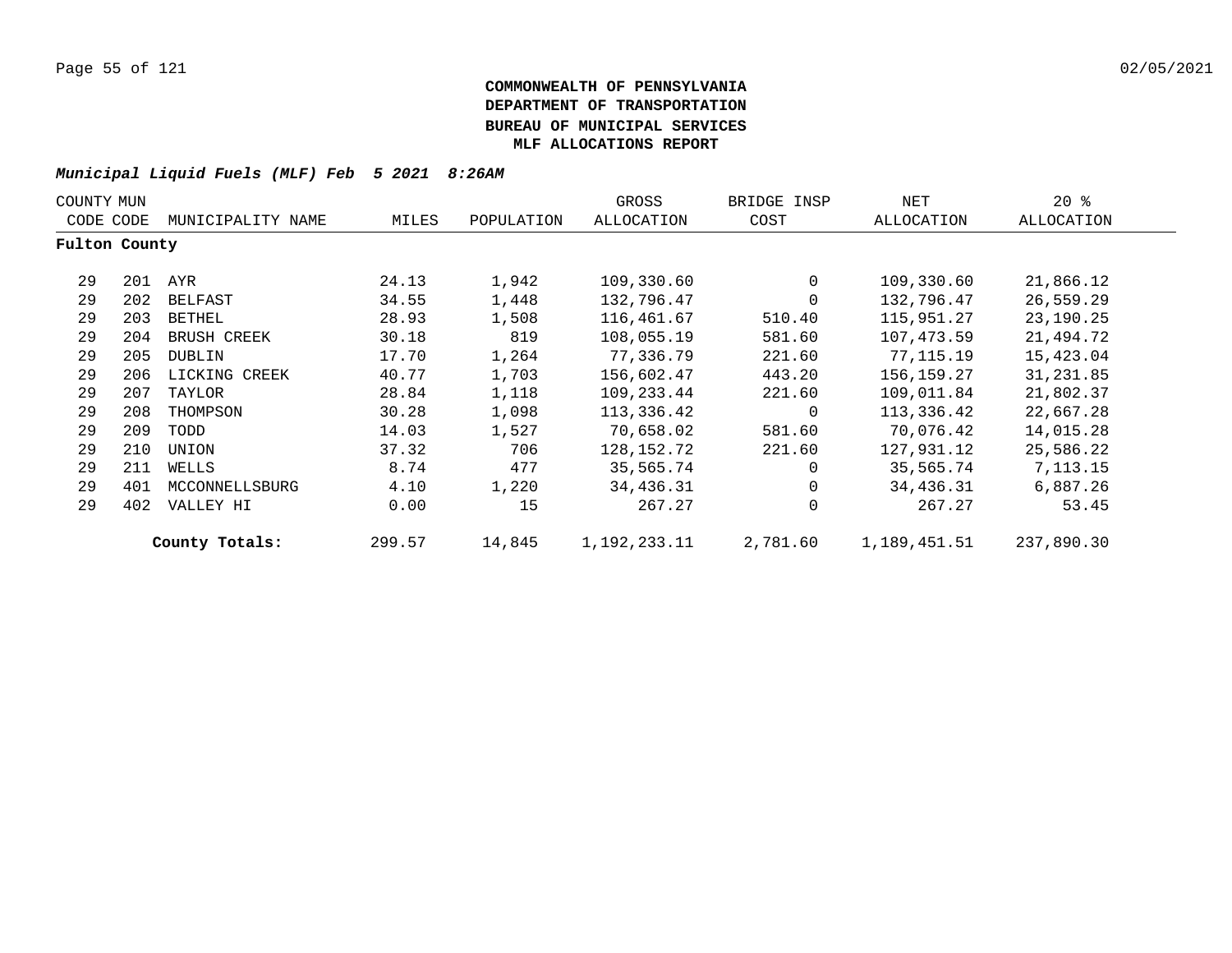| COUNTY MUN    |     |                             |        |            | GROSS           | BRIDGE INSP         | NET             | $20*$       |
|---------------|-----|-----------------------------|--------|------------|-----------------|---------------------|-----------------|-------------|
|               |     | CODE CODE MUNICIPALITY NAME | MILES  | POPULATION | ALLOCATION      | COST                | ALLOCATION      | ALLOCATION  |
| Greene County |     |                             |        |            |                 |                     |                 |             |
| 30            |     | 201 ALEPPO                  | 44.83  | 502        | 147,774.48      | 0                   | 147,774.48      | 29,554.90   |
| 30            |     | 202 CENTER                  | 78.50  | 1,267      | 265,675.24      | $\mathbf 0$         | 265,675.24      | 53,135.05   |
| 30            | 203 | CUMBERLAND                  | 66.19  | 6,623      | 322,993.69      | $\mathbf 0$         | 322,993.69      | 64,598.74   |
| 30            |     | 204 DUNKARD                 | 38.64  | 2,372      | 161,927.37      | 2,611.80            | 159,315.57      | 31,863.11   |
| 30            | 205 | FRANKLIN                    | 71.97  | 7,280      | 352,600.41      | 763.00              | 351,837.41      | 70,367.48   |
| 30            | 206 | FREEPORT<br>TOWNSHIP        | 8.77   | 310        | 32,682.83       | 0                   | 32,682.83       | 6,536.57    |
| 30            | 207 | GILMORE                     | 28.87  | 260        | 94,037.40       | $\mathsf{O}$        | 94,037.40       | 18,807.48   |
| 30            | 208 | GRAY                        | 2.03   | 219        | 10,188.88       | 0                   | 10,188.88       | 2,037.78    |
| 30            | 209 | GREENE                      | 19.62  | 445        | 68,688.63       | 0                   | 68,688.63       | 13,737.73   |
| 30            | 210 | JACKSON                     | 41.90  | 487        | 138,433.59      | 0                   | 138,433.59      | 27,686.72   |
| 30            | 211 | JEFFERSON                   | 40.49  | 2,352      | 167,300.03      | 0                   | 167,300.03      | 33,460.01   |
| 30            | 212 | MONONGAHELA                 | 18.40  | 1,572      | 84,992.84       | $\mathbf 0$         | 84,992.84       | 16,998.57   |
| 30            | 213 | MORGAN                      | 44.11  | 2,587      | 182,697.95      | $\mathbf 0$         | 182,697.95      | 36,539.59   |
| 30            |     | 214 MORRIS                  | 55.40  | 818        | 186, 138.47     | $\mathbf{0}$        | 186,138.47      | 37, 227.69  |
| 30            |     | 215 PERRY                   | 48.40  | 1,521      | 176,987.87      | 317.20              | 176,670.67      | 35, 334. 13 |
| 30            | 216 | RICHHILL                    | 51.37  | 896        | 175,048.31      | $\mathbf{0}$        | 175,048.31      | 35,009.66   |
| 30            | 217 | SPRINGHILL                  | 36.80  | 349        | 120,180.89      | 0                   | 120,180.89      | 24,036.18   |
| 30            | 218 | WASHINGTON                  | 37.00  | 1,098      | 134, 146.87     | $\mathsf{O}\xspace$ | 134,146.87      | 26,829.37   |
| 30            | 219 | WAYNE                       | 67.40  | 1,197      | 230,053.49      | $\overline{0}$      | 230,053.49      | 46,010.70   |
| 30            | 220 | WHITELEY                    | 33.11  | 649        | 114,099.49      | $\mathsf{O}$        | 114,099.49      | 22,819.90   |
| 30            | 401 | CARMICHAELS                 | 1.85   | 483        | 14,335.74       | $\mathsf{O}$        | 14,335.74       | 2,867.15    |
| 30            | 402 | CLARKSVILLE                 | 1.78   | 230        | 9,610.70        | $\mathsf{O}$        | 9,610.70        | 1,922.14    |
| 30            | 403 | GREENSBORO                  | 2.23   | 260        | 11,538.83       | $\mathsf{O}$        | 11,538.83       | 2,307.77    |
| 30            | 404 | <b>JEFFERSON</b>            | 1.51   | 270        | 9,487.33        | 0                   | 9,487.33        | 1,897.47    |
| 30            | 405 | RICES LANDING               | 3.31   | 463        | 18,500.69       | 0                   | 18,500.69       | 3,700.14    |
| 30            | 406 | WAYNESBURG                  | 15.75  | 4,176      | 123,187.70      | $\Omega$            | 123,187.70      | 24,637.54   |
|               |     | County Totals:              | 860.23 | 38,686     | 3, 353, 309. 72 | 3,692.00            | 3, 349, 617. 72 | 669,923.54  |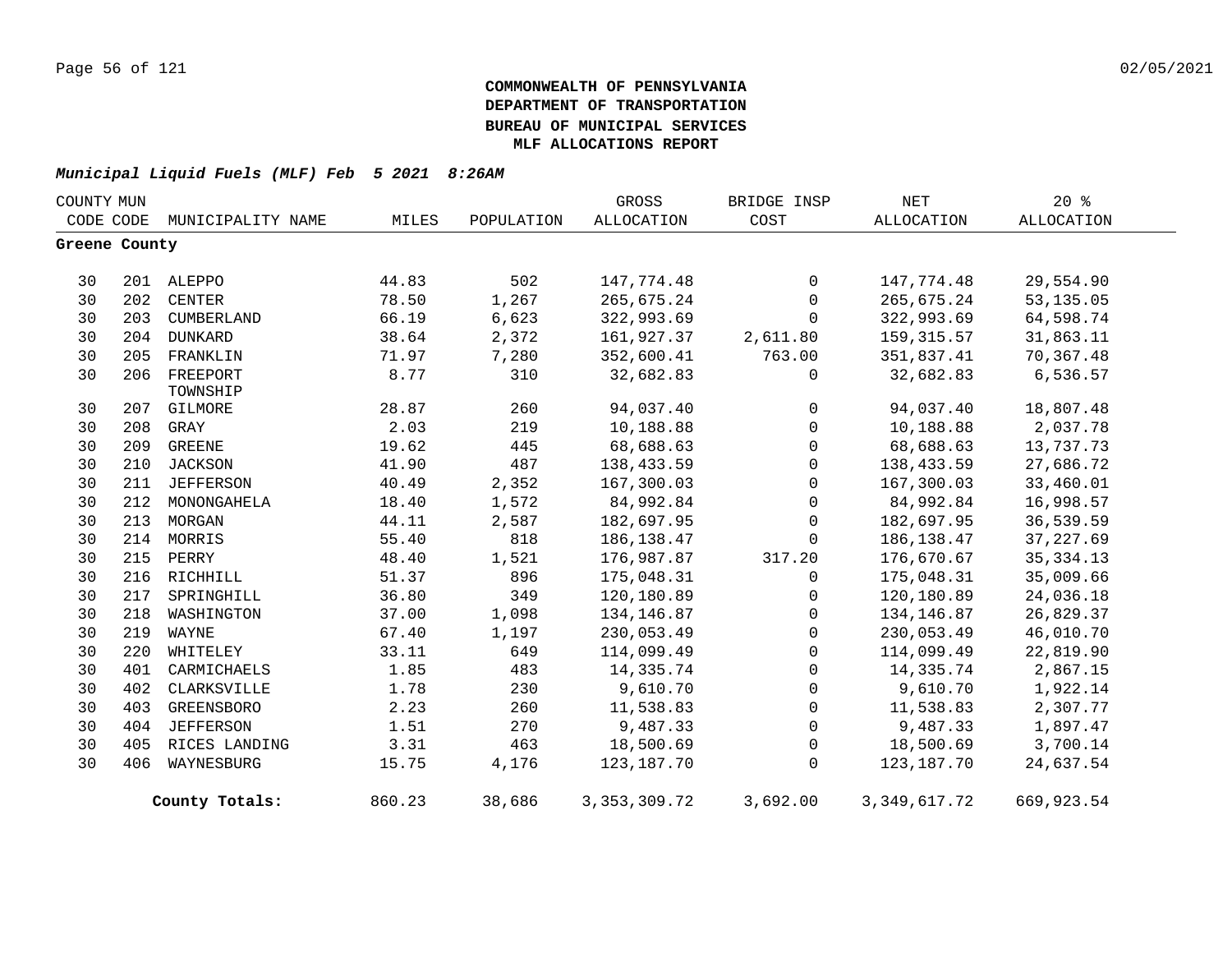| COUNTY MUN |     |                   |       |            | GROSS       | BRIDGE INSP         | $\operatorname{NET}$ | 20%         |  |
|------------|-----|-------------------|-------|------------|-------------|---------------------|----------------------|-------------|--|
| CODE CODE  |     | MUNICIPALITY NAME | MILES | POPULATION | ALLOCATION  | COST                | ALLOCATION           | ALLOCATION  |  |
|            |     | Huntingdon County |       |            |             |                     |                      |             |  |
|            |     |                   |       |            |             |                     |                      |             |  |
| 31         |     | 201 BARREE        | 10.63 | 469        | 41,276.13   | 0                   | 41,276.13            | 8,255.23    |  |
| 31         |     | 202 BRADY         | 5.69  | 1,172      | 38,504.90   | $\mathbf 0$         | 38,504.90            | 7,700.98    |  |
| 31         |     | 203 CARBON        | 3.46  | 375        | 17,397.11   | $\mathsf{O}$        | 17,397.11            | 3,479.42    |  |
| 31         |     | 204 CASS          | 18.88 | 1,119      | 78,407.22   | 1,591.00            | 76,816.22            | 15,363.24   |  |
| 31         | 205 | CLAY              | 23.18 | 926        | 88, 284. 27 | $\overline{0}$      | 88,284.27            | 17,656.85   |  |
| 31         | 206 | CROMWELL          | 39.24 | 1,510      | 148,425.25  | 732.00              | 147,693.25           | 29,538.65   |  |
| 31         | 207 | DUBLIN            | 28.33 | 1,290      | 110,719.01  | 221.60              | 110,497.41           | 22,099.48   |  |
| 31         | 208 | FRANKLIN          | 2.48  | 466        | 15,983.82   | 803.20              | 15,180.62            | 3,036.12    |  |
| 31         | 209 | HENDERSON         | 27.92 | 933        | 103,087.83  | 1,020.80            | 102,067.03           | 20, 413. 41 |  |
| 31         | 210 | HOPEWELL          | 10.50 | 586        | 42,958.39   | $\mathsf{O}$        | 42,958.39            | 8,591.68    |  |
| 31         |     | 211 JACKSON       | 26.26 | 872        | 96,860.17   | 732.00              | 96,128.17            | 19,225.63   |  |
| 31         |     | 212 JUNIATA       | 15.35 | 554        | 57,407.62   | $\mathbf 0$         | 57,407.62            | 11,481.52   |  |
| 31         |     | 213 LINCOLN       | 5.91  | 338        | 24,324.94   | 221.60              | 24, 103. 34          | 4,820.67    |  |
| 31         |     | 214 LOGAN         | 7.11  | 678        | 34,099.64   | $\mathbf 0$         | 34,099.64            | 6,819.93    |  |
| 31         |     | 215 MILLER        | 9.96  | 462        | 39,076.55   | 0                   | 39,076.55            | 7,815.31    |  |
| 31         |     | 216 MORRIS        | 4.21  | 410        | 20, 343.37  | $\mathsf{O}\xspace$ | 20, 343.37           | 4,068.67    |  |
| 31         |     | 217 ONEIDA        | 10.10 | 1,077      | 50,468.92   | $\mathsf{O}\xspace$ | 50,468.92            | 10,093.78   |  |
| 31         |     | 218 PENN          | 21.43 | 1,077      | 85,555.60   | $\mathsf{O}\xspace$ | 85,555.60            | 17, 111. 12 |  |
| 31         |     | 219 PORTER        | 21.00 | 1,968      | 100,100.95  | $\mathbf 0$         | 100,100.95           | 20,020.19   |  |
| 31         | 220 | SHIRLEY           | 37.01 | 2,524      | 159,588.09  | $\Omega$            | 159,588.09           | 31,917.62   |  |
| 31         | 221 | SMITHFIELD        | 7.78  | 4,390      | 102,319.60  | 1,029.00            | 101,290.60           | 20,258.12   |  |
| 31         | 222 | SPRINGFIELD       | 28.97 | 654        | 101,367.87  | $\Omega$            | 101,367.87           | 20, 273.57  |  |
| 31         | 223 | SPRUCE CREEK      | 4.56  | 240        | 18,397.97   | $\mathbf{0}$        | 18,397.97            | 3,679.59    |  |
| 31         | 224 | TELL              | 34.06 | 662        | 117,273.10  | $\mathbf 0$         | 117,273.10           | 23, 454.62  |  |
| 31         | 225 | TODD              | 25.92 | 952        | 97,232.82   | 532.40              | 96,700.42            | 19,340.08   |  |
| 31         | 226 | UNION             | 23.06 | 1,029      | 89,748.06   | 221.60              | 89,526.46            | 17,905.29   |  |
| 31         | 227 | WALKER            | 17.74 | 1,947      | 89,631.19   | $\mathbf 0$         | 89,631.19            | 17,926.24   |  |
| 31         | 228 | WARRIORS MARK     | 13.09 | 1,796      | 72,540.39   | $\mathbf 0$         | 72,540.39            | 14,508.08   |  |
| 31         | 229 | WEST              | 17.82 | 571        | 65,359.64   | 443.20              | 64,916.44            | 12,983.29   |  |
| 31         | 230 | <b>WOOD</b>       | 4.47  | 708        | 26,458.68   | $\mathsf{O}$        | 26,458.68            | 5,291.74    |  |
| 31         |     | 401 ALEXANDRIA    | 1.70  | 346        | 11,429.99   | $\mathsf 0$         | 11,429.99            | 2,286.00    |  |
| 31         | 402 | BIRMINGHAM        | 0.27  | 90         | 2,439.84    | $\mathbf 0$         | 2,439.84             | 487.97      |  |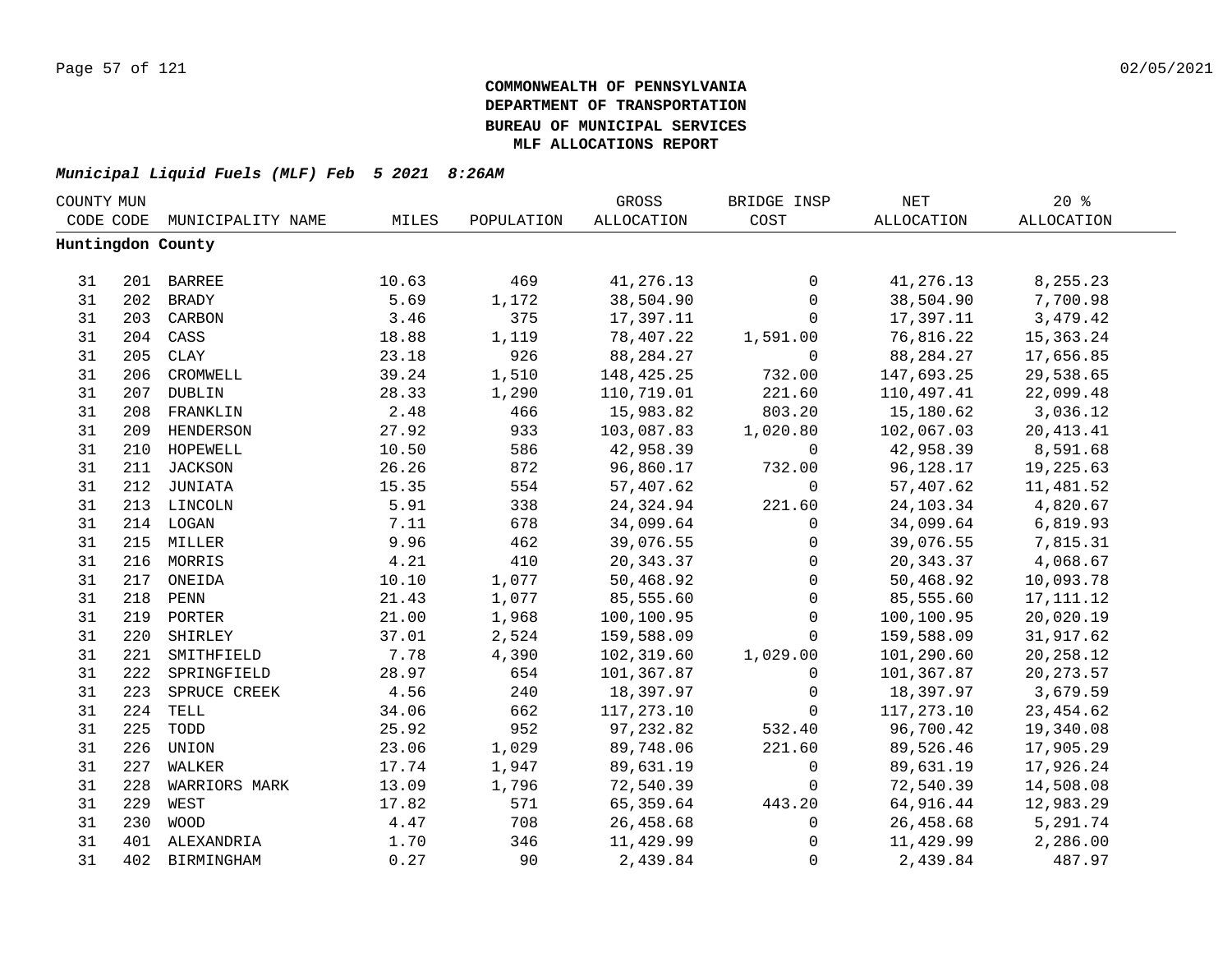| COUNTY MUN |           |                   |        |            | GROSS        | BRIDGE INSP | NET          | $20*$      |  |
|------------|-----------|-------------------|--------|------------|--------------|-------------|--------------|------------|--|
|            | CODE CODE | MUNICIPALITY NAME | MILES  | POPULATION | ALLOCATION   | COST        | ALLOCATION   | ALLOCATION |  |
| 31         | 403       | BROAD TOP CITY    | 3.79   | 452        | 19,791.13    | $\Omega$    | 19,791.13    | 3,958.23   |  |
| 31         | 404       | CASSVILLE         | 0.95   | 143        | 5,490.08     |             | 5,490.08     | 1,098.02   |  |
| 31         | 405       | COALMONT          | 0.50   | 106        | 3,437.21     |             | 3,437.21     | 687.44     |  |
| 31         | 406       | DUDLEY            | 1.56   | 184        | 8,109.71     |             | 8,109.71     | 1,621.94   |  |
| 31         | 407       | HUNTINGDON        | 23.93  | 7,093      | 200,498.26   | $\Omega$    | 200,498.26   | 40,099.65  |  |
| 31         | 408       | MAPLETON          | 2.92   | 441        | 16,900.90    |             | 16,900.90    | 3,380.18   |  |
| 31         | 409       | MARKLESBURG       | 1.57   | 204        | 8,497.09     |             | 8,497.09     | 1,699.42   |  |
| 31         | 410       | MILL CREEK        | 1.81   | 328        | 11,449.89    |             | 11,449.89    | 2,289.98   |  |
| 31         | 411       | MOUNT UNION       | 14.22  | 2,447      | 87,640.13    | 221.60      | 87,418.53    | 17,483.71  |  |
| 31         | 412       | ORBISONIA         | 3.18   | 428        | 17,474.43    | $\Omega$    | 17,474.43    | 3,494.89   |  |
| 31         | 413       | PETERSBURG        | 1.93   | 480        | 14,530.04    | $\Omega$    | 14,530.04    | 2,906.01   |  |
| 31         | 414       | ROCKHILL          | 2.60   | 371        | 14,662.59    | $\Omega$    | 14,662.59    | 2,932.52   |  |
| 31         | 415       | SALTILLO          | 1.51   | 346        | 10,841.63    | 510.40      | 10,331.23    | 2,066.25   |  |
| 31         | 416       | SHADE GAP         | 0.43   | 105        | 3,202.61     |             | 3,202.61     | 640.52     |  |
| 31         | 417       | SHIRLEYSBURG      | 1.60   | 150        | 7,627.73     | $\Omega$    | 7,627.73     | 1,525.55   |  |
| 31         | 418       | THREE SPRINGS     | 1.49   | 444        | 12,525.95    | $\Omega$    | 12,525.95    | 2,505.19   |  |
|            |           | County Totals:    | 572.08 | 45,913     | 2,589,748.31 | 8,280.40    | 2,581,467.91 | 516,293.58 |  |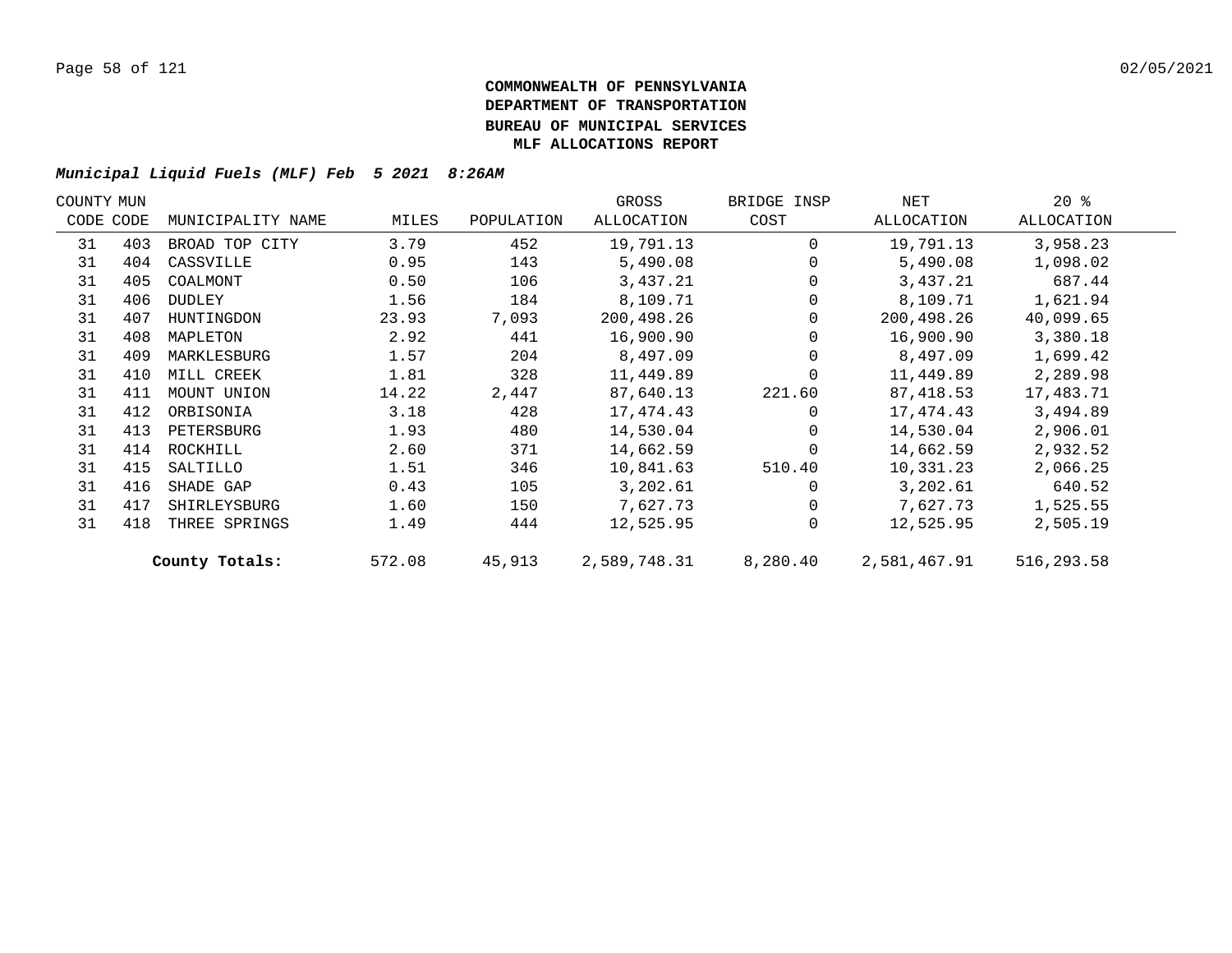| COUNTY MUN     |     |                    |       |            | <b>GROSS</b> | BRIDGE INSP  | <b>NET</b>  | 20%               |  |
|----------------|-----|--------------------|-------|------------|--------------|--------------|-------------|-------------------|--|
| CODE CODE      |     | MUNICIPALITY NAME  | MILES | POPULATION | ALLOCATION   | COST         | ALLOCATION  | <b>ALLOCATION</b> |  |
| Indiana County |     |                    |       |            |              |              |             |                   |  |
|                |     |                    |       |            |              |              |             |                   |  |
| 32             |     | 201 ARMSTRONG      | 62.91 | 2,998      | 248, 241.39  | $\mathbf 0$  | 248, 241.39 | 49,648.28         |  |
| 32             | 202 | <b>BANKS</b>       | 19.57 | 1,018      | 78,744.22    | $\mathbf 0$  | 78,744.22   | 15,748.84         |  |
| 32             |     | 203 BLACK LICK     | 24.78 | 1,237      | 98,780.93    | $\mathbf 0$  | 98,780.93   | 19,756.19         |  |
| 32             | 204 | BRUSH VALLEY       | 46.55 | 1,858      | 177, 263.88  | $\mathbf 0$  | 177, 263.88 | 35, 452. 78       |  |
| 32             | 205 | <b>BUFFINGTON</b>  | 25.83 | 1,328      | 103,654.12   | $\mathbf 0$  | 103,654.12  | 20,730.82         |  |
| 32             | 206 | <b>BURRELL</b>     | 44.22 | 4,393      | 215, 220.17  | $\mathbf 0$  | 215,220.17  | 43,044.03         |  |
| 32             | 207 | CANOE              | 38.85 | 1,505      | 147, 128.39  | $\Omega$     | 147,128.39  | 29, 425.68        |  |
| 32             | 208 | CENTER             | 48.72 | 4,764      | 235,766.70   | $\mathbf 0$  | 235,766.70  | 47, 153.34        |  |
| 32             | 209 | CHERRYHILL         | 64.85 | 2,765      | 250,097.27   | $\mathbf 0$  | 250,097.27  | 50,019.45         |  |
| 32             | 210 | CONEMAUGH          | 48.40 | 2,294      | 190,762.15   | $\mathbf 0$  | 190,762.15  | 38, 152. 43       |  |
| 32             | 211 | EAST MAHONING      | 34.82 | 1,077      | 127,021.66   | $\mathbf 0$  | 127,021.66  | 25, 404.33        |  |
| 32             | 212 | EAST               | 28.29 | 2,366      | 129,768.63   | $\mathbf{0}$ | 129,768.63  | 25, 953. 73       |  |
|                |     | WHEATFIELD         |       |            |              |              |             |                   |  |
| 32             | 213 | GRANT              | 32.38 | 741        | 113, 478. 21 | $\mathbf{0}$ | 113,478.21  | 22,695.64         |  |
| 32             |     | 214 GREEN          | 66.16 | 3,839      | 273, 291.96  | $\mathbf 0$  | 273, 291.96 | 54,658.39         |  |
| 32             |     | 215 MONTGOMERY     | 33.93 | 1,568      | 133,014.77   | $\mathbf{0}$ | 133,014.77  | 26,602.95         |  |
| 32             |     | 216 NORTH MAHONING | 29.29 | 1,428      | 116,150.95   | $\mathbf 0$  | 116,150.95  | 23, 230.19        |  |
| 32             |     | 217 PINE           | 26.77 | 2,033      | 119,127.69   | $\mathbf 0$  | 119,127.69  | 23,825.54         |  |
| 32             |     | 218 RAYNE          | 72.21 | 2,992      | 276,934.65   | $\mathbf 0$  | 276,934.65  | 55,386.93         |  |
| 32             | 219 | SOUTH MAHONING     | 41.83 | 1,841      | 162,344.09   | $\mathsf{O}$ | 162,344.09  | 32,468.82         |  |
| 32             | 220 | WASHINGTON         | 61.72 | 1,808      | 223, 351.28  | $\mathbf 0$  | 223, 351.28 | 44,670.26         |  |
| 32             | 221 | WEST MAHONING      | 34.26 | 1,357      | 130,276.84   | $\mathbf 0$  | 130,276.84  | 26,055.37         |  |
| 32             | 222 | WEST               | 35.81 | 2,314      | 152,129.92   | $\Omega$     | 152,129.92  | 30,425.98         |  |
|                |     | WHEATFIELD         |       |            |              |              |             |                   |  |
| 32             |     | 223 WHITE          | 83.65 | 15,821     | 540,965.26   | $\mathbf 0$  | 540,965.26  | 108,193.05        |  |
| 32             |     | 224 YOUNG          | 42.31 | 1,775      | 162,654.49   | $\mathbf 0$  | 162,654.49  | 32,530.90         |  |
| 32             |     | 401 ARMAGH         | 0.50  | 122        | 3,722.32     | $\mathbf 0$  | 3,722.32    | 744.46            |  |
| 32             | 402 | <b>BLAIRSVILLE</b> | 14.97 | 3,412      | 107,158.29   | $\Omega$     | 107,158.29  | 21,431.66         |  |
| 32             | 403 | CHERRY TREE        | 2.21  | 364        | 13,330.10    | $\mathbf 0$  | 13,330.10   | 2,666.02          |  |
| 32             | 404 | CLYMER             | 10.12 | 1,357      | 55,520.26    | $\mathbf 0$  | 55,520.26   | 11,104.05         |  |
| 32             | 405 | CREEKSIDE          | 2.14  | 309        | 12, 133. 27  | $\Omega$     | 12,133.27   | 2,426.65          |  |
| 32             | 406 | GLEN CAMPBELL      | 3.69  | 245        | 15,792.86    | $\mathbf 0$  | 15,792.86   | 3,158.57          |  |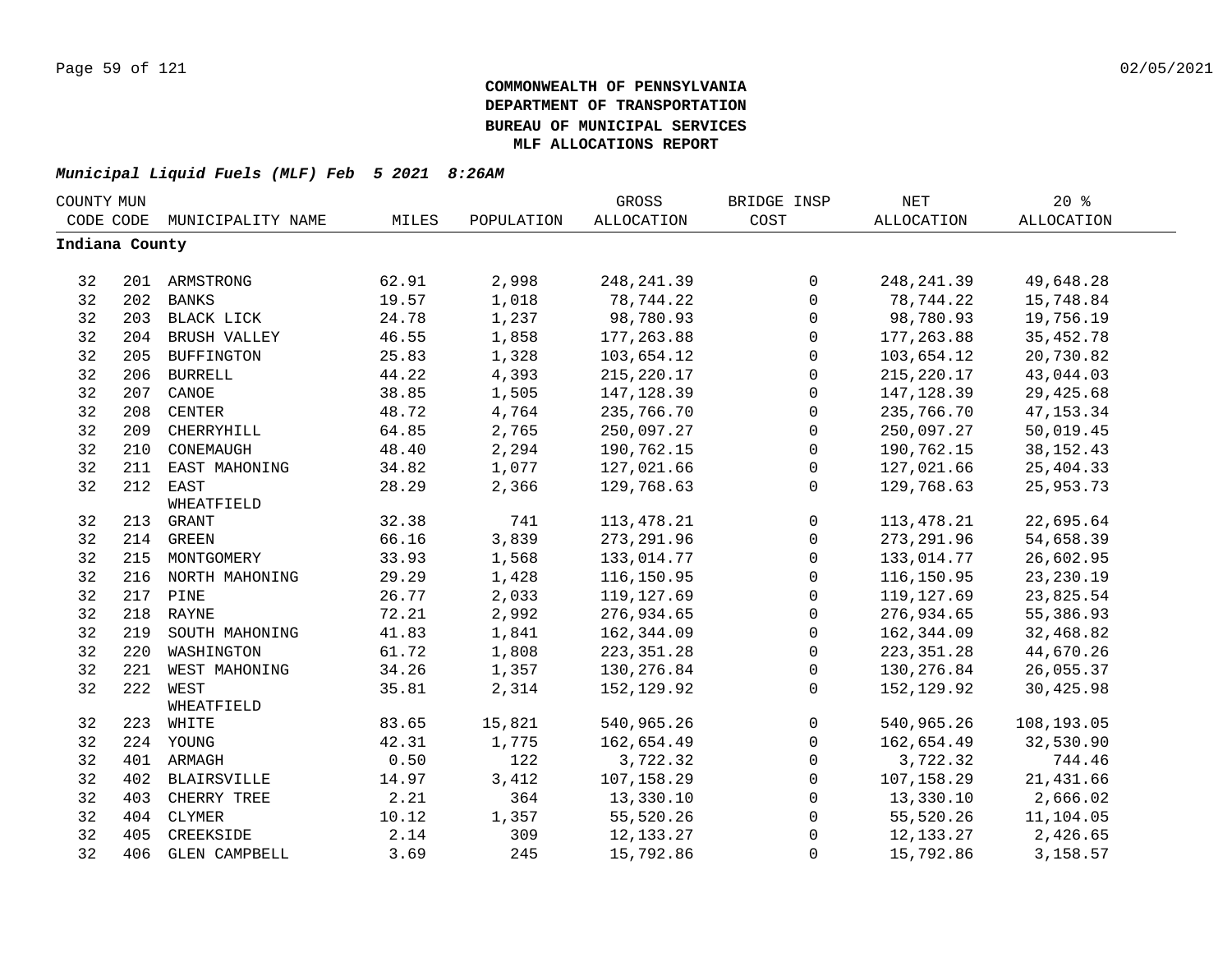| COUNTY MUN |     |                   |         | GROSS      | BRIDGE INSP  | NET    | $20*$      |                           |  |
|------------|-----|-------------------|---------|------------|--------------|--------|------------|---------------------------|--|
| CODE CODE  |     | MUNICIPALITY NAME | MILES   | POPULATION | ALLOCATION   | COST   | ALLOCATION | ALLOCATION                |  |
| 32         | 407 | HOMER CITY        | 8.19    | 1,707      | 55,780.19    | 0      | 55,780.19  | 11,156.04                 |  |
| 32         | 408 | INDIANA           | 34.26   | 13,975     | 355,120.30   | 956.00 | 354,164.30 | 70,832.86                 |  |
| 32         | 410 | MARION CENTER     | 2.02    | 451        | 14,291.99    | 0      | 14,291.99  | 2,858.40                  |  |
| 32         | 411 | PLUMVILLE         | 1.73    | 307        | 10,827.93    | 0      | 10,827.93  | 2,165.59                  |  |
| 32         | 412 | SALTSBURG         | 3.83    | 873        | 27,416.90    | 0      | 27,416.90  | 5,483.38                  |  |
| 32         | 413 | SHELOCTA          | 0.93    | 130        | 5,196.50     | 0      | 5,196.50   | 1,039.30                  |  |
| 32         | 414 | SMICKSBURG        | 0.75    | 46         | 3,142.25     | 0      | 3,142.25   | 628.45                    |  |
| 32         | 415 | ERNEST            | 2.09    | 462        | 14,704.76    | 0      | 14,704.76  | 2,940.95                  |  |
|            |     | County Totals:    | 1135.54 | 88,880     | 5,100,307.54 | 956.00 |            | 5,099,351.54 1,019,870.31 |  |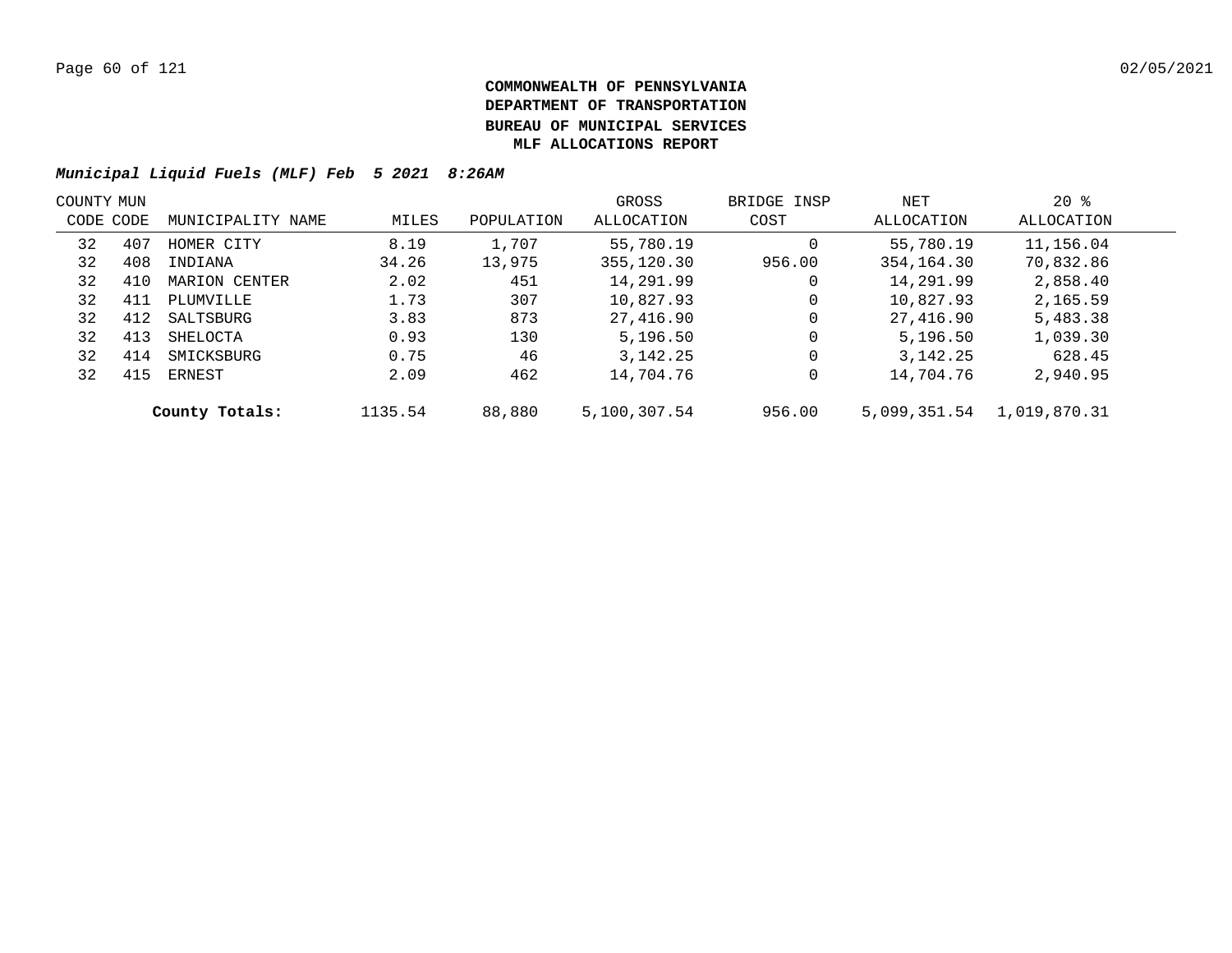| COUNTY MUN       |     |                   |       |            | GROSS             | BRIDGE INSP         | NET         | $20*$       |  |
|------------------|-----|-------------------|-------|------------|-------------------|---------------------|-------------|-------------|--|
| CODE CODE        |     | MUNICIPALITY NAME | MILES | POPULATION | <b>ALLOCATION</b> | COST                | ALLOCATION  | ALLOCATION  |  |
| Jefferson County |     |                   |       |            |                   |                     |             |             |  |
|                  |     |                   |       |            |                   |                     |             |             |  |
| 33               |     | 201 BARNETT       | 7.72  | 254        | 28, 433.31        | 0                   | 28, 433.31  | 5,686.66    |  |
| 33               | 202 | <b>BEAVER</b>     | 26.56 | 498        | 91,124.79         | $\mathsf{O}\xspace$ | 91,124.79   | 18,224.96   |  |
| 33               |     | 203 BELL          | 28.86 | 2,056      | 126,009.82        | $\mathsf{O}\xspace$ | 126,009.82  | 25, 201.96  |  |
| 33               | 204 | <b>CLOVER</b>     | 17.91 | 448        | 63,446.57         | $\mathsf{O}\xspace$ | 63,446.57   | 12,689.31   |  |
| 33               | 205 | <b>ELDRED</b>     | 40.82 | 1,226      | 148,257.49        | $\mathsf{O}$        | 148,257.49  | 29,651.50   |  |
| 33               | 206 | GASKILL           | 13.05 | 708        | 53,029.17         | $\mathbf 0$         | 53,029.17   | 10,605.83   |  |
| 33               | 207 | HEATH             | 14.53 | 124        | 47,205.95         | $\mathbf 0$         | 47,205.95   | 9,441.19    |  |
| 33               | 208 | HENDERSON         | 34.16 | 1,816      | 138,146.21        | $\mathsf{O}$        | 138,146.21  | 27,629.24   |  |
| 33               | 209 | KNOX              | 33.60 | 1,042      | 122,619.89        | $\mathsf{O}$        | 122,619.89  | 24,523.98   |  |
| 33               | 210 | MCCALMONT         | 27.47 | 1,082      | 104, 349. 31      | $\mathsf{O}$        | 104,349.31  | 20,869.86   |  |
| 33               | 211 | OLIVER            | 37.69 | 1,083      | 136,016.37        | $\mathbf 0$         | 136,016.37  | 27, 203. 27 |  |
| 33               | 212 | PERRY             | 36.33 | 1,226      | 134, 352.88       | $\mathbf 0$         | 134, 352.88 | 26,870.58   |  |
| 33               | 213 | PINE CREEK        | 20.25 | 1,352      | 86,801.68         | $\mathsf{O}$        | 86,801.68   | 17,360.34   |  |
| 33               | 214 | POLK              | 17.51 | 265        | 58,946.93         | $\mathsf{O}\xspace$ | 58,946.93   | 11,789.39   |  |
| 33               |     | 215 PORTER        | 27.26 | 305        | 89,853.44         | $\mathbf 0$         | 89,853.44   | 17,970.69   |  |
| 33               |     | 216 RINGGOLD      | 26.78 | 741        | 96,136.16         | 0                   | 96,136.16   | 19,227.23   |  |
| 33               |     | 217 ROSE          | 20.78 | 1,255      | 86,714.51         | $\mathsf{O}\xspace$ | 86,714.51   | 17,342.90   |  |
| 33               | 218 | SNYDER            | 35.68 | 2,547      | 155,879.21        | $\mathsf{O}\xspace$ | 155,879.21  | 31, 175.84  |  |
| 33               | 219 | UNION             | 30.07 | 855        | 108,356.01        | $\mathsf{O}$        | 108,356.01  | 21,671.20   |  |
| 33               | 220 | WARSAW            | 43.78 | 1,424      | 160,952.21        | $\mathsf{O}$        | 160,952.21  | 32,190.44   |  |
| 33               | 221 | WASHINGTON        | 57.05 | 1,926      | 210,991.93        | $\mathbf 0$         | 210,991.93  | 42,198.39   |  |
| 33               | 222 | WINSLOW           | 51.15 | 2,622      | 205, 123.05       | $\mathbf 0$         | 205, 123.05 | 41,024.61   |  |
| 33               |     | 223 YOUNG         | 27.76 | 1,749      | 117, 132.84       | $\mathbf 0$         | 117,132.84  | 23, 426.57  |  |
| 33               |     | 401 BIG RUN       | 2.80  | 624        | 19,790.21         | $\mathbf 0$         | 19,790.21   | 3,958.04    |  |
| 33               | 402 | <b>BROCKWAY</b>   | 9.73  | 2,072      | 67,053.27         | $\mathbf 0$         | 67,053.27   | 13,410.65   |  |
| 33               | 403 | <b>BROOKVILLE</b> | 24.82 | 3,924      | 146,785.17        | $\mathsf{O}$        | 146,785.17  | 29,357.03   |  |
| 33               | 404 | CORSICA           | 2.21  | 357        | 13,205.37         | $\mathbf 0$         | 13,205.37   | 2,641.07    |  |
| 33               | 405 | FALLS CREEK       | 4.72  | 1,037      | 33,095.41         | $\mathsf{O}$        | 33,095.41   | 6,619.08    |  |
| 33               | 406 | PUNXSUTAWNEY      | 24.37 | 5,962      | 181,707.25        | $\mathsf{O}$        | 181,707.25  | 36, 341.45  |  |
| 33               | 407 | REYNOLDSVILLE     | 12.45 | 2,759      | 87,718.40         | 0                   | 87,718.40   | 17,543.68   |  |
| 33               | 408 | SUMMERVILLE       | 4.63  | 528        | 23,746.70         | 0                   | 23,746.70   | 4,749.34    |  |
| 33               | 409 | SYKESVILLE        | 6.61  | 1,157      | 41,086.67         | $\mathbf 0$         | 41,086.67   | 8,217.33    |  |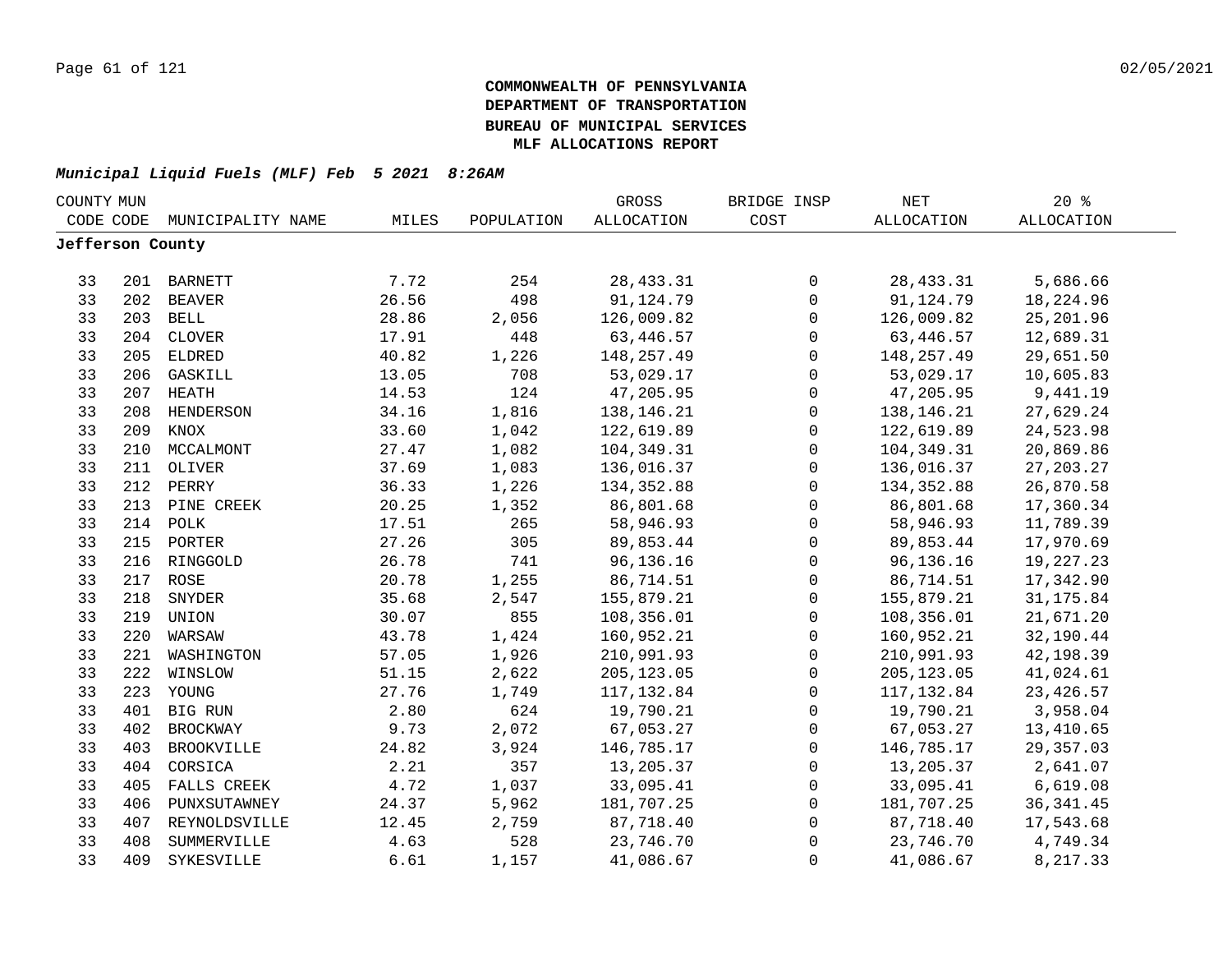|           | COUNTY MUN |                   |            |            | GROSS        | BRIDGE INSP | NET          | $20*$      |  |
|-----------|------------|-------------------|------------|------------|--------------|-------------|--------------|------------|--|
| CODE CODE |            | MUNICIPALITY NAME | MILES      | POPULATION | ALLOCATION   | COST        | ALLOCATION   | ALLOCATION |  |
|           |            | TIMBLIN           | $\pm 0.77$ | 157        | 8,278.93     |             | 8,278.93     | 1,655.79   |  |
|           |            | WORTHVILLE        | 0.20       | 67         | 1,813.23     |             | 1,813.23     | 362.65     |  |
|           |            | County Totals:    | 771.08     | 45,248     | 3,194,160.34 |             | 3,194,160.34 | 638,832.07 |  |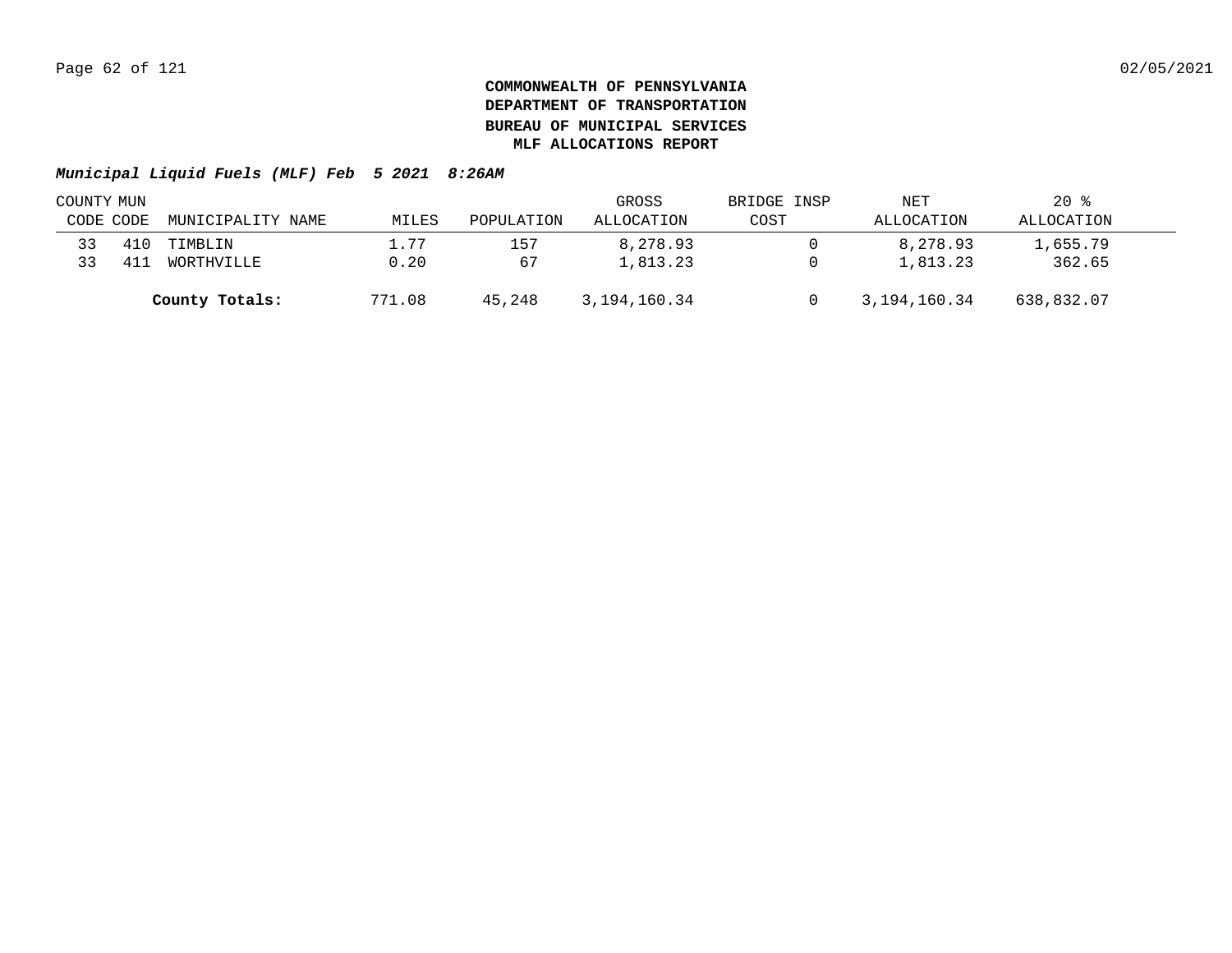|                | COUNTY MUN |                   |        |            | GROSS        | BRIDGE INSP    | NET          | $20*$      |
|----------------|------------|-------------------|--------|------------|--------------|----------------|--------------|------------|
| CODE CODE      |            | MUNICIPALITY NAME | MILES  | POPULATION | ALLOCATION   | COST           | ALLOCATION   | ALLOCATION |
| Juniata County |            |                   |        |            |              |                |              |            |
| 34             | 201        | BEALE             | 9.24   | 830        | 43,404.33    | $\mathbf 0$    | 43,404.33    | 8,680.87   |
| 34             | 202        | DELAWARE          | 31.40  | 1,547      | 124,805.69   | 623.60         | 124,182.09   | 24,836.42  |
| 34             | 203        | FAYETTE           | 47.93  | 3,478      | 210,404.69   | 1,870.00       | 208,534.69   | 41,706.94  |
| 34             | 204        | FERMANAGH         | 35.59  | 2,811      | 160,304.80   | 1,609.00       | 158,695.80   | 31,739.16  |
| 34             | 205        | GREENWOOD         | 25.83  | 617        | 90,984.65    | 316.40         | 90,668.25    | 18, 133.65 |
| 34             | 206        | LACK              | 25.24  | 785        | 92,151.18    | 632.80         | 91,518.38    | 18,303.68  |
| 34             | 207        | MILFORD           | 11.27  | 2,088      | 72,107.48    | 1,630.80       | 70,476.68    | 14,095.34  |
| 34             | 208        | MONROE            | 31.85  | 2,237      | 138,494.53   | $\overline{0}$ | 138,494.53   | 27,698.91  |
| 34             | 209        | SPRUCE HILL       | 19.13  | 834        | 74,102.91    | 312.00         | 73,790.91    | 14,758.18  |
| 34             | 210        | SUSQUEHANNA       | 33.19  | 1,250      | 125,056.65   | 632.80         | 124,423.85   | 24,884.77  |
| 34             | 211        | TURBETT           | 8.23   | 981        | 42,967.28    | $\Omega$       | 42,967.28    | 8,593.46   |
| 34             | 212        | TUSCARORA         | 22.57  | 1,240      | 91,990.51    | 2,874.00       | 89,116.51    | 17,823.30  |
| 34             | 213        | WALKER            | 32.82  | 2,738      | 150,425.90   | 632.80         | 149,793.10   | 29,958.62  |
| 34             | 401        | MIFFLIN           | 1.99   | 642        | 17,602.57    | $\Omega$       | 17,602.57    | 3,520.51   |
| 34             | 402        | MIFFLINTOWN       | 2.02   | 936        | 22,934.32    | $\Omega$       | 22,934.32    | 4,586.86   |
| 34             | 403        | PORT ROYAL        | 5.09   | 925        | 32, 245.46   | $\Omega$       | 32,245.46    | 6,449.09   |
| 34             | 404        | THOMPSONTOWN      | 2.33   | 697        | 19,635.53    |                | 19,635.53    | 3,927.11   |
|                |            | County Totals:    | 345.72 | 24,636     | 1,509,618.48 | 11,134.20      | 1,498,484.28 | 299,696.86 |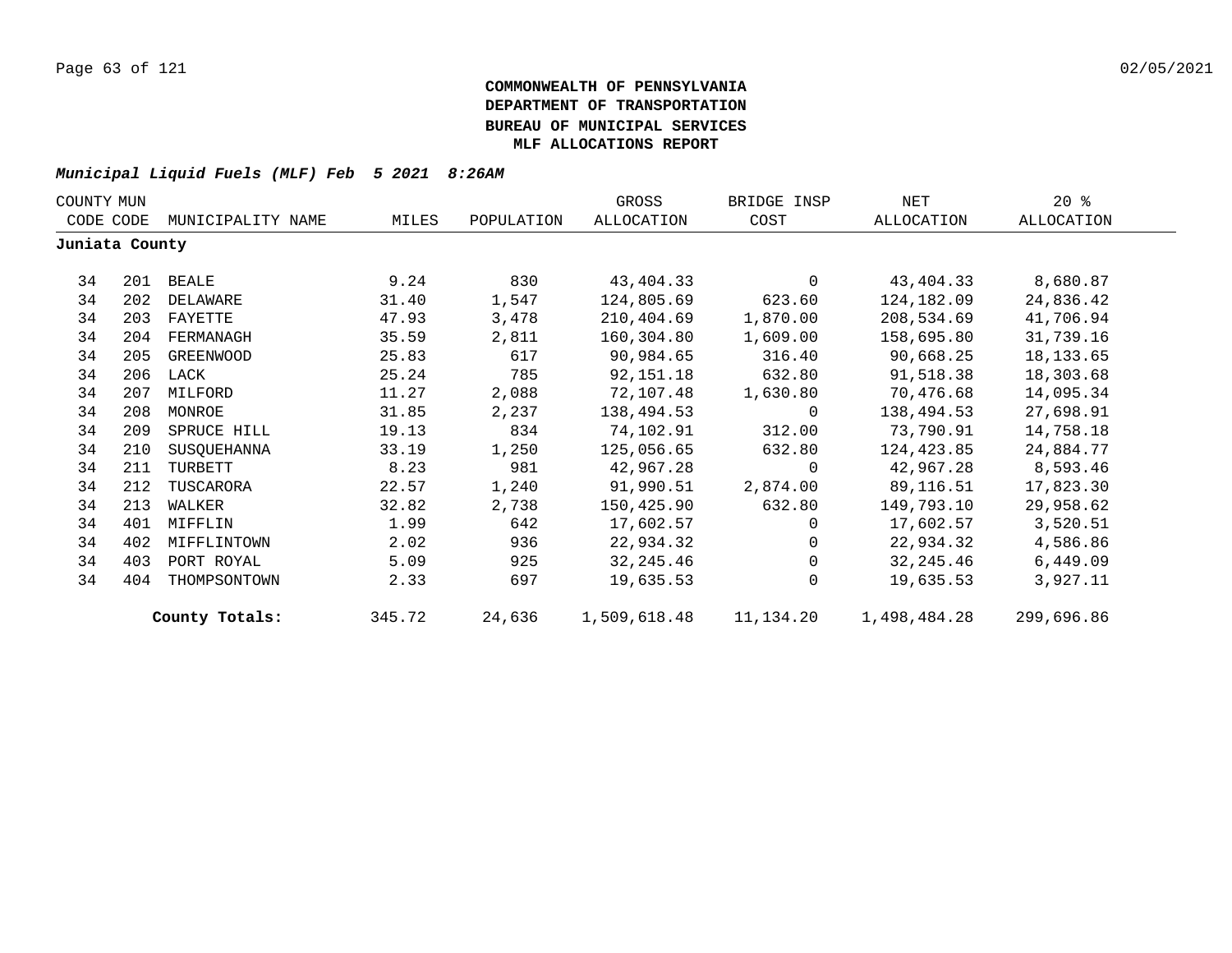| COUNTY MUN |           |                    |        |            | GROSS             | BRIDGE INSP  | $\operatorname{NET}$ | $20*$             |  |
|------------|-----------|--------------------|--------|------------|-------------------|--------------|----------------------|-------------------|--|
|            | CODE CODE | MUNICIPALITY NAME  | MILES  | POPULATION | <b>ALLOCATION</b> | COST         | ALLOCATION           | <b>ALLOCATION</b> |  |
|            |           | Lackawanna County  |        |            |                   |              |                      |                   |  |
|            |           |                    |        |            |                   |              |                      |                   |  |
| 35         |           | 201 WAVERLY        | 9.92   | 1,743      | 61,779.15         | 0            | 61,779.15            | 12,355.83         |  |
| 35         |           | 202 BENTON         | 31.29  | 1,908      | 130,897.78        | $\mathbf 0$  | 130,897.78           | 26,179.56         |  |
| 35         |           | 203 CARBONDALE     | 4.77   | 1,115      | 34,640.15         | $\mathsf{O}$ | 34,640.15            | 6,928.03          |  |
| 35         |           | 204 CLIFTON        | 4.58   | 1,480      | 40,555.79         | $\mathsf 0$  | 40,555.79            | 8,111.16          |  |
| 35         | 205       | COVINGTON          | 25.20  | 2,284      | 118,738.36        | 0            | 118,738.36           | 23,747.67         |  |
| 35         |           | 206 ELMHURST       | 8.83   | 894        | 43,275.08         | $\mathbf 0$  | 43,275.08            | 8,655.02          |  |
| 35         | 207       | FELL               | 16.86  | 2,178      | 91,022.28         | 1,697.40     | 89,324.88            | 17,864.98         |  |
| 35         | 208       | GLENBURN           | 8.86   | 1,246      | 49,640.36         | $\mathbf 0$  | 49,640.36            | 9,928.07          |  |
| 35         | 209       | GREENFIELD         | 30.32  | 2,105      | 131,404.28        | $\mathbf 0$  | 131,404.28           | 26,280.86         |  |
| 35         | 210       | JEFFERSON          | 27.99  | 3,731      | 153,162.88        | $\mathbf 0$  | 153,162.88           | 30,632.58         |  |
| 35         |           | 211 LA PLUME       | 3.71   | 602        | 22, 216.27        | $\mathbf 0$  | 22, 216.27           | 4, 443.25         |  |
| 35         | 212       | THORNHURST         | 1.59   | 1,085      | 24, 257. 77       | $\mathsf{O}$ | 24, 257. 77          | 4,851.55          |  |
| 35         | 213       | MADISON            | 20.68  | 2,750      | 113,044.63        | $\mathsf{O}$ | 113,044.63           | 22,608.93         |  |
| 35         |           | 214 NEWTON         | 28.81  | 2,846      | 139,932.19        | $\mathbf{0}$ | 139,932.19           | 27,986.44         |  |
| 35         |           | 215 NORTH ABINGTON | 9.74   | 703        | 42,689.67         | $\mathbf{0}$ | 42,689.67            | 8,537.93          |  |
| 35         |           | 216 RANSOM         | 13.36  | 1,420      | 66,676.48         | $\mathsf 0$  | 66,676.48            | 13,335.30         |  |
| 35         |           | 217 ROARING BROOK  | 25.91  | 1,907      | 114, 219. 23      | $\mathsf 0$  | 114, 219. 23         | 22,843.85         |  |
| 35         | 218       | SCOTT              | 34.92  | 4,905      | 195,543.46        | $\mathsf{O}$ | 195,543.46           | 39,108.69         |  |
| 35         | 219       | SOUTH ABINGTON     | 39.38  | 9,073      | 283,625.85        | 0            | 283,625.85           | 56,725.17         |  |
| 35         | 220       | SPRING BROOK       | 28.13  | 2,768      | 136,436.47        | 0            | 136,436.47           | 27, 287. 29       |  |
| 35         | 221       | WEST ABINGTON      | 5.51   | 250        | 21,518.12         | $\mathbf 0$  | 21,518.12            | 4,303.62          |  |
| 35         | 301       | CARBONDALE         | 28.28  | 8,891      | 246,008.36        | 1,696.60     | 244, 311.76          | 48,862.35         |  |
| 35         | 302       | SCRANTON           | 263.38 | 76,089     | 2, 171, 483. 13   | 14,577.80    | 2,156,905.33         | 431,381.07        |  |
| 35         |           | 401 ARCHBALD       | 35.77  | 6,984      | 235, 221.98       | $\mathbf 0$  | 235, 221.98          | 47,044.40         |  |
| 35         | 402       | <b>BLAKELY</b>     | 23.74  | 6,564      | 190,483.47        | $\mathbf{0}$ | 190,483.47           | 38,096.69         |  |
| 35         | 403       | CLARKS GREEN       | 6.33   | 1,476      | 45,903.90         | $\Omega$     | 45,903.90            | 9,180.78          |  |
| 35         | 404       | CLARKS SUMMIT      | 24.48  | 5,116      | 166,972.85        | 2,496.60     | 164,476.25           | 32,895.25         |  |
| 35         | 405       | DALTON             | 8.20   | 1,234      | 47,382.65         | $\mathbf 0$  | 47,382.65            | 9,476.53          |  |
| 35         | 406       | DICKSON CITY       | 22.65  | 6,070      | 178,305.24        | $\mathbf 0$  | 178,305.24           | 35,661.05         |  |
| 35         | 407       | DUNMORE            | 52.29  | 14,057     | 412,416.66        | 3,286.60     | 409,130.06           | 81,826.01         |  |
| 35         | 408       | JERMYN             | 10.19  | 2,169      | 70,206.27         | $\mathbf 0$  | 70,206.27            | 14,041.25         |  |
| 35         |           | 409 MAYFIELD       | 7.21   | 1,807      | 54, 527.26        | 0            | 54, 527.26           | 10,905.45         |  |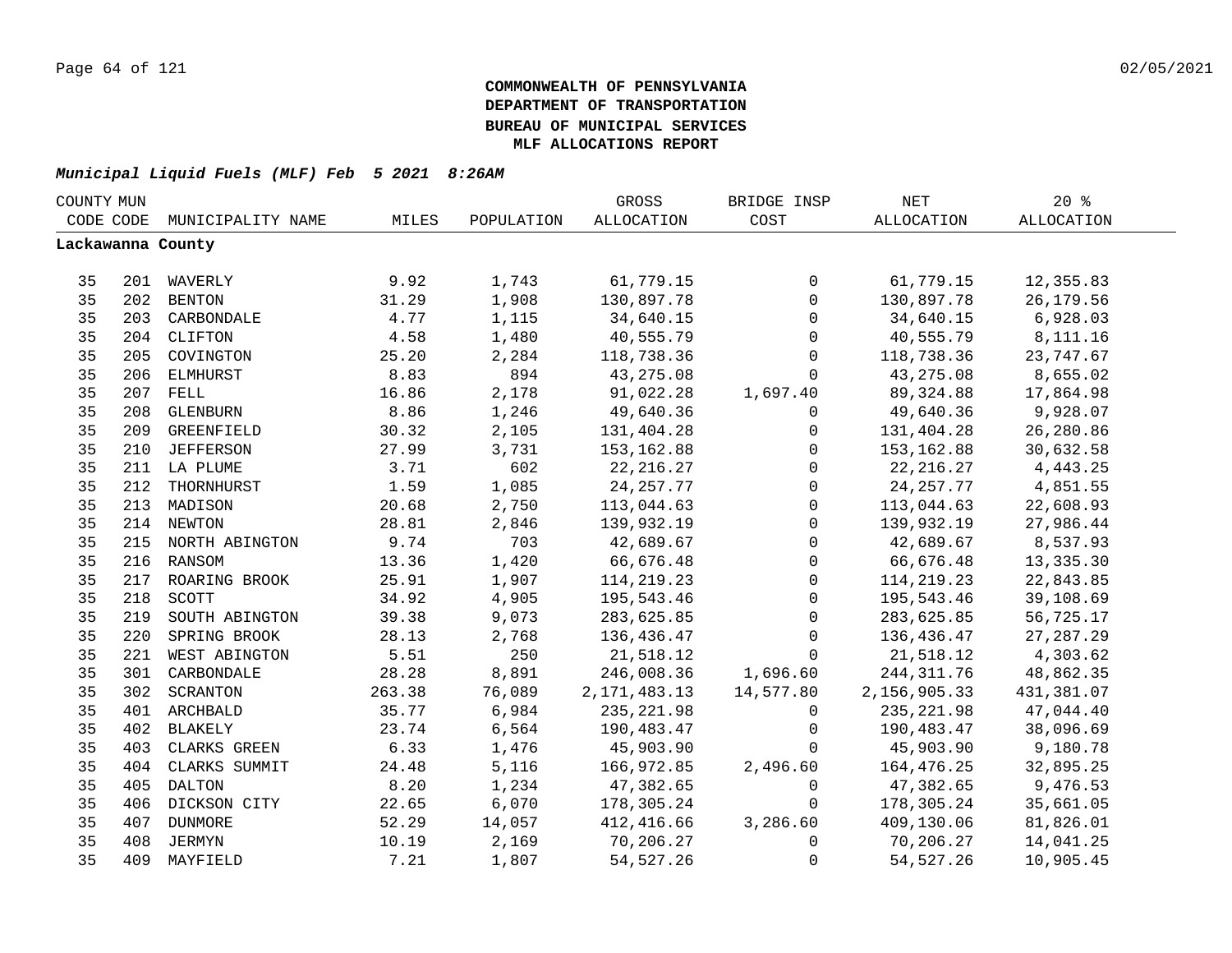|           | COUNTY MUN |                   |         |            | GROSS        | BRIDGE INSP | NET          | $20$ %       |  |
|-----------|------------|-------------------|---------|------------|--------------|-------------|--------------|--------------|--|
| CODE CODE |            | MUNICIPALITY NAME | MILES   | POPULATION | ALLOCATION   | COST        | ALLOCATION   | ALLOCATION   |  |
| 35        | 410        | MOOSIC            | 28.71   | 5,719      | 190,817.26   | 0           | 190,817.26   | 38,163.45    |  |
| 35        | 411        | MOSCOW            | 10.16   | 2,026      | 67,565.21    | 0           | 67,565.21    | 13,513.04    |  |
| 35        | 412        | OLD FORGE         | 37.38   | 8,313      | 263,889.61   | $\mathbf 0$ | 263,889.61   | 52,777.92    |  |
| 35        | 413        | OLYPHANT          | 19.13   | 5,151      | 151,028.63   | 0           | 151,028.63   | 30,205.73    |  |
| 35        | 414        | TAYLOR            | 15.77   | 6,263      | 160,438.44   | 0           | 160,438.44   | 32,087.69    |  |
| 35        | 415        | THROOP            | 15.28   | 4,088      | 120,164.11   | $\mathbf 0$ | 120,164.11   | 24,032.82    |  |
| 35        | 416        | VANDLING          | 2.02    | 751        | 19,637.75    | $\mathbf 0$ | 19,637.75    | 3,927.55     |  |
| 35        | 417        | JESSUP            | 19.61   | 4,676      | 144,050.95   | 0           | 144,050.95   | 28,810.19    |  |
|           |            | County Totals:    | 1010.94 | 214,437    | 6,951,779.98 | 23,755.00   | 6,928,024.98 | 1,385,605.00 |  |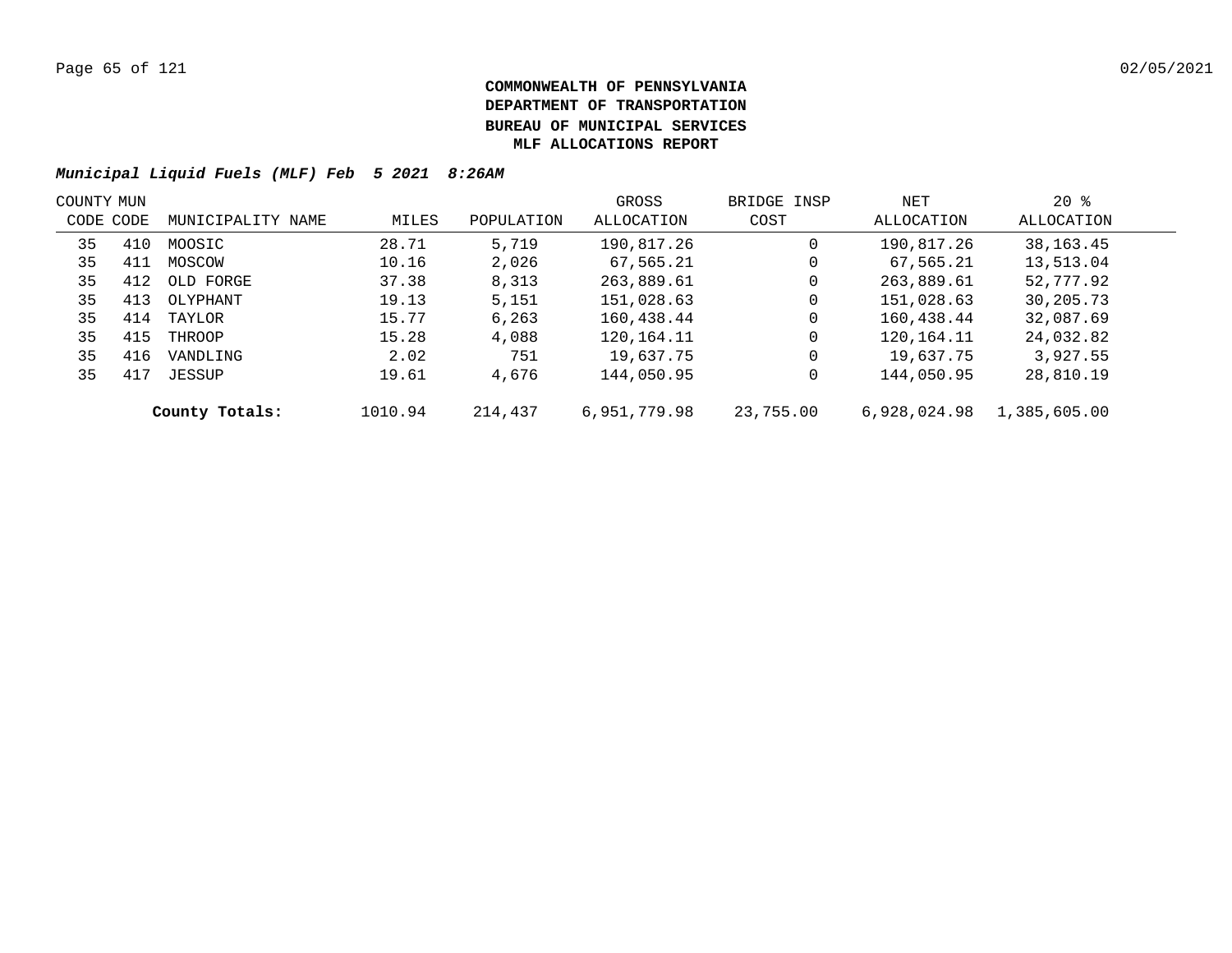| COUNTY MUN       |     |                           |        |            | GROSS        | BRIDGE INSP | <b>NET</b>   | 20%         |  |
|------------------|-----|---------------------------|--------|------------|--------------|-------------|--------------|-------------|--|
| CODE CODE        |     | MUNICIPALITY NAME         | MILES  | POPULATION | ALLOCATION   | COST        | ALLOCATION   | ALLOCATION  |  |
| Lancaster County |     |                           |        |            |              |             |              |             |  |
|                  |     |                           |        |            |              |             |              |             |  |
| 36               |     | 101 MANHEIM               | 150.98 | 38,133     | 1,147,055.72 | 13,083.73   | 1,133,971.99 | 226,794.40  |  |
| 36               |     | 201 BART                  | 30.71  | 3,094      | 150,235.31   | 4,973.04    | 145, 262. 27 | 29,052.45   |  |
| 36               |     | 202 BRECKNOCK             | 57.25  | 7,199      | 305,572.27   | 4,320.47    | 301,251.80   | 60,250.36   |  |
| 36               | 203 | CAERNARVON                | 36.15  | 4,748      | 196,554.91   | 5,134.00    | 191,420.91   | 38, 284. 18 |  |
| 36               |     | 204 CLAY                  | 53.25  | 6,308      | 277,308.14   | 903.30      | 276,404.84   | 55,280.97   |  |
| 36               | 205 | COLERAIN                  | 54.51  | 3,635      | 233,579.20   | 2,439.80    | 231,139.40   | 46, 227.88  |  |
| 36               | 206 | CONESTOGA                 | 25.07  | 3,776      | 144,922.13   | 903.40      | 144,018.73   | 28,803.75   |  |
| 36               | 207 | CONOY                     | 28.10  | 3,194      | 143,934.59   | 1,370.60    | 142,563.99   | 28,512.80   |  |
| 36               | 208 | DRUMORE                   | 37.92  | 2,560      | 163,047.71   | 1,221.60    | 161,826.11   | 32, 365.22  |  |
| 36               | 209 | EARL TOWNSHIP             | 49.29  | 7,024      | 277,803.43   | 1,206.20    | 276,597.23   | 55, 319.45  |  |
| 36               | 210 | EAST COCALICO             | 58.20  | 10,310     | 363,949.93   | 406.40      | 363,543.53   | 72,708.71   |  |
| 36               | 211 | EAST DONEGAL              | 47.46  | 7,755      | 285,162.17   | 3,537.40    | 281,624.77   | 56, 324.95  |  |
| 36               | 212 | EAST DRUMORE              | 36.89  | 3,791      | 181,793.52   | 2,328.20    | 179,465.32   | 35,893.06   |  |
| 36               |     | 213 EAST EARL             | 49.65  | 6,507      | 269,705.71   | 1,901.80    | 267,803.91   | 53,560.78   |  |
| 36               |     | 214 EAST HEMPFIELD        | 118.93 | 23,522     | 787,446.29   | 13,897.11   | 773,549.18   | 154,709.84  |  |
| 36               |     | 215 EAST LAMPETER         | 69.62  | 16,424     | 508,262.28   | 2,509.00    | 505,753.28   | 101,150.66  |  |
| 36               |     | 216 EDEN                  | 19.04  | 2,094      | 96,276.48    | 1,954.54    | 94,321.94    | 18,864.39   |  |
| 36               |     | 217 ELIZABETH             | 30.26  | 3,886      | 162,954.62   | 630.20      | 162,324.42   | 32,464.88   |  |
| 36               |     | 218 EPHRATA               | 41.87  | 9,400      | 297, 163. 77 | 239.80      | 296,923.97   | 59, 384. 79 |  |
| 36               |     | 219 FULTON                | 44.12  | 3,074      | 191,406.91   | 1,612.80    | 189,794.11   | 37,958.82   |  |
| 36               |     | 220 LANCASTER<br>TOWNSHIP | 46.69  | 16,149     | 432, 352.49  | $\mathbf 0$ | 432,352.49   | 86,470.50   |  |
| 36               |     | 221 LEACOCK               | 34.27  | 5,220      | 199,143.66   | 4,044.60    | 195,099.06   | 39,019.81   |  |
| 36               |     | 222 LITTLE BRITAIN        | 47.32  | 4,106      | 219,706.14   | 1,356.40    | 218,349.74   | 43,669.95   |  |
| 36               |     | 223 MANOR                 | 110.62 | 19,612     | 692,038.60   | 2,984.00    | 689,054.60   | 137,810.92  |  |
| 36               | 224 | MARTIC                    | 47.06  | 5,190      | 238, 217.02  | $\mathbf 0$ | 238, 217.02  | 47,643.40   |  |
| 36               | 225 | MOUNT JOY<br>TOWNSHIP     | 63.97  | 9,873      | 374,031.43   | 3,896.88    | 370, 134.55  | 74,026.91   |  |
| 36               |     | 226 PARADISE              | 33.23  | 5,131      | 194,337.08   | 2,760.28    | 191,576.80   | 38, 315.36  |  |
| 36               | 227 | PENN                      | 62.77  | 8,789      | 350,999.21   | 1,382.20    | 349,617.01   | 69,923.40   |  |
| 36               |     | 228 PEQUEA                | 32.74  | 4,605      | 183, 446.72  | 3,420.42    | 180,026.30   | 36,005.26   |  |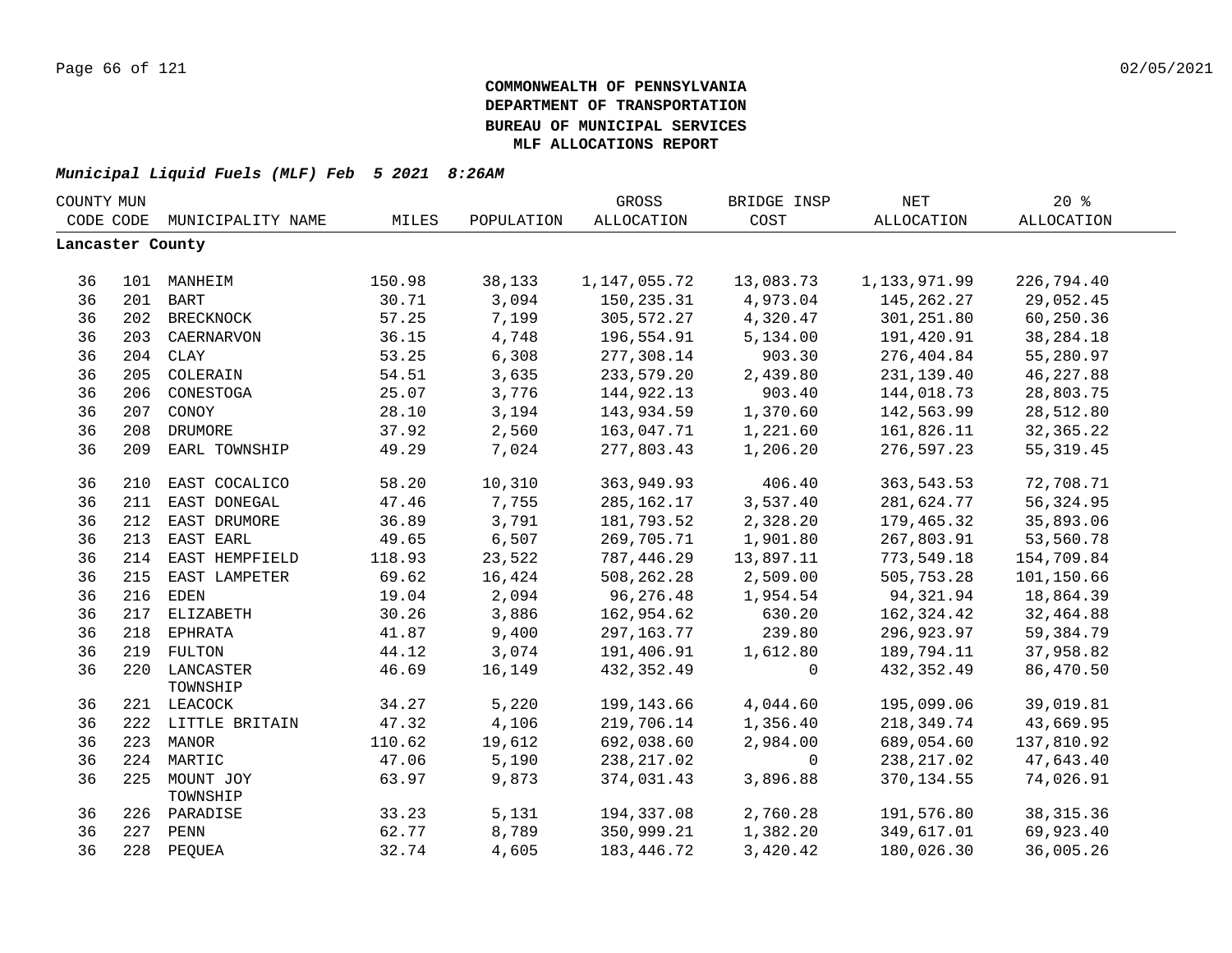| COUNTY MUN |     |                   |         |            | GROSS           | BRIDGE INSP | NET           | 20%            |  |
|------------|-----|-------------------|---------|------------|-----------------|-------------|---------------|----------------|--|
| CODE CODE  |     | MUNICIPALITY NAME | MILES   | POPULATION | ALLOCATION      | COST        | ALLOCATION    | ALLOCATION     |  |
| 36         | 229 | PROVIDENCE        | 41.74   | 6,897      | 252, 159.59     | 3,296.17    | 248,863.42    | 49,772.68      |  |
| 36         |     | 230 RAPHO         | 89.03   | 10,442     | 461,776.25      | 10,398.13   | 451,378.12    | 90,275.62      |  |
| 36         | 231 | SADSBURY          | 42.26   | 3,395      | 191,366.85      | $\Omega$    | 191,366.85    | 38, 273. 37    |  |
| 36         | 232 | SALISBURY         | 94.11   | 11,062     | 488,555.90      | 10,934.83   | 477,621.07    | 95,524.21      |  |
| 36         |     | 233 STRASBURG     | 33.90   | 4,182      | 179,501.44      | 2,237.80    | 177,263.64    | 35, 452. 73    |  |
| 36         |     | 234 UPPER LEACOCK | 43.67   | 8,708      | 290,407.08      | 2,071.80    | 288, 335. 28  | 57,667.06      |  |
| 36         | 235 | WARWICK           | 76.85   | 17,783     | 554,868.45      | 1,467.93    | 553,400.52    | 110,680.10     |  |
| 36         | 236 | WEST COCALICO     | 56.93   | 7,280      | 306,024.65      | 963.00      | 305,061.65    | 61,012.33      |  |
| 36         | 237 | WEST DONEGAL      | 40.95   | 8,260      | 274,000.77      | 4,238.28    | 269,762.49    | 53,952.50      |  |
| 36         | 238 | WEST EARL         | 50.18   | 7,868      | 295,599.02      | 2,844.80    | 292,754.22    | 58,550.84      |  |
| 36         | 239 | WEST HEMPFIELD    | 80.62   | 16,153     | 537,497.96      | $\mathbf 0$ | 537,497.96    | 107,499.59     |  |
| 36         | 240 | WEST LAMPETER     | 57.61   | 15,209     | 449,419.38      | 2,102.72    | 447,316.66    | 89, 463. 33    |  |
| 36         |     | 301 LANCASTER     | 88.99   | 59,322     | 1,332,657.80    | 1,381.60    | 1,331,276.20  | 266, 255. 24   |  |
| 36         |     | 401 ADAMSTOWN     | 6.69    | 1,789      | 52,596.17       | $\Omega$    | 52,596.17     | 10,519.23      |  |
| 36         |     | 402 AKRON         | 11.92   | 3,876      | 105,981.20      | $\Omega$    | 105,981.20    | 21,196.24      |  |
| 36         | 403 | CHRISTIANA        | 3.79    | 1,168      | 32,549.72       | $\Omega$    | 32,549.72     | 6,509.94       |  |
| 36         |     | 404 COLUMBIA      | 22.99   | 10,400     | 256,515.58      | 699.20      | 255,816.38    | 51, 163. 28    |  |
| 36         |     | 405 DENVER        | 11.40   | 3,861      | 104,103.61      | 2,104.20    | 101,999.41    | 20,399.88      |  |
| 36         |     | 406 EAST          | 13.81   | 4,506      | 123,060.27      | $\mathbf 0$ | 123,060.27    | 24,612.05      |  |
|            |     | PETERSBURG        |         |            |                 |             |               |                |  |
| 36         |     | 407 ELIZABETHTOWN | 29.73   | 11,545     | 297,791.03      | 2,366.20    | 295, 424.83   | 59,084.97      |  |
| 36         |     | 408 EPHRATA       | 36.85   | 13,394     | 352,787.99      | 765.20      | 352,022.79    | 70,404.56      |  |
| 36         |     | 409 LITITZ        | 27.47   | 9,369      | 252,017.55      | 3,013.22    | 249,004.33    | 49,800.87      |  |
| 36         |     | 410 MANHEIM       | 16.36   | 4,858      | 137,229.49      | 2,342.80    | 134,886.69    | 26,977.34      |  |
| 36         |     | 411 MARIETTA      | 12.31   | 2,588      | 84,237.75       | 0           | 84, 237. 75   | 16,847.55      |  |
| 36         |     | 412 MILLERSVILLE  | 17.40   | 8,168      | 199,431.89      | 0           | 199,431.89    | 39,886.38      |  |
| 36         | 413 | MT JOY            | 19.30   | 7,410      | 191,808.83      | 4,193.96    | 187,614.87    | 37,522.97      |  |
| 36         |     | 414 MOUNTVILLE    | 7.30    | 2,802      | 72,536.13       | $\Omega$    | 72,536.13     | 14,507.23      |  |
| 36         | 415 | NEW HOLLAND       | 17.29   | 5,378      | 149,375.53      | 406.40      | 148,969.13    | 29,793.83      |  |
| 36         | 416 | QUARRYVILLE       | 8.58    | 2,576      | 72,472.88       | 0           | 72,472.88     | 14,494.58      |  |
| 36         | 417 | STRASBURG         | 9.07    | 2,809      | 78,142.19       | 0           | 78,142.19     | 15,628.44      |  |
| 36         | 418 | TERRE HILL        | 3.38    | 1,295      | 33,543.07       | 0           | 33,543.07     | 6,708.61       |  |
|            |     | County Totals:    | 2590.42 | 519,462    | 17, 278, 423.46 | 142,246.41  | 17,136,177.05 | 3, 427, 235.41 |  |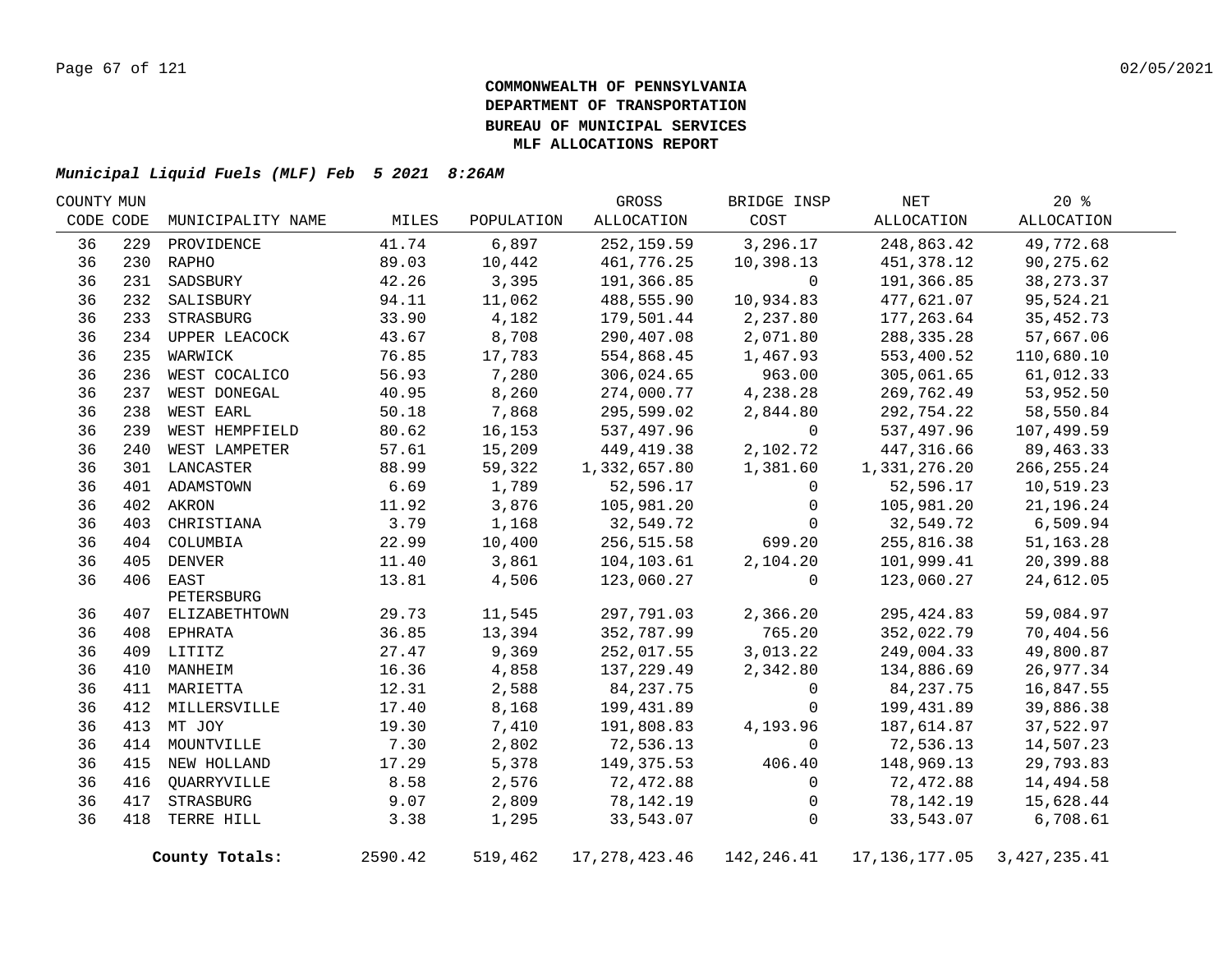| COUNTY MUN      |     |                             |        |            | GROSS        | BRIDGE INSP    | $\operatorname{NET}$ | 20%         |  |
|-----------------|-----|-----------------------------|--------|------------|--------------|----------------|----------------------|-------------|--|
|                 |     | CODE CODE MUNICIPALITY NAME | MILES  | POPULATION | ALLOCATION   | COST           | ALLOCATION           | ALLOCATION  |  |
| Lawrence County |     |                             |        |            |              |                |                      |             |  |
|                 |     |                             |        |            |              |                |                      |             |  |
| 37              |     | 202 HICKORY                 | 23.55  | 2,470      | 116,943.03   | $\mathbf{0}$   | 116,943.03           | 23,388.61   |  |
| 37              |     | 203 LITTLE BEAVER           | 27.02  | 1,411      | 108,818.32   | 1,068.60       | 107,749.72           | 21,549.94   |  |
| 37              |     | 204 MAHONING                | 34.98  | 3,083      | 163, 262.62  | 2,423.00       | 160,839.62           | 32, 167.92  |  |
| 37              |     | 205 NESHANNOCK              | 65.95  | 9,609      | 375,458.76   | $\mathbf 0$    | 375,458.76           | 75,091.75   |  |
| 37              |     | 206 NORTH BEAVER            | 66.24  | 4,121      | 278,564.75   | 2,681.40       | 275,883.35           | 55,176.67   |  |
| 37              |     | 207 PERRY                   | 25.48  | 1,938      | 113,440.02   | 2,400.00       | 111,040.02           | 22,208.00   |  |
| 37              |     | 208 PLAIN GROVE             | 22.79  | 813        | 85,062.94    | $\overline{0}$ | 85,062.94            | 17,012.59   |  |
| 37              |     | 209 PULASKI                 | 39.24  | 3,452      | 183,030.23   | $\mathbf 0$    | 183,030.23           | 36,606.05   |  |
| 37              | 210 | SCOTT                       | 22.96  | 2,347      | 112,924.17   | 919.26         | 112,004.91           | 22,400.98   |  |
| 37              | 211 | SHENANGO                    | 55.01  | 7,479      | 303,624.84   | 1,284.00       | 302,340.84           | 60,468.17   |  |
| 37              | 212 | SLIPPERY ROCK               | 47.94  | 3,283      | 206,960.90   | 2,243.20       | 204,717.70           | 40,943.54   |  |
| 37              | 213 | TAYLOR                      | 12.09  | 1,052      | 56,186.07    | $\mathbf 0$    | 56,186.07            | 11,237.21   |  |
| 37              |     | 214 UNION                   | 33.70  | 5,190      | 196,843.88   | $\mathbf 0$    | 196,843.88           | 39, 368. 78 |  |
| 37              | 215 | WASHINGTON                  | 17.73  | 799        | 69,143.73    | 459.60         | 68,684.13            | 13,736.83   |  |
| 37              | 216 | WAYNE                       | 27.14  | 2,606      | 130,483.96   | 459.60         | 130,024.36           | 26,004.87   |  |
| 37              | 217 | WILMINGTON                  | 29.99  | 2,715      | 141,252.11   | 459.60         | 140,792.51           | 28,158.50   |  |
| 37              | 301 | NEW CASTLE                  | 95.85  | 23, 273    | 711,535.27   | 3,612.20       | 707,923.07           | 141,584.61  |  |
| 37              | 401 | <b>BESSEMER</b>             | 5.33   | 1,111      | 36, 303.07   | $\mathbf 0$    | 36,303.07            | 7,260.61    |  |
| 37              | 402 | ELLPORT                     | 7.61   | 1,180      | 44,593.30    | $\mathbf 0$    | 44,593.30            | 8,918.66    |  |
| 37              | 403 | ELLWOOD CITY                | 33.86  | 7,921      | 246,003.75   | 0              | 246,003.75           | 49,200.75   |  |
| 37              |     | 404 ENON VALLEY             | 1.90   | 306        | 11,336.57    | $\mathbf 0$    | 11,336.57            | 2,267.31    |  |
|                 |     | <b>BOROUGH</b>              |        |            |              |                |                      |             |  |
| 37              |     | 405 NEW WILMINGTON          | 6.30   | 2,466      | 63,452.06    | $\mathsf{O}$   | 63,452.06            | 12,690.41   |  |
| 37              |     | 406 SOUTH NEW               | 4.86   | 709        | 27,684.25    | $\Omega$       | 27,684.25            | 5,536.85    |  |
|                 |     | CASTLE                      |        |            |              |                |                      |             |  |
| 37              |     | 407 VOLANT                  | 0.64   | 168        | 4,975.57     | $\mathbf 0$    | 4,975.57             | 995.11      |  |
| 37              |     | 408 WAMPUM                  | 4.15   | 717        | 25,628.08    | $\mathsf{O}$   | 25,628.08            | 5, 125.62   |  |
| 37              |     | 409 NEW BEAVER              | 21.15  | 1,502      | 92,261.69    | 283.80         | 91,977.89            | 18,395.58   |  |
| 37              |     | 410 S.N.P.J.                | 1.00   | 19         | 3,435.35     | $\mathbf 0$    | 3,435.35             | 687.07      |  |
|                 |     | County Totals:              | 734.46 | 91,740     | 3,909,209.29 | 18,294.26      | 3,890,915.03         | 778,183.01  |  |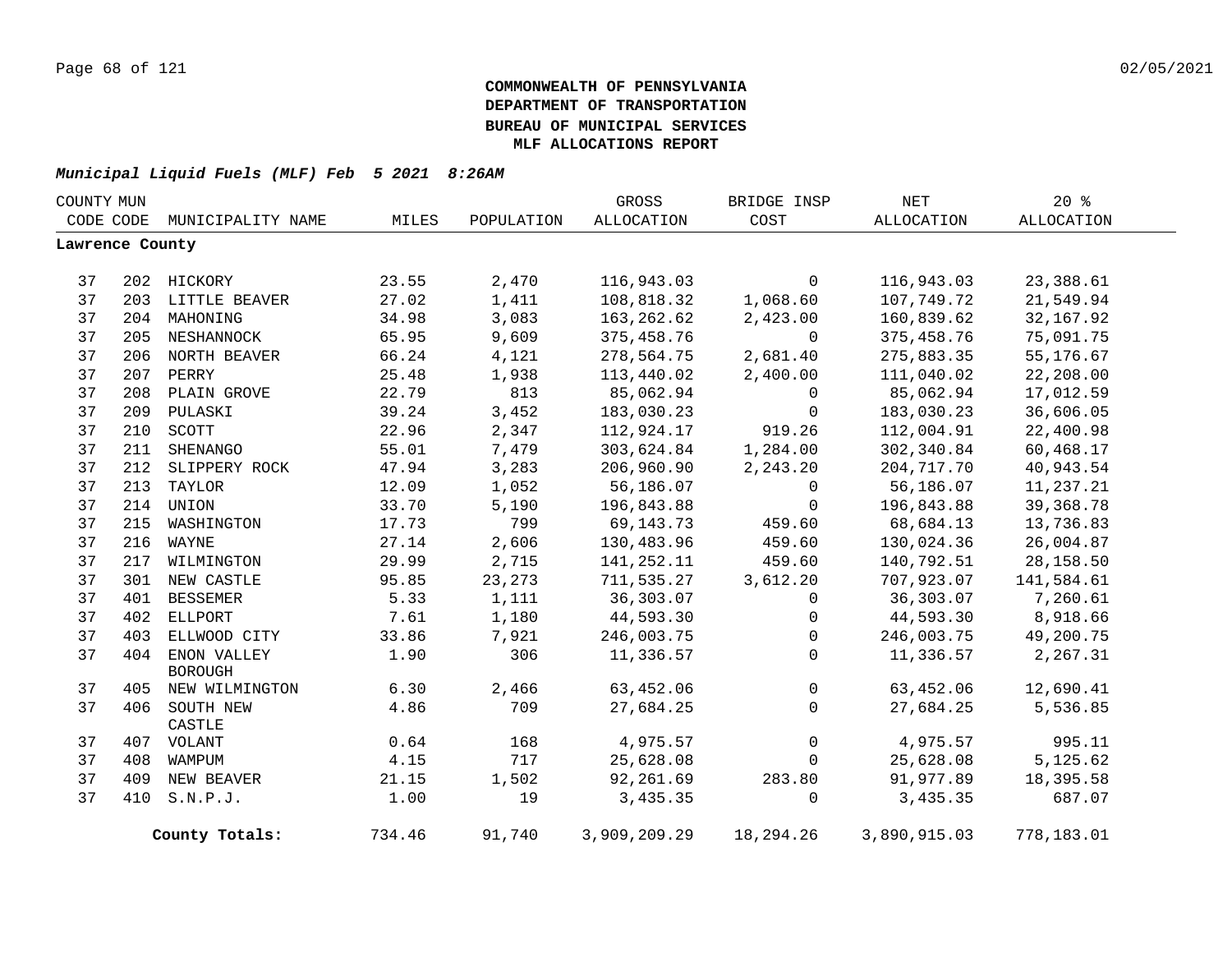| COUNTY MUN     |     |                    |        |            | GROSS             | BRIDGE INSP  | NET          | 20%               |  |
|----------------|-----|--------------------|--------|------------|-------------------|--------------|--------------|-------------------|--|
| CODE CODE      |     | MUNICIPALITY NAME  | MILES  | POPULATION | <b>ALLOCATION</b> | COST         | ALLOCATION   | <b>ALLOCATION</b> |  |
| Lebanon County |     |                    |        |            |                   |              |              |                   |  |
| 38             |     | 101 ANNVILLE       | 11.42  | 4,767      | 120,309.78        | $\mathbf 0$  | 120,309.78   | 24,061.96         |  |
| 38             | 102 | WEST LEBANON       | 3.62   | 781        | 25, 127. 22       | $\mathbf 0$  | 25, 127. 22  | 5,025.44          |  |
| 38             | 201 | <b>BETHEL</b>      | 48.75  | 5,007      | 240,189.69        | $\mathbf 0$  | 240,189.69   | 48,037.94         |  |
| 38             | 202 | COLD SPRING        | 0.00   | 52         | 926.58            | $\mathbf 0$  | 926.58       | 185.32            |  |
| 38             |     | 203 EAST HANOVER   | 50.75  | 2,801      | 207,073.98        | $\mathbf 0$  | 207,073.98   | 41, 414.80        |  |
| 38             |     | 204 HEIDELBERG     | 42.27  | 4,069      | 203,407.99        | 0            | 203,407.99   | 40,681.60         |  |
| 38             |     | 205 JACKSON        | 54.43  | 8,163      | 314,017.05        | 0            | 314,017.05   | 62,803.41         |  |
| 38             |     | 206 MILLCREEK      | 36.85  | 3,892      | 183,469.36        | $\Omega$     | 183,469.36   | 36,693.87         |  |
| 38             |     | 207 NORTH ANNVILLE | 23.66  | 2,381      | 115,697.76        | 0            | 115,697.76   | 23, 139.55        |  |
| 38             |     | 208 NORTH CORNWALL | 36.56  | 7,553      | 247,807.63        | 658.59       | 247,149.04   | 49, 429.81        |  |
| 38             |     | 209 NORTH LEBANON  | 63.23  | 11,429     | 399,466.54        | 0            | 399,466.54   | 79,893.31         |  |
| 38             |     | 210 NORTH          | 44.33  | 8,068      | 281,046.61        | 0            | 281,046.61   | 56,209.32         |  |
|                |     | LONDONDERRY        |        |            |                   |              |              |                   |  |
| 38             |     | 211 SOUTH ANNVILLE | 28.08  | 2,850      | 137,742.83        | 1,992.37     | 135,750.46   | 27,150.09         |  |
| 38             |     | 212 SOUTH LEBANON  | 57.67  | 9,463      | 347, 215.70       | 0            | 347, 215.70  | 69, 443. 14       |  |
| 38             | 213 | SOUTH              | 35.83  | 6,991      | 235,532.53        | 0            | 235,532.53   | 47,106.51         |  |
|                |     | LONDONDERRY        |        |            |                   |              |              |                   |  |
| 38             | 214 | SWATARA            | 37.21  | 4,555      | 196,398.38        | $\mathsf{O}$ | 196,398.38   | 39,279.68         |  |
| 38             |     | 215 UNION TOWNSHIP | 31.16  | 3,099      | 151,717.93        | $\Omega$     | 151,717.93   | 30, 343.59        |  |
| 38             |     | 216 WEST CORNWALL  | 10.50  | 1,976      | 67,727.17         | 0            | 67,727.17    | 13,545.43         |  |
| 38             |     | 301 LEBANON        | 85.19  | 25,477     | 717,797.09        | $\mathbf 0$  | 717,797.09   | 143,559.42        |  |
| 38             | 401 | CLEONA             | 7.79   | 2,080      | 61,188.05         | $\mathsf{O}$ | 61,188.05    | 12,237.61         |  |
| 38             | 402 | CORNWALL           | 32.56  | 4,112      | 174,104.36        | $\mathsf{O}$ | 174,104.36   | 34,820.87         |  |
| 38             |     | 403 JONESTOWN      | 8.37   | 1,905      | 59,865.82         | $\mathsf{O}$ | 59,865.82    | 11,973.16         |  |
| 38             |     | 404 MOUNT GRETNA   | 3.29   | 196        | 13,681.00         | $\mathbf 0$  | 13,681.00    | 2,736.20          |  |
| 38             |     | 405 MYERSTOWN      | 10.10  | 3,062      | 85,840.17         | 0            | 85,840.17    | 17,168.03         |  |
| 38             |     | 406 PALMYRA        | 25.59  | 7,320      | 209,683.90        | $\mathbf 0$  | 209,683.90   | 41,936.78         |  |
| 38             |     | 407 RICHLAND       | 5.63   | 1,519      | 44,502.39         | $\mathbf 0$  | 44,502.39    | 8,900.48          |  |
|                |     | County Totals:     | 794.84 | 133,568    | 4,841,537.51      | 2,650.96     | 4,838,886.55 | 967, 777.31       |  |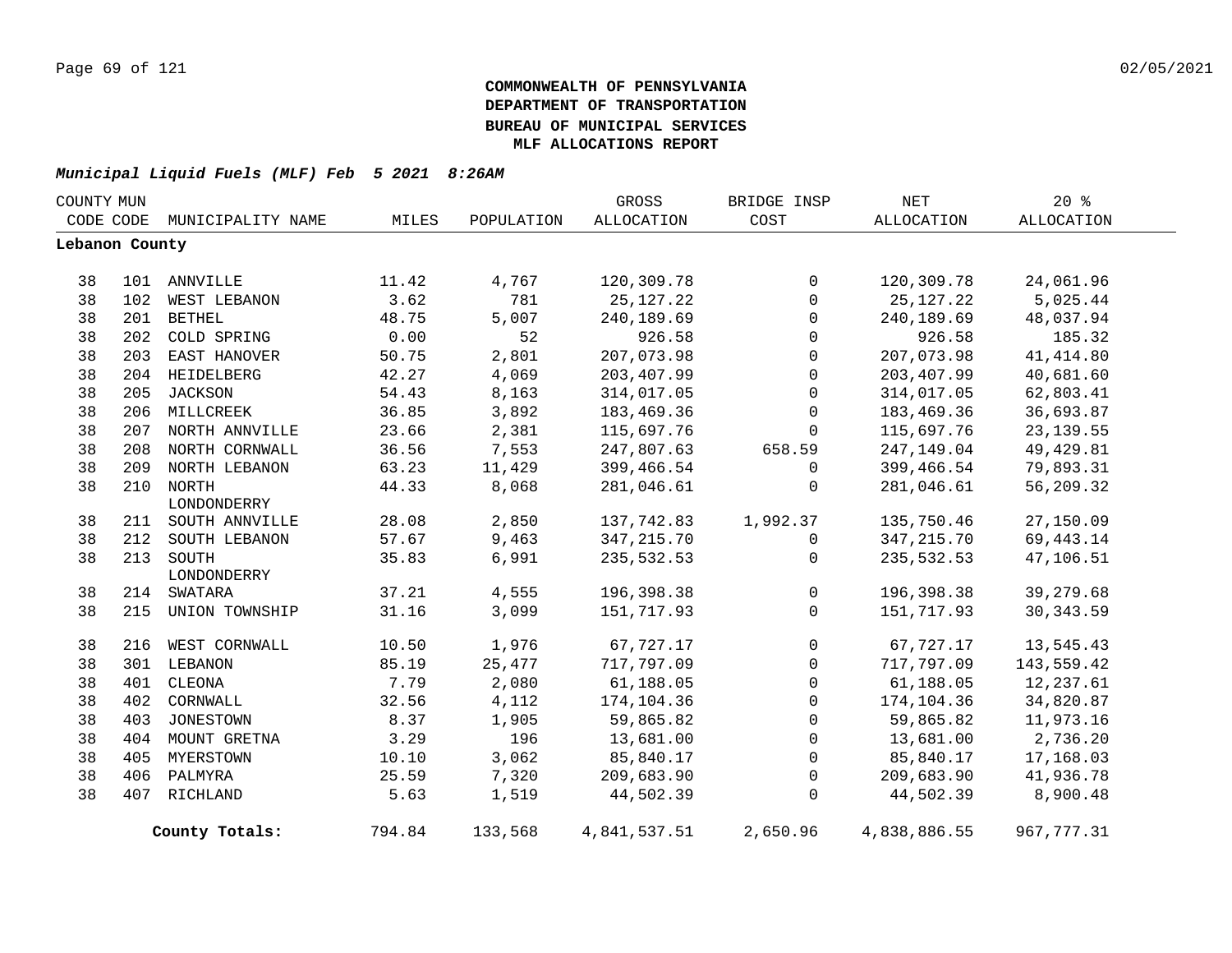| COUNTY MUN |               |                        |         |            | GROSS         | BRIDGE INSP | <b>NET</b>    | 20%          |  |
|------------|---------------|------------------------|---------|------------|---------------|-------------|---------------|--------------|--|
|            | CODE CODE     | MUNICIPALITY NAME      | MILES   | POPULATION | ALLOCATION    | COST        | ALLOCATION    | ALLOCATION   |  |
|            | Lehigh County |                        |         |            |               |             |               |              |  |
|            |               |                        |         |            |               |             |               |              |  |
| 39         | 101           | SALISBURY              | 64.77   | 13,505     | 441,228.38    | $\mathbf 0$ | 441,228.38    | 88,245.68    |  |
| 39         | 102           | WHITEHALL              | 97.60   | 26,738     | 778,698.39    | 1,856.40    | 776,841.99    | 155,368.40   |  |
| 39         |               | 103 SOUTH<br>WHITEHALL | 108.20  | 19,180     | 676,846.43    | 1,598.80    | 675,247.63    | 135,049.53   |  |
| 39         |               | 104 LOWER MACUNGIE     | 125.26  | 30,633     | 933,761.71    | 3,767.60    | 929,994.11    | 185,998.82   |  |
| 39         |               | 201 HANOVER            | 8.68    | 1,571      | 54,874.20     | $\Omega$    | 54,874.20     | 10,974.84    |  |
| 39         |               | 202 HEIDELBERG         | 47.57   | 3,416      | 208,185.05    | 1,696.80    | 206,488.25    | 41,297.65    |  |
| 39         |               | 204 LOWER MILFORD      | 49.51   | 3,775      | 220,589.93    | $\Omega$    | 220,589.93    | 44, 117.99   |  |
| 39         |               | 205 LOWHILL            | 43.46   | 2,173      | 173,307.90    | 3,745.60    | 169,562.30    | 33,912.46    |  |
| 39         |               | 206 LYNN               | 66.73   | 4,229      | 282,006.66    | 454.20      | 281,552.46    | 56,310.49    |  |
| 39         |               | 207 NORTH              | 116.71  | 15,703     | 641, 242.57   | 2,666.80    | 638,575.77    | 127,715.15   |  |
|            |               | WHITEHALL              |         |            |               |             |               |              |  |
| 39         |               | 209 UPPER MACUNGIE     | 133.94  | 20,063     | 772, 292.28   | 1,133.80    | 771,158.48    | 154, 231.70  |  |
| 39         | 210           | UPPER MILFORD          | 51.98   | 7,292      | 290,909.36    | 481.60      | 290, 427. 76  | 58,085.55    |  |
| 39         |               | 211 UPPER SAUCON       | 78.68   | 14,808     | 507,523.28    | 1,320.60    | 506,202.68    | 101,240.54   |  |
| 39         | 212           | WASHINGTON             | 61.35   | 6,624      | 308,023.04    | 1,550.40    | 306,472.64    | 61,294.53    |  |
| 39         | 213           | WEISENBERG             | 77.28   | 4,923      | 327,044.37    | $\mathbf 0$ | 327,044.37    | 65,408.87    |  |
| 39         |               | 301 ALLENTOWN          | 287.94  | 118,032    | 2,994,933.63  | 16,464.00   | 2,978,469.63  | 595,693.93   |  |
| 39         |               | 401 ALBURTIS           | 6.22    | 2,361      | 61,333.33     | 440.20      | 60,893.13     | 12,178.63    |  |
| 39         | 402           | CATASAUQUA             | 17.87   | 6,436      | 170,024.45    | 1,179.00    | 168,845.45    | 33,769.09    |  |
| 39         | 403           | COOPERSBURG            | 9.11    | 2,386      | 70,728.52     | 454.20      | 70, 274.32    | 14,054.86    |  |
| 39         | 404           | COPLAY                 | 11.18   | 3,192      | 91,501.21     | $\mathbf 0$ | 91,501.21     | 18,300.24    |  |
| 39         | 405           | EMMAUS                 | 37.56   | 11,211     | 316,087.29    | 457.40      | 315,629.89    | 63,125.98    |  |
| 39         | 406           | FOUNTAIN HILL          | 12.72   | 4,597      | 121,306.32    | $\mathbf 0$ | 121,306.32    | 24, 261. 26  |  |
| 39         | 407           | MACUNGIE               | 6.89    | 3,074      | 76,113.29     | 0           | 76,113.29     | 15,222.66    |  |
| 39         | 408           | SLATINGTON             | 13.83   | 4,232      | 118,239.74    | $\mathbf 0$ | 118,239.74    | 23,647.95    |  |
|            |               | County Totals:         | 1535.04 | 330,154    | 10,636,801.33 | 39,267.40   | 10,597,533.93 | 2,119,506.79 |  |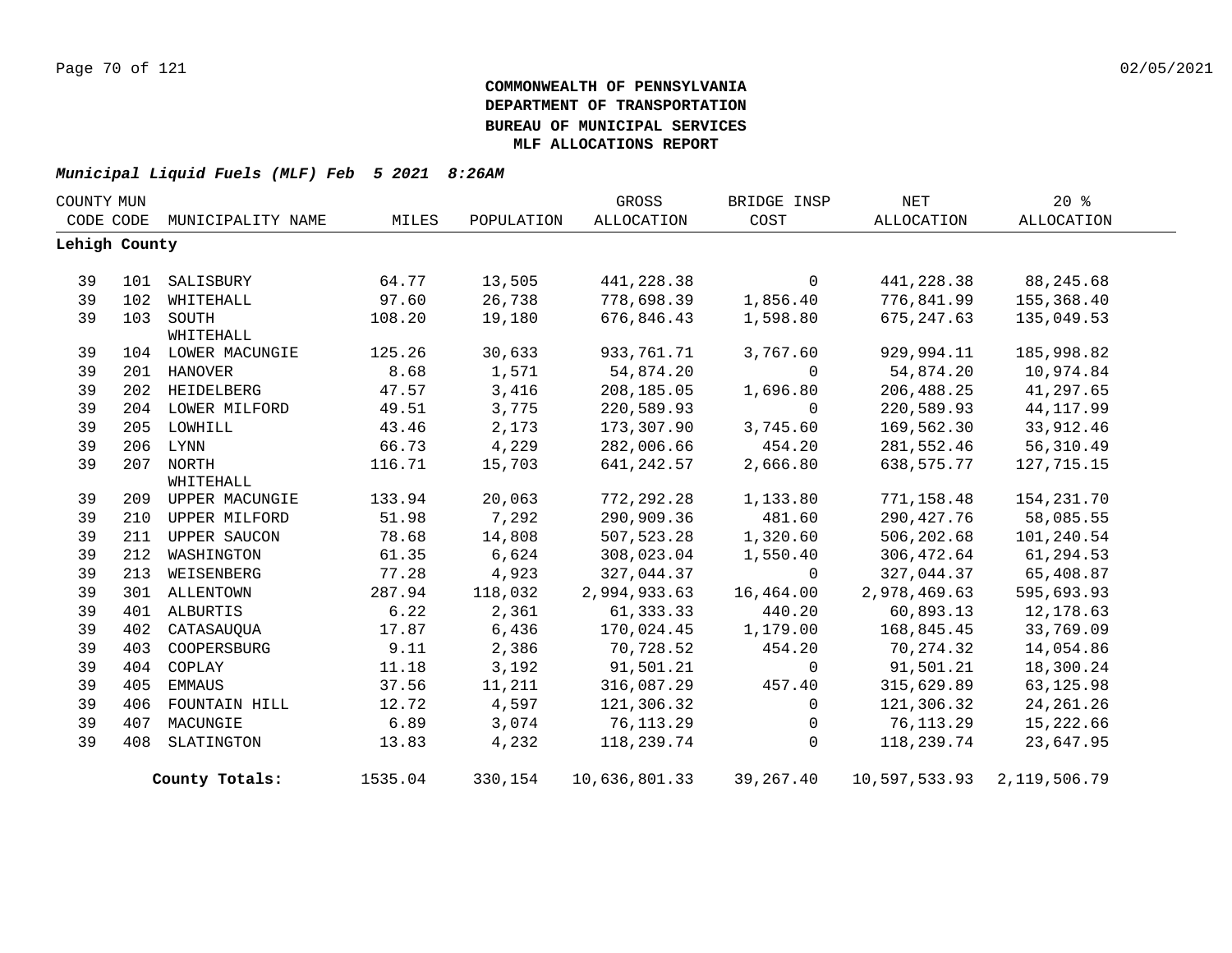| COUNTY MUN     |     |                   |       |            | GROSS             | BRIDGE INSP         | $\operatorname{NET}$ | 20%               |  |
|----------------|-----|-------------------|-------|------------|-------------------|---------------------|----------------------|-------------------|--|
| CODE CODE      |     | MUNICIPALITY NAME | MILES | POPULATION | <b>ALLOCATION</b> | COST                | <b>ALLOCATION</b>    | <b>ALLOCATION</b> |  |
| Luzerne County |     |                   |       |            |                   |                     |                      |                   |  |
|                |     |                   |       |            |                   |                     |                      |                   |  |
| 40             |     | 101 HANOVER       | 41.92 | 11,076     | 327, 183.69       | $\mathsf 0$         | 327, 183.69          | 65,436.74         |  |
| 40             |     | 102 NEWPORT       | 14.97 | 5,374      | 142, 119.69       | $\mathsf{O}$        | 142, 119.69          | 28, 423.94        |  |
| 40             |     | 103 PLAINS        | 32.10 | 9,961      | 276,904.69        | $\mathsf{O}$        | 276,904.69           | 55,380.94         |  |
| 40             |     | 104 WILKES BARRE  | 9.13  | 2,967      | 81,143.44         | $\mathsf{O}$        | 81,143.44            | 16,228.69         |  |
| 40             |     | 201 BEAR CREEK    | 15.50 | 2,774      | 97,430.90         | $\mathsf{O}$        | 97,430.90            | 19,486.18         |  |
| 40             |     | 202 BLACK CREEK   | 26.23 | 2,016      | 117,152.49        | 0                   | 117, 152.49          | 23,430.50         |  |
| 40             |     | 203 BUCK          | 1.82  | 435        | 13,387.53         | $\mathbf 0$         | 13,387.53            | 2,677.51          |  |
| 40             |     | 204 BUTLER        | 47.64 | 9,221      | 311,842.59        | $\mathsf{O}$        | 311,842.59           | 62,368.52         |  |
| 40             | 205 | CONYNGHAM         | 15.62 | 1,453      | 74, 263. 27       | $\mathsf{O}$        | 74, 263. 27          | 14,852.65         |  |
| 40             | 206 | <b>DALLAS</b>     | 42.44 | 8,994      | 291,694.31        | $\mathsf{O}$        | 291,694.31           | 58,338.86         |  |
| 40             | 207 | <b>DENNISON</b>   | 7.00  | 1,125      | 41,724.21         | $\mathbf 0$         | 41,724.21            | 8,344.84          |  |
| 40             | 208 | <b>DORRANCE</b>   | 28.26 | 2,188      | 126,503.89        | $\mathbf 0$         | 126,503.89           | 25,300.78         |  |
| 40             | 209 | <b>EXETER</b>     | 14.21 | 2,378      | 86,379.61         | $\mathbf{0}$        | 86,379.61            | 17,275.92         |  |
| 40             |     | 210 FAIRMOUNT     | 41.47 | 1,276      | 151,161.36        | $\mathsf 0$         | 151, 161.36          | 30,232.27         |  |
| 40             |     | 211 FAIRVIEW      | 25.83 | 4,520      | 160,533.20        | $\mathsf 0$         | 160,533.20           | 32,106.64         |  |
| 40             |     | 212 FOSTER        | 27.70 | 3,467      | 147,560.53        | $\mathsf 0$         | 147,560.53           | 29,512.11         |  |
| 40             |     | 213 FRANKLIN      | 15.06 | 1,757      | 77,946.12         | $\mathsf 0$         | 77,946.12            | 15,589.22         |  |
| 40             |     | 214 HAZLE         | 75.02 | 9,549      | 402, 477.52       | $\mathsf{O}\xspace$ | 402, 477.52          | 80,495.50         |  |
| 40             |     | 215 HOLLENBACK    | 22.51 | 1,196      | 91,020.64         | $\mathsf{O}\xspace$ | 91,020.64            | 18,204.13         |  |
| 40             |     | 216 HUNLOCK       | 18.77 | 2,443      | 101,659.24        | $\mathbf 0$         | 101,659.24           | 20,331.85         |  |
| 40             |     | 217 HUNTINGTON    | 44.03 | 2,244      | 176,338.21        | $\mathbf 0$         | 176,338.21           | 35, 267.64        |  |
| 40             |     | 218 JACKSON       | 26.45 | 4,646      | 164,698.44        | $\mathbf 0$         | 164,698.44           | 32,939.69         |  |
| 40             |     | 219 JENKINS       | 18.51 | 4,442      | 136,474.78        | $\mathbf 0$         | 136,474.78           | 27, 294.96        |  |
| 40             |     | 220 KINGSTON      | 43.94 | 6,999      | 260,790.07        | $\mathbf{0}$        | 260,790.07           | 52,158.01         |  |
| 40             |     | 221 LAKE          | 24.42 | 2,049      | 112, 135.33       | $\mathbf{0}$        | 112, 135.33          | 22,427.07         |  |
| 40             |     | 222 LEHMAN        | 34.94 | 3,508      | 170,711.90        | $\mathbf 0$         | 170,711.90           | 34, 142. 38       |  |
| 40             |     | 223 NESCOPECK     | 23.63 | 1,155      | 93,758.44         | $\mathbf 0$         | 93,758.44            | 18,751.69         |  |
| 40             |     | 224 PITTSTON      | 23.34 | 3,368      | 132, 294.41       | $\mathbf 0$         | 132,294.41           | 26,458.88         |  |
| 40             | 225 | PLYMOUTH          | 25.38 | 1,812      | 110,885.08        | $\mathsf 0$         | 110,885.08           | 22, 177.02        |  |
| 40             |     | 226 RICE          | 21.66 | 3,335      | 126,503.76        | 0                   | 126,503.76           | 25,300.75         |  |
| 40             |     | 227 ROSS          | 33.65 | 2,937      | 156,542.24        | $\mathsf 0$         | 156,542.24           | 31,308.45         |  |
| 40             | 228 | SALEM             | 35.96 | 4,254      | 187, 163.80       | $\mathsf 0$         | 187,163.80           | 37, 432.76        |  |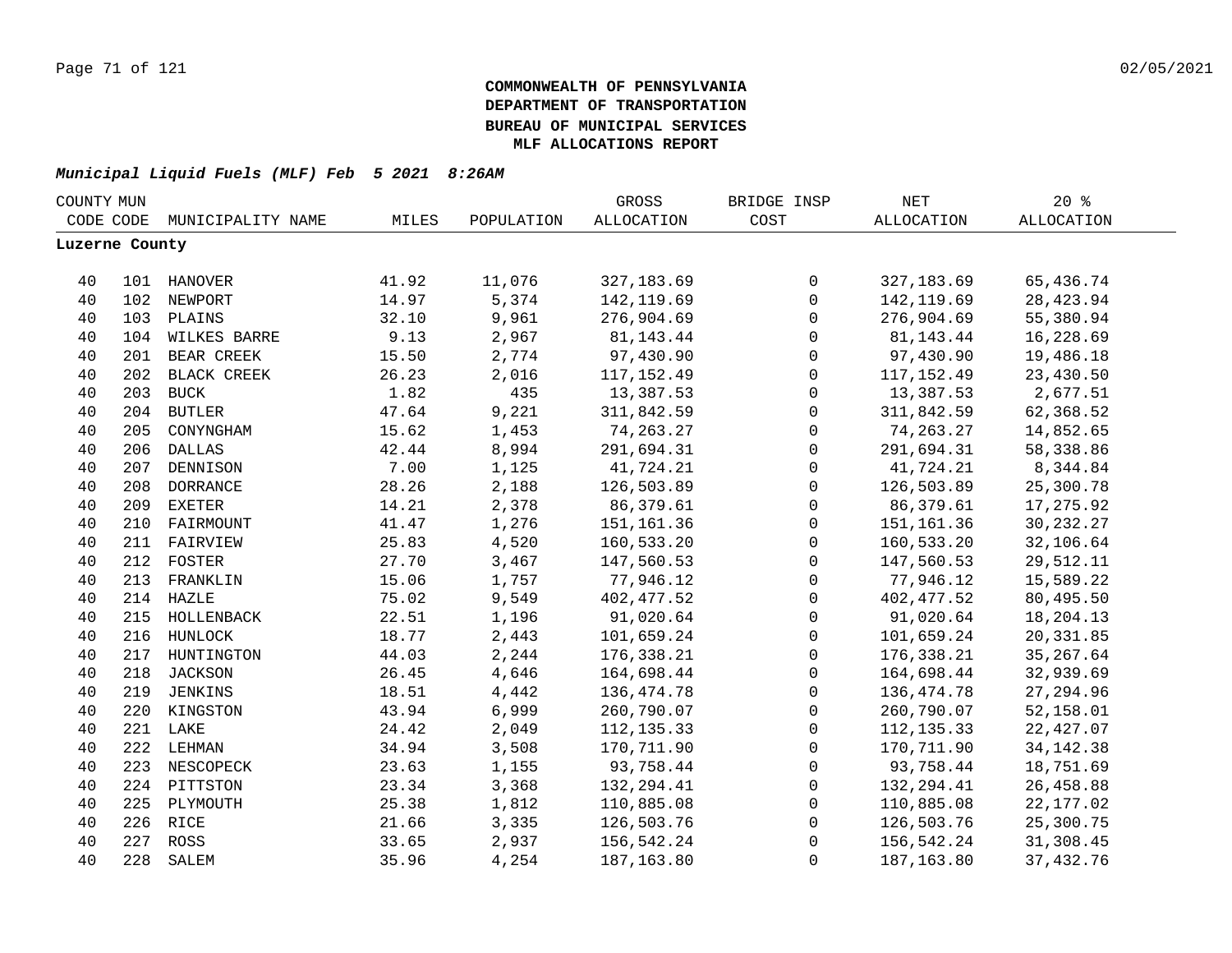| COUNTY MUN |     |                   |        |            | GROSS        | BRIDGE INSP         | NET          | $20*$             |  |
|------------|-----|-------------------|--------|------------|--------------|---------------------|--------------|-------------------|--|
| CODE CODE  |     | MUNICIPALITY NAME | MILES  | POPULATION | ALLOCATION   | COST                | ALLOCATION   | <b>ALLOCATION</b> |  |
| 40         | 229 | SLOCUM            | 2.82   | 1,115      | 28,601.41    | $\mathbf 0$         | 28,601.41    | 5,720.28          |  |
| 40         | 230 | <b>SUGARLOAF</b>  | 34.69  | 4,211      | 182,464.65   | $\mathbf 0$         | 182,464.65   | 36,492.93         |  |
| 40         | 231 | UNION             | 28.65  | 2,042      | 125, 110.03  | $\Omega$            | 125,110.03   | 25,022.01         |  |
| 40         |     | 232 WRIGHT        | 27.52  | 5,651      | 185,920.37   | $\mathbf 0$         | 185,920.37   | 37,184.07         |  |
| 40         |     | 301 HAZLETON      | 95.12  | 25,340     | 746,107.01   | $\mathbf 0$         | 746,107.01   | 149,221.40        |  |
| 40         |     | 302 NANTICOKE     | 32.24  | 10,465     | 286, 319.16  | $\mathbf 0$         | 286, 319.16  | 57, 263.83        |  |
| 40         |     | 303 PITTSTON      | 25.91  | 7,739      | 218, 141. 15 | $\Omega$            | 218, 141. 15 | 43,628.23         |  |
| 40         |     | 304 WILKES BARRE  | 108.33 | 41,498     | 1,074,939.28 | 609.40              | 1,074,329.88 | 214,865.98        |  |
| 40         |     | 401 ASHLEY        | 7.84   | 2,790      | 73,994.56    | $\mathbf 0$         | 73,994.56    | 14,798.91         |  |
| 40         |     | 402 AVOCA         | 13.96  | 2,661      | 90,648.26    | 0                   | 90,648.26    | 18,129.65         |  |
| 40         | 403 | CONYNGHAM         | 9.32   | 1,914      | 62,968.16    | $\mathbf 0$         | 62,968.16    | 12,593.63         |  |
| 40         | 404 | COURTDALE         | 3.96   | 732        | 25,306.97    | $\mathsf{O}$        | 25,306.97    | 5,061.39          |  |
| 40         | 405 | DALLAS            | 15.05  | 2,804      | 96,571.92    | $\mathbf 0$         | 96,571.92    | 19, 314.38        |  |
| 40         | 406 | <b>DUPONT</b>     | 14.25  | 2,711      | 92,437.29    | $\mathsf{O}$        | 92,437.29    | 18,487.46         |  |
| 40         |     | 407 DURYEA        | 18.13  | 4,917      | 143,762.14   | $\mathbf 0$         | 143,762.14   | 28,752.43         |  |
| 40         | 408 | EDWARDSVILLE      | 11.15  | 4,816      | 120,346.77   | $\mathbf{0}$        | 120,346.77   | 24,069.35         |  |
| 40         | 409 | <b>EXETER</b>     | 18.90  | 5,652      | 159,243.82   | $\mathbf 0$         | 159,243.82   | 31,848.76         |  |
| 40         |     | 410 FORTY FORT    | 12.30  | 4,214      | 113,180.90   | $\mathbf 0$         | 113,180.90   | 22,636.18         |  |
| 40         |     | 411 FREELAND      | 14.89  | 3,531      | 109,031.04   | $\mathbf 0$         | 109,031.04   | 21,806.21         |  |
| 40         |     | 412 HUGHESTOWN    | 5.87   | 1,392      | 42,982.57    | $\mathsf{O}$        | 42,982.57    | 8,596.51          |  |
| 40         |     | 413 JEDDO         | 0.12   | 98         | 2,117.88     | 0                   | 2,117.88     | 423.58            |  |
| 40         |     | 414 KINGSTON      | 33.81  | 13,182     | 339,596.04   | $\mathsf{O}\xspace$ | 339,596.04   | 67,919.21         |  |
| 40         |     | 415 LAFLIN        | 6.91   | 1,487      | 47,896.07    | $\mathbf 0$         | 47,896.07    | 9,579.21          |  |
| 40         |     | 416 LARKSVILLE    | 17.76  | 4,480      | 134,829.31   | $\mathbf 0$         | 134,829.31   | 26,965.86         |  |
| 40         |     | 417 LAUREL RUN    | 2.35   | 500        | 16,187.07    | $\mathbf 0$         | 16,187.07    | 3,237.41          |  |
| 40         |     | 418 LUZERNE       | 8.55   | 2,845      | 77, 173.35   | $\mathbf 0$         | 77,173.35    | 15,434.67         |  |
| 40         |     | 419 NESCOPECK     | 11.53  | 1,583      | 63,913.89    | $\mathbf 0$         | 63,913.89    | 12,782.78         |  |
| 40         |     | 420 NEW COLUMBUS  | 5.31   | 227        | 20,488.92    | $\mathbf{0}$        | 20,488.92    | 4,097.78          |  |
| 40         |     | 421 NUANGOLA      | 6.38   | 679        | 31,856.79    | $\mathbf 0$         | 31,856.79    | 6,371.36          |  |
| 40         | 422 | PLYMOUTH          | 15.71  | 5,951      | 154,693.02   | $\mathbf 0$         | 154,693.02   | 30,938.60         |  |
| 40         | 423 | PRINGLE           | 4.48   | 979        | 31,318.66    | $\mathbf 0$         | 31,318.66    | 6,263.73          |  |
| 40         | 424 | SHICKSHINNY       | 6.79   | 838        | 35,959.74    | $\mathsf{O}$        | 35,959.74    | 7,191.95          |  |
| 40         | 425 | SUGAR NOTCH       | 5.14   | 989        | 33,540.74    | $\mathsf{O}$        | 33,540.74    | 6,708.15          |  |
| 40         | 426 | SWOYERSVILLE      | 17.37  | 5,062      | 143,992.37   | $\Omega$            | 143,992.37   | 28,798.47         |  |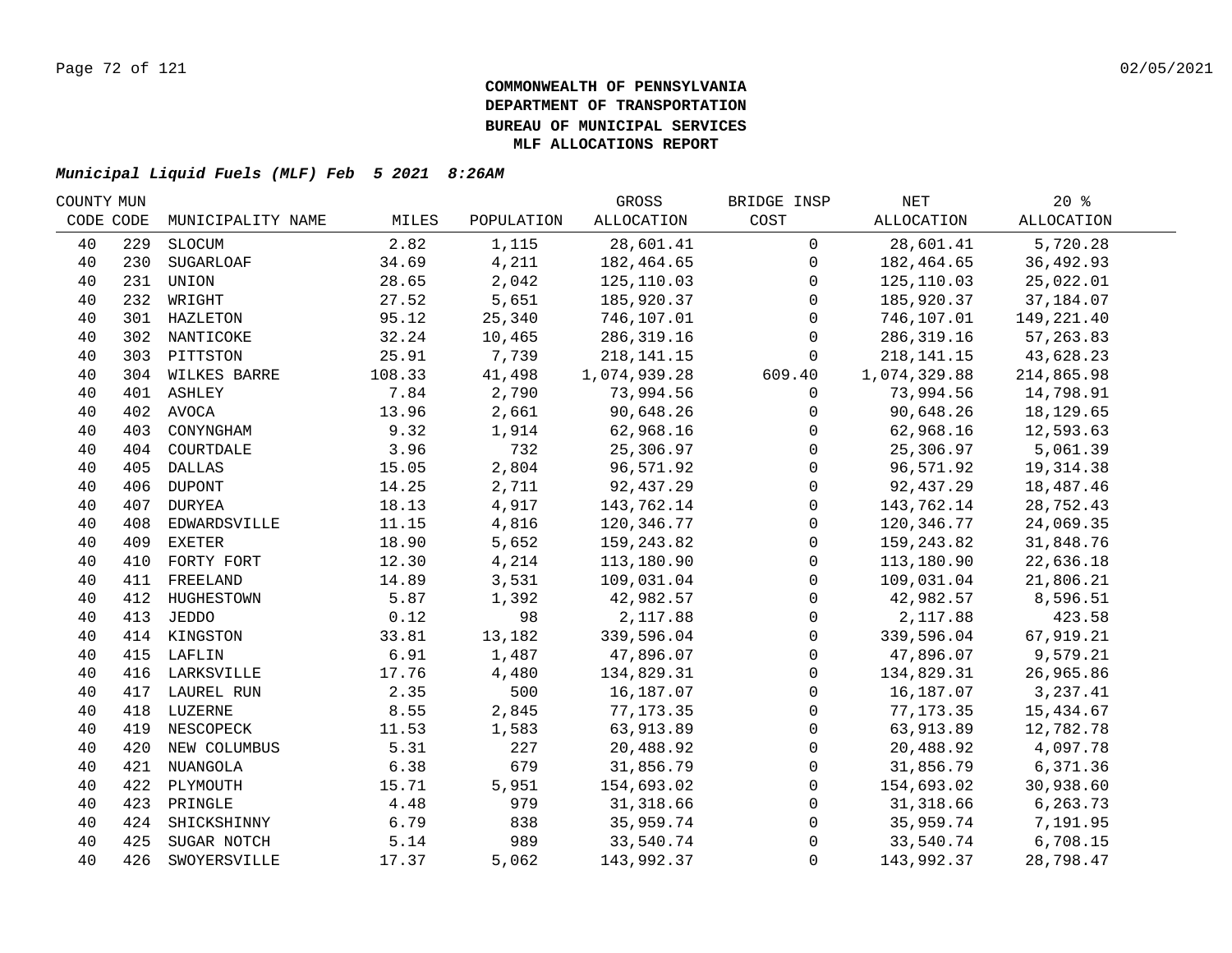| COUNTY MUN |     |                   |         |            | GROSS         | BRIDGE INSP | NET           | $20*$        |  |
|------------|-----|-------------------|---------|------------|---------------|-------------|---------------|--------------|--|
| CODE CODE  |     | MUNICIPALITY NAME | MILES   | POPULATION | ALLOCATION    | COST        | ALLOCATION    | ALLOCATION   |  |
| 40         | 427 | WARRIOR RUN       | 2.14    | 584        | 17,033.57     | $\Omega$    | 17,033.57     | 3,406.71     |  |
| 40         | 428 | WEST HAZLETON     | 14.73   | 4,594      | 127,477.42    | 0           | 127,477.42    | 25,495.48    |  |
| 40         | 429 | WEST PITTSTON     | 18.08   | 4,868      | 142,734.15    | 0           | 142,734.15    | 28,546.83    |  |
| 40         | 430 | WEST WYOMING      | 9.14    | 2,725      | 76,862.15     | 0           | 76,862.15     | 15,372.43    |  |
| 40         | 431 | WHITE HAVEN       | 8.53    | 1,097      | 45,963.35     | $\mathbf 0$ | 45,963.35     | 9,192.67     |  |
| 40         | 432 | WYOMING           | 8.48    | 3,073      | 81,019.36     | $\Omega$    | 81,019.36     | 16,203.87    |  |
| 40         | 433 | YATESVILLE        | 1.98    | 607        | 16,947.91     | $\mathbf 0$ | 16,947.91     | 3,389.58     |  |
| 40         | 434 | HARVEYS LAKE      | 11.21   | 2,791      | 84,448.59     | $\Omega$    | 84,448.59     | 16,889.72    |  |
| 40         | 435 | PENN LAKE PARK    | 4.68    | 308        | 19,981.30     | $\mathbf 0$ | 19,981.30     | 3,996.26     |  |
| 40         | 436 | BEAR CREEK        | 6.43    | 257        | 24,491.91     | 0           | 24,491.91     | 4,898.38     |  |
|            |     | VILLAGE           |         |            |               |             |               |              |  |
|            |     | County Totals:    | 1607.62 | 320,918    | 10,696,986.40 | 609.40      | 10,696,377.00 | 2,139,275.40 |  |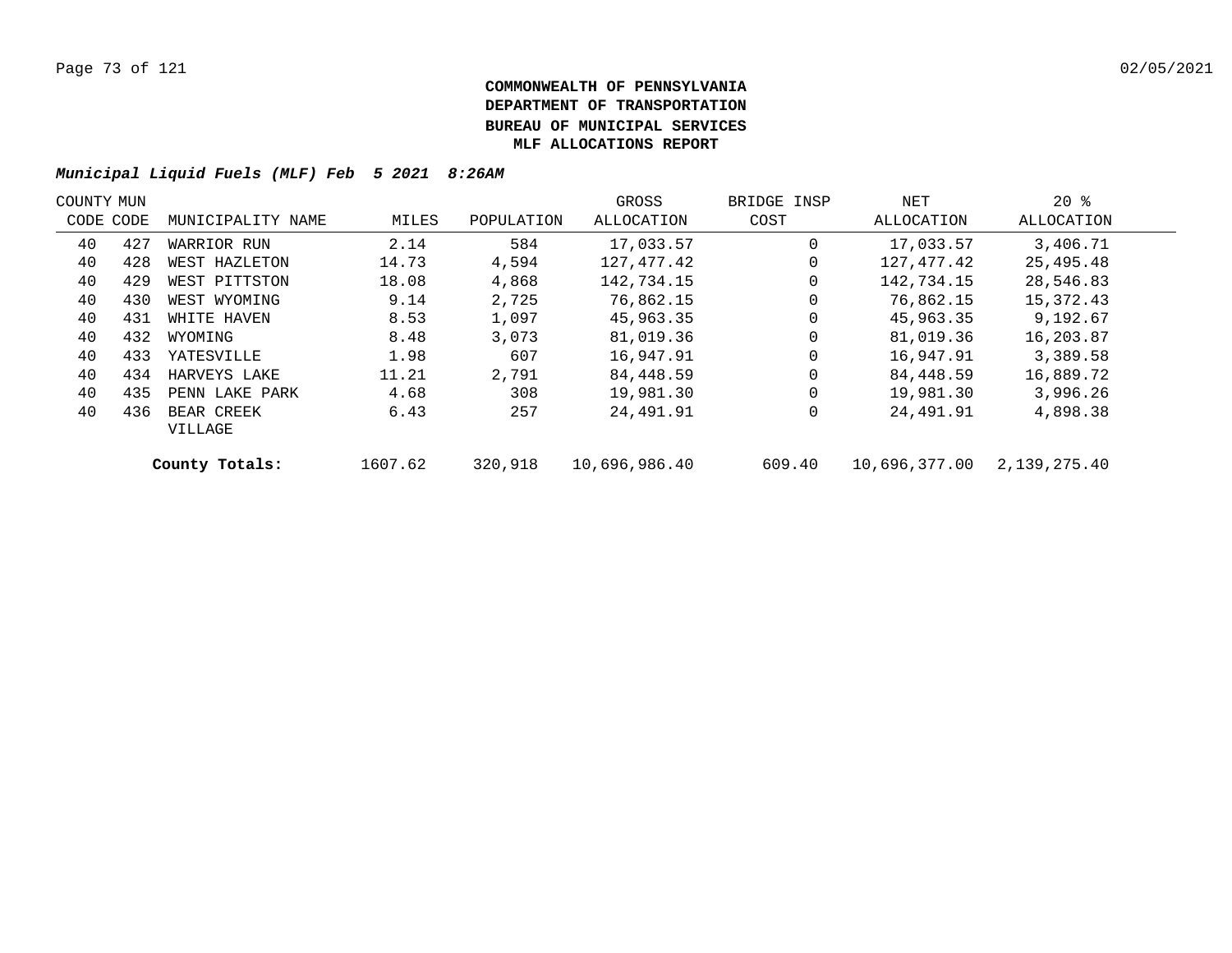| COUNTY MUN      |     |                   |       |            | GROSS      | BRIDGE INSP         | NET               | 20%               |  |
|-----------------|-----|-------------------|-------|------------|------------|---------------------|-------------------|-------------------|--|
| CODE CODE       |     | MUNICIPALITY NAME | MILES | POPULATION | ALLOCATION | COST                | <b>ALLOCATION</b> | <b>ALLOCATION</b> |  |
| Lycoming County |     |                   |       |            |            |                     |                   |                   |  |
|                 |     |                   |       |            |            |                     |                   |                   |  |
| 41              |     | 201 ANTHONY       | 19.91 | 865        | 77,070.79  | 0                   | 77,070.79         | 15, 414.16        |  |
| 41              |     | 202 ARMSTRONG     | 6.82  | 681        | 33, 255.02 | $\mathsf{O}\xspace$ | 33, 255.02        | 6,651.00          |  |
| 41              |     | 203 BASTRESS      | 4.46  | 546        | 23,541.00  | $\mathsf{O}\xspace$ | 23,541.00         | 4,708.20          |  |
| 41              |     | 204 BRADY         | 4.37  | 521        | 22,816.79  | $\mathsf{O}\xspace$ | 22,816.79         | 4,563.36          |  |
| 41              | 205 | <b>BROWN</b>      | 6.87  | 96         | 22,985.60  | $\mathbf 0$         | 22,985.60         | 4,597.12          |  |
| 41              | 206 | CASCADE           | 11.29 | 413        | 42,322.12  | $\mathbf 0$         | 42,322.12         | 8,464.42          |  |
| 41              | 207 | CLINTON           | 16.90 | 3,708      | 118,409.60 | $\mathsf{O}$        | 118,409.60        | 23,681.92         |  |
| 41              | 208 | COGAN HOUSE       | 28.61 | 955        | 105,616.62 | $\mathbf 0$         | 105,616.62        | 21, 123. 32       |  |
| 41              | 209 | CUMMINGS          | 9.46  | 273        | 34,160.31  | $\mathbf 0$         | 34,160.31         | 6,832.06          |  |
| 41              | 210 | <b>ELDRED</b>     | 22.55 | 2,122      | 107,645.13 | 0                   | 107,645.13        | 21,529.03         |  |
| 41              |     | 211 FAIRFIELD     | 19.29 | 2,792      | 109,488.49 | 317.60              | 109,170.89        | 21,834.18         |  |
| 41              | 212 | FRANKLIN          | 45.50 | 933        | 157,529.44 | 0                   | 157,529.44        | 31,505.89         |  |
| 41              | 213 | GAMBLE            | 28.48 | 756        | 101,668.01 | 0                   | 101,668.01        | 20,333.60         |  |
| 41              |     | 214 HEPBURN       | 30.22 | 2,762      | 142,801.87 | $\mathsf{O}$        | 142,801.87        | 28,560.37         |  |
| 41              | 215 | JACKSON           | 17.75 | 396        | 62,024.48  | $\mathbf 0$         | 62,024.48         | 12,404.90         |  |
| 41              |     | 216 JORDAN        | 28.64 | 863        | 104,070.15 | $\mathsf{O}$        | 104,070.15        | 20,814.03         |  |
| 41              |     | 217 LEWIS         | 21.23 | 987        | 83, 332.50 | $\mathsf{O}$        | 83, 332.50        | 16,666.50         |  |
| 41              |     | 218 LIMESTONE     | 24.16 | 2,019      | 110,795.58 | $\mathsf{O}$        | 110,795.58        | 22, 159. 12       |  |
| 41              |     | 219 LOYALSOCK     | 66.27 | 11,026     | 401,699.63 | $\mathsf{O}$        | 401,699.63        | 80,339.93         |  |
| 41              |     | 220 LYCOMING      | 28.55 | 1,478      | 114,750.29 | $\mathsf{O}$        | 114,750.29        | 22,950.06         |  |
| 41              |     | 221 MCHENRY       | 8.71  | 143        | 29,521.20  | $\Omega$            | 29,521.20         | 5,904.24          |  |
| 41              |     | 222 MCINTYRE      | 6.23  | 520        | 28,559.04  | 652.60              | 27,906.44         | 5,581.29          |  |
| 41              |     | 223 MCNETT        | 12.50 | 174        | 41,810.44  | $\mathsf{O}$        | 41,810.44         | 8,362.09          |  |
| 41              |     | 224 MIFFLIN       | 14.14 | 1,070      | 62,855.24  | $\mathsf{O}$        | 62,855.24         | 12,571.05         |  |
| 41              |     | 225 MILL CREEK    | 19.96 | 604        | 72,574.80  | $\Omega$            | 72,574.80         | 14,514.96         |  |
| 41              | 226 | MORELAND          | 47.72 | 943        | 164,582.52 | 317.60              | 164,264.92        | 32,852.98         |  |
| 41              | 227 | MUNCY             | 17.48 | 1,089      | 73,537.08  | 0                   | 73,537.08         | 14,707.42         |  |
| 41              | 228 | MUNCY CREEK       | 28.97 | 3,474      | 151,618.19 | $\mathbf 0$         | 151,618.19        | 30, 323.64        |  |
| 41              |     | 229 NIPPENOSE     | 9.26  | 709        | 41,310.15  | $\mathbf 0$         | 41,310.15         | 8,262.03          |  |
| 41              | 230 | OLD LYCOMING      | 36.69 | 4,938      | 201,612.83 | 0                   | 201,612.83        | 40,322.57         |  |
| 41              |     | 231 PENN          | 52.30 | 960        | 179,068.77 | 306.40              | 178,762.37        | 35,752.47         |  |
| 41              |     | 232 PIATT         | 16.52 | 1,180      | 72,185.72  | $\mathbf 0$         | 72,185.72         | 14, 437. 14       |  |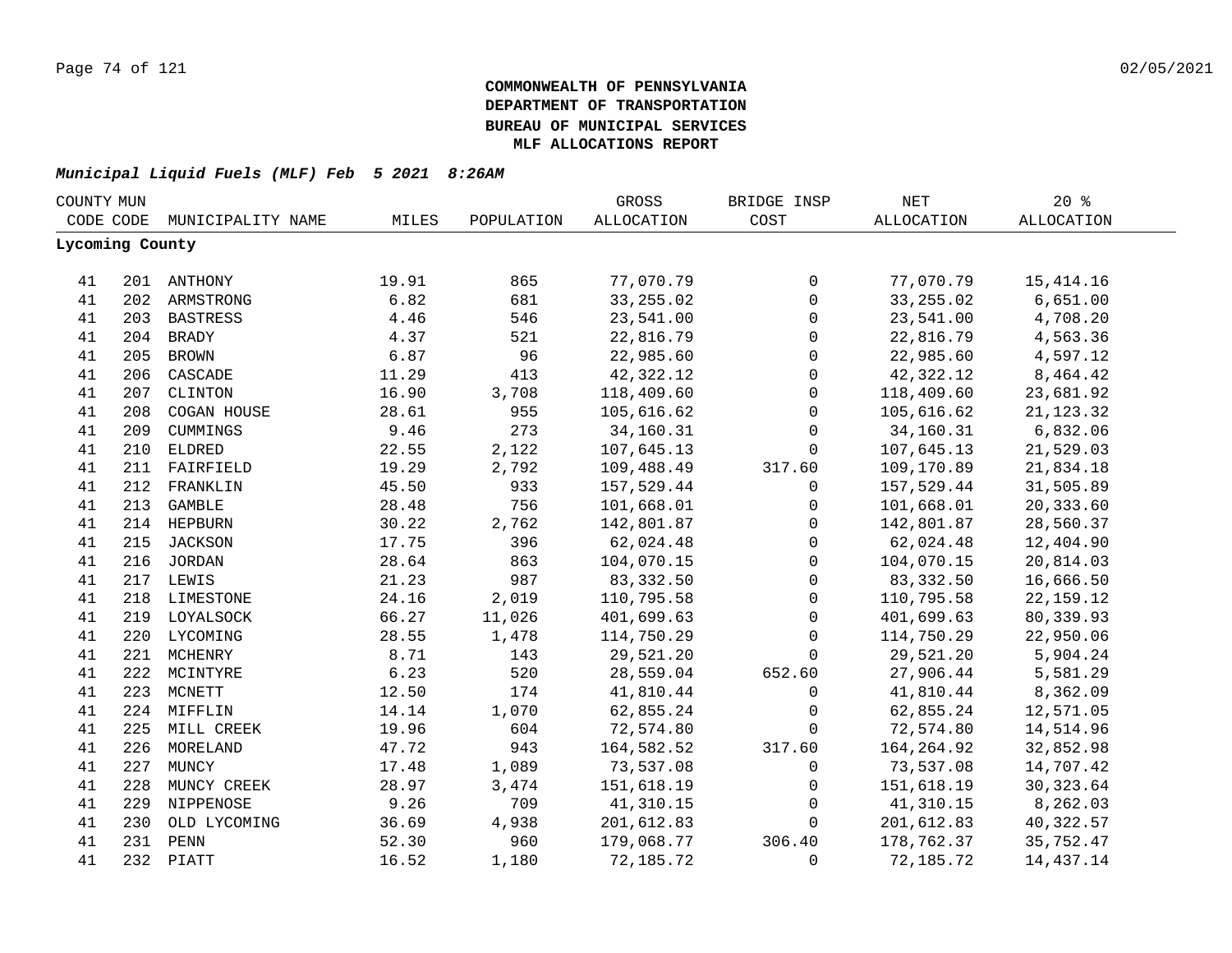| COUNTY MUN |           |                   |         |            | GROSS        | BRIDGE INSP    | NET        | $20*$                           |  |
|------------|-----------|-------------------|---------|------------|--------------|----------------|------------|---------------------------------|--|
|            | CODE CODE | MUNICIPALITY NAME | MILES   | POPULATION | ALLOCATION   | COST           | ALLOCATION | ALLOCATION                      |  |
| 41         |           | 233 PINE          | 18.64   | 294        | 62,963.06    | $\Omega$       | 62,963.06  | 12,592.61                       |  |
| 41         | 234       | PLUNKETTS         | 13.72   | 684        | 54,676.36    | $\Omega$       | 54,676.36  | 10,935.27                       |  |
|            |           | CREEK             |         |            |              |                |            |                                 |  |
| 41         |           | 235 PORTER        | 14.98   | 1,601      | 74,918.58    | $\mathbf 0$    | 74,918.58  | 14,983.72                       |  |
| 41         | 236       | SHREWSBURY        | 18.92   | 409        | 65,879.39    | $\mathbf 0$    | 65,879.39  | 13, 175.88                      |  |
| 41         | 237       | SUSOUEHANNA       | 4.89    | 1,000      | 32,962.56    | $\mathbf 0$    | 32,962.56  | 6,592.51                        |  |
| 41         | 238       | UPPER             | 23.26   | 1,823      | 104,515.90   | $\mathbf{0}$   | 104,515.90 | 20,903.18                       |  |
|            |           | FAIRFIELD         |         |            |              |                |            |                                 |  |
| 41         | 239       | WASHINGTON        | 28.27   | 1,619      | 116,395.70   | $\mathsf{O}$   | 116,395.70 | 23, 279. 14                     |  |
| 41         | 240       | WATSON            | 10.17   | 537        | 41,063.31    | $\mathbf 0$    | 41,063.31  | 8,212.66                        |  |
| 41         | 241       | WOLF              | 35.08   | 2,907      | 160,436.07   | $\mathbf 0$    | 160,436.07 | 32,087.21                       |  |
| 41         |           | 242 WOODWARD      | 16.94   | 2,200      | 91,662.03    | $\Omega$       | 91,662.03  | 18,332.41                       |  |
| 41         | 301       | WILLIAMSPORT      | 109.48  | 29,381     | 862,584.59   | $\Omega$       | 862,584.59 | 172,516.92                      |  |
| 41         | 401       | DUBOISTOWN        | 3.22    | 1,205      | 31,443.86    | $\mathbf 0$    | 31,443.86  | 6,288.77                        |  |
| 41         | 402       | HUGHESVILLE       | 8.37    | 2,128      | 63,839.53    | 0              | 63,839.53  | 12,767.91                       |  |
| 41         | 403       | JERSEY SHORE      | 16.64   | 4,361      | 129,240.40   | $\mathbf 0$    | 129,240.40 | 25,848.08                       |  |
| 41         | 404       | MONTGOMERY        | 5.67    | 1,579      | 45,695.41    | $\mathbf 0$    | 45,695.41  | 9,139.08                        |  |
| 41         | 405       | MONTOURSVILLE     | 24.45   | 4,615      | 157,952.46   | $\Omega$       | 157,952.46 | 31,590.49                       |  |
| 41         | 406       | MUNCY             | 9.07    | 2,477      | 72,226.19    | $\overline{0}$ | 72,226.19  | 14,445.24                       |  |
| 41         | 407       | PICTURE ROCKS     | 4.91    | 678        | 27,286.68    | 0              | 27,286.68  | 5,457.34                        |  |
| 41         | 408       | SALLADASBURG      | 0.72    | 238        | 6,470.65     | $\mathsf{O}$   | 6,470.65   | 1,294.13                        |  |
| 41         | 409       | SOUTH             | 23.56   | 6,379      | 186,629.49   | $\Omega$       | 186,629.49 | 37, 325.90                      |  |
|            |           | WILLIAMSPORT      |         |            |              |                |            |                                 |  |
|            |           | County Totals:    | 1102.77 | 116,111    | 5,484,061.62 | 1,594.20       |            | 5, 482, 467. 42 1, 096, 493. 48 |  |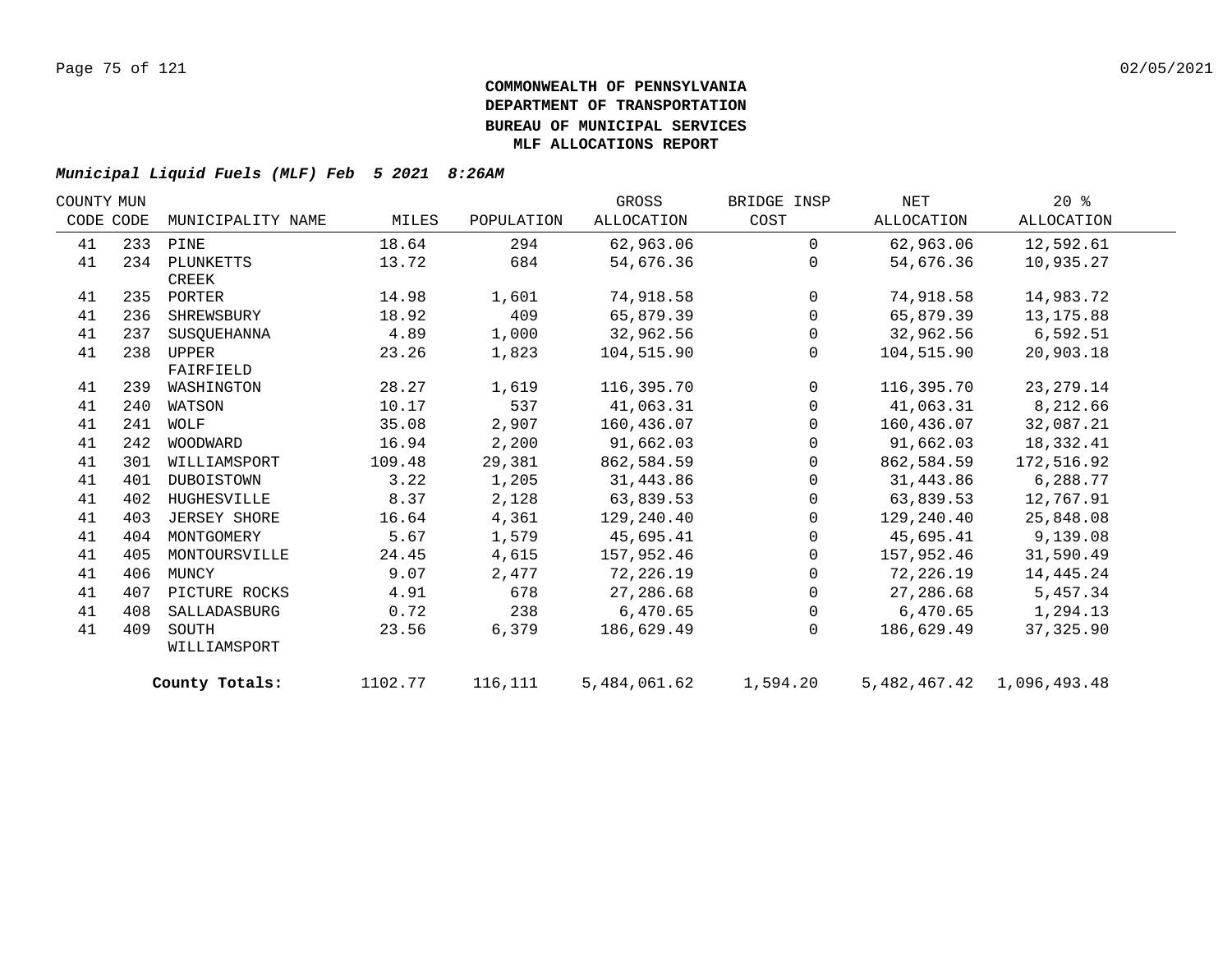| COUNTY MUN    |     |                   |        |            | GROSS      | BRIDGE INSP               | $\operatorname{NET}$ | $20*$      |  |
|---------------|-----|-------------------|--------|------------|------------|---------------------------|----------------------|------------|--|
| CODE CODE     |     | MUNICIPALITY NAME | MILES  | POPULATION | ALLOCATION | COST                      | ALLOCATION           | ALLOCATION |  |
| McKean County |     |                   |        |            |            |                           |                      |            |  |
|               |     |                   |        |            |            |                           |                      |            |  |
| 42            |     | 201 ANNIN         | 26.04  | 694        | 93,007.04  | $\mathbf{0}$              | 93,007.04            | 18,601.41  |  |
| 42            | 202 | <b>BRADFORD</b>   | 34.41  | 4,805      | 192,182.21 | 1,531.60                  | 190,650.61           | 38,130.12  |  |
| 42            | 203 | CERES             | 23.68  | 905        | 89,458.47  | $\Omega$                  | 89,458.47            | 17,891.69  |  |
| 42            | 204 | CORYDON           | 7.04   | 275        | 26,701.70  | $\mathbf 0$               | 26,701.70            | 5,340.34   |  |
| 42            | 205 | ELDRED            | 25.92  | 1,592      | 108,637.14 | 565.80                    | 108,071.34           | 21,614.27  |  |
| 42            |     | 206 FOSTER        | 32.18  | 4,316      | 176,562.73 | 1,892.20                  | 174,670.53           | 34,934.11  |  |
| 42            | 207 | HAMILTON          | 9.70   | 543        | 39,714.75  | 345.80                    | 39,368.95            | 7,873.79   |  |
| 42            | 208 | HAMLIN            | 9.60   | 734        | 42,808.55  | 1,314.00                  | 41,494.55            | 8,298.91   |  |
| 42            | 209 | KEATING           | 44.41  | 3,021      | 191,360.57 | 1,823.80                  | 189,536.77           | 37,907.35  |  |
| 42            | 210 | LAFAYETTE         | 18.22  | 2,350      | 98,298.81  | $\Omega$                  | 98,298.81            | 19,659.76  |  |
| 42            |     | 211 LIBERTY       | 44.91  | 1,612      | 167,801.63 | 1,068.20                  | 166,733.43           | 33,346.69  |  |
| 42            |     | 212 NORWICH       | 13.40  | 583        | 51,885.66  | 644.20                    | 51,241.46            | 10,248.29  |  |
| 42            | 213 | OTTO              | 16.04  | 1,556      | 77,399.32  | 3,574.60                  | 73,824.72            | 14,764.94  |  |
| 42            | 214 | SERGEANT          | 7.00   | 141        | 24,190.04  | $\overline{0}$            | 24,190.04            | 4,838.01   |  |
| 42            | 215 | WETMORE           | 26.13  | 1,650      | 110,320.99 | 1,543.20                  | 108,777.79           | 21,755.56  |  |
| 42            | 301 | BRADFORD          | 30.68  | 8,770      | 251,284.53 | 1,113.00                  | 250,171.53           | 50,034.31  |  |
| 42            | 401 | ELDRED            | 3.67   | 825        | 26,066.10  | $\Omega$                  | 26,066.10            | 5, 213. 22 |  |
| 42            | 402 | KANE BOROUGH      | 17.10  | 3,730      | 119,420.99 | $\mathbf 0$               | 119,420.99           | 23,884.20  |  |
| 42            | 403 | LEWIS RUN         | 3.12   | 617        | 20,656.47  | $\Omega$                  | 20,656.47            | 4,131.29   |  |
|               |     | <b>BOROUGH</b>    |        |            |            |                           |                      |            |  |
| 42            |     | 404 MOUNT JEWETT  | 6.32   | 919        | 35,947.61  | $\mathbf 0$               | 35,947.61            | 7,189.52   |  |
| 42            | 405 | PORT ALLEGANY     | 11.04  | 2,157      | 72,624.73  | 329.00                    | 72,295.73            | 14,459.15  |  |
| 42            | 406 | SMETHPORT         | 11.52  | 1,655      | 65,165.91  | $\Omega$                  | 65,165.91            | 13,033.18  |  |
|               |     | County Totals:    | 422.13 | 43,450     |            | 2,081,495.95    15,745.40 | 2,065,750.55         | 413,150.11 |  |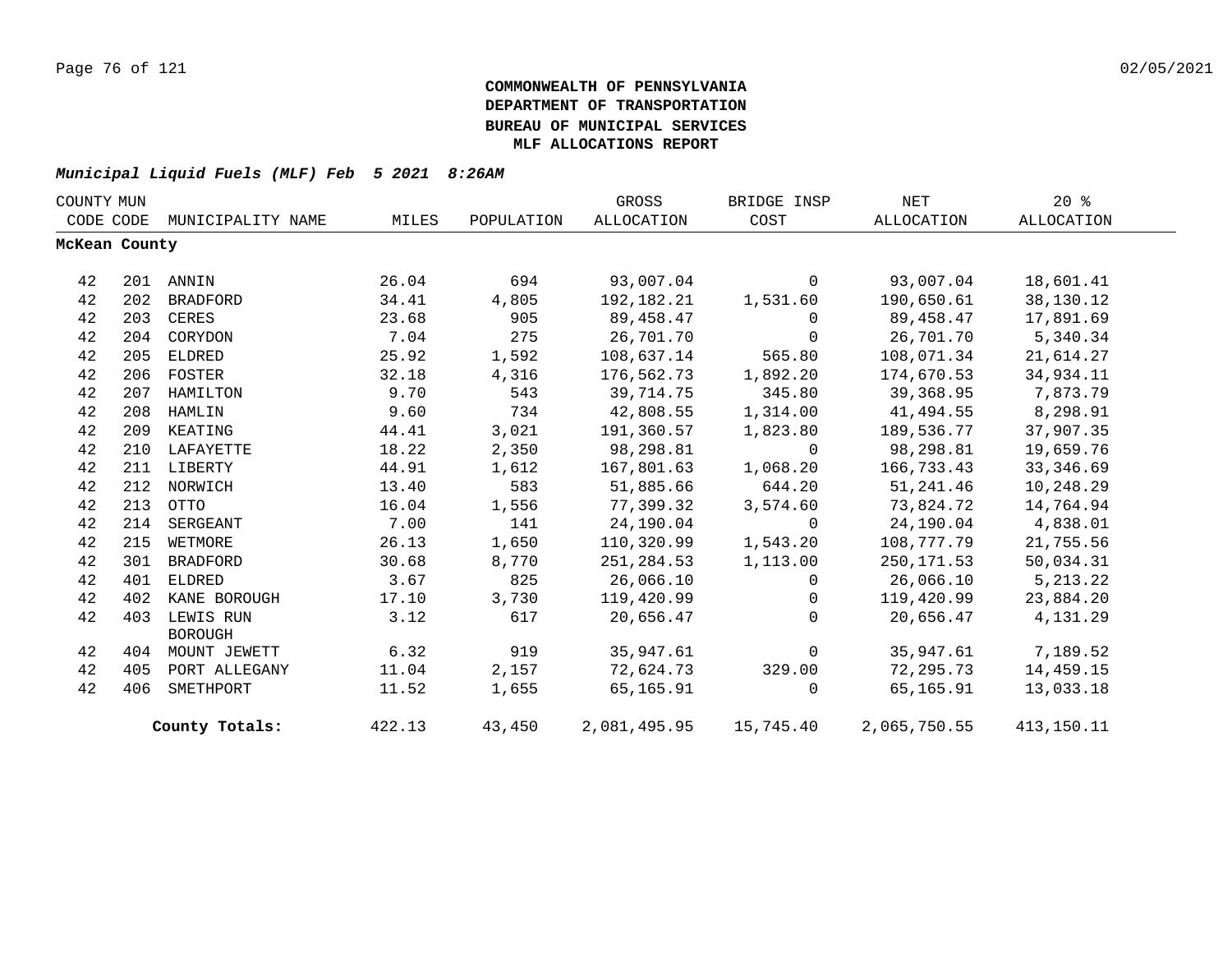| COUNTY MUN    |     |                             |       |            | GROSS        | BRIDGE INSP         | <b>NET</b>   | 20%         |  |
|---------------|-----|-----------------------------|-------|------------|--------------|---------------------|--------------|-------------|--|
|               |     | CODE CODE MUNICIPALITY NAME | MILES | POPULATION | ALLOCATION   | COST                | ALLOCATION   | ALLOCATION  |  |
| Mercer County |     |                             |       |            |              |                     |              |             |  |
|               |     |                             |       |            |              |                     |              |             |  |
| 43            |     | 201 COOLSPRING              | 27.66 | 2,278      | 126,249.56   | 0                   | 126,249.56   | 25, 249.91  |  |
| 43            |     | 202 DEER CREEK              | 18.24 | 502        | 65,430.75    | $\mathbf 0$         | 65,430.75    | 13,086.15   |  |
| 43            |     | 203 DELAWARE                | 45.72 | 2,291      | 182,409.28   | 0                   | 182,409.28   | 36,481.86   |  |
| 43            |     | 204 EAST                    | 27.92 | 1,682      | 116,434.44   | $\mathbf 0$         | 116,434.44   | 23,286.89   |  |
|               |     | LACKAWANNOCK                |       |            |              |                     |              |             |  |
| 43            |     | 205 FAIRVIEW                | 20.40 | 1,085      | 82,508.45    | $\mathbf 0$         | 82,508.45    | 16,501.69   |  |
| 43            |     | 206 FINDLEY                 | 36.30 | 2,910      | 164, 267.62  | $\mathsf{O}\xspace$ | 164, 267.62  | 32,853.52   |  |
| 43            |     | 207 FRENCH CREEK            | 34.28 | 771        | 119,896.69   | 0                   | 119,896.69   | 23,979.34   |  |
| 43            | 208 | GREENE                      | 37.25 | 1,091      | 134,796.34   | $\mathbf 0$         | 134,796.34   | 26,959.27   |  |
| 43            | 209 | HEMPFIELD                   | 27.23 | 3,741      | 150,987.51   | $\mathsf{O}$        | 150,987.51   | 30,197.50   |  |
| 43            | 210 | <b>JACKSON</b>              | 21.91 | 1,273      | 90,534.64    | $\mathsf{O}$        | 90,534.64    | 18,106.93   |  |
| 43            |     | 211 JEFFERSON               | 36.36 | 1,880      | 146,099.58   | $\mathbf 0$         | 146,099.58   | 29, 219.92  |  |
| 43            |     | 212 LACKAWANNOCK            | 27.60 | 2,662      | 132,906.34   | $\mathsf{O}$        | 132,906.34   | 26,581.27   |  |
| 43            |     | 213 LAKE                    | 25.70 | 780        | 93,486.59    | $\mathsf{O}$        | 93,486.59    | 18,697.32   |  |
| 43            |     | 214 LIBERTY                 | 18.77 | 1,414      | 83, 323. 21  | $\mathbf 0$         | 83, 323. 21  | 16,664.64   |  |
| 43            |     | 215 MILL CREEK              | 32.08 | 721        | 112, 192. 78 | $\mathsf{O}$        | 112, 192. 78 | 22,438.56   |  |
| 43            |     | 216 NEW VERNON              | 28.49 | 504        | 97,208.52    | $\mathsf{O}$        | 97,208.52    | 19,441.70   |  |
| 43            |     | 217 OTTER CREEK             | 22.56 | 589        | 80,359.17    | $\mathbf 0$         | 80,359.17    | 16,071.83   |  |
| 43            | 218 | PERRY                       | 25.72 | 1,453      | 105,540.88   | $\mathsf{O}$        | 105,540.88   | 21,108.18   |  |
| 43            |     | 219 PINE                    | 43.97 | 5,150      | 227,935.16   | 0                   | 227,935.16   | 45,587.03   |  |
| 43            |     | 220 PYMATUNING              | 35.72 | 3,281      | 169,082.43   | $\mathbf 0$         | 169,082.43   | 33,816.49   |  |
| 43            | 221 | SALEM                       | 21.47 | 754        | 79,923.84    | $\mathsf{O}$        | 79,923.84    | 15,984.77   |  |
| 43            | 222 | SANDY CREEK                 | 25.51 | 795        | 93,165.48    | $\mathbf 0$         | 93, 165. 48  | 18,633.10   |  |
| 43            | 223 | SANDY LAKE                  | 28.33 | 1,226      | 109,578.55   | $\mathbf 0$         | 109,578.55   | 21,915.71   |  |
| 43            | 224 | SHENANGO                    | 39.00 | 3,929      | 190,786.78   | $\mathbf 0$         | 190,786.78   | 38, 157. 36 |  |
| 43            | 225 | SOUTH                       | 25.13 | 2,695      | 125,845.31   | $\mathbf 0$         | 125,845.31   | 25,169.06   |  |
|               |     | PYMATUNING                  |       |            |              |                     |              |             |  |
| 43            | 226 | SPRINGFIELD                 | 38.24 | 1,981      | 153,721.31   | $\mathbf 0$         | 153,721.31   | 30,744.26   |  |
| 43            | 227 | SUGAR GROVE                 | 14.33 | 971        | 61,679.52    | $\mathbf 0$         | 61,679.52    | 12,335.90   |  |
| 43            | 228 | WEST SALEM                  | 42.81 | 3,538      | 195,618.23   | $\mathbf 0$         | 195,618.23   | 39, 123.65  |  |
| 43            | 229 | WILMINGTON                  | 17.06 | 1,415      | 78,045.53    | $\mathbf 0$         | 78,045.53    | 15,609.11   |  |
| 43            | 230 | WOLF CREEK                  | 25.72 | 832        | 94, 475. 13  | 0                   | 94, 475. 13  | 18,895.03   |  |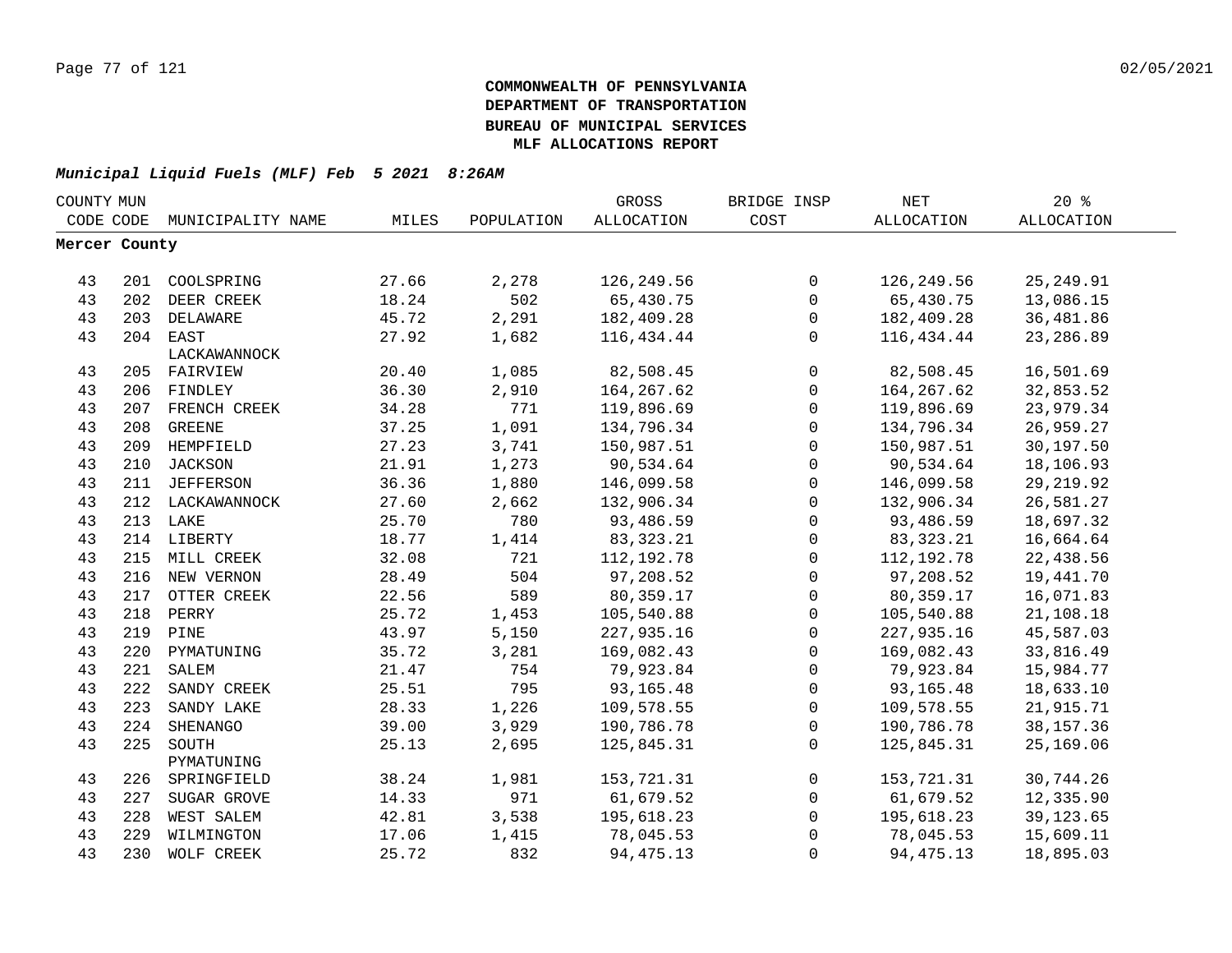| COUNTY MUN |           |                       |         |            | GROSS        | BRIDGE INSP | NET        | $20*$                     |  |
|------------|-----------|-----------------------|---------|------------|--------------|-------------|------------|---------------------------|--|
|            | CODE CODE | MUNICIPALITY NAME     | MILES   | POPULATION | ALLOCATION   | COST        | ALLOCATION | ALLOCATION                |  |
| 43         | 231       | WORTH                 | 16.11   | 899        | 65,908.84    | $\Omega$    | 65,908.84  | 13,181.77                 |  |
| 43         | 301       | FARRELL CITY          | 31.41   | 5,111      | 188,344.49   | $\Omega$    | 188,344.49 | 37,668.90                 |  |
| 43         | 302       | SHARON CITY           | 55.18   | 14,038     | 421,027.80   | $\Omega$    | 421,027.80 | 84,205.56                 |  |
| 43         | 303       | HERMITAGE             | 90.55   | 16,220     | 569,443.01   | $\Omega$    | 569,443.01 | 113,888.60                |  |
| 43         | 401       | CLARK                 | 5.28    | 640        | 27,755.36    | $\Omega$    | 27,755.36  | 5,551.07                  |  |
| 43         | 402       | FREDONIA              | 3.52    | 502        | 19,845.96    | 0           | 19,845.96  | 3,969.19                  |  |
| 43         | 403       | GREENVILLE            | 29.40   | 5,919      | 196,517.89   | $\Omega$    | 196,517.89 | 39, 303.58                |  |
| 43         | 404       | GROVE CITY            | 26.33   | 8,322      | 229,830.42   | $\Omega$    | 229,830.42 | 45,966.08                 |  |
| 43         | 405       | <b>JACKSON CENTER</b> | 1.28    | 224        | 7,955.38     | $\Omega$    | 7,955.38   | 1,591.08                  |  |
|            |           | <b>BOROUGH</b>        |         |            |              |             |            |                           |  |
| 43         |           | 406 JAMESTOWN         | 3.89    | 617        | 23,040.99    | $\Omega$    | 23,040.99  | 4,608.20                  |  |
| 43         | 407       | MERCER                | 11.08   | 2,002      | 69,986.60    | $\Omega$    | 69,986.60  | 13,997.32                 |  |
| 43         | 408       | NEW LEBANON           | 2.25    | 188        | 10,317.79    |             | 10,317.79  | 2,063.56                  |  |
| 43         | 409       | SANDY LAKE            | 5.05    | 659        | 27,381.67    | $\Omega$    | 27,381.67  | 5,476.33                  |  |
| 43         | 410       | SHARPSVILLE           | 16.60   | 4,415      | 130,078.78   | $\Omega$    | 130,078.78 | 26,015.76                 |  |
| 43         | 411       | SHEAKLEYVILLE         | 0.15    | 142        | 2,994.83     | $\Omega$    | 2,994.83   | 598.97                    |  |
| 43         | 412       | STONEBORO             | 6.00    | 1,051      | 37,308.78    | $\Omega$    | 37,308.78  | 7,461.76                  |  |
| 43         | 413       | WEST MIDDLESEX        | 4.27    | 863        | 28,601.30    | $\Omega$    | 28,601.30  | 5,720.26                  |  |
| 43         | 414       | WHEATLAND             | 5.83    | 632        | 29,316.05    | $\Omega$    | 29,316.05  | 5,863.21                  |  |
|            |           | County Totals:        | 1185.66 | 116,638    | 5,750,145.56 | $\Omega$    |            | 5,750,145.56 1,150,029.11 |  |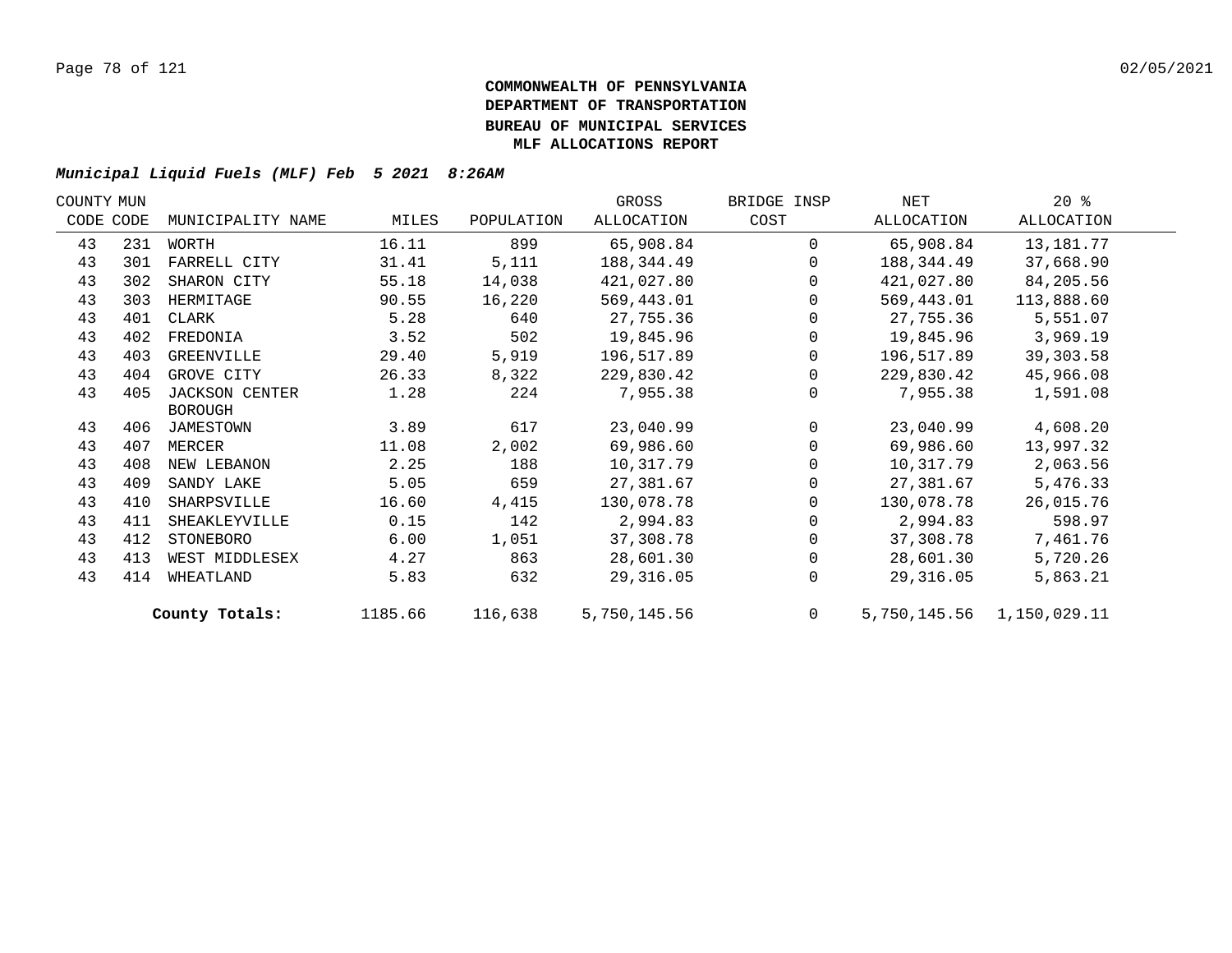| COUNTY MUN     |     |                    |        |            | GROSS        | BRIDGE INSP | NET          | $20*$      |
|----------------|-----|--------------------|--------|------------|--------------|-------------|--------------|------------|
| CODE CODE      |     | MUNICIPALITY NAME  | MILES  | POPULATION | ALLOCATION   | COST        | ALLOCATION   | ALLOCATION |
| Mifflin County |     |                    |        |            |              |             |              |            |
| 44             | 201 | ARMAGH             | 35.72  | 3,863      | 179,453.25   | 1,058.40    | 178,394.85   | 35,678.97  |
| 44             | 202 | <b>BRATTON</b>     | 16.03  | 1,317      | 73,109.53    | 0           | 73,109.53    | 14,621.91  |
| 44             | 203 | BROWN              | 28.38  | 4,053      | 160,108.46   | 417.20      | 159,691.26   | 31,938.25  |
| 44             | 204 | DECATUR            | 36.11  | 3,137      | 167,724.22   | 1,229.60    | 166,494.62   | 33,298.92  |
| 44             | 205 | DERRY              | 48.91  | 7,339      | 282,239.70   | 2,143.60    | 280,096.10   | 56,019.22  |
| 44             | 206 | GRANVILLE          | 35.54  | 5,104      | 201,009.54   | 417.20      | 200,592.34   | 40,118.47  |
| 44             | 207 | MENNO              | 19.78  | 1,883      | 94,808.24    | 417.20      | 94,391.04    | 18,878.21  |
| 44             | 208 | OLIVER             | 21.06  | 2,175      | 103,975.32   | 0           | 103,975.32   | 20,795.06  |
| 44             | 209 | UNION              | 27.94  | 3,460      | 148,179.05   | 1,251.60    | 146,927.45   | 29,385.49  |
| 44             | 210 | WAYNE              | 38.95  | 2,550      | 166,059.19   | $\Omega$    | 166,059.19   | 33, 211.84 |
| 44             | 401 | <b>BURNHAM</b>     | 8.52   | 2,054      | 62,985.42    | $\Omega$    | 62,985.42    | 12,597.08  |
| 44             | 402 | KISTLER            | 1.85   | 320        | 11,431.20    | $\Omega$    | 11,431.20    | 2,286.24   |
| 44             | 403 | LEWISTOWN          | 20.23  | 8,338      | 211,225.09   | $\Omega$    | 211,225.09   | 42,245.02  |
| 44             | 404 | MCVEYTOWN          | 1.73   | 342        | 11,451.62    | 0           | 11,451.62    | 2,290.32   |
| 44             | 405 | NEWTON<br>HAMILTON | 0.89   | 205        | 6,409.07     | 0           | 6,409.07     | 1,281.81   |
| 44             | 406 | JUNIATA<br>TERRACE | 1.74   | 542        | 15,046.43    | 0           | 15,046.43    | 3,009.29   |
|                |     | County Totals:     | 343.38 | 46,682     | 1,895,215.33 | 6,934.80    | 1,888,280.53 | 377,656.11 |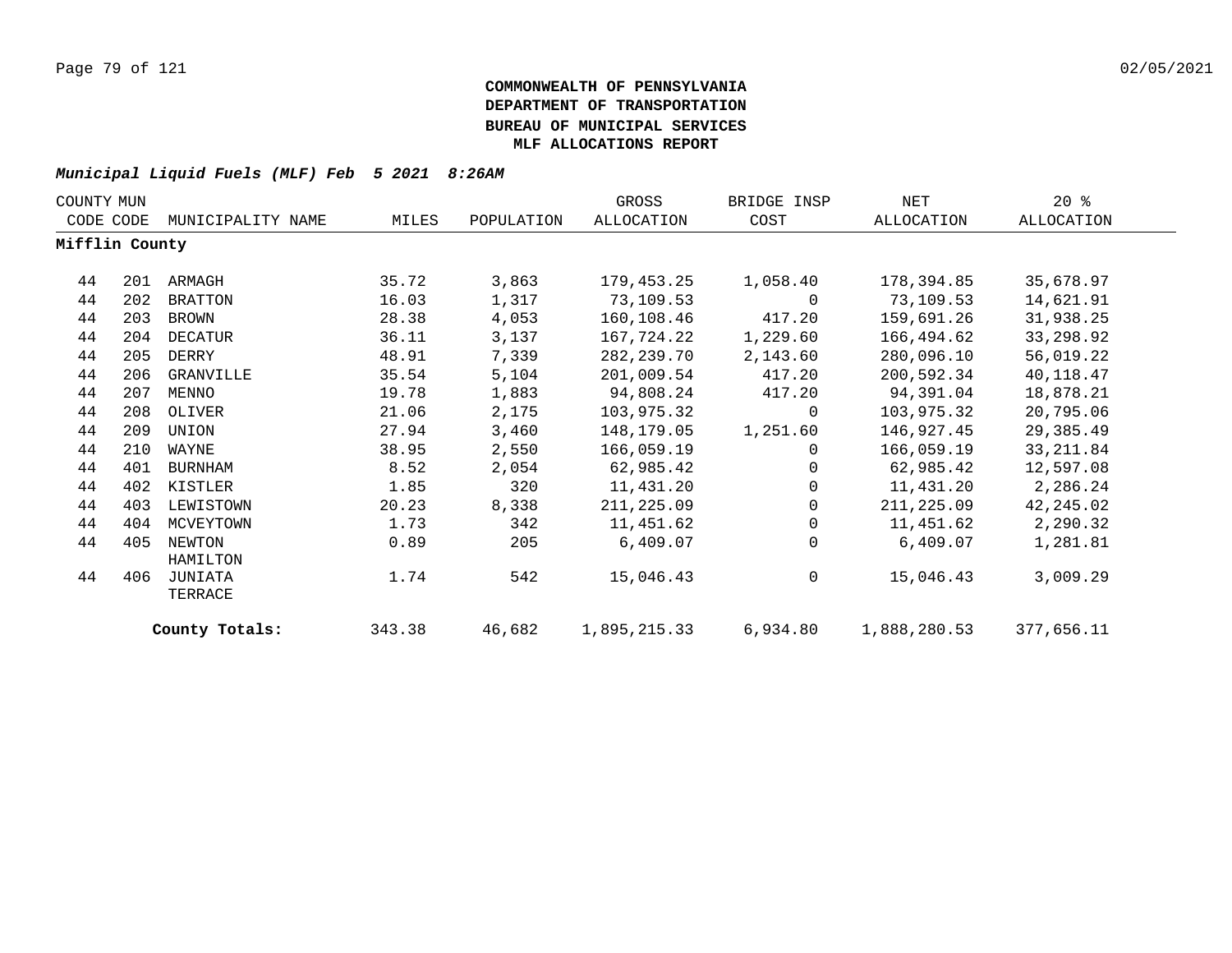| COUNTY MUN |               |                   |        |            | GROSS             | BRIDGE INSP    | NET         | $20*$                     |  |
|------------|---------------|-------------------|--------|------------|-------------------|----------------|-------------|---------------------------|--|
|            | CODE CODE     | MUNICIPALITY NAME | MILES  | POPULATION | <b>ALLOCATION</b> | COST           | ALLOCATION  | ALLOCATION                |  |
|            | Monroe County |                   |        |            |                   |                |             |                           |  |
|            |               |                   |        |            |                   |                |             |                           |  |
| 45         | 101           | POCONO            | 77.93  | 11,065     | 438,503.20        | 1,023.20       | 437,480.00  | 87,496.00                 |  |
| 45         | 201           | <b>BARRETT</b>    | 36.57  | 4,225      | 188,536.10        | 731.00         | 187,805.10  | 37,561.02                 |  |
|            |               | TOWNSHIP          |        |            |                   |                |             |                           |  |
| 45         | 202           | CHESTNUTHILL      | 142.75 | 17,156     | 747,774.46        | 2,952.60       | 744,821.86  | 148,964.37                |  |
| 45         | 203           | COOLBAUGH         | 64.02  | 20,564     | 564,691.95        | $\Omega$       | 564,691.95  | 112,938.39                |  |
| 45         | 204           | ELDRED            | 34.44  | 2,910      | 158,507.60        | 511.60         | 157,996.00  | 31,599.20                 |  |
| 45         | 205           | HAMILTON          | 78.86  | 9,083      | 406,065.45        | 1,053.40       | 405,012.05  | 81,002.41                 |  |
| 45         | 206           | JACKSON           | 59.27  | 7,033      | 308,869.78        | 511.60         | 308,358.18  | 61,671.64                 |  |
| 45         | 207           | MIDDLE            | 74.16  | 15,997     | 514,712.89        | 2,401.00       | 512, 311.89 | 102,462.38                |  |
|            |               | SMITHFIELD        |        |            |                   |                |             |                           |  |
| 45         | 208           | PARADISE          | 32.66  | 3,186      | 157,913.43        | 486.40         | 157,427.03  | 31,485.41                 |  |
| 45         | 210           | POLK              | 55.17  | 7,874      | 311,158.93        | 1,747.00       | 309, 411.93 | 61,882.39                 |  |
| 45         | 211           | PRICE             | 15.15  | 3,573      | 110,584.61        | $\Omega$       | 110,584.61  | 22, 116.92                |  |
| 45         | 212           | ROSS              | 48.16  | 5,940      | 254,987.94        | $\mathbf 0$    | 254,987.94  | 50,997.59                 |  |
| 45         | 213           | SMITHFIELD        | 45.16  | 7,357      | 270,947.49        | 1,388.20       | 269,559.29  | 53,911.86                 |  |
| 45         | 214           | STROUD            | 83.21  | 19,213     | 600,045.59        | 1,262.80       | 598,782.79  | 119,756.56                |  |
| 45         | 215           | TOBYHANNA         | 50.06  | 8,554      | 307,451.42        | 1,023.20       | 306,428.22  | 61,285.64                 |  |
| 45         | 216           | TUNKHANNOCK       | 27.43  | 6,789      | 205,919.99        | 511.60         | 205,408.39  | 41,081.68                 |  |
| 45         | 401           | DELAWARE WATER    | 3.08   | 746        | 22,831.27         | $\Omega$       | 22,831.27   | 4,566.25                  |  |
|            |               | GAP               |        |            |                   |                |             |                           |  |
| 45         | 402           | EAST              | 22.19  | 9,840      | 244,059.34        | $\Omega$       | 244,059.34  | 48,811.87                 |  |
|            |               | STROUDSBURG       |        |            |                   |                |             |                           |  |
| 45         | 403           | MOUNT POCONO      | 15.95  | 3,170      | 105,880.89        | $\overline{0}$ | 105,880.89  | 21, 176. 18               |  |
| 45         | 404           | STROUDSBURG       | 14.69  | 5,567      | 144,691.68        | $\Omega$       | 144,691.68  | 28,938.34                 |  |
|            |               | County Totals:    | 980.91 | 169,842    | 6,064,134.01      | 15,603.60      |             | 6,048,530.41 1,209,706.08 |  |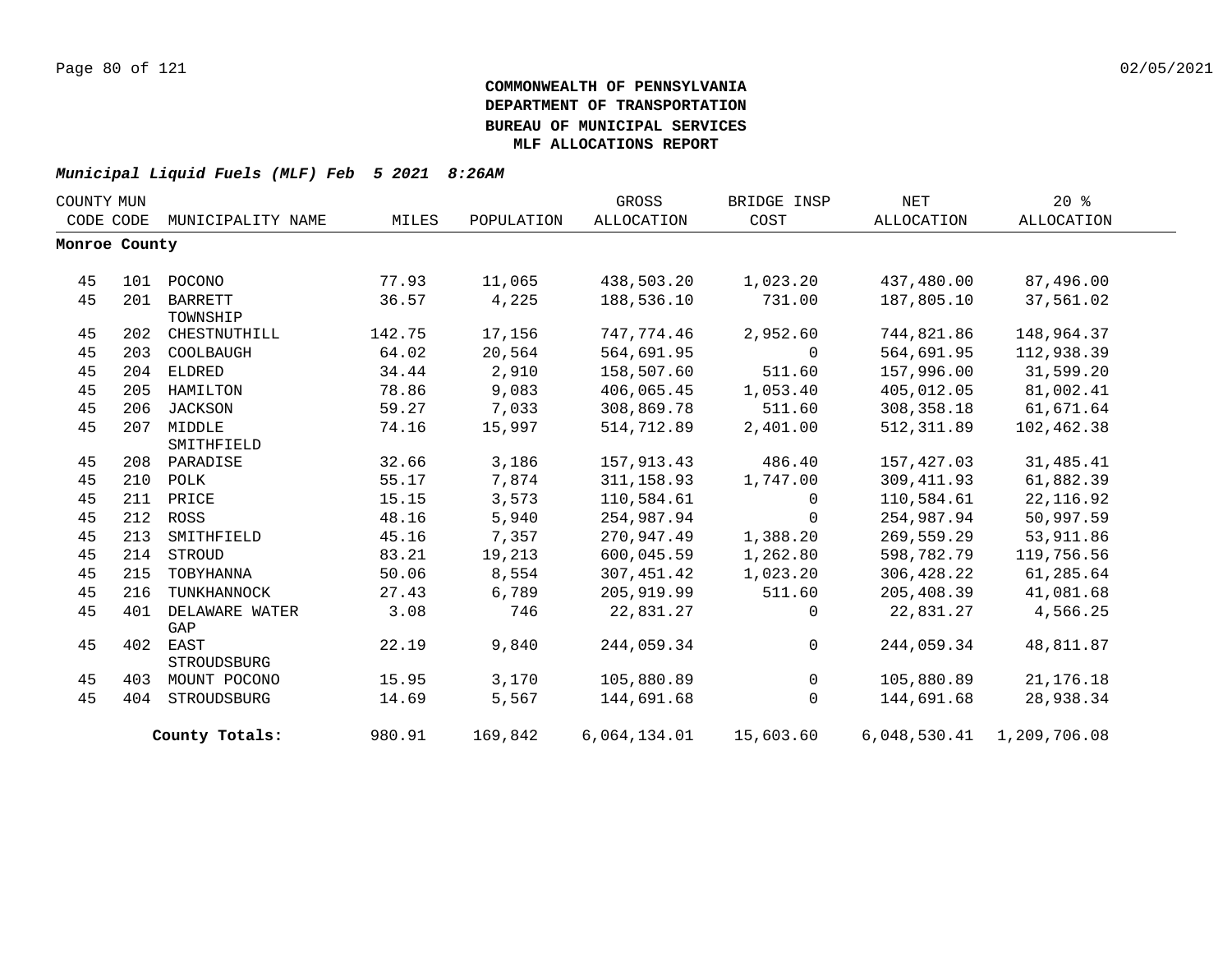| COUNTY MUN |     |                         |        |            | GROSS             | BRIDGE INSP | <b>NET</b>   | 20%         |  |
|------------|-----|-------------------------|--------|------------|-------------------|-------------|--------------|-------------|--|
| CODE CODE  |     | MUNICIPALITY NAME       | MILES  | POPULATION | <b>ALLOCATION</b> | COST        | ALLOCATION   | ALLOCATION  |  |
|            |     | Montgomery County       |        |            |                   |             |              |             |  |
|            |     |                         |        |            |                   |             |              |             |  |
| 46         |     | 101 ABINGTON            | 173.37 | 55,310     | 1,522,474.36      | 5,797.20    | 1,516,677.16 | 303, 335.43 |  |
| 46         | 102 | CHELTENHAM              | 97.21  | 36,793     | 956,663.33        | 5,069.20    | 951,594.13   | 190,318.83  |  |
| 46         |     | 103 HATFIELD            | 58.90  | 17,249     | 489,765.54        | 1,218.00    | 488,547.54   | 97,709.51   |  |
| 46         |     | 104 LOWER MERION        | 204.94 | 57,825     | 1,665,055.54      | 5,734.60    | 1,659,320.94 | 331,864.19  |  |
| 46         | 105 | LOWER MORELAND          | 57.48  | 12,982     | 409,333.31        | 1,297.40    | 408,035.91   | 81,607.18   |  |
| 46         | 106 | LOWER<br>POTTSGROVE     | 35.64  | 12,059     | 325, 252.18       | 4,757.80    | 320,494.38   | 64,098.88   |  |
| 46         |     | 107 PLYMOUTH            | 48.18  | 16,525     | 443,666.79        | 3,312.00    | 440, 354.79  | 88,070.96   |  |
| 46         | 108 | SPRINGFIELD             | 64.40  | 19,418     | 545,447.87        | 2,303.20    | 543,144.67   | 108,628.93  |  |
| 46         | 109 | UPPER DUBLIN            | 103.62 | 25,569     | 776,510.37        | 2,637.40    | 773,872.97   | 154,774.59  |  |
| 46         | 110 | UPPER MORELAND          | 65.51  | 24,015     | 630,800.46        | 1,908.40    | 628,892.06   | 125,778.41  |  |
| 46         | 111 | WEST NORRITON           | 38.14  | 15,663     | 397, 214.75       | 0           | 397, 214.75  | 79,442.95   |  |
| 46         |     | 112 WEST<br>POTTSGROVE  | 12.87  | 3,874      | 108,887.53        | $\mathbf 0$ | 108,887.53   | 21,777.51   |  |
| 46         |     | 113 UPPER GWYNEDD       | 51.54  | 15,552     | 436,733.87        | 974.80      | 435,759.07   | 87,151.81   |  |
| 46         |     | 114 UPPER<br>POTTSGROVE | 26.04  | 5,315      | 175, 349.84       | $\mathbf 0$ | 175,349.84   | 35,069.97   |  |
| 46         |     | 201 DOUGLASS            | 58.65  | 10,195     | 363, 294. 29      | 5,044.80    | 358, 249.49  | 71,649.90   |  |
| 46         |     | 202 EAST NORRITON       | 44.23  | 13,590     | 379,134.91        | 1,705.60    | 377, 429.31  | 75,485.86   |  |
| 46         |     | 203 FRANCONIA           | 52.23  | 13,064     | 394,536.33        | 6,405.20    | 388, 131. 13 | 77,626.23   |  |
| 46         |     | 204 HORSHAM             | 92.79  | 26,147     | 753, 271.61       | $\Omega$    | 753, 271.61  | 150,654.32  |  |
| 46         |     | 205 LIMERICK            | 86.00  | 18,074     | 588,389.54        | 3,294.80    | 585,094.74   | 117,018.95  |  |
| 46         |     | 206 LOWER<br>FREDERICK  | 23.09  | 4,840      | 157,750.16        | 2,113.60    | 155,636.56   | 31, 127. 31 |  |
| 46         |     | 207 LOWER GWYNEDD       | 47.58  | 11,405     | 350,574.10        | 2,423.20    | 348,150.90   | 69,630.18   |  |
| 46         |     | 208 LOWER<br>PROVIDENCE | 90.11  | 25,436     | 732,302.75        | 980.20      | 731,322.55   | 146, 264.51 |  |
| 46         |     | 209 LOWER SALFORD       | 76.65  | 14,959     | 503,927.53        | 2,437.80    | 501,489.73   | 100,297.95  |  |
| 46         |     | 210 MARLBOROUGH         | 20.94  | 3,178      | 121,476.45        | 809.80      | 120,666.65   | 24, 133. 33 |  |
| 46         |     | 211 MONTGOMERY          | 73.92  | 24,790     | 670,654.40        | 0           | 670,654.40   | 134,130.88  |  |
| 46         |     | 212 NEW HANOVER         | 62.95  | 10,939     | 389,868.02        | 234.00      | 389,634.02   | 77,926.80   |  |
| 46         |     | 213 PERKIOMEN           | 24.84  | 9,139      | 239,774.56        | 1,265.20    | 238,509.36   | 47,701.87   |  |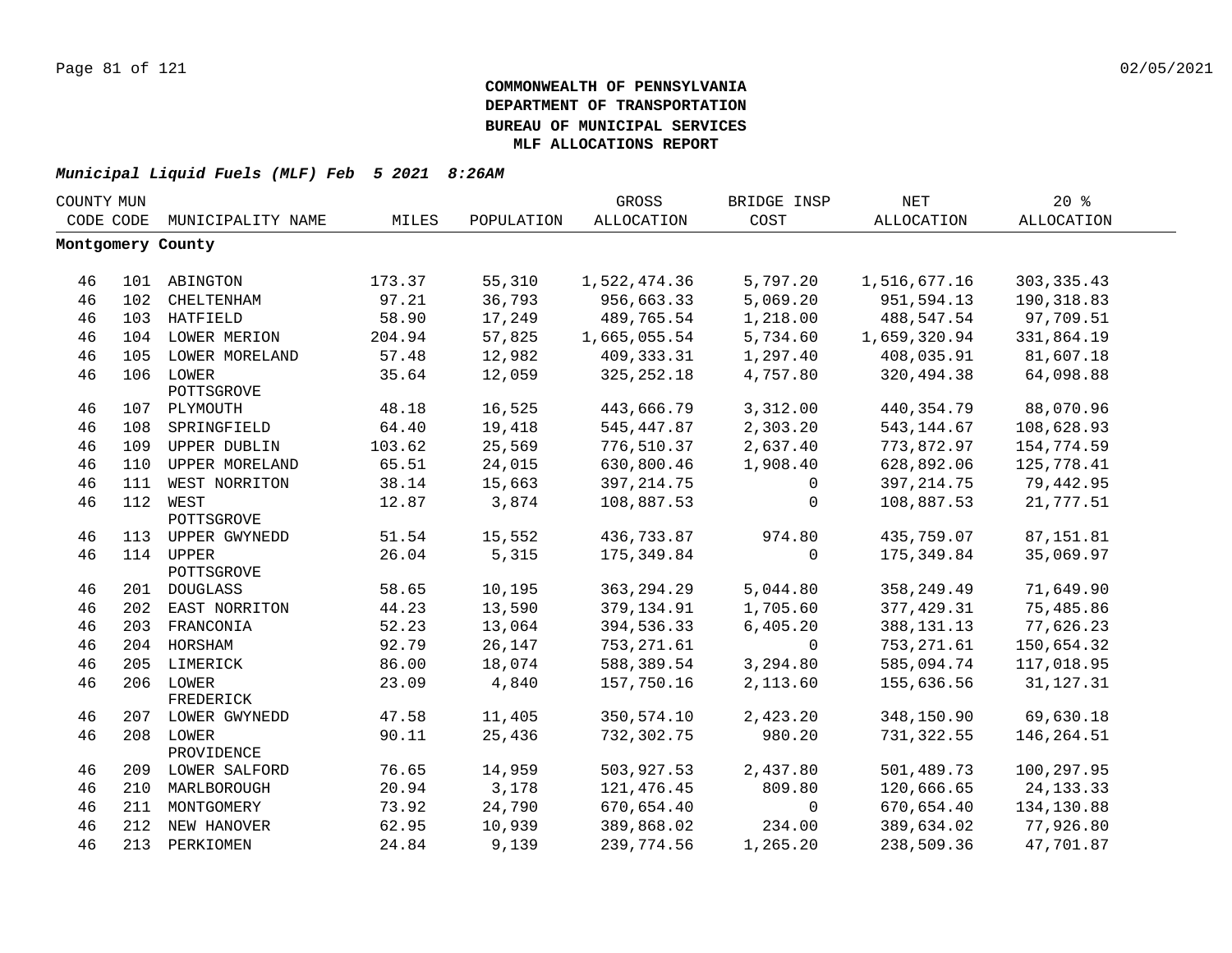| COUNTY MUN |     |                   |       |            | GROSS        | BRIDGE INSP  | NET          | $20*$      |  |
|------------|-----|-------------------|-------|------------|--------------|--------------|--------------|------------|--|
| CODE CODE  |     | MUNICIPALITY NAME | MILES | POPULATION | ALLOCATION   | COST         | ALLOCATION   | ALLOCATION |  |
| 46         |     | 214 SALFORD       | 26.41 | 2,504      | 126,405.72   | 399.00       | 126,006.72   | 25, 201.34 |  |
| 46         | 215 | SKIPPACK          | 46.35 | 13,715     | 387,927.52   | 2,259.40     | 385,668.12   | 77,133.62  |  |
| 46         | 216 | TOWAMENCIN        | 57.54 | 17,578     | 491, 416.44  | 3,416.40     | 488,000.04   | 97,600.01  |  |
| 46         |     | 217 UPPER         | 15.58 | 3,523      | 111,025.27   | $\mathbf{0}$ | 111,025.27   | 22, 205.05 |  |
|            |     | FREDERICK         |       |            |              |              |              |            |  |
| 46         |     | 219 UPPER HANOVER | 54.04 | 6,464      | 282,534.41   | 5,107.00     | 277,427.41   | 55,485.48  |  |
| 46         |     | 220 UPPER MERION  | 83.75 | 28,395     | 765, 334.36  | 8,698.00     | 756,636.36   | 151,327.27 |  |
| 46         |     | 222 UPPER         | 83.29 | 21,219     | 636,038.81   | 2,727.60     | 633, 311.21  | 126,662.24 |  |
|            |     | PROVIDENCE        |       |            |              |              |              |            |  |
| 46         |     | 223 UPPER SALFORD | 21.37 | 3,299      | 124,964.18   | 0            | 124,964.18   | 24,992.84  |  |
| 46         |     | 224 WHITEMARSH    | 59.23 | 17,349     | 492,569.39   | $\Omega$     | 492,569.39   | 98,513.88  |  |
| 46         |     | 225 WHITPAIN      | 68.01 | 18,875     | 546,951.45   | 1,550.60     | 545,400.85   | 109,080.17 |  |
| 46         | 226 | WORCESTER         | 55.03 | 9,750      | 344,154.30   | $\mathbf{0}$ | 344, 154.30  | 68,830.86  |  |
| 46         |     | 401 AMBLER        | 14.74 | 6,417      | 159,992.91   | $\Omega$     | 159,992.91   | 31,998.58  |  |
| 46         | 402 | BRIDGEPORT        | 9.27  | 4,554      | 109,856.17   | $\Omega$     | 109,856.17   | 21,971.23  |  |
| 46         | 403 | BRYN ATHYN        | 6.99  | 1,375      | 46,148.04    | $\Omega$     | 46,148.04    | 9,229.61   |  |
| 46         | 404 | COLLEGEVILLE      | 13.13 | 5,089      | 131,343.11   | 1,108.00     | 130,235.11   | 26,047.02  |  |
| 46         | 405 | CONSHOHOCKEN      | 16.63 | 7,833      | 191,077.91   | $\mathbf{0}$ | 191,077.91   | 38, 215.58 |  |
| 46         |     | 406 EAST          | 5.60  | 2,951      | 69,926.64    | $\Omega$     | 69,926.64    | 13,985.33  |  |
|            |     | GREENVILLE        |       |            |              |              |              |            |  |
| 46         |     | 407 GREEN LANE    | 1.82  | 508        | 14,688.33    | $\mathbf 0$  | 14,688.33    | 2,937.67   |  |
| 46         |     | 408 HATBORO       | 17.44 | 7,360      | 185, 157.80  | $\Omega$     | 185, 157.80  | 37,031.56  |  |
| 46         |     | 409 HATFIELD      | 7.12  | 3,290      | 80,674.52    | 804.20       | 79,870.32    | 15,974.06  |  |
|            |     | <b>BOROUGH</b>    |       |            |              |              |              |            |  |
| 46         |     | 410 JENKINTOWN    | 10.80 | 4,422      | 112, 242. 11 | $\mathbf 0$  | 112, 242. 11 | 22, 448.42 |  |
| 46         |     | 411 LANSDALE      | 42.96 | 16,269     | 422,939.77   | $\Omega$     | 422,939.77   | 84,587.95  |  |
| 46         |     | 412 NARBERTH      | 10.74 | 4,282      | 109,561.63   | 2,119.20     | 107,442.43   | 21,488.49  |  |
| 46         |     | 413 NORRISTOWN    | 50.82 | 34,324     | 769,007.33   | 3,564.20     | 765, 443.13  | 153,088.63 |  |
| 46         |     | 414 NORTH WALES   | 11.33 | 3,229      | 92,625.04    | 0            | 92,625.04    | 18,525.01  |  |
| 46         | 415 | PENNSBURG         | 7.77  | 3,843      | 92,541.47    | 0            | 92,541.47    | 18,508.29  |  |
| 46         | 416 | POTTSTOWN         | 61.48 | 22,377     | 589,132.46   | 10,006.00    | 579,126.46   | 115,825.29 |  |
| 46         | 417 | RED HILL          | 7.77  | 2,383      | 66,525.36    | 0            | 66,525.36    | 13,305.07  |  |
| 46         | 418 | ROCKLEDGE         | 6.46  | 2,543      | 65, 319.63   | $\Omega$     | 65, 319.63   | 13,063.93  |  |
| 46         |     | 419 ROYERSFORD    | 11.20 | 4,752      | 119,361.17   | $\Omega$     | 119,361.17   | 23,872.23  |  |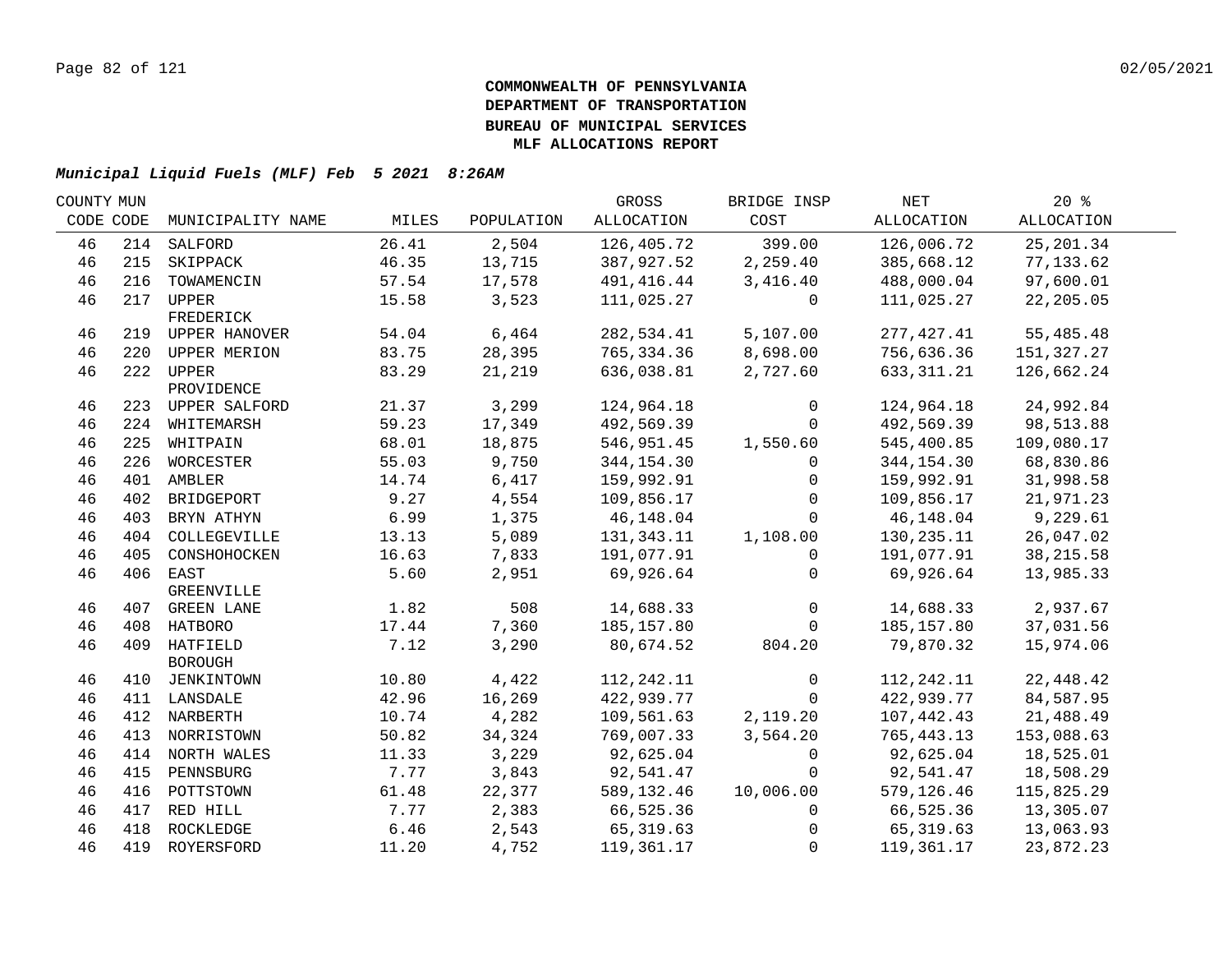| COUNTY MUN |     |                      |         |            | GROSS         | BRIDGE INSP | NET           | $20*$        |  |
|------------|-----|----------------------|---------|------------|---------------|-------------|---------------|--------------|--|
| CODE CODE  |     | MUNICIPALITY NAME    | MILES   | POPULATION | ALLOCATION    | COST        | ALLOCATION    | ALLOCATION   |  |
| 46         | 420 | SCHWENKSVILLE        | 2.80    | 1,385      | 33,350.67     |             | 33,350.67     | 6,670.13     |  |
| 46         | 421 | SOUDERTON            | 15.75   | 6,618      | 166,702.36    | 2,164.40    | 164,537.96    | 32,907.59    |  |
| 46         | 422 | TELFORD              | 11.43   | 4,872      | 122, 211.75   |             | 122, 211.75   | 24,442.35    |  |
| 46         | 423 | TRAPPE               | 10.92   | 3,509      | 96,344.77     | 1,138.80    | 95,205.97     | 19,041.19    |  |
| 46         | 424 | WEST<br>CONSHOHOCKEN | 6.04    | 1,320      | 42,226.02     |             | 42,226.02     | 8,445.20     |  |
|            |     | County Totals:       | 2723.43 | 802,081    | 22,726,389.21 | 106,787.00  | 22,619,602.21 | 4,523,920.44 |  |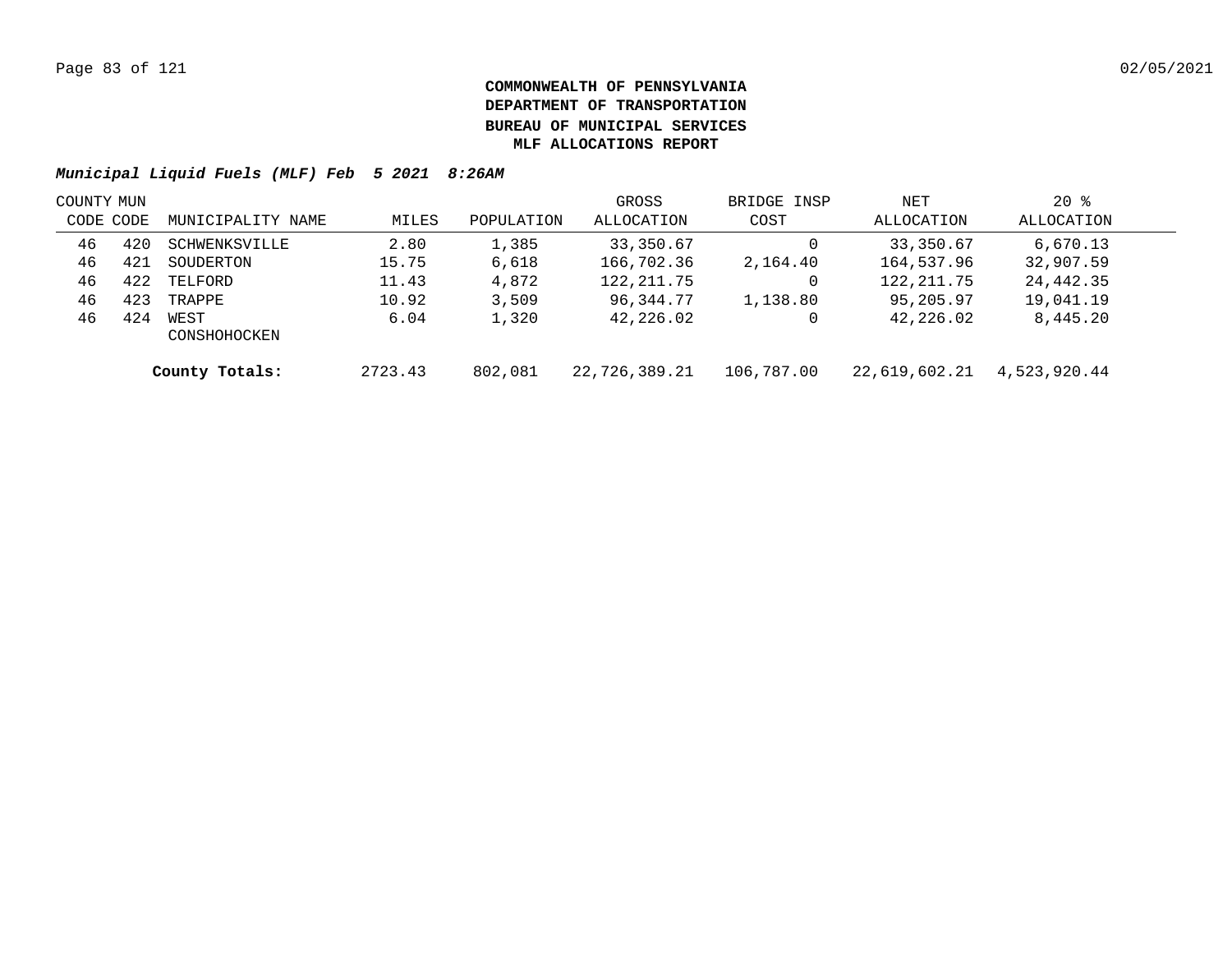| COUNTY MUN     |     |                   |        |            | GROSS      | BRIDGE INSP | NET        | $20*$       |
|----------------|-----|-------------------|--------|------------|------------|-------------|------------|-------------|
| CODE CODE      |     | MUNICIPALITY NAME | MILES  | POPULATION | ALLOCATION | COST        | ALLOCATION | ALLOCATION  |
| Montour County |     |                   |        |            |            |             |            |             |
| 47             | 201 | ANTHONY           | 31.89  | 1,501      | 125,503.43 | $\Omega$    | 125,503.43 | 25,100.69   |
| 47             | 202 | COOPER            | 7.30   | 932        | 39,214.10  | 0           | 39,214.10  | 7,842.82    |
| 47             | 203 | DERRY             | 18.35  | 1,130      | 76,961.90  | 0           | 76,961.90  | 15,392.38   |
| 47             | 204 | LIBERTY           | 31.51  | 1,584      | 125,805.65 | 0           | 125,805.65 | 25, 161. 13 |
| 47             | 205 | LIMESTONE         | 21.25  | 1,066      | 84,802.17  | 0           | 84,802.17  | 16,960.43   |
| 47             | 206 | MAHONING          | 22.97  | 4,171      | 145,457.45 | 0           | 145,457.45 | 29,091.49   |
| 47             | 207 | MAYBERRY          | 10.59  | 250        | 37,249.83  | 0           | 37,249.83  | 7,449.97    |
| 47             | 208 | VALLEY            | 27.19  | 2,158      | 122,655.75 | 0           | 122,655.75 | 24,531.15   |
| 47             | 209 | WEST HEMLOCK      | 9.55   | 503        | 38,537.43  | 0           | 38,537.43  | 7,707.49    |
| 47             | 401 | DANVILLE          | 16.85  | 4,699      | 135,913.64 | 0           | 135,913.64 | 27,182.73   |
| 47             | 402 |                   | 0.64   | 273        | 6,846.59   | 0           | 6,846.59   | 1,369.32    |
|                |     | WASHINGTONVILLE   |        |            |            |             |            |             |
|                |     | County Totals:    | 198.09 | 18,267     | 938,947.94 | 0           | 938,947.94 | 187,789.59  |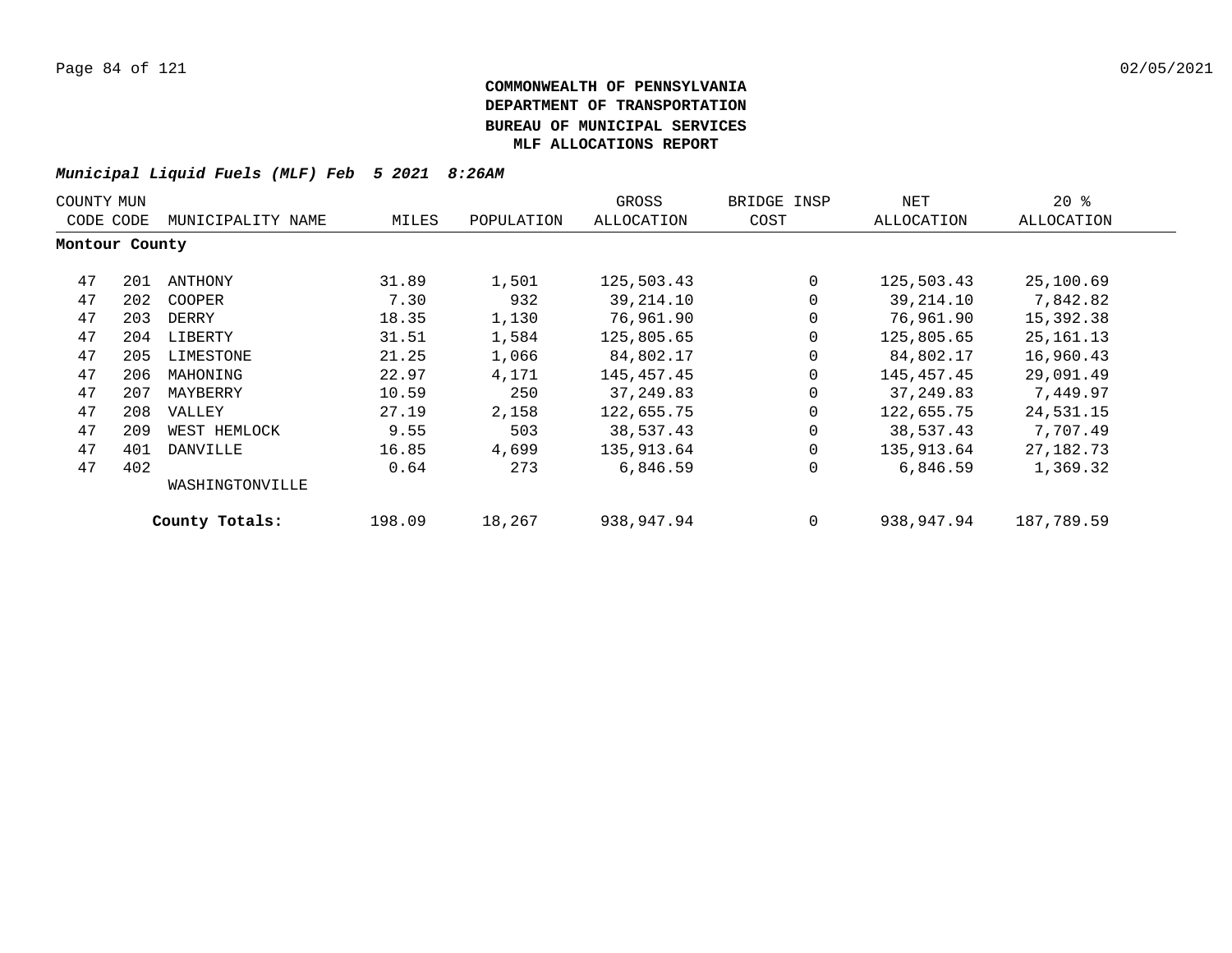| COUNTY MUN |           |                               |        |            | GROSS        | BRIDGE INSP  | $\operatorname{NET}$ | 20%         |  |
|------------|-----------|-------------------------------|--------|------------|--------------|--------------|----------------------|-------------|--|
|            | CODE CODE | MUNICIPALITY NAME             | MILES  | POPULATION | ALLOCATION   | COST         | ALLOCATION           | ALLOCATION  |  |
|            |           | Northampton County            |        |            |              |              |                      |             |  |
|            |           |                               |        |            |              |              |                      |             |  |
| 48         |           | 101 BETHLEHEM<br>TOWNSHIP     | 113.09 | 23,730     | 773,067.40   | 826.40       | 772,241.00           | 154,448.20  |  |
| 48         |           | 201 ALLEN TOWNSHIP            | 28.00  | 4,269      | 162,780.62   | $\mathsf{O}$ | 162,780.62           | 32,556.12   |  |
| 48         |           | 203 BUSHKILL<br>TOWNSHIP      | 58.24  | 8,178      | 326,083.14   | 440.20       | 325,642.94           | 65,128.59   |  |
| 48         |           | 204 EAST ALLEN                | 37.82  | 4,903      | 204,488.57   | 369.40       | 204, 119. 17         | 40,823.83   |  |
| 48         |           | 205 FORKS                     | 64.57  | 14,721     | 462, 277.24  | $\mathbf{0}$ | 462, 277.24          | 92, 455.45  |  |
| 48         |           | 206 HANOVER                   | 60.63  | 10,866     | 381,382.63   | 0            | 381, 382.63          | 76, 276.53  |  |
| 48         |           | 207 LEHIGH                    | 81.77  | 10,526     | 440,790.29   | $\mathbf{0}$ | 440,790.29           | 88,158.06   |  |
| 48         |           | 208 LOWER MT<br><b>BETHEL</b> | 34.99  | 3,101      | 163,614.29   | $\mathbf 0$  | 163,614.29           | 32,722.86   |  |
| 48         |           | 209 LOWER NAZARETH            | 49.58  | 5,674      | 254,645.46   | $\mathbf 0$  | 254,645.46           | 50,929.09   |  |
| 48         |           | 210 LOWER SAUCON              | 73.81  | 10,772     | 420,523.35   | $\Omega$     | 420,523.35           | 84,104.67   |  |
| 48         |           | 211 MOORE                     | 99.35  | 9,198      | 471,567.94   | $\Omega$     | 471,567.94           | 94, 313.59  |  |
| 48         |           | 212 PALMER                    | 92.84  | 20,691     | 656,204.60   | 544.60       | 655,660.00           | 131,132.00  |  |
| 48         |           | 213 PLAINFIELD                | 52.15  | 6,138      | 270,872.39   | 492.40       | 270,379.99           | 54,076.00   |  |
| 48         |           | 214 UPPER MT<br><b>BETHEL</b> | 71.07  | 6,706      | 339,585.05   | 3,759.60     | 335,825.45           | 67,165.09   |  |
| 48         |           | 215 UPPER NAZARETH            | 31.71  | 6,231      | 209,231.10   | 0            | 209, 231.10          | 41,846.22   |  |
| 48         |           | 216 WASHINGTON                | 39.81  | 5,122      | 214,553.60   | 492.40       | 214,061.20           | 42,812.24   |  |
| 48         |           | 217 WILLIAMS                  | 46.11  | 5,884      | 247,641.63   | $\Omega$     | 247,641.63           | 49,528.33   |  |
| 48         |           | 301 BETHLEHEM CITY            | 204.57 | 74,982     | 1,969,634.80 | 7,152.40     | 1,962,482.40         | 392,496.48  |  |
| 48         |           | 302 EASTON CITY               | 57.45  | 26,800     | 655,466.95   | 3,419.20     | 652,047.75           | 130,409.55  |  |
| 48         |           | 401 BANGOR BOROUGH            | 14.62  | 5,273      | 139,236.05   | $\mathbf{0}$ | 139,236.05           | 27,847.21   |  |
| 48         |           | 402 BATH BOROUGH              | 6.14   | 2,693      | 67,001.56    | $\mathbf 0$  | 67,001.56            | 13,400.31   |  |
| 48         | 403       | CHAPMAN                       | 0.87   | 199        | 6, 240.22    | 0            | 6, 240.22            | 1,248.04    |  |
| 48         |           | 404 EAST BANGOR               | 4.35   | 1,172      | 34, 355. 20  | $\mathbf{0}$ | 34, 355. 20          | 6,871.04    |  |
| 48         |           | 405 FREEMANSBURG              | 8.36   | 2,636      | 72,860.74    | $\mathbf{0}$ | 72,860.74            | 14,572.15   |  |
| 48         |           | 406 GLENDON                   | 3.26   | 440        | 17,936.00    | $\Omega$     | 17,936.00            | 3,587.20    |  |
| 48         |           | 407 HELLERTOWN                | 20.68  | 5,898      | 169, 139.68  | 1,760.80     | 167,378.88           | 33, 475. 78 |  |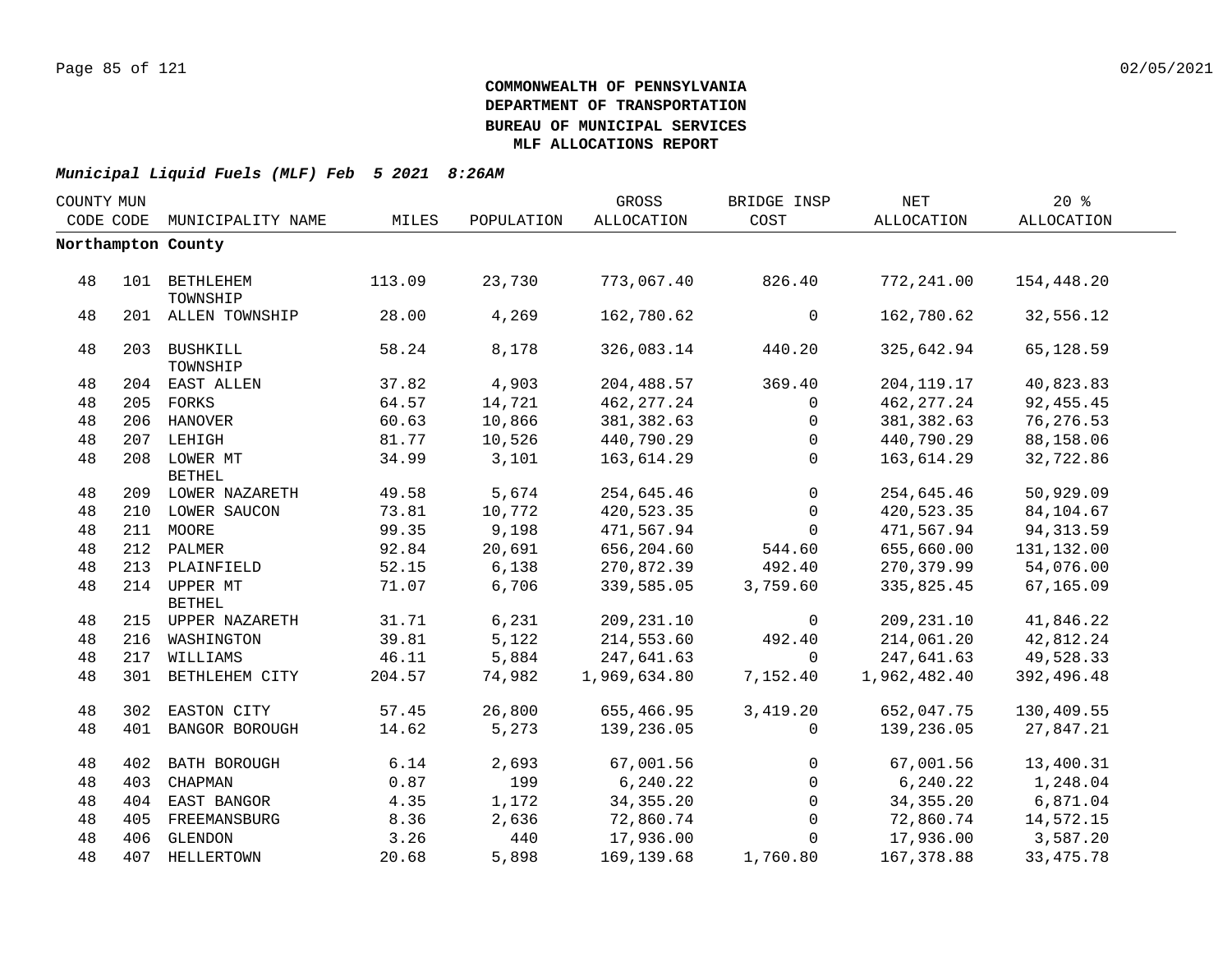| COUNTY MUN |     |                   |         |            | GROSS             | BRIDGE INSP | NET           | $20*$        |  |
|------------|-----|-------------------|---------|------------|-------------------|-------------|---------------|--------------|--|
| CODE CODE  |     | MUNICIPALITY NAME | MILES   | POPULATION | <b>ALLOCATION</b> | COST        | ALLOCATION    | ALLOCATION   |  |
| 48         | 408 | NAZARETH          | 17.24   | 5,746      | 155,778.15        | $\Omega$    | 155,778.15    | 31, 155.63   |  |
| 48         | 409 | NORTHAMPTON       | 33.81   | 9,926      | 281,576.52        | $\Omega$    | 281,576.52    | 56, 315.30   |  |
| 48         | 410 | NORTH             | 9.92    | 2,849      | 81,487.24         | $\Omega$    | 81,487.24     | 16,297.45    |  |
|            |     | CATASAUOUA        |         |            |                   |             |               |              |  |
| 48         | 411 | PEN ARGYL         | 12.79   | 3,595      | 103,668.21        | $\Omega$    | 103,668.21    | 20,733.64    |  |
| 48         | 412 | PORTLAND          | 2.70    | 519        | 17,609.51         |             | 17,609.51     | 3,521.90     |  |
| 48         | 413 | ROSETO            | 7.44    | 1,567      | 50,962.90         |             | 50,962.90     | 10,192.58    |  |
| 48         | 414 | STOCKERTOWN       | 3.93    | 927        | 28,688.82         | $\Omega$    | 28,688.82     | 5,737.76     |  |
|            |     | <b>BOROUGH</b>    |         |            |                   |             |               |              |  |
| 48         | 415 | TATAMY            | 4.83    | 1,203      | 36,394.07         | $\Omega$    | 36,394.07     | 7,278.81     |  |
| 48         | 416 | WALNUTPORT        | 10.27   | 2,070      | 68,689.90         | $\Omega$    | 68,689.90     | 13,737.98    |  |
| 48         | 417 | WEST EASTON       | 4.38    | 1,257      | 35,962.74         | $\Omega$    | 35,962.74     | 7,192.55     |  |
| 48         | 418 | WILSON            | 14.88   | 7,896      | 186,781.13        | $\Omega$    | 186,781.13    | 37, 356. 23  |  |
| 48         | 419 | WIND GAP          | 9.36    | 2,720      | 77,454.38         | 454.00      | 77,000.38     | 15,400.08    |  |
|            |     | County Totals:    | 1487.39 | 317,078    | 10,256,234.07     | 19,711.40   | 10,236,522.67 | 2,047,304.53 |  |
|            |     |                   |         |            |                   |             |               |              |  |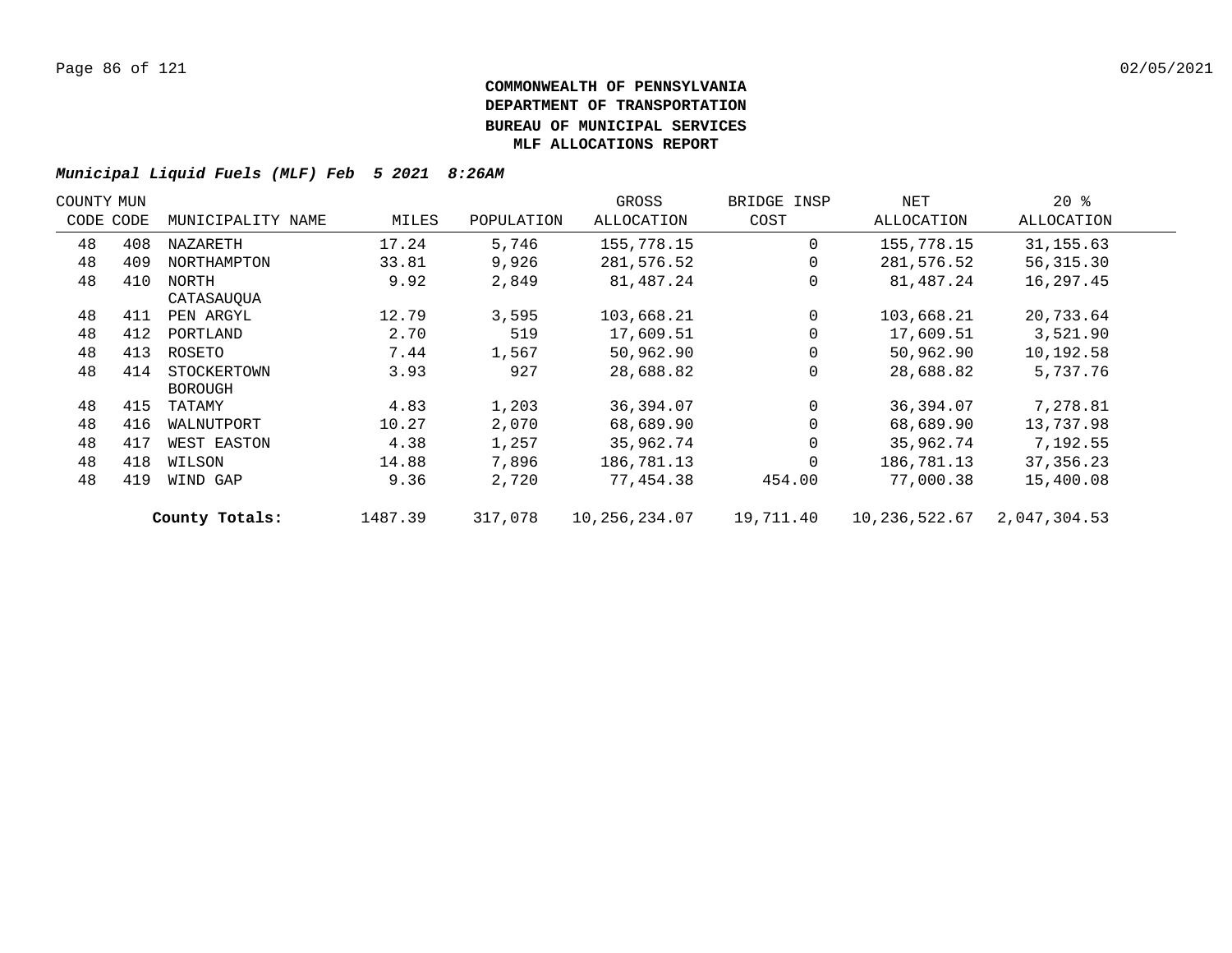| COUNTY MUN |     |                       |       | GROSS      | BRIDGE INSP  | <b>NET</b>   | $20*$       |                   |  |
|------------|-----|-----------------------|-------|------------|--------------|--------------|-------------|-------------------|--|
| CODE CODE  |     | MUNICIPALITY NAME     | MILES | POPULATION | ALLOCATION   | COST         | ALLOCATION  | <b>ALLOCATION</b> |  |
|            |     | Northumberland County |       |            |              |              |             |                   |  |
|            |     |                       |       |            |              |              |             |                   |  |
| 49         |     | 101 COAL              | 44.48 | 10,383     | 322,762.72   | $\mathsf{O}$ | 322,762.72  | 64,552.54         |  |
| 49         |     | 201 DELAWARE          | 50.91 | 4,489      | 237,648.38   | $\mathsf{O}$ | 237,648.38  | 47,529.68         |  |
| 49         |     | 202 EAST CAMERON      | 3.13  | 748        | 23,021.75    | 0            | 23,021.75   | 4,604.35          |  |
| 49         |     | 203 EAST              | 7.65  | 668        | 35,593.71    | $\mathbf 0$  | 35,593.71   | 7,118.74          |  |
|            |     | CHILLISQUAQUE         |       |            |              |              |             |                   |  |
| 49         |     | 204 JACKSON           | 22.24 | 875        | 84,464.50    | $\mathsf{O}$ | 84,464.50   | 16,892.90         |  |
| 49         |     | 205 JORDAN            | 30.47 | 794        | 108,507.76   | $\mathbf 0$  | 108,507.76  | 21,701.55         |  |
| 49         |     | 206 LEWIS             | 40.10 | 1,915      | 158,305.28   | $\mathsf{O}$ | 158,305.28  | 31,661.06         |  |
| 49         |     | 207 LITTLE MAHANOY    | 6.67  | 479        | 29,191.00    | $\mathsf{O}$ | 29,191.00   | 5,838.20          |  |
| 49         | 208 | LOWER AUGUSTA         | 25.72 | 1,064      | 98,609.19    | $\mathbf 0$  | 98,609.19   | 19,721.84         |  |
| 49         | 209 | LOWER MAHANOY         | 43.37 | 1,709      | 164,761.02   | $\mathbf 0$  | 164,761.02  | 32,952.20         |  |
| 49         | 210 | MOUNT CARMEL          | 13.32 | 3,139      | 97,183.92    | $\mathbf 0$  | 97,183.92   | 19,436.78         |  |
| 49         |     | 211 POINT             | 24.99 | 3,685      | 143,052.81   | 0            | 143,052.81  | 28,610.56         |  |
| 49         |     | 212 RALPHO            | 41.25 | 4,321      | 204,739.71   | $\mathbf 0$  | 204,739.71  | 40,947.94         |  |
| 49         |     | 213 ROCKEFELLER       | 40.87 | 2,273      | 167,069.11   | 317.80       | 166,751.31  | 33, 350. 26       |  |
| 49         |     | 214 RUSH              | 37.11 | 1,122      | 134,915.18   | 0            | 134,915.18  | 26,983.04         |  |
| 49         |     | 215 SHAMOKIN          | 48.87 | 2,407      | 194, 231. 25 | 608.00       | 193,623.25  | 38,724.65         |  |
| 49         |     | 216 TURBOT            | 23.93 | 1,806      | 106,287.81   | $\mathbf 0$  | 106,287.81  | 21, 257.56        |  |
| 49         |     | 217 UPPER AUGUSTA     | 26.79 | 2,586      | 129,043.67   | 0            | 129,043.67  | 25,808.73         |  |
| 49         |     | 218 UPPER MAHANOY     | 47.55 | 796        | 161,436.62   | $\mathsf{O}$ | 161,436.62  | 32, 287.32        |  |
| 49         |     | 219 WASHINGTON        | 44.13 | 746        | 149,954.62   | $\mathbf 0$  | 149,954.62  | 29,990.92         |  |
| 49         | 220 | WEST CAMERON          | 4.37  | 541        | 23, 173. 17  | $\mathbf 0$  | 23, 173. 17 | 4,634.63          |  |
| 49         |     | 221 WEST              | 15.40 | 2,627      | 94,501.78    | $\Omega$     | 94,501.78   | 18,900.36         |  |
|            |     | CHILLISQUAQUE         |       |            |              |              |             |                   |  |
| 49         |     | 222 ZERBE             | 11.98 | 1,872      | 70,457.21    | $\mathbf 0$  | 70,457.21   | 14,091.44         |  |
| 49         |     | 301 SHAMOKIN          | 23.53 | 7,374      | 204, 266.75  | $\mathbf 0$  | 204, 266.75 | 40,853.35         |  |
| 49         |     | 302 SUNBURY CITY      | 31.38 | 9,905      | 273,677.12   | $\mathbf 0$  | 273,677.12  | 54,735.42         |  |
| 49         |     | 401 HERNDON           | 3.23  | 324        | 15,776.05    | $\mathbf 0$  | 15,776.05   | 3, 155. 21        |  |
| 49         |     | 402 KULPMONT          | 11.55 | 2,924      | 87,871.44    | 0            | 87,871.44   | 17,574.29         |  |
| 49         | 403 | MARION HEIGHTS        | 2.83  | 611        | 19,651.47    | $\mathsf{O}$ | 19,651.47   | 3,930.29          |  |
| 49         |     | 404 MCEWENSVILLE      | 1.99  | 279        | 11, 134. 17  | $\mathbf 0$  | 11,134.17   | 2,226.83          |  |
| 49         |     | 405 MILTON            | 23.47 | 7,042      | 198,164.94   | $\Omega$     | 198,164.94  | 39,632.99         |  |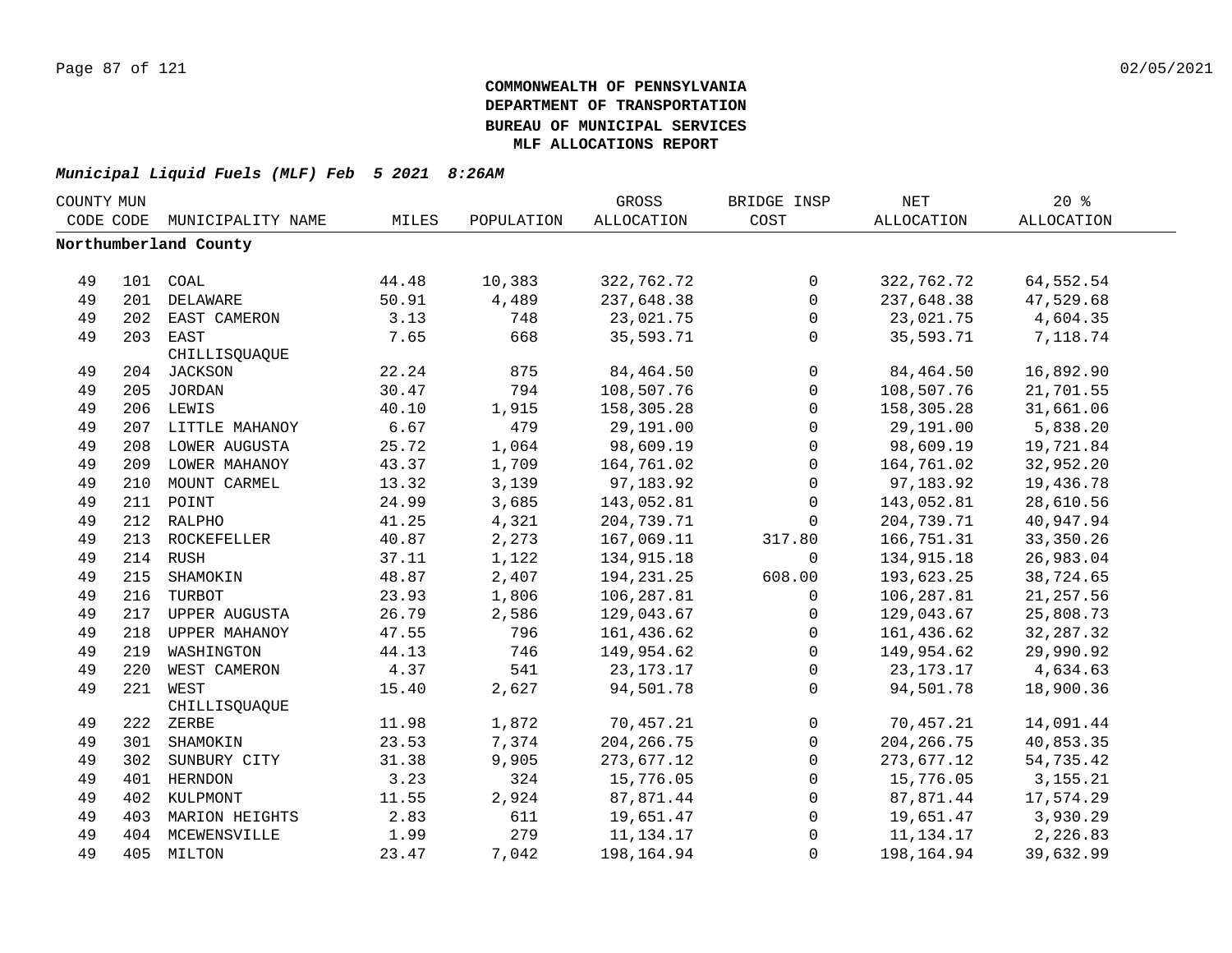| COUNTY MUN |                   |                   |        |            | GROSS        | BRIDGE INSP | NET            | $20*$      |  |
|------------|-------------------|-------------------|--------|------------|--------------|-------------|----------------|------------|--|
| CODE CODE  |                   | MUNICIPALITY NAME | MILES  | POPULATION | ALLOCATION   | COST        | ALLOCATION     | ALLOCATION |  |
| 49         | 406               | MOUNT CARMEL      | 18.03  | 5,893      | 160,844.09   | 1,310.40    | 159,533.69     | 31,906.74  |  |
| 49         | 407               | NORTHUMBERLAND    | 15.58  | 3,804      | 116,032.48   | 0           | 116,032.48     | 23,206.50  |  |
| 49         | 408               | RIVERSIDE         | 16.98  | 1,932      | 87,010.33    | 0           | 87,010.33      | 17,402.07  |  |
| 49         | 409<br>SNYDERTOWN |                   | 6.48   | 339        | 26,107.93    | 0           | 26,107.93      | 5,221.59   |  |
| 49         | 410               | TURBOTVILLE       | 2.58   | 705        | 20,552.28    | 0           | 20,552.28      | 4,110.46   |  |
| 49         | 411               | WATSONTOWN        | 7.87   | 2,351      | 66,264.82    |             | 66,264.82      | 13,252.96  |  |
|            |                   | County Totals:    | 820.80 | 94,528     | 4,226,266.04 | 2,236.20    | 4, 224, 029.84 | 844,805.97 |  |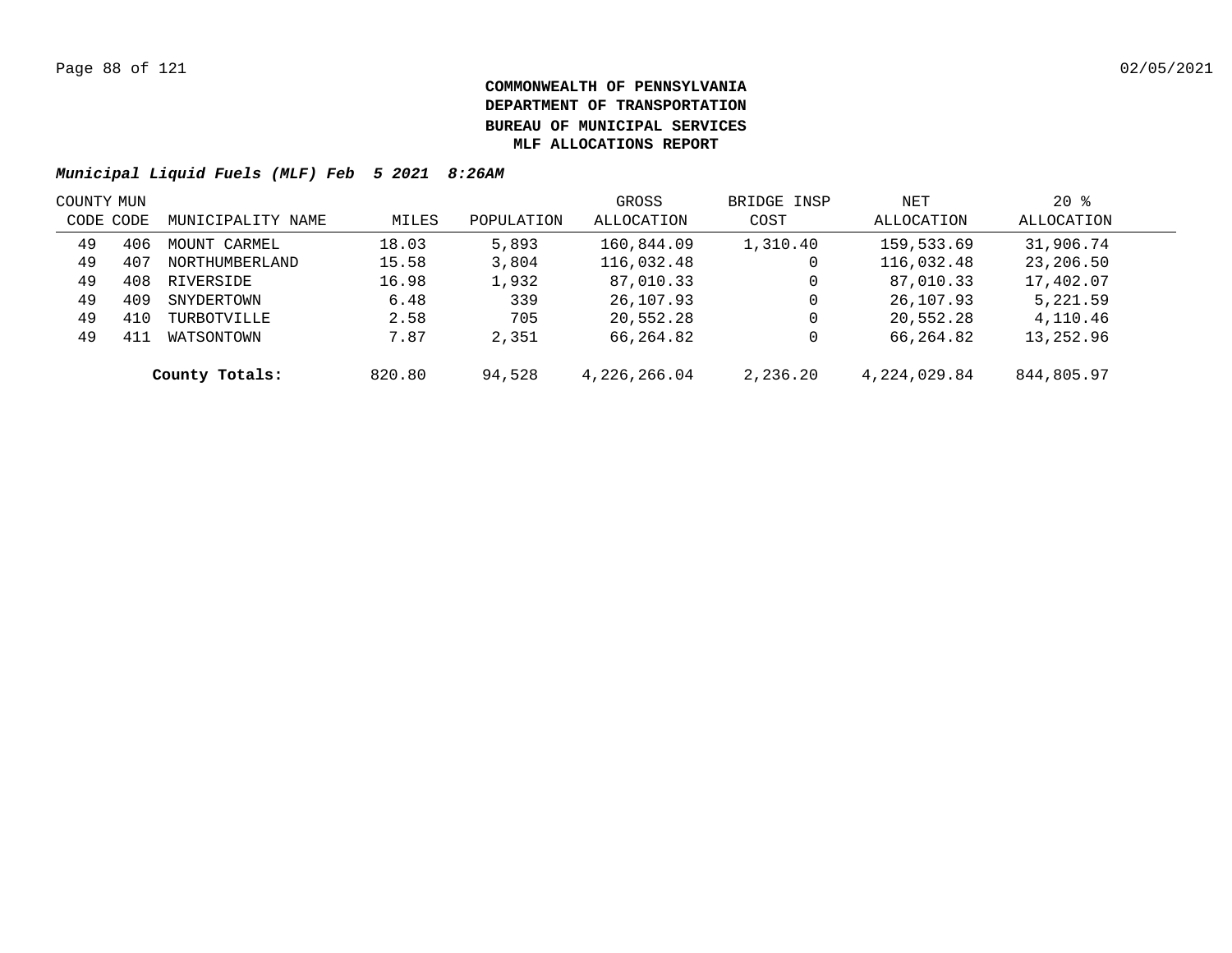|                         |                                                                                                                                                                                                                                                                                                                                                      |            | GROSS             | BRIDGE INSP  | NET          | $20*$             |  |
|-------------------------|------------------------------------------------------------------------------------------------------------------------------------------------------------------------------------------------------------------------------------------------------------------------------------------------------------------------------------------------------|------------|-------------------|--------------|--------------|-------------------|--|
|                         | MILES                                                                                                                                                                                                                                                                                                                                                | POPULATION | <b>ALLOCATION</b> | COST         | ALLOCATION   | <b>ALLOCATION</b> |  |
|                         |                                                                                                                                                                                                                                                                                                                                                      |            |                   |              |              |                   |  |
|                         |                                                                                                                                                                                                                                                                                                                                                      |            |                   |              |              |                   |  |
|                         | 21.05                                                                                                                                                                                                                                                                                                                                                | 1,219      | 86,909.16         | $\mathbf 0$  | 86,909.16    | 17,381.83         |  |
| CARROLL                 | 52.65                                                                                                                                                                                                                                                                                                                                                | 5,269      | 256,935.83        | $\Omega$     | 256,935.83   | 51,387.17         |  |
| CENTRE<br>TOWNSHIP      | 34.97                                                                                                                                                                                                                                                                                                                                                | 2,491      | 152,682.61        | $\mathbf 0$  | 152,682.61   | 30,536.52         |  |
| TOWNSHIP                | 29.29                                                                                                                                                                                                                                                                                                                                                | 998        | 108,488.67        | $\mathbf 0$  | 108,488.67   | 21,697.73         |  |
|                         | 3.92                                                                                                                                                                                                                                                                                                                                                 | 393        | 19, 142.37        | $\mathbf 0$  | 19, 142.37   | 3,828.47          |  |
| TOWNSHIP                | 16.92                                                                                                                                                                                                                                                                                                                                                | 547        | 62, 144.85        | $\Omega$     | 62, 144.85   | 12,428.97         |  |
| TOWNSHIP                | 31.66                                                                                                                                                                                                                                                                                                                                                | 1,412      | 123, 205. 24      | $\mathbf 0$  | 123, 205. 24 | 24,641.05         |  |
| TOWNSHIP                | 32.12                                                                                                                                                                                                                                                                                                                                                | 1,057      | 118,303.93        | $\mathbf 0$  | 118,303.93   | 23,660.79         |  |
|                         | 12.25                                                                                                                                                                                                                                                                                                                                                | 1,098      | 57,501.24         | $\mathbf 0$  | 57,501.24    | 11,500.25         |  |
|                         | 11.68                                                                                                                                                                                                                                                                                                                                                | 786        | 50,176.46         | $\Omega$     | 50,176.46    | 10,035.29         |  |
|                         | 19.35                                                                                                                                                                                                                                                                                                                                                | 1,931      | 94, 331.91        | $\mathbf{0}$ | 94,331.91    | 18,866.38         |  |
|                         | 29.13                                                                                                                                                                                                                                                                                                                                                | 3,225      | 147,676.67        | $\mathsf{O}$ | 147,676.67   | 29,535.33         |  |
|                         | 26.00                                                                                                                                                                                                                                                                                                                                                | 2,364      | 122,641.33        | $\mathbf 0$  | 122,641.33   | 24,528.27         |  |
| SAVILLE                 | 42.39                                                                                                                                                                                                                                                                                                                                                | 2,502      | 175,856.83        | $\Omega$     | 175,856.83   | 35, 171.37        |  |
| SOUTHWEST<br>MADISON    | 13.46                                                                                                                                                                                                                                                                                                                                                | 999        | 59,484.26         | $\Omega$     | 59,484.26    | 11,896.85         |  |
| SPRING                  | 30.20                                                                                                                                                                                                                                                                                                                                                | 2,208      | 132,868.05        | 0            | 132,868.05   | 26,573.61         |  |
| TOBOYNE                 | 10.57                                                                                                                                                                                                                                                                                                                                                | 443        | 40,627.01         | $\Omega$     | 40,627.01    | 8,125.40          |  |
| TUSCARORA               | 15.45                                                                                                                                                                                                                                                                                                                                                | 1,189      | 69,032.54         | $\mathbf 0$  | 69,032.54    | 13,806.51         |  |
| TYRONE                  | 16.29                                                                                                                                                                                                                                                                                                                                                | 2,124      | 88,294.85         | $\mathbf 0$  | 88,294.85    | 17,658.97         |  |
| WATTS                   | 18.84                                                                                                                                                                                                                                                                                                                                                | 1,265      | 80,884.93         | $\mathbf 0$  | 80,884.93    | 16,176.99         |  |
| WHEATFIELD              | 34.14                                                                                                                                                                                                                                                                                                                                                | 3,334      | 165, 133.92       | $\Omega$     | 165, 133.92  | 33,026.78         |  |
| BLAIN                   | 1.24                                                                                                                                                                                                                                                                                                                                                 | 263        | 8,526.46          | $\Omega$     | 8,526.46     | 1,705.29          |  |
|                         | 3.60                                                                                                                                                                                                                                                                                                                                                 | 1,247      | 33,369.05         | $\mathbf{0}$ | 33, 369.05   | 6,673.81          |  |
| COUNTY MUN<br>CODE CODE | MUNICIPALITY NAME<br>Perry County<br>201 BUFFALO<br>TOWNSHIP<br>202<br>203<br>204 GREENWOOD<br>205 HOWE TOWNSHIP<br>206 JACKSON<br>207 JUNIATA<br>208 LIVERPOOL<br>209 MILLER<br>210 NORTHEAST<br>MADISON<br>211 OLIVER<br>212 PENN<br>213 RYE TOWNSHIP<br>214<br>215<br>216<br>217<br>TOWNSHIP<br>218<br>219<br>220<br>221<br>401<br>402 BLOOMFIELD |            |                   |              |              |                   |  |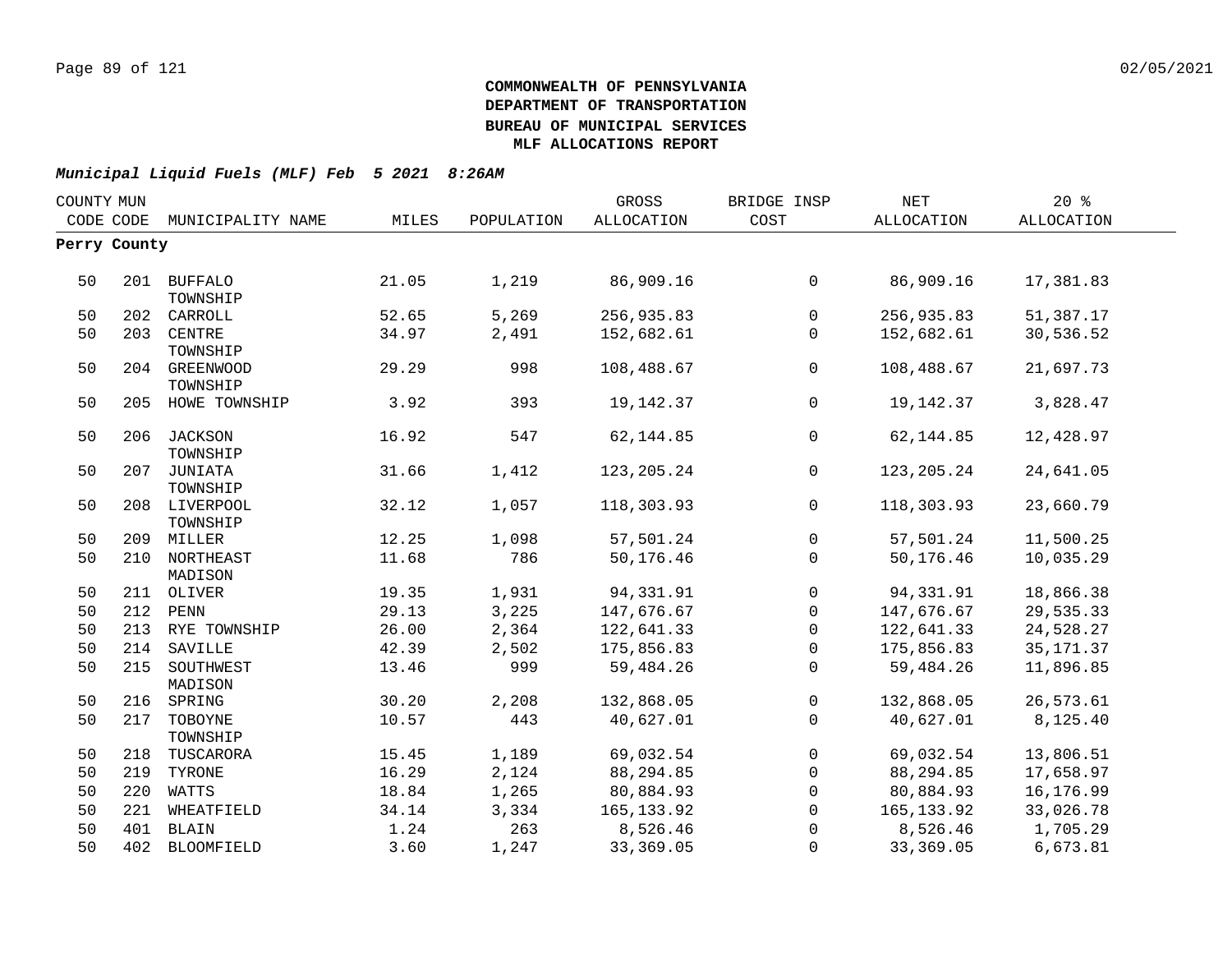|           | COUNTY MUN |                   |        |            | GROSS        | BRIDGE INSP | NET          | $20*$      |  |
|-----------|------------|-------------------|--------|------------|--------------|-------------|--------------|------------|--|
| CODE CODE |            | MUNICIPALITY NAME | MILES  | POPULATION | ALLOCATION   | COST        | ALLOCATION   | ALLOCATION |  |
| 50        | 403        | DUNCANNON         | 7.58   | 1,522      | 50,594.58    | 0           | 50,594.58    | 10,118.92  |  |
| 50        | 404        | LANDISBURG        | 0.66   | 218        | 5,928.47     | 0           | 5,928.47     | 1,185.69   |  |
| 50        | 405        | LIVERPOOL         | 5.49   | 955        | 34,018.77    | 0           | 34,018.77    | 6,803.75   |  |
| 50        | 406        | MARYSVILLE        | 12.05  | 2,534      | 82,470.34    | 0           | 82,470.34    | 16,494.07  |  |
| 50        | 407        | MILLERSTOWN       | 4.68   | 673        | 26,485.34    | 0           | 26,485.34    | 5,297.07   |  |
| 50        | 408        | NEW BUFFALO       | 1.24   | 129        | 6,138.69     | 0           | 6,138.69     | 1,227.74   |  |
| 50        | 409        | NEWPORT           | 5.70   | 1,574      | 45,699.20    | 0           | 45,699.20    | 9,139.84   |  |
|           |            | County Totals:    | 544.57 | 45,969     | 2,505,553.56 | 0           | 2,505,553.56 | 501,110.71 |  |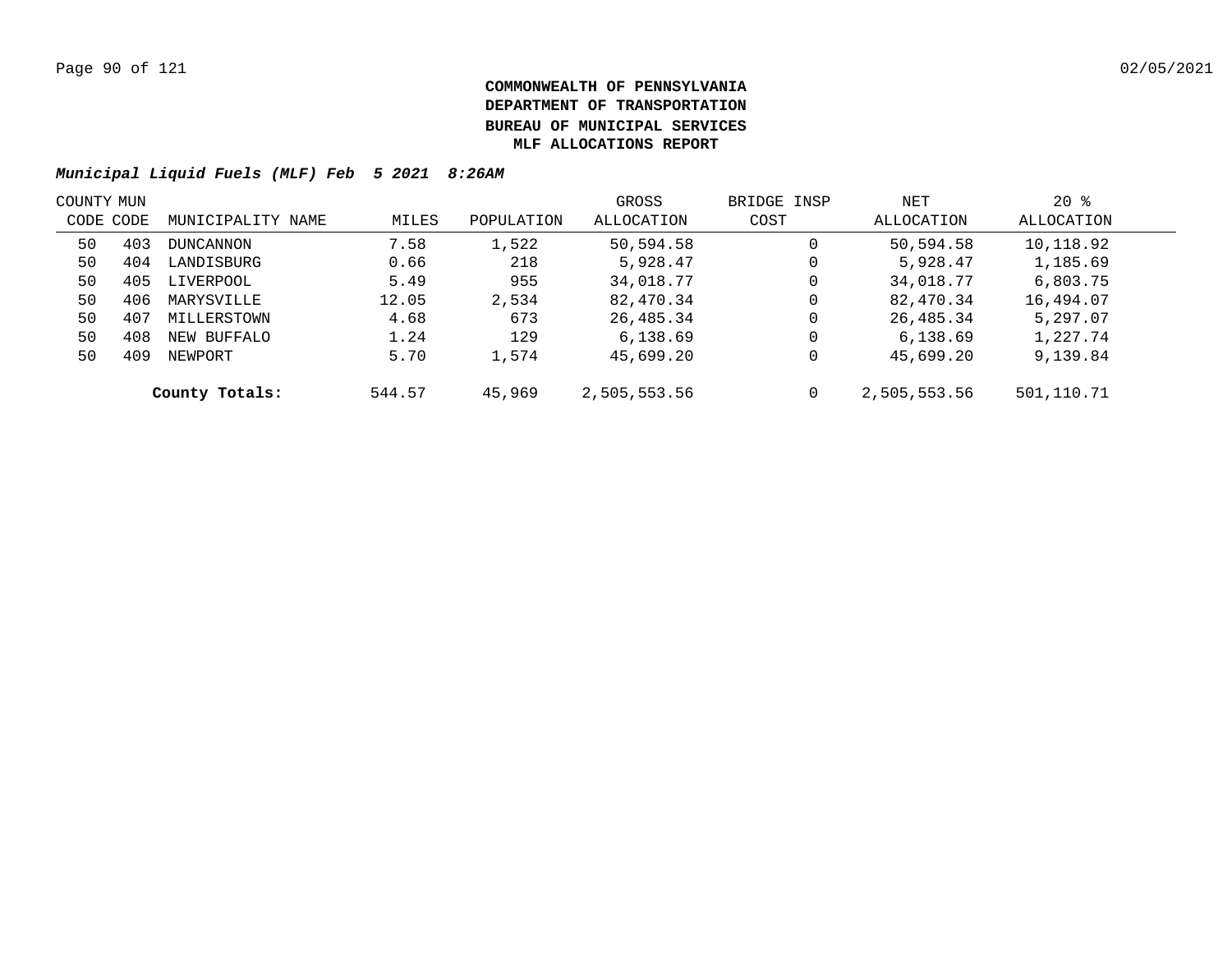| COUNTY MUN  |     |                   |        |            | GROSS        | BRIDGE INSP | NET          | 20%        |
|-------------|-----|-------------------|--------|------------|--------------|-------------|--------------|------------|
| CODE CODE   |     | MUNICIPALITY NAME | MILES  | POPULATION | ALLOCATION   | COST        | ALLOCATION   | ALLOCATION |
| Pike County |     |                   |        |            |              |             |              |            |
| 51          | 201 | BLOOMING GROVE    | 6.55   | 4,819      | 106,154.99   | $\mathbf 0$ | 106,154.99   | 21,231.00  |
| 51          | 202 | DELAWARE          | 21.84  | 7,396      | 199,425.19   | 0           | 199,425.19   | 39,885.04  |
| 51          | 203 | DINGMAN           | 15.32  | 11,926     | 259,955.35   | 0           | 259,955.35   | 51,991.07  |
| 51          | 204 | GREENE            | 34.65  | 3,956      | 177,796.85   | 0           | 177,796.85   | 35,559.37  |
| 51          | 205 | LACKAWAXEN        | 33.85  | 4,994      | 193,815.82   | 0           | 193,815.82   | 38,763.16  |
| 51          | 206 | LEHMAN            | 27.34  | 10,663     | 274,673.08   | 0           | 274,673.08   | 54,934.62  |
| 51          | 207 | MILFORD           | 9.04   | 1,530      | 55,258.45    | 0           | 55,258.45    | 11,051.69  |
| 51          | 208 | PALMYRA           | 15.30  | 3,312      | 106,398.29   | 0           | 106,398.29   | 21,279.66  |
| 51          | 209 | PORTER            | 6.21   | 485        | 27,873.41    | 0           | 27,873.41    | 5,574.68   |
| 51          | 210 | SHOHOLA           | 20.04  | 2,475      | 106,162.39   | $\Omega$    | 106,162.39   | 21,232.48  |
| 51          | 211 | WESTFALL          | 21.20  | 2,323      | 107,046.14   | $\Omega$    | 107,046.14   | 21,409.23  |
| 51          | 401 | MATAMORAS         | 13.33  | 2,469      | 85,275.99    | 0           | 85,275.99    | 17,055.20  |
| 51          | 402 | MILFORD           | 6.69   | 1,021      | 38,911.00    | 0           | 38,911.00    | 7,782.20   |
|             |     | County Totals:    | 231.36 | 57,369     | 1,738,746.95 | 0           | 1,738,746.95 | 347,749.39 |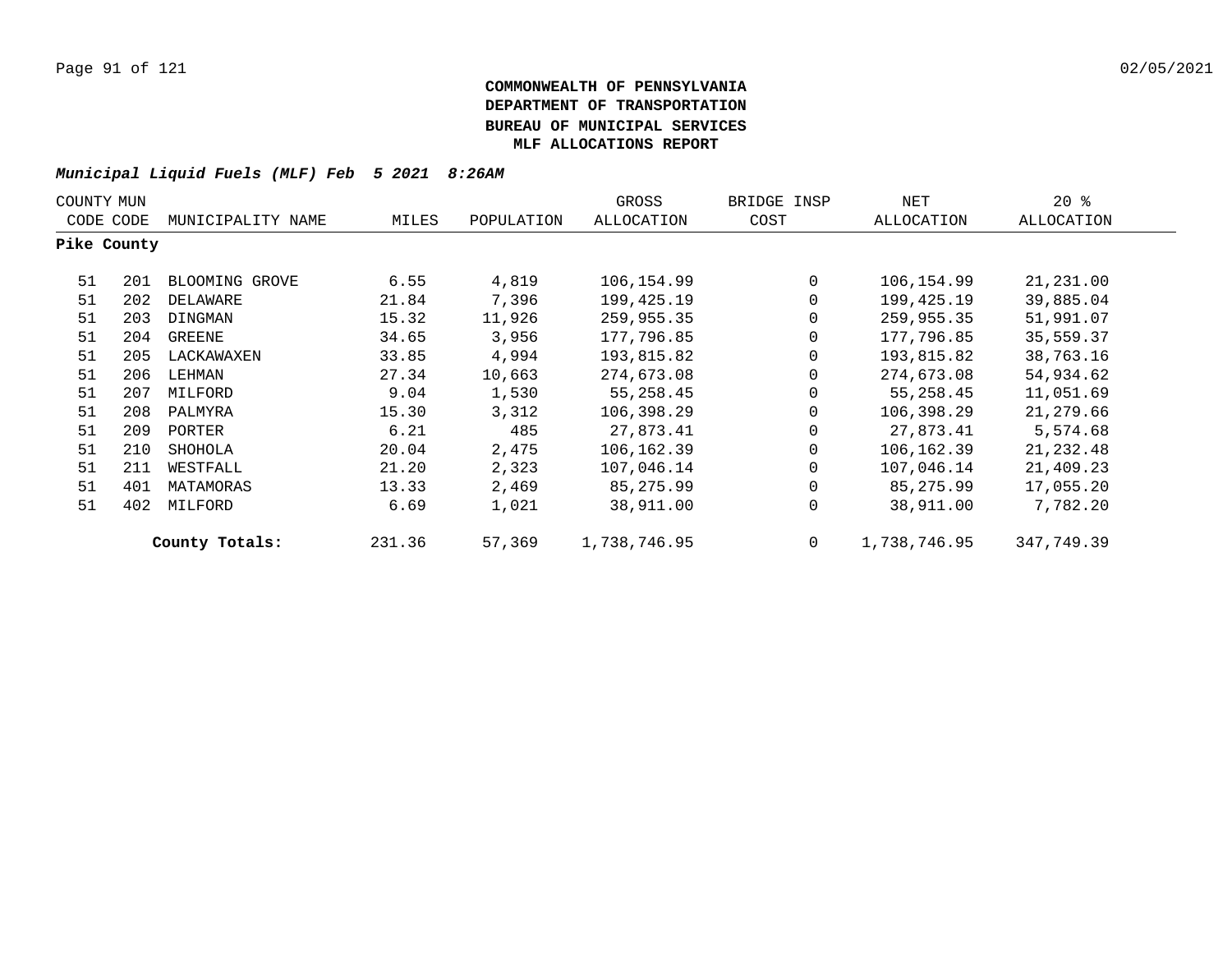|               | COUNTY MUN |                   |       |            | GROSS       | BRIDGE INSP | <b>NET</b>  | 20%         |
|---------------|------------|-------------------|-------|------------|-------------|-------------|-------------|-------------|
| CODE CODE     |            | MUNICIPALITY NAME | MILES | POPULATION | ALLOCATION  | COST        | ALLOCATION  | ALLOCATION  |
| Potter County |            |                   |       |            |             |             |             |             |
|               |            |                   |       |            |             |             |             |             |
| 52            |            | 201 ABBOTT        | 31.99 | 242        | 103,378.65  | 0           | 103,378.65  | 20,675.73   |
|               |            | TOWNSHIP          |       |            |             |             |             |             |
| 52            |            | 202 ALLEGANY      | 29.08 | 422        | 97,574.44   | $\mathbf 0$ | 97,574.44   | 19,514.89   |
| 52            |            | 203 BINGHAM       | 30.27 | 684        | 105,928.30  | 473.40      | 105,454.90  | 21,090.98   |
| 52            |            | 204 CLARA         | 10.54 | 199        | 36,186.21   | 698.60      | 35,487.61   | 7,097.52    |
| 52            |            | 206 EULALIA       | 18.72 | 889        | 73,813.27   | 0           | 73,813.27   | 14,762.65   |
| 52            |            | 207 GENESEE       | 18.40 | 799        | 71,218.58   | 541.40      | 70,677.18   | 14, 135. 44 |
| 52            |            | 208 HARRISON      | 50.40 | 1,037      | 174,556.93  | 1,472.80    | 173,084.13  | 34,616.83   |
| 52            |            | 209 HEBRON        | 34.97 | 589        | 118,790.38  | 0           | 118,790.38  | 23,758.08   |
| 52            |            | 210 HECTOR        | 46.29 | 386        | 150,228.77  | 0           | 150,228.77  | 30,045.75   |
| 52            |            | 211 HOMER         | 16.97 | 437        | 60,339.60   | 393.20      | 59,946.40   | 11,989.28   |
| 52            |            | 212 KEATING       | 22.58 | 312        | 75,485.18   | 0           | 75,485.18   | 15,097.04   |
| 52            | 213        | OSWAYO            | 23.84 | 278        | 78,781.28   | 0           | 78,781.28   | 15,756.26   |
| 52            | 214        | PIKE              | 10.86 | 324        | 39,404.61   | 439.20      | 38,965.41   | 7,793.08    |
| 52            |            | 215 PLEASANT      | 10.80 | 86         | 34,977.82   | 1,093.00    | 33,884.82   | 6,776.96    |
|               |            | VALLEY            |       |            |             |             |             |             |
| 52            |            | 216 PORTAGE       | 1.37  | 228        | 8,305.36    | 0           | 8,305.36    | 1,661.07    |
| 52            |            | 217 ROULETTE      | 15.69 | 1,197      | 69,918.33   | 786.40      | 69,131.93   | 13,826.39   |
| 52            | 218        | SHARON            | 32.69 | 866        | 116,665.64  | 439.20      | 116,226.44  | 23, 245. 29 |
| 52            |            | 219 STEWARDSON    | 8.48  | 74         | 27,579.42   | 393.20      | 27, 186. 22 | 5,437.24    |
| 52            |            | 220 SUMMIT        | 11.63 | 188        | 39, 365. 71 | 0           | 39,365.71   | 7,873.14    |
| 52            |            | 221 SWEDEN        | 17.83 | 872        | 70,754.18   | $\mathbf 0$ | 70,754.18   | 14,150.84   |
| 52            |            | 222 SYLVANIA      | 4.81  | 77         | 16,267.66   | 1,715.20    | 14,552.46   | 2,910.49    |
| 52            |            | 223 ULYSSES       | 23.46 | 635        | 83,965.98   | 0           | 83,965.98   | 16,793.20   |
| 52            |            | 224 WEST BRANCH   | 22.32 | 393        | 76,123.38   | $\mathbf 0$ | 76,123.38   | 15,224.68   |
| 52            |            | 225 WHARTON       | 9.95  | 99         | 32,577.19   | 886.60      | 31,690.59   | 6,338.12    |
| 52            |            | 401 AUSTIN        | 5.48  | 562        | 26,984.84   | 1,570.80    | 25, 414.04  | 5,082.81    |
| 52            |            | 402 COUDERSPORT   | 12.39 | 2,546      | 83,737.08   | $\mathbf 0$ | 83,737.08   | 16,747.42   |
| 52            |            | 403 GALETON       | 6.94  | 1,149      | 41,966.05   | 0           | 41,966.05   | 8,393.21    |
| 52            |            | 404 ULYSSES       | 4.91  | 621        | 26,270.98   | 0           | 26,270.98   | 5,254.20    |
| 52            |            | 405 OSWAYO        | 3.09  | 139        | 12,045.96   | 1,397.60    | 10,648.36   | 2,129.67    |
| 52            |            | 406 SHINGLEHOUSE  | 5.72  | 1,127      | 37,795.94   | $\mathbf 0$ | 37,795.94   | 7,559.19    |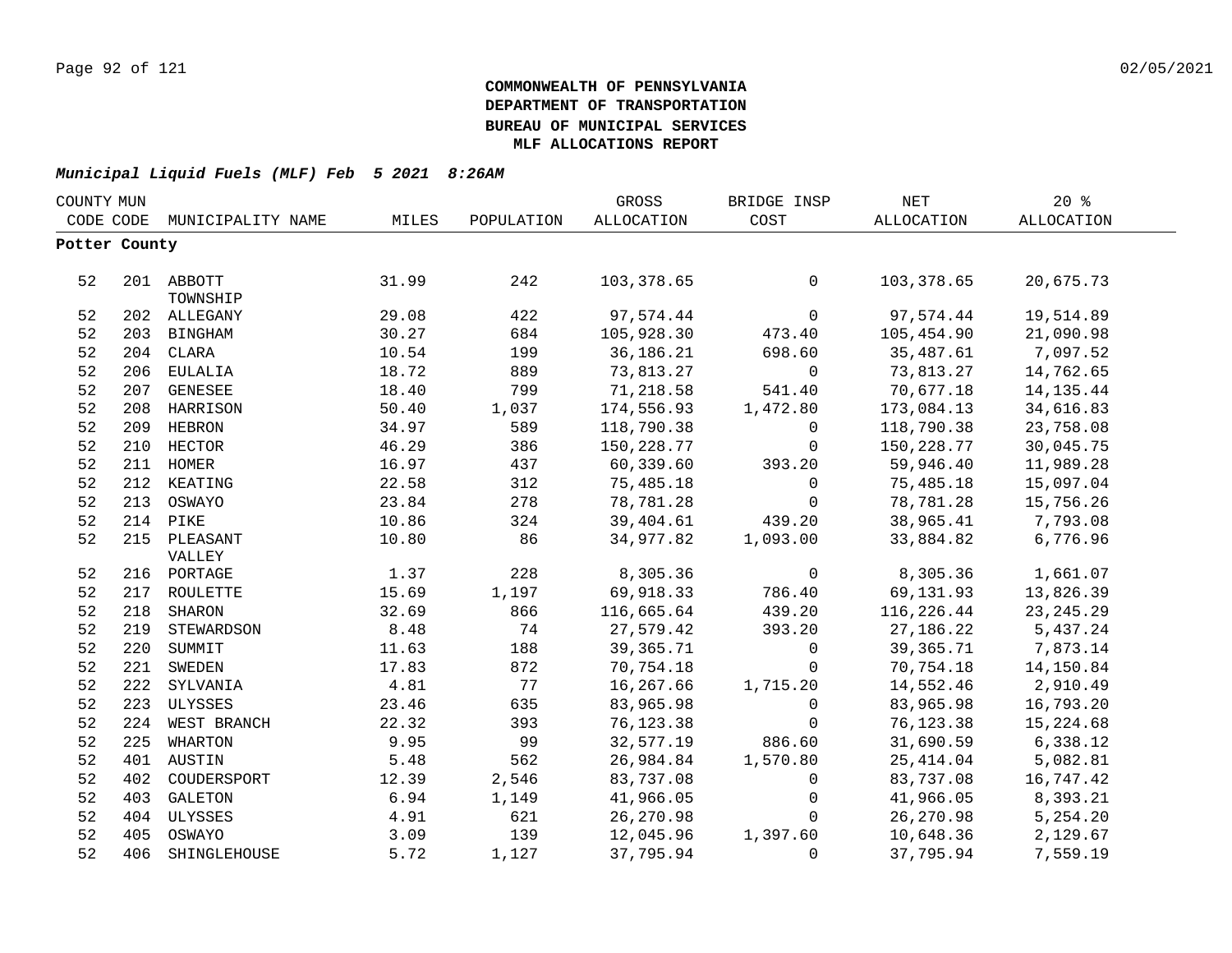| COUNTY MUN |                   |        |            | GROSS        | BRIDGE INSP | NET          | $20*$      |  |
|------------|-------------------|--------|------------|--------------|-------------|--------------|------------|--|
| CODE CODE  | MUNICIPALITY NAME | MILES  | POPULATION | ALLOCATION   | COST        | ALLOCATION   | ALLOCATION |  |
|            |                   |        |            |              |             |              |            |  |
|            | County Totals:    | 542.47 | 17,457     | 1,990,987.72 | 12,300.60   | 1,978,687.12 | 395,737.42 |  |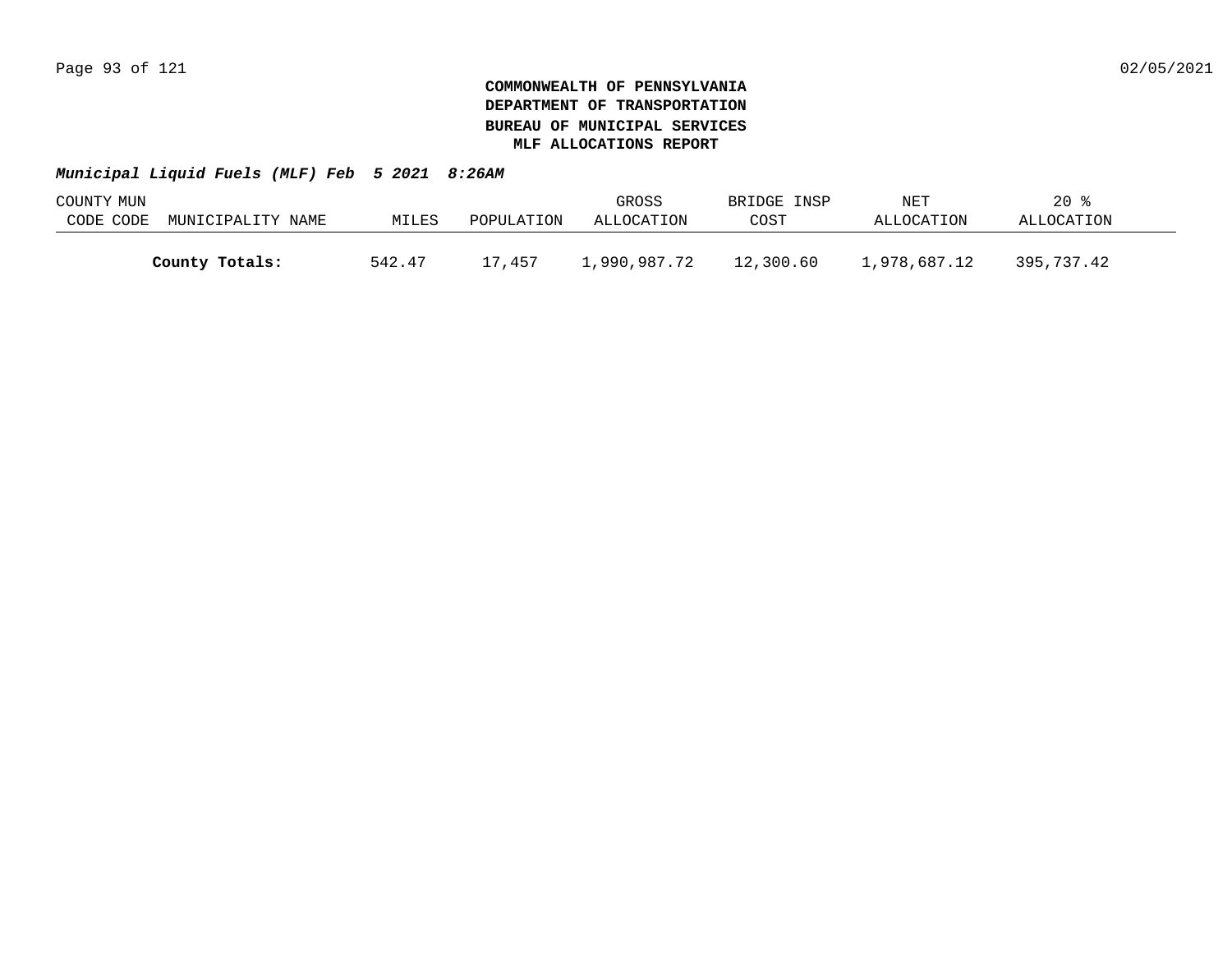| GROSS<br>COUNTY MUN<br>BRIDGE INSP<br>NET |     | 20%                    |       |            |             |             |            |            |  |
|-------------------------------------------|-----|------------------------|-------|------------|-------------|-------------|------------|------------|--|
| CODE CODE                                 |     | MUNICIPALITY NAME      | MILES | POPULATION | ALLOCATION  | COST        | ALLOCATION | ALLOCATION |  |
|                                           |     | Schuylkill County      |       |            |             |             |            |            |  |
|                                           |     |                        |       |            |             |             |            |            |  |
| 53                                        |     | 201 BARRY TOWNSHIP     | 15.13 | 932        | 63,462.03   | 511.60      | 62,950.43  | 12,590.09  |  |
|                                           |     |                        |       |            |             |             |            |            |  |
| 53                                        |     | 202 BLYTHE             | 13.38 | 924        | 57,900.07   | 0           | 57,900.07  | 11,580.01  |  |
|                                           |     | TOWNSHIP               |       |            |             |             |            |            |  |
| 53                                        |     | 203 BRANCH             | 16.75 | 1,840      | 84,658.73   | 1,064.40    | 83,594.33  | 16,718.87  |  |
| 53                                        |     | TOWNSHIP<br>204 BUTLER | 30.85 | 5,224      | 188,623.89  | 755.80      | 187,868.09 | 37,573.62  |  |
|                                           |     | TOWNSHIP               |       |            |             |             |            |            |  |
| 53                                        |     | 205 CASS               | 14.00 | 1,958      | 78, 245. 18 | $\Omega$    | 78,245.18  | 15,649.04  |  |
| 53                                        |     | 206 DELANO             | 3.23  | 445        | 17,932.19   | $\mathbf 0$ | 17,932.19  | 3,586.44   |  |
| 53                                        |     | 207 EAST BRUNSWICK     | 55.45 | 1,793      | 203,667.12  | 1,535.20    | 202,131.92 | 40,426.38  |  |
| 53                                        |     | 208 EAST NORWEGIAN     | 7.39  | 863        | 38,263.30   | 511.80      | 37,751.50  | 7,550.30   |  |
| 53                                        |     | 209 EAST UNION         | 14.93 | 1,605      | 74,835.02   | $\mathbf 0$ | 74,835.02  | 14,967.00  |  |
| 53                                        |     | 210 ELDRED             | 27.22 | 758        | 97,801.71   | 1,235.00    | 96,566.71  | 19,313.34  |  |
| 53                                        |     | 211 FOSTER             | 2.57  | 251        | 12,431.36   | $\mathbf 0$ | 12,431.36  | 2,486.27   |  |
| 53                                        |     | 212 FRAILEY            | 7.21  | 429        | 29,972.31   | $\mathbf 0$ | 29,972.31  | 5,994.46   |  |
| 53                                        |     | 213 HEGINS             | 38.17 | 3,516      | 180,857.12  | 3,307.00    | 177,550.12 | 35,510.02  |  |
| 53                                        |     | 214 HUBLEY             | 14.15 | 854        | 59,037.25   | $\Omega$    | 59,037.25  | 11,807.45  |  |
| 53                                        |     | 215 KLINE              | 10.71 | 1,438      | 58,790.73   | $\mathbf 0$ | 58,790.73  | 11,758.15  |  |
| 53                                        |     | 216 MAHANOY            | 12.22 | 3,152      | 94,009.11   | 1,329.20    | 92,679.91  | 18,535.98  |  |
| 53                                        |     | 217 NEW CASTLE         | 1.75  | 414        | 12,796.53   | $\mathbf 0$ | 12,796.53  | 2,559.31   |  |
| 53                                        |     | 218 NORTH MANHEIM      | 29.48 | 3,770      | 158,472.07  | 421.40      | 158,050.67 | 31,610.13  |  |
| 53                                        |     | 219 NORTH UNION        | 18.32 | 1,476      | 83,034.47   | 1,023.60    | 82,010.87  | 16,402.17  |  |
| 53                                        |     | 220 NORWEGIAN          | 15.89 | 2,310      | 90,370.52   | $\mathbf 0$ | 90,370.52  | 18,074.10  |  |
| 53                                        |     | 221 PINE GROVE         | 43.68 | 4,123      | 208,736.73  | 1,820.20    | 206,916.53 | 41,383.31  |  |
| 53                                        |     | 222 PORTER             | 15.23 | 2,176      | 85,938.85   | $\Omega$    | 85,938.85  | 17,187.77  |  |
| 53                                        |     | 224 REILLY             | 5.93  | 726        | 31,300.74   | $\mathbf 0$ | 31,300.74  | 6, 260.15  |  |
| 53                                        |     | 225 RUSH               | 24.83 | 3,412      | 137,692.67  | $\Omega$    | 137,692.67 | 27,538.53  |  |
| 53                                        |     | 226 RYAN               | 20.68 | 2,459      | 107,859.24  | 1,279.60    | 106,579.64 | 21, 315.93 |  |
| 53                                        | 227 | SCHUYLKILL             | 13.29 | 1,129      | 61,274.30   | $\Omega$    | 61, 274.30 | 12,254.86  |  |
| 53                                        |     | 228 SOUTH MANHEIM      | 30.15 | 2,507      | 138,041.20  | 1,793.40    | 136,247.80 | 27,249.56  |  |
| 53                                        |     | 229 TREMONT            | 6.08  | 280        | 23,817.87   | $\Omega$    | 23,817.87  | 4,763.57   |  |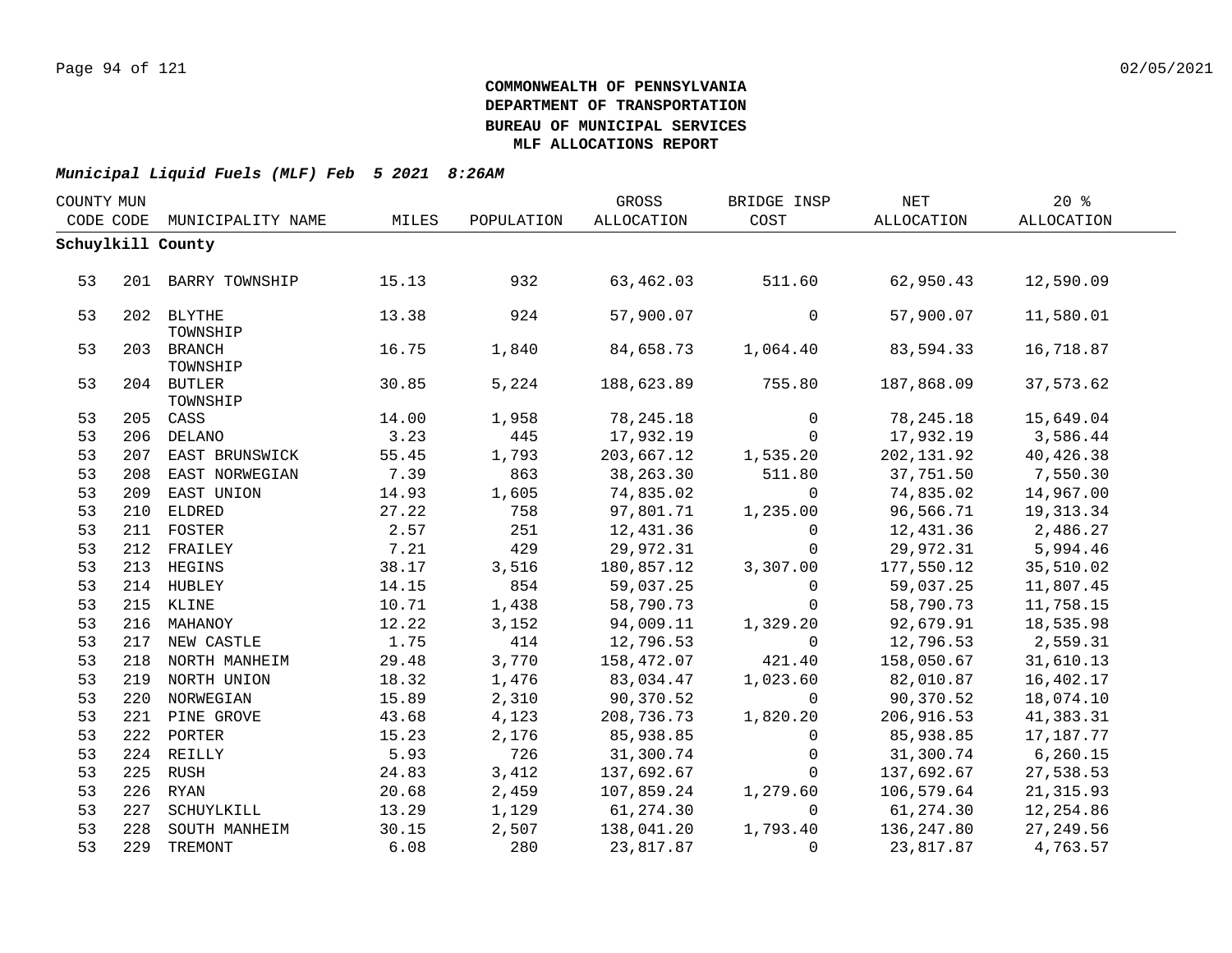| CODE CODE<br>MILES<br>ALLOCATION<br>COST<br>ALLOCATION<br>ALLOCATION<br>MUNICIPALITY NAME<br>POPULATION<br>24.37<br>98,152.75<br>511.80<br>97,640.95<br>19,528.19<br>53<br>230<br>UNION<br>1,273<br>53<br>231 UPPER<br>19.97<br>655<br>907.60<br>73,514.58<br>72,606.98<br>14,521.40<br>MAHANTONGO<br>1,054<br>511.80<br>53<br>17.38<br>72,603.75<br>72,091.95<br>14,418.39<br>232 WALKER<br>53<br>50.91<br>3,033<br>42,035.91<br>211,703.56<br>1,524.00<br>210, 179.56<br>233 WASHINGTON<br>53<br>56.14<br>5,113<br>911.60<br>234 WAYNE<br>264,963.85<br>264,052.25<br>52,810.45<br>53<br>57.82<br>3,327<br>235 WEST BRUNSWICK<br>1,905.80<br>47,287.09<br>238,341.25<br>236,435.45<br>2,872<br>53<br>16.63<br>102,676.57<br>236 WEST MAHANOY<br>$\overline{0}$<br>102,676.57<br>20,535.31<br>53<br>97.46<br>4,442<br>380,966.62<br>75,681.52<br>237 WEST PENN<br>2,559.00<br>378,407.62<br>53<br>46.54<br>14,324<br>511.60<br>301 POTTSVILLE<br>399,367.83<br>398,856.23<br>79,771.25<br>53<br>14.80<br>401 ASHLAND<br>2,817<br>96,029.38<br>96,029.38<br>19,205.88<br>$\mathsf{O}$<br>BOROUGH<br>6.01<br>741<br>53<br>31,815.78<br>31,815.78<br>6,363.16<br>402 AUBURN<br>$\overline{0}$<br>68,671.68 13,734.34<br>9.05<br>2,281<br>53<br>68,671.68<br>403 COALDALE<br>$\overline{0}$<br>53<br>404 CRESSONA<br>6.43<br>1,651<br>49,331.95<br>9,866.39<br>49,331.95<br>$\overline{0}$<br>53<br>405 DEER LAKE<br>5.84<br>687<br>5,963.10<br>30,327.10<br>511.60<br>29,815.50<br><b>BOROUGH</b><br>53<br>18.56<br>3,805<br>125, 278.75<br>25,055.75<br>125,278.75<br>$\overline{0}$<br>406 FRACKVILLE<br>33,894.10<br>53<br>6.52<br>769<br>32,628.30<br>6,525.66<br>1,265.80<br>407 GILBERTON<br>5.39<br>1,519<br>636.80<br>43, 122.37<br>8,624.47<br>53<br>43,759.17<br>408 GIRARDVILLE<br>53<br>409 GORDON<br>3.91<br>763<br>25,704.52<br>25,704.52<br>5,140.90<br>$\overline{0}$ | COUNTY MUN |      |     | GROSS    | BRIDGE INSP | NET      | 20%      |  |
|-------------------------------------------------------------------------------------------------------------------------------------------------------------------------------------------------------------------------------------------------------------------------------------------------------------------------------------------------------------------------------------------------------------------------------------------------------------------------------------------------------------------------------------------------------------------------------------------------------------------------------------------------------------------------------------------------------------------------------------------------------------------------------------------------------------------------------------------------------------------------------------------------------------------------------------------------------------------------------------------------------------------------------------------------------------------------------------------------------------------------------------------------------------------------------------------------------------------------------------------------------------------------------------------------------------------------------------------------------------------------------------------------------------------------------------------------------------------------------------------------------------------------------------------------------------------------------------------------------------------------------------------------------------------------------------------------------------------------------------------------------------------------------------------------------------------------------------------------------------------------------------|------------|------|-----|----------|-------------|----------|----------|--|
|                                                                                                                                                                                                                                                                                                                                                                                                                                                                                                                                                                                                                                                                                                                                                                                                                                                                                                                                                                                                                                                                                                                                                                                                                                                                                                                                                                                                                                                                                                                                                                                                                                                                                                                                                                                                                                                                                     |            |      |     |          |             |          |          |  |
|                                                                                                                                                                                                                                                                                                                                                                                                                                                                                                                                                                                                                                                                                                                                                                                                                                                                                                                                                                                                                                                                                                                                                                                                                                                                                                                                                                                                                                                                                                                                                                                                                                                                                                                                                                                                                                                                                     |            |      |     |          |             |          |          |  |
|                                                                                                                                                                                                                                                                                                                                                                                                                                                                                                                                                                                                                                                                                                                                                                                                                                                                                                                                                                                                                                                                                                                                                                                                                                                                                                                                                                                                                                                                                                                                                                                                                                                                                                                                                                                                                                                                                     |            |      |     |          |             |          |          |  |
|                                                                                                                                                                                                                                                                                                                                                                                                                                                                                                                                                                                                                                                                                                                                                                                                                                                                                                                                                                                                                                                                                                                                                                                                                                                                                                                                                                                                                                                                                                                                                                                                                                                                                                                                                                                                                                                                                     |            |      |     |          |             |          |          |  |
|                                                                                                                                                                                                                                                                                                                                                                                                                                                                                                                                                                                                                                                                                                                                                                                                                                                                                                                                                                                                                                                                                                                                                                                                                                                                                                                                                                                                                                                                                                                                                                                                                                                                                                                                                                                                                                                                                     |            |      |     |          |             |          |          |  |
|                                                                                                                                                                                                                                                                                                                                                                                                                                                                                                                                                                                                                                                                                                                                                                                                                                                                                                                                                                                                                                                                                                                                                                                                                                                                                                                                                                                                                                                                                                                                                                                                                                                                                                                                                                                                                                                                                     |            |      |     |          |             |          |          |  |
|                                                                                                                                                                                                                                                                                                                                                                                                                                                                                                                                                                                                                                                                                                                                                                                                                                                                                                                                                                                                                                                                                                                                                                                                                                                                                                                                                                                                                                                                                                                                                                                                                                                                                                                                                                                                                                                                                     |            |      |     |          |             |          |          |  |
|                                                                                                                                                                                                                                                                                                                                                                                                                                                                                                                                                                                                                                                                                                                                                                                                                                                                                                                                                                                                                                                                                                                                                                                                                                                                                                                                                                                                                                                                                                                                                                                                                                                                                                                                                                                                                                                                                     |            |      |     |          |             |          |          |  |
|                                                                                                                                                                                                                                                                                                                                                                                                                                                                                                                                                                                                                                                                                                                                                                                                                                                                                                                                                                                                                                                                                                                                                                                                                                                                                                                                                                                                                                                                                                                                                                                                                                                                                                                                                                                                                                                                                     |            |      |     |          |             |          |          |  |
|                                                                                                                                                                                                                                                                                                                                                                                                                                                                                                                                                                                                                                                                                                                                                                                                                                                                                                                                                                                                                                                                                                                                                                                                                                                                                                                                                                                                                                                                                                                                                                                                                                                                                                                                                                                                                                                                                     |            |      |     |          |             |          |          |  |
|                                                                                                                                                                                                                                                                                                                                                                                                                                                                                                                                                                                                                                                                                                                                                                                                                                                                                                                                                                                                                                                                                                                                                                                                                                                                                                                                                                                                                                                                                                                                                                                                                                                                                                                                                                                                                                                                                     |            |      |     |          |             |          |          |  |
|                                                                                                                                                                                                                                                                                                                                                                                                                                                                                                                                                                                                                                                                                                                                                                                                                                                                                                                                                                                                                                                                                                                                                                                                                                                                                                                                                                                                                                                                                                                                                                                                                                                                                                                                                                                                                                                                                     |            |      |     |          |             |          |          |  |
|                                                                                                                                                                                                                                                                                                                                                                                                                                                                                                                                                                                                                                                                                                                                                                                                                                                                                                                                                                                                                                                                                                                                                                                                                                                                                                                                                                                                                                                                                                                                                                                                                                                                                                                                                                                                                                                                                     |            |      |     |          |             |          |          |  |
|                                                                                                                                                                                                                                                                                                                                                                                                                                                                                                                                                                                                                                                                                                                                                                                                                                                                                                                                                                                                                                                                                                                                                                                                                                                                                                                                                                                                                                                                                                                                                                                                                                                                                                                                                                                                                                                                                     |            |      |     |          |             |          |          |  |
|                                                                                                                                                                                                                                                                                                                                                                                                                                                                                                                                                                                                                                                                                                                                                                                                                                                                                                                                                                                                                                                                                                                                                                                                                                                                                                                                                                                                                                                                                                                                                                                                                                                                                                                                                                                                                                                                                     |            |      |     |          |             |          |          |  |
|                                                                                                                                                                                                                                                                                                                                                                                                                                                                                                                                                                                                                                                                                                                                                                                                                                                                                                                                                                                                                                                                                                                                                                                                                                                                                                                                                                                                                                                                                                                                                                                                                                                                                                                                                                                                                                                                                     |            |      |     |          |             |          |          |  |
|                                                                                                                                                                                                                                                                                                                                                                                                                                                                                                                                                                                                                                                                                                                                                                                                                                                                                                                                                                                                                                                                                                                                                                                                                                                                                                                                                                                                                                                                                                                                                                                                                                                                                                                                                                                                                                                                                     |            |      |     |          |             |          |          |  |
|                                                                                                                                                                                                                                                                                                                                                                                                                                                                                                                                                                                                                                                                                                                                                                                                                                                                                                                                                                                                                                                                                                                                                                                                                                                                                                                                                                                                                                                                                                                                                                                                                                                                                                                                                                                                                                                                                     |            |      |     |          |             |          |          |  |
|                                                                                                                                                                                                                                                                                                                                                                                                                                                                                                                                                                                                                                                                                                                                                                                                                                                                                                                                                                                                                                                                                                                                                                                                                                                                                                                                                                                                                                                                                                                                                                                                                                                                                                                                                                                                                                                                                     |            |      |     |          |             |          |          |  |
|                                                                                                                                                                                                                                                                                                                                                                                                                                                                                                                                                                                                                                                                                                                                                                                                                                                                                                                                                                                                                                                                                                                                                                                                                                                                                                                                                                                                                                                                                                                                                                                                                                                                                                                                                                                                                                                                                     |            |      |     |          |             |          |          |  |
|                                                                                                                                                                                                                                                                                                                                                                                                                                                                                                                                                                                                                                                                                                                                                                                                                                                                                                                                                                                                                                                                                                                                                                                                                                                                                                                                                                                                                                                                                                                                                                                                                                                                                                                                                                                                                                                                                     |            |      |     |          |             |          |          |  |
|                                                                                                                                                                                                                                                                                                                                                                                                                                                                                                                                                                                                                                                                                                                                                                                                                                                                                                                                                                                                                                                                                                                                                                                                                                                                                                                                                                                                                                                                                                                                                                                                                                                                                                                                                                                                                                                                                     |            |      |     |          |             |          |          |  |
| 410 LANDINGVILLE                                                                                                                                                                                                                                                                                                                                                                                                                                                                                                                                                                                                                                                                                                                                                                                                                                                                                                                                                                                                                                                                                                                                                                                                                                                                                                                                                                                                                                                                                                                                                                                                                                                                                                                                                                                                                                                                    | 53         | 1.79 | 159 | 8,376.52 | 404.00      | 7,972.52 | 1,594.50 |  |
| 53<br>411 MAHANOY CITY<br>4,162<br>108,754.92<br>11.17<br>108,754.92<br>21,750.98<br>$\overline{0}$                                                                                                                                                                                                                                                                                                                                                                                                                                                                                                                                                                                                                                                                                                                                                                                                                                                                                                                                                                                                                                                                                                                                                                                                                                                                                                                                                                                                                                                                                                                                                                                                                                                                                                                                                                                 |            |      |     |          |             |          |          |  |
| 53<br>9.75<br>2,300<br>71,178.01<br>71,178.01<br>412 MCADOO<br>14,235.60<br>$\overline{0}$                                                                                                                                                                                                                                                                                                                                                                                                                                                                                                                                                                                                                                                                                                                                                                                                                                                                                                                                                                                                                                                                                                                                                                                                                                                                                                                                                                                                                                                                                                                                                                                                                                                                                                                                                                                          |            |      |     |          |             |          |          |  |
| 53<br>1.55<br>457<br>MECHANICSVILLE<br>12,943.42<br>12,943.42<br>2,588.68<br>413<br>$\overline{0}$                                                                                                                                                                                                                                                                                                                                                                                                                                                                                                                                                                                                                                                                                                                                                                                                                                                                                                                                                                                                                                                                                                                                                                                                                                                                                                                                                                                                                                                                                                                                                                                                                                                                                                                                                                                  |            |      |     |          |             |          |          |  |
| 53<br>3.36<br>405<br>414 MIDDLEPORT<br>17,622.02<br>511.80<br>17,110.22<br>3,422.04                                                                                                                                                                                                                                                                                                                                                                                                                                                                                                                                                                                                                                                                                                                                                                                                                                                                                                                                                                                                                                                                                                                                                                                                                                                                                                                                                                                                                                                                                                                                                                                                                                                                                                                                                                                                 |            |      |     |          |             |          |          |  |
| 53<br>415 MINERSVILLE<br>14.41<br>4,397<br>122,976.05<br>$\Omega$<br>122,976.05<br>24,595.21                                                                                                                                                                                                                                                                                                                                                                                                                                                                                                                                                                                                                                                                                                                                                                                                                                                                                                                                                                                                                                                                                                                                                                                                                                                                                                                                                                                                                                                                                                                                                                                                                                                                                                                                                                                        |            |      |     |          |             |          |          |  |
| <b>BOROUGH</b>                                                                                                                                                                                                                                                                                                                                                                                                                                                                                                                                                                                                                                                                                                                                                                                                                                                                                                                                                                                                                                                                                                                                                                                                                                                                                                                                                                                                                                                                                                                                                                                                                                                                                                                                                                                                                                                                      |            |      |     |          |             |          |          |  |
| 0.47<br>53<br>91<br>3,077.02<br>3,077.02<br>615.40<br>416<br>MOUNT CARBON<br>$\overline{0}$                                                                                                                                                                                                                                                                                                                                                                                                                                                                                                                                                                                                                                                                                                                                                                                                                                                                                                                                                                                                                                                                                                                                                                                                                                                                                                                                                                                                                                                                                                                                                                                                                                                                                                                                                                                         |            |      |     |          |             |          |          |  |
| 53<br>4.59<br>6,709.63<br>417<br>NEW<br>1,085<br>33,548.15<br>$\Omega$<br>33,548.15                                                                                                                                                                                                                                                                                                                                                                                                                                                                                                                                                                                                                                                                                                                                                                                                                                                                                                                                                                                                                                                                                                                                                                                                                                                                                                                                                                                                                                                                                                                                                                                                                                                                                                                                                                                                 |            |      |     |          |             |          |          |  |
| PHILADELPHIA                                                                                                                                                                                                                                                                                                                                                                                                                                                                                                                                                                                                                                                                                                                                                                                                                                                                                                                                                                                                                                                                                                                                                                                                                                                                                                                                                                                                                                                                                                                                                                                                                                                                                                                                                                                                                                                                        |            |      |     |          |             |          |          |  |
| <b>BOROUGH</b><br>53<br>2.07<br>276<br>$\mathsf{O}$<br>11,328.45<br>11,328.45<br>2,265.69                                                                                                                                                                                                                                                                                                                                                                                                                                                                                                                                                                                                                                                                                                                                                                                                                                                                                                                                                                                                                                                                                                                                                                                                                                                                                                                                                                                                                                                                                                                                                                                                                                                                                                                                                                                           |            |      |     |          |             |          |          |  |
| 418 NEW RINGGOLD<br><b>BOROUGH</b>                                                                                                                                                                                                                                                                                                                                                                                                                                                                                                                                                                                                                                                                                                                                                                                                                                                                                                                                                                                                                                                                                                                                                                                                                                                                                                                                                                                                                                                                                                                                                                                                                                                                                                                                                                                                                                                  |            |      |     |          |             |          |          |  |
| 53<br>101,859.56<br>15.06<br>3,099<br>$\mathbf{0}$<br>101,859.56<br>20,371.91<br>419 ORWIGSBURG                                                                                                                                                                                                                                                                                                                                                                                                                                                                                                                                                                                                                                                                                                                                                                                                                                                                                                                                                                                                                                                                                                                                                                                                                                                                                                                                                                                                                                                                                                                                                                                                                                                                                                                                                                                     |            |      |     |          |             |          |          |  |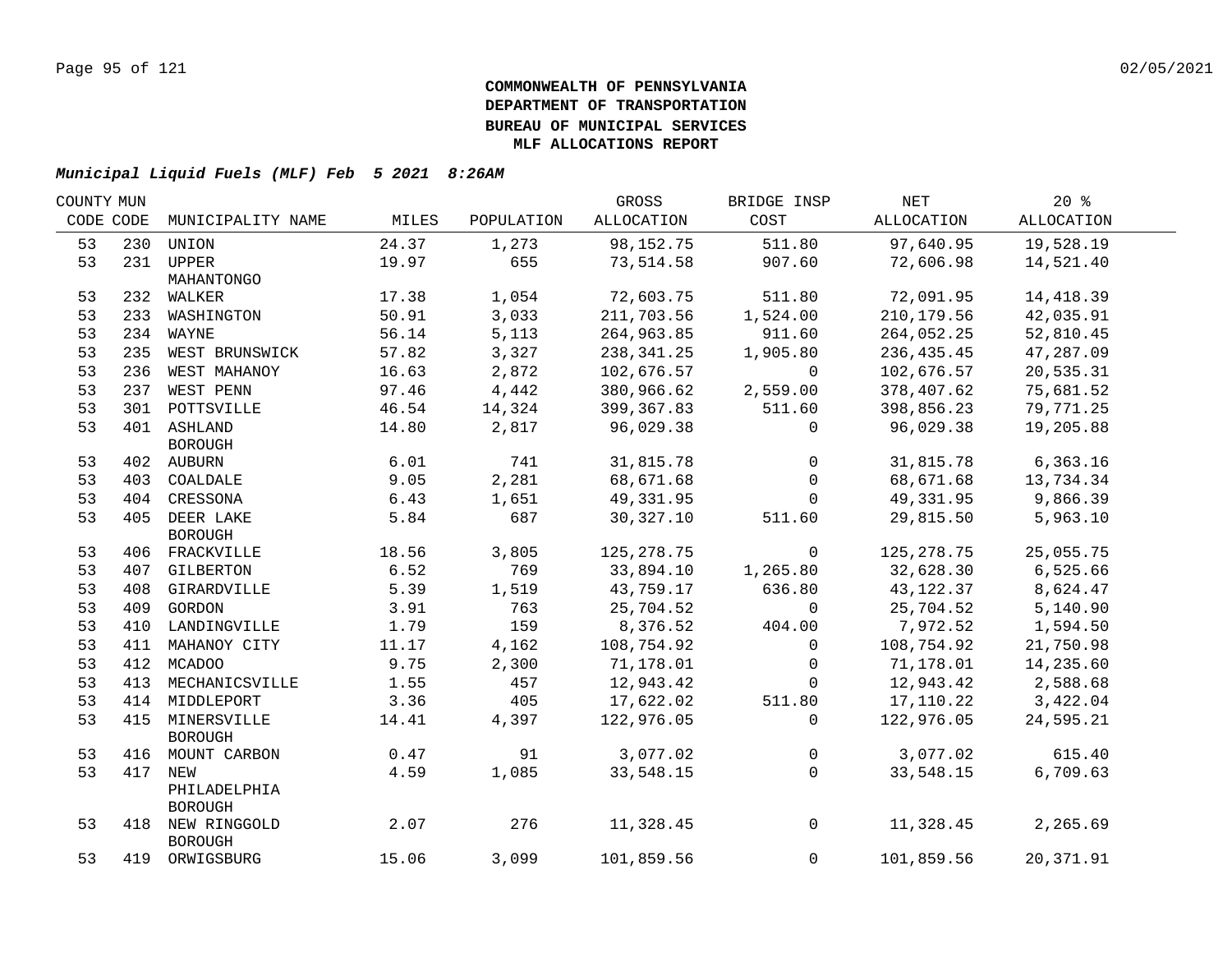| COUNTY MUN |     |                   |         |            | GROSS        | BRIDGE INSP | NET          | $20*$        |  |
|------------|-----|-------------------|---------|------------|--------------|-------------|--------------|--------------|--|
| CODE CODE  |     | MUNICIPALITY NAME | MILES   | POPULATION | ALLOCATION   | COST        | ALLOCATION   | ALLOCATION   |  |
| 53         | 420 | PALO ALTO         | 3.28    | 1,032      | 28,546.94    | $\Omega$    | 28,546.94    | 5,709.39     |  |
| 53         | 421 | PINE GROVE        | 10.09   | 2,186      | 70,199.52    | $\Omega$    | 70,199.52    | 14,039.90    |  |
| 53         | 422 | PORT CARBON       | 9.01    | 1,889      | 61,562.67    | 511.80      | 61,050.87    | 12,210.17    |  |
| 53         | 423 | PORT CLINTON      | 2.91    | 326        | 14,820.72    | $\Omega$    | 14,820.72    | 2,964.14     |  |
| 53         | 424 | RINGTOWN          | 4.93    | 818        | 29,843.32    | $\Omega$    | 29,843.32    | 5,968.66     |  |
| 53         | 425 | SAINT CLAIR       | 8.28    | 3,004      | 79,170.50    | 3,634.00    | 75,536.50    | 15,107.30    |  |
| 53         | 426 | SCHUYLKILL        | 17.08   | 5,437      | 149,776.53   | 0           | 149,776.53   | 29,955.31    |  |
|            |     | HAVEN             |         |            |              |             |              |              |  |
| 53         | 427 | SHENANDOAH        | 15.28   | 5,071      | 137,680.44   | $\Omega$    | 137,680.44   | 27,536.09    |  |
| 53         | 428 | TAMAOUA           | 23.79   | 7,107      | 200,314.19   | 1,080.80    | 199,233.39   | 39,846.68    |  |
| 53         | 429 | TOWER CITY        | 6.44    | 1,346      | 43,928.05    | $\Omega$    | 43,928.05    | 8,785.61     |  |
| 53         | 430 | TREMONT           | 5.59    | 1,752      | 48,530.41    | 1,267.60    | 47,262.81    | 9,452.56     |  |
|            |     | County Totals:    | 1143.30 | 148,289    | 6,182,962.91 | 35,755.60   | 6,147,207.31 | 1,229,441.46 |  |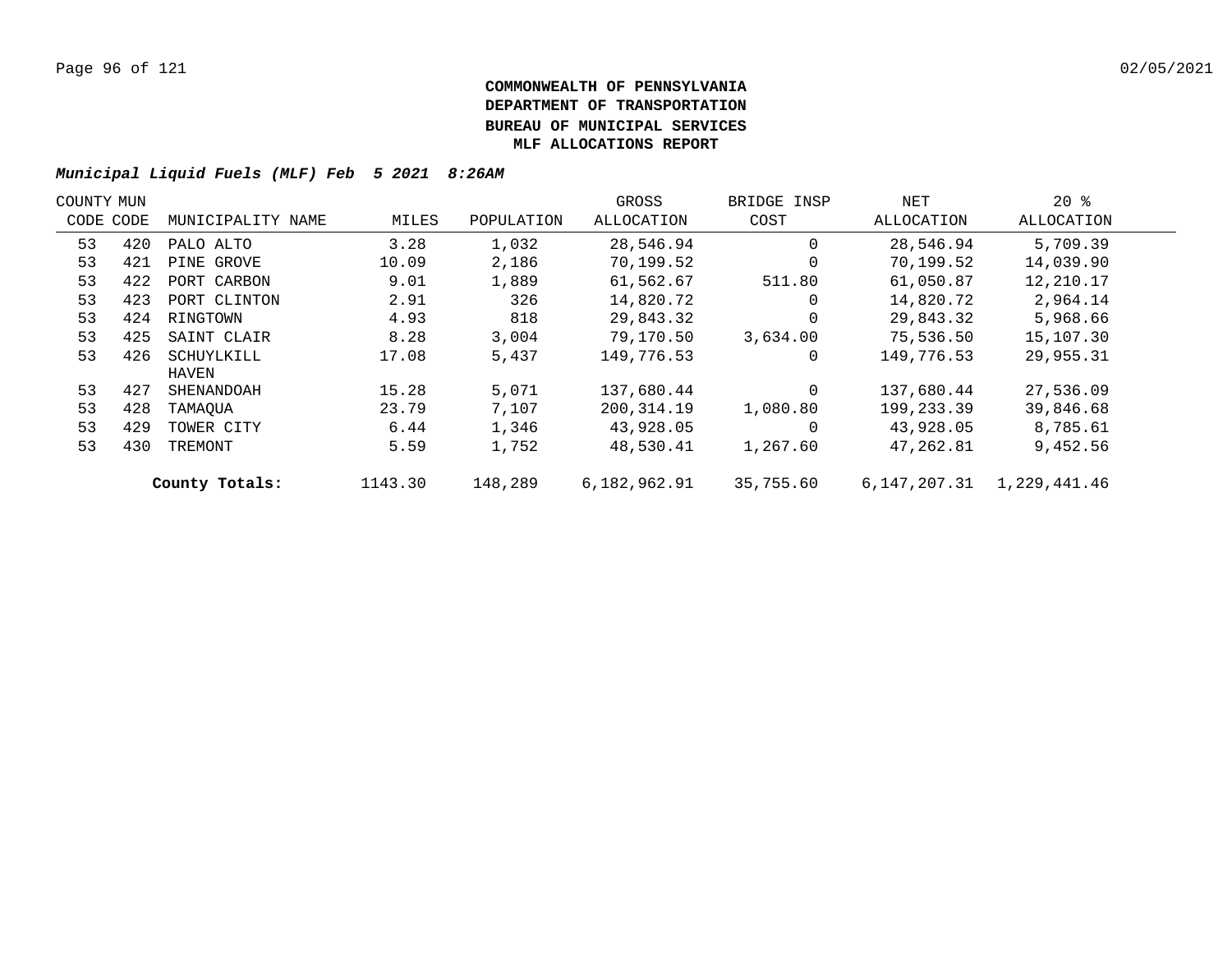| COUNTY MUN    |     |                   |        |            | GROSS             | BRIDGE INSP    | NET            | $20*$       |
|---------------|-----|-------------------|--------|------------|-------------------|----------------|----------------|-------------|
| CODE CODE     |     | MUNICIPALITY NAME | MILES  | POPULATION | <b>ALLOCATION</b> | COST           | ALLOCATION     | ALLOCATION  |
| Snyder County |     |                   |        |            |                   |                |                |             |
| 54            |     | 201 ADAMS         | 13.88  | 907        | 59, 145. 53       | $\Omega$       | 59, 145. 53    | 11,829.11   |
| 54            | 202 | BEAVER            | 12.29  | 525        | 47,414.67         | $\mathbf 0$    | 47,414.67      | 9,482.93    |
| 54            | 203 | CENTER            | 34.20  | 2,458      | 149,710.04        | $\mathbf 0$    | 149,710.04     | 29,942.01   |
| 54            | 204 | CHAPMAN           | 30.27  | 1,554      | 121,431.03        | $\Omega$       | 121,431.03     | 24, 286. 21 |
| 54            | 205 | FRANKLIN          | 28.00  | 2,259      | 126,963.90        | $\Omega$       | 126,963.90     | 25,392.78   |
| 54            | 206 | <b>JACKSON</b>    | 20.06  | 1,382      | 86,747.86         | $\mathbf 0$    | 86,747.86      | 17,349.57   |
| 54            | 207 | MIDDLE CREEK      | 28.39  | 2,114      | 125,587.84        | $\mathbf 0$    | 125,587.84     | 25, 117.57  |
| 54            | 208 | MONROE            | 39.53  | 3,895      | 191,822.23        | $\mathbf 0$    | 191,822.23     | 38, 364.45  |
| 54            | 209 | PENN              | 27.85  | 4,324      | 163,296.15        | $\Omega$       | 163,296.15     | 32,659.23   |
| 54            | 210 | PERRY             | 50.23  | 2,183      | 194,451.35        | $\mathbf 0$    | 194,451.35     | 38,890.27   |
| 54            | 211 | SPRING            | 23.34  | 1,616      | 101,075.05        | $\mathbf 0$    | 101,075.05     | 20, 215.01  |
| 54            | 212 | UNION             | 27.39  | 1,520      | 111,906.42        | $\mathbf 0$    | 111,906.42     | 22,381.28   |
| 54            | 213 | WASHINGTON        | 42.26  | 1,654      | 160,343.51        | $\Omega$       | 160,343.51     | 32,068.70   |
| 54            | 214 | WEST BEAVER       | 14.43  | 1,110      | 64,466.08         | $\mathbf 0$    | 64,466.08      | 12,893.22   |
| 54            | 215 | WEST PERRY        | 18.88  | 1,071      | 77,551.86         | $\mathbf 0$    | 77,551.86      | 15,510.37   |
| 54            | 401 | <b>BEAVERTOWN</b> | 5.80   | 965        | 35,156.96         | $\mathbf 0$    | 35,156.96      | 7,031.39    |
| 54            | 402 | FREEBURG          | 2.89   | 575        | 19,195.78         | $\Omega$       | 19,195.78      | 3,839.16    |
| 54            | 403 | MIDDLEBURG        | 6.20   | 1,309      | 42,525.51         | $\mathbf 0$    | 42,525.51      | 8,505.10    |
| 54            | 404 | SELINSGROVE       | 14.55  | 5,654      | 145,808.41        | $\mathbf 0$    | 145,808.41     | 29,161.68   |
| 54            | 405 | SHAMOKIN DAM      | 7.88   | 1,686      | 54,445.98         | $\mathbf 0$    | 54,445.98      | 10,889.20   |
| 54            | 406 | MCCLURE           | 5.61   | 941        | 34,140.91         | $\Omega$       | 34,140.91      | 6,828.18    |
|               |     | County Totals:    | 453.93 | 39,702     | 2, 113, 187.07    | $\overline{0}$ | 2, 113, 187.07 | 422,637.41  |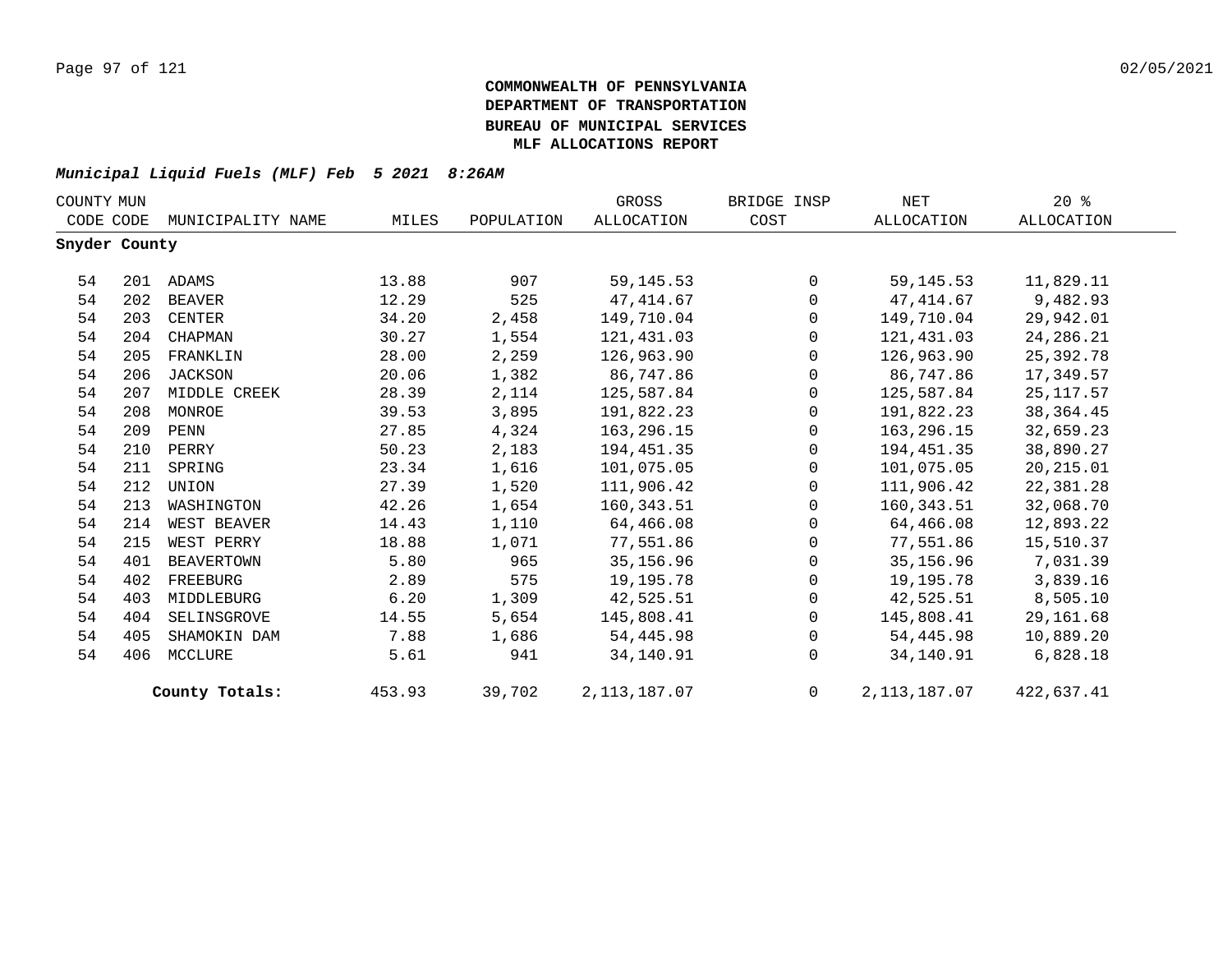| COUNTY MUN      |     |                   |        |            | GROSS        | BRIDGE INSP  | <b>NET</b> | 20%               |  |
|-----------------|-----|-------------------|--------|------------|--------------|--------------|------------|-------------------|--|
| CODE CODE       |     | MUNICIPALITY NAME | MILES  | POPULATION | ALLOCATION   | COST         | ALLOCATION | <b>ALLOCATION</b> |  |
| Somerset County |     |                   |        |            |              |              |            |                   |  |
|                 |     |                   |        |            |              |              |            |                   |  |
| 55              |     | 201 ADDISON       | 47.79  | 974        | 165,351.69   | $\mathbf 0$  | 165,351.69 | 33,070.34         |  |
| 55              |     | 202 ALLEGHENY     | 41.13  | 692        | 139,702.00   | $\mathbf 0$  | 139,702.00 | 27,940.40         |  |
| 55              |     | 203 BLACK         | 23.09  | 926        | 88,005.57    | $\mathbf 0$  | 88,005.57  | 17,601.11         |  |
| 55              |     | 204 BROTHERS      | 60.11  | 2,398      | 228,878.81   | $\Omega$     | 228,878.81 | 45,775.76         |  |
|                 |     | VALLEY            |        |            |              |              |            |                   |  |
| 55              |     | 205 CONEMAUGH     | 69.10  | 7,279      | 343,694.82   | 1,612.20     | 342,082.62 | 68,416.52         |  |
| 55              |     | 206 ELK LICK      | 44.98  | 2,241      | 179,226.71   | 513.60       | 178,713.11 | 35,742.62         |  |
| 55              |     | 207 FAIRHOPE      | 8.54   | 134        | 28,834.37    | $\mathbf 0$  | 28,834.37  | 5,766.87          |  |
| 55              | 208 | GREENVILLE        | 21.65  | 668        | 78,948.81    | $\Omega$     | 78,948.81  | 15,789.76         |  |
| 55              | 209 | JEFFERSON         | 45.29  | 1,423      | 165,610.56   | 513.60       | 165,096.96 | 33,019.39         |  |
| 55              |     | 210 JENNER        | 74.71  | 4,122      | 304,812.40   | 387.60       | 304,424.80 | 60,884.96         |  |
| 55              |     | 211 LARIMER       | 16.80  | 595        | 62,628.59    | 433.20       | 62,195.39  | 12,439.08         |  |
| 55              |     | 212 LINCOLN       | 43.28  | 1,519      | 161,096.67   | 216.60       | 160,880.07 | 32,176.01         |  |
| 55              |     | 213 LOWER         | 20.52  | 603        | 74,291.19    | $\mathbf 0$  | 74,291.19  | 14,858.24         |  |
|                 |     | <b>TURKEYFOOT</b> |        |            |              |              |            |                   |  |
| 55              |     | 214 MIDDLECREEK   | 29.79  | 875        | 107,845.33   | 2,111.20     | 105,734.13 | 21, 146.83        |  |
| 55              |     | 215 MILFORD       | 26.70  | 1,553      | 110,357.65   | $\Omega$     | 110,357.65 | 22,071.53         |  |
| 55              |     | 216 NORTHAMPTON   | 28.83  | 343        | 95,392.55    | 216.60       | 95, 175.95 | 19,035.19         |  |
| 55              |     | 217 OGLE          | 17.01  | 501        | 61,603.90    | 216.60       | 61,387.30  | 12, 277.46        |  |
| 55              |     | 218 PAINT         | 23.70  | 3,149      | 129,506.84   | 513.60       | 128,993.24 | 25,798.65         |  |
| 55              |     | 219 QUEMAHONING   | 52.22  | 2,025      | 197,798.51   | $\mathsf{O}$ | 197,798.51 | 39,559.70         |  |
| 55              | 220 | SHADE             | 60.47  | 2,774      | 236,693.69   | $\Omega$     | 236,693.69 | 47,338.74         |  |
| 55              | 221 | SOMERSET          | 111.80 | 12,122     | 562, 226.55  | 1,362.60     | 560,863.95 | 112, 172.79       |  |
| 55              | 222 | SOUTHAMPTON       | 14.95  | 630        | 57,523.16    | $\Omega$     | 57,523.16  | 11,504.63         |  |
| 55              | 223 | STONYCREEK        | 49.90  | 2,237      | 194,391.66   | 216.60       | 194,175.06 | 38,835.01         |  |
| 55              | 224 | SUMMIT            | 44.16  | 2,271      | 177,221.90   | $\mathbf 0$  | 177,221.90 | 35, 444.38        |  |
| 55              |     | 225 UPPER         | 42.10  | 1,119      | 150, 314. 71 | $\Omega$     | 150,314.71 | 30,062.94         |  |
|                 |     | TURKEYFOOT        |        |            |              |              |            |                   |  |
| 55              |     | 401 ADDISON       | 0.69   | 207        | 5,825.35     | $\Omega$     | 5,825.35   | 1,165.07          |  |
| 55              |     | 402 BENSON        | 1.25   | 191        | 7,274.45     | $\mathbf 0$  | 7,274.45   | 1,454.89          |  |
| 55              |     | 403 BERLIN        | 11.85  | 2,104      | 74,188.70    | $\Omega$     | 74,188.70  | 14,837.74         |  |
| 55              |     | 404 BOSWELL       | 5.57   | 1,277      | 40,004.31    | $\Omega$     | 40,004.31  | 8,000.86          |  |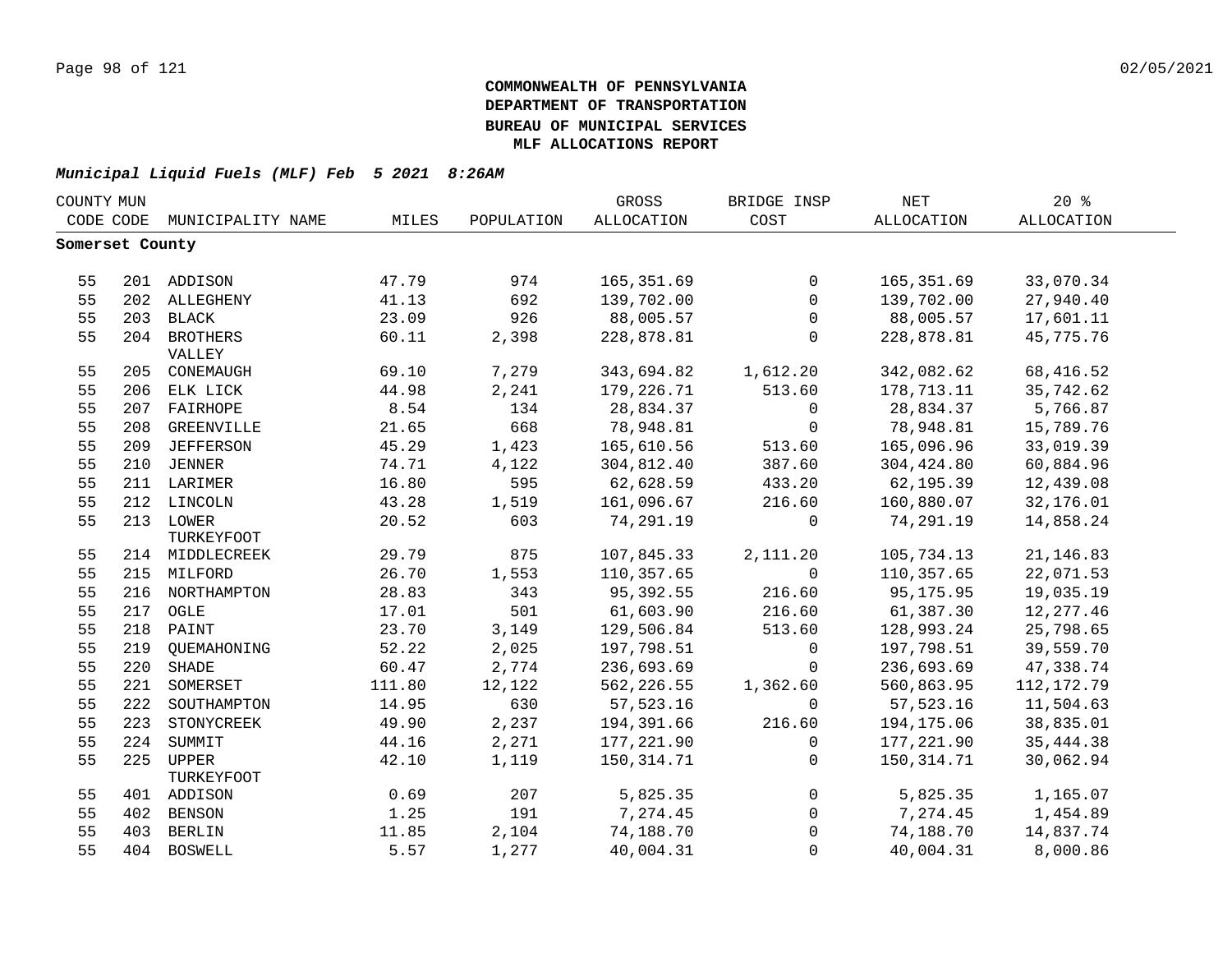| COUNTY MUN |           |                   |         |            | GROSS      | BRIDGE INSP    | NET        | $20*$                     |  |
|------------|-----------|-------------------|---------|------------|------------|----------------|------------|---------------------------|--|
|            | CODE CODE | MUNICIPALITY NAME | MILES   | POPULATION | ALLOCATION | COST           | ALLOCATION | ALLOCATION                |  |
| 55         | 405       | CASSELMAN         | 2.02    | 94         | 7,930.51   | $\mathbf 0$    | 7,930.51   | 1,586.10                  |  |
| 55         | 406       | CENTRAL CITY      | 8.62    | 1,124      | 46,723.18  | $\Omega$       | 46,723.18  | 9,344.64                  |  |
| 55         | 407       | CONFLUENCE        | 6.49    | 780        | 33,997.18  | $\Omega$       | 33,997.18  | 6,799.44                  |  |
| 55         | 408       | GARRETT           | 2.73    | 456        | 16,579.81  | $\Omega$       | 16,579.81  | 3,315.96                  |  |
| 55         | 409       | HOOVERSVILLE      | 4.32    | 645        | 24,871.56  | 433.20         | 24,438.36  | 4,887.67                  |  |
| 55         | 410       | JENNERSTOWN       | 5.95    | 695        | 30,810.28  | $\mathbf 0$    | 30,810.28  | 6,162.06                  |  |
| 55         | 411       | MEYERSDALE        | 11.94   | 2,184      | 75,892.98  | 2,126.80       | 73,766.18  | 14,753.24                 |  |
| 55         | 412       | NEW BALTIMORE     | 0.91    | 180        | 6,025.53   | $\mathbf 0$    | 6,025.53   | 1,205.11                  |  |
| 55         | 413       | NEW               | 1.51    | 133        | 7,046.10   | $\Omega$       | 7,046.10   | 1,409.22                  |  |
|            |           | CENTERVILLE       |         |            |            |                |            |                           |  |
| 55         |           | 414 PAINT         | 4.77    | 1,023      | 33,000.79  | $\overline{0}$ | 33,000.79  | 6,600.16                  |  |
| 55         | 415       | ROCKWOOD          | 3.17    | 890        | 25,675.96  | $\overline{0}$ | 25,675.96  | 5,135.19                  |  |
| 55         | 416       | SALISBURY         | 4.77    | 727        | 27,726.29  | $\mathsf{O}$   | 27,726.29  | 5,545.26                  |  |
| 55         | 417       | SHANKSVILLE       | 0.83    | 237        | 6,793.47   | $\Omega$       | 6,793.47   | 1,358.69                  |  |
| 55         | 418       | SOMERSET          | 26.19   | 6,277      | 192,956.49 | $\overline{0}$ | 192,956.49 | 38,591.30                 |  |
| 55         | 419       | STOYSTOWN         | 1.58    | 355        | 11,218.74  | $\mathbf 0$    | 11,218.74  | 2, 243.75                 |  |
| 55         | 420       | URSINA            | 2.28    | 225        | 11,069.98  | $\mathbf 0$    | 11,069.98  | 2,214.00                  |  |
| 55         | 421       | WELLERSBURG       | 2.19    | 181        | 10,007.25  | $\mathbf 0$    | 10,007.25  | 2,001.45                  |  |
| 55         | 422       | WINDBER           | 15.56   | 4,138      | 121,922.20 | 1,027.20       | 120,895.00 | 24,179.00                 |  |
| 55         | 423       | SEVEN SPRINGS     | 7.54    | 26         | 23,813.10  | $\mathbf 0$    | 23,813.10  | 4,762.62                  |  |
| 55         | 424       | INDIAN LAKE       | 20.44   | 394        | 70,319.23  | 513.60         | 69,805.63  | 13,961.13                 |  |
| 55         | 425       | CALLIMONT         | 5.89    | 41         | 18,970.68  | $\Omega$       | 18,970.68  | 3,794.14                  |  |
|            |           | County Totals:    | 1177.68 | 77,757     |            |                |            | 5,020,187.96 1,004,037.59 |  |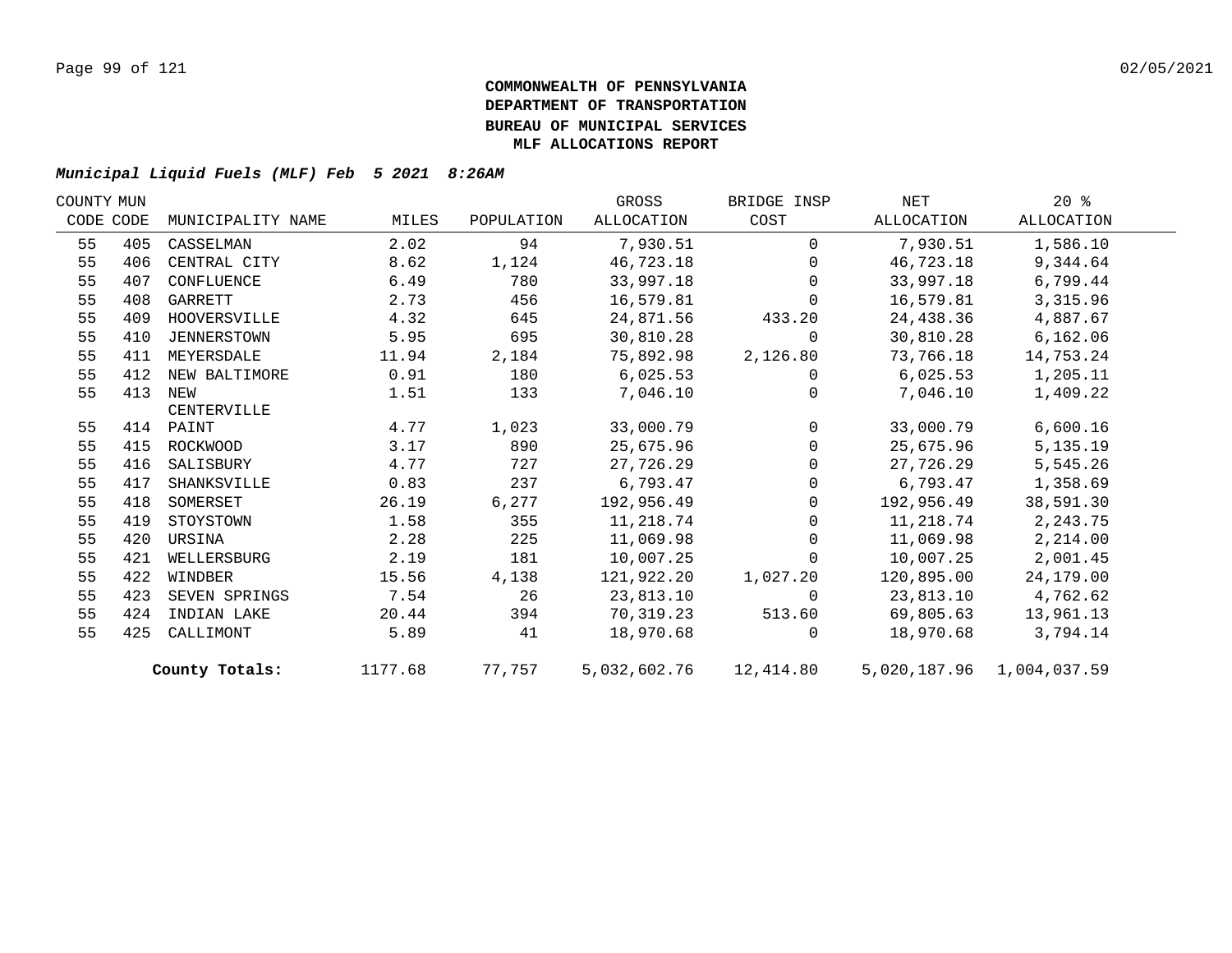| COUNTY MUN |                 |                   |        |            | GROSS       | BRIDGE INSP | NET        | $20*$      |
|------------|-----------------|-------------------|--------|------------|-------------|-------------|------------|------------|
| CODE CODE  |                 | MUNICIPALITY NAME | MILES  | POPULATION | ALLOCATION  | COST        | ALLOCATION | ALLOCATION |
|            | Sullivan County |                   |        |            |             |             |            |            |
| 56         | 201             | CHERRY            | 63.17  | 1,705      | 226,006.27  | 3,904.00    | 222,102.27 | 44,420.45  |
| 56         | 202             | COLLEY            | 18.55  | 694        | 69,812.09   | 412.40      | 69,399.69  | 13,879.94  |
| 56         | 203             | DAVIDSON          | 26.28  | 573        | 91,594.17   | 412.40      | 91,181.77  | 18,236.35  |
| 56         | 204             | ELKLAND           | 32.15  | 577        | 109,843.62  | 412.40      | 109,431.22 | 21,886.24  |
| 56         | 205             | FORKS             | 31.17  | 377        | 103,244.91  | 2,053.40    | 101,191.51 | 20,238.30  |
| 56         | 206             | FOX TOWNSHIP      | 28.80  | 358        | 95,566.95   | 2,971.60    | 92,595.35  | 18,519.07  |
| 56         | 207             | HILLSGROVE        | 6.21   | 287        | 24, 345. 18 | $\Omega$    | 24,345.18  | 4,869.04   |
| 56         | 208             | LAPORTE           | 17.94  | 349        | 61,775.37   | $\Omega$    | 61,775.37  | 12,355.07  |
| 56         | 209             | SHREWSBURY        | 11.47  | 319        | 41,204.56   | 824.80      | 40,379.76  | 8,075.95   |
| 56         | 401             | DUSHORE           | 2.40   | 608        | 18,266.42   | 1,111.40    | 17,155.02  | 3,431.00   |
| 56         | 402             | EAGLES MERE       | 5.30   | 120        | 18,551.29   | $\mathbf 0$ | 18,551.29  | 3,710.26   |
| 56         | 403             | FORKSVILLE        | 0.95   | 145        | 5,525.73    | $\mathbf 0$ | 5,525.73   | 1,105.15   |
| 56         | 404             | LAPORTE           | 5.32   | 316        | 22,105.82   | 391.20      | 21,714.62  | 4,342.92   |
|            |                 | County Totals:    | 249.71 | 6,428      | 887,842.38  | 12,493.60   | 875,348.78 | 175,069.76 |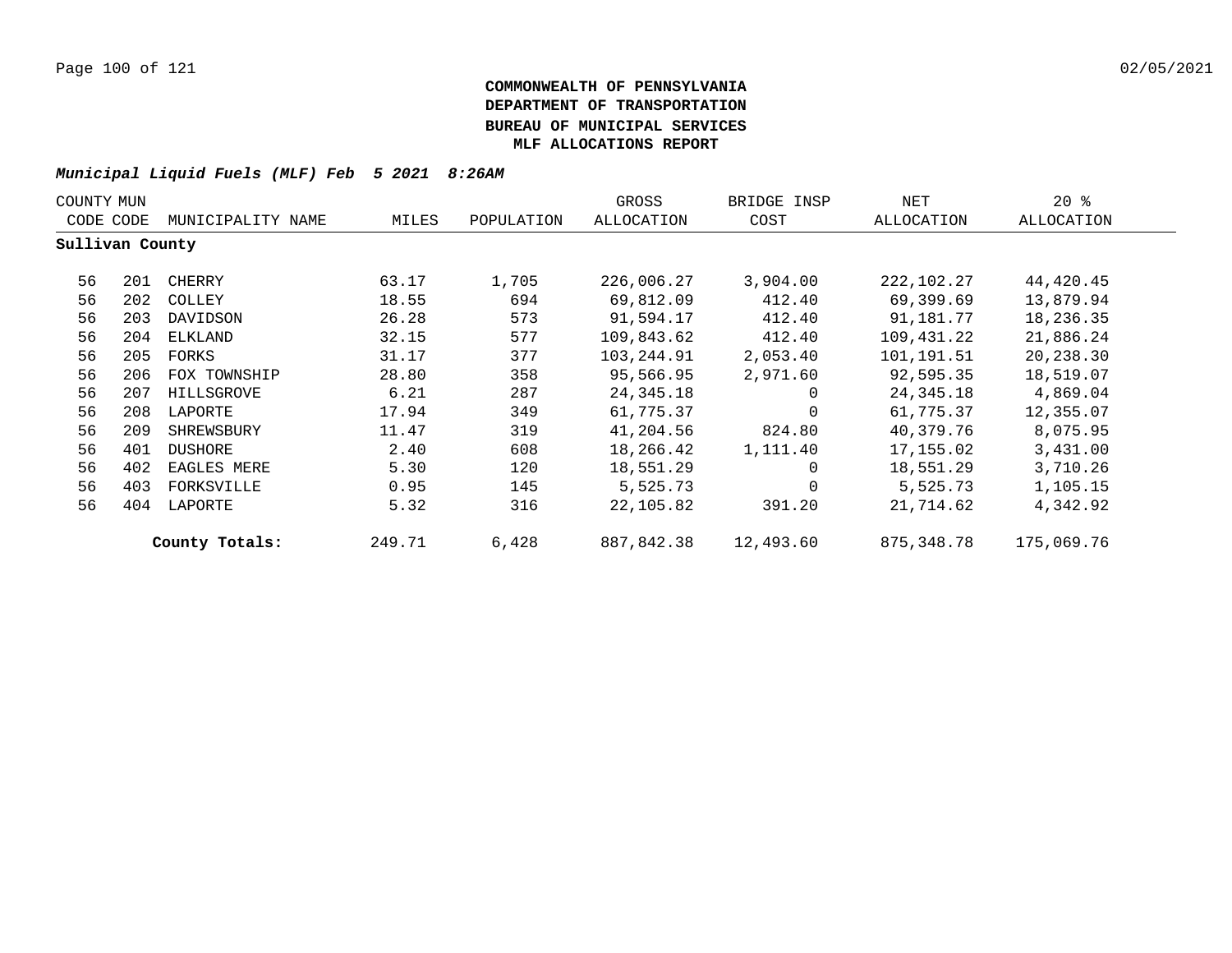|    | COUNTY MUN |                    |       |            | GROSS        | BRIDGE INSP         | $\operatorname{NET}$ | 20%        |  |
|----|------------|--------------------|-------|------------|--------------|---------------------|----------------------|------------|--|
|    | CODE CODE  | MUNICIPALITY NAME  | MILES | POPULATION | ALLOCATION   | COST                | <b>ALLOCATION</b>    | ALLOCATION |  |
|    |            | Susquehanna County |       |            |              |                     |                      |            |  |
|    |            |                    |       |            |              |                     |                      |            |  |
| 57 |            | 201 APOLACON       | 13.67 | 500        | 51, 242. 77  | 0                   | 51, 242. 77          | 10,248.55  |  |
| 57 |            | 202 ARARAT         | 16.35 | 563        | 60,664.79    | $\mathsf{O}$        | 60,664.79            | 12,132.96  |  |
| 57 |            | 203 AUBURN         | 72.81 | 1,939      | 260,029.04   | $\mathsf{O}\xspace$ | 260,029.04           | 52,005.81  |  |
| 57 |            | 204 BRIDGEWATER    | 46.37 | 2,844      | 194, 276. 24 | $\mathsf{O}$        | 194, 276. 24         | 38,855.25  |  |
| 57 | 205        | BROOKLYN           | 18.00 | 963        | 72,902.21    | $\mathsf{O}$        | 72,902.21            | 14,580.44  |  |
| 57 | 206        | CHOCONUT           | 16.84 | 713        | 64,855.10    | $\mathsf{O}$        | 64,855.10            | 12,971.02  |  |
| 57 | 207        | CLIFFORD           | 24.16 | 2,408      | 117,727.28   | $\mathbf 0$         | 117,727.28           | 23,545.46  |  |
| 57 | 208        | DIMOCK             | 33.78 | 1,497      | 131,285.09   | $\mathbf 0$         | 131,285.09           | 26, 257.02 |  |
| 57 | 209        | FOREST LAKE        | 38.08 | 1,193      | 139,184.24   | $\Omega$            | 139,184.24           | 27,836.85  |  |
| 57 | 210        | FRANKLIN           | 25.36 | 937        | 95,231.29    | $\mathbf 0$         | 95,231.29            | 19,046.26  |  |
| 57 | 211        | GIBSON             | 26.87 | 1,221      | 104,968.13   | 0                   | 104,968.13           | 20,993.63  |  |
| 57 | 212        | GREAT BEND         | 25.57 | 1,949      | 113,914.72   | $\mathbf 0$         | 113,914.72           | 22,782.94  |  |
| 57 |            | 213 HARFORD        | 43.73 | 1,430      | 160,904.29   | 1,081.00            | 159,823.29           | 31,964.66  |  |
| 57 |            | 214 HARMONY        | 20.08 | 528        | 71,592.17    | 710.40              | 70,881.77            | 14, 176.35 |  |
| 57 |            | 215 HERRICK        | 23.89 | 713        | 86,687.52    | 710.40              | 85,977.12            | 17, 195.42 |  |
| 57 |            | 216 JACKSON        | 32.98 | 848        | 117,242.95   | 0                   | 117,242.95           | 23, 448.59 |  |
| 57 |            | 217 JESSUP         | 31.51 | 536        | 107,131.05   | 0                   | 107,131.05           | 21, 426.21 |  |
| 57 |            | 218 LATHROP        | 19.97 | 841        | 76,828.93    | $\mathbf 0$         | 76,828.93            | 15,365.79  |  |
| 57 |            | 219 LENOX          | 36.85 | 1,934      | 148,579.25   | 0                   | 148,579.25           | 29,715.85  |  |
| 57 |            | 220 LIBERTY        | 29.99 | 1,292      | 115,895.28   | $\mathbf 0$         | 115,895.28           | 23, 179.06 |  |
| 57 |            | 221 MIDDLETOWN     | 26.25 | 382        | 88,097.76    | $\mathbf 0$         | 88,097.76            | 17,619.55  |  |
| 57 |            | 222 NEW MILFORD    | 56.74 | 2,042      | 212,098.95   | $\mathbf{0}$        | 212,098.95           | 42, 419.79 |  |
| 57 | 223        | OAKLAND            | 6.53  | 564        | 30, 272.10   | $\mathbf 0$         | 30, 272.10           | 6,054.42   |  |
| 57 |            | 224 RUSH           | 45.36 | 1,267      | 163,047.52   | $\mathbf 0$         | 163,047.52           | 32,609.50  |  |
| 57 | 225        | SILVER LAKE        | 29.56 | 1,716      | 122,119.04   | $\mathbf 0$         | 122, 119.04          | 24, 423.81 |  |
| 57 | 226        | SPRINGVILLE        | 41.35 | 1,641      | 157, 293. 77 | $\mathbf 0$         | 157,293.77           | 31,458.75  |  |
| 57 | 227        | THOMPSON           | 16.77 | 410        | 59,239.10    | $\Omega$            | 59,239.10            | 11,847.82  |  |
| 57 | 401        | FOREST CITY        | 7.97  | 1,911      | 58,734.02    | $\mathbf 0$         | 58,734.02            | 11,746.80  |  |
| 57 | 402        | FRIENDSVILLE       | 1.99  | 111        | 8,140.54     | $\Omega$            | 8,140.54             | 1,628.11   |  |
| 57 | 403        | GREAT BEND         | 3.37  | 734        | 23,515.54    | 2,621.60            | 20,893.94            | 4,178.79   |  |
| 57 |            | 404 HALLSTEAD      | 4.20  | 1,303      | 36, 225.01   | 0                   | 36,225.01            | 7,245.00   |  |
| 57 | 405        | HOP BOTTOM         | 1.51  | 337        | 10,681.22    | $\mathsf 0$         | 10,681.22            | 2,136.24   |  |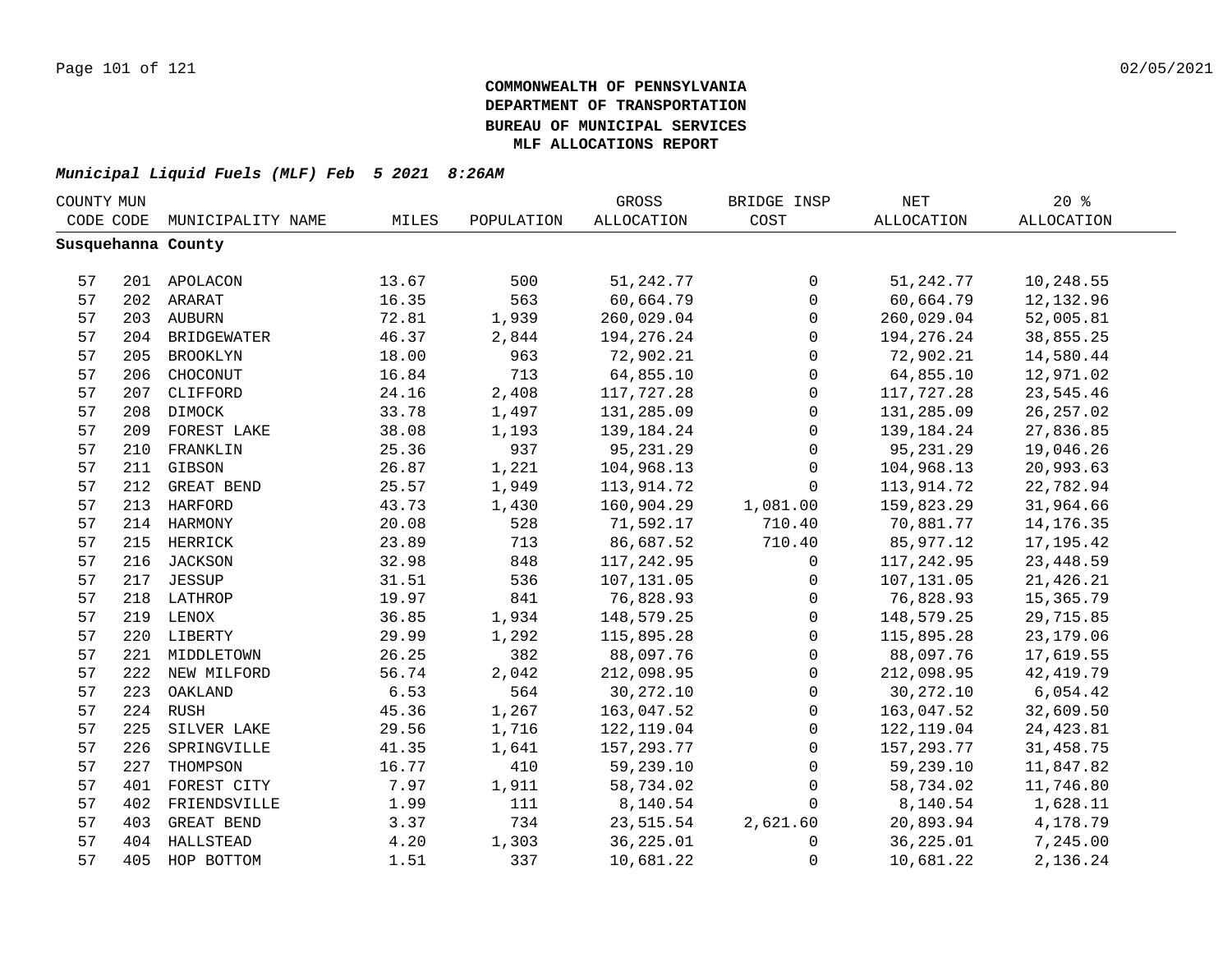| COUNTY MUN |     |                   |        |            | GROSS           | BRIDGE INSP | NET          | $20*$      |  |
|------------|-----|-------------------|--------|------------|-----------------|-------------|--------------|------------|--|
| CODE CODE  |     | MUNICIPALITY NAME | MILES  | POPULATION | ALLOCATION      | COST        | ALLOCATION   | ALLOCATION |  |
| 57         | 406 | LANESBORO         | 2.73   | 506        | 17,470.76       | 0           | 17,470.76    | 3,494.15   |  |
| 57         | 407 | LITTLE MEADOWS    | 3.26   | 273        | 14,960.19       | 0           | 14,960.19    | 2,992.04   |  |
| 57         | 408 | MONTROSE          | 7.77   | 1,617      | 52,875.80       | 0           | 52,875.80    | 10,575.16  |  |
| 57         | 409 | NEW MILFORD       | 3.52   | 868        | 26,367.81       | 0           | 26,367.81    | 5,273.56   |  |
| 57         | 410 | OAKLAND           | 3.95   | 616        | 23,208.97       | 0           | 23,208.97    | 4,641.79   |  |
| 57         | 411 | SUSOUEHANNA       | 8.29   | 1,643      | 54,949.44       | 0           | 54,949.44    | 10,989.89  |  |
|            |     | DEPOT             |        |            |                 |             |              |            |  |
| 57         | 412 | THOMPSON          | 1.31   | 299        | 9,384.73        | $\mathbf 0$ | 9,384.73     | 1,876.95   |  |
| 57         | 413 | UNION DALE        | 3.00   | 267        | 14,048.10       | 0           | 14,048.10    | 2,809.62   |  |
|            |     | County Totals:    | 872.29 | 43,356     | 3, 473, 872, 71 | 5,123.40    | 3,468,749.31 | 693,749.86 |  |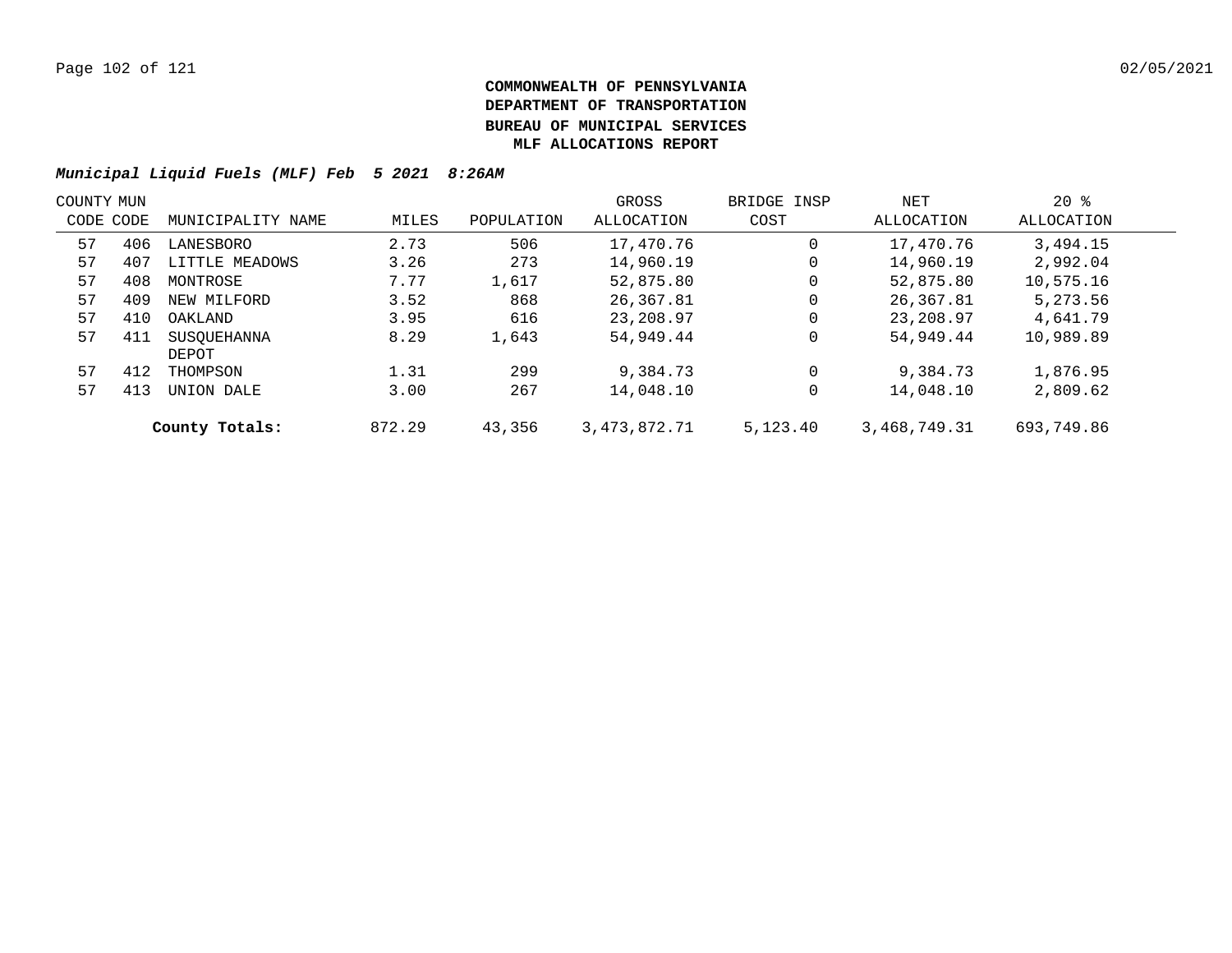| COUNTY MUN |              |                   |       |            | GROSS        | BRIDGE INSP  | <b>NET</b>  | 20%               |  |
|------------|--------------|-------------------|-------|------------|--------------|--------------|-------------|-------------------|--|
|            | CODE CODE    | MUNICIPALITY NAME | MILES | POPULATION | ALLOCATION   | COST         | ALLOCATION  | <b>ALLOCATION</b> |  |
|            | Tioga County |                   |       |            |              |              |             |                   |  |
|            |              |                   |       |            |              |              |             |                   |  |
| 58         |              | 201 BLOSS         | 7.29  | 353        | 28,865.80    | $\mathbf 0$  | 28,865.80   | 5,773.16          |  |
| 58         | 202          | BROOKFIELD        | 21.29 | 421        | 73,432.63    | 697.40       | 72,735.23   | 14,547.05         |  |
| 58         | 203          | CHARLESTON        | 56.71 | 3,360      | 235, 491.85  | 401.00       | 235,090.85  | 47,018.17         |  |
| 58         | 204          | CHATHAM           | 42.06 | 588        | 140,728.82   | 0            | 140,728.82  | 28, 145. 76       |  |
| 58         | 205          | CLYMER            | 42.88 | 581        | 143, 143. 48 | 1,499.40     | 141,644.08  | 28, 328.82        |  |
| 58         | 206          | COVINGTON         | 29.76 | 1,022      | 110,371.82   | $\mathbf{0}$ | 110,371.82  | 22,074.36         |  |
| 58         | 207          | DEERFIELD         | 19.03 | 662        | 70,728.32    | 1,108.00     | 69,620.32   | 13,924.06         |  |
| 58         | 208          | <b>DELMAR</b>     | 84.80 | 2,856      | 313,499.88   | 2,005.00     | 311,494.88  | 62,298.98         |  |
| 58         | 209          | <b>DUNCAN</b>     | 7.06  | 208        | 25,569.75    | $\mathsf{O}$ | 25,569.75   | 5, 113.95         |  |
| 58         | 210          | ELK TOWNSHIP      | 8.95  | 49         | 28,589.43    | $\mathbf 0$  | 28,589.43   | 5,717.89          |  |
| 58         | 212          | FARMINGTON        | 47.43 | 637        | 158, 231. 77 | 465.40       | 157,766.37  | 31,553.27         |  |
| 58         | 213          | GAINES            | 23.52 | 542        | 82,494.62    | 930.80       | 81,563.82   | 16, 312.76        |  |
| 58         |              | 214 HAMILTON      | 10.44 | 499        | 41,222.32    | $\mathbf 0$  | 41,222.32   | 8,244.46          |  |
| 58         |              | 215 JACKSON       | 51.48 | 1,887      | 193,047.84   | $\mathbf 0$  | 193,047.84  | 38,609.57         |  |
| 58         |              | 216 LAWRENCE      | 35.38 | 1,718      | 140,178.01   | $\mathbf 0$  | 140,178.01  | 28,035.60         |  |
| 58         |              | 217 LIBERTY       | 51.73 | 1,042      | 178,764.78   | 1,078.60     | 177,686.18  | 35,537.24         |  |
|            |              | TOWNSHIP          |       |            |              |              |             |                   |  |
| 58         |              | 218 MIDDLEBURY    | 29.97 | 1,285      | 115,708.64   | 2,406.00     | 113,302.64  | 22,660.53         |  |
| 58         |              | 219 MORRIS        | 31.01 | 606        | 106,830.01   | 2,093.60     | 104,736.41  | 20,947.28         |  |
| 58         |              | 220 NELSON        | 9.01  | 571        | 38,076.88    | $\mathsf{O}$ | 38,076.88   | 7,615.38          |  |
| 58         |              | 221 OSCEOLA       | 9.02  | 659        | 39,675.97    | 400.80       | 39, 275. 17 | 7,855.03          |  |
| 58         |              | 222 PUTNAM        | 1.08  | 425        | 10,917.69    | $\mathbf 0$  | 10,917.69   | 2,183.54          |  |
| 58         |              | 223 RICHMOND      | 52.99 | 2,396      | 206,794.02   | 697.40       | 206,096.62  | 41, 219.32        |  |
| 58         |              | 224 RUTLAND       | 40.22 | 805        | 138,897.51   | 306.20       | 138,591.31  | 27,718.26         |  |
| 58         | 225          | SHIPPEN           | 14.06 | 527        | 52,931.65    | 802.00       | 52,129.65   | 10,425.93         |  |
| 58         | 226          | SULLIVAN          | 55.77 | 1,453      | 198,599.53   | 697.40       | 197,902.13  | 39,580.43         |  |
| 58         | 227          | TIOGA             | 26.37 | 991        | 99,321.31    | 306.20       | 99,015.11   | 19,803.02         |  |
| 58         | 228          | UNION TOWNSHIP    | 43.20 | 1,000      | 151,600.69   | 0            | 151,600.69  | 30,320.14         |  |
| 58         | 229          | WARD              | 19.71 | 166        | 63,995.77    | $\mathbf 0$  | 63,995.77   | 12,799.15         |  |
| 58         | 230          | WESTFIELD         | 22.72 | 1,047      | 89,015.91    | 1,202.80     | 87,813.11   | 17,562.62         |  |
| 58         | 401          | <b>BLOSSBURG</b>  | 10.57 | 1,538      | 60,139.10    | $\mathbf 0$  | 60,139.10   | 12,027.82         |  |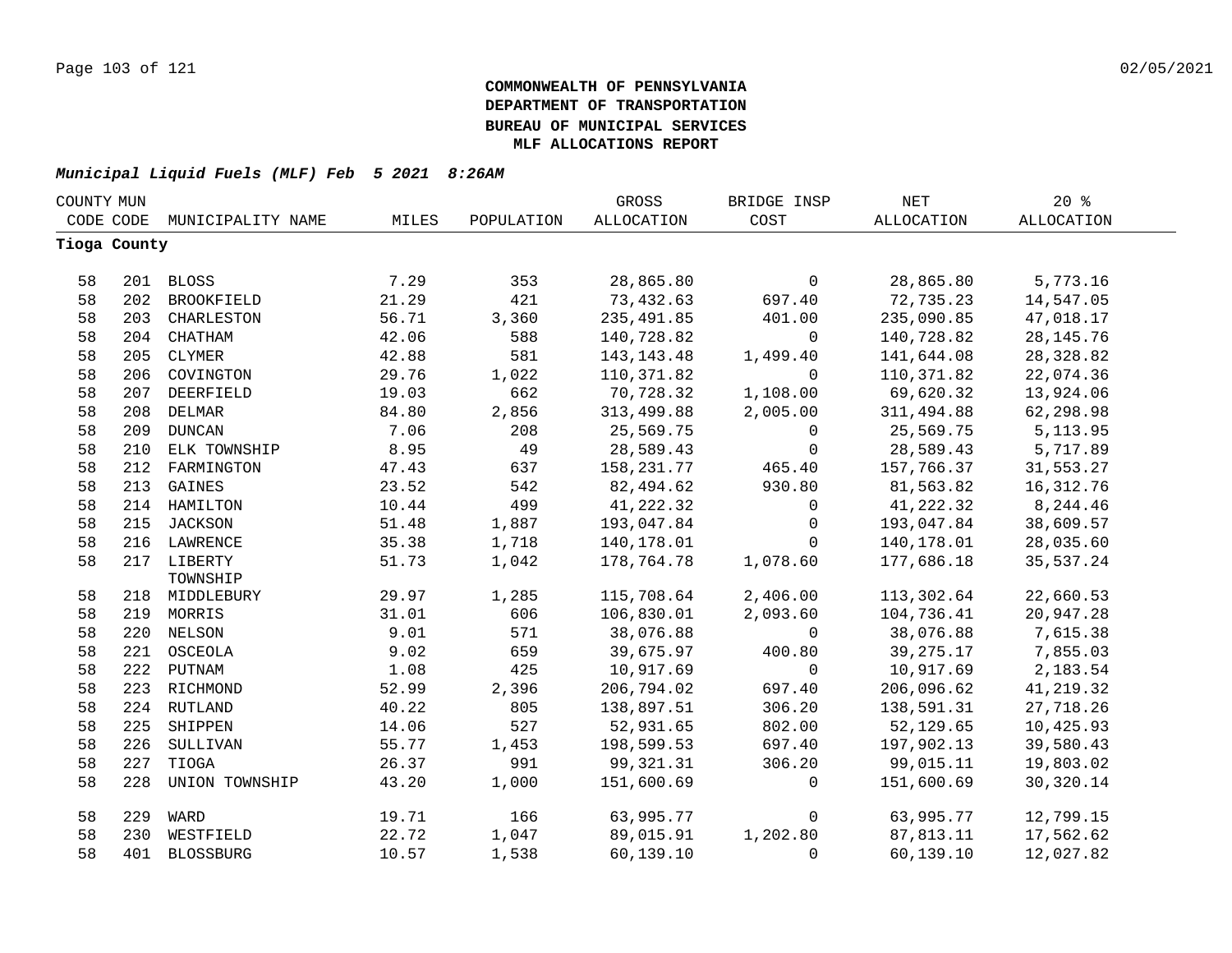| COUNTY MUN |           |                   |        |            | GROSS        | BRIDGE INSP | NET          | $20*$      |  |
|------------|-----------|-------------------|--------|------------|--------------|-------------|--------------|------------|--|
|            | CODE CODE | MUNICIPALITY NAME | MILES  | POPULATION | ALLOCATION   | COST        | ALLOCATION   | ALLOCATION |  |
| 58         | 402       | ELKLAND           | 8.86   | 1,821      | 59,886.46    | 802.00      | 59,084.46    | 11,816.89  |  |
| 58         | 403       | KNOXVILLE         | 2.94   | 629        | 20,312.87    | 0           | 20,312.87    | 4,062.57   |  |
| 58         | 404       | LAWRENCEVILLE     | 2.27   | 581        | 17,382.70    | 0           | 17,382.70    | 3,476.54   |  |
| 58         | 405       | LIBERTY           | 1.37   | 249        | 8,679.57     | 0           | 8,679.57     | 1,735.91   |  |
| 58         | 406       | MANSFIELD         | 10.35  | 3,625      | 96,646.61    | 0           | 96,646.61    | 19,329.32  |  |
| 58         | 407       | ROSEVILLE         | 0.55   | 189        | 5,071.05     | 0           | 5,071.05     | 1,014.21   |  |
| 58         | 408       | TIOGA             | 2.35   | 666        | 19,145.06    | 0           | 19,145.06    | 3,829.01   |  |
| 58         | 409       | WELLSBORO         | 17.01  | 3,263      | 110,820.71   | 2,702.40    | 108,118.31   | 21,623.66  |  |
| 58         | 410       | WESTFIELD         | 4.88   | 1,064      | 34,072.02    | 0           | 34,072.02    | 6,814.40   |  |
|            |           | County Totals:    | 956.09 | 41,981     | 3,708,882.85 | 20,602.40   | 3,688,280.45 | 737,656.09 |  |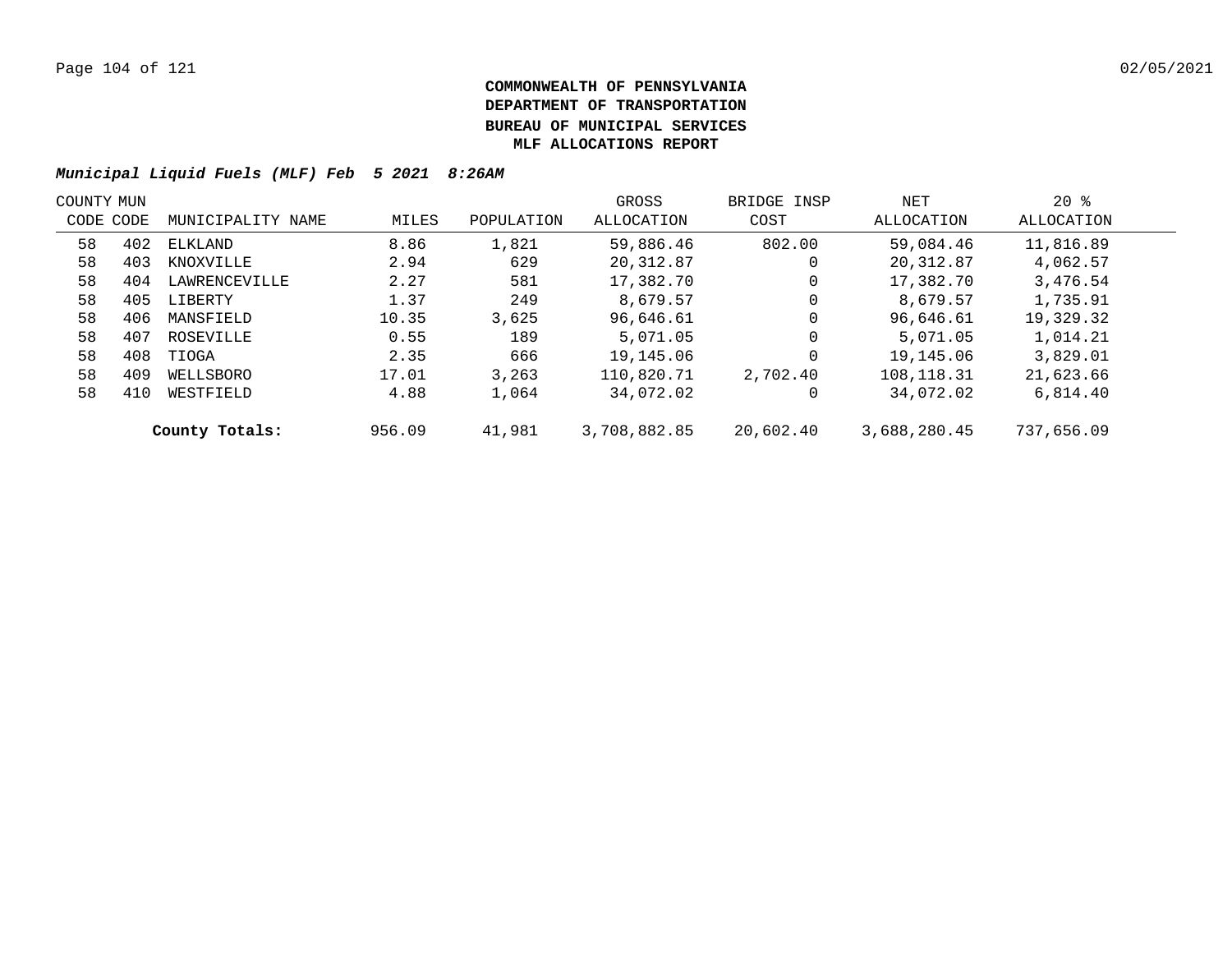| COUNTY MUN |              |                   |        |            | GROSS        | BRIDGE INSP    | NET          | 20%         |  |
|------------|--------------|-------------------|--------|------------|--------------|----------------|--------------|-------------|--|
|            | CODE CODE    | MUNICIPALITY NAME | MILES  | POPULATION | ALLOCATION   | COST           | ALLOCATION   | ALLOCATION  |  |
|            | Union County |                   |        |            |              |                |              |             |  |
| 59         | 201          | <b>BUFFALO</b>    | 36.71  | 3,538      | 176,727.80   | $\Omega$       | 176,727.80   | 35, 345.56  |  |
| 59         | 202          | EAST BUFFALO      | 47.59  | 6,414      | 261,669.12   | 317.80         | 261,351.32   | 52,270.26   |  |
| 59         | 203          | GREGG             | 10.66  | 4,984      | 121,822.99   | $\mathbf{0}$   | 121,822.99   | 24,364.60   |  |
| 59         | 204          | HARTLEY           | 16.80  | 1,820      | 84,457.16    | $\overline{0}$ | 84,457.16    | 16,891.43   |  |
| 59         | 205          | KELLY             | 28.37  | 5,491      | 185,701.56   | $\overline{0}$ | 185,701.56   | 37,140.31   |  |
| 59         | 206          | LEWIS             | 13.02  | 1,480      | 66,692.74    | $\overline{0}$ | 66,692.74    | 13,338.55   |  |
| 59         | 207          | LIMESTONE         | 27.34  | 1,723      | 115,368.88   | $\Omega$       | 115,368.88   | 23,073.78   |  |
| 59         | 208          | UNION             | 19.03  | 1,589      | 87,246.75    | $\Omega$       | 87,246.75    | 17,449.35   |  |
| 59         | 209          | WEST BUFFALO      | 33.57  | 2,983      | 157,114.19   | 376.60         | 156,737.59   | 31,347.52   |  |
| 59         | 210          | WHITE DEER        | 40.87  | 4,437      | 205,629.97   | $\Omega$       | 205,629.97   | 41,125.99   |  |
| 59         | 401          | HARTLETON         | 1.59   | 283        | 9,966.73     | $\Omega$       | 9,966.73     | 1,993.35    |  |
| 59         | 402          | LEWISBURG         | 13.86  | 5,792      | 146,130.69   | $\overline{0}$ | 146,130.69   | 29,226.14   |  |
| 59         | 403          | MIFFLINBURG       | 14.51  | 3,540      | 108,014.63   | $\Omega$       | 108,014.63   | 21,602.93   |  |
| 59         | 404          | NEW BERLIN        | 4.83   | 873        | 30,513.71    | $\Omega$       | 30,513.71    | 6,102.74    |  |
|            |              | County Totals:    | 308.75 | 44,947     | 1,757,056.92 | 694.40         | 1,756,362.52 | 351, 272.50 |  |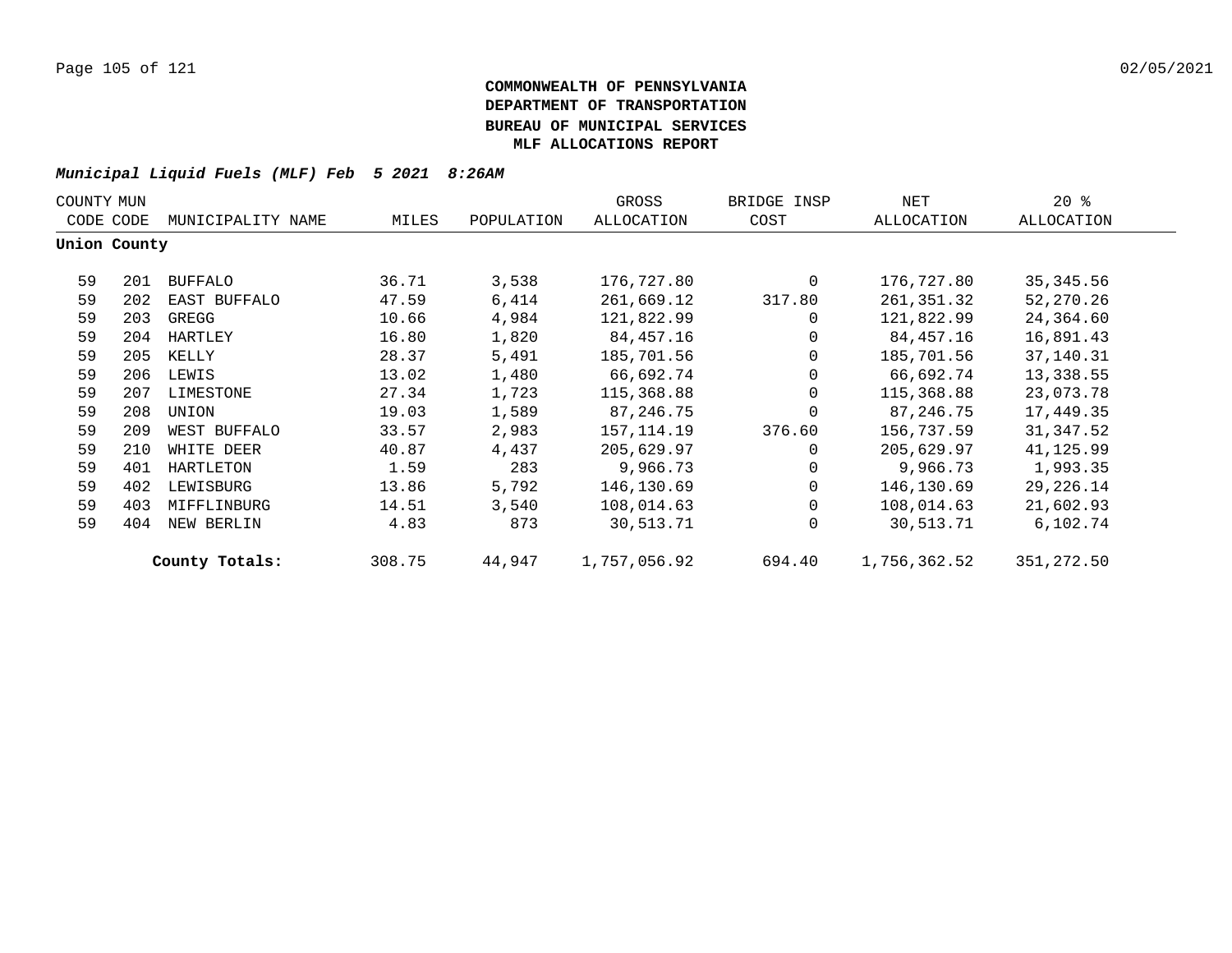| COUNTY MUN     |     |                    |       |            | GROSS             | BRIDGE INSP         | NET         | $20*$             |  |
|----------------|-----|--------------------|-------|------------|-------------------|---------------------|-------------|-------------------|--|
| CODE CODE      |     | MUNICIPALITY NAME  | MILES | POPULATION | <b>ALLOCATION</b> | COST                | ALLOCATION  | <b>ALLOCATION</b> |  |
| Venango County |     |                    |       |            |                   |                     |             |                   |  |
|                |     |                    |       |            |                   |                     |             |                   |  |
| 60             |     | 201 ALLEGHENY      | 24.55 | 276        | 80,944.36         | $\mathsf{O}$        | 80,944.36   | 16,188.87         |  |
| 60             | 202 | CANAL              | 30.95 | 1,023      | 114,074.83        | $\mathbf 0$         | 114,074.83  | 22,814.97         |  |
| 60             | 203 | CHERRYTREE         | 54.03 | 1,540      | 194,761.38        | $\mathbf 0$         | 194,761.38  | 38,952.28         |  |
| 60             | 204 | CLINTON            | 21.11 | 854        | 80,590.92         | $\Omega$            | 80,590.92   | 16, 118. 18       |  |
| 60             | 205 | CORNPLANTER        | 41.18 | 2,418      | 170,612.89        | $\mathbf 0$         | 170,612.89  | 34, 122.58        |  |
| 60             | 206 | CRANBERRY          | 66.99 | 6,685      | 326,575.91        | 493.00              | 326,082.91  | 65,216.58         |  |
| 60             | 207 | FRENCH CREEK       | 32.38 | 1,542      | 127,751.44        | 0                   | 127,751.44  | 25,550.29         |  |
| 60             |     | 208 IRWIN          | 40.12 | 1,391      | 149,029.92        | 0                   | 149,029.92  | 29,805.98         |  |
| 60             |     | 209 JACKSON        | 34.48 | 1,147      | 127,216.10        | $\mathsf{O}$        | 127, 216.10 | 25, 443. 22       |  |
| 60             |     | 210 MINERAL        | 19.02 | 538        | 68,487.74         | $\mathbf 0$         | 68,487.74   | 13,697.55         |  |
| 60             | 211 | OAKLAND            | 34.69 | 1,504      | 134,227.90        | $\mathsf{O}$        | 134,227.90  | 26,845.58         |  |
| 60             | 212 | OIL CREEK          | 28.84 | 854        | 104,529.14        | $\mathsf{O}$        | 104,529.14  | 20,905.83         |  |
| 60             | 213 | PINE GROVE         | 33.41 | 1,354      | 127,591.11        | $\mathsf{O}$        | 127,591.11  | 25,518.22         |  |
| 60             | 214 | PLUM               | 34.44 | 1,056      | 125,470.67        | 0                   | 125,470.67  | 25,094.13         |  |
| 60             | 215 | PRESIDENT          | 21.53 | 540        | 76,296.33         | 0                   | 76,296.33   | 15,259.27         |  |
| 60             |     | 216 RICHLAND       | 25.84 | 777        | 93,866.67         | $\mathsf{O}\xspace$ | 93,866.67   | 18,773.33         |  |
| 60             | 217 | ROCKLAND           | 47.91 | 1,456      | 174, 312.18       | $\mathsf{O}$        | 174, 312.18 | 34,862.44         |  |
| 60             | 218 | SANDY CREEK        | 20.03 | 2,260      | 102,300.27        | $\mathbf 0$         | 102,300.27  | 20,460.05         |  |
| 60             | 219 | SCRUBGRASS         | 16.84 | 751        | 65,532.24         | $\mathbf 0$         | 65,532.24   | 13,106.45         |  |
| 60             | 220 | VICTORY            | 13.54 | 410        | 49,236.45         | $\mathsf{O}$        | 49,236.45   | 9,847.29          |  |
| 60             | 301 | FRANKLIN           | 29.39 | 6,545      | 207,641.80        | $\mathsf{O}$        | 207,641.80  | 41,528.36         |  |
| 60             | 302 | OIL CITY           | 53.30 | 10,557     | 353,176.98        | $\mathbf 0$         | 353, 176.98 | 70,635.40         |  |
| 60             | 401 | CLINTONVILLE       | 2.30  | 508        | 16, 174. 79       | $\mathbf 0$         | 16,174.79   | 3,234.96          |  |
| 60             | 402 | COOPERSTOWN        | 2.88  | 460        | 17, 115.61        | $\mathbf 0$         | 17, 115.61  | 3,423.12          |  |
| 60             | 403 | <b>EMLENTON</b>    | 5.49  | 625        | 28, 138.41        | $\mathsf{O}$        | 28, 138. 41 | 5,627.68          |  |
| 60             | 404 | PLEASANTVILLE      | 3.78  | 892        | 27,600.64         | $\mathbf 0$         | 27,600.64   | 5,520.13          |  |
| 60             | 405 | POLK BOROUGH       | 3.24  | 816        | 24,574.10         | $\mathsf{O}$        | 24,574.10   | 4,914.82          |  |
| 60             | 406 | ROUSEVILLE         | 4.07  | 523        | 21,923.40         | $\mathsf{O}$        | 21,923.40   | 4,384.68          |  |
| 60             | 407 | UTICA              | 3.16  | 189        | 13, 153.69        | $\mathsf{O}$        | 13,153.69   | 2,630.74          |  |
| 60             | 408 | <b>BARKEYVILLE</b> | 2.51  | 207        | 11,461.52         | 0                   | 11,461.52   | 2,292.30          |  |
| 60             | 409 | SUGARCREEK         | 47.79 | 5,294      | 242,330.89        | $\mathbf 0$         | 242,330.89  | 48,466.18         |  |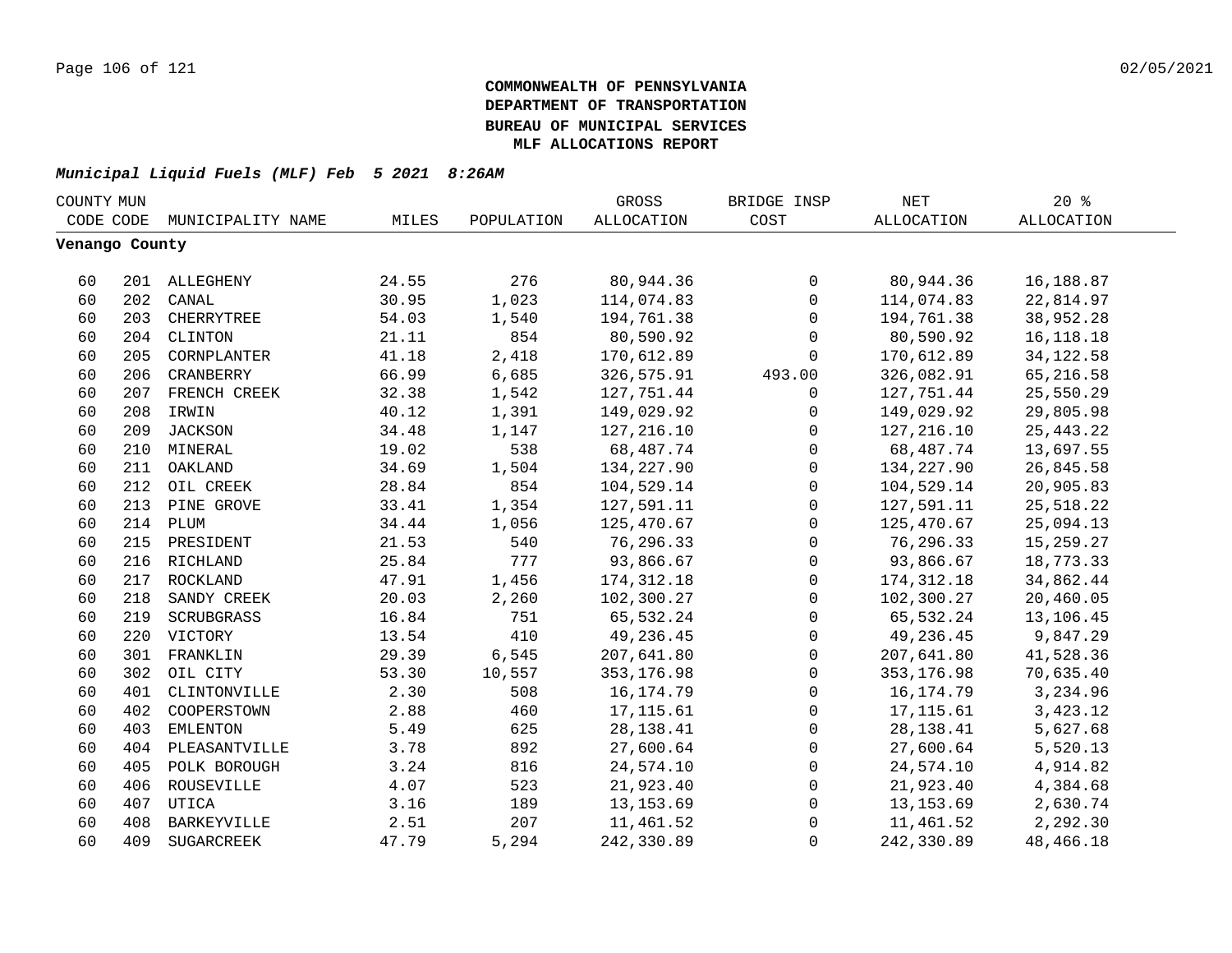| COUNTY MUN |                   |        |            | GROSS        | BRIDGE INSP | NET          | $20*$      |  |
|------------|-------------------|--------|------------|--------------|-------------|--------------|------------|--|
| CODE CODE  | MUNICIPALITY NAME | MILES  | POPULATION | ALLOCATION   | COST        | ALLOCATION   | ALLOCATION |  |
|            |                   |        |            |              |             |              |            |  |
|            | County Totals:    | 799.79 | 54,992     | 3,456,700.28 | 493.00      | 3,456,207.28 | 691,241.46 |  |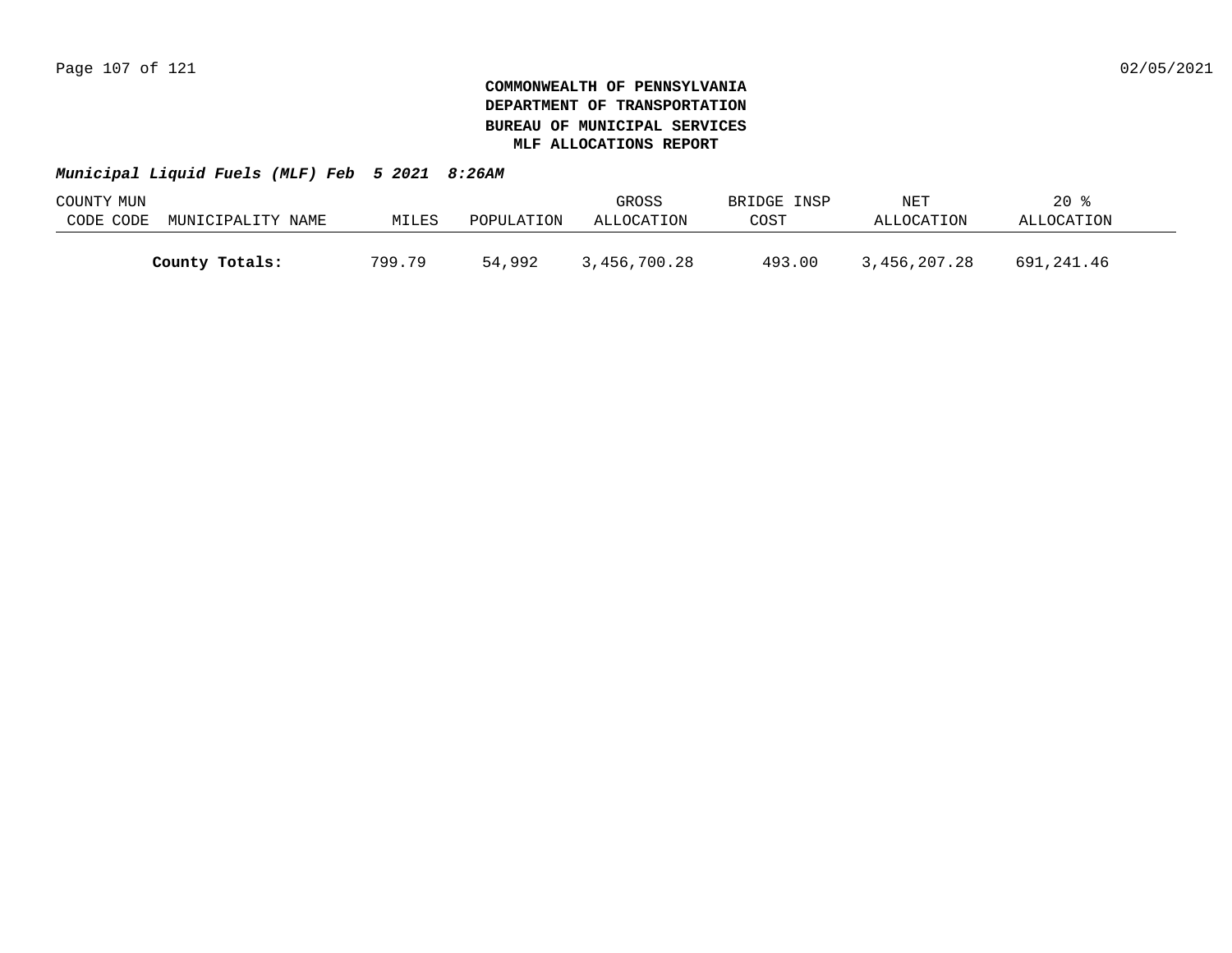| COUNTY MUN    |     |                             |        |            | GROSS        | BRIDGE INSP    | NET          | $20*$      |
|---------------|-----|-----------------------------|--------|------------|--------------|----------------|--------------|------------|
|               |     | CODE CODE MUNICIPALITY NAME | MILES  | POPULATION | ALLOCATION   | COST           | ALLOCATION   | ALLOCATION |
| Warren County |     |                             |        |            |              |                |              |            |
| 61            |     | 201 BROKENSTRAW             | 36.91  | 1,884      | 147,874.12   | 763.60         | 147,110.52   | 29,422.10  |
| 61            |     | 202 CHERRY GROVE            | 3.15   | 216        | 13,603.83    | $\mathbf 0$    | 13,603.83    | 2,720.77   |
| 61            |     | 203 COLUMBUS                | 49.99  | 2,034      | 191,053.08   | 1,756.60       | 189,296.48   | 37,859.30  |
| 61            |     | 204 CONEWANGO               | 34.07  | 3,594      | 169,550.17   | 1,145.40       | 168,404.77   | 33,680.95  |
| 61            | 206 | DEERFIELD                   | 19.90  | 339        | 67,666.90    | $\overline{0}$ | 67,666.90    | 13,533.38  |
| 61            |     | 207 ELDRED                  | 34.45  | 650        | 118,267.03   | 174.20         | 118,092.83   | 23,618.57  |
| 61            | 208 | ELK TOWNSHIP                | 15.65  | 520        | 57,730.80    | $\overline{0}$ | 57,730.80    | 11,546.16  |
| 61            | 209 | FARMINGTON                  | 43.99  | 1,259      | 158,662.37   | 223.20         | 158,439.17   | 31,687.83  |
| 61            | 210 | FREEHOLD                    | 38.50  | 1,510      | 146,133.63   | 1,268.00       | 144,865.63   | 28,973.13  |
| 61            |     | 211 GLADE                   | 18.12  | 2,308      | 97,240.75    | 381.80         | 96,858.95    | 19,371.79  |
| 61            |     | 213 LIMESTONE               | 10.00  | 403        | 38,149.07    | $\overline{0}$ | 38,149.07    | 7,629.81   |
| 61            | 214 | MEAD                        | 12.52  | 1,386      | 63,469.33    | 800.20         | 62,669.13    | 12,533.83  |
| 61            |     | 215 PINE GROVE              | 27.69  | 2,695      | 133,773.11   | 2,776.80       | 130,996.31   | 26,199.26  |
| 61            |     | 216 PITTSFIELD              | 28.18  | 1,405      | 112,303.69   | 3,314.20       | 108,989.49   | 21,797.90  |
| 61            |     | 217 PLEASANT                | 13.90  | 2,444      | 86,595.68    | $\overline{0}$ | 86,595.68    | 17,319.14  |
| 61            | 218 | SHEFFIELD                   | 13.32  | 2,121      | 79,043.94    | 381.80         | 78,662.14    | 15,732.43  |
| 61            | 219 | SOUTHWEST                   | 29.36  | 527        | 100,312.60   | 381.80         | 99,930.80    | 19,986.16  |
| 61            | 220 | SPRING CREEK                | 47.59  | 852        | 162,558.41   | 381.80         | 162,176.61   | 32,435.32  |
| 61            | 221 | SUGAR GROVE                 | 47.44  | 1,723      | 177,614.44   | 2,387.00       | 175, 227.44  | 35,045.49  |
| 61            | 222 | TRIUMPH                     | 25.13  | 316        | 83,453.31    | 381.80         | 83,071.51    | 16,614.30  |
| 61            | 223 | WATSON                      | 1.78   | 274        | 10,394.75    | $\overline{0}$ | 10,394.75    | 2,078.95   |
| 61            | 301 | WARREN CITY                 | 34.94  | 9,710      | 281,226.97   | 1,731.00       | 279,495.97   | 55,899.19  |
| 61            | 401 | BEAR LAKE                   | 1.27   | 164        | 6,855.26     | $\overline{0}$ | 6,855.26     | 1,371.05   |
| 61            | 402 | CLARENDON                   | 1.71   | 450        | 13, 314. 16  | $\overline{0}$ | 13,314.16    | 2,662.83   |
| 61            | 403 | SUGARGROVE                  | 2.33   | 614        | 18, 156.55   | 381.80         | 17,774.75    | 3,554.95   |
| 61            | 404 | TIDIOUTE                    | 4.04   | 688        | 24,770.71    | 763.60         | 24,007.11    | 4,801.42   |
| 61            | 406 | YOUNGSVILLE                 | 7.74   | 1,729      | 54,778.67    | 381.80         | 54,396.87    | 10,879.37  |
|               |     | County Totals:              | 603.67 | 41,815     | 2,614,553.33 | 19,776.40      | 2,594,776.93 | 518,955.39 |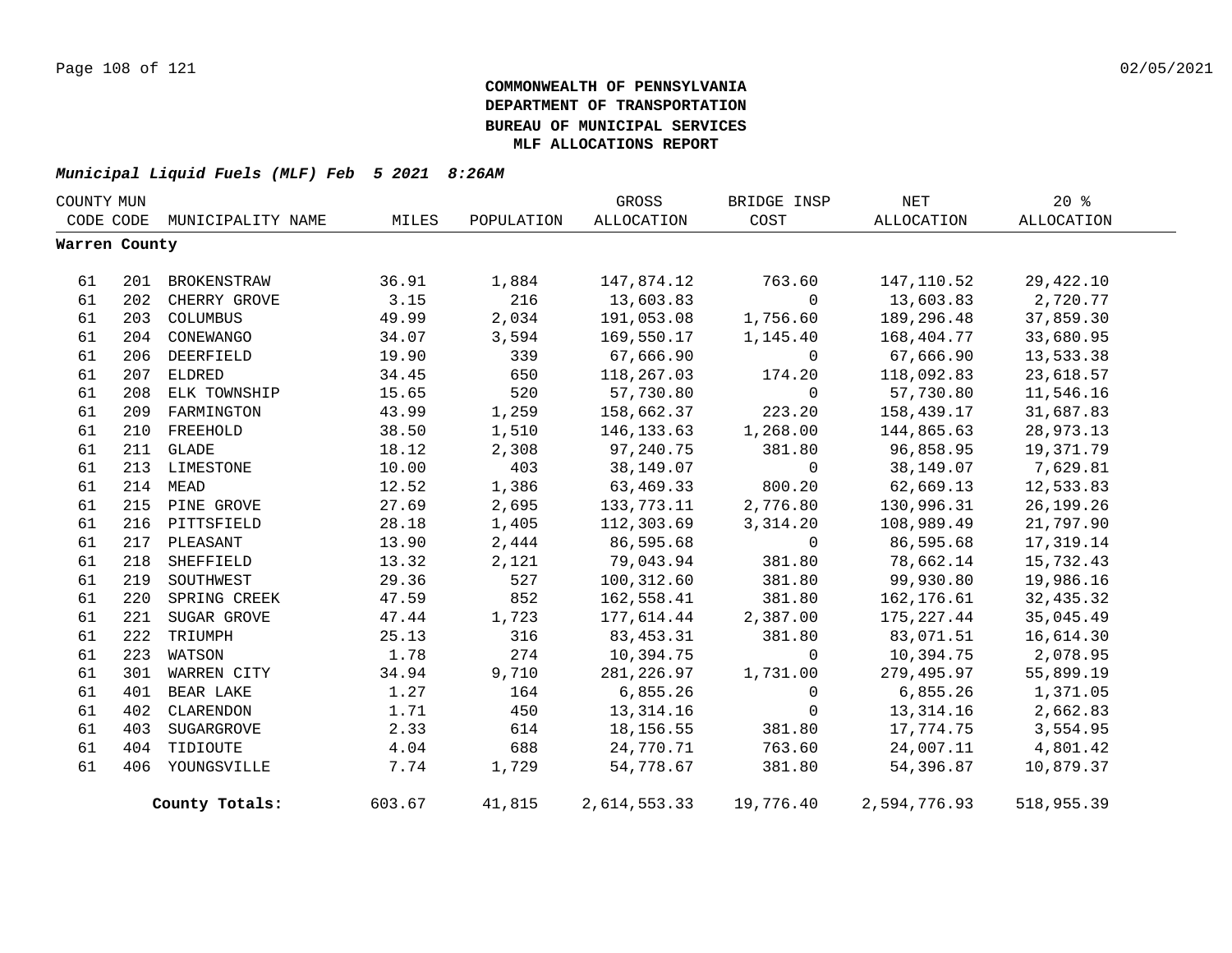| COUNTY MUN |     |                    |        |            | GROSS             | BRIDGE INSP  | <b>NET</b>   | $20*$             |  |
|------------|-----|--------------------|--------|------------|-------------------|--------------|--------------|-------------------|--|
| CODE CODE  |     | MUNICIPALITY NAME  | MILES  | POPULATION | <b>ALLOCATION</b> | COST         | ALLOCATION   | <b>ALLOCATION</b> |  |
|            |     | Washington County  |        |            |                   |              |              |                   |  |
|            |     |                    |        |            |                   |              |              |                   |  |
| 62         |     | 101 EAST BETHLEHEM | 19.95  | 2,354      | 103,727.52        | $\mathbf 0$  | 103,727.52   | 20,745.50         |  |
| 62         |     | 201 AMWELL         | 71.78  | 3,751      | 289, 127.84       | 0            | 289, 127.84  | 57,825.57         |  |
| 62         |     | 202 BLAINE         | 3.07   | 690        | 21,802.42         | $\mathsf{O}$ | 21,802.42    | 4,360.48          |  |
| 62         |     | 203 BUFFALO        | 26.19  | 2,069      | 117,973.04        | $\mathbf 0$  | 117,973.04   | 23,594.61         |  |
| 62         |     | 204 CANTON         | 37.91  | 8,375      | 266,635.74        | 2,061.80     | 264, 573.94  | 52,914.79         |  |
| 62         | 205 | CARROLL            | 38.24  | 5,640      | 218,921.98        | $\Omega$     | 218,921.98   | 43,784.40         |  |
| 62         | 206 | CECIL              | 74.15  | 11,271     | 430,468.12        | 4,986.40     | 425, 481.72  | 85,096.34         |  |
| 62         | 207 | CHARTIERS          | 53.45  | 7,818      | 304,834.55        | 488.20       | 304, 346.35  | 60,869.27         |  |
| 62         | 208 | CROSS CREEK        | 21.24  | 1,556      | 93,502.63         | $\mathbf 0$  | 93,502.63    | 18,700.53         |  |
| 62         | 209 | <b>DONEGAL</b>     | 52.01  | 2,465      | 204,988.66        | $\mathbf 0$  | 204,988.66   | 40,997.73         |  |
| 62         | 210 | EAST FINLEY        | 58.18  | 1,392      | 204,975.82        | $\mathbf 0$  | 204,975.82   | 40,995.16         |  |
| 62         | 211 | FALLOWFIELD        | 46.40  | 4,321      | 220,688.22        | 449.40       | 220, 238.82  | 44,047.76         |  |
| 62         |     | 212 HANOVER        | 66.65  | 2,673      | 254,032.16        | 526.60       | 253,505.56   | 50,701.11         |  |
| 62         |     | 213 HOPEWELL       | 26.42  | 957        | 98,870.29         | 0            | 98,870.29    | 19,774.06         |  |
| 62         |     | 214 INDEPENDENCE   | 31.35  | 1,557      | 124,829.03        | 0            | 124,829.03   | 24,965.81         |  |
| 62         |     | 215 JEFFERSON      | 27.25  | 1,162      | 105,093.56        | $\mathbf 0$  | 105,093.56   | 21,018.71         |  |
| 62         |     | 216 MORRIS         | 43.31  | 1,105      | 153,812.40        | 274.60       | 153,537.80   | 30,707.56         |  |
| 62         | 217 | MOUNT PLEASANT     | 43.61  | 3,515      | 197,685.82        | $\mathbf 0$  | 197,685.82   | 39,537.16         |  |
| 62         |     | 218 NORTH          | 34.95  | 1,631      | 137,296.11        | $\Omega$     | 137,296.11   | 27,459.22         |  |
|            |     | <b>BETHLEHEM</b>   |        |            |                   |              |              |                   |  |
| 62         |     | 219 NORTH FRANKLIN | 22.86  | 4,583      | 152,458.34        | $\mathbf 0$  | 152,458.34   | 30,491.67         |  |
| 62         |     | 220 NORTH STRABANE | 71.47  | 13,408     | 460, 248.45       | 1,086.00     | 459, 162. 45 | 91,832.49         |  |
| 62         |     | 221 NOTTINGHAM     | 26.39  | 3,036      | 135,823.63        | $\Omega$     | 135,823.63   | 27, 164. 73       |  |
| 62         |     | 222 PETERS         | 106.98 | 21,213     | 709,294.90        | 1,837.60     | 707,457.30   | 141,491.46        |  |
| 62         |     | 223 ROBINSON       | 21.37  | 1,931      | 100,587.43        | $\mathbf 0$  | 100,587.43   | 20, 117.49        |  |
| 62         | 224 | SMITH              | 49.09  | 4,476      | 231,780.56        | $\mathbf 0$  | 231,780.56   | 46, 356. 11       |  |
| 62         | 225 | SOMERSET           | 63.59  | 2,684      | 244,751.96        | $\Omega$     | 244,751.96   | 48,950.39         |  |
| 62         | 226 | SOUTH FRANKLIN     | 35.88  | 3,310      | 170,094.71        | 526.60       | 169,568.11   | 33,913.62         |  |
| 62         | 227 | SOUTH STRABANE     | 55.19  | 9,346      | 337,450.80        | 0            | 337,450.80   | 67,490.16         |  |
| 62         | 228 | UNION              | 31.48  | 5,700      | 199,056.82        | $\mathbf 0$  | 199,056.82   | 39,811.36         |  |
| 62         | 229 | WEST BETHLEHEM     | 33.45  | 1,460      | 129,603.82        | $\Omega$     | 129,603.82   | 25,920.76         |  |
| 62         | 230 | WEST FINLEY        | 55.07  | 878        | 186, 185. 71      | 1,298.40     | 184,887.31   | 36,977.46         |  |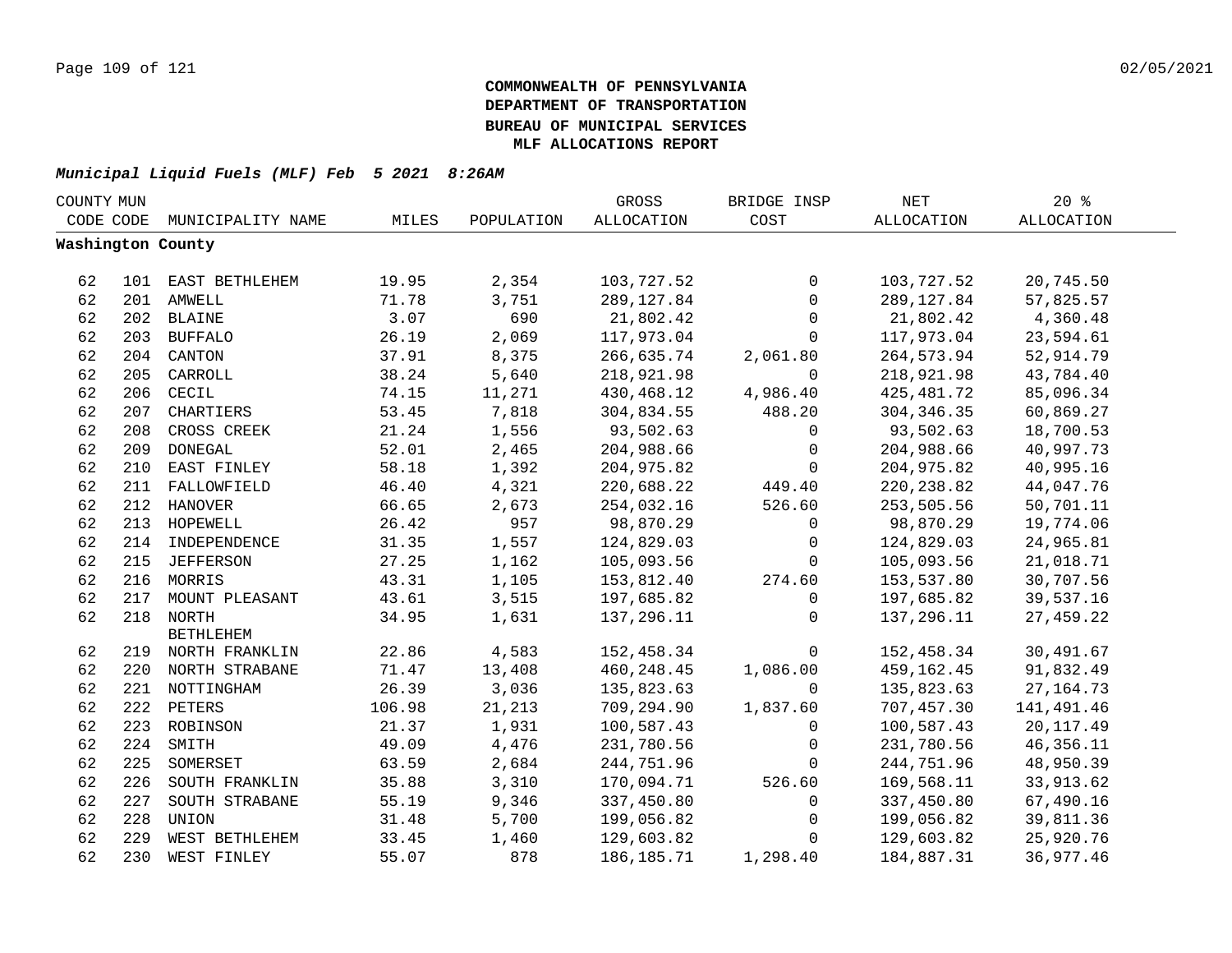| COUNTY MUN |     |                   |       |            | GROSS       | BRIDGE INSP    | NET         | $20*$      |
|------------|-----|-------------------|-------|------------|-------------|----------------|-------------|------------|
| CODE CODE  |     | MUNICIPALITY NAME | MILES | POPULATION | ALLOCATION  | COST           | ALLOCATION  | ALLOCATION |
| 62         |     | 231 WEST PIKE RUN | 18.67 | 1,587      | 86,096.27   | $\mathbf 0$    | 86,096.27   | 17,219.25  |
| 62         | 301 | MONONGAHELA       | 21.22 | 4,300      | 142,336.76  | 712.40         | 141,624.36  | 28, 324.87 |
| 62         | 302 | WASHINGTON        | 48.39 | 13,895     | 397,452.44  | 677.80         | 396,774.64  | 79,354.93  |
| 62         |     | 401 ALLENPORT     | 4.42  | 537        | 23, 256. 75 | $\mathbf 0$    | 23, 256. 75 | 4,651.35   |
| 62         |     | 402 BEALLSVILLE   | 1.98  | 466        | 14,435.40   | $\mathbf 0$    | 14,435.40   | 2,887.08   |
| 62         |     | 403 BENTLEYVILLE  | 16.76 | 2,581      | 97,893.74   | $\mathbf 0$    | 97,893.74   | 19,578.75  |
| 62         |     | 404 BURGETTSTOWN  | 6.92  | 1,388      | 46,162.94   | 1,053.20       | 45,109.74   | 9,021.95   |
| 62         | 405 | CALIFORNIA        | 22.13 | 6,795      | 189,613.89  | 0              | 189,613.89  | 37,922.78  |
| 62         | 406 | CANONSBURG        | 31.61 | 8,992      | 258,120.40  | $\mathbf 0$    | 258,120.40  | 51,624.08  |
| 62         | 407 | CENTERVILLE       | 30.06 | 3,263      | 151,233.82  | $\Omega$       | 151,233.82  | 30, 246.76 |
| 62         | 408 | CHARLEROI         | 15.44 | 4,120      | 121,229.85  | 460.80         | 120,769.05  | 24, 153.81 |
| 62         | 409 | CLAYSVILLE        | 2.73  | 829        | 23, 226.39  | $\Omega$       | 23, 226.39  | 4,645.28   |
| 62         | 410 | COAL CENTER       | 0.90  | 139        | 5,263.97    | $\mathbf 0$    | 5,263.97    | 1,052.79   |
| 62         | 411 | COKEBURG          | 4.77  | 630        | 25,997.82   | $\Omega$       | 25,997.82   | 5,199.56   |
| 62         | 412 | DEEMSTON          | 12.99 | 722        | 53,092.81   | $\Omega$       | 53,092.81   | 10,618.56  |
| 62         |     | 413 DONORA        | 27.71 | 4,781      | 171,006.01  | 1,262.00       | 169,744.01  | 33,948.80  |
| 62         |     | 414 DUNLEVY       | 2.07  | 381        | 13,199.48   | $\mathbf 0$    | 13,199.48   | 2,639.90   |
| 62         |     | 415 EAST          | 5.20  | 2,002      | 51,777.47   | 0              | 51,777.47   | 10,355.49  |
|            |     | WASHINGTON        |       |            |             |                |             |            |
| 62         |     | 416 ELCO          | 2.30  | 323        | 12,878.22   | $\mathbf 0$    | 12,878.22   | 2,575.64   |
| 62         |     | 417 ELLSWORTH     | 5.01  | 1,027      | 33,815.28   | $\mathbf 0$    | 33,815.28   | 6,763.06   |
| 62         |     | 418 FINLEYVILLE   | 1.80  | 461        | 13,788.87   | $\mathbf 0$    | 13,788.87   | 2,757.77   |
| 62         |     | 419 HOUSTON       | 3.52  | 1,296      | 33,994.45   | $\mathbf 0$    | 33,994.45   | 6,798.89   |
| 62         |     | 420 LONG BRANCH   | 6.89  | 447        | 29,302.09   | $\mathbf 0$    | 29,302.09   | 5,860.42   |
| 62         |     | 421 MARIANNA      | 6.67  | 494        | 29,458.34   | 2,012.80       | 27,445.54   | 5,489.11   |
| 62         |     | 422 MCDONALD      | 9.05  | 2,149      | 66, 319.58  | 3,086.20       | 63, 233. 38 | 12,646.68  |
| 62         |     | 423 MIDWAY        | 4.54  | 913        | 30,328.41   | $\mathbf{0}$   | 30,328.41   | 6,065.68   |
| 62         |     | 424 NEW EAGLE     | 10.84 | 2,184      | 72,486.49   | $\mathbf 0$    | 72,486.49   | 14,497.30  |
| 62         |     | 425 NORTH         | 5.54  | 1,313      | 40,552.89   | $\mathbf 0$    | 40,552.89   | 8,110.58   |
|            |     | CHARLEROI         |       |            |             |                |             |            |
| 62         |     | 426 ROSCOE        | 4.54  | 812        | 28,528.66   | $\overline{0}$ | 28,528.66   | 5,705.73   |
| 62         | 427 | SPEERS            | 6.63  | 1,154      | 41,095.14   | $\overline{0}$ | 41,095.14   | 8,219.03   |
| 62         | 428 | STOCKDALE         | 1.89  | 502        | 14,798.18   | $\mathbf 0$    | 14,798.18   | 2,959.64   |
| 62         |     | 429 TWILIGHT      | 3.01  | 233        | 13, 473. 24 | 460.80         | 13,012.44   | 2,602.49   |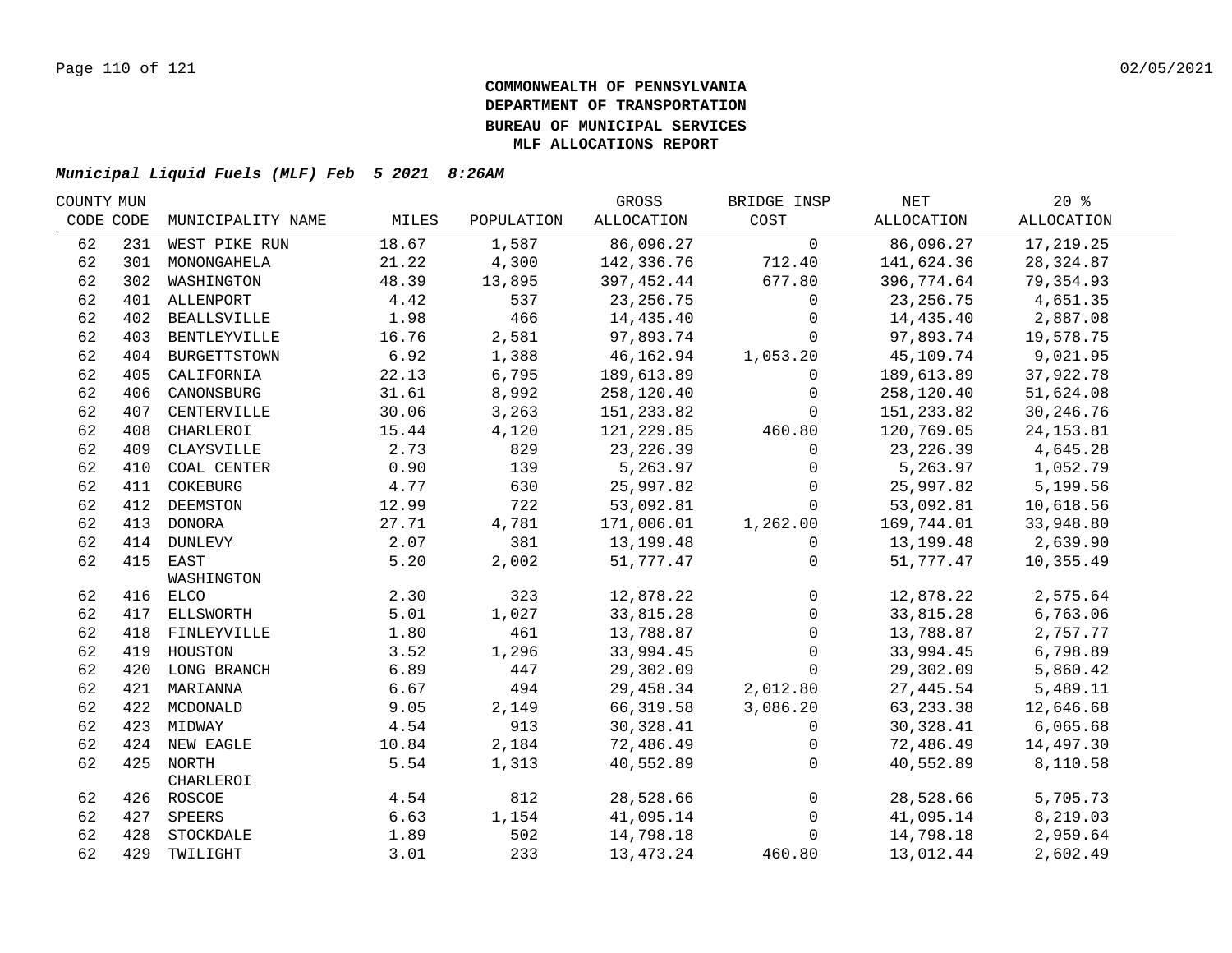| COUNTY MUN |     |                     |         |            | GROSS        | BRIDGE INSP | NET          | $20$ %       |  |
|------------|-----|---------------------|---------|------------|--------------|-------------|--------------|--------------|--|
| CODE CODE  |     | MUNICIPALITY NAME   | MILES   | POPULATION | ALLOCATION   | COST        | ALLOCATION   | ALLOCATION   |  |
| 62         | 431 | WEST<br>BROWNSVILLE | 9.83    | 992        | 48,118.16    | 0           | 48,118.16    | 9,623.63     |  |
| 62         | 432 | WEST<br>MIDDLETOWN  | 1.27    | 139        | 6.409.78     |             | 6,409.78     | 1,281.96     |  |
| 62         | 433 | GREENHILLS          | 0.00    | 29         | 516.73       |             | 516.73       | 103.35       |  |
|            |     | County Totals:      | 1706.23 | 208,203    | 8,993,863.76 | 23,261.60   | 8,970,602.16 | 1,794,120.43 |  |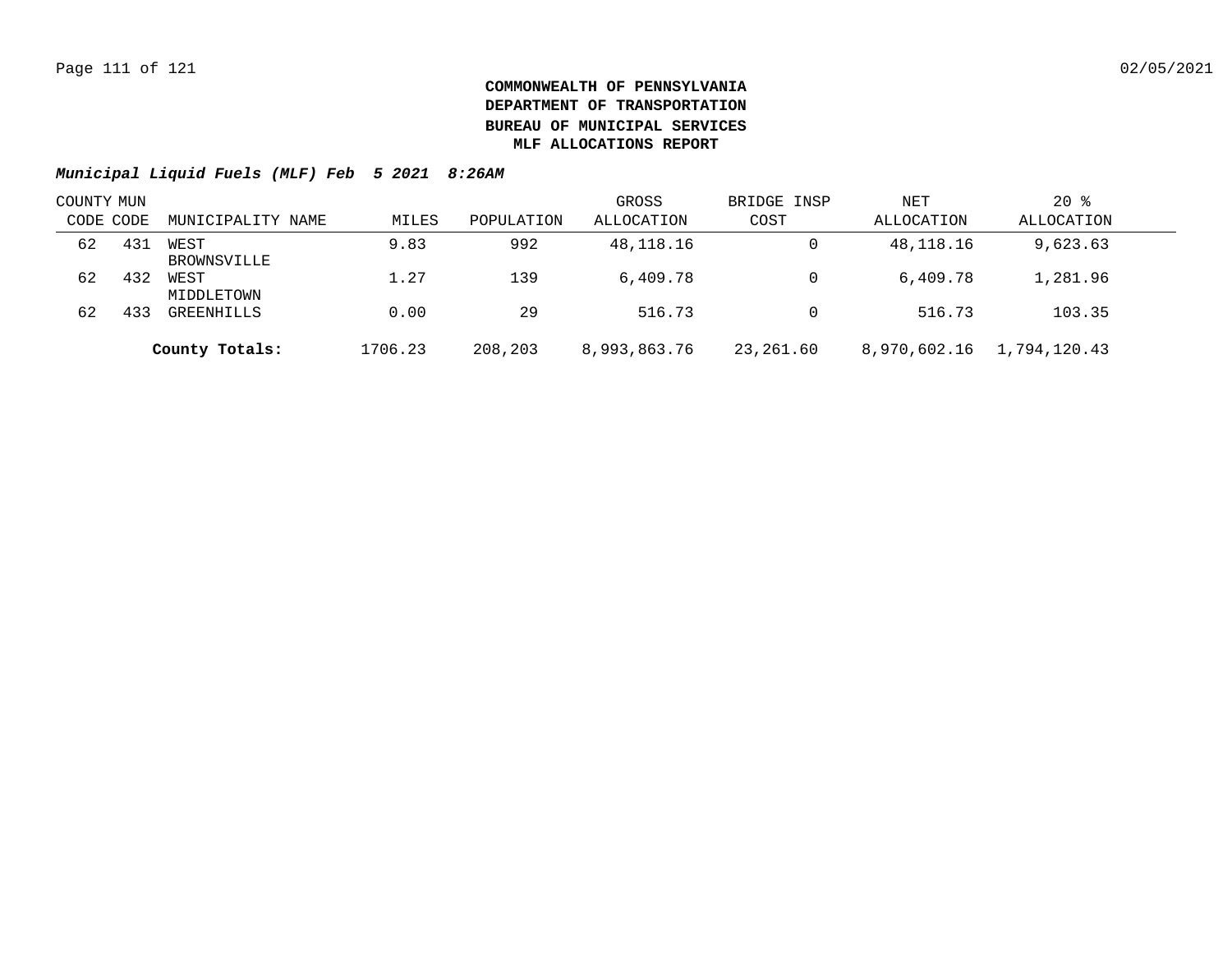| COUNTY MUN |              |                   |        |            | GROSS        | BRIDGE INSP | <b>NET</b>   | $20*$      |  |
|------------|--------------|-------------------|--------|------------|--------------|-------------|--------------|------------|--|
|            | CODE CODE    | MUNICIPALITY NAME | MILES  | POPULATION | ALLOCATION   | COST        | ALLOCATION   | ALLOCATION |  |
|            | Wayne County |                   |        |            |              |             |              |            |  |
|            |              |                   |        |            |              |             |              |            |  |
| 63         |              | 201 BERLIN        | 33.35  | 2,578      | 149,216.12   | 1,743.80    | 147,472.32   | 29, 494.46 |  |
| 63         | 202          | BUCKINGHAM        | 42.75  | 520        | 141,653.93   | 1,135.20    | 140,518.73   | 28,103.75  |  |
| 63         | 203          | CANAAN            | 12.58  | 3,963      | 109,575.37   | 543.80      | 109,031.57   | 21,806.31  |  |
| 63         | 204          | CHERRY RIDGE      | 10.68  | 1,895      | 66,841.23    | $\mathbf 0$ | 66,841.23    | 13,368.25  |  |
| 63         | 205          | CLINTON           | 34.87  | 2,053      | 144,568.10   | $\mathbf 0$ | 144,568.10   | 28,913.62  |  |
| 63         | 206          | DAMASCUS          | 94.89  | 3,659      | 359,055.40   | 9,540.80    | 349,514.60   | 69,902.92  |  |
| 63         | 207          | DREHER            | 12.52  | 1,412      | 63,932.62    | 0           | 63,932.62    | 12,786.52  |  |
| 63         |              | 208 DYBERRY       | 13.88  | 1,401      | 67,948.24    | 0           | 67,948.24    | 13,589.65  |  |
| 63         |              | 209 LAKE          | 19.04  | 5,269      | 152,852.61   | 0           | 152,852.61   | 30,570.52  |  |
| 63         | 210          | LEBANON           | 13.27  | 684        | 53, 282. 79  | $\mathbf 0$ | 53, 282. 79  | 10,656.56  |  |
| 63         |              | 211 LEHIGH        | 2.50   | 1,881      | 41,259.98    | 0           | 41,259.98    | 8,252.00   |  |
| 63         | 212          | MANCHESTER        | 55.83  | 836        | 187,790.85   | 543.80      | 187, 247.05  | 37, 449.41 |  |
| 63         | 213          | MOUNT PLEASANT    | 45.78  | 1,357      | 165,951.93   | 1,155.20    | 164,796.73   | 32,959.35  |  |
| 63         |              | 214 OREGON        | 12.75  | 781        | 53,400.94    | 2,246.60    | 51, 154.34   | 10,230.87  |  |
| 63         |              | 215 PALMYRA       | 12.28  | 1,339      | 61,888.58    | 0           | 61,888.58    | 12,377.72  |  |
| 63         | 216          | PAUPACK           | 15.23  | 3,828      | 115,376.26   | 0           | 115,376.26   | 23,075.25  |  |
| 63         | 217          | PRESTON           | 53.70  | 1,014      | 184,366.49   | $\mathbf 0$ | 184,366.49   | 36,873.30  |  |
| 63         | 218          | SALEM             | 28.29  | 4,271      | 163,714.34   | 543.80      | 163,170.54   | 32,634.11  |  |
| 63         | 219          | SCOTT             | 39.45  | 593        | 132,735.29   | $\mathbf 0$ | 132,735.29   | 26,547.06  |  |
| 63         | 220          | SOUTH CANAAN      | 33.73  | 1,768      | 135,959.29   | 1,699.00    | 134,260.29   | 26,852.06  |  |
| 63         | 221          | STERLING          | 15.23  | 1,450      | 73,002.07    | $\mathbf 0$ | 73,002.07    | 14,600.41  |  |
| 63         | 222          | TEXAS             | 15.45  | 2,569      | 93,623.13    | 611.20      | 93,011.93    | 18,602.39  |  |
| 63         | 401          | BETHANY           | 1.10   | 246        | 7,790.00     | $\mathbf 0$ | 7,790.00     | 1,558.00   |  |
| 63         | 402          | HAWLEY            | 7.00   | 1,211      | 43,256.65    | 0           | 43,256.65    | 8,651.33   |  |
| 63         | 403          | HONESDALE         | 16.79  | 4,480      | 131,825.43   | $\mathbf 0$ | 131,825.43   | 26,365.09  |  |
| 63         | 404          | PROMPTON          | 2.25   | 250        | 11,422.59    | 543.80      | 10,878.79    | 2,175.76   |  |
| 63         | 405          | STARRUCCA         | 7.40   | 173        | 25,999.00    | 1,087.60    | 24,911.40    | 4,982.28   |  |
| 63         | 406          | WAYMART           | 5.46   | 1,341      | 40,804.10    | 0           | 40,804.10    | 8,160.82   |  |
|            |              | County Totals:    | 658.05 | 52,822     | 2,979,093.33 | 21,394.60   | 2,957,698.73 | 591,539.75 |  |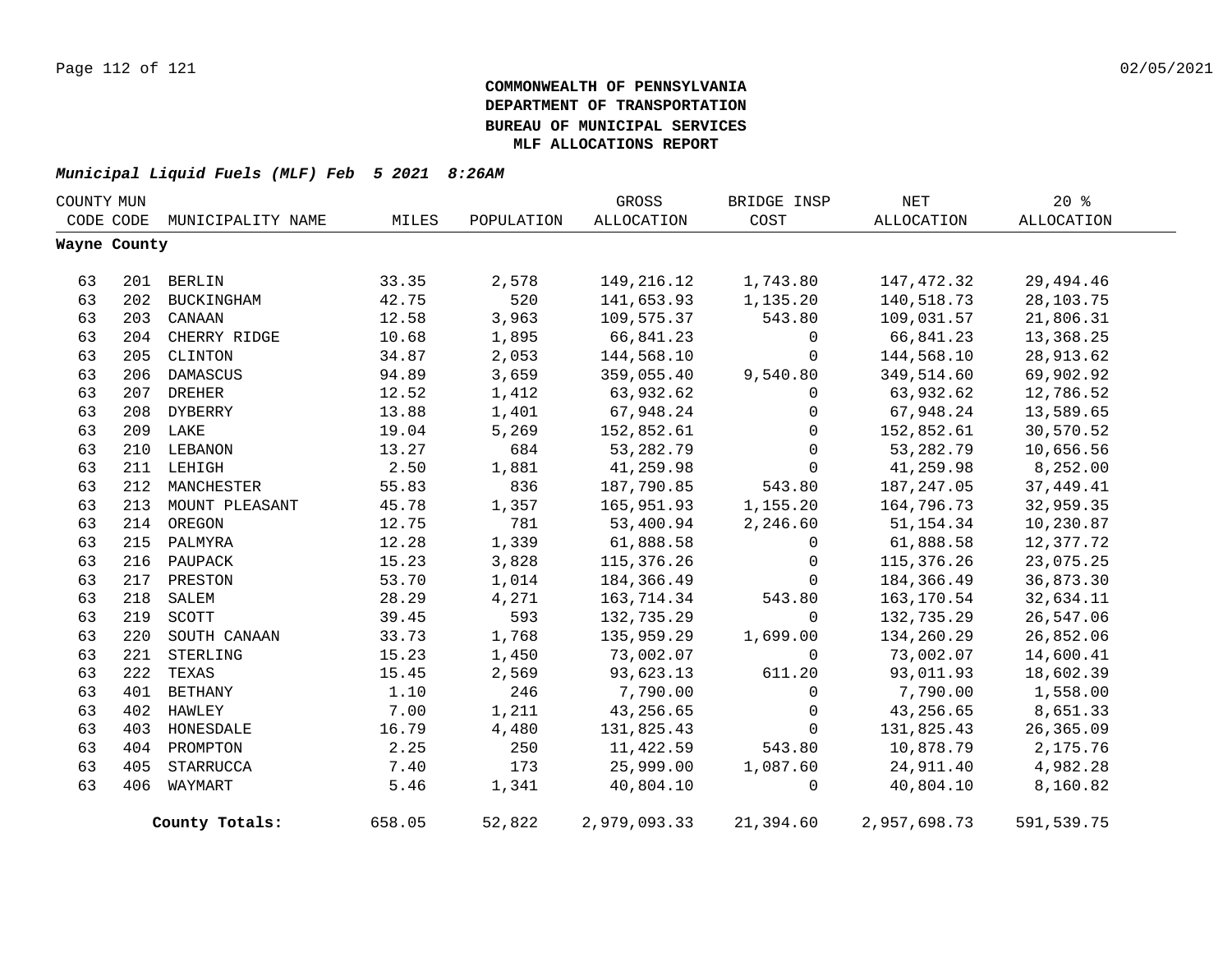| COUNTY MUN |     |                     |        |            | GROSS        | BRIDGE INSP  | NET          | 20%        |  |
|------------|-----|---------------------|--------|------------|--------------|--------------|--------------|------------|--|
| CODE CODE  |     | MUNICIPALITY NAME   | MILES  | POPULATION | ALLOCATION   | COST         | ALLOCATION   | ALLOCATION |  |
|            |     | Westmoreland County |        |            |              |              |              |            |  |
|            |     |                     |        |            |              |              |              |            |  |
| 64         |     | 101 NORTH           | 144.87 | 30,609     | 994,062.18   | 3,453.20     | 990,608.98   | 198,121.80 |  |
|            |     | HUNTINGDON          |        |            |              |              |              |            |  |
| 64         |     | 102 PENN            | 94.73  | 20,005     | 649,833.52   | 272.60       | 649,560.92   | 129,912.18 |  |
| 64         |     | 103 ROSTRAVER       | 76.94  | 11,363     | 440,747.50   | $\mathsf{O}$ | 440,747.50   | 88,149.50  |  |
| 64         |     | 201 ALLEGHENY       | 54.38  | 8,164      | 313,880.05   | 488.40       | 313, 391.65  | 62,678.33  |  |
| 64         |     | 202 BELL            | 30.85  | 2,348      | 137,375.68   | 317.60       | 137,058.08   | 27, 411.62 |  |
| 64         | 203 | COOK                | 36.82  | 2,250      | 154, 117.28  | 2,473.40     | 151,643.88   | 30, 328.78 |  |
| 64         |     | 204 DERRY           | 122.19 | 14,502     | 636,812.09   | 1,588.20     | 635,223.89   | 127,044.78 |  |
| 64         | 205 | DONEGAL             | 54.57  | 2,403      | 211,811.66   | $\Omega$     | 211,811.66   | 42,362.33  |  |
| 64         |     | 206 EAST            | 61.58  | 7,963      | 332,595.28   | $\mathbf 0$  | 332,595.28   | 66,519.06  |  |
|            |     | HUNTINGDON          |        |            |              |              |              |            |  |
| 64         |     | 207 FAIRFIELD       | 48.96  | 2,424      | 194,812.88   | 1,461.60     | 193,351.28   | 38,670.26  |  |
| 64         |     | 209 HEMPFIELD       | 222.15 | 43,241     | 1,458,475.23 | $\Omega$     | 1,458,475.23 | 291,695.05 |  |
| 64         |     | 210 LIGONIER        | 83.25  | 6,603      | 375,468.60   | 4,393.60     | 371,075.00   | 74,215.00  |  |
| 64         |     | 211 LOYALHANNA      | 23.39  | 2,382      | 114,879.45   | $\mathbf 0$  | 114,879.45   | 22,975.89  |  |
| 64         |     | 212 MOUNT PLEASANT  | 86.98  | 10,911     | 463,785.00   | $\mathbf 0$  | 463,785.00   | 92,757.00  |  |
| 64         |     | 213 ST CLAIR        | 17.44  | 1,518      | 81,057.70    | 640.40       | 80,417.30    | 16,083.46  |  |
| 64         |     | 214 SALEM           | 85.98  | 6,623      | 384, 279. 22 | 2,073.20     | 382,206.02   | 76,441.20  |  |
| 64         |     | 215 SEWICKLEY       | 61.77  | 5,996      | 298,133.17   | 0            | 298,133.17   | 59,626.63  |  |
| 64         |     | 216 SOUTH           | 66.06  | 5,796      | 307,854.57   | $\mathbf 0$  | 307,854.57   | 61,570.91  |  |
|            |     | HUNTINGDON          |        |            |              |              |              |            |  |
| 64         |     | 217 UNITY           | 141.44 | 22,607     | 840,850.44   | $\mathsf 0$  | 840,850.44   | 168,170.09 |  |
| 64         |     | 218 UPPER BURRELL   | 25.01  | 2,326      | 118,898.37   | $\Omega$     | 118,898.37   | 23,779.67  |  |
| 64         |     | 219 WASHINGTON      | 57.40  | 7,422      | 310,010.48   | 327.60       | 309,682.88   | 61,936.58  |  |
| 64         |     | 301 ARNOLD          | 21.94  | 5,157      | 159,837.55   | $\mathbf 0$  | 159,837.55   | 31,967.51  |  |
| 64         |     | 302 GREENSBURG      | 48.36  | 14,892     | 415, 125.32  | $\mathbf 0$  | 415, 125.32  | 83,025.06  |  |
| 64         |     | 303 JEANNETTE       | 41.01  | 9,654      | 299,026.63   | 857.40       | 298,169.23   | 59,633.85  |  |
| 64         |     | 304 MONESSEN        | 42.72  | 7,720      | 269,859.69   | 1,424.80     | 268,434.89   | 53,686.98  |  |
| 64         |     | 305 NEW KENSINGTON  | 58.28  | 13,116     | 414,198.49   | $\mathbf 0$  | 414,198.49   | 82,839.70  |  |
| 64         |     | 306 LOWER BURRELL   | 52.65  | 11,761     | 372,618.46   | 0            | 372,618.46   | 74,523.69  |  |
| 64         |     | 401 ADAMSBURG       | 1.16   | 172        | 6,657.16     | $\mathbf 0$  | 6,657.16     | 1,331.43   |  |
| 64         |     | 402 ARONA           | 1.26   | 370        | 10,495.06    | $\mathbf 0$  | 10,495.06    | 2,099.01   |  |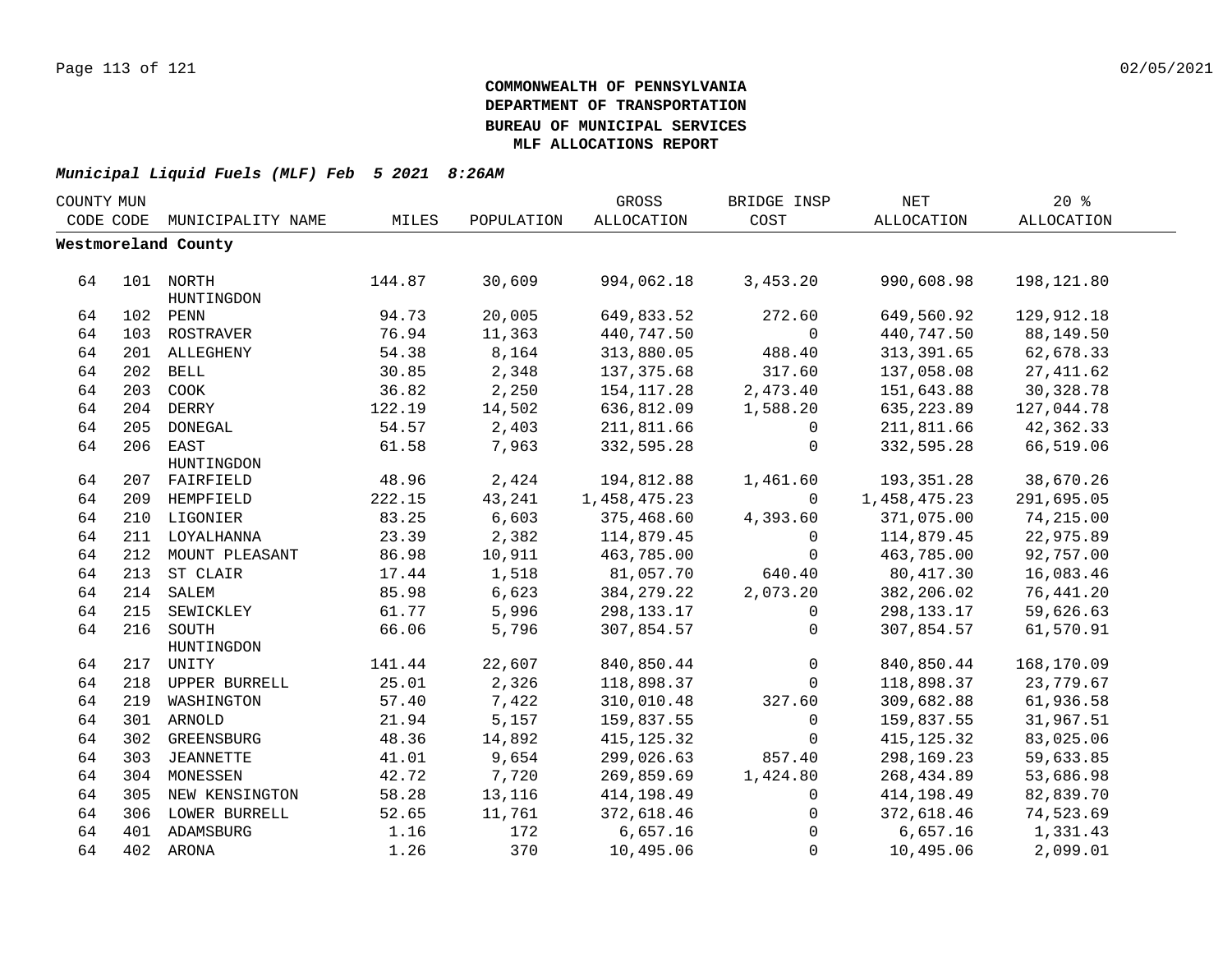| COUNTY MUN |           |                    |       |            | GROSS      | BRIDGE INSP  | NET        | $20*$              |  |
|------------|-----------|--------------------|-------|------------|------------|--------------|------------|--------------------|--|
|            | CODE CODE | MUNICIPALITY NAME  | MILES | POPULATION | ALLOCATION | COST         | ALLOCATION | ALLOCATION         |  |
| 64         |           | 403 AVONMORE       | 4.92  | 1,011      | 33, 251.47 | $\mathbf 0$  | 33, 251.47 | 6,650.29           |  |
| 64         |           | 404 BOLIVAR        | 3.43  | 465        | 18,907.92  | $\mathbf{0}$ | 18,907.92  | 3,781.58           |  |
| 64         |           | 405 DERRY          | 12.80 | 2,688      | 87,537.09  | $\Omega$     | 87,537.09  | 17,507.42          |  |
| 64         |           | 406 DONEGAL        | 0.72  | 120        | 4,367.98   | $\mathbf 0$  | 4,367.98   | 873.60             |  |
| 64         |           | 407 EAST           | 2.15  | 674        | 18,668.27  | 0            | 18,668.27  | 3,733.65           |  |
|            |           | VANDERGRIFT        |       |            |            |              |            |                    |  |
| 64         |           | 408 EXPORT         | 5.08  | 917        | 32,071.98  | 974.80       | 31,097.18  | 6,219.44           |  |
| 64         |           | 409 HUNKER         | 1.98  | 291        | 11,317.04  | 0            | 11,317.04  | 2,263.41           |  |
| 64         |           | 410 HYDE PARK      | 3.97  | 500        | 21,203.87  | $\mathbf 0$  | 21,203.87  | 4,240.77           |  |
| 64         |           | 411 IRWIN          | 16.93 | 3,973      | 123,224.62 | 673.80       | 122,550.82 | 24,510.16          |  |
| 64         |           | 412 LATROBE        | 40.23 | 8,338      | 273,160.95 | $\mathbf 0$  | 273,160.95 | 54,632.19          |  |
| 64         |           | 413 LIGONIER       | 9.30  | 1,573      | 56,829.85  | $\Omega$     | 56,829.85  | 11,365.97          |  |
| 64         |           | 414 MADISON        | 0.76  | 397        | 9,427.80   | $\Omega$     | 9,427.80   | 1,885.56           |  |
| 64         | 415       | MANOR              | 12.22 | 3,239      | 95,559.37  | $\mathbf 0$  | 95,559.37  | 19,111.87          |  |
| 64         | 416       | MOUNT PLEASANT     | 15.11 | 4,454      | 126,159.51 | $\mathbf{0}$ | 126,159.51 | 25, 231.90         |  |
| 64         | 417       | NEW ALEXANDRIA     | 3.41  | 560        | 20,538.82  | $\Omega$     | 20,538.82  | 4,107.76           |  |
| 64         |           | 418 NEW FLORENCE   | 6.86  | 689        | 33,521.45  | $\mathbf 0$  | 33,521.45  | 6,704.29           |  |
| 64         |           | 419 DELMONT        | 12.08 | 2,686      | 85, 271.76 | $\mathbf 0$  | 85, 271.76 | 17,054.35          |  |
| 64         |           | 420 NORTH BELLE    | 8.13  | 1,971      | 60,298.67  | $\mathbf{0}$ | 60,298.67  | 12,059.73          |  |
|            |           | <b>VERNON</b>      |       |            |            |              |            |                    |  |
| 64         |           | 421 NORTH IRWIN    | 3.65  | 846        | 26,378.39  | 702.40       | 25,675.99  | 5,135.20           |  |
| 64         |           | 422 OKLAHOMA       | 2.01  | 809        | 20,640.31  | $\mathbf 0$  | 20,640.31  | 4,128.06           |  |
| 64         |           | 423 PENN           | 2.60  | 475        | 16,515.79  | $\mathbf 0$  | 16,515.79  | 3,303.16           |  |
| 64         |           | 424 SCOTTDALE      | 20.72 | 4,384      | 142,285.16 | $\mathbf 0$  | 142,285.16 | 28,457.03          |  |
| 64         |           | 425 SEWARD         | 3.80  | 495        | 20,588.31  | $\mathbf 0$  | 20,588.31  | 4,117.66           |  |
| 64         |           | 426 SMITHTON       | 1.53  | 399        | 11,847.96  | $\mathbf 0$  |            | 11,847.96 2,369.59 |  |
| 64         | 427       | SOUTH              | 8.68  | 2,117      | 64,603.51  | $\mathbf 0$  | 64,603.51  | 12,920.70          |  |
|            |           | GREENSBURG         |       |            |            |              |            |                    |  |
| 64         |           | 428 SOUTHWEST      | 6.77  | 2,155      | 59,365.76  | $\mathbf 0$  | 59,365.76  | 11,873.15          |  |
|            |           | GREENSBURG         |       |            |            |              |            |                    |  |
| 64         |           | 429 SUTERSVILLE    | 3.52  | 605        | 21,681.34  | $\mathbf 0$  | 21,681.34  | 4,336.27           |  |
| 64         |           | 430 TRAFFORD       | 10.57 | 3,174      | 89,291.44  | 930.80       | 88,360.64  | 17,672.13          |  |
| 64         |           | 431 VANDERGRIFT    | 17.21 | 5,205      | 146,045.03 | $\mathbf 0$  | 146,045.03 | 29,209.01          |  |
| 64         |           | 432 WEST LEECHBURG | 10.90 | 1,294      | 56,813.15  | $\mathbf{0}$ | 56,813.15  | 11,362.63          |  |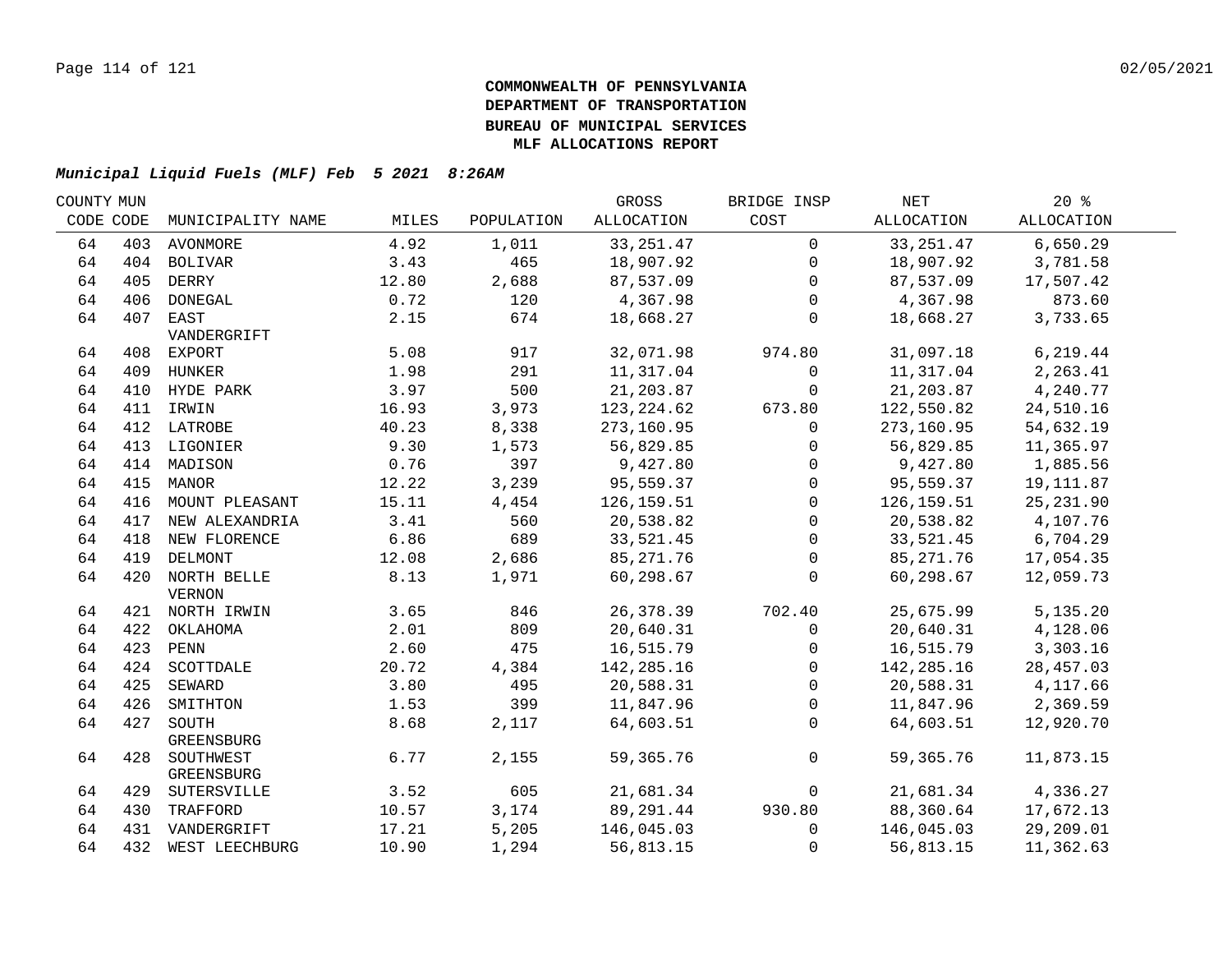| COUNTY MUN |     |                    |         |            | GROSS         | BRIDGE INSP | NET           | $20*$        |  |
|------------|-----|--------------------|---------|------------|---------------|-------------|---------------|--------------|--|
| CODE CODE  |     | MUNICIPALITY NAME  | MILES   | POPULATION | ALLOCATION    | COST        | ALLOCATION    | ALLOCATION   |  |
| 64         | 433 | WEST NEWTON        | 13.40   | 2,633      | 88,415.11     | 0           | 88,415.11     | 17,683.02    |  |
| 64         | 434 | YOUNGSTOWN         | 1.34    | 326        | 9,958.75      | 0           | 9,958.75      | 1,991.75     |  |
| 64         | 435 | YOUNGWOOD          | 14.79   | 3,050      | 100,150.30    | 319.80      | 99,830.50     | 19,966.10    |  |
| 64         | 436 | NEW STANTON        | 12.87   | 2,173      | 78,576.96     | 0           | 78,576.96     | 15,715.39    |  |
| 64         | 437 | MURRYSVILLE        | 123.94  | 20,079     | 741,609.47    | 2,546.60    | 739,062.87    | 147,812.57   |  |
| 64         | 438 | LAUREL<br>MOUNTAIN | 1.79    | 167        | 8,519.04      | 0           | 8,519.04      | 1,703.81     |  |
|            |     | County Totals:     | 2284.31 | 365,230    | 13,582,162.91 | 25,920.20   | 13,556,242.71 | 2,711,248.54 |  |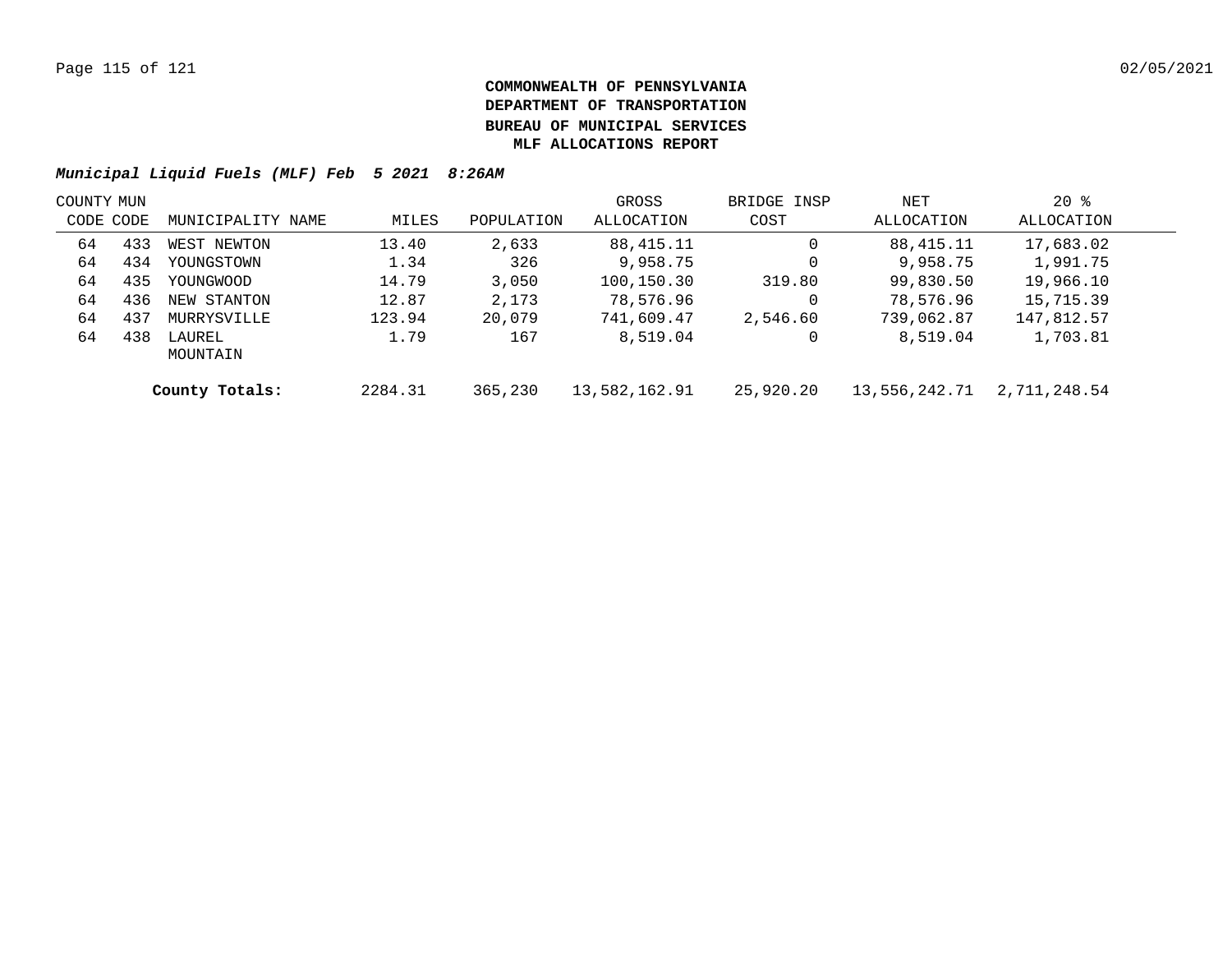| COUNTY MUN |                |                   |        |            | GROSS        | BRIDGE INSP  | NET          | $20*$        |
|------------|----------------|-------------------|--------|------------|--------------|--------------|--------------|--------------|
|            | CODE CODE      | MUNICIPALITY NAME | MILES  | POPULATION | ALLOCATION   | COST         | ALLOCATION   | ALLOCATION   |
|            | Wyoming County |                   |        |            |              |              |              |              |
| 65         | 201            | BRAINTRIM         | 5.40   | 502        | 25,667.95    | 500.00       | 25, 167.95   | 5,033.59     |
| 65         | 202            | CLINTON           | 15.04  | 1,367      | 70,934.67    | $\mathbf{0}$ | 70,934.67    | 14,186.93    |
| 65         | 203            | EATON             | 40.08  | 1,519      | 151,186.90   | $\Omega$     | 151,186.90   | 30,237.38    |
| 65         | 204            | EXETER            | 8.52   | 690        | 38,679.96    | 994.00       | 37,685.96    | 7,537.19     |
| 65         | 205            | FALLS             | 25.93  | 1,995      | 115,849.26   | 543.80       | 115,305.46   | 23,061.09    |
| 65         |                | 206 FORKSTON      | 11.07  | 397        | 41,355.73    | $\mathbf{0}$ | 41,355.73    | 8,271.15     |
| 65         | 207            | LEMON             | 20.07  | 1,243      | 84,301.96    | $\mathbf{0}$ | 84,301.96    | 16,860.39    |
| 65         | 208            | MEHOOPANY         | 16.38  | 892        | 66,620.21    | $\Omega$     | 66,620.21    | 13,324.04    |
| 65         | 209            | MESHOPPEN         | 27.07  | 1,073      | 102,950.23   | $\Omega$     | 102,950.23   | 20,590.05    |
| 65         | 210            | MONROE            | 18.86  | 1,652      | 87,842.93    | 1,784.40     | 86,058.53    | 17, 211.71   |
| 65         | 211            | NICHOLSON         | 26.30  | 1,385      | 106,125.31   | $\mathbf 0$  | 106,125.31   | 21,225.06    |
| 65         |                | 212 NORTH BRANCH  | 8.90   | 206        | 31,232.20    | $\Omega$     | 31,232.20    | 6,246.44     |
| 65         |                | 213 NORTHMORELAND | 22.14  | 1,558      | 96,325.38    | $\mathbf 0$  | 96,325.38    | 19,265.08    |
| 65         |                | 214 NOXEN         | 11.63  | 902        | 52,088.67    | 1,087.60     | 51,001.07    | 10,200.21    |
| 65         | 215            | OVERFIELD         | 13.99  | 1,666      | 73,011.00    | $\mathbf{0}$ | 73,011.00    | 14,602.20    |
| 65         | 216            | TUNKHANNOCK       | 44.98  | 4,273      | 215,435.46   | 700.40       | 214,735.06   | 42,947.01    |
| 65         | 217            | WASHINGTON        | 28.35  | 1,412      | 112,954.86   | $\Omega$     | 112,954.86   | 22,590.97    |
| 65         | 218            | WINDHAM           | 25.26  | 841        | 93,210.97    | $\mathbf{0}$ | 93,210.97    | 18,642.19    |
| 65         |                | 401 FACTORYVILLE  | 4.81   | 1,158      | 35,530.25    | $\Omega$     | 35,530.25    | 7,106.05     |
| 65         | 402            | LACEYVILLE        | 2.01   | 379        | 12,978.05    | 471.20       | 12,506.85    | 2,501.37     |
| 65         | 403            | MESHOPPEN         | 1.77   | 563        | 15,513.55    | 543.80       | 14,969.75    | 2,993.95     |
| 65         |                | 404 NICHOLSON     | 3.34   | 767        | 24,010.64    | $\mathbf 0$  | 24,010.64    | 4,802.13     |
| 65         | 405            | TUNKHANNOCK       | 7.12   | 1,836      | 54,765.31    | $\Omega$     | 54,765.31    | 10,953.06    |
|            |                | County Totals:    | 389.02 | 28,276     | 1,708,571.45 | 6,625.20     | 1,701,946.25 | 340, 389. 25 |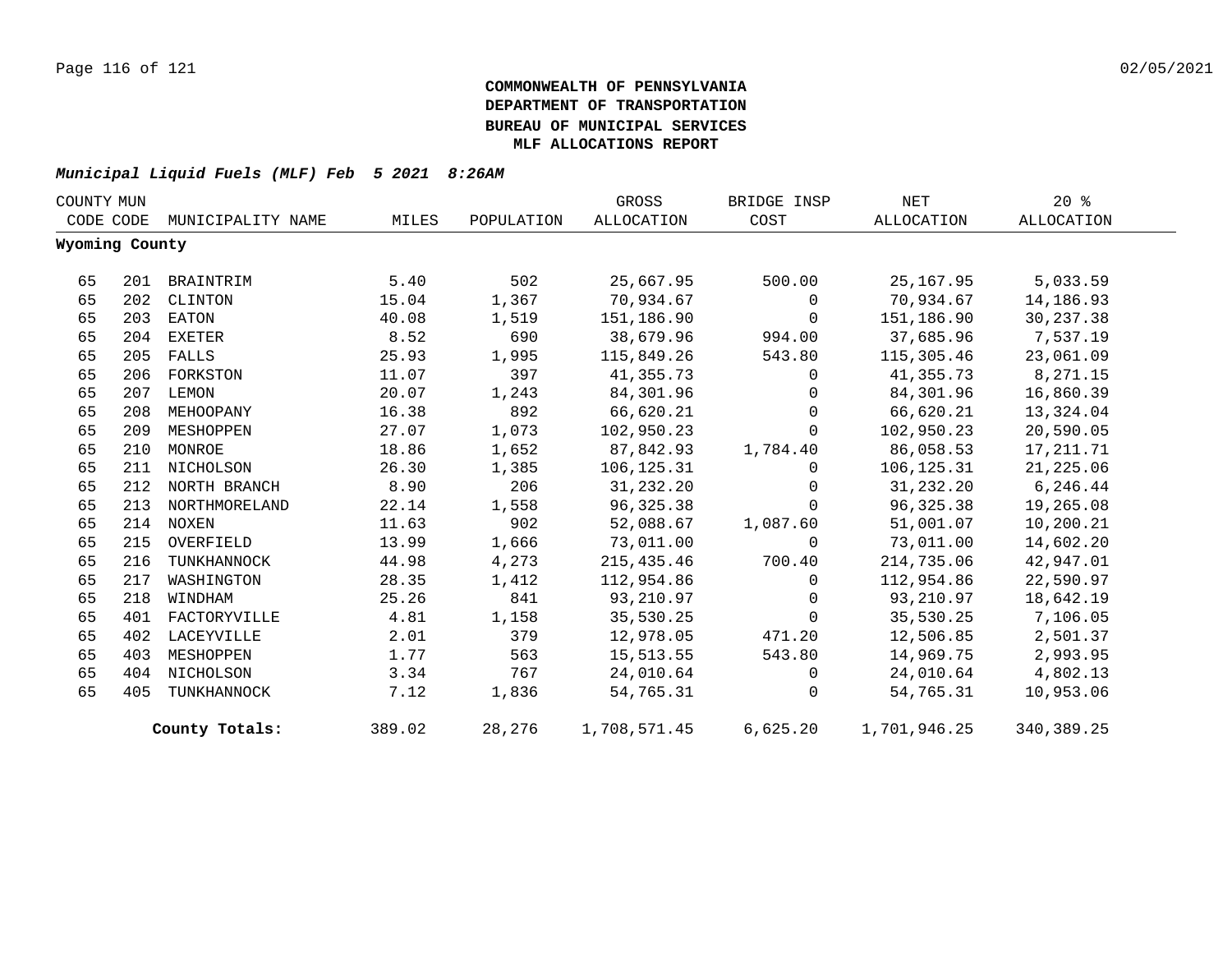| COUNTY MUN  |     |                    |        |            | GROSS        | BRIDGE INSP | <b>NET</b>   | $20*$             |  |
|-------------|-----|--------------------|--------|------------|--------------|-------------|--------------|-------------------|--|
| CODE CODE   |     | MUNICIPALITY NAME  | MILES  | POPULATION | ALLOCATION   | COST        | ALLOCATION   | <b>ALLOCATION</b> |  |
| York County |     |                    |        |            |              |             |              |                   |  |
|             |     |                    |        |            |              |             |              |                   |  |
| 66          |     | 101 SPRING GARDEN  | 53.36  | 12,487     | 387,753.97   | 0           | 387,753.97   | 77,550.79         |  |
| 66          |     | 102 YORK           | 113.57 | 27,793     | 846,953.50   | 0           | 846,953.50   | 169,390.70        |  |
| 66          |     | 103 PENN           | 69.94  | 15,612     | 494,783.99   | 0           | 494,783.99   | 98,956.80         |  |
| 66          | 201 | CARROLL            | 40.09  | 5,939      | 229,979.00   | 0           | 229,979.00   | 45,995.80         |  |
| 66          | 202 | CHANCEFORD         | 92.97  | 6,111      | 396,802.33   | 0           | 396,802.33   | 79,360.47         |  |
| 66          | 203 | CODORUS            | 70.93  | 3,796      | 287, 297.43  | $\mathbf 0$ | 287, 297.43  | 57,459.49         |  |
| 66          | 204 | CONEWAGO           | 53.25  | 7,510      | 298,726.86   | $\mathbf 0$ | 298,726.86   | 59,745.37         |  |
| 66          | 205 | <b>DOVER</b>       | 113.73 | 21,078     | 727,792.64   | 0           | 727,792.64   | 145,558.53        |  |
| 66          | 206 | EAST HOPEWELL      | 44.67  | 2,416      | 181,385.07   | $\mathbf 0$ | 181,385.07   | 36, 277.01        |  |
| 66          | 207 | EAST               | 47.34  | 7,264      | 276,041.27   | 0           | 276,041.27   | 55,208.25         |  |
|             |     | MANCHESTER         |        |            |              |             |              |                   |  |
| 66          |     | 208 FAIRVIEW       | 97.59  | 16,668     | 599,227.47   | $\mathbf 0$ | 599,227.47   | 119,845.49        |  |
| 66          | 209 | FAWN               | 51.20  | 3,099      | 213,777.68   | $\mathbf 0$ | 213,777.68   | 42,755.54         |  |
| 66          | 210 | FRANKLIN           | 43.69  | 4,678      | 218,657.37   | 0           | 218,657.37   | 43,731.47         |  |
| 66          | 211 | HEIDELBERG         | 26.64  | 3,078      | 137, 346.22  | $\Omega$    | 137,346.22   | 27,469.24         |  |
| 66          |     | 212 HELLAM         | 51.85  | 6,043      | 268,250.50   | 0           | 268,250.50   | 53,650.10         |  |
| 66          |     | 213 HOPEWELL       | 66.20  | 5,435      | 301,855.36   | 0           | 301,855.36   | 60,371.07         |  |
| 66          |     | 214 JACKSON        | 49.36  | 7,494      | 286, 395. 24 | 0           | 286,395.24   | 57,279.05         |  |
| 66          |     | 215 LOWER          | 71.00  | 3,028      | 273,829.02   | 0           | 273,829.02   | 54,765.80         |  |
|             |     | <b>CHANCEFORD</b>  |        |            |              |             |              |                   |  |
| 66          |     | 216 LOWER WINDSOR  | 52.83  | 7,382      | 295, 145. 35 | 0           | 295, 145. 35 | 59,029.07         |  |
| 66          |     | 217 MANCHESTER     | 89.65  | 18,161     | 601,243.08   | 0           | 601,243.08   | 120, 248.62       |  |
| 66          |     | 218 MANHEIM        | 33.74  | 3,380      | 164,714.88   | $\mathbf 0$ | 164,714.88   | 32,942.98         |  |
| 66          |     | 219 MONAGHAN       | 27.67  | 2,630      | 132,552.90   | 0           | 132,552.90   | 26,510.58         |  |
| 66          |     | 220 NEWBERRY       | 88.23  | 15,285     | 545,597.43   | $\mathbf 0$ | 545, 597.43  | 109,119.49        |  |
| 66          |     | 221 NORTH CODORUS  | 59.15  | 8,905      | 341,855.80   | $\mathbf 0$ | 341,855.80   | 68, 371. 16       |  |
| 66          |     | 222 NORTH HOPEWELL | 53.01  | 2,791      | 213,894.53   | $\mathbf 0$ | 213,894.53   | 42,778.91         |  |
| 66          |     | 223 PARADISE       | 34.58  | 3,766      | 174,194.42   | $\Omega$    | 174,194.42   | 34,838.88         |  |
| 66          |     | 224 PEACH BOTTOM   | 51.90  | 4,813      | 246,487.64   | 0           | 246,487.64   | 49,297.53         |  |
| 66          | 226 | SHREWSBURY         | 77.81  | 6,447      | 355,842.23   | $\mathbf 0$ | 355,842.23   | 71,168.45         |  |
| 66          | 227 | SPRINGETTSBURY     | 101.92 | 26,668     | 790,829.17   | $\Omega$    | 790,829.17   | 158,165.83        |  |
| 66          |     | 228 SPRINGFIELD    | 56.44  | 5,152      | 266,587.81   | 0           | 266,587.81   | 53, 317.56        |  |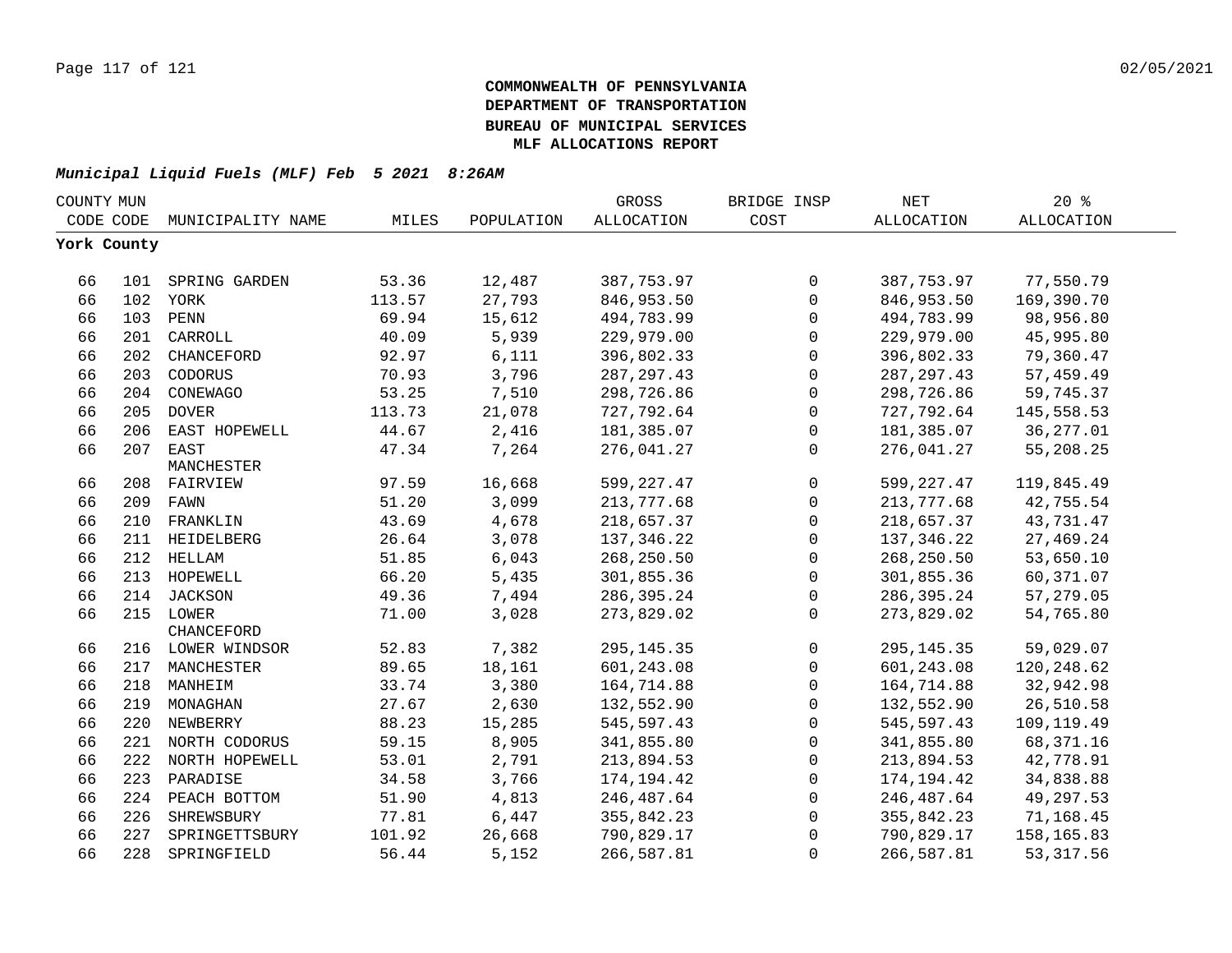| COUNTY MUN |     |                   |       |            | GROSS        | BRIDGE INSP         | NET          | $20*$             |  |
|------------|-----|-------------------|-------|------------|--------------|---------------------|--------------|-------------------|--|
| CODE CODE  |     | MUNICIPALITY NAME | MILES | POPULATION | ALLOCATION   | COST                | ALLOCATION   | <b>ALLOCATION</b> |  |
| 66         | 229 | WARRINGTON        | 65.50 | 4,532      | 283,596.82   | $\overline{0}$      | 283,596.82   | 56,719.36         |  |
| 66         |     | 230 WASHINGTON    | 46.20 | 2,673      | 190,702.70   | $\mathbf 0$         | 190,702.70   | 38,140.54         |  |
| 66         |     | 231 WEST          | 89.75 | 18,894     | 614,614.27   | $\mathbf{0}$        | 614,614.27   | 122,922.85        |  |
|            |     | MANCHESTER        |       |            |              |                     |              |                   |  |
| 66         |     | 232 WEST MANHEIM  | 48.09 | 7,744      | 286,917.11   | $\mathsf{O}$        | 286,917.11   | 57, 383.42        |  |
| 66         |     | 233 WINDSOR       | 90.60 | 17,504     | 592, 477.78  | $\mathbf 0$         | 592,477.78   | 118,495.56        |  |
| 66         |     | 301 YORK CITY     | 95.08 | 43,809     | 1,075,087.05 | $\mathbf 0$         | 1,075,087.05 | 215,017.41        |  |
| 66         | 401 | CROSS ROADS       | 3.89  | 512        | 21, 169.97   | $\mathbf 0$         | 21,169.97    | 4,233.99          |  |
| 66         |     | 402 DALLASTOWN    | 10.15 | 4,049      | 103,582.61   | $\mathbf 0$         | 103,582.61   | 20,716.52         |  |
| 66         |     | 403 DELTA         | 3.40  | 728        | 23,501.50    | 0                   | 23,501.50    | 4,700.30          |  |
| 66         |     | 404 DILLSBURG     | 6.58  | 2,563      | 66,047.63    | $\mathsf{O}$        | 66,047.63    | 13,209.53         |  |
| 66         |     | 405 DOVER         | 6.09  | 2,007      | 54,622.70    | $\mathsf{O}\xspace$ | 54,622.70    | 10,924.54         |  |
| 66         |     | 406 EAST PROSPECT | 2.74  | 905        | 24,611.63    | $\mathsf{O}$        | 24,611.63    | 4,922.33          |  |
| 66         | 407 | FAWN GROVE        | 2.70  | 452        | 16, 415.63   | $\mathsf{O}$        | 16,415.63    | 3,283.13          |  |
| 66         | 408 | FELTON            | 2.70  | 506        | 17,377.86    | 0                   | 17,377.86    | 3,475.57          |  |
| 66         | 409 | FRANKLINTOWN      | 2.49  | 489        | 16,424.60    | 0                   | 16,424.60    | 3,284.92          |  |
| 66         | 410 | <b>GLEN ROCK</b>  | 8.03  | 2,025      | 60,951.23    | $\mathsf{O}$        | 60,951.23    | 12,190.25         |  |
| 66         | 411 | GOLDSBORO         | 3.85  | 952        | 28,886.56    | $\mathsf{O}$        | 28,886.56    | 5,777.31          |  |
| 66         | 412 | HALLAM            | 7.58  | 2,673      | 71,104.55    | $\mathsf{O}$        | 71,104.55    | 14,220.91         |  |
| 66         |     | 413 HANOVER       | 48.12 | 15,289     | 421, 456.34  | $\mathbf 0$         | 421,456.34   | 84, 291. 27       |  |
| 66         |     | 414 JACOBUS       | 5.68  | 1,841      | 50,395.02    | $\mathbf 0$         | 50,395.02    | 10,079.00         |  |
| 66         |     | 415 JEFFERSON     | 3.53  | 733        | 23,993.17    | 0                   | 23,993.17    | 4,798.63          |  |
| 66         |     | 416 LEWISBERRY    | 2.27  | 362        | 13,480.26    | $\mathsf{O}$        | 13,480.26    | 2,696.05          |  |
| 66         |     | 417 LOGANVILLE    | 5.30  | 1,240      | 38,508.87    | $\mathbf 0$         | 38,508.87    | 7,701.77          |  |
| 66         |     | 418 MANCHESTER    | 6.44  | 2,763      | 69,177.94    | 0                   | 69,177.94    | 13,835.59         |  |
| 66         |     | 419 MOUNT WOLF    | 5.11  | 1,393      | 40,646.82    | $\mathsf{O}$        | 40,646.82    | 8,129.36          |  |
| 66         |     | 420 NEW FREEDOM   | 20.96 | 4,464      | 144,453.94   | $\mathbf 0$         | 144,453.94   | 28,890.79         |  |
| 66         |     | 421 NEW SALEM     | 2.51  | 724        | 20,674.08    | $\mathbf 0$         | 20,674.08    | 4,134.82          |  |
| 66         |     | 422 NORTH YORK    | 4.77  | 1,914      | 48,877.74    | $\mathsf{O}$        | 48,877.74    | 9,775.55          |  |
| 66         |     | 423 RAILROAD      | 1.49  | 278        | 9,567.94     | $\mathbf 0$         | 9,567.94     | 1,913.59          |  |
| 66         |     | 424 RED LION      | 21.51 | 6,373      | 180,174.14   | $\mathbf 0$         | 180,174.14   | 36,034.83         |  |
| 66         |     | 425 SEVEN VALLEYS | 2.19  | 517        | 15,994.51    | $\mathbf 0$         | 15,994.51    | 3,198.90          |  |
| 66         |     | 426 SHREWSBURY    | 16.75 | 3,823      | 119,994.29   | $\mathbf 0$         | 119,994.29   | 23,998.86         |  |
| 66         |     | 427 SPRING GROVE  | 8.31  | 2,167      | 64, 348.68   | $\Omega$            | 64,348.68    | 12,869.74         |  |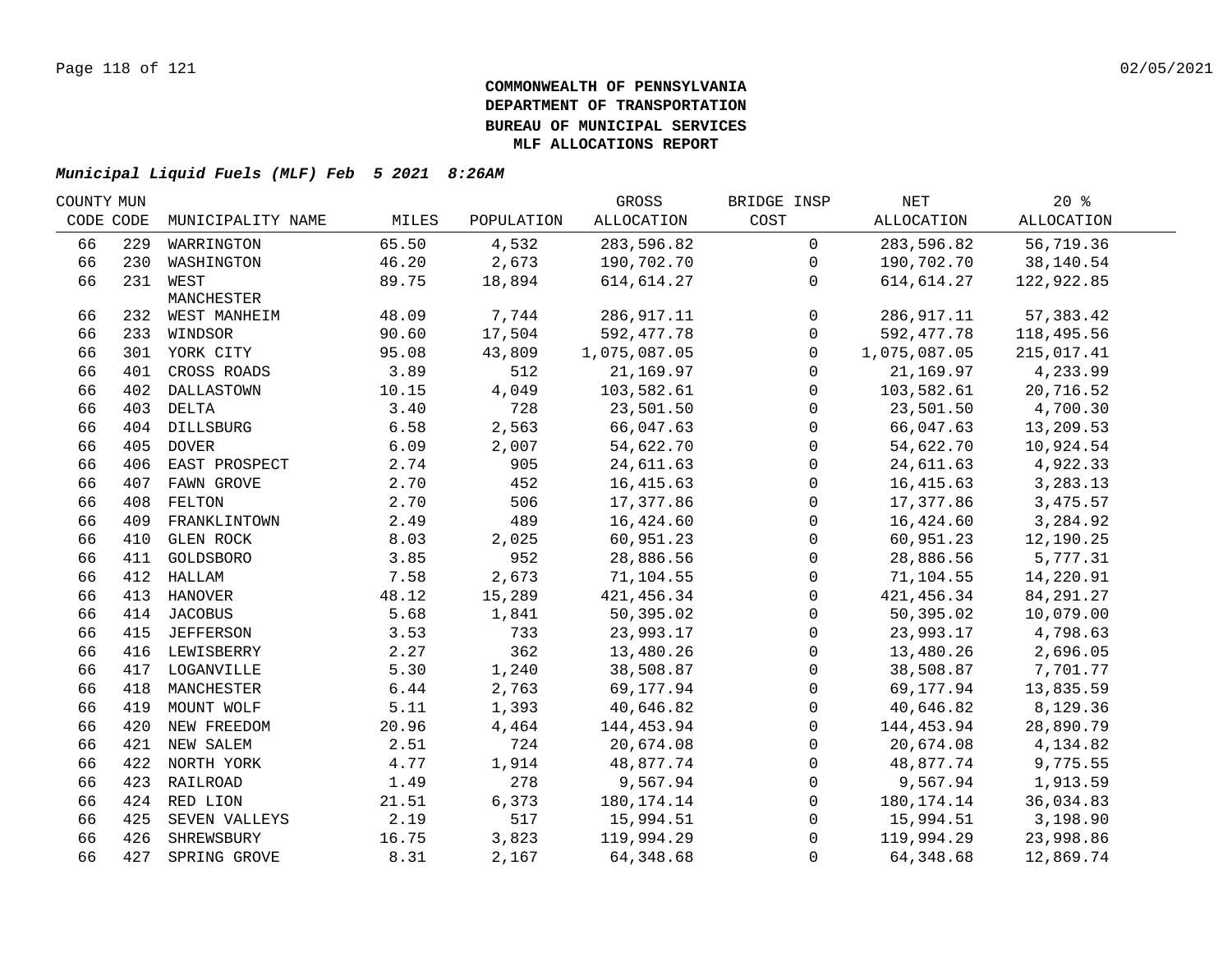| COUNTY MUN |           |                   |         |            | GROSS         | BRIDGE INSP | NET           | $20*$        |  |
|------------|-----------|-------------------|---------|------------|---------------|-------------|---------------|--------------|--|
|            | CODE CODE | MUNICIPALITY NAME | MILES   | POPULATION | ALLOCATION    | COST        | ALLOCATION    | ALLOCATION   |  |
| 66         | 428       | STEWARTSTOWN      | 7.09    | 2,089      | 59,180.69     | 0           | 59,180.69     | 11,836.14    |  |
| 66         | 429       | WELLSVILLE        | 1.48    | 242        | 8,895.49      | 0           | 8,895.49      | 1,779.10     |  |
| 66         | 430       | WEST YORK         | 8.63    | 4,617      | 108,996.82    | 0           | 108,996.82    | 21,799.36    |  |
| 66         | 431       | WINDSOR           | 4.07    | 1,319      | 36,107.53     | 0           | 36,107.53     | 7,221.51     |  |
| 66         | 432       | WINTERSTOWN       | 4.72    | 632        | 25,878.61     | 0           | 25,878.61     | 5, 175, 72   |  |
| 66         | 433       | WRIGHTSVILLE      | 7.07    | 2,310      | 63,056.80     | 0           | 63,056.80     | 12,611.36    |  |
| 66         | 434       | YOE BOROUGH       | 2.85    | 1,018      | 26,965.84     | 0           | 26,965.84     | 5,393.17     |  |
| 66         | 435       | YORKANA           | 0.40    | 229        | 5,319.30      | 0           | 5,319.30      | 1,063.86     |  |
| 66         | 436       | YORK HAVEN        | 1.86    | 709        | 18,393.87     | 0           | 18,393.87     | 3,678.77     |  |
|            |           | County Totals:    | 2572.84 | 434,972    | 15,718,431.05 | 0           | 15,718,431.05 | 3,143,686.21 |  |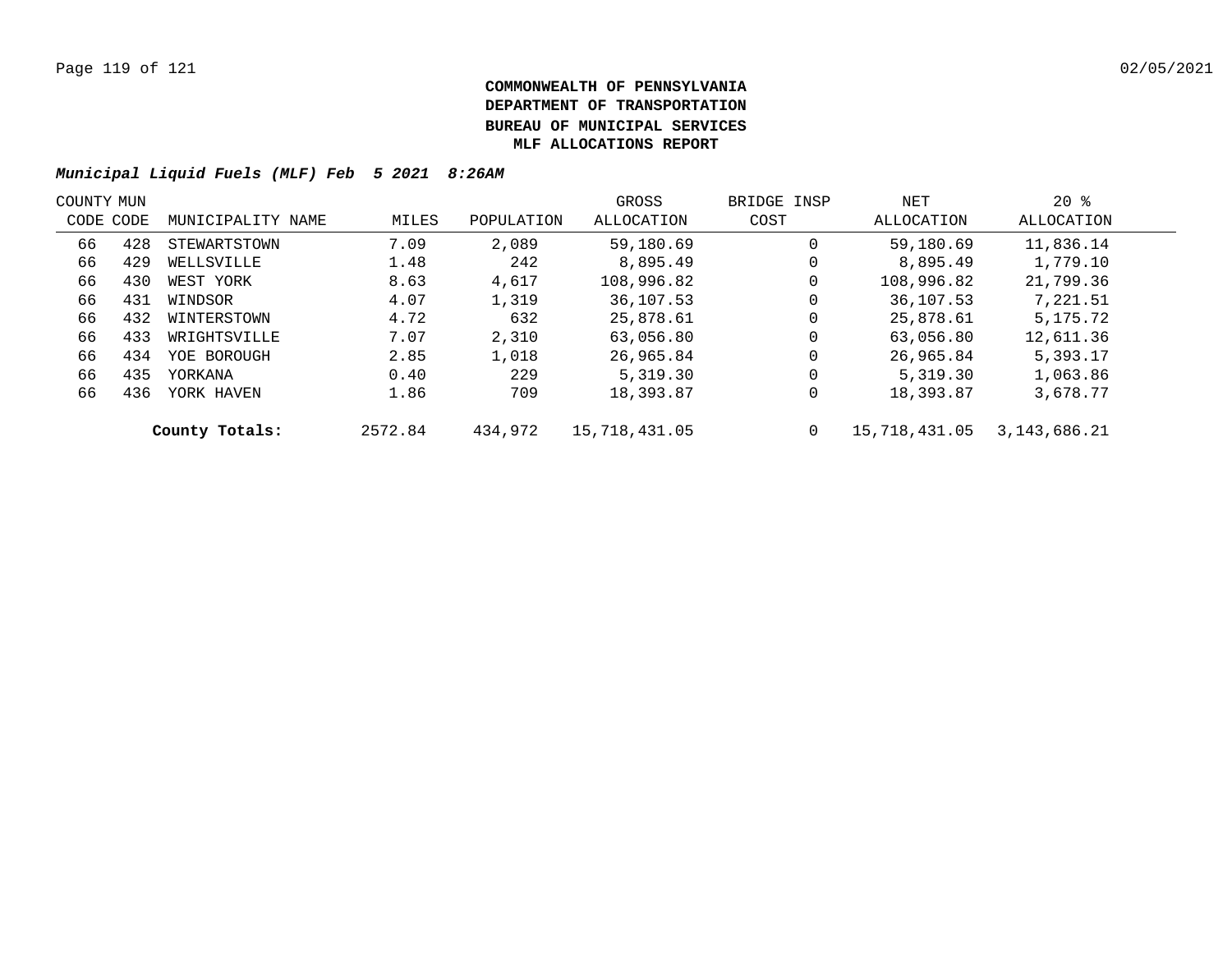| COUNTY MUN |     |                     |         |            | GROSS         | BRIDGE INSP | NET                        | $20$ %       |
|------------|-----|---------------------|---------|------------|---------------|-------------|----------------------------|--------------|
| CODE CODE  |     | MUNICIPALITY NAME   | MILES   | POPULATION | ALLOCATION    | COST        | ALLOCATION                 | ALLOCATION   |
|            |     | Philadelphia County |         |            |               |             |                            |              |
| 67         | 301 | PHILADELPHIA        | 2194.29 | 1,526,006  | 33,987,560.83 | 45,943.80   | 33,941,617.03 6,788,323.41 |              |
|            |     | County Totals:      | 2194.29 | 1,526,006  | 33,987,560.83 | 45,943.80   | 33,941,617.03              | 6,788,323.41 |